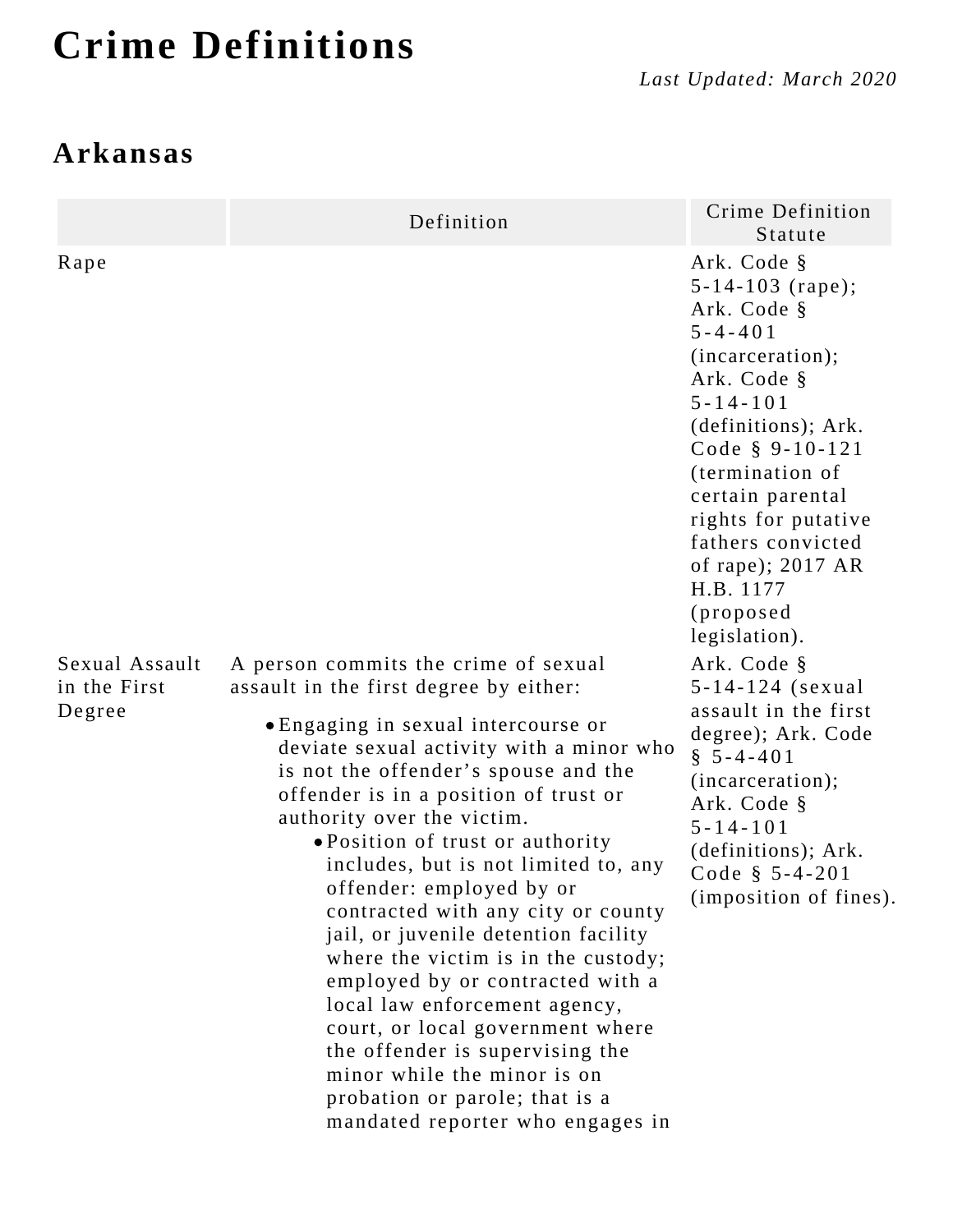sexual intercourse or deviate sexual activity; or that is an employee in the victim's school or school district, or a temporary caretaker.

- Engaging in sexual intercourse or deviate sexual activity with the victim, who is less than 21 years and enrolled in K12 public or private school where the offender is a teacher, principal, athletic coach, or counselor.
	- *Note*: the Supreme Court of Arkansas held that a sexual assault statute, as applied to prosecute defendant, a teacher at a public high school, for consensual sexual relationship with 18-year old student enrolled at that school violated the defendant's fundamental privacy right to engage in private, consensual, noncommercial acts of sexual intimacy with an adult. *Paschal v. Arkansas*, 388 S.W.3d 429 (Ark. 2012).

It is no defense that the victim consents to the conduct.

Sexual Assault in the Second Degree

A person commits the crime of sexual assault in the second degree if the offender: Engages in sexual contact with another person by forcible compulsion.

- Engages in sexual contact with another person who is incapable of consent because he or she is physically helpless, mentally defective, or mentally incapacitated.
- Being 18 years, engages in sexual contact with a person who is less than 14 and not the offender's spouse.
- Engages in sexual contact with a minor and the offender is in a position of trust or authority over the victim.
	- Position of trust or authority includes, but is not limited to, any offender: employed by or contracted with any city or county

Ark. Code §5-14-125 (sexual assault in the second degree); Ark. Code § 5-14-101 (definitions); Ark. Code § 5-4-201 (imposition of fines); Ark. Code § 5-4-401 (incarceration); Paschal v. Arkansas, 388 S.W.3d 429 (Ark. 2012) (holding prohibition of consensual sexual relations with an 18 year violates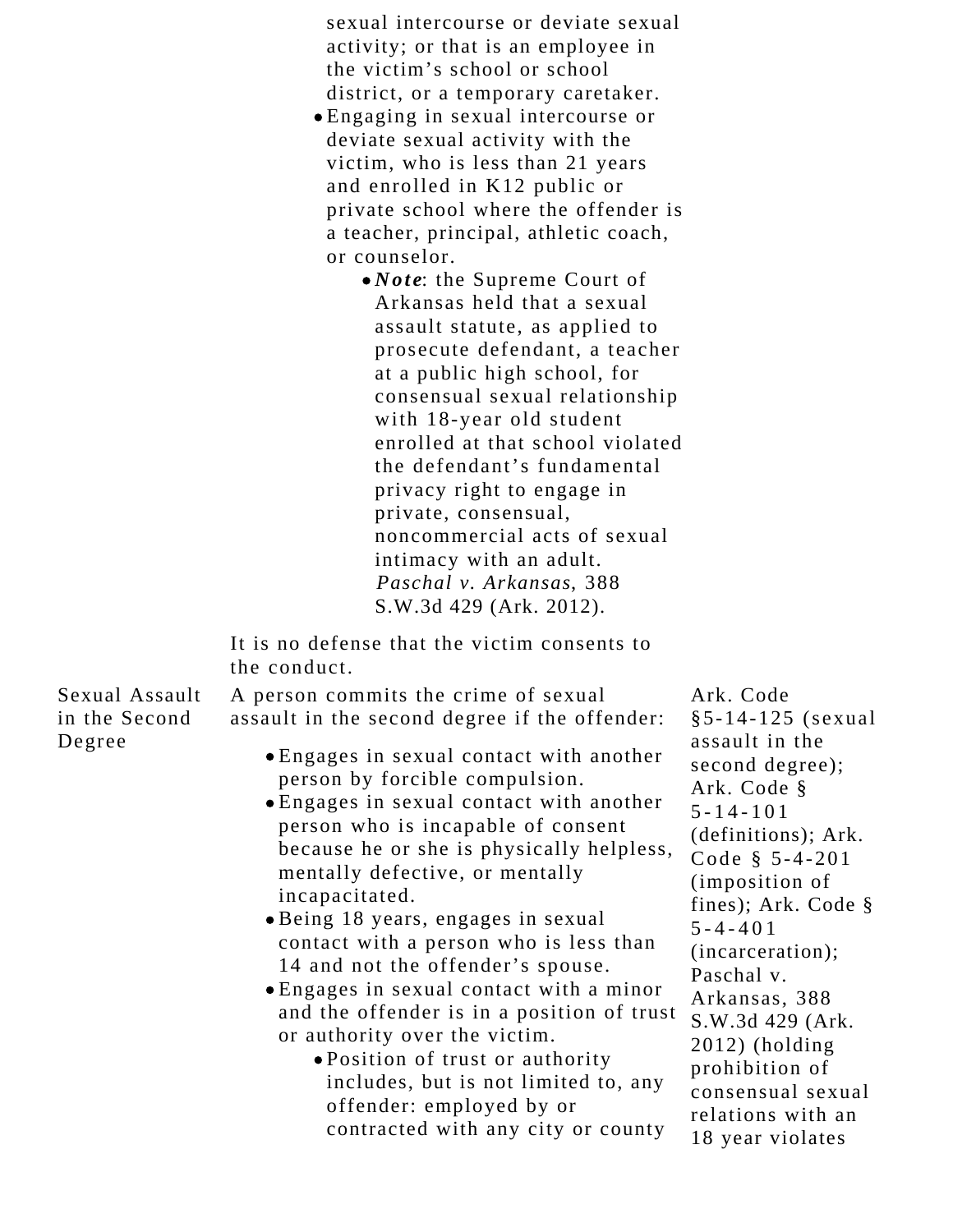jail, or juvenile detention facility where the victim is in the custody; employed by or contracted with a local law enforcement agency, court, or local government where the offender is supervising the minor while the minor is on probation or parole; that is a mandated reporter; or that is the minor's guardian, an employee in the victim's school or school district, or a temporary caretaker.

- *Note:* Consent of the minor is not a defense.
- Being a minor, engages in sexual contact with another person who is less than 14 years, and not the person's spouse.
	- However, it is an affirmative defense that the offender was not more than 3 years than the victim if the victim is less than 12 years; or the offender is 4 years older than the victim if the victim is 12 years or older.
- Being a teacher, principal, athletic coach, or counselor of a K12 public or private school engages in sexual contact with a victim who is a student enrolled in the K12 public or private school, and is less than 21 years.
	- *Note* that the Supreme Court of Arkansas held that a sexual assault statute, as applied to prosecute defendant, a teacher at a public high school, for consensual sexual relationship with 18-year old student enrolled at that school violated the defendant's fundamental privacy right to engage in private, consensual, noncommercial acts of sexual intimacy with an adult. *Paschal v. Arkansas*, 388 S.W.3d 429 (Ark. 2012).

right to privacy).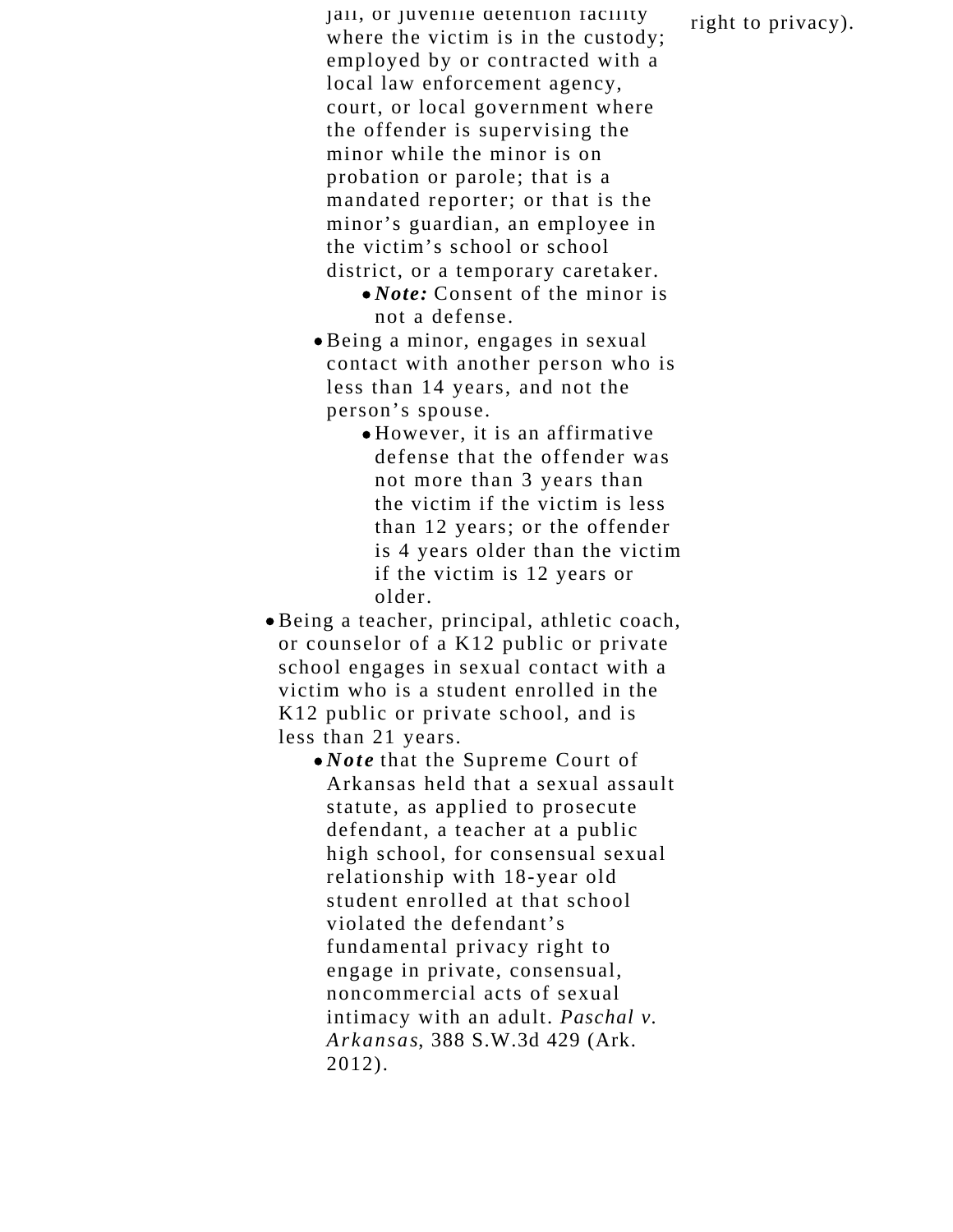Sexual Assault in the Third Degree

A person commits the crime of sexual assault in the third degree if:

The offender engages in sexual intercourse or deviate sexual activity with another person who is not the actor's spouse, and the offender is in a position of trust or authority over the victim.

Position of trust or authority includes, but is not limited to, any offender: employed by or contracted with any city or county jail, or juvenile detention facility where the victim is in the custody (includes those that provide services, or supervision to maintaining the detainees); employed by or contracted with a local law enforcement agency, court, or local government where the offender is supervising the minor while the minor is on probation or parole; that is a mandated reporter or a member of the clergy.

- Being a minor, the offender engages in sexual intercourse or deviate sexual activity with another person who is less than 14 years, and not the person's spouse.
	- However, it is an affirmative defense that the offender was not more than 3 years older than the victim.

It is no defense that the victim consented to the conduct.

Sexual Assault in the Fourth Degree

A person commits sexual assault in the fourth degree if the person:

- Being 20 years or older engages in sexual intercourse, deviate sexual activity, or sexual contact with another person who is less than 16 years, and not the person's spouse.
- Engages in sexual contact with another person who is not the offender's spouse, and the offender is employed with any city of county is the county of the county of the county of the county of the county of the county of the county of the county of the county of the county of the county of the county of the county of the county of the coun

Ark. Code § 5-14-127 (sexual assault in the fourth degree); Ark. Code § 5-4-401 (incarceration); Ark. Code § 5-4-201 (imposition of fines); Ark. Code § 5-14-101 (definitions).

Ark. Code § 5-14-126 (sexual assault in the third degree); Ark. Code  $§ 5 - 4 - 401$ (incarceration); Ark. Code § 5-4-201 (imposition of fines); Ark. Code § 5-14-101 (definitions).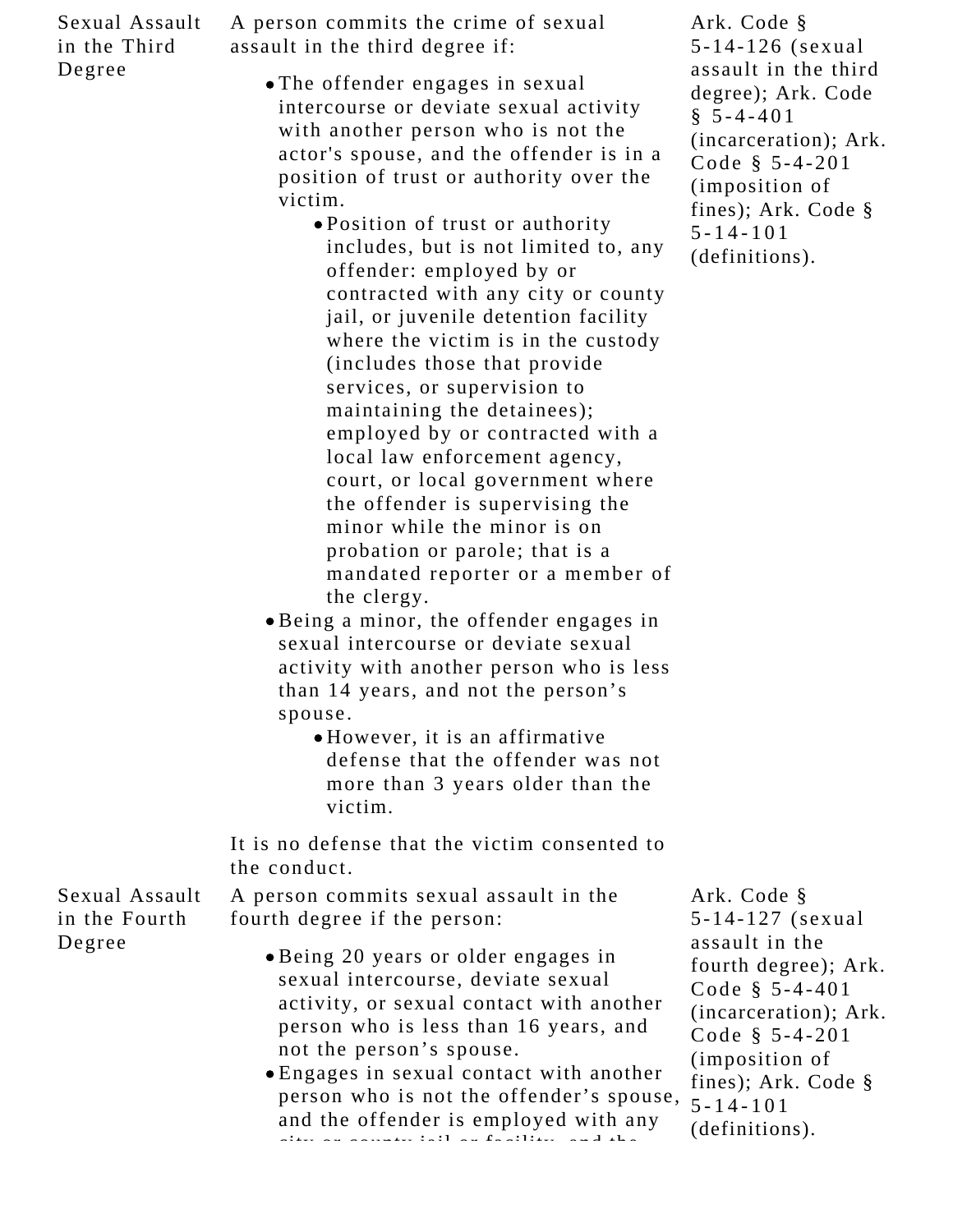|                                     | city or county jail or facility, and the<br>victim is in the custody of such jail or<br>facility.               |                                                           |
|-------------------------------------|-----------------------------------------------------------------------------------------------------------------|-----------------------------------------------------------|
| <b>Statutory Rape</b>               | See Sexual Assault in the Third Degree and<br>Sexual Assault in the Fourth Degree                               | $§ 5 - 14 - 126 ;$<br>$§ 5 - 14 - 127$                    |
| Sodomy                              | • Arkansas does not appear to criminalize N/A<br>sodomy.                                                        |                                                           |
|                                     | . Any state laws that outright prohibit<br>sodomy are unconstitutional<br>under Lawrence v. Texas, 539 U.S. 588 |                                                           |
|                                     | (2003).                                                                                                         |                                                           |
| Sexual<br>Indecency with<br>a Child | A person commits sexual indecency with a<br>child if the person:                                                | Ark. Code §<br>$5 - 14 - 110$ (sexual<br>indecency with a |
|                                     | • Being 18 years or older, the person<br>solicits another person who is, or                                     | child); Ark. Code $\S$<br>$5 - 4 - 401$                   |
|                                     | represented to be, less than 15 years to<br>engage in sexual intercourse, deviate                               | (incarceration); Ark.<br>Code $$5-4-201$                  |
|                                     | sexual activity, or sexual contact.                                                                             | (imposition of<br>fines); and Ark.                        |
|                                     | • With the purpose to arouse or gratify a<br>sexual desire of either himself or                                 | Code $§ 5-14-101$                                         |
|                                     | another person, the person purposely                                                                            | (definitions).                                            |
|                                     | exposes his or her sex organs to another                                                                        |                                                           |
|                                     | person who is less than 15 years.                                                                               |                                                           |
|                                     | • However, it is an affirmative                                                                                 |                                                           |
|                                     | defense if the person is within 3                                                                               |                                                           |
|                                     | years of age of the victim.                                                                                     |                                                           |
|                                     | . With the purpose to arouse or gratify a                                                                       |                                                           |
|                                     | sexual desire of either himself or                                                                              |                                                           |
|                                     | another person, the person purposely                                                                            |                                                           |
|                                     | exposes his or her sex organs to a                                                                              |                                                           |
|                                     | minor, and the offender is in a position                                                                        |                                                           |
|                                     | of trust or authority over the minor.                                                                           |                                                           |
|                                     | . Trust or authority includes, but is                                                                           |                                                           |
|                                     | not limited to, any offender:<br>employed by any city or county jail,                                           |                                                           |
|                                     | or any juvenile detention facility,                                                                             |                                                           |
|                                     | which the minor is in custody; that                                                                             |                                                           |
|                                     | is a mandated reporter; that is the                                                                             |                                                           |
|                                     | minor's parent or guardian, an                                                                                  |                                                           |
|                                     | employee in the minor's school or                                                                               |                                                           |
|                                     | school district, or a temporary                                                                                 |                                                           |
|                                     | caretaker.                                                                                                      |                                                           |
|                                     | . With the purpose to arouse or gratify a                                                                       |                                                           |
|                                     | sexual desire of either himself or                                                                              |                                                           |
|                                     | another person, the person being 18                                                                             |                                                           |
|                                     | years of age or older, causes or coerces                                                                        |                                                           |
|                                     | a minor to expose his or her sex organs                                                                         |                                                           |

to the actor or another person, and the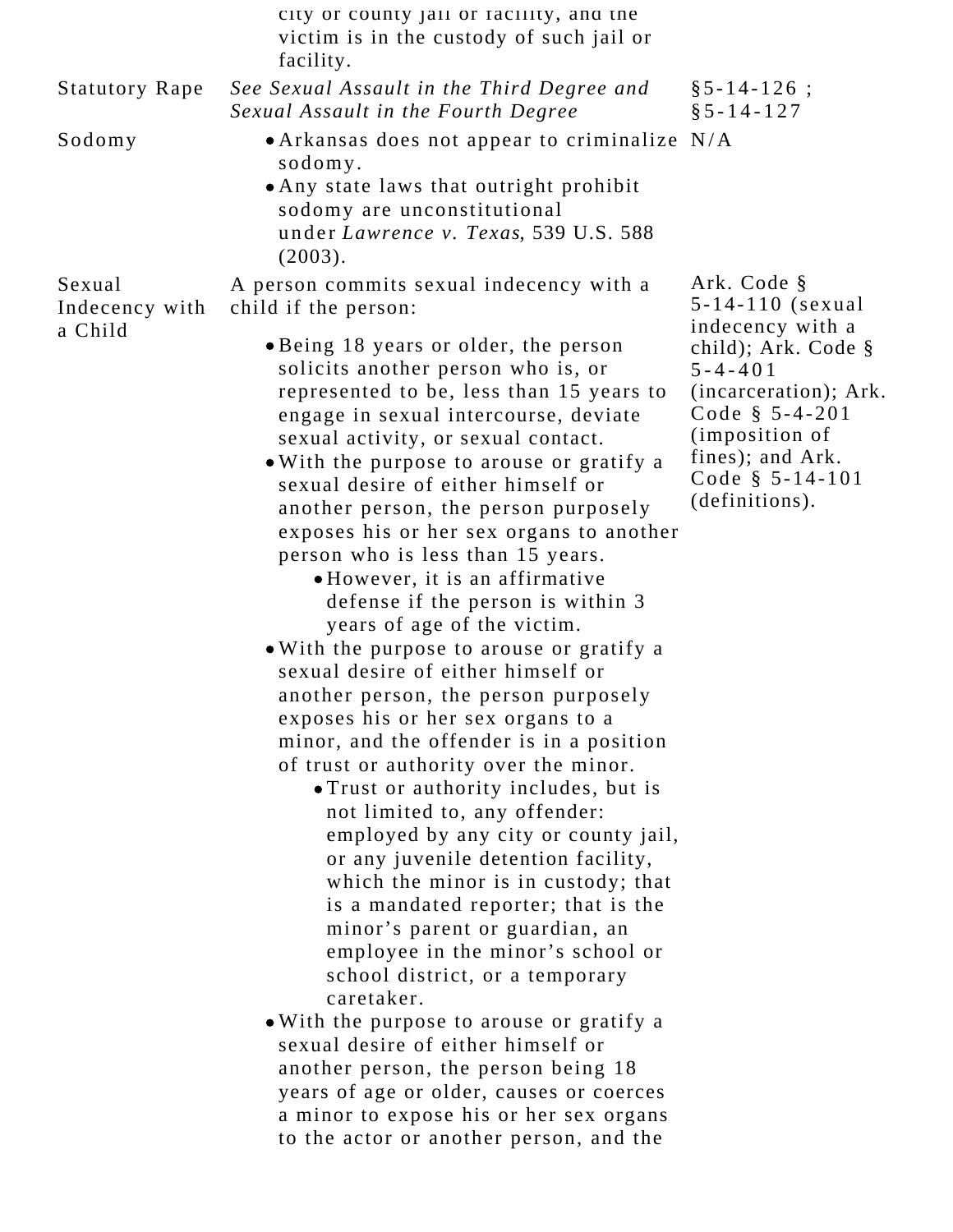offender is in a position of trust or authority over the minor.

- Position of trust or authority includes, but is not limited to, an offender: employed by or contracted with any city or county jail, or juvenile detention facility where the victim is in the custody; employed by or contracted with a local law enforcement agency, court, or local government where the offender is supervising the minor while the minor is on probation or parole; that is a mandated reporter; that is the minor's guardian, an employee in the victim's school or school district, or a temporary caretaker.
- Being 18 years or older, the person causes or coerces another person who is less than 14 years to expose his or her sex organs or the breast of a female with the purpose to arouse or gratify a sexual desire of the actor or another person.

*Note* that the Court of Appeals of Arkansas held that the solicitation provision of the sexual indecency with a child statute (the first bullet above), as applied to prosecute defendant, was unconstitutionally overbroad in suppressing the defendant's fundamental right to engage in protected expression because the provision also prohibits the solicitation of legal sexual acts. The provision was not narrowly tailored to achieve the state's stated goal of protecting minors, where the prior version of the statute provided a clear example of a less restrictive alternative by which the state could achieve its goal (such prior version criminalized only solicitations of sexual conduct that would otherwise be illegal). *Worsham v. Arkansas*, 2019 Ark. App. 65 (Ark. 2019).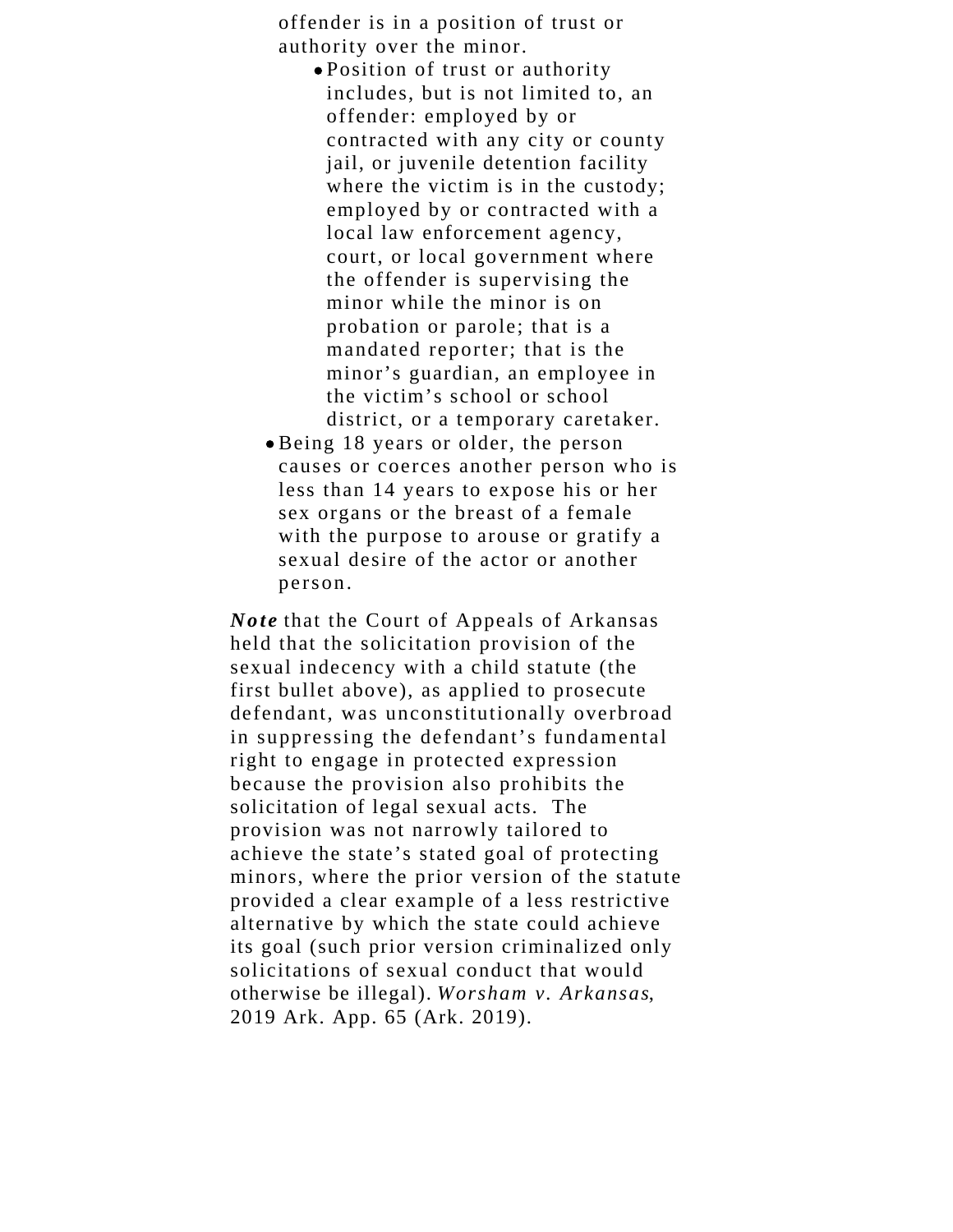Sexual Extortion A person commits sexual extortion if the person:

> With the purpose to coerce another person to engage in sexual contact or sexually explicit conduct or to distribute Code § 5-4-201 a recording of a person in a state of nudity or engaged in sexually explicit conduct, the person communicates a threat to damage the property or harm the reputation of the other person, or produce or distribute a recording of the other person engaged in sexually explicit conduct or depicted in a state of nudity.

Ark. Code § 5-14-113 (sexual extortion); Ark. Code § 5-4-401 (incarceration); Ark. (imposition of fines); Ark. Code § 5-14-101 (definitions).

#### **Alabama**

|                             | Definition                                                                                                                                                                                                                                              | Crime<br>Definition<br>Statute                                                                                                                                                                                                                                                                                                                                                        |
|-----------------------------|---------------------------------------------------------------------------------------------------------------------------------------------------------------------------------------------------------------------------------------------------------|---------------------------------------------------------------------------------------------------------------------------------------------------------------------------------------------------------------------------------------------------------------------------------------------------------------------------------------------------------------------------------------|
| Rape in the<br>First Degree | Sexual intercourse where either:<br>• The offender uses forcible compulsion;<br>• The victim is incapable of consent by reason<br>of being incapacitated; or<br>• The offender is 16 years of age or older and<br>the victim is less than 12 years old. | Ala. Code §<br>$13A - 6 - 60$ and<br>$$15-20A-4$<br>(definitions);<br>Ala. Code §<br>$13A-6-61$ (rape)<br>in the first<br>degree); Ala.<br>Code §<br>$13A - 5 - 6$<br>(prison<br>sentencing);<br>Ala. Code §<br>$13A - 5 - 11$<br>(fines); Ala.<br>Code §<br>$12 - 15 - 319$<br>(termination of<br>parental rights);<br>Ala. Code §<br>$15 - 20A - 20$<br>(electronic<br>monitoring). |
|                             |                                                                                                                                                                                                                                                         |                                                                                                                                                                                                                                                                                                                                                                                       |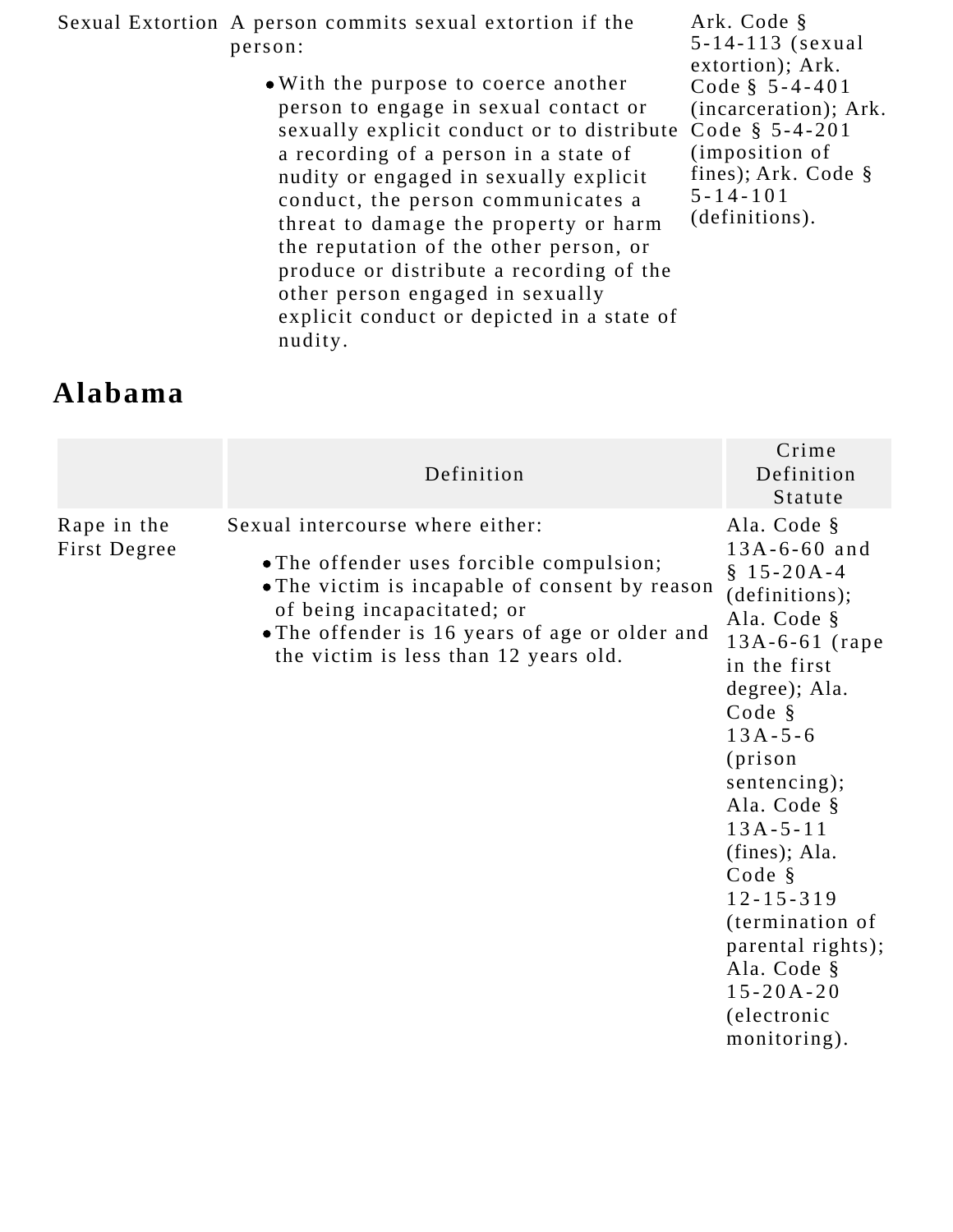| Rape in the<br>Second Degree | Sexual intercourse where the offender is 16 years<br>old or older and the victim is between 12-16<br>years old, provided that the victim is at least 2<br>years younger than the offender.                                                                                                                                                                                                                                                                                                                                                                                                                                                                                                                                                                                                                                                                                                                                                                                                                                                                                                                                                         | Ala. Code §<br>$13A - 6 - 60$ and<br>$$15-20A-4$<br>(definitions);<br>Ala. Code §<br>$13A-6-62$ (rape<br>in the second<br>degree); Ala.<br>Code §<br>$13A - 5 - 6$<br>(prison<br>sentencing);<br>Ala. Code §<br>$13A - 5 - 11$<br>(fines); Ala.<br>Code §<br>$15 - 20A - 20$<br>(electronic<br>monitoring). |
|------------------------------|----------------------------------------------------------------------------------------------------------------------------------------------------------------------------------------------------------------------------------------------------------------------------------------------------------------------------------------------------------------------------------------------------------------------------------------------------------------------------------------------------------------------------------------------------------------------------------------------------------------------------------------------------------------------------------------------------------------------------------------------------------------------------------------------------------------------------------------------------------------------------------------------------------------------------------------------------------------------------------------------------------------------------------------------------------------------------------------------------------------------------------------------------|-------------------------------------------------------------------------------------------------------------------------------------------------------------------------------------------------------------------------------------------------------------------------------------------------------------|
| Sexual Torture               | A person commits the crime of sexual torture by<br>either:<br>• Penetrating the vagina, anus, or mouth of<br>another person with an inanimate object by<br>forcible compulsion, with the intent to<br>sexually torture, sexually abuse or to gratify<br>the sexual desire of either party;<br>• Penetrating the vagina, anus, or mouth of a<br>person who is incapable of consent by<br>reason of being incapacitated, with an<br>inanimate object, with the intent to sexually<br>torture, sexually abuse or to gratify the<br>sexual desire of either party;<br>• Penetrating the vagina, anus, or mouth of a<br>person who is less than 12 years old, with<br>an inanimate object with the intent to<br>sexually torture, sexually abuse or to gratify<br>the sexual desire of either party, where the<br>offender is 16 years old or older; or<br>• Inflicting physical injury, including, but not<br>limited to, burning, crushing, wounding,<br>mutilating, or assaulting the sex organs or<br>intimate parts of another person, with the<br>intent to sexually torture, sexually abuse, or<br>to gratify the sexual desire of either party. | Ala. Code §<br>$13A - 6 - 60$ and<br>$$15-20A-4$<br>(definitions);<br>Ala. Code §<br>$13A - 6 - 65.1$<br>(sexual torture);<br>Ala. Code §<br>$13A - 5 - 6$<br>(prison<br>sentencing);<br>Ala. Code §<br>$13A - 5 - 11$<br>$(fines);$ Ala.<br>Code §<br>$15 - 20A - 20$<br>(electronic<br>monitoring).       |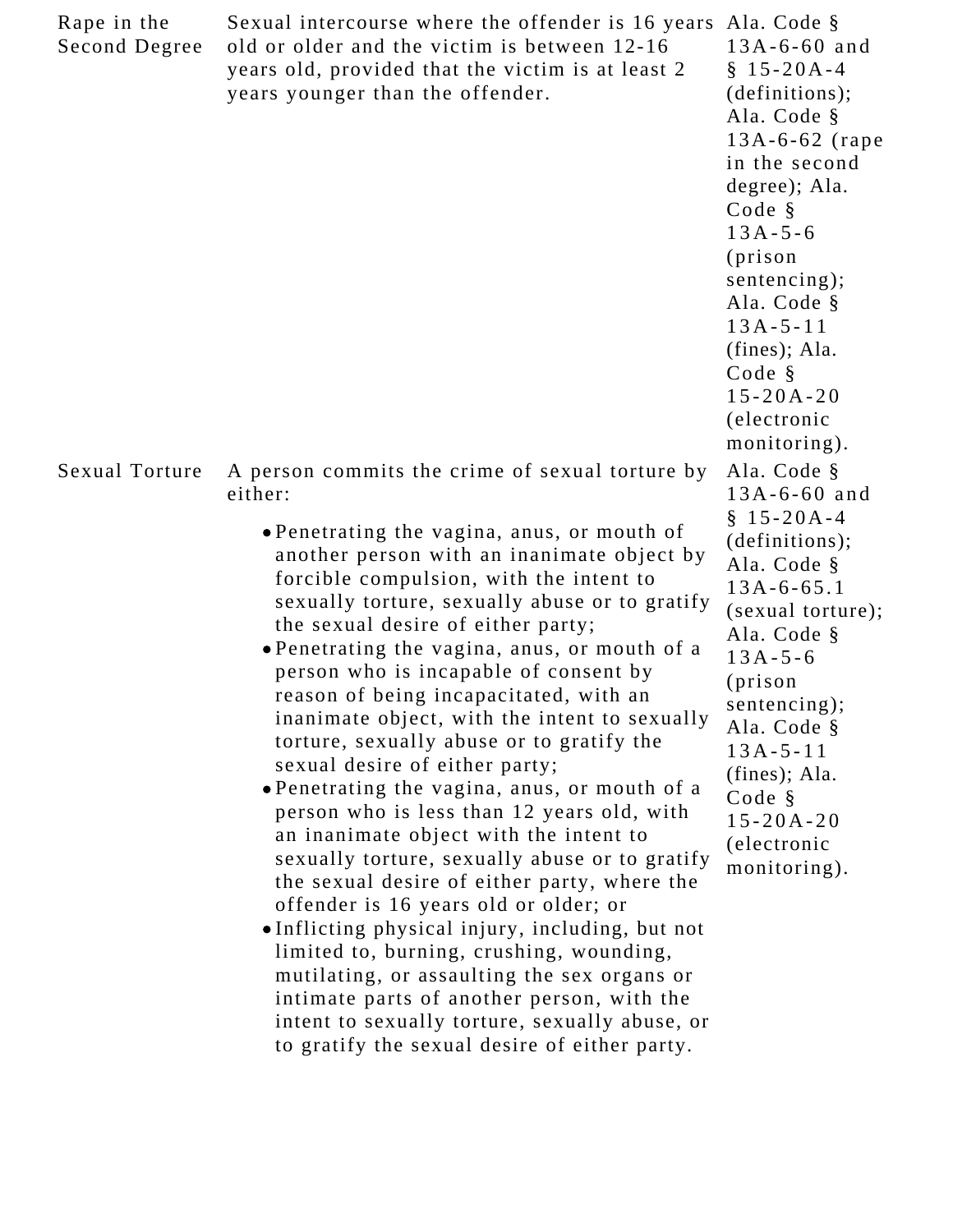| Sodomy in the<br>First Degree  | A person commits the crime of sodomy in the<br>first degree by either:                                                                                                                                                                                                                             | Ala. Code §<br>$13A - 6 - 60$ and                                                                                                                                                                                                                                                                                   |
|--------------------------------|----------------------------------------------------------------------------------------------------------------------------------------------------------------------------------------------------------------------------------------------------------------------------------------------------|---------------------------------------------------------------------------------------------------------------------------------------------------------------------------------------------------------------------------------------------------------------------------------------------------------------------|
|                                | • Engaging in sodomy by forcible compulsion;<br>• Engaging in sodomy with a person who is<br>incapable of consent by reason of being<br>incapacitated; or<br>• Engaging in sodomy with another person,<br>where the victim is less than 12 years old<br>and the offender is 16 years old or older. | $$15-20A-4$<br>(definitions);<br>Ala. Code §<br>$13A - 6 - 63$<br>(sodomy in the<br>first degree);<br>Ala. Code §<br>$13A - 5 - 6$<br>(prison<br>sentencing);<br>Ala. Code §<br>$13A - 5 - 11$<br>$(fines);$ Ala.<br>Code §<br>$15 - 20A - 20$<br>(electronic<br>monitoring).                                       |
| Sodomy in the<br>Second Degree | A person commits the crime of sodomy in the<br>second degree by engaging in sodomy with<br>another person, where the offender is 16 years<br>old or older and the victim is between 12-16<br>years old, provided that the victim is at least 2<br>years younger than the offender.                 | Ala. Code §<br>$13A - 6 - 60$ and<br>$$15-20A-4$<br>(definitions);<br>Ala. Code §<br>$13A - 6 - 64$<br>(sodomy in the<br>second degree);<br>Ala. Code §<br>$13A - 5 - 6$<br>(prison<br>sentencing);<br>Ala. Code §<br>$13A - 5 - 11$<br>$(fines);$ Ala.<br>Code §<br>$15 - 20A - 20$<br>(electronic<br>monitoring). |
| the First Degree               | Sexual Abuse in Sexual abuse in the first degree consists of either: Ala. Code §<br>• Subjecting another person to sexual contact<br>by forcible compulsion; or<br>· Subjecting another person to sexual contact<br>who is incapable of consent by reason of<br>being incapacitated.               | $13A - 6 - 60$ and<br>$$15-20A-4$<br>(definitions);<br>Ala. Code §<br>$13A - 6 - 66$<br>(sexual abuse in<br>the first<br>degree); Ala.<br>Code §                                                                                                                                                                    |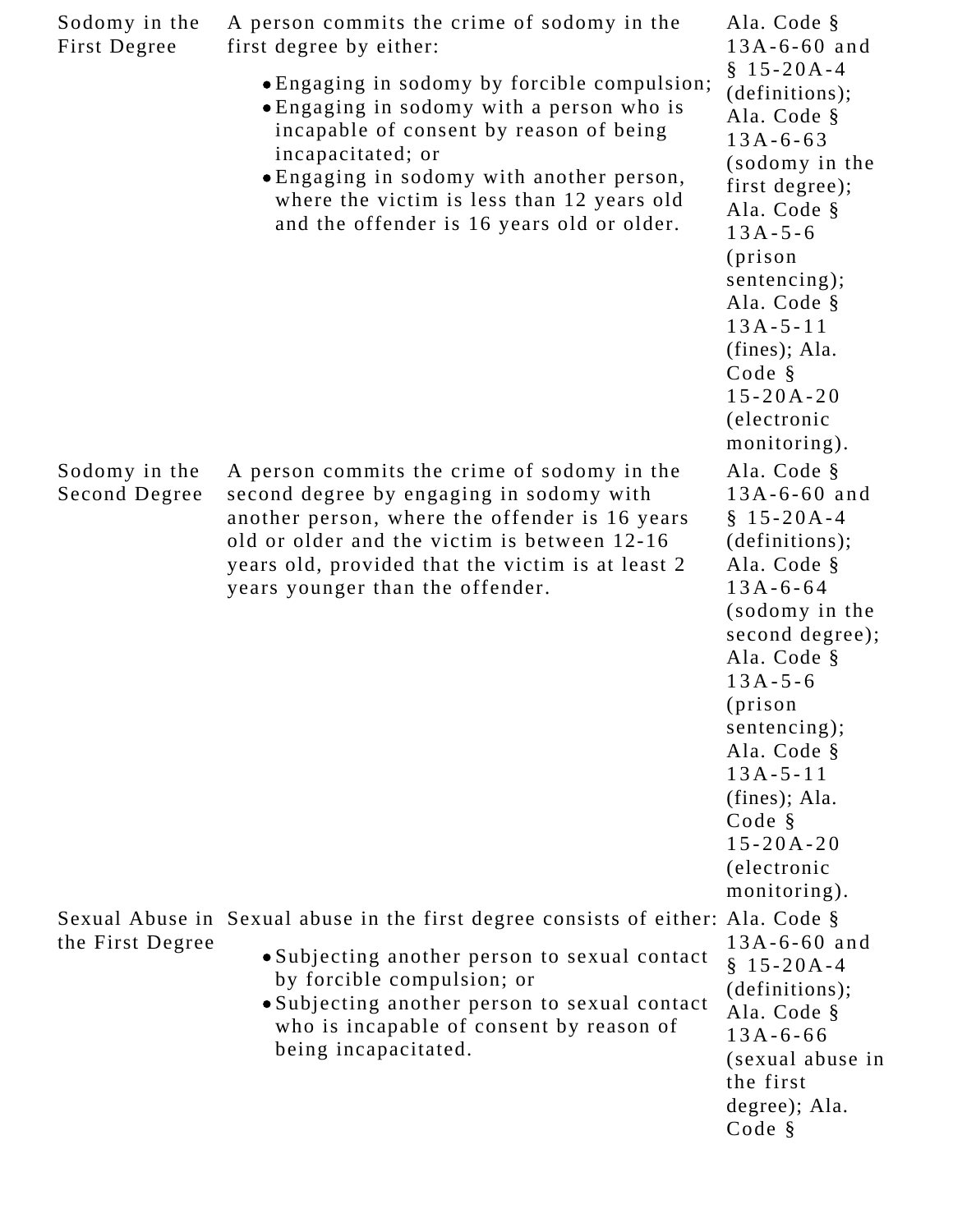|                      |                                                                                                                                                                                                                                                                                                                                                                                                                                                                          | (prison<br>sentencing);<br>Ala. Code §<br>$13A - 5 - 11$<br>$(fines);$ Ala.<br>Code §<br>$15 - 20A - 20$<br>(electronic<br>monitoring).                                                                                                                                                                                                              |
|----------------------|--------------------------------------------------------------------------------------------------------------------------------------------------------------------------------------------------------------------------------------------------------------------------------------------------------------------------------------------------------------------------------------------------------------------------------------------------------------------------|------------------------------------------------------------------------------------------------------------------------------------------------------------------------------------------------------------------------------------------------------------------------------------------------------------------------------------------------------|
| the Second           | Sexual Abuse in Sexual abuse in the second degree consists of<br>either:                                                                                                                                                                                                                                                                                                                                                                                                 | Ala. Code §<br>$13A - 6 - 60$ and                                                                                                                                                                                                                                                                                                                    |
| Degree               | • Subjecting another person to sexual contact<br>when the victim is incapable of consent by<br>reason of some factor other than being less<br>than 16 years old; or<br>• Subjecting another person to sexual contact<br>when the victim is between 12-16 years old,<br>and the offender is 19 years old or older.                                                                                                                                                        | $$15-20A-4$<br>(definitions);<br>Ala. Code §<br>$13A - 6 - 67$<br>(sexual abuse in<br>the second<br>degree); Ala.<br>Code §<br>$13A-5-6 & A1a.$<br>Code §<br>$13A - 5 - 7$<br>(prison<br>sentencing);<br>Ala. Code §<br>$13A-5-11$ &<br>Ala. Code §<br>$13A - 5 - 12$<br>$(fines);$ Ala.<br>Code §<br>$15 - 20A - 20$<br>(electronic<br>monitoring). |
| Sexual<br>Misconduct | A person commits the crime of sexual<br>misconduct if:                                                                                                                                                                                                                                                                                                                                                                                                                   | Ala. Code §<br>$13A - 6 - 60$ and                                                                                                                                                                                                                                                                                                                    |
|                      | • Engages in sexual intercourse with another<br>person without his or her consent, under<br>circumstances other than those constituting<br>rape in the first or second degree, or with<br>consent where consent was obtained by the<br>use of any fraud or artifice;<br>• Engages in sodomy with another person,<br>without his or her consent, under<br>circumstances other than those constituting<br>sodomy in the first degree or sodomy in the<br>second degree; or | $$15-20A-4$<br>(definitions);<br>Ala. Code §<br>$13A - 6 - 65$<br>(sexual)<br>misconduct);<br>Ala. Code §<br>$13A - 5 - 7$<br>(prison<br>sentencing);<br>Ala. Code §<br>$13A - 5 - 12$                                                                                                                                                               |

13A-5-6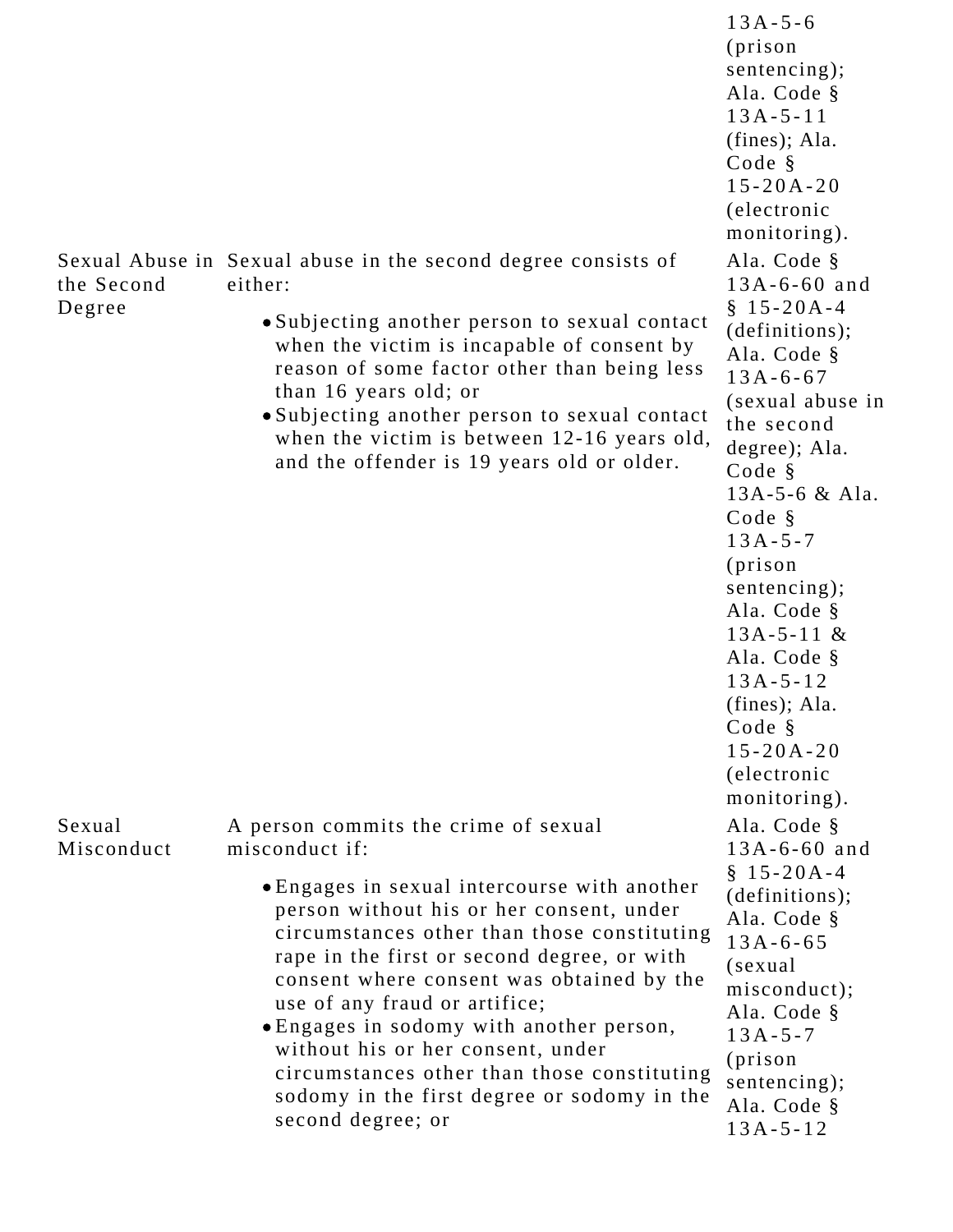|                       | Engages in sexual intercourse with another<br>person without his or her consent, other than<br>those circumstances constituting sexual abuse in<br>the first degree, sexual abuse in the second<br>degree, or sexual abuse of a child less than 12<br>years old.                                                                                                                                                                                                                                                                                                                                                                                                                                                                                                                                                                                                                                                                                                                                                                                                                                                         | $(fines);$ Ala.<br>Code §<br>$15 - 20A - 20$<br>(electronic<br>monitoring).                                                                                                                                                                                       |
|-----------------------|--------------------------------------------------------------------------------------------------------------------------------------------------------------------------------------------------------------------------------------------------------------------------------------------------------------------------------------------------------------------------------------------------------------------------------------------------------------------------------------------------------------------------------------------------------------------------------------------------------------------------------------------------------------------------------------------------------------------------------------------------------------------------------------------------------------------------------------------------------------------------------------------------------------------------------------------------------------------------------------------------------------------------------------------------------------------------------------------------------------------------|-------------------------------------------------------------------------------------------------------------------------------------------------------------------------------------------------------------------------------------------------------------------|
| <b>Statutory Rape</b> | Alabama no longer separately codifies the<br>offense of "statutory rape." Instead, statutory<br>rape has been supplanted by Ala. Code §<br>$13A-6-61(a)(3)$ (rape in the first degree) and Ala.<br>Code § 13A-6-62(a)(1) (rape in the second<br>degree).                                                                                                                                                                                                                                                                                                                                                                                                                                                                                                                                                                                                                                                                                                                                                                                                                                                                 | Ala. Code §§<br>$13A-6-61$ (rape<br>in the first<br>degree);<br>$13A-6-62$ (rape)<br>in the second                                                                                                                                                                |
|                       | Further, Ala. Code §§ 13A-6-63 and 13A-6-64<br>(sodomy in the first and second degrees) and Ala.<br>Code $§$ 13A-6-67 (sexual abuse in the second<br>degree) contain language covering other offenses<br>that constitute what is otherwise commonly<br>called "statutory rape." Finally, Ala. Code §<br>13A-6-69.1 (sexual abuse of a child less than 12<br>years old) contains additional prohibitions. The<br>relevant laws are as follows:                                                                                                                                                                                                                                                                                                                                                                                                                                                                                                                                                                                                                                                                            | degree);<br>$13A - 6 - 63$<br>(sodomy in the<br>first degree);<br>$13A - 6 - 64$<br>(sodomy in the<br>second degree);<br>$13A - 6 - 67$<br>(sexual abuse in<br>the second                                                                                         |
|                       | • Rape in the first degree: Sexual intercourse<br>with a member of the opposite sex between<br>an offender who is 16 years old or older and<br>a victim who is under 12 years old.<br>• Rape in the second degree: Sexual<br>intercourse with a member of the opposite<br>sex when (a) the offender is 16 years old or<br>older, (b) the victim is between $12-16$ years<br>old, and (c) the offender is at least two years<br>older than the victim.<br>• Sodomy in the first degree: Sodomy<br>between an offender who is 16 years old or<br>older and a victim who is under 12 years<br>old.<br>• Sodomy in the second degree: Sodomy<br>between an offender who is 16 years old or<br>older and a victim who is more than 12<br>years old, and the offender is at least two<br>years older than the victim.<br>• Sexual abuse in the second degree: Sexual<br>contact between an offender who is 19 years<br>old or older and a victim who between<br>$12-16$ years old.<br>• Sexual abuse of a child less than 12 years<br>old: Sexual contact between an offender who<br>is 16 years old or older and a victim who | degree); and<br>$13A - 6 - 69.1$<br>(sexual abuse of<br>a child less<br>than 12 years<br>old); Ala. Code<br>§ 13A-5-6 $&$<br>Ala. Code<br>$13 - A - 5 - 7$<br>(prison<br>sentencing);<br>Ala. Code §<br>$13A-5-11 &$<br>Ala. Code §<br>$13A - 5 - 12$<br>(fines). |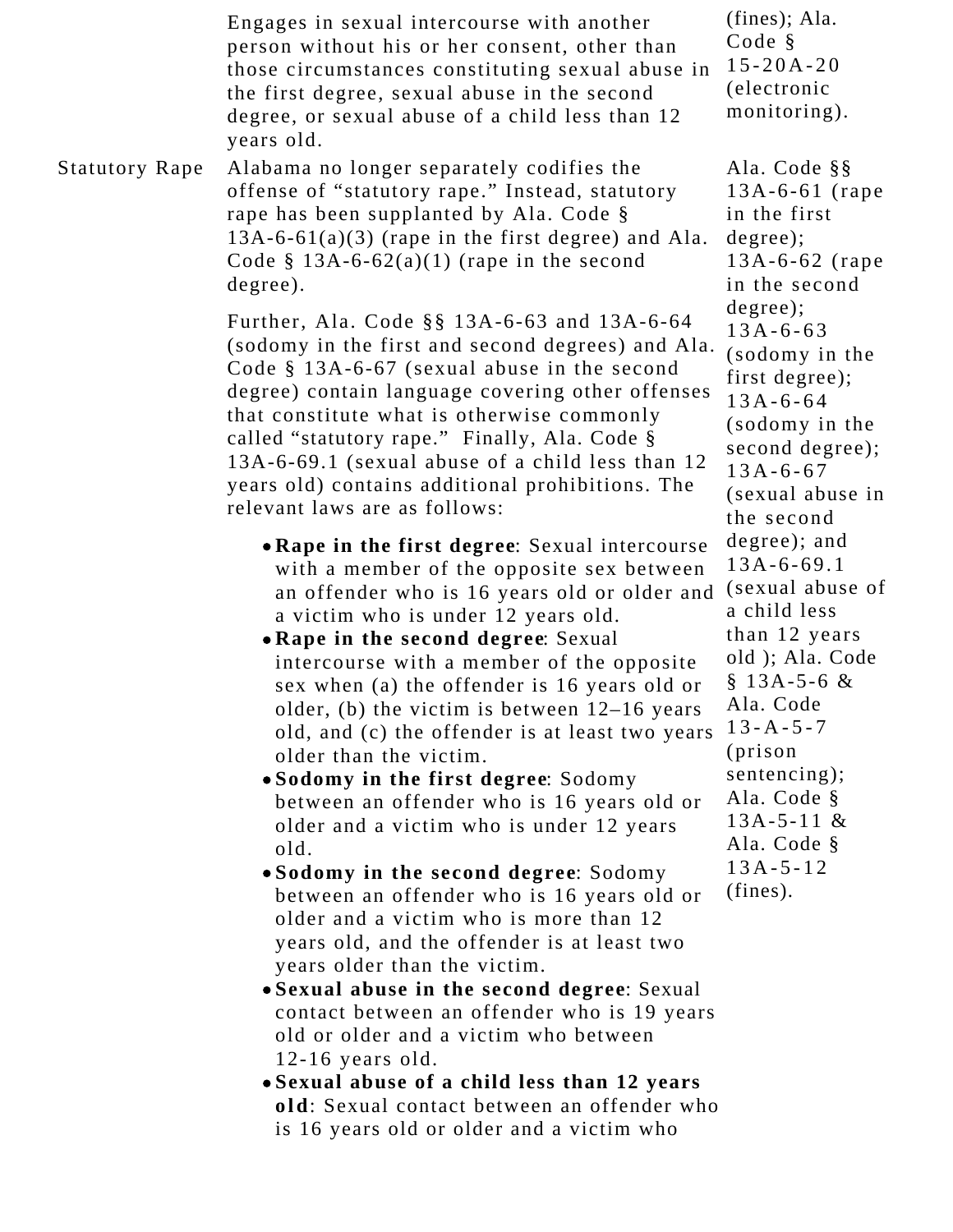less than 12 years old.

### **Alaska**

|                                           | Definition                                                                                                                                                                                                                                                                                                                                                                                                                                                                                                                                                                                                                                                                                                                                                                                                                                                                                    | Crime<br>Definition<br>Statute                                                                                                                                                                                                              |
|-------------------------------------------|-----------------------------------------------------------------------------------------------------------------------------------------------------------------------------------------------------------------------------------------------------------------------------------------------------------------------------------------------------------------------------------------------------------------------------------------------------------------------------------------------------------------------------------------------------------------------------------------------------------------------------------------------------------------------------------------------------------------------------------------------------------------------------------------------------------------------------------------------------------------------------------------------|---------------------------------------------------------------------------------------------------------------------------------------------------------------------------------------------------------------------------------------------|
| Sexual Assault<br>in the First<br>Degree  | An offender commits sexual assault in the first<br>degree if:<br>• The offender engages in sexual penetration<br>with another person without that person's<br>consent;<br>• The offender attempts to engage in sexual<br>penetration with another person without<br>that person's consent and causes serious<br>physical injury to that person;<br>• The offender engages in sexual penetration<br>with another person (a) who the offender<br>knows is mentally incapable, and (b) is in<br>the offender's care by either authority of law<br>or in a state-licensed facility or program; or<br>• The offender engages in sexual penetration<br>with a person who the offender knows is<br>unaware that a sexual act is being<br>committed and (a) the offender is a health<br>care worker, and (b) the offense takes place<br>during the course of professional treatment<br>of the victim. | Alaska Stat.<br>Ann. $\S$ $\S$<br>11.41.410<br>(sexual assault<br>in the first<br>degree);<br>11.41.470 $&$<br>11.81.900<br>(definitions);<br>12.55.035<br>(fines); and<br>12.55.125<br>(sentences of<br>imprisonment<br>for felonies).     |
| Sexual Assault<br>in the Second<br>Degree | An offender commits sexual assault in the<br>second degree if:<br>• The offender engages in sexual contact with<br>another person without that person's<br>consent;<br>• The offender engages in sexual contact with<br>a person (a) who the offender knows is<br>mentally incapable, and (b) is in the<br>offender's care by either authority of law or<br>in a state-licensed facility or program;<br>• The offender engages in sexual penetration<br>with a person who the offender knows is a<br>person who is (a) mentally incapable; (b)<br>incapacitated; or (c) unaware that a sexual<br>act is being committed; or<br>• The offender engages in sexual contact with<br>a person who the offender knows is unaware<br>that a sexual act is being committed and (a)                                                                                                                    | Alaska Stat.<br>Ann. §§<br>11.41.420<br>(sexual assault<br>in the second<br>degree);<br>11.41.470 &<br>11.81.900<br>(definition);<br>12.55.035(b)(3)<br>$(fines);$ and<br>12.55.125(i)(3)<br>(sentence of<br>imprisonment<br>for felonies). |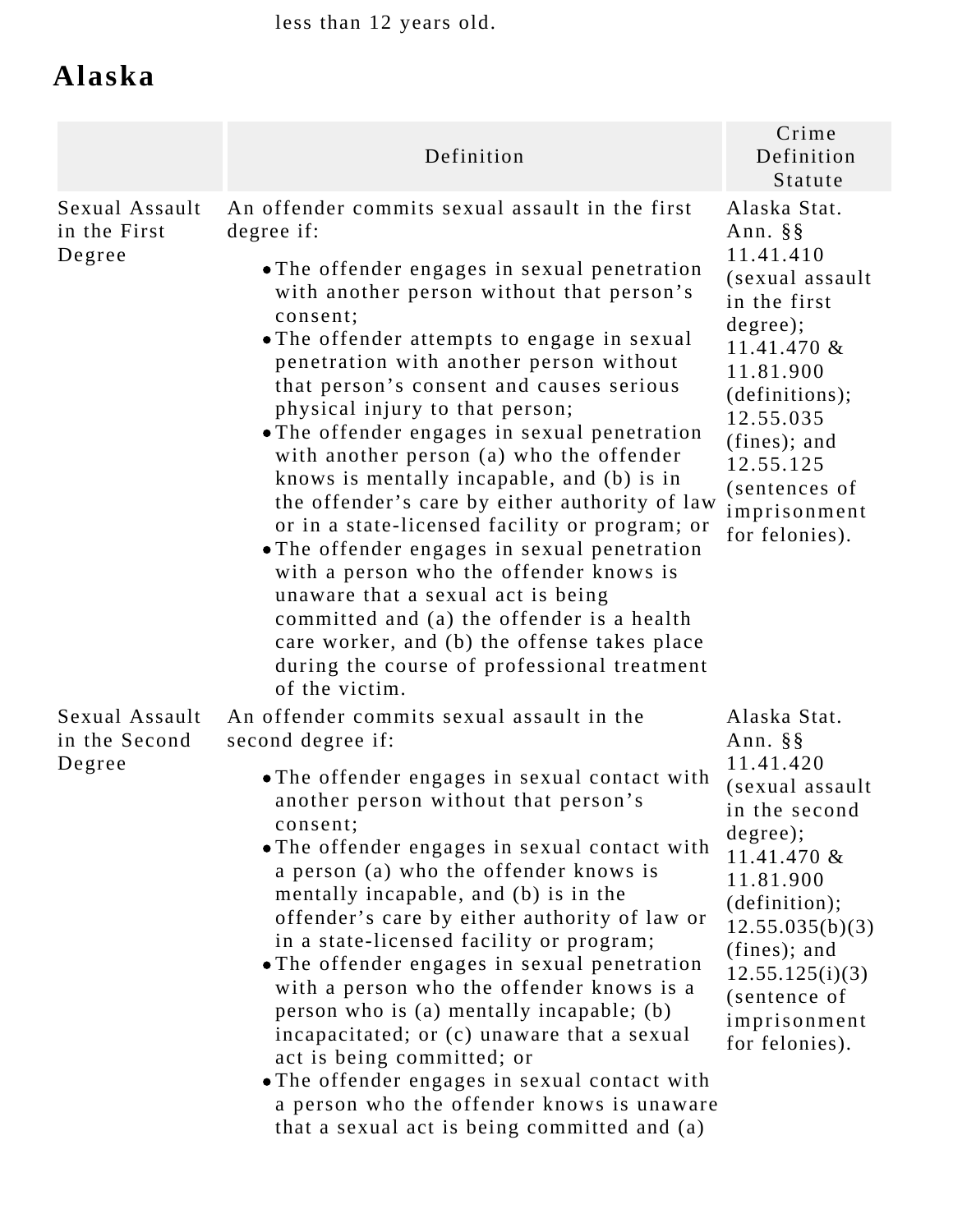the offender is a health care worker, and (b) the offense takes place during the course of professional treatment of the victim.

Sexual Assault in the Third Degree

An offender commits sexual assault in the third degree if:

- The offender engages in sexual contact with a person who is (a) mentally incapable; (b) incapacitated; or (c) unaware that a sexual act is being committed;
- The offender, while employed in a state correctional facility or other corrections facility caring for prisoners, engages in sexual penetration with a person who the offender knows is committed to the custody of the Department of Corrections to serve a term of imprisonment or period of temporary commitment;
- The offender engages in sexual penetration with a person who is 18 or 19 years of age, who the offender knows is committed to the custody of the Department of Health and Social Services, and the offender is the legal guardian of the person
- The offender, while employed by the state as a peace officer or while acting as a peace officer in the state, engages in sexual penetration with a person with reckless disregard that the person is in the custody or the apparent custody of the offender, or is committed to the custody of a law enforcement agency;
- The offender, while employed by the state or a municipality of the state as a probation or parole officer, or while acting as such, the offender engages in sexual penetration with a person with reckless disregard that the person is on probation or parole; or
- The offender, while employed as a juvenile probation officer or facility staff member, engages in sexual penetration with a person 18 or 19 years of age with reckless disregard that the victim is committed to the custody or probationary supervision of the Department of Health and Social Services.

Alaska Stat. Ann. §§ 11.41.425 (sexual assault in the third degree); 11.41.470 (fines); 12.55.035 (fines); and  $12.55.125(i)(4)$ .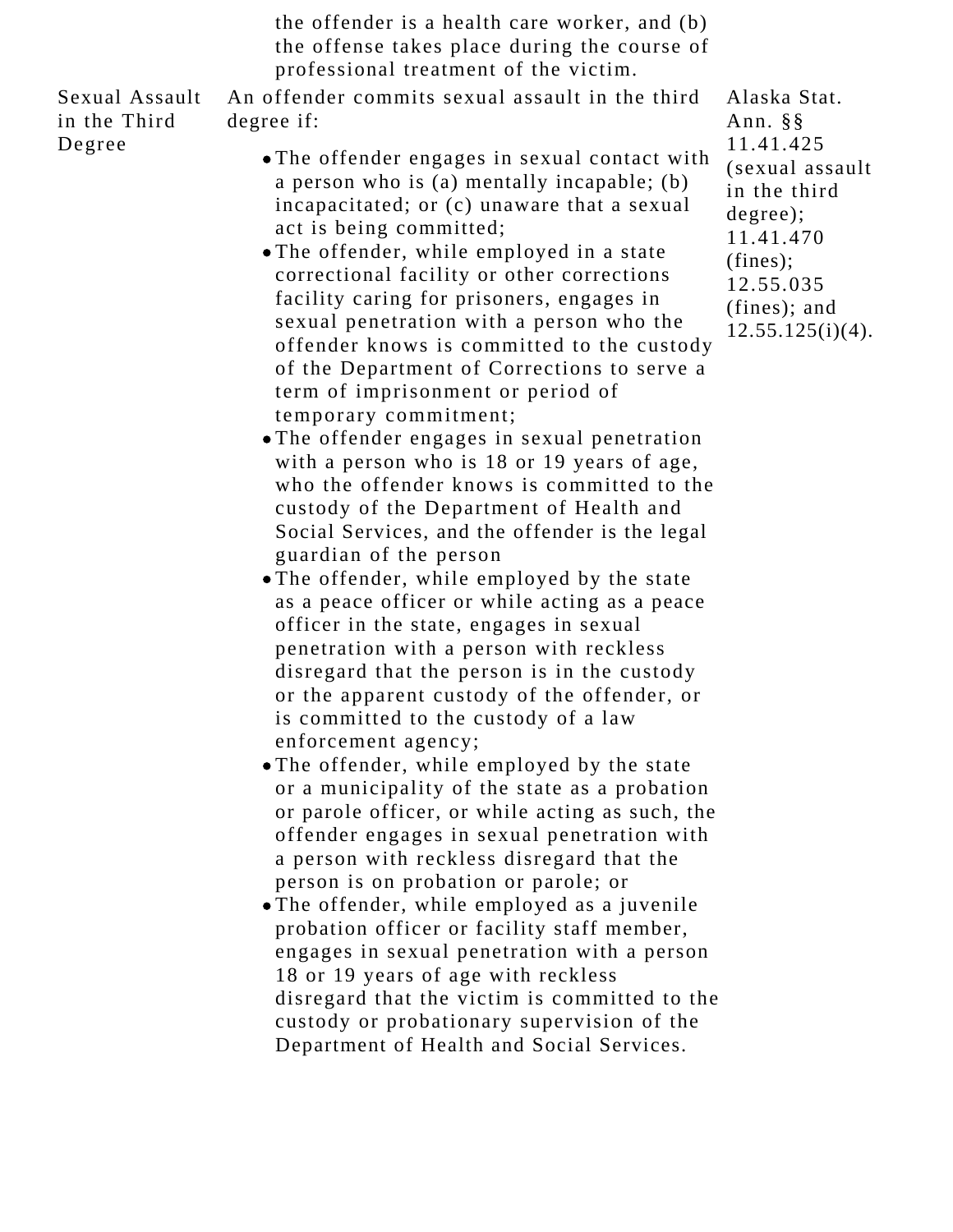| Sexual Assault<br>in the Fourth | An offender commits sexual assault in the fourth Alaska Stat.<br>degree if:                                                                                                                                                                                                                                                                                                                                                                                                                                                                                                                                                                                                                                                                                                                                                                                                                                                                                                                                                                                                                                                                                                                                                                                                                                                                                                                                                                                                                                                | Ann. $\S$ §                                                                                                                                                             |
|---------------------------------|----------------------------------------------------------------------------------------------------------------------------------------------------------------------------------------------------------------------------------------------------------------------------------------------------------------------------------------------------------------------------------------------------------------------------------------------------------------------------------------------------------------------------------------------------------------------------------------------------------------------------------------------------------------------------------------------------------------------------------------------------------------------------------------------------------------------------------------------------------------------------------------------------------------------------------------------------------------------------------------------------------------------------------------------------------------------------------------------------------------------------------------------------------------------------------------------------------------------------------------------------------------------------------------------------------------------------------------------------------------------------------------------------------------------------------------------------------------------------------------------------------------------------|-------------------------------------------------------------------------------------------------------------------------------------------------------------------------|
| Degree                          | • The offender, while employed in a state<br>correctional facility or other corrections<br>facility caring for prisoners, engages in<br>sexual contact with a person who the<br>offender knows is committed to the custody<br>of the Department of Corrections to serve a<br>term of imprisonment or period of<br>temporary commitment;<br>• The offender engages in sexual contact with<br>a person who is 18 or 19 years of age, who<br>the offender knows is committed to the<br>custody of the Department of Health and<br>Social Services, and the offender is the legal<br>guardian of the person;<br>• The offender, while employed by the state<br>as a peace officer or while acting as a peace<br>officer in the state, engages in sexual<br>contact with a person with reckless<br>disregard that the person is in the custody<br>or the apparent custody of the offender, or<br>is committed to the custody of a law<br>enforcement agency;<br>• The offender, while employed by the state<br>or a municipality of the state as a probation<br>or parole officer, or while acting as such, the<br>offender engages in sexual contact with a<br>person with reckless disregard that the<br>person is on probation or parole; or<br>• The offender, while employed as a juvenile<br>probation officer or facility staff member,<br>engages in sexual contact with a person 18<br>or 19 years of age with reckless disregard<br>that the victim is committed to the custody<br>or probationary supervision of the | 11.41.427<br>(sexual assault<br>in the fourth<br>degree);<br>11.41.470<br>(definitions);<br>12.55.035<br>$(fines);$ and<br>12.55.135<br>(sentences of<br>imprisonment). |
| <b>Statutory Rape</b>           | Department of Health and Social Services.<br>"Statutory rape" is commonly used to refer to<br>sexual penetration that is illegal because it<br>involves a youth and consent is immaterial. While 11.41.434<br>Alaska does not expressly penalize "statutory<br>rape," the offenses of sexual abuse target<br>this conduct.                                                                                                                                                                                                                                                                                                                                                                                                                                                                                                                                                                                                                                                                                                                                                                                                                                                                                                                                                                                                                                                                                                                                                                                                 | Alaska Stat.<br>Ann. $\S$ $\S$<br>(sexual abuse of<br>a minor, first<br>degree);                                                                                        |
|                                 | <b>Sexual Abuse of a Minor in the First Degree</b>                                                                                                                                                                                                                                                                                                                                                                                                                                                                                                                                                                                                                                                                                                                                                                                                                                                                                                                                                                                                                                                                                                                                                                                                                                                                                                                                                                                                                                                                         | 11.41.436<br>(sexual abuse of                                                                                                                                           |
|                                 | An offender commits sexual abuse of a minor in<br>the first degree by engaging in sexual penetration<br>with a victim if:                                                                                                                                                                                                                                                                                                                                                                                                                                                                                                                                                                                                                                                                                                                                                                                                                                                                                                                                                                                                                                                                                                                                                                                                                                                                                                                                                                                                  | a minor, second<br>degree);<br>11.41.438                                                                                                                                |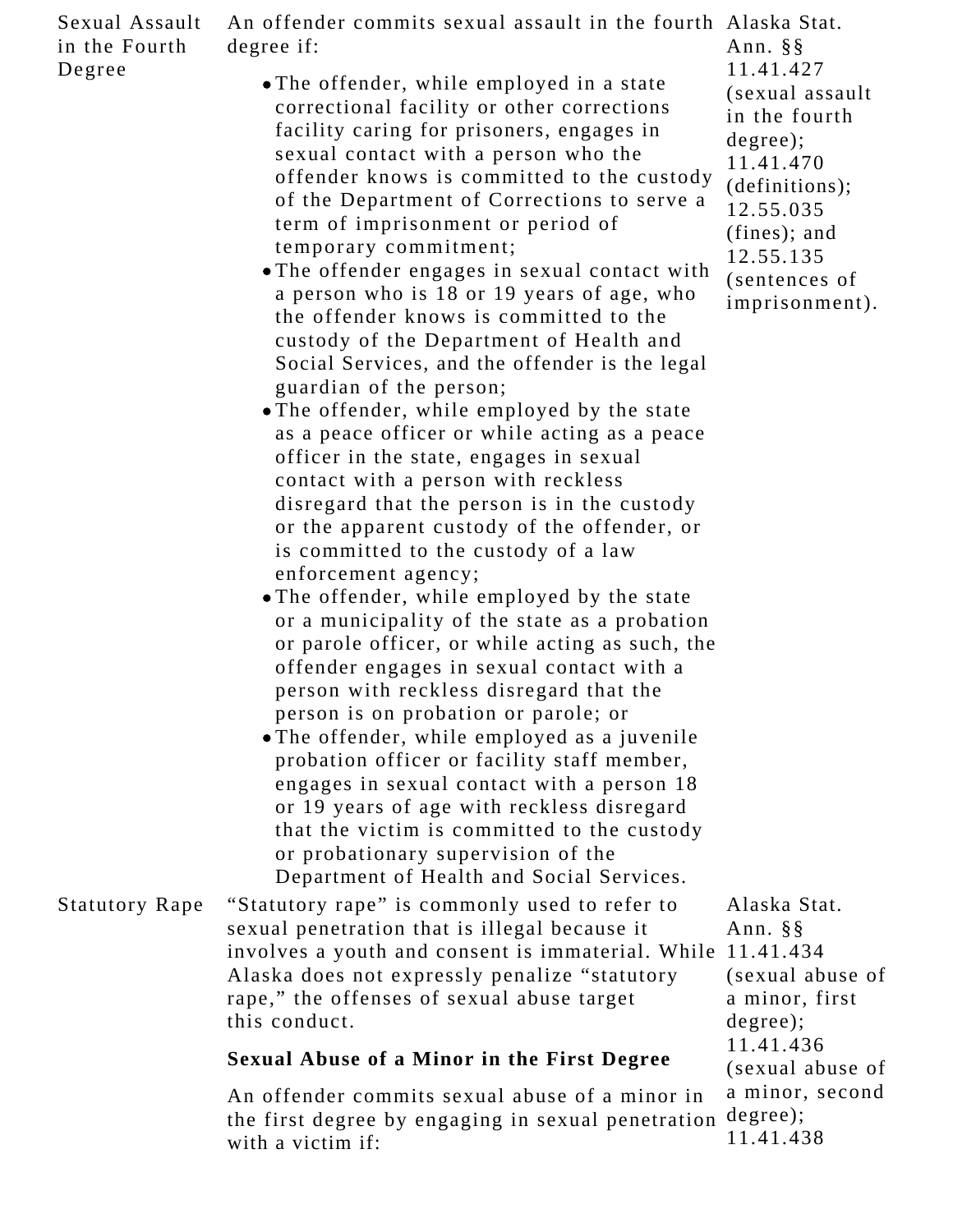- The offender is 16 years old or older and the victim is under 13 years old, or the offender aids, induces, causes, or encourages a person who is under 13 years of age to engage in sexual penetration with another person;
- The offender is 18 years old or older, the victim is under 18 years old, and the offender is the victim's natural parent, stepparent, adopted parent, or legal guardian; or
- The offender is 18 years old or older, the victim is under 16 years old, and either (A) the victim is residing in the same household as the offender and the offender has authority over the victim or (B) the offender occupies a position of authority in relation to the victim.

(sexual abuse of a minor, third degree); 11.41.440 (sexual abuse of a minor, fourth degree); 12.55.035 (fines); 12.55.135 (sentences of imprisonment for misdemeanor); 12.55.125 (sentences of imprisonment for felonies).

#### **Sexual Abuse of a Minor in the Second Degree**

An offender commits sexual abuse of a minor in the second degree if:

- The offender is 17 years old or older and engages in sexual penetration with a victim who is 13, 14, or 15 years old and at least 4 years younger than the offender, or the offender aids, induces, causes, or encourages a person who is 13, 14, or 15 years old and at least 4 years younger than the offender to engage in sexual penetration with another person;
- The offender is 16 years old or older and engages in sexual contact with the victim who is under 13 years of age, or the offender aids, induces, causes, or encourages a person under 13 years of age to engage in sexual contact with another person;
- The offender is 18 years old or older and engages in sexual contact with a victim under 18 years old, and the offender is the victim's natural parent, stepparent, adopted parent, or legal guardian;
- The offender is 16 years old or older and aids, induces, causes, or encourages a victim under 16 years old to engage in child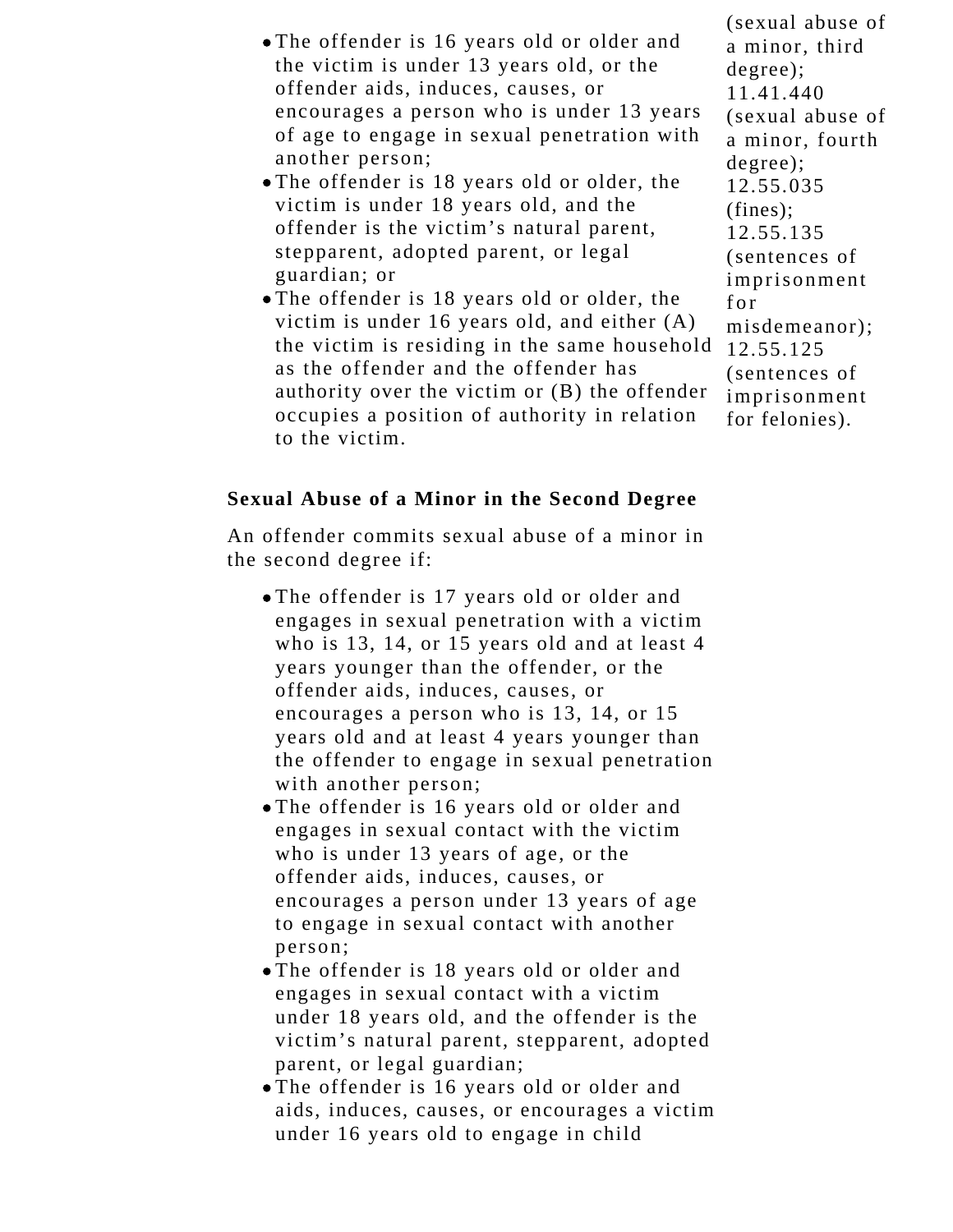pornography;

- The offender is 18 years old or older and engages in sexual conduct with a victim under 16 years old, and either (A) the victim is residing in the same household as the offender and the offender has authority over the victim or (B) the offender occupies a position of authority in relation to the victim;
- The offender is 18 years old or older and engages in sexual penetration with a victim who is 16 or 17 years old and at least 3 years younger than the offender, and the offender occupies a position of authority in relation to the victim; or
- The offender is under 16 years old and engages in sexual penetration with a victim under 13 years old and at least 3 years younger than the offender.

#### **Sexual Abuse of a Minor in the Third Degree**

An offender commits sexual abuse of a minor in the third degree if the offender, being 17 years old or older, engages in sexual contact with a person who is 13, 14, or 15 years old and at least 4 years younger than the offender.

#### **Sexual Abuse of a Minor in the Fourth Degree**

An offender commits sexual abuse of a minor in the fourth degree by engaging in sexual contact with a person if:

- The offender is under 16 years old, the victim is under 13 years old, and the victim is at least 3 years younger than the offender; o r
- The offender is 18 years old or older, the victim is 16 or 17 years old, the victim is at least 3 years younger than the offender, and the offender occupies a position of authority in relation to the victim.

| • Alaska does not outright prohibit sodomy | N/A |
|--------------------------------------------|-----|
| • Any state laws that outright prohibit    |     |
| sodomy are unconstitutional                |     |
| under Lawrence v. Texas, 539 U.S. 588      |     |
| $(2003)$ .                                 |     |

Test Crime 2

Sodomy

Test Crime 1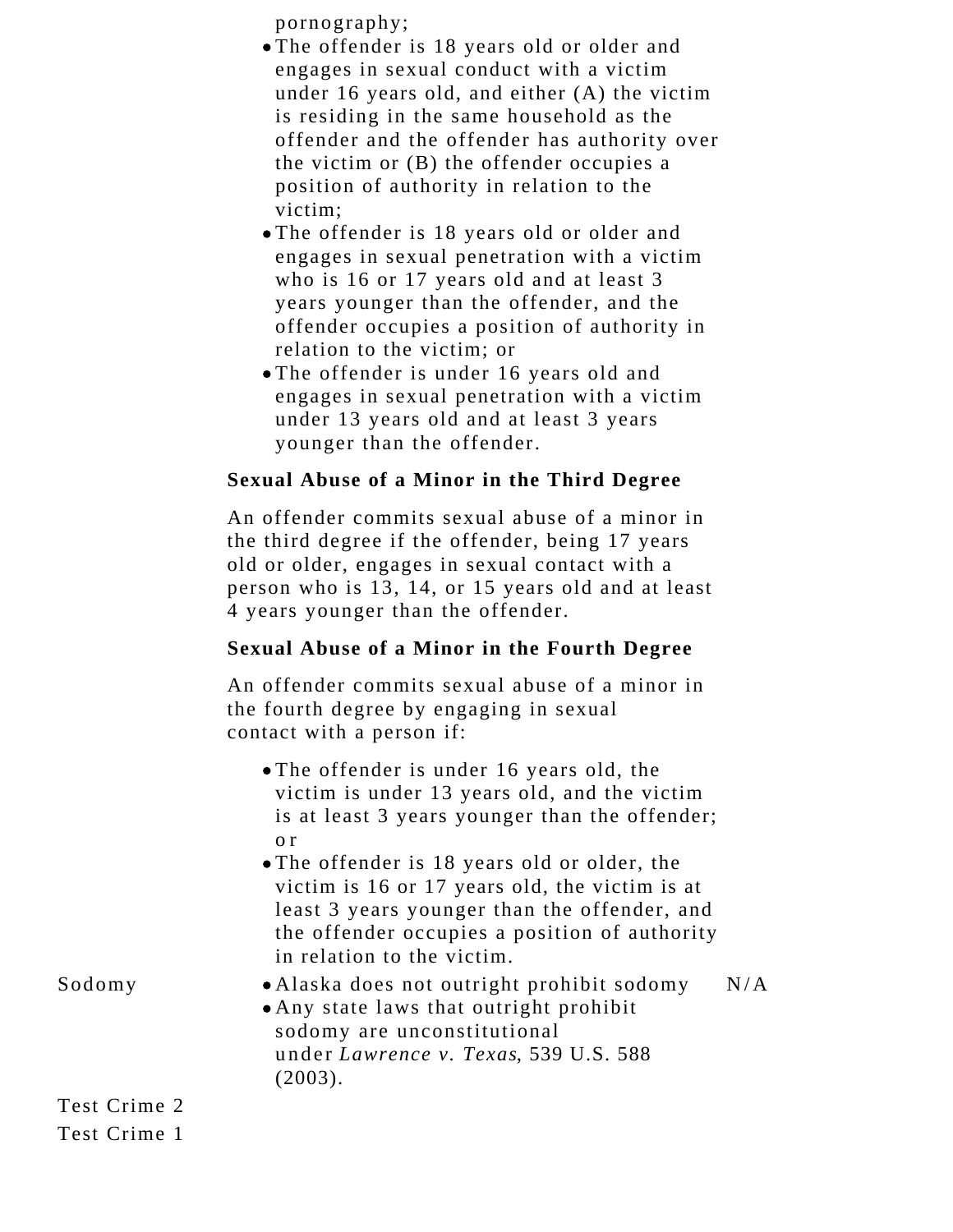## **Arizona**

|                                                                                        | Definition                                                                                                                                                                                                                                                        | Crime<br>Definition<br>Statute                                                                          |  |
|----------------------------------------------------------------------------------------|-------------------------------------------------------------------------------------------------------------------------------------------------------------------------------------------------------------------------------------------------------------------|---------------------------------------------------------------------------------------------------------|--|
| Sexual Assault                                                                         | A person commits sexual assault by intentionally<br>or knowingly engaging in sexual intercourse or<br>oral sexual contact with any person without<br>consent of such person.                                                                                      | Ariz. Rev. Stat.<br>Ann. $\S$ §<br>$13 - 1401,$<br>$13 - 1406$ ,<br>$13 - 702 - 706$ ,<br>$13 - 1423$ . |  |
| Sexual Abuse                                                                           | A person commits sexual abuse by intentionally<br>or knowingly engaging in sexual contact:                                                                                                                                                                        | Ariz. Rev. Stat.<br>Ann. $\S$ §<br>$13 - 1401,$<br>$13 - 1404,$<br>$13 - 702 - 706$ ,<br>$13 - 1423$ .  |  |
|                                                                                        | • With any person who is 15 or more years of<br>age without consent of that person; or<br>. With any person who is under 15 years of<br>age if the sexual contact involves only the<br>female breast.                                                             |                                                                                                         |  |
|                                                                                        | If the victim is 15, 16, or 17 years old, consent is<br>immaterial (i.e., not a defense) if the offender was<br>in a position of trust.                                                                                                                           |                                                                                                         |  |
| Conduct; Adult<br>Probation<br>Department<br>Employees;<br>Juvenile Court<br>Employees | Unlawful Sexual Unlawful sexual conduct of an adult probation<br>department employee or juvenile court employee<br>occurs if the offender knowingly coerces the<br>victim to engage in sexual contact, oral sexual<br>contact, or sexual intercourse by either:   | Ariz. Rev. Stat.<br>Ann. $\S$ §<br>$13 - 1401,$<br>$13 - 1409,$<br>$13 - 702 - 706$ ,<br>$13 - 1423$ .  |  |
|                                                                                        | • Threatening to negatively influence the<br>victim's supervision or release status; or<br>• Offering to positively influence the victim's<br>supervision or release status.                                                                                      |                                                                                                         |  |
|                                                                                        | For the purposes of this law, a victim is defined<br>as either (a) subject to conditions of release or<br>supervision by a court or (b) a minor who was<br>referred to the juvenile court.                                                                        |                                                                                                         |  |
| Child                                                                                  | Molestation of a A person commits molestation of a child by<br>intentionally or knowingly engaging in or causing Ann. §§<br>a person to engage in sexual contact, (except<br>sexual contact with the female breast) with a<br>child who is under 15 years of age. | Ariz. Rev. Stat.<br>$13 - 1401,$<br>$13 - 1410$ ,<br>$13 - 702 - 706$ ,<br>$13 - 1423$ .                |  |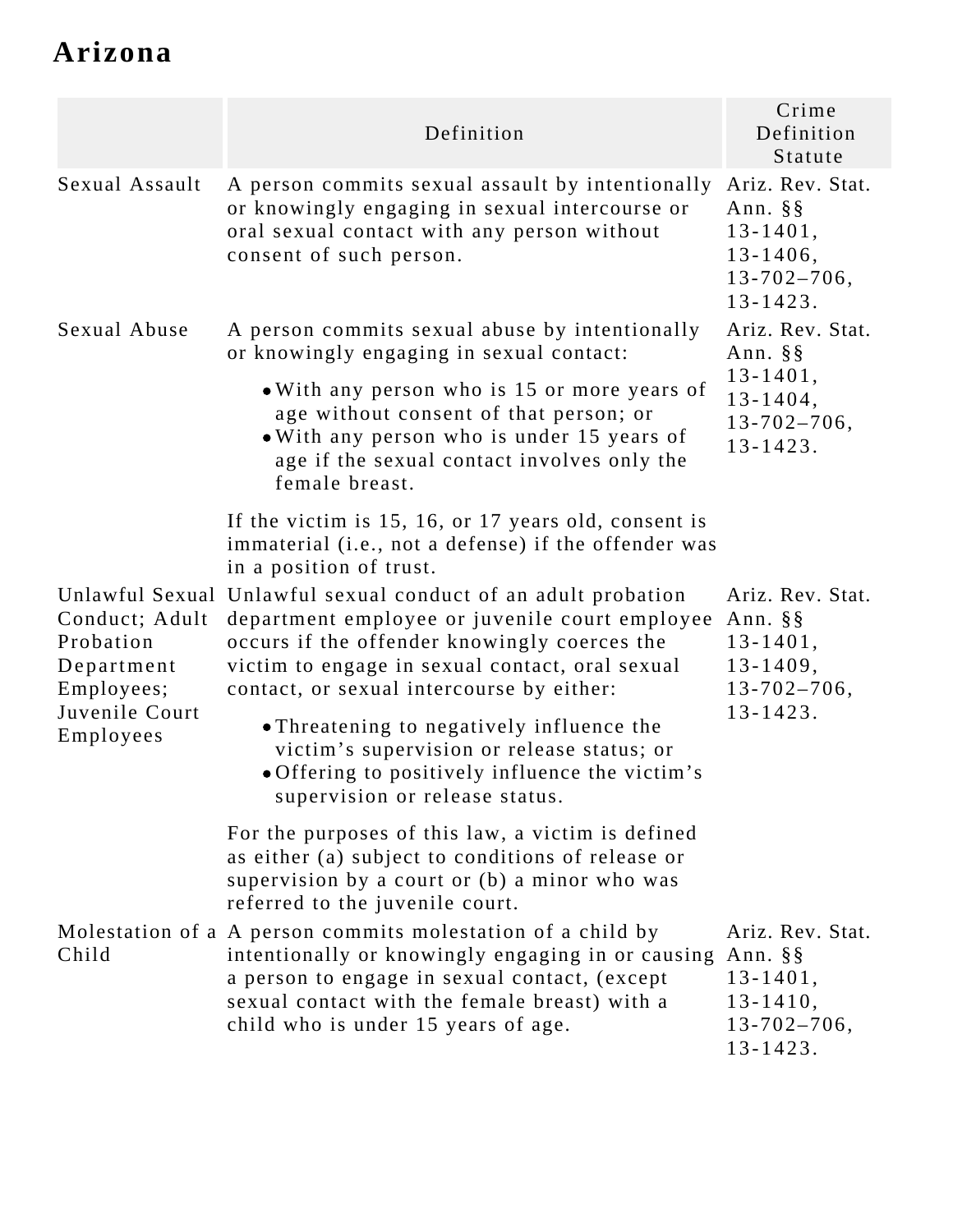| <b>Statutory Rape</b>                  | A person commits sexual conduct with a minor<br>by intentionally or knowingly engaging in sexual<br>intercourse or oral sexual contact with any<br>person who is under 18 years of age.                                                                                                                                                                                                                                                                     | Ariz. Rev. Stat.<br>Ann. $\S$ $\S$ $\S$ $\S$<br>$13 - 1401,$<br>$13 - 1405,$<br>$13 - 1407$ , |
|----------------------------------------|-------------------------------------------------------------------------------------------------------------------------------------------------------------------------------------------------------------------------------------------------------------------------------------------------------------------------------------------------------------------------------------------------------------------------------------------------------------|-----------------------------------------------------------------------------------------------|
|                                        | Valid defenses:                                                                                                                                                                                                                                                                                                                                                                                                                                             | $13 - 702 - 706$ ,                                                                            |
|                                        | • If the victim is 15, 16 or 17 years old, an<br>offender may defend himself or herself by<br>showing that he or she did not know and<br>could not reasonable have known the age of<br>the victim.<br>• If the victim is 15, 16, or 17 years old, an<br>offender may defend himself or herself if he<br>or she is under 19 years old or is attending<br>high school, is no more than 24 months<br>older than the victim, and the conduct was<br>consensual. | $13 - 1423$ .                                                                                 |
| Sodomy                                 | • Arizona does not appear to criminalize<br>sodomy.<br>• Any state laws that outright prohibit<br>sodomy are unconstitutional<br>under Lawrence v. Texas, 539 U.S. 588<br>(2003).                                                                                                                                                                                                                                                                           | N/A                                                                                           |
| conduct; peace<br>officers             | Unlawful sexual A peace officer commits unlawful sexual<br>conduct by knowingly engaging in sexual contact, Ann. §§<br>oral sexual contact or sexual intercourse with<br>any person who is either:                                                                                                                                                                                                                                                          | Ariz. Rev. Stat.<br>$13 - 1401,$<br>$13 - 1412$ ,                                             |
|                                        | • In the officer's custody; or<br>• A person who the officer knows or has<br>reason to know is the subject of an<br>investigation.                                                                                                                                                                                                                                                                                                                          | $1 - 215$ ,<br>$13 - 702 - 706$ ,<br>$13 - 1423$ .                                            |
|                                        | This does apply to either: (1) direct or indirect<br>touching or manipulating of the genitals, anus,<br>or female breast that occurs during a lawful<br>search; or (2) an officer who is married to or in a<br>romantic or sexual relationship with the person<br>at the time of the arrest or investigation.                                                                                                                                               |                                                                                               |
| conduct;<br>correctional<br>facilities | Unlawful sexual A person commits unlawful sexual conduct by<br>intentionally or knowingly engaging in any act of<br>a sexual nature with an "offender" (i.e.,<br>"prisoner") who is:                                                                                                                                                                                                                                                                        | Ariz. Rev. Stat.<br>Ann. $\S$ §<br>$13 - 1401,$<br>$13 - 1419$ ,                              |
|                                        | • In the custody of the state department of<br>corrections, the department of juvenile<br>corrections, a private prison facility, a<br>juvenile detention facility or a city or county<br>jail; or                                                                                                                                                                                                                                                          | $13 - 702 - 706$ ,<br>$13 - 1423$ .                                                           |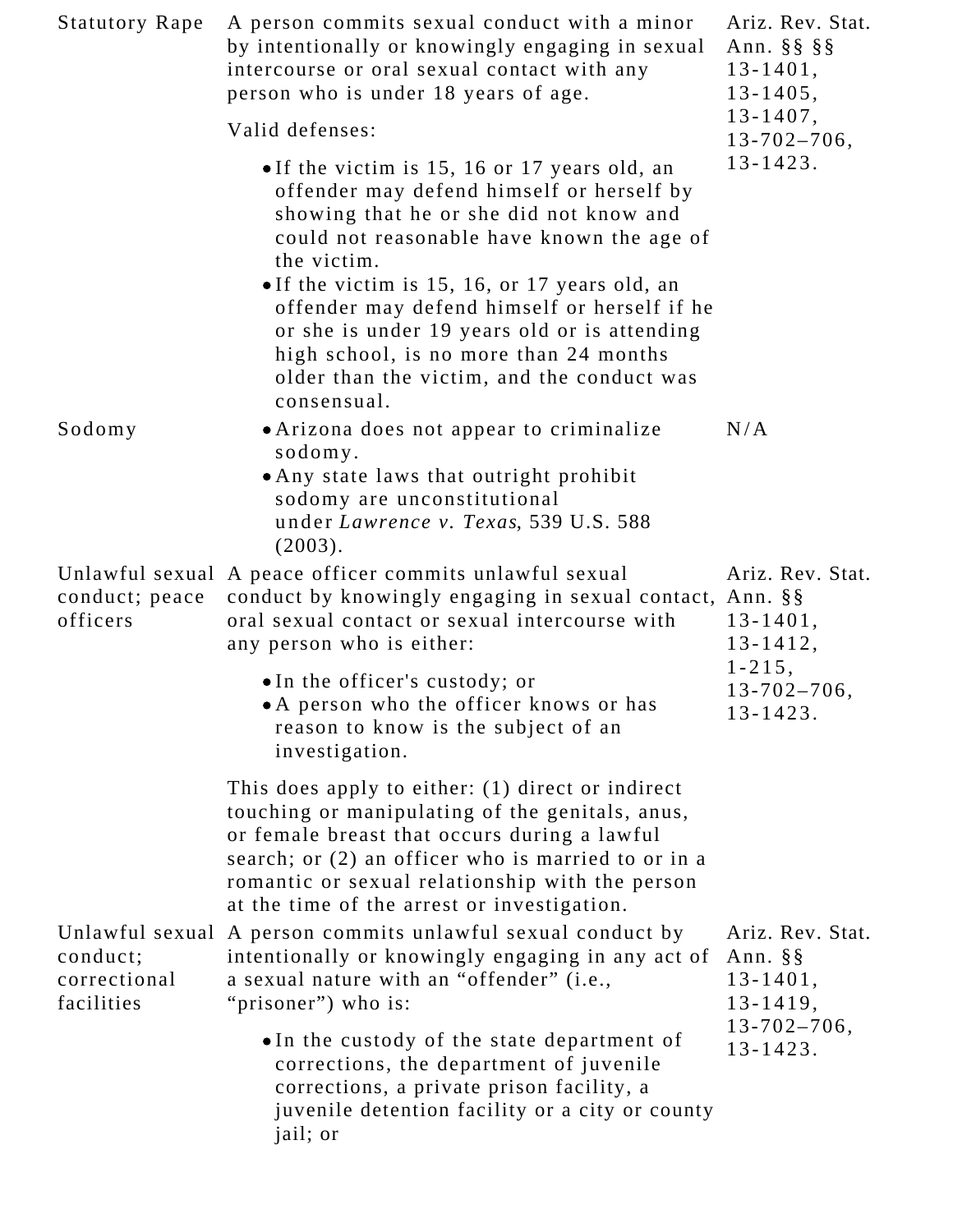Under the supervision of either department or a city or county.

### **California**

|      | Definition                                                                                                                                                                                                                                                                                                                                                                                                                                                                                                                                                                                                                                                                                                                                                                                                                                                                                                                                                                                                                                                                                                                                                                                                                                                                                                                                                                                                                                                                                                                       | Crime<br>Definition<br>Statute                                     |
|------|----------------------------------------------------------------------------------------------------------------------------------------------------------------------------------------------------------------------------------------------------------------------------------------------------------------------------------------------------------------------------------------------------------------------------------------------------------------------------------------------------------------------------------------------------------------------------------------------------------------------------------------------------------------------------------------------------------------------------------------------------------------------------------------------------------------------------------------------------------------------------------------------------------------------------------------------------------------------------------------------------------------------------------------------------------------------------------------------------------------------------------------------------------------------------------------------------------------------------------------------------------------------------------------------------------------------------------------------------------------------------------------------------------------------------------------------------------------------------------------------------------------------------------|--------------------------------------------------------------------|
| Rape | An offender commits the crime of rape by<br>engaging in sexual intercourse with another<br>person who is not the offender's spouse under<br>any of the following circumstances:                                                                                                                                                                                                                                                                                                                                                                                                                                                                                                                                                                                                                                                                                                                                                                                                                                                                                                                                                                                                                                                                                                                                                                                                                                                                                                                                                  | Cal. Penal Code<br>$\S$ § 261, 261.6,<br>263, 263.1, 269,<br>288.7 |
|      | • Where the victim is incapable of giving<br>consent because of a mental disorder or<br>developmental or physical disability, and<br>this is known or reasonably should be<br>known to the person committing the act;<br>• Where the act is accomplished against a<br>victim's will by means of force, violence,<br>duress, menace or fear of immediate and<br>unlawful bodily injury on the person or<br>another;<br>• Where the victim is unable to resist because<br>of any intoxicating or anesthetic substance,<br>or any controlled substance and the<br>offender knew or reasonably should have<br>known of the victim's condition;<br>• Where the victim was unconscious of the<br>nature of the act and this was known to the<br>offender;<br>• Where the victim submits under the belief<br>that the offender is someone known to the<br>victim other than the offender, and this<br>false belief was intentionally induced by the<br>offender's artifice, pretense or concealment;<br>• Where the act is accomplished against the<br>victim's will by threatening to retaliate in<br>the future against the victim or any other<br>person, and there is a reasonable possibility<br>that the offender will execute the threat; or<br>• Where the act is accomplished against the<br>victim's will by threatening to use the<br>authority of a public official to incarcerate,<br>arrest, or deport the victim or another<br>person, and the victim has a reasonable<br>belief that the offender is a public official. |                                                                    |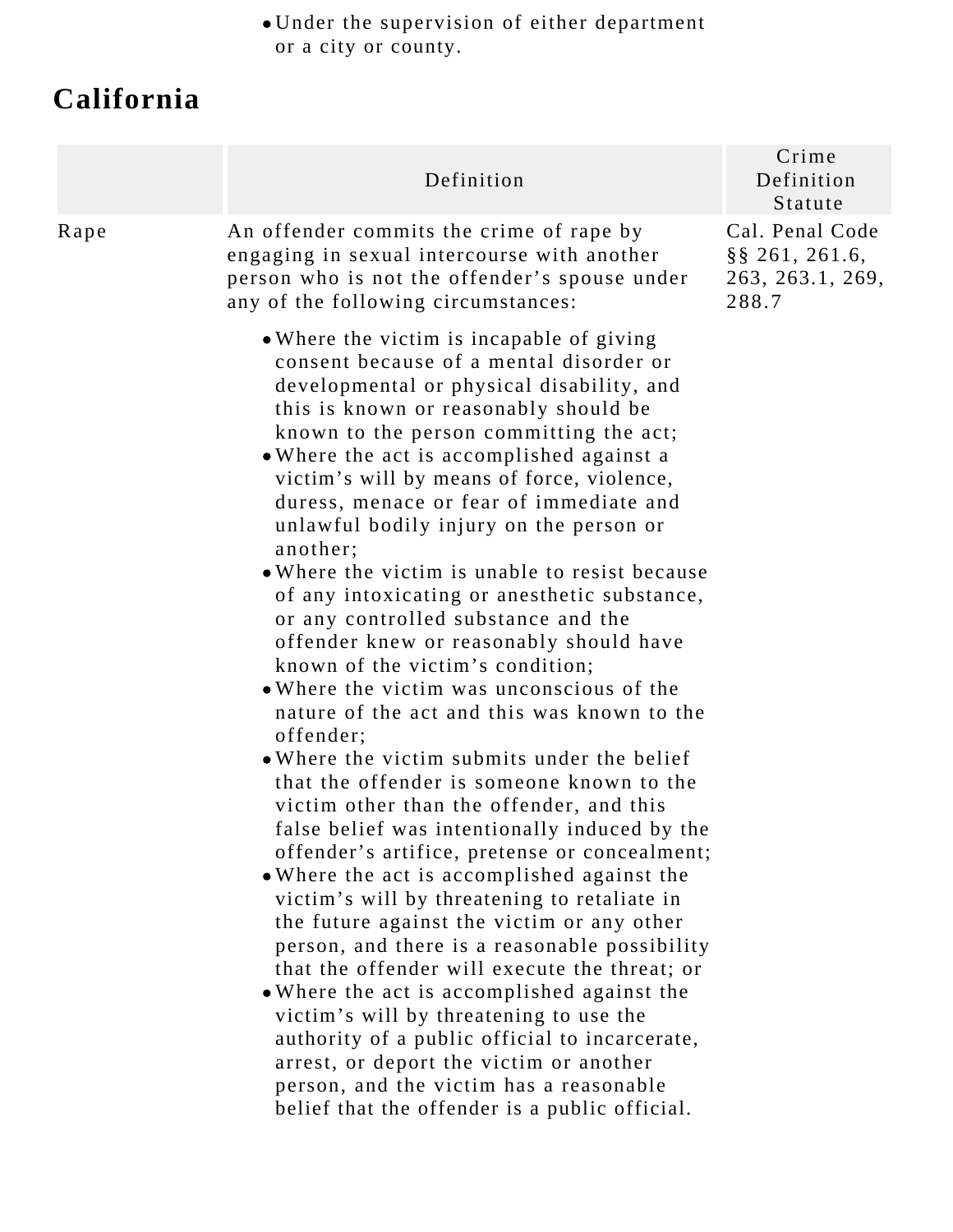In the context of the crime of rape, California law does not specifically define "sexual intercourse" (although the term "sexual intercourse" is defined in the specific contexts of certain other crimes). Instead, the legislature broadly construes what kinds of acts constitute rape. The statutes contain the following information: All forms of nonconsensual sexual assault may be considered rape. The essential determination of whether an offender is guilty of rape lies in the outrage to the victim's person and the feelings of the victim of the rape. Any sexual penetration, however slight, is sufficient to constitute rape. Rape of a Spouse An offender commits rape of a spouse by engaging in sexual intercourse with the offender's spouse under any of the following circumstances: Where the act is accomplished against the victim's will by means of force, violence, duress, menace or fear of immediate and unlawful bodily injury on the person or another; Where the victim is unable to resist because of any intoxicating or anesthetic substance, or any controlled substance and the offender knew or reasonably should have known of the victim's condition; Where the victim was unconscious of the nature of the act and this was known to the offender; Where the act is accomplished against the victim's will by threatening to retaliate in the future against the victim or any other person, and there is a reasonable possibility that the offender will execute the threat; or

Where the act is accomplished against the victim's will by threatening to use the authority of a public official to incarcerate, arrest, or deport the victim or another person, and the victim has a reasonable belief that the offender is a public official

In the context of the crime of rape, California law does not specifically define "sexual intercourse" (although the term "sexual intercourse" is

Cal. Penal Code §§ 261.6, 262, 263, 263.1, 269, 288.7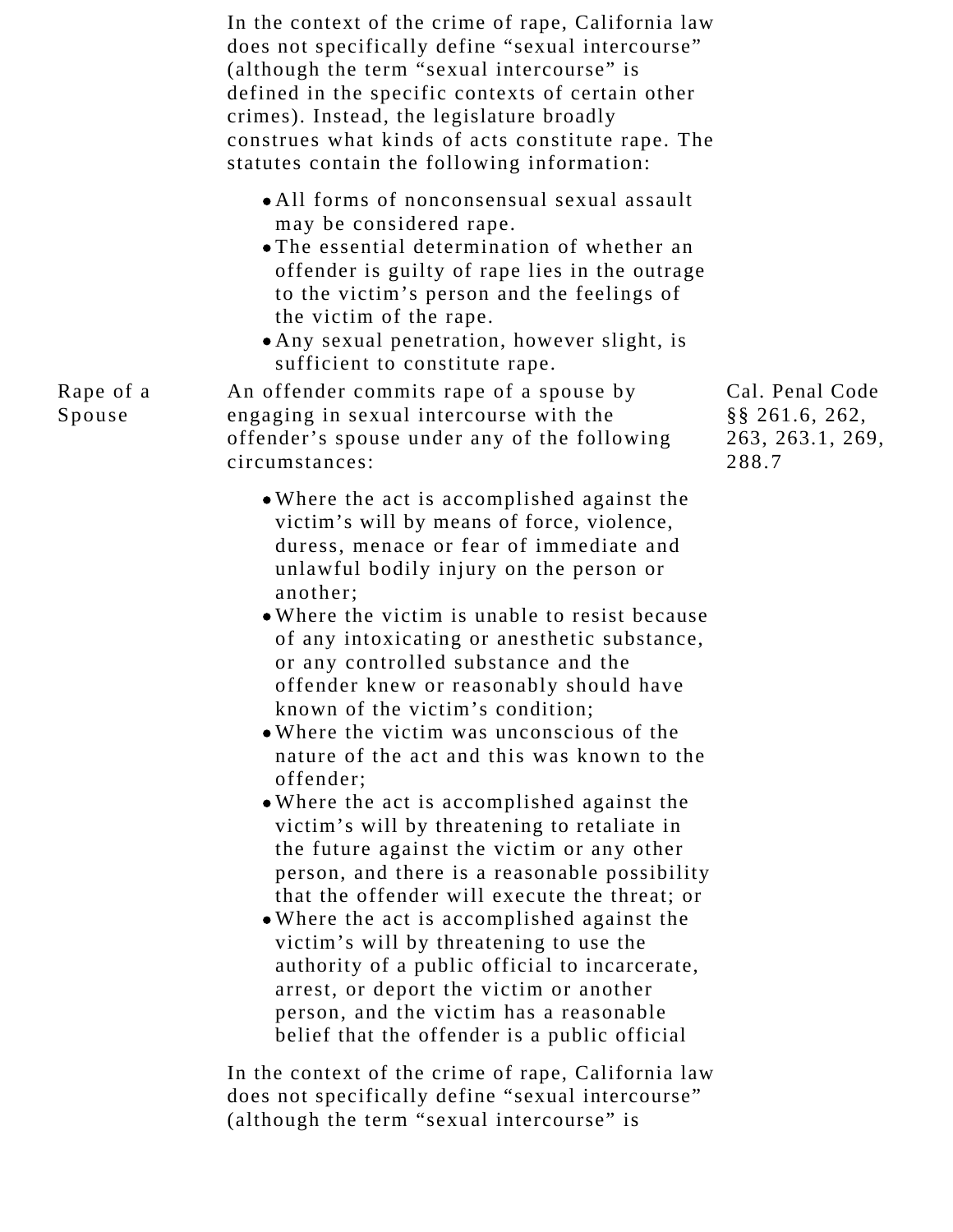|                       | defined in the specific contexts of certain other<br>crimes). Instead, the legislature broadly<br>construes what kinds of acts constitute rape. The<br>statutes contain the following information:                                                                                                                                                                                                                                                                                                                                                                                                                                                                                                                                                                                                                                                                                                                                                                                                                                                                                                                                        |                                 |
|-----------------------|-------------------------------------------------------------------------------------------------------------------------------------------------------------------------------------------------------------------------------------------------------------------------------------------------------------------------------------------------------------------------------------------------------------------------------------------------------------------------------------------------------------------------------------------------------------------------------------------------------------------------------------------------------------------------------------------------------------------------------------------------------------------------------------------------------------------------------------------------------------------------------------------------------------------------------------------------------------------------------------------------------------------------------------------------------------------------------------------------------------------------------------------|---------------------------------|
| Sodomy                | • All forms of nonconsensual sexual assault<br>may be considered rape.<br>• The essential determination of whether an<br>offender is guilty of rape lies in the outrage<br>to the victim's person and the feelings of<br>the victim of the rape.<br>• Any sexual penetration, however slight, is<br>sufficient to constitute rape<br>The crime of sodomy is defined as sexual                                                                                                                                                                                                                                                                                                                                                                                                                                                                                                                                                                                                                                                                                                                                                             | Cal. Penal Code                 |
|                       | conduct consisting of contact between the penis<br>of one person and the anus of another person.<br>Any sexual penetration, however slight, is<br>sufficient to complete the crime of sodomy.                                                                                                                                                                                                                                                                                                                                                                                                                                                                                                                                                                                                                                                                                                                                                                                                                                                                                                                                             | $\S$ § 286, 269,<br>288.7, 1170 |
| Sexual<br>Penetration | Forcible Acts of An offender commits the crime of forcible acts of Cal. Penal Code<br>sexual penetration by committing an act of<br>sexual penetration under any of the following<br>circumstances:                                                                                                                                                                                                                                                                                                                                                                                                                                                                                                                                                                                                                                                                                                                                                                                                                                                                                                                                       | $\S$ § 289, 269,<br>288.7, 1170 |
|                       | • Where the act is accomplished against the<br>victim's will by means of force, violence,<br>duress, menace, or fear of immediate and<br>unlawful bodily injury on the victim or<br>another person;<br>• Where the act is accomplished against the<br>victim's will by threatening to retaliate in<br>the future against the victim or any other<br>person, and there is a reasonable possibility<br>that the offender will execute the threat;<br>• Where the victim is incapable of giving<br>consent because of a mental disorder or<br>developmental or physical disability, and<br>this is known or reasonably should be<br>known to the person committing the act;<br>• Where the victim is incapable of giving<br>consent because of a mental disorder or<br>developmental or physical disability, and<br>both the victim and offender are confined in<br>a state hospital for treatment of the<br>mentally disordered;<br>• Where the victim was unconscious of the<br>nature of the act and this was known to the<br>offender;<br>• Where the victim is unable to resist because<br>of any intoxicating or anesthetic substance, |                                 |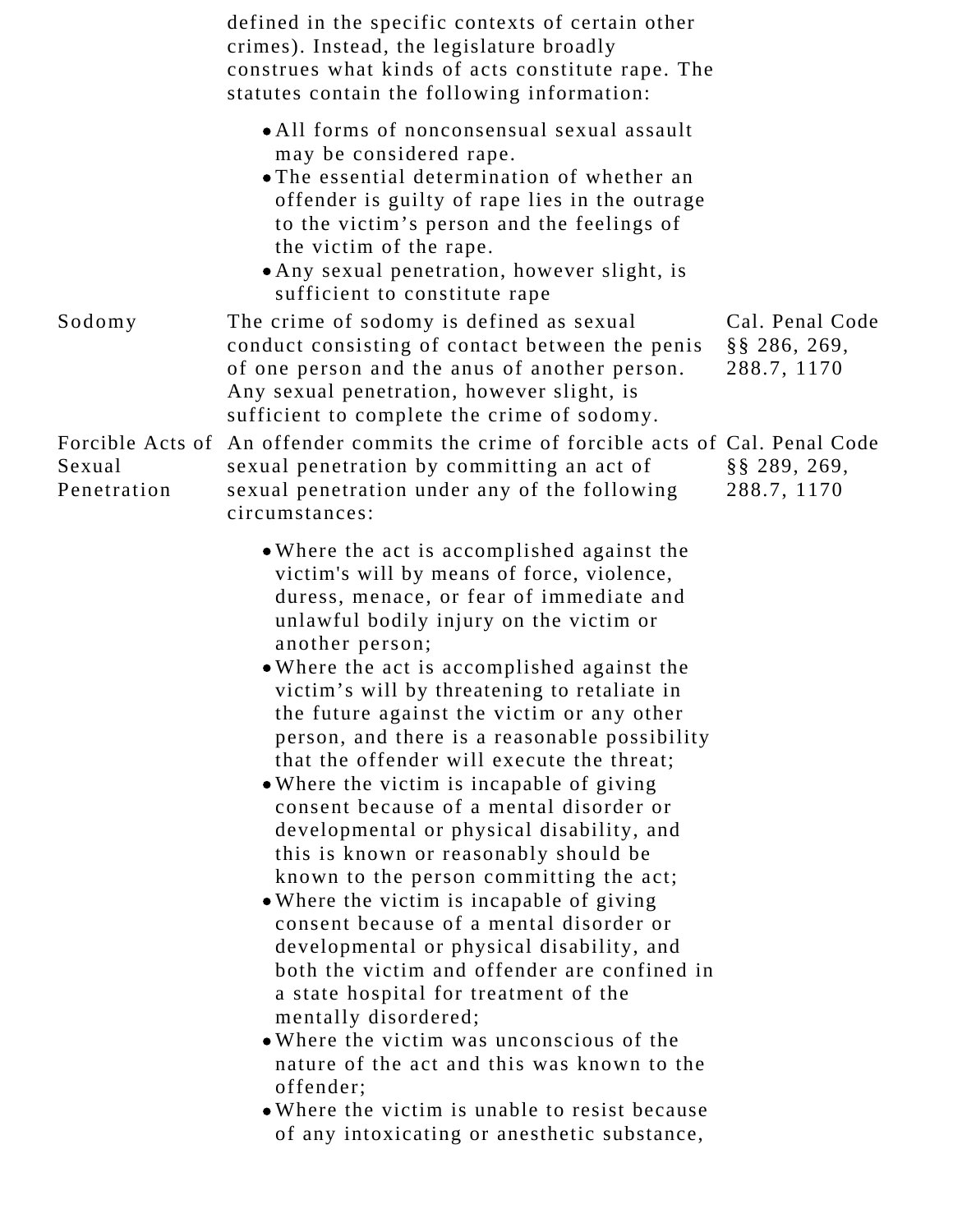or any controlled substance and the offender knew or reasonably should have known of the victim's condition;

- Where the victim submits under the belief that the offender is someone known to the victim other than the offender, and this false belief was intentionally induced by the offender's artifice, pretense or concealment;
- Where the act is accomplished against the victim's will by threatening to use the authority of a public official to incarcerate, arrest, or deport the victim or another person, and the victim has a reasonable belief that the offender is a public official; or
- Where the act is accomplished against a victim who is under 18 years of age.

| Oral Copulation The crime of oral copulation involves copulating Cal. Per                                                                  |           |
|--------------------------------------------------------------------------------------------------------------------------------------------|-----------|
| the mouth of one person with the sexual organ                                                                                              | §§ 287,   |
| or anus of another person.                                                                                                                 | $288.7$ , |
| $S_{\alpha \nu}$ $D_{\alpha}$ $D_{\alpha}$ $D_{\alpha}$ and $D_{\alpha}$ are commits the crime of sexual battery $C_{\alpha}$ $D_{\alpha}$ |           |

#### Sexual Battery An offender commits the crime of sexual battery in the following circumstances:

- By touching an intimate part of another person while that person is unlawfully restrained by the accused or an accomplice, the touching is against the will of the person touched, and the touching is for the purpose of sexual arousal, sexual gratification, or sexual abuse;
- By touching an intimate part of another person who is institutionalized for medical treatment and who is seriously disabled or medically incapacitated, the touching is against the will of the person touched, and the touching is for the purpose of sexual arousal, sexual gratification, or sexual abuse;
- By touching an intimate part of another person for the purpose of sexual arousal, sexual gratification, or sexual abuse, and the victim is at the time unconscious of the nature of the act because the perpetrator fraudulently represented that the touching served a professional purpose;
- By causing a victim to masturbate or touch an intimate part of the offender, the victim, or a third person for the purpose of sexual arousal, sexual gratification, or sexual abuse, where the victim is either unlawfully

nal Code §§ 287, 269, 1170 Cal. Penal Code §§ 243.4, 269, 288.7, 1170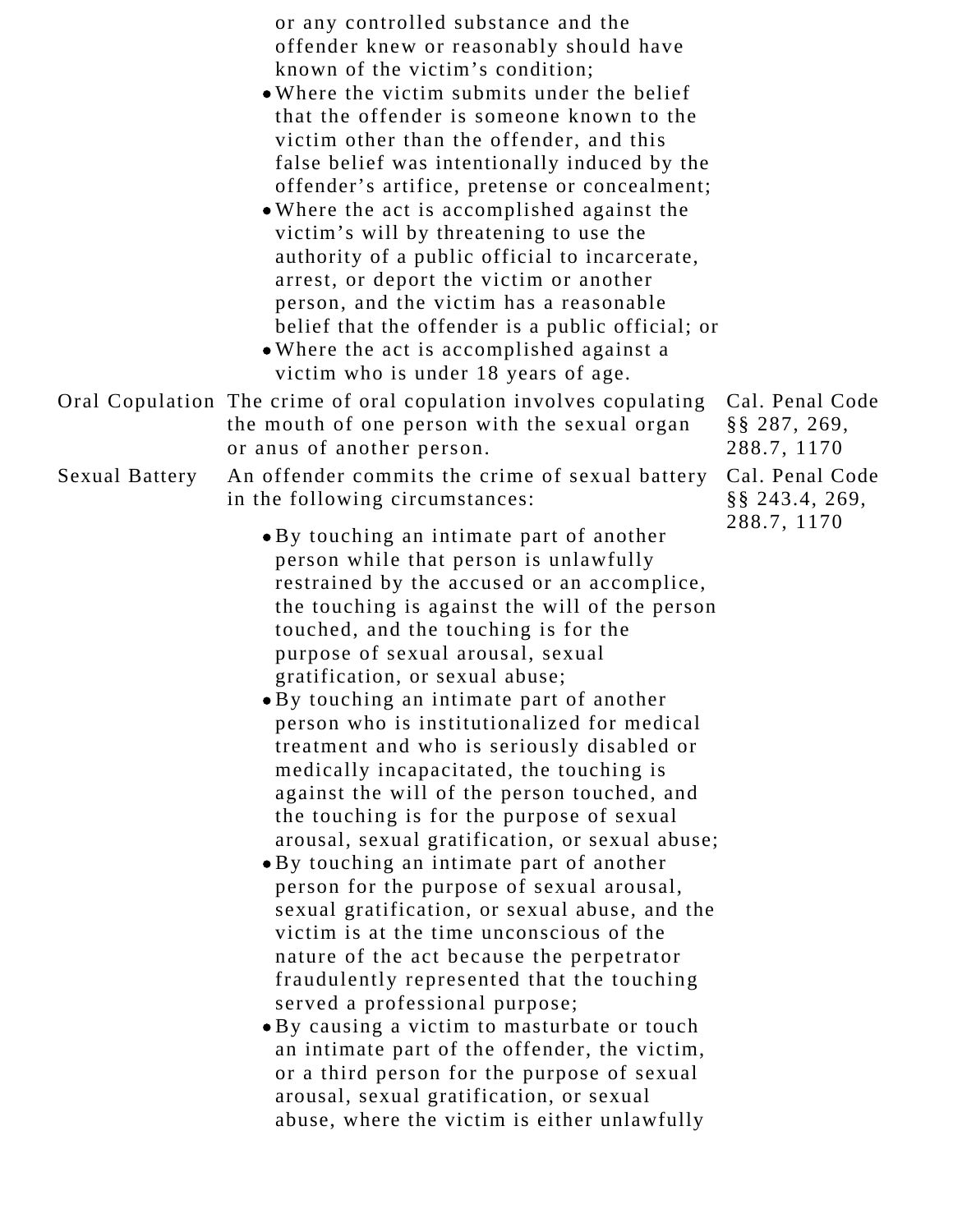restrained by the offender or an accomplice or is institutionalized for medical treatment and is seriously disabled or medically incapacitated; and

By touching an intimate part of another person where the touching is against the will of the victim and the touching is for the specific purpose of sexual arousal, sexual gratification, or sexual abuse.

Sexual battery does not include rape or forcible acts of sexual penetration; these are separate crimes.

**Note:** there is an amendment to this law currently pending in the California Senate. The amendment would criminalize the following acts: intentionally removing or tampering with a condom without consent, when there was an agreement to use a condom; providing a third party with a condom that the offender knew had been tampered with; and knowingly misrepresenting to the victim that a form of contraception other than a condom is being used. *See* 2017 California Assembly Bill No. 1033, California 2017-2018 Regular Session.

Unlawful Sexual An offender unlawfully procures consent to Acts Procured By Fraud or False Pretenses sexual acts by false or fraudulent representation with intent to create fear under the following circumstances: Cal. Penal Code §§ 266c, 269, 288.7, 1170

- When the offender induces any other person to engage in sexual intercourse, sexual penetration, oral copulation, or sodomy;
- The victim's consent is procured through false or fraudulent representation or pretense that is made with the intent to create fear and which does induce fear;
- The fear would cause a reasonable person in similar circumstances to act contrary to the person's free will; and
- The victim does act contrary to his or her free will.

Aggravated Sexual Assault of a Child An offender commits aggravated sexual assault of a child by committing the following crimes on a child under the age of 14 years old who is 7 or more years younger than the offender: Cal. Penal Code § 269

> Where the crime of rape, sodomy, oral copulation, or a forcible act of sexual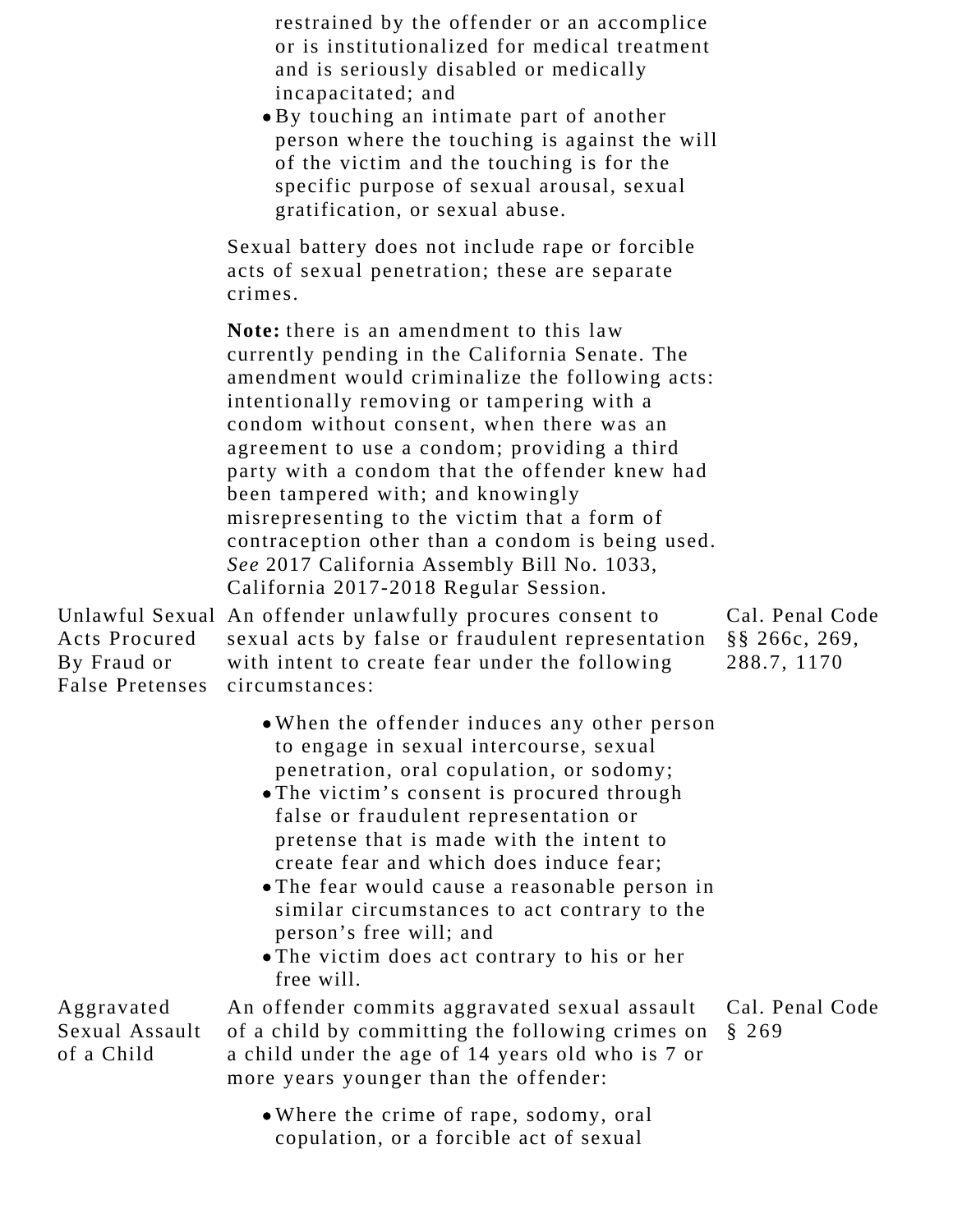|                                                       | penetration is committed, against the<br>victim's will, by means of force, violence,<br>duress, menace, or fear of immediate and<br>unlawful bodily injury on the victim or<br>another person;<br>. Where the crime of rape, sodomy, oral<br>copulation, or a forcible act of sexual<br>penetration is committed, against the<br>victim's will, by threatening to retaliate in<br>the future against the victim or any other<br>person, and there is a reasonable possibility<br>that the offender will execute the threat;<br>• Where the crime of rape, sodomy, or oral<br>copulation is committed and the offender<br>voluntarily acts in concert with another<br>person and against the will of the victim by<br>means of force or fear of immediate injury<br>to the victim or another person. |                                                      |
|-------------------------------------------------------|-----------------------------------------------------------------------------------------------------------------------------------------------------------------------------------------------------------------------------------------------------------------------------------------------------------------------------------------------------------------------------------------------------------------------------------------------------------------------------------------------------------------------------------------------------------------------------------------------------------------------------------------------------------------------------------------------------------------------------------------------------------------------------------------------------|------------------------------------------------------|
| Sexual Acts<br>with a Child 10<br>Years or<br>Younger | When the offender is at least 18 years old and the Cal. Penal Code<br>victim is 10 years old or younger, and the<br>offender commits the crime of rape, sodomy, or<br>oral copulation, the crimes are re-classified as<br>sexual acts with a child 10 years or younger.                                                                                                                                                                                                                                                                                                                                                                                                                                                                                                                             | § 288.7                                              |
| Intercourse<br>With a Person<br>Under 18              | Unlawful Sexual The crime of "unlawful sexual intercourse with a<br>person under 18" consists of an act of sexual<br>intercourse accomplished with a victim who is<br>not the spouse of the perpetrator, if the victim is<br>a minor and the perpetrator is an "adult" person<br>who is at least 18 years of age                                                                                                                                                                                                                                                                                                                                                                                                                                                                                    | Cal. Penal Code<br>$\S$ § 261.5, 269,<br>288.7, 1170 |
|                                                       | There are also additional laws in California that<br>criminalize other sexual acts with minors,<br>including laws surrounding sodomy, sexual<br>penetration, and oral copulation.                                                                                                                                                                                                                                                                                                                                                                                                                                                                                                                                                                                                                   |                                                      |

### **Colorado**

|                | Definition                                                                                                                                                                                                                                                                                | Crime<br>Definition<br>Statute                                                   |
|----------------|-------------------------------------------------------------------------------------------------------------------------------------------------------------------------------------------------------------------------------------------------------------------------------------------|----------------------------------------------------------------------------------|
| Sexual Assault | • Any actor who knowingly inflicts sexual<br>intrusion or sexual penetration on a victim<br>commits sexual assault if:<br>• The actor causes submission of the<br>victim by means of sufficient<br>consequence reasonably calculated to<br>cause submission against the victim's<br>will; | Colo. Rev. Stat.<br>$\S$ § 18-1.3-401,<br>$18 - 3 - 401$ , and<br>$18 - 3 - 402$ |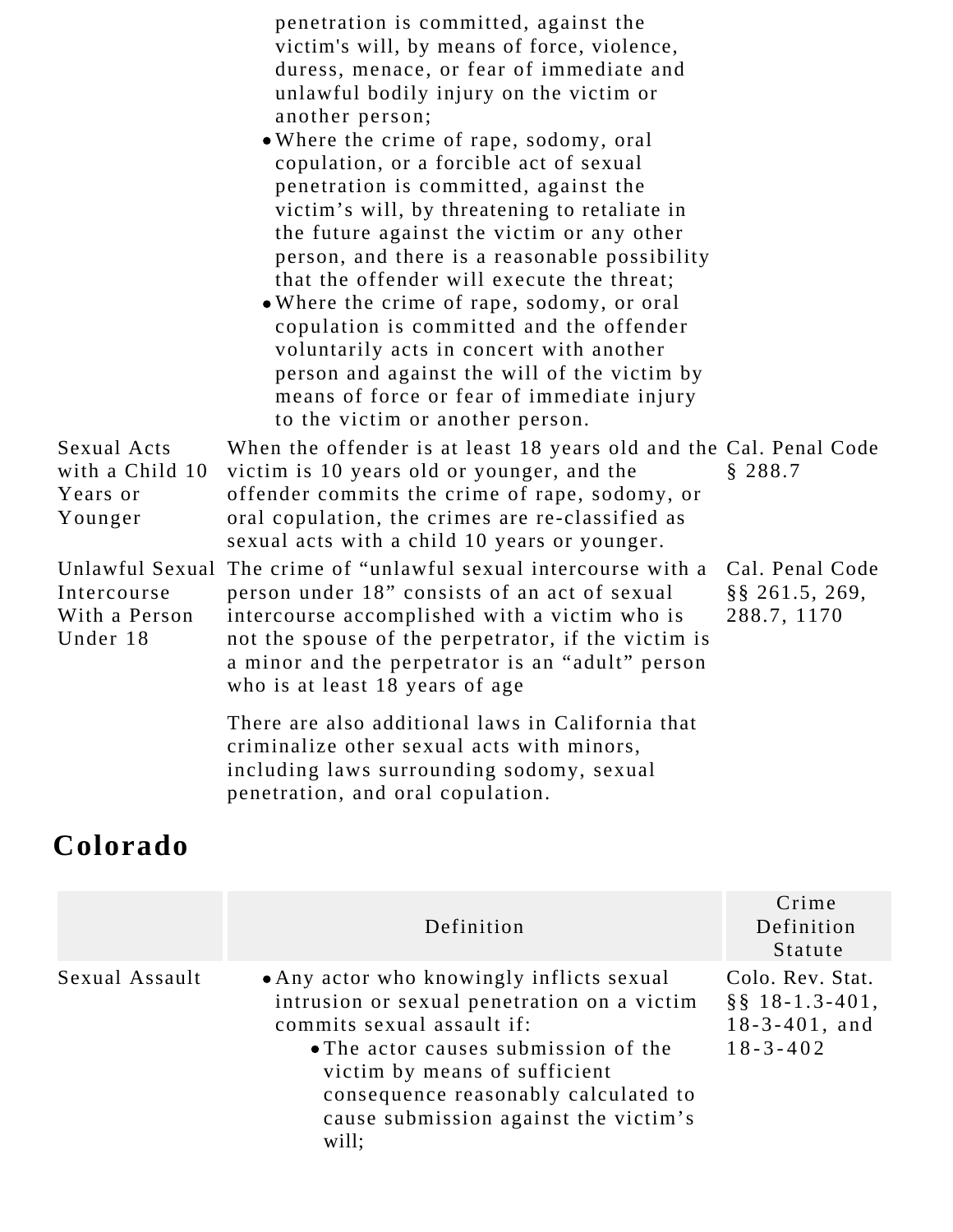- The actor knows that the victim is incapable of appraising the nature of the conduct;
- The actor knows that the victim submits erroneously, believing the actor to be the victim's spouse;
- At the time of the commission of the act, the victim is less than fifteen years of age and the actor is at least four years older than the victim and is not the spouse of the victim;
- At the time of the commission of the act, the victim is at least fifteen years of age but less than seventeen years of age and the actor is at least ten years older than the victim and is not the spouse of the victim;
- The victim is in custody of law or detained in a hospital or other institution and the actor has supervisory or disciplinary authority over the victim and uses this position of authority to coerce the victim to submit, unless the act is incident to a lawful search;
- The actor, while purporting to offer a medical service, engages in treatment or examination of a victim for other than a bona fide medical purpose or in a manner substantially inconsistent with reasonable medical practices; or
- The victim is physically helpless and the actor knows the victim is physically helpless and the victim has not consented.
- A defendant commits unlawful sexual contact when he knowingly touches "the victim's intimate parts" with "the purposes of sexual arousal, gratification, or abuse," [§](https://1.next.westlaw.com/Link/Document/FullText?findType=L&pubNum=1000517&cite=COSTS18-3-401&originatingDoc=Id4d74c80971011e7a4449fe394270729&refType=SP&originationContext=document&transitionType=DocumentItem&contextData=(sc.Search)#co_pp_0bd500007a412) 18-1.3-401[18-3-401\(4\), C.R.S. \(2017\)](https://1.next.westlaw.com/Link/Document/FullText?findType=L&pubNum=1000517&cite=COSTS18-3-401&originatingDoc=Id4d74c80971011e7a4449fe394270729&refType=SP&originationContext=document&transitionType=DocumentItem&contextData=(sc.Search)#co_pp_0bd500007a412), and "knows that the victim does not consent," [§](https://1.next.westlaw.com/Link/Document/FullText?findType=L&pubNum=1000517&cite=COSTS18-3-404&originatingDoc=Id4d74c80971011e7a4449fe394270729&refType=SP&originationContext=document&transitionType=DocumentItem&contextData=(sc.Search)#co_pp_9f800000f2221) [18-3-404\(1\)\(a\), C.R.S \(2017\)](https://1.next.westlaw.com/Link/Document/FullText?findType=L&pubNum=1000517&cite=COSTS18-3-404&originatingDoc=Id4d74c80971011e7a4449fe394270729&refType=SP&originationContext=document&transitionType=DocumentItem&contextData=(sc.Search)#co_pp_9f800000f2221). *See Page v. People*, 2017 CO 88, ¶ 13, 402 P.3d 468 (Co. 2017).
	- An actor who knowingly subjects a victim to any sexual contact commits unlawful sexual contact if:
		- The actor knows that the victim does

Unlawful Sexual Contact

- Colo. Rev. Stat. Ann. §§ 18-3-404 and
-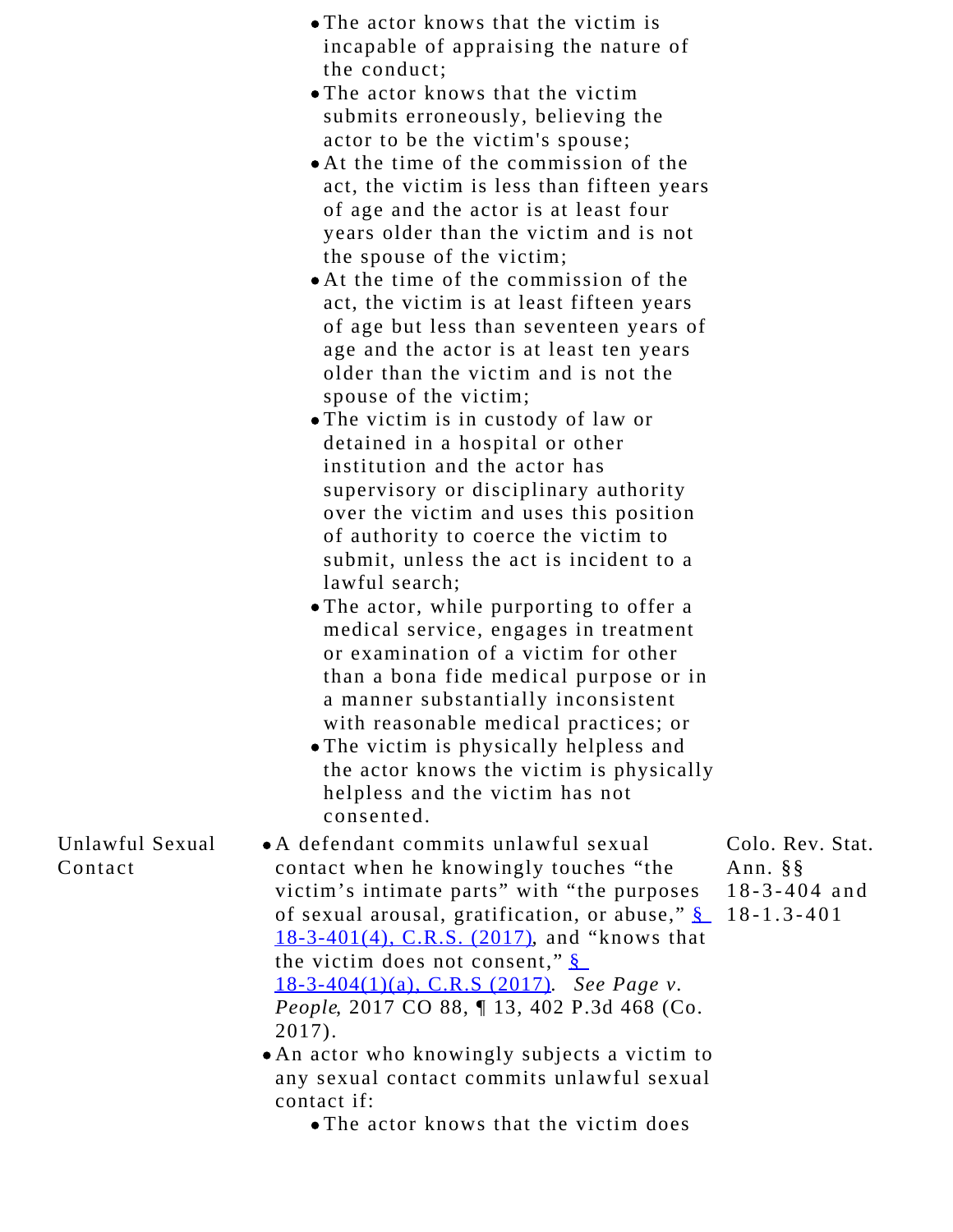not consent; or

- The actor knows that the victim is incapable of appraising the nature of the victim's conduct; or
- The victim is physically helpless and the actor knows that the victim is physically helpless and the victim has not consented; or
- The actor has substantially impaired the victim's power to appraise or control the victim's conduct by employing, without the victim's consent, any drug, intoxicant, or other means for the purpose of causing submission; or
- The victim is in custody of law or detained in a hospital or other institution and the actor has supervisory or disciplinary authority over the victim and uses this position of authority, unless incident to a lawful search, to coerce the victim to submit; o r
- The actor engages in treatment or examination of a victim for other than bona fide medical purposes or in a manner substantially inconsistent with reasonable medical practices.
- An actor also commits unlawful sexual conduct if, with or without sexual contact, the actor knowingly induces or coerces a person under the age of 18, using any of the means listed in §18-3-402 (See Sexual Assault above), to expose intimate parts or to engage in any sexual contact, intrusion, or penetration with another person, for the purpose of the actor's own sexual gratification, commits unlawful sexual contact.

Sexual Assault on a Child An actor who knowingly subjects a person who is Colo. Rev. Stat. not the offender's spouse to sexual contact commits sexual assault on a child if the victim is less than fifteen years of age and the actor is at least four years older than the victim. **Note:** Sexual assault on a child by a person in a position of trust is punishable under Ann. §§18-3-405, 18-1.3-406, and 18-1.3-401.

§18-3-405.3 and may carry a more severe

punishment.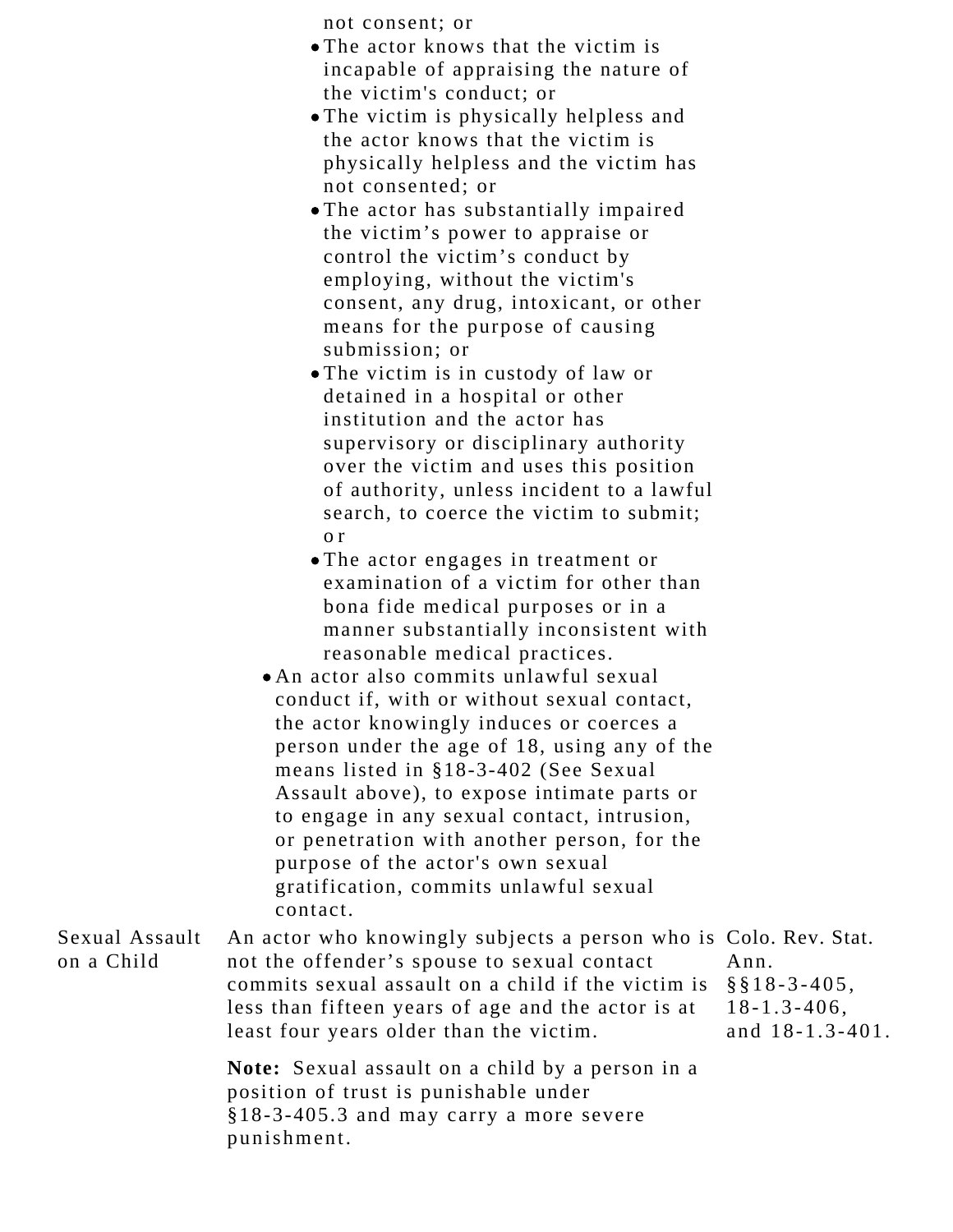| <b>Statutory Rape</b> | • Sexual assault: An offender violates<br>§18-3-402 if the actor knowingly inflicts<br>sexual intrusion or sexual penetration on a<br>victim and:<br>• The victim is less than fifteen years of<br>age and the actor is at least four years<br>older than the victim and is not the<br>spouse of the victim; or<br>• The victim is at least fifteen years of<br>age but less than seventeen years of<br>age and the actor is at least ten years<br>older than the victim and is not the<br>spouse of the victim. | Colo. Rev. Stat.<br>$\S$ § 18-3-402,<br>$18 - 3 - 405$ , and<br>$18 - 1.3 - 401$ |
|-----------------------|------------------------------------------------------------------------------------------------------------------------------------------------------------------------------------------------------------------------------------------------------------------------------------------------------------------------------------------------------------------------------------------------------------------------------------------------------------------------------------------------------------------|----------------------------------------------------------------------------------|
| Sodomy                | • Sexual assault on a child: An actor who<br>knowingly subjects a person who is not the<br>offender's spouse to sexual contact commits<br>sexual assault on a child if the victim is less<br>than fifteen years of age and the actor is at<br>least four years older than the victim<br>. Colorado does not prohibit sodomy between N/A<br>consenting adults.<br>• Any state laws that outright prohibit<br>sodomy are unconstitutional<br>under Lawrence v. Texas, 539 U.S. 588<br>(2003).                      |                                                                                  |

## **Connecticut**

|                                             | Definition                                                                                                                                                                                                                                                                                                                                                                                                                                                                                                                                                                                                                                                                                                                                                                                              | Crime<br>Definition<br>Statute                                                              |
|---------------------------------------------|---------------------------------------------------------------------------------------------------------------------------------------------------------------------------------------------------------------------------------------------------------------------------------------------------------------------------------------------------------------------------------------------------------------------------------------------------------------------------------------------------------------------------------------------------------------------------------------------------------------------------------------------------------------------------------------------------------------------------------------------------------------------------------------------------------|---------------------------------------------------------------------------------------------|
| Sexual<br>Assault in<br>the First<br>Degree | A person commits sexual assault in the first degree when<br>such person:<br>• Compels another person to engage in sexual<br>intercourse by the use of force against such other<br>person or a third person, or by the threat of use of<br>force against such other person or against a third<br>person which reasonably causes such person to fear<br>physical injury to such person or a third person (if<br>the victim is under 16 this is a class A felony subject<br>to a sentencing enhancement);<br>• Engages in sexual intercourse with another person<br>and such other person is under thirteen years of age<br>and the actor is more than two years older than such<br>person (class A felony subject to a sentencing<br>enhancement);<br>• Commits sexual assault in the second degree $(\S$ | Conn.<br>Gen. Stat.<br>Ann. $\S$ $\S$<br>$53a - 65$ ,<br>$53a - 70$ ,<br>and<br>$53a - 35a$ |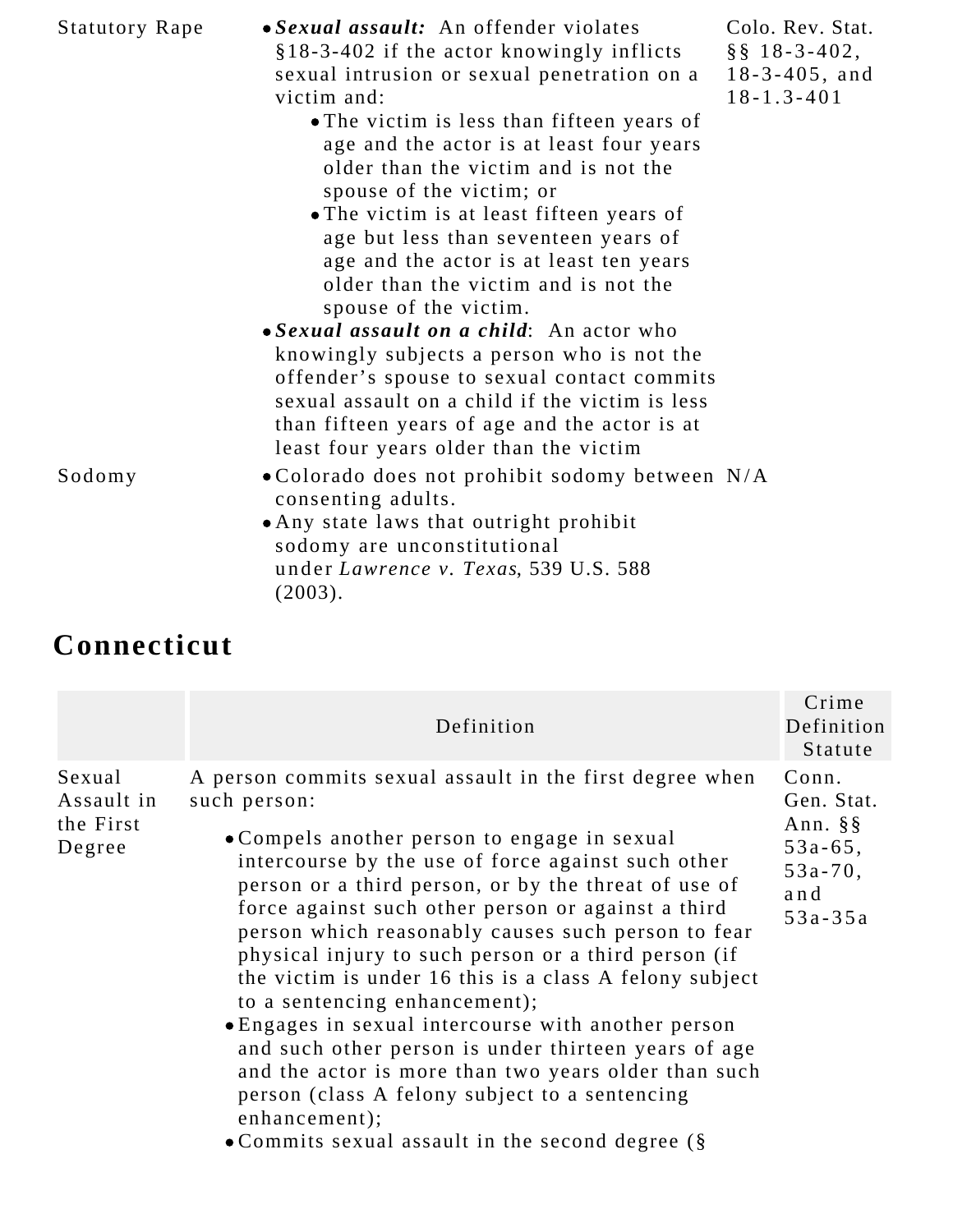53a-71) and in the commission of such offense is aided by two or more other persons actually present; o r Engages in sexual intercourse with another person and such other person is mentally incapacitated to the extent that such other person is unable to consent to such intercourse. A person is guilty of aggravated sexual assault in the first degree when such person commits sexual assault in the first degree (§ 53a-70), and in the commission of such offense: Uses or is armed with and threatens the use of or displays or represents by such person's words or conduct that such person possesses a deadly weapon; or With intent to disfigure the victim seriously or permanently, or to destroy, amputate or disable permanently a member or organ of the victim's body, such person causes such injury to such victim; or Under circumstances evincing an extreme indifference to human life such person recklessly engages in conduct which creates a risk of death to the victim, and thereby causes serious physical injury to such victim; or Such person is aided by two or more other persons actually present. A person commits sexual assault in the second degree when such person engages in sexual intercourse with another person and: Such other person is thirteen years of age or older but under sixteen years of age and the actor is more than three years older than such other person; Such other person is impaired because of mental disability or disease to the extent that such other person is unable to consent to such sexual intercourse; • Such other person is physically helpless; Such other person is less than eighteen years old and the actor is such person's guardian or otherwise responsible for the general supervision of such person's welfare; Such other person is in custody of law or detained in a hospital or other institution and the actor has supervisory or disciplinary authority over such other person; Conn. Gen. Stat.

> The actor is a psychotherapist and the victim is a patient or former patient and the act occurs during a

Conn. Gen. Stat. Ann. §§53a-65, 53a-70a

Aggravated Sexual Assault in the First Degree

Sexual Assault in

Degree

- Ann. §§53a-65,
- 53a-71,
- 53a-35a
- 
- and
- 

the Second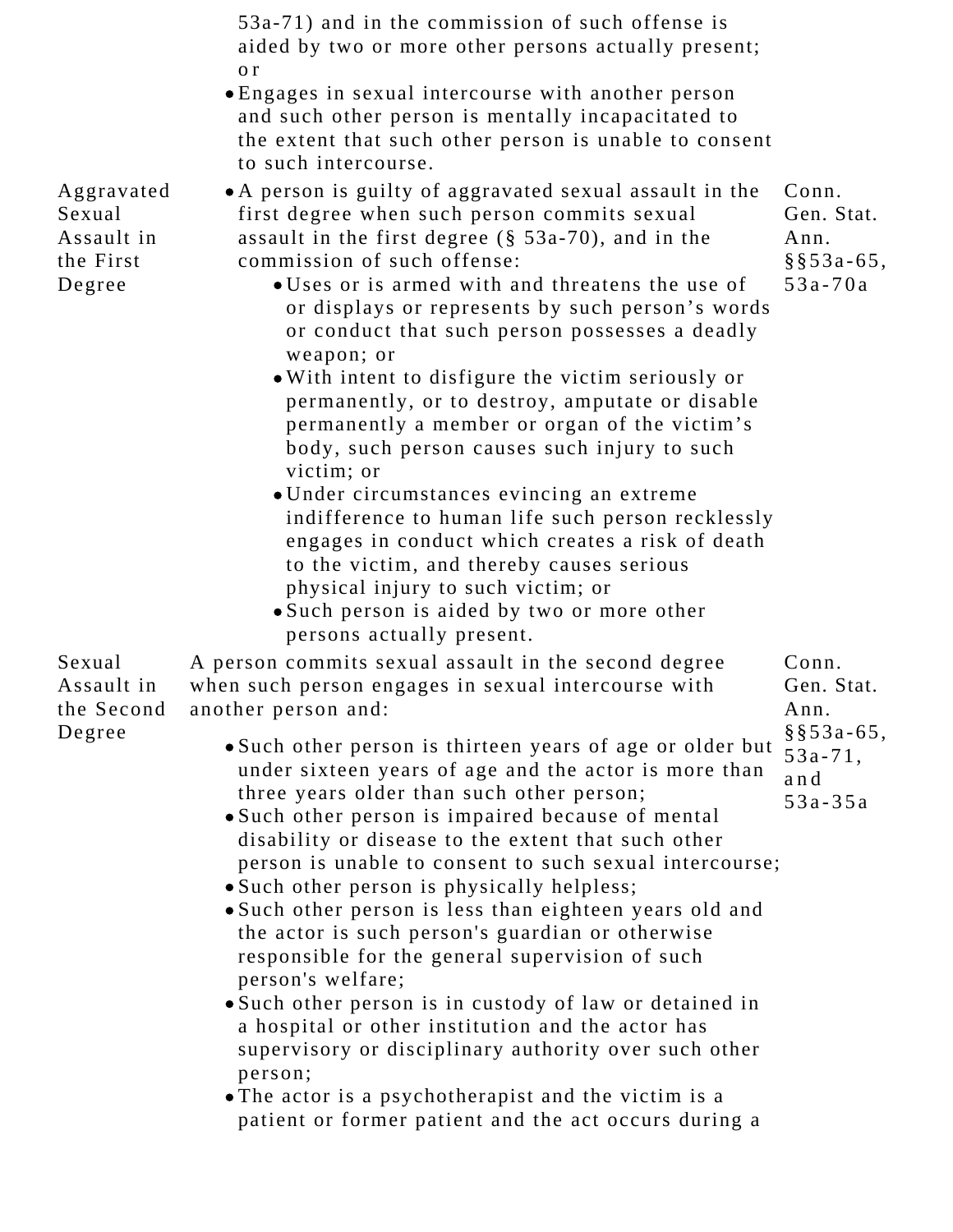psychotherapy session, while the patient is emotionally dependent on the actor, or by means of therapeutic deception;

- The actor accomplishes the sexual intercourse by means of false representation that the sexual intercourse is for a bona fide medical purpose by a healthcare professional;
- The actor is a school employee and the victim is a student enrolled in a school in which the actor works or a school under in the jurisdiction of the local or regional board of education which employs the actor;
- The actor is a coach in an athletic activity or a person who provides intensive, ongoing instruction and such other person is the recipient of such coaching or instruction and is either a secondary school student who receives such coaching or instruction at school, or is under eighteen years of age;
- The actor is twenty years of age or older and stands in a position of power, authority or supervision over such other person who by virtue of the actor's professional, legal, occupational, or volunteer status and such other person's participation in a program or activity, and such other person is under eighteen years of age; or
- Such other person is placed or receiving services under the direction of the Commissioner of Developmental Services in any public or private facility or program and the actor has supervisory or disciplinary authority over such other person.

A person commits sexual assault in the third degree when such person:

- Compels another person to submit to sexual contact: (1) by the use of force against the other person or a third person, or (2) by the threat of use of force against such other person or against a third person which reasonably causes such other person to fear physical injury to him or herself or a third person;
- Subjects another person to sexual contact and such other person is mentally incapacitated or impaired because of mental disability or disease to the extent that such other person is unable to consent to such sexual contact; or
- Engages in sexual intercourse with another person whom the actor knows to be the actor's parent, grandparent, child, grandchild, sibling, parent's sibling, sibling's child, stepparent, or stepchild.

Conn. Gen. Stat. Ann. §§ 53a-65, 53a-72a, 53a-72b, and 53a-35a

Sexual Assault in the Third Degree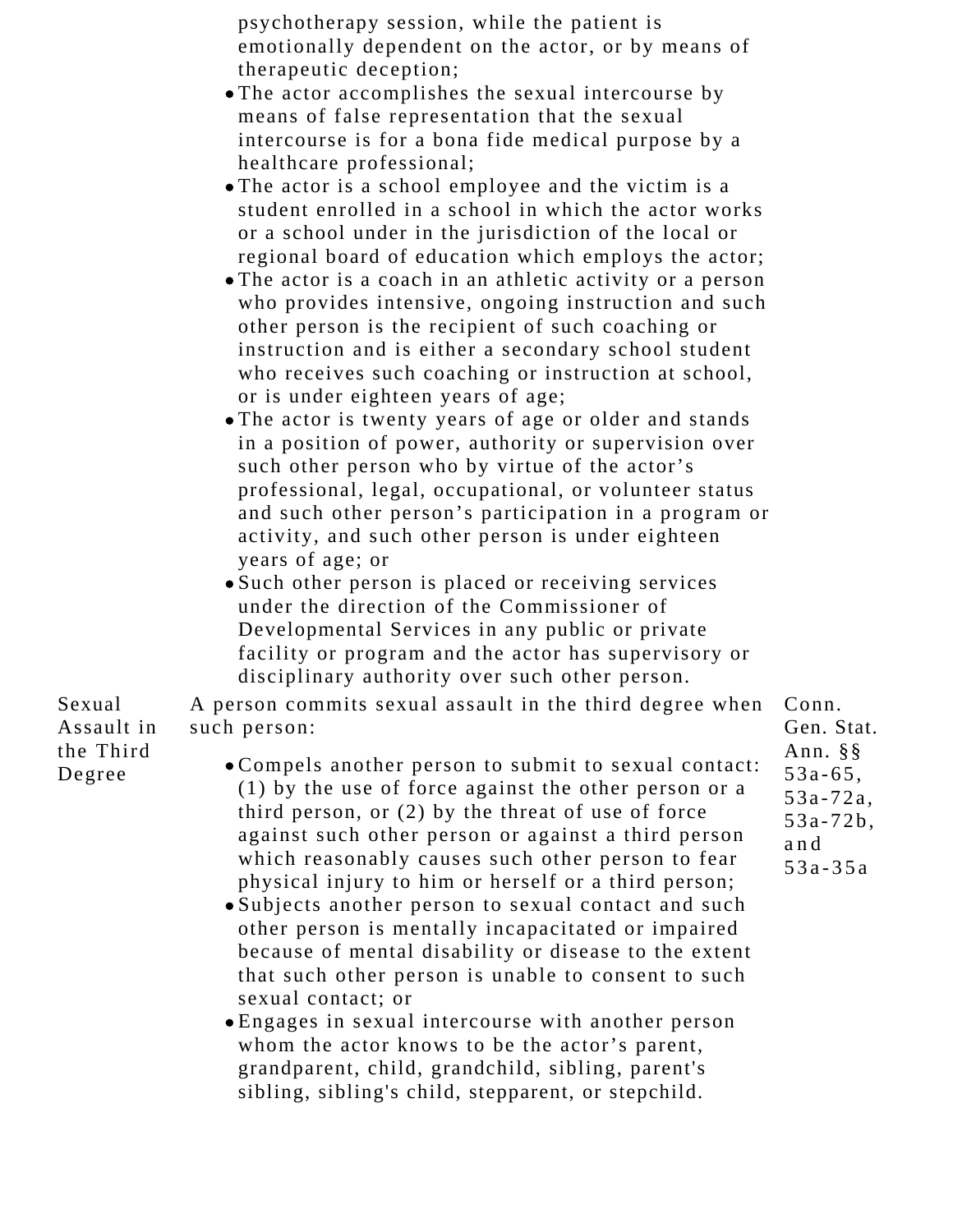Sexual Assault in the Fourth Degree

- A person (the actor) commits sexual assault in the fourth degree when
	- the actor subjects another person to sexual contact who is
		- (1) under thirteen years of age and the actor §53a-72a, is more than two years older than such other person; or 53a-35a,
		- (2) thirteen years of age or older but under fifteen years of age and the actor is more than three years older than such other person; or
		- (3) physically helpless; or
		- (4) less than eighteen years old and the actor is the victim's guardian or otherwise responsible for the general supervision of the victim's welfare; or
		- (5) in custody of law or detained in a hospital or other institution and the actor has supervisory or disciplinary authority over such other person.
	- The actor subjects the victim to sexual contact without such other person's consent;
	- The actor engages in sexual contact with an animal or dead body;
	- The actor is a psychotherapist and subjects the victim to sexual contact and the victim is:
		- a patient of the actor and the sexual contact occurs during the psychotherapy session;
		- a patient or former patient of the actor and is emotionally dependent upon the actor; or
		- a patient or former patient of the actor and the sexual contact occurs by means of therapeutic deception.
	- The actor subjects the victim to sexual contact and accomplishes the sexual contact by means of false representation that the sexual contact is for a bona fide medical purpose by a healthcare professional;
	- The actor is a school employee and subjects the victim to sexual contact and the victim is a student enrolled in the school in which the actor works or a school under the jurisdiction of the local or regional board of education which employs the actor;
	- The actor is a coach in an athletic activity or a person who provides intensive, ongoing instruction and subjects the victim to sexual contact who is a recipient of coaching or

and 53a-26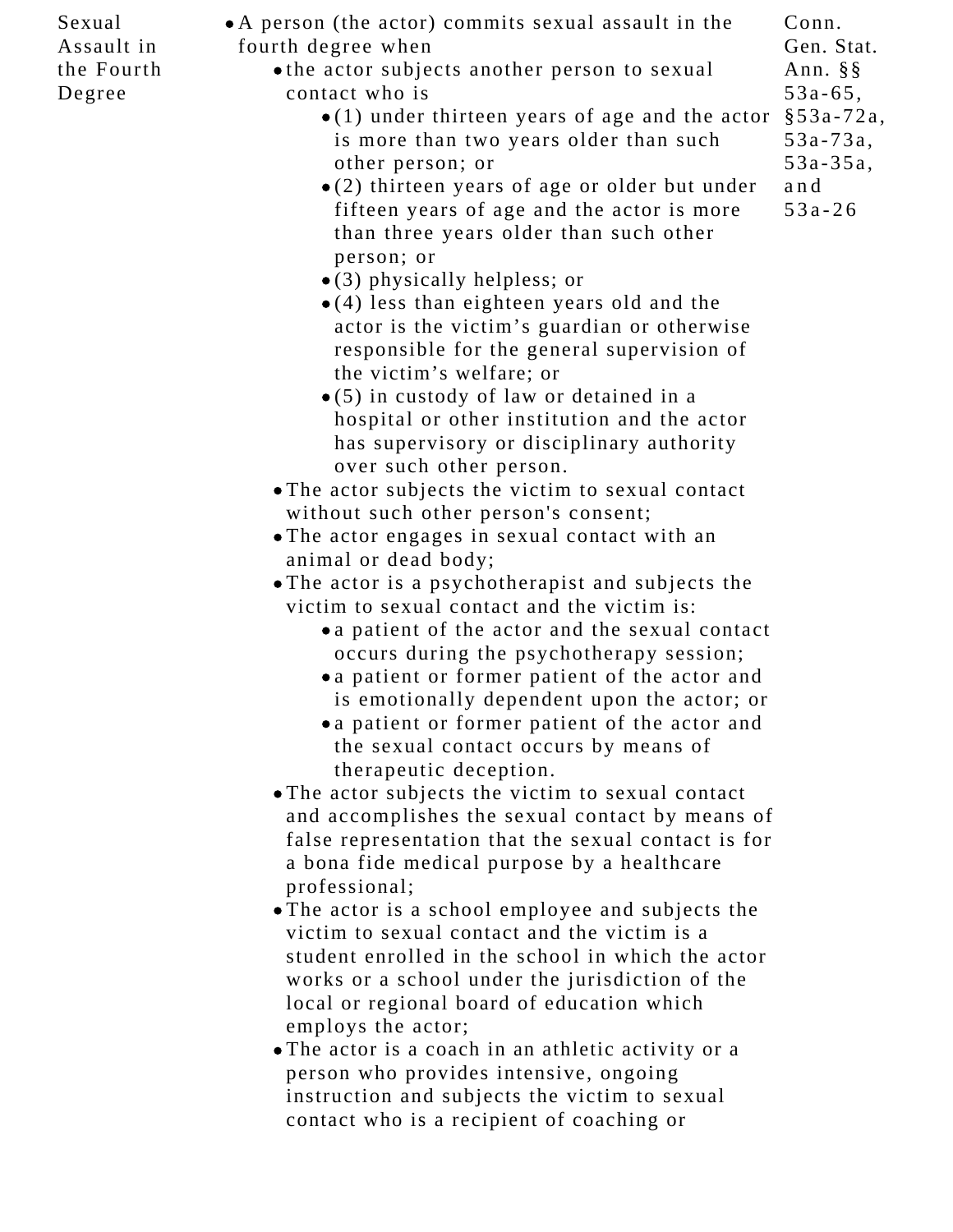|                   | instruction from the actor and the victim: $(1)$ is a<br>secondary school student and receives such<br>coaching or instruction at school, or (2) is under<br>eighteen years of age;<br>• The actor subjects the victim to sexual contact<br>where the victim is under 18 years of age and the<br>actor is over 20 years of age and is in a position<br>of power, authority or supervision over the<br>victim by virtue of the actor's professional, legal,<br>occupational or volunteer status and the victim's<br>participation in a program or activity; or<br>• The actor subjects the victim to sexual contact<br>and the victim is placed or receiving services<br>under the direction of the Commissioner of<br>Developmental Services in any public or private<br>facility or program and the actor has supervisory<br>or disciplinary authority over the victim.                                                                                                                                                                                                                                                                                                                   |                                                                                                                       |
|-------------------|--------------------------------------------------------------------------------------------------------------------------------------------------------------------------------------------------------------------------------------------------------------------------------------------------------------------------------------------------------------------------------------------------------------------------------------------------------------------------------------------------------------------------------------------------------------------------------------------------------------------------------------------------------------------------------------------------------------------------------------------------------------------------------------------------------------------------------------------------------------------------------------------------------------------------------------------------------------------------------------------------------------------------------------------------------------------------------------------------------------------------------------------------------------------------------------------|-----------------------------------------------------------------------------------------------------------------------|
| Statutory<br>Rape | • Sexual assault in the first degree: A person violates<br>§53a-70 by engaging in sexual intercourse with<br>another person (victim) and victim is under thirteen<br>years of age and the actor is more than two years<br>older than such person. (A class A felony subject to a<br>sentencing enhancement.)<br>• Sexual assault in the second degree: A person<br>violates §53a-71 by engaging in sexual intercourse<br>with another person (victim) where the victim is<br>thirteen years of age or older but under sixteen years<br>of age and the actor is more than three years older<br>than such other person. (A class B felony punishable<br>by $1-20$ years imprisonment.)<br>• Sexual assault in the third degree: A person violates<br>§53a-72a by intentionally subjecting another person<br>(victim) to sexual contact where: $(1)$ the victim is<br>under thirteen years of age and the actor is more than<br>two years older than such other person; or (2) the<br>victim is thirteen years of age or older but under<br>fifteen years of age and the actor is more than three<br>years older than the victim. (A class D felony<br>punishable by 1-5 years imprisonment.) | Conn.<br>Gen. Stat.<br>Ann. $\S$ $\S$<br>$53a - 65$ ,<br>$53a - 70$ ,<br>$53a - 71$ ,<br>$53a - 73a$ ,<br>$53a - 35a$ |
| Sodomy            | • Connecticut does not prohibit sodomy between<br>consenting adults.<br>• Any state laws that prohibit sodomy are<br>unconstitutional under Lawrence v. Texas, 539 U.S.<br>588 (2003).                                                                                                                                                                                                                                                                                                                                                                                                                                                                                                                                                                                                                                                                                                                                                                                                                                                                                                                                                                                                     | N/A                                                                                                                   |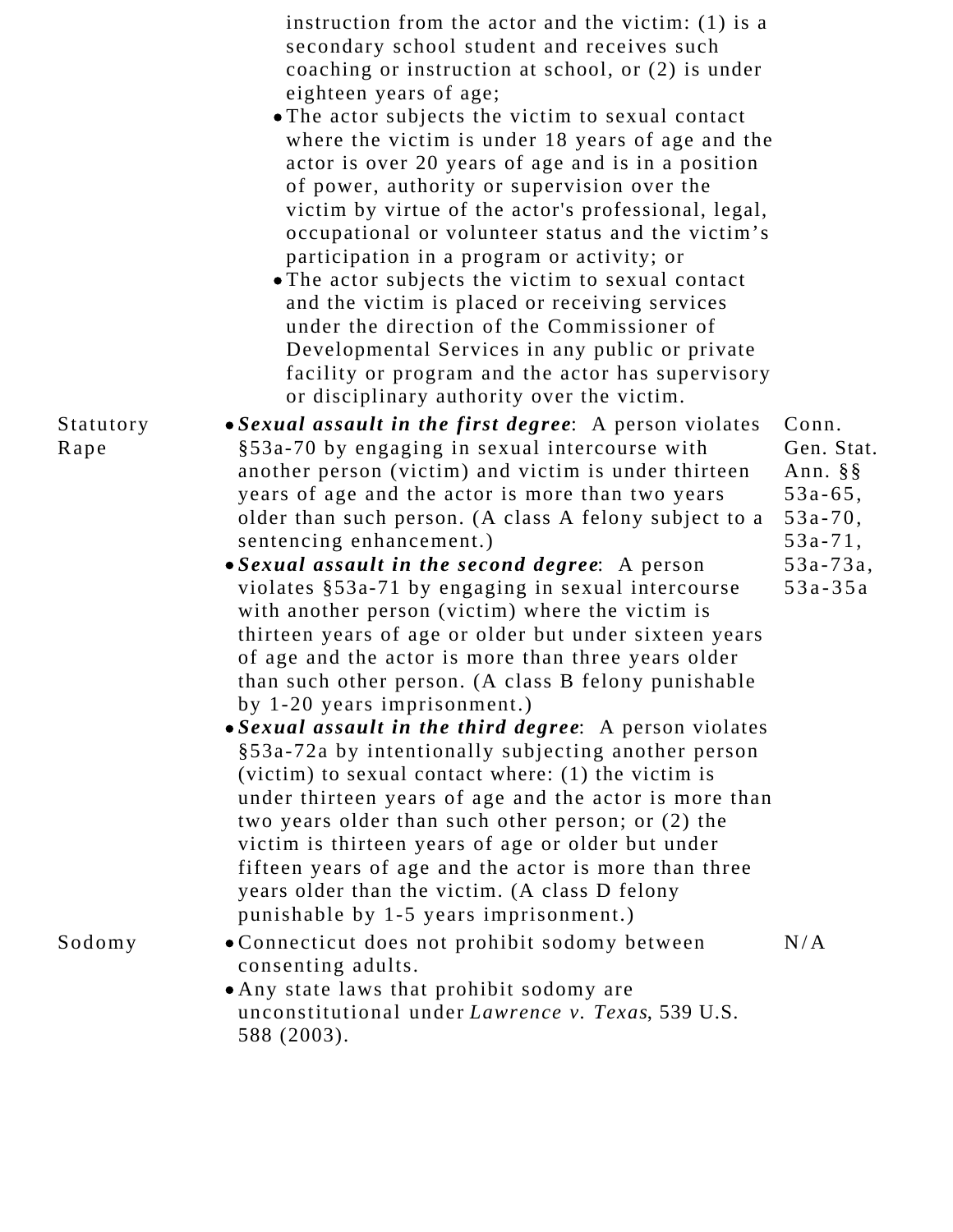| Sexual<br>Assault in<br>Spousal or<br>Cohabiting | No spouse or cohabitor shall compel the other spouse or<br>cohabitor to engage in sexual intercourse by the use of<br>force against such other spouse or cohabitor, or by the<br>threat of the use of force against such other spouse or<br>Relationship cohabitor which reasonably causes such other spouse or<br>cohabitor to fear physical injury.                | Conn.<br>Gen. Stat.<br>Ann. $\S$<br>$53a - 70b$ |
|--------------------------------------------------|----------------------------------------------------------------------------------------------------------------------------------------------------------------------------------------------------------------------------------------------------------------------------------------------------------------------------------------------------------------------|-------------------------------------------------|
| Aggravated<br>Sexual<br>Minor                    | A person is guilty of aggravated sexual assault of a minor<br>when such person commits a violation of subdivision (2) of Gen. Stat.<br>Assault of a <u>subsection (a) of section 53-21</u> or <u>section</u><br>53a-70, 53a-70a, 53a-71, 53a-86, 53a-87 or 53a-196a and 53a-70c<br>the victim of such offense is under 13 years of age, and<br>any of the following: | Conn.<br>Ann. §                                 |
|                                                  | (1) such person kidnapped or illegally restrained the victim,                                                                                                                                                                                                                                                                                                        |                                                 |
|                                                  | (2) such person stalked the victim,                                                                                                                                                                                                                                                                                                                                  |                                                 |
|                                                  | (3) such person used violence to commit such offense<br>against the victim,                                                                                                                                                                                                                                                                                          |                                                 |
|                                                  | (4) such person caused serious physical injury to or<br>disfigurement of the victim,                                                                                                                                                                                                                                                                                 |                                                 |
|                                                  | (5) there was more than one victim of such offense under<br>thirteen years of age,                                                                                                                                                                                                                                                                                   |                                                 |
|                                                  | (6) such person was not known to the victim, or                                                                                                                                                                                                                                                                                                                      |                                                 |

(7) such person has previously been convicted of a violent sexual assault.

#### **Delaware**

|                             | Definition                                                                                                                                                                                                                                                                                                                                                                                                                                                                                                                                                                                                         | Crime<br>Definition<br>Statute                                                                  |
|-----------------------------|--------------------------------------------------------------------------------------------------------------------------------------------------------------------------------------------------------------------------------------------------------------------------------------------------------------------------------------------------------------------------------------------------------------------------------------------------------------------------------------------------------------------------------------------------------------------------------------------------------------------|-------------------------------------------------------------------------------------------------|
| Rape in the<br>First Degree | Intentionally engaging in sexual intercourse with<br>another person and:<br>• The sexual intercourse occurs without the<br>victim's consent and during the commission<br>of the crime, or during the immediate flight<br>following the crime, or during an attempt to<br>prevent the reporting of the crime, the<br>defendant causes physical injury or serious<br>mental or emotional injury to the victim; or<br>• The sexual intercourse occurs without the<br>victim's consent and it was facilitated by or<br>occurred during the course of the<br>commission or attempted commission of:<br>• Any felony; or | Del. Code Ann.<br>tit. 11, §§ 761<br>(definitions),<br>773, 4205<br>(sentence for<br>felonies). |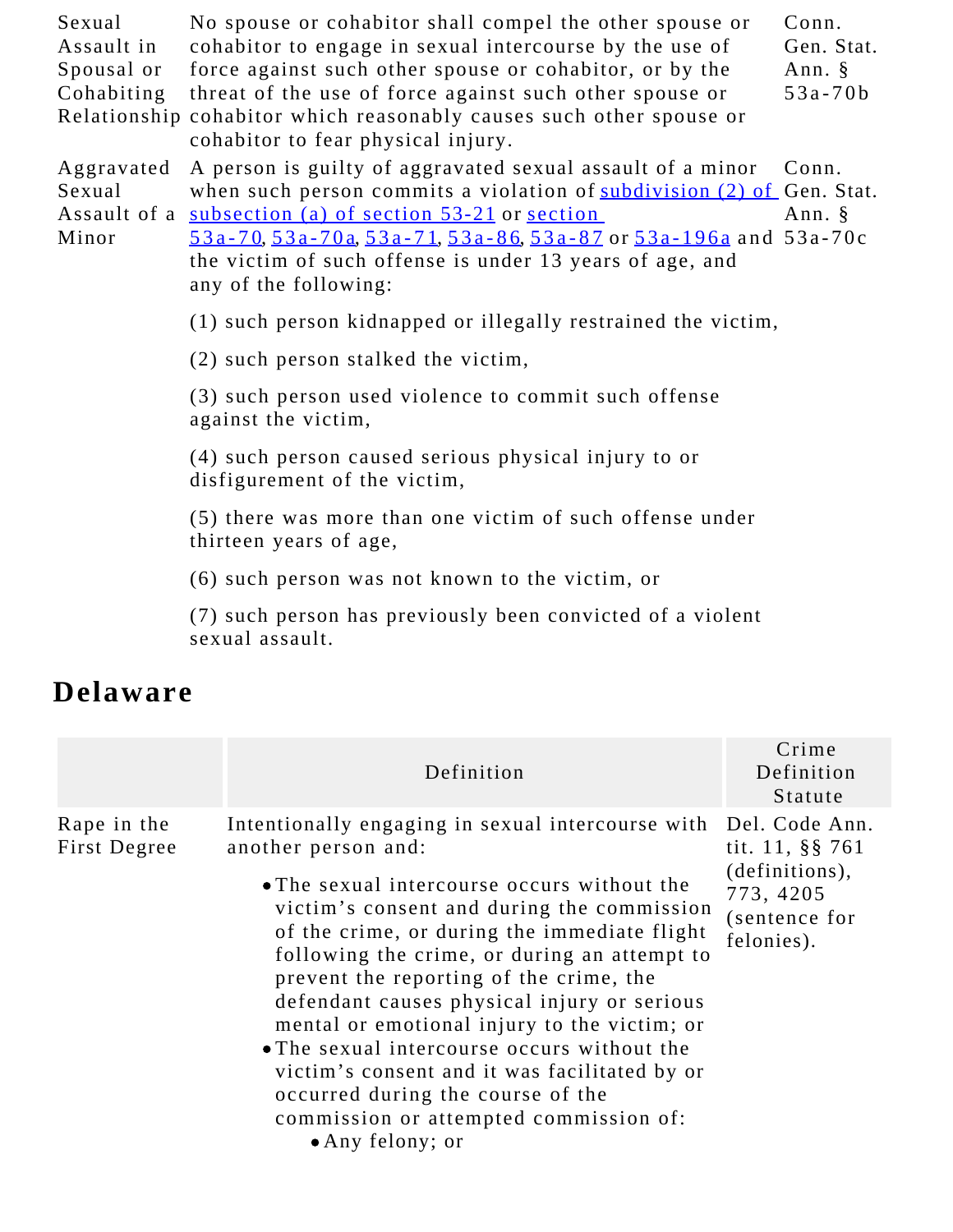|                              | • Any of certain misdemeanors – reckless<br>endangerment (2d degree); assault (3d<br>degree); terroristic threatening;<br>unlawfully administering drugs;<br>unlawful imprisonment (2d degree);<br>coercion; or criminal trespass (1st, 2d,<br>or 3d degree); or<br>$\bullet$ In the course of the commission of 2d, 3d,<br>or 4th degree rape, or while in the<br>immediate flight following the crime, the                                                                                                                                                               |                    |
|------------------------------|----------------------------------------------------------------------------------------------------------------------------------------------------------------------------------------------------------------------------------------------------------------------------------------------------------------------------------------------------------------------------------------------------------------------------------------------------------------------------------------------------------------------------------------------------------------------------|--------------------|
|                              | defendant displayed what appeared to be a<br>deadly weapon or represents by word or<br>conduct that defendant is in possession or<br>control of a deadly weapon or dangerous<br>instrument:<br>• The sexual intercourse occurs without the<br>victim's consent, and a principal-accomplice<br>relationship (defined in Del. Code $\S 271$ )<br>existed between the defendant and another<br>person(s) with respect to commission of the<br>crime; or<br>• The victim is not yet 12 years of age, and<br>defendant is at least 18 years of age.                             |                    |
| Rape in the<br>Second Degree | Intentionally engaging in sexual intercourse with<br>another person, and the intercourse occurs<br>without the victim's consent; or                                                                                                                                                                                                                                                                                                                                                                                                                                        | Del<br>tit.<br>(de |
|                              | Intentionally engaging in sexual penetration with<br>another person and:                                                                                                                                                                                                                                                                                                                                                                                                                                                                                                   | 772                |
|                              | • The sexual penetration occurs without the<br>victim's consent and during the commission<br>of the crime, or during the immediate flight<br>following the commission of the crime, or<br>during an attempt to prevent the reporting<br>of the crime, the person causes serious<br>physical injury to the victim;<br>• The sexual penetration occurs without the<br>victim's consent and it was facilitated by or<br>occurred during the course of the<br>commission or attempted commission of:<br>· Any felony; or<br>$\bullet$ Any of certain misdemeanors $-$ reckless |                    |

Any of certain misdemeanors – reckless endangerment (2d degree); assault (3d degree); terroristic threatening; unlawfully administering drugs; unlawful imprisonment (2d degree); coercion or criminal trespass (1st, 2d, or 3d degree);

. Code Ann. tit. 11, §§ 761 finitions), 2. and  $4205$ .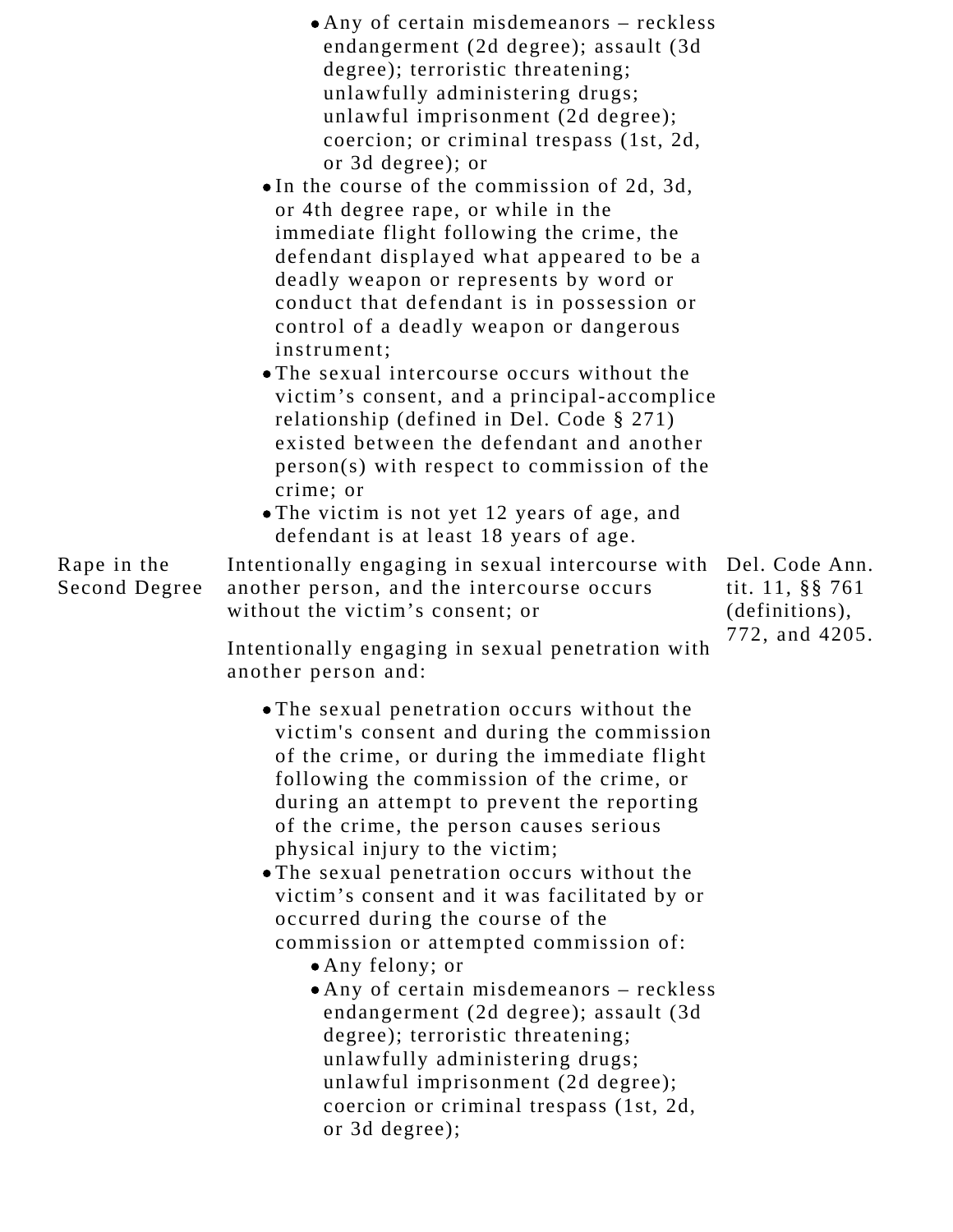| • The victim is less than 16 years of age and |
|-----------------------------------------------|
| the defendant inflicts serious physical       |
| injury to the victim during the commission    |
| of the crime, during immediate flight from    |
| the crime, or during an attempt to prevent    |
| reporting of the crime;                       |

- The sexual penetration occurs without the victim's consent and during the commission of the crime, during immediate flight from the crime, or during an attempt to prevent reporting of the crime, the defendant displayed what appeared to be a deadly weapon or represents by word or conduct that defendant is in possession or control of a deadly weapon or dangerous instrument;
- The victim is less than 16 years of age and during the commission of the crime, during immediate flight from the crime, or during an attempt to prevent reporting of the crime, the defendant displayed what appeared to be a deadly weapon or represents by word or conduct that defendant is in possession or control of a deadly weapon or dangerous instrument;
- The sexual penetration occurs without the victim's consent, and a principal-accomplice relationship existed between the defendant and another person(s) with respect to commission of the crime; or
- The victim is not yet 12 years of age, and defendant is at least 18 years of age.
- Rape in the Third Degree (1) Intentionally engaging in sexual intercourse with another person, and the victim is less than 16 years of age and defendant is at least 10 years and 4205.older than the victim, or the victim is less than 14 years of age and defendant is at least 19 years of age and is not otherwise subject to prosecution under Rape in 2n d Degree (§772) or Rape in the 1<sup>st</sup> Degree (§773) of this title; or (2) Intentionally engaging in sexual penetration with another person and: The sexual penetration occurs without the victim's consent and during the commission of the crime, or during the immediate flight following the crime, or during an attempt to Del. Code Ann. tit. 11, §§ 771,

prevent the reporting of the crime, the

defendant causes physical injury or serious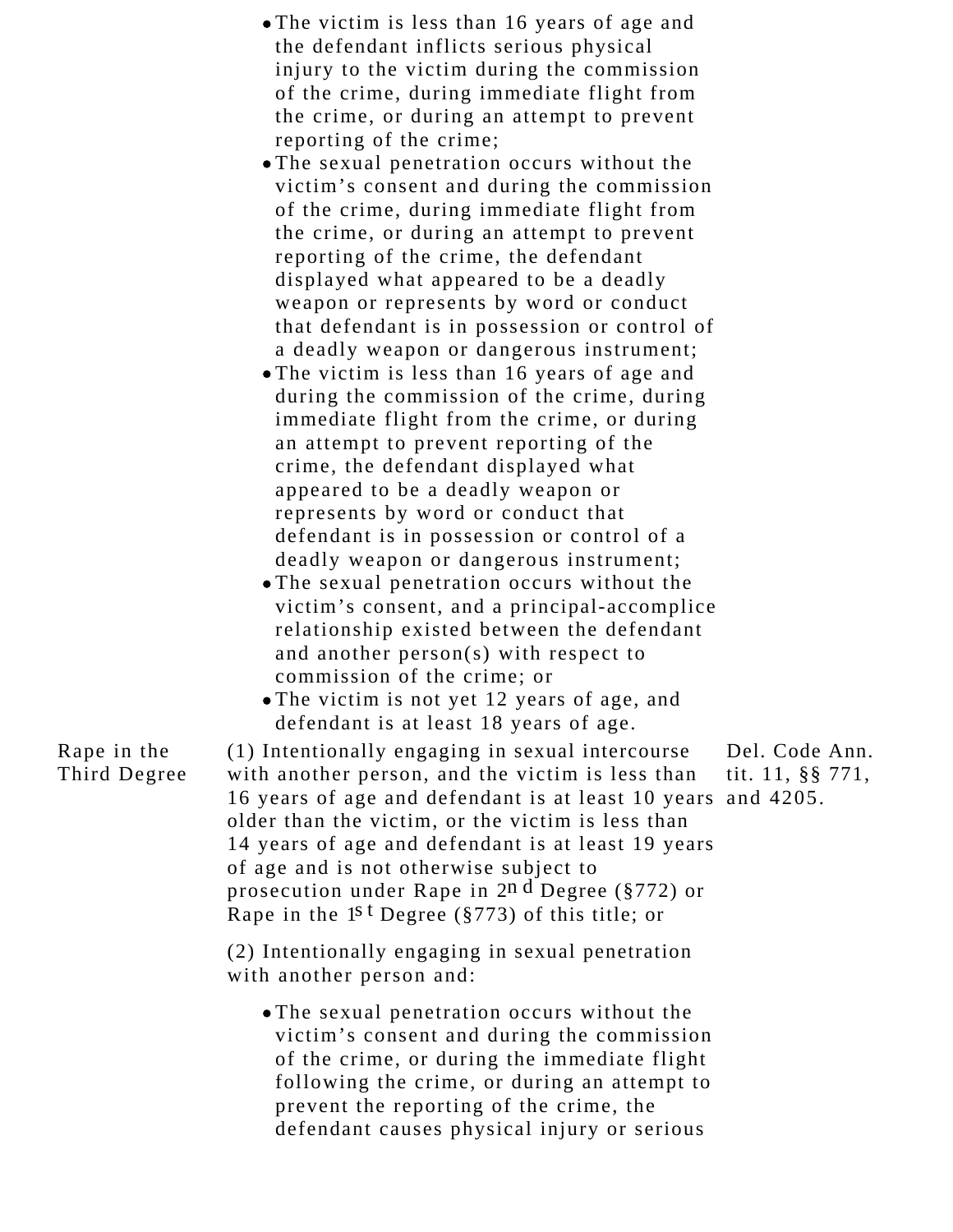mental or emotional injury to the victim; or The victim is less than 16 years of age and the defendant causes serious physical injury or serious mental/emotional injury to the victim during the commission of the crime, during immediate flight from the crime, or during an attempt to prevent reporting of the crime. **Note:** Does not apply to a licensed medical doctor or nurse who places 1 or more fingers or an object inside a vagina or anus for the purpose of diagnosis or treatment, or to a law-enforcement officer who is engaged in the lawful performance of his or her duties. Rape in the Fourth Degree (1) Intentionally engaging in sexual intercourse with another person, and the victim is less than 16 years of age; or (2) Intentionally engaging in sexual intercourse with another person, and the victim is less than 18 years of age, and defendant is at least 30 years of age; except that such intercourse shall not be unlawful if the victim and defendant are married at the time of such intercourse; or (3) Intentionally engaging in sexual penetration with another person and: The sexual penetration occurs without the victim's consent; or The victim is less than 16 years of age. **Note:** Does not apply to a licensed medical doctor or nurse who places 1 or more fingers or an object inside a vagina or anus for the purpose of diagnosis or treatment, or to a law-enforcement officer who is engaged in the lawful performance of his or her duties. Del. Code Ann. tit. 11, §§ 770, and 4205. Unlawful Sexual (1) While engaging in unlawful sexual contact (2d Del. Code Ann. Contact in the First Degree or 3d degree), or during immediate flight or attempt to prevent the reporting of the crime, defendant causes physical injury to victim or defendant displays what appears to be a deadly weapon or dangerous instrument; or represents by word or conduct that defendant is in possession or control of a deadly weapon or dangerous instrument; or tit. 11, §§ 769 and 4205.

(2) Defendant intentionally has sexual contact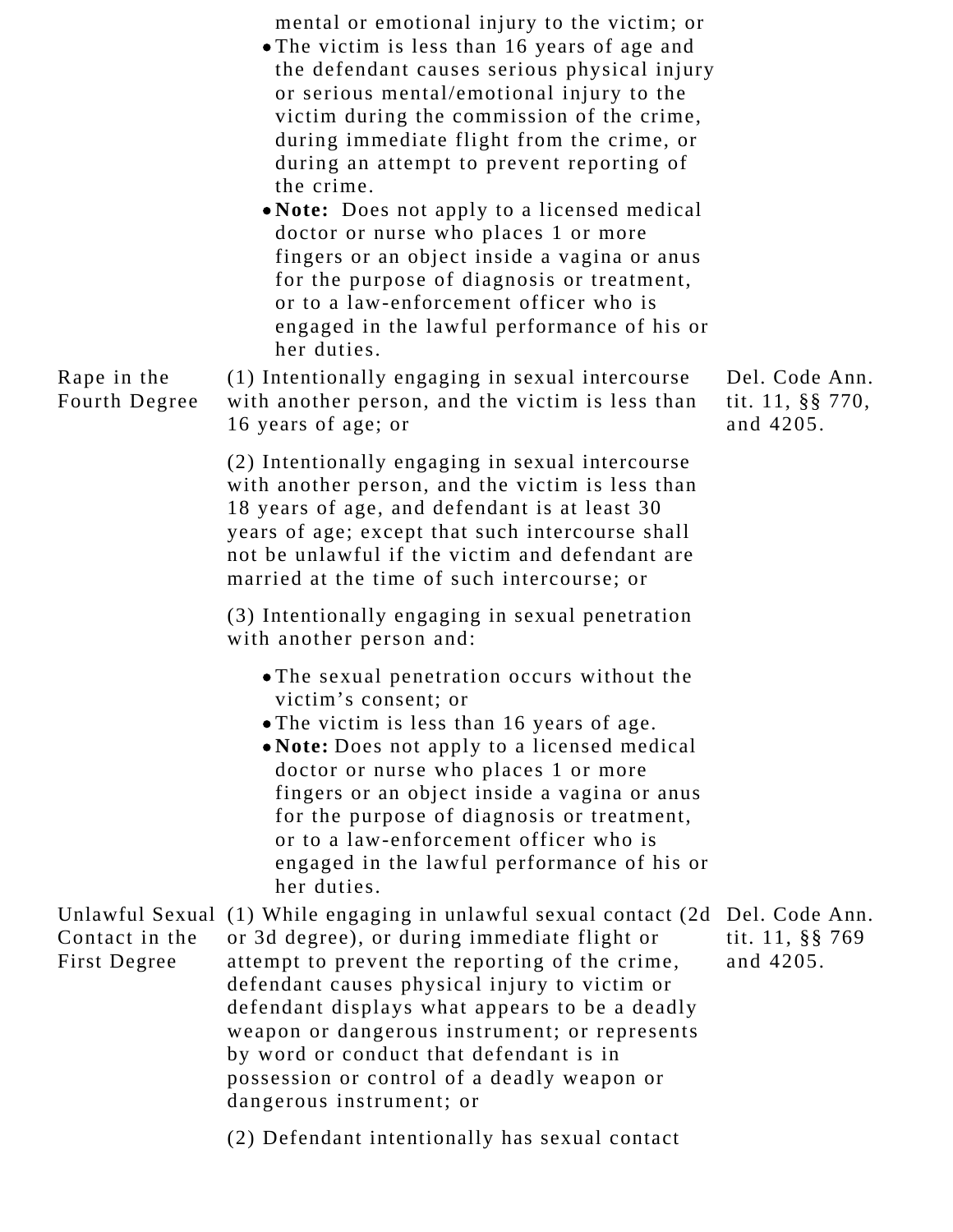|                                                   | with another person who is less than 13 years of<br>age or causes the victim to have sexual contact<br>with the defendant or a 3d person.                                                                                                                                                                                                                                                                                                                                                                                                                                                                                                                                                                                                                                                                                                                                                                                                                                                                                                                                              |                                                                                  |
|---------------------------------------------------|----------------------------------------------------------------------------------------------------------------------------------------------------------------------------------------------------------------------------------------------------------------------------------------------------------------------------------------------------------------------------------------------------------------------------------------------------------------------------------------------------------------------------------------------------------------------------------------------------------------------------------------------------------------------------------------------------------------------------------------------------------------------------------------------------------------------------------------------------------------------------------------------------------------------------------------------------------------------------------------------------------------------------------------------------------------------------------------|----------------------------------------------------------------------------------|
| Contact in the<br>Second Degree                   | Unlawful Sexual Intentionally having sexual contact with another<br>person who is less than 18 years of age or<br>causing the victim to have sexual contact with<br>defendant or a third person.                                                                                                                                                                                                                                                                                                                                                                                                                                                                                                                                                                                                                                                                                                                                                                                                                                                                                       | Del. Code Ann.<br>tit. 11, §§ 768,<br>and 4205.                                  |
| Unlawful Sexual<br>Contact in the<br>Third Degree | Engaging in sexual contact with another person<br>or causing the victim to have sexual contact with<br>defendant or a 3d person and defendant knows<br>that the contact is either offensive to the victim<br>or occurs without the victim's consent.                                                                                                                                                                                                                                                                                                                                                                                                                                                                                                                                                                                                                                                                                                                                                                                                                                   | Del. Code Ann.<br>tit. 11, §§ 767<br>and 4206<br>(sentence for<br>misdemeanors). |
| <b>Statutory Rape</b>                             | "Statutory rape": sexual penetration that is<br>illegal because it involves a youth and consent is<br>immaterial. While Delaware does not expressly<br>penalize "statutory rape," the offenses of rape in<br>the first, second, third, and fourth degrees target<br>this conduct.                                                                                                                                                                                                                                                                                                                                                                                                                                                                                                                                                                                                                                                                                                                                                                                                      | · Del. Code<br>Ann. tit.<br>$11, \, \S \$<br>$770 - 73$<br>and 4205.             |
|                                                   | • Statutory rape is rape (1st degree) if<br>defendant intentionally engages in sexual<br>intercourse with another person and the<br>victim is not yet 12 years of age, and<br>defendant is at least 18 years of age.<br>• Statutory rape is rape (2d degree) if<br>defendant intentionally engages in sexual<br>penetration and:<br>• The victim is less than 16 years of age<br>at the time of the offense and the<br>defendant inflicts serious physical<br>injury to the victim during the<br>commission of the crime, during<br>immediate flight from the crime, or<br>during an attempt to prevent reporting<br>of the crime;<br>• The victim is less than 16 years of age<br>and the defendant displayed what<br>appeared to be a deadly weapon or<br>represents by word or conduct that<br>defendant is in possession or control of<br>a deadly weapon or dangerous<br>instrument; or<br>• The victim is not yet 12 years of age,<br>and defendant is at least 18 years of<br>age.<br>• Statutory rape is rape (3d degree) if<br>defendant:<br>•Intentionally engages in sexual |                                                                                  |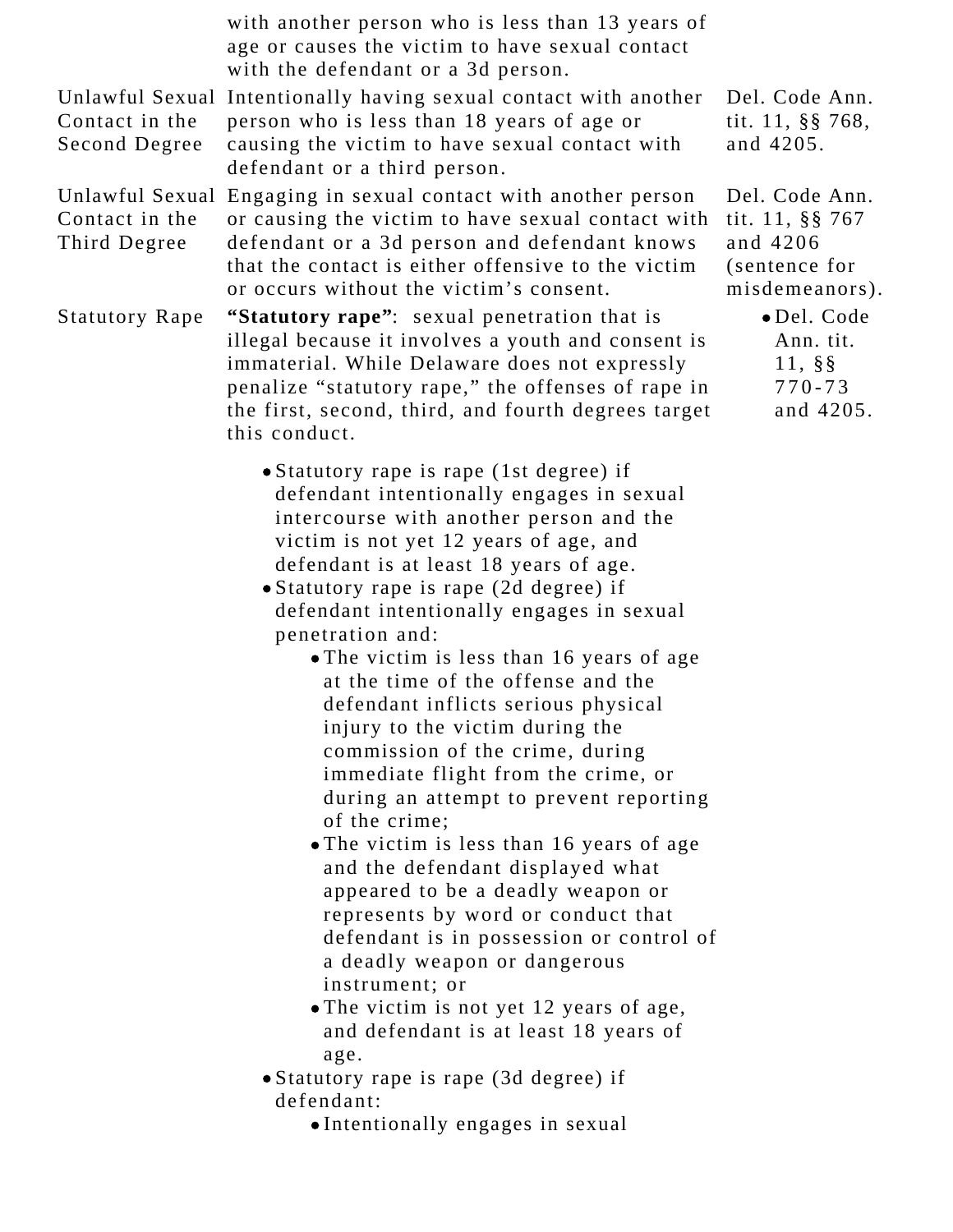intercourse with another person, and the victim is less than 16 years of age and defendant is at least 10 years older than the victim, or the victim is less than 14 years of age and defendant is at least 19 years of age; or

- Intentionally engages in sexual penetration with another person, the victim is less than 16 years of age at the time of the offense, and the defendant inflicts serious physical injury or serious mental/emotional injury to the victim during the commission of the crime, during immediate flight from the crime, or during an attempt to prevent reporting of the crime.
- **Note**: Does not apply to a licensed medical doctor or nurse who places 1 or more fingers or an object inside a vagina or anus for the purpose of diagnosis or treatment, or to a law-enforcement officer who is engaged in the lawful performance of his or her duties.

Statutory rape is rape (4th degree) if defendant:

- Intentionally engages in sexual intercourse with another person, and the victim is less than 16 years of age;
- Intentionally engages in sexual intercourse with another person, and the victim is less than 18 years of age, and defendant is at least 30 years of age; except that such intercourse shall not be unlawful if the victim and defendant are married at the time of such intercourse; or
- Intentionally engages in sexual penetration with another person and the victim is less than 16 years of age.
- **Note**: Does not apply to a licensed medical doctor or nurse who places 1 or more fingers or an object inside a vagina or anus for the purpose of diagnosis or treatment, or to a law-enforcement officer who is engaged in the lawful performance of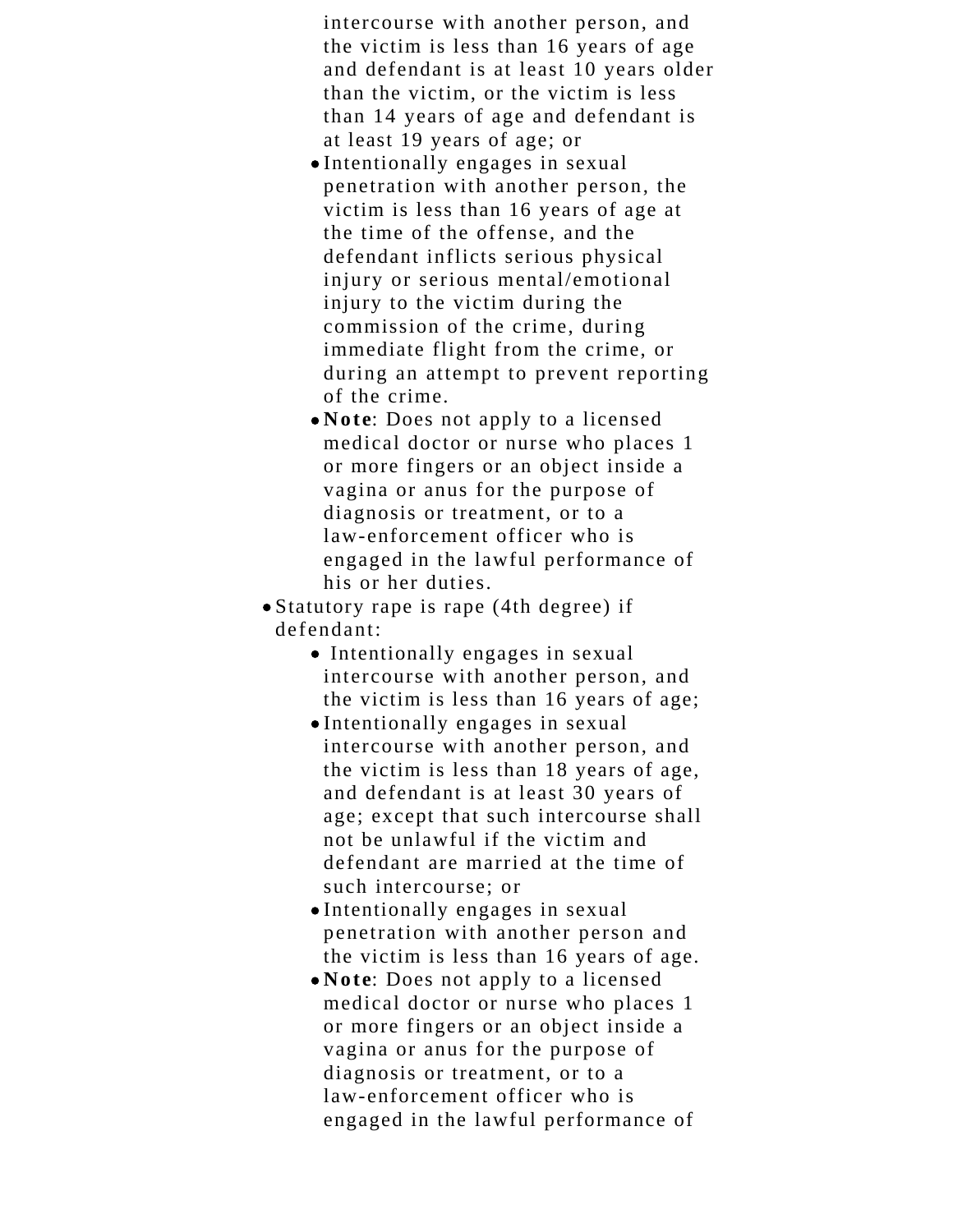his or her duties.

- Sodomy Delaware does not prohibit sodomy between N/A consenting adults.
	- Any state laws that prohibit sodomy are unconstitutional under *Lawrence v. Texas*, 539 U.S. 588 (2003).

## **District of Columbia**

| Definition                                                                                                                                                                                                                                                                                                                                                                                                                                                                                                                                                                                                                                                                      | Crime Definition<br>Statute                                           |
|---------------------------------------------------------------------------------------------------------------------------------------------------------------------------------------------------------------------------------------------------------------------------------------------------------------------------------------------------------------------------------------------------------------------------------------------------------------------------------------------------------------------------------------------------------------------------------------------------------------------------------------------------------------------------------|-----------------------------------------------------------------------|
| Engaging in or causing another person to<br>engage in or submit to a sexual act:<br>• By using force against that person;<br>• By threatening or placing that other<br>person in reasonable fear that any person<br>will be subjected to death, bodily injury,<br>or kidnapping;<br>• After rendering that person unconscious;<br>0 <sup>r</sup><br>• Administering to that other person by<br>force or threat of force, or without the<br>knowledge or permission of that other<br>person, a drug, intoxicant, or other<br>similar substance that substantially<br>impairs the ability of that other person to<br>appraise or control his or her conduct.                      | D.C. Code § §<br>$22 - 3001$ ,<br>22-3002, 22-3020<br>and 22-3571.01. |
| Note: Consent by the victim is a defense to a<br>prosecution, prosecuted alone or in<br>conjunction with charges under $\frac{8}{3}$<br>22-3018 (attempts to commit sexual offenses)<br>or $8822-401$ (assault with intent to kill, rob,<br>poison, or to commit first degree sexual<br>abuse, second degree sexual abuse, or child<br>sexual abuse) and $22 - 403$ (assault with intent<br>to commit any other offense). $(\S 22-3007)$ .<br>Note: No actor is immune from prosecution<br>under any section of this subchapter because<br>of marriage, domestic partnership, or<br>cohabitation with the victim; provided, that<br>marriage or the domestic partnership of the |                                                                       |
|                                                                                                                                                                                                                                                                                                                                                                                                                                                                                                                                                                                                                                                                                 | parties may be asserted as an affirmative                             |

defense in prosecution under this subchapter where it is expressly so provided. (§22-3019).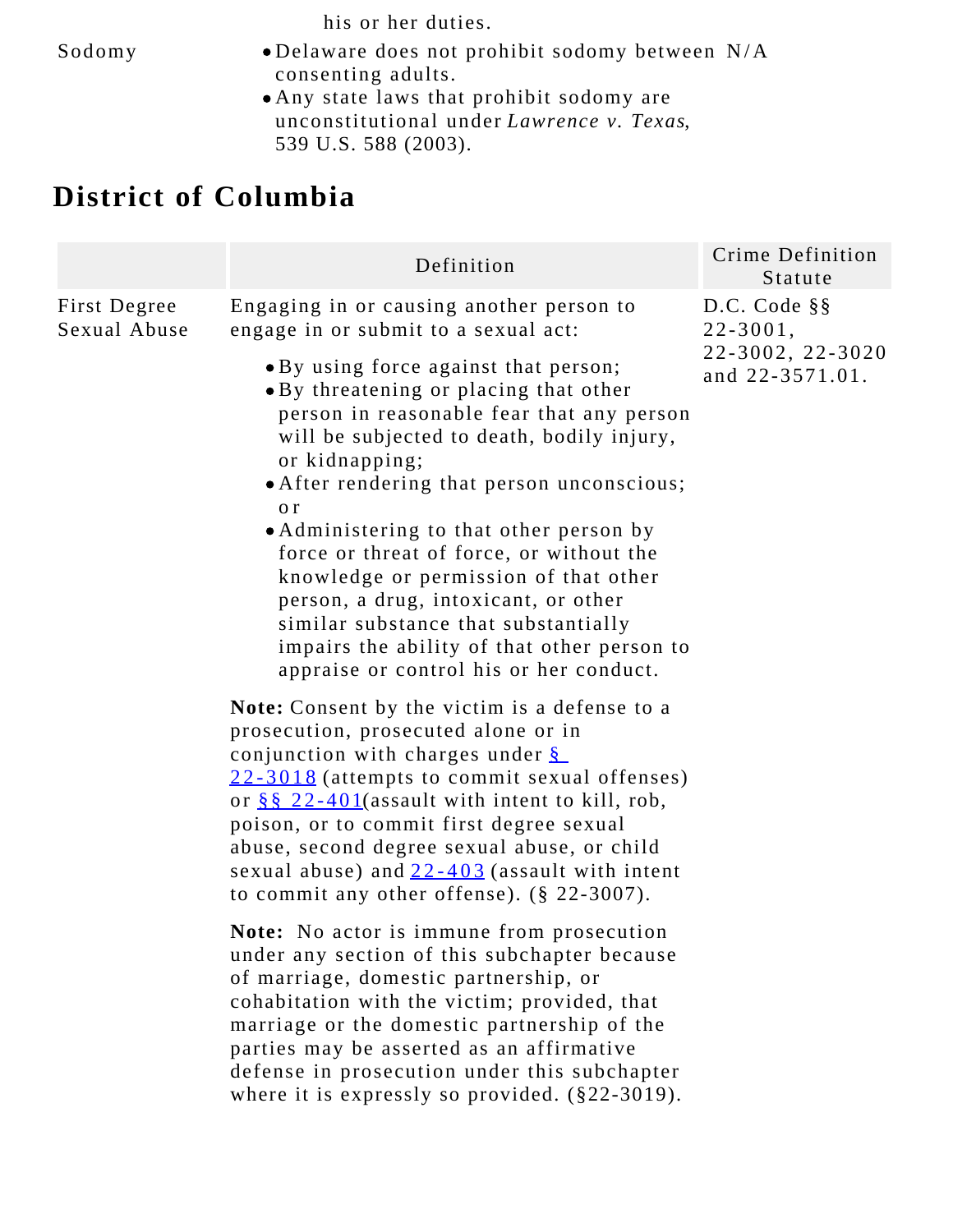Second Degree Sexual Abuse Engaging in or causing another person to engage in or submit to sexual acts:

- By threatening or placing that other person in reasonable fear (other than by threatening or placing that other person in reasonable fear that any person will be subjected to death, bodily injury, or kidnapping); or
- When the person knows or has reason to know that the other person is incapable of:
	- appraising the nature of the conduct, declining participation in that sexual
		- act, or
	- communicating unwillingness to engage in that sexual act.

**Note:** Consent by the victim is a defense to a prosecution, prosecuted alone or in conjunction with charges under [§](https://1.next.westlaw.com/Link/Document/FullText?findType=L&pubNum=1000869&cite=DCCODES22-3018&originatingDoc=N58C55D70F54D11DEB5FDB5DB811AD186&refType=LQ&originationContext=document&transitionType=DocumentItem&contextData=(sc.Category)) [22-3018](https://1.next.westlaw.com/Link/Document/FullText?findType=L&pubNum=1000869&cite=DCCODES22-3018&originatingDoc=N58C55D70F54D11DEB5FDB5DB811AD186&refType=LQ&originationContext=document&transitionType=DocumentItem&contextData=(sc.Category)) or [§§ 22-401](https://1.next.westlaw.com/Link/Document/FullText?findType=L&pubNum=1000869&cite=DCCODES22-401&originatingDoc=N58C55D70F54D11DEB5FDB5DB811AD186&refType=LQ&originationContext=document&transitionType=DocumentItem&contextData=(sc.Category)) and [22-403](https://1.next.westlaw.com/Link/Document/FullText?findType=L&pubNum=1000869&cite=DCCODES22-403&originatingDoc=N58C55D70F54D11DEB5FDB5DB811AD186&refType=LQ&originationContext=document&transitionType=DocumentItem&contextData=(sc.Category)). (§ 22-3007).

**Note:** No actor is immune from prosecution under any section of this subchapter because of marriage, domestic partnership, or cohabitation with the victim; provided, that marriage or the domestic partnership of the parties may be asserted as an affirmative defense in prosecution under this subchapter where it is expressly so provided. (§22-3019).

Sexual Abuse in Engaging in or causing sexual contact with or the Third Degree by another person:

- By using force against that other person;
- By threatening or placing that other person in reasonable fear that any person will be subjected to death, bodily injury, or kidnapping;
- After rendering that person unconscious; o r
- After administering to that person by force or threat of force, or without the knowledge or permission of that other person, a drug, intoxicant, or similar substance that substantially impairs the ability of that other person to appraise or control his or her conduct.

D.C. Code § 22-3001,22-3004, 22-3020 and 22-3571.01.

D.C. Code §§ 22-3001, 22-3003, 22-3020 and 22-3571.01.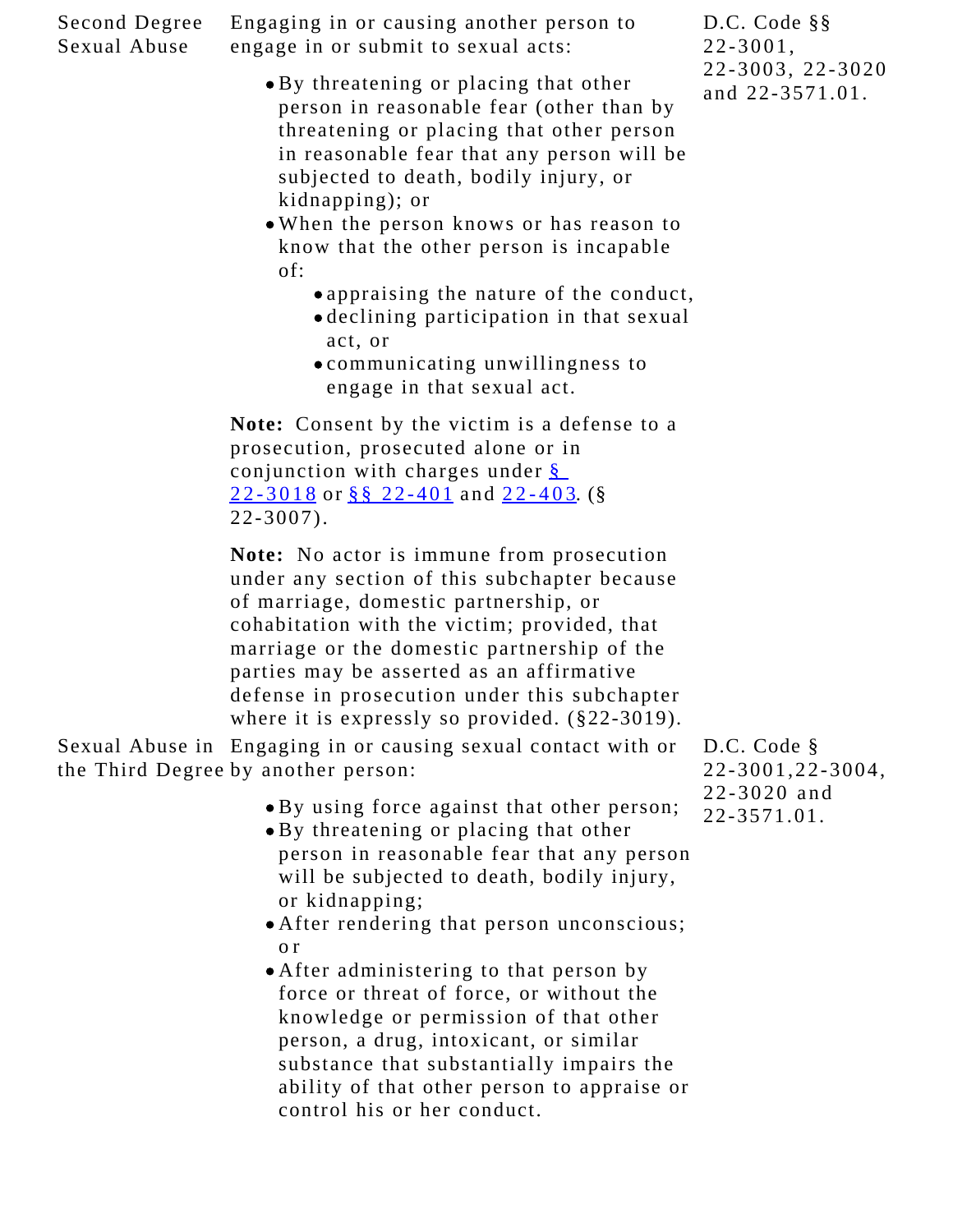|                      | <b>Note:</b> Consent by the victim is a defense to a<br>prosecution, prosecuted alone or in<br>conjunction with charges under §<br><u>22-3018</u> or §§ 22-401 and 22-403. (§<br>$22 - 3007$ .                                                                                                                                                                                                                                                                                                                                                                                                        |                                                                       |
|----------------------|-------------------------------------------------------------------------------------------------------------------------------------------------------------------------------------------------------------------------------------------------------------------------------------------------------------------------------------------------------------------------------------------------------------------------------------------------------------------------------------------------------------------------------------------------------------------------------------------------------|-----------------------------------------------------------------------|
|                      | <b>Note:</b> No actor is immune from prosecution<br>under any section of this subchapter because<br>of marriage, domestic partnership, or<br>cohabitation with the victim; provided, that<br>marriage or the domestic partnership of the<br>parties may be asserted as an affirmative<br>defense in prosecution under this subchapter<br>where it is expressly so provided. $(\$22-3019)$ .                                                                                                                                                                                                           |                                                                       |
| the Fourth<br>Degree | Sexual Abuse in Engaging in or causing sexual contact with or<br>by another person:<br>• By threatening or placing that other<br>person in reasonable fear (other than by<br>threatening or placing that other person<br>in reasonable fear that any person will be<br>subjected to death, bodily injury, or<br>kidnapping); or<br>. When the person knows or has reason to<br>know that the other person is incapable of<br>• appraising the nature of the conduct,<br>· declining participation in that sexual<br>contact, or<br>• communicating unwillingness to<br>engage in that sexual contact. | D.C. Code § §<br>$22 - 3001$ ,<br>22-3005, 22-3020<br>and 22-3571.01. |
|                      | <b>Note:</b> Consent by the victim is a defense to a<br>prosecution, prosecuted alone or in<br>conjunction with charges under §<br>22-3018 or §§ 22-401 and 22-403. (§<br>$22 - 3007$ .                                                                                                                                                                                                                                                                                                                                                                                                               |                                                                       |
|                      | <b>Note:</b> No actor is immune from prosecution<br>under any section of this subchapter because                                                                                                                                                                                                                                                                                                                                                                                                                                                                                                      |                                                                       |

of marriage, domestic partnership, or cohabitation with the victim; provided, that marriage or the domestic partnership of the parties may be asserted as an affirmative defense in prosecution under this subchapter where it is expressly so provided. (§22-3019).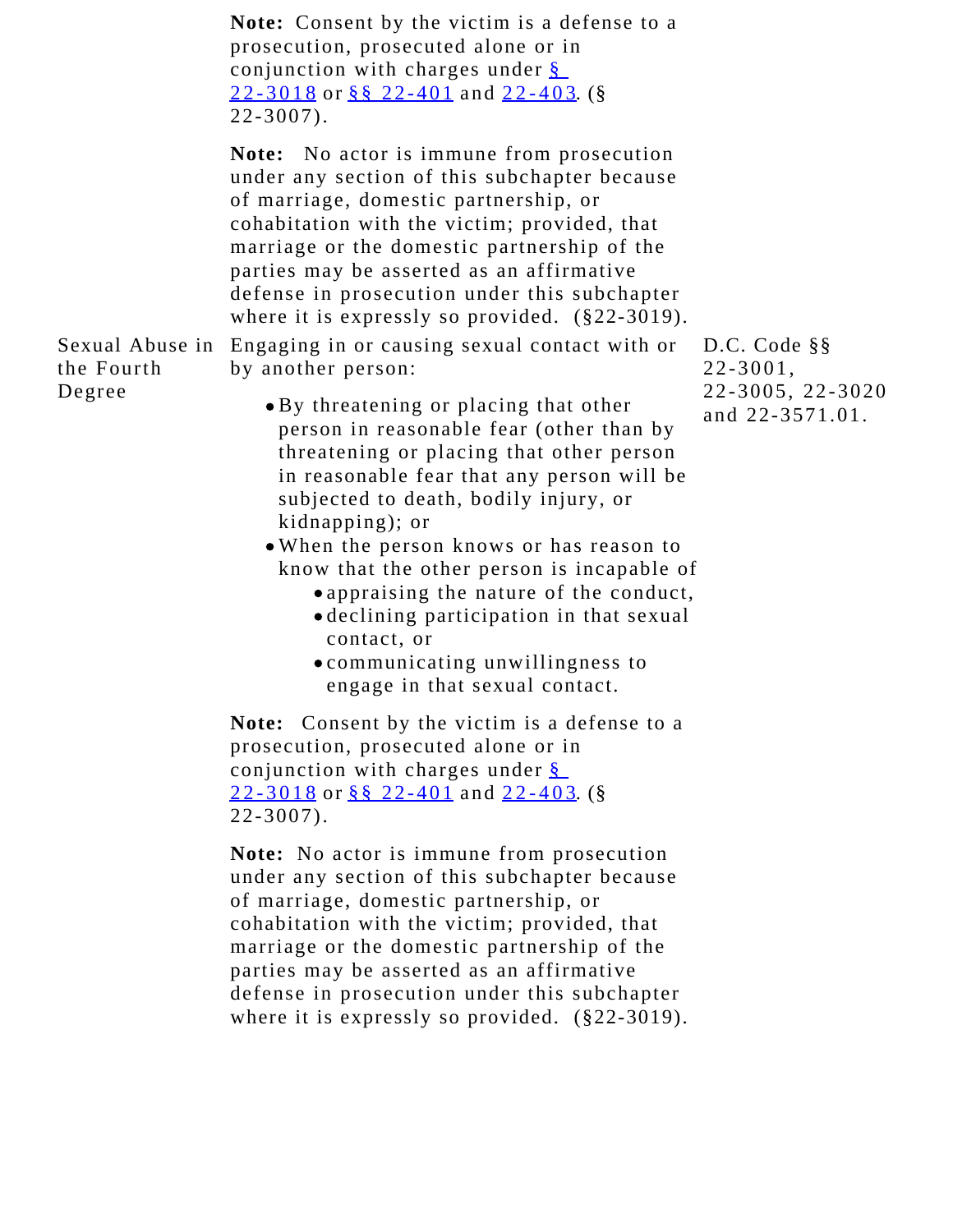| Misdemeanor<br>Sexual Abuse | Engaging in a sexual act or sexual contact with D.C. Code §§<br>another person and knowing or having a<br>reason to know that the act was committed<br>without that other person's permission.                                                                                                                                                                                                                                                                                                                                                                                                                                                                                                                                                                                                                                                                                                                                                                                                                                                                                                                                                                                                                                                                                                                           | $22 - 3001$ ,<br>22-3006, 22-3020<br>and 22-3571.01.                                                                                                         |
|-----------------------------|--------------------------------------------------------------------------------------------------------------------------------------------------------------------------------------------------------------------------------------------------------------------------------------------------------------------------------------------------------------------------------------------------------------------------------------------------------------------------------------------------------------------------------------------------------------------------------------------------------------------------------------------------------------------------------------------------------------------------------------------------------------------------------------------------------------------------------------------------------------------------------------------------------------------------------------------------------------------------------------------------------------------------------------------------------------------------------------------------------------------------------------------------------------------------------------------------------------------------------------------------------------------------------------------------------------------------|--------------------------------------------------------------------------------------------------------------------------------------------------------------|
|                             | Note: Consent by the victim is a defense to a<br>prosecution, prosecuted alone or in<br>conjunction with charges under $\S$<br>22-3018 or §§ 22-401 and 22-403. (§<br>$22 - 3007$ .                                                                                                                                                                                                                                                                                                                                                                                                                                                                                                                                                                                                                                                                                                                                                                                                                                                                                                                                                                                                                                                                                                                                      |                                                                                                                                                              |
|                             | Note: No actor is immune from prosecution<br>under any section of this subchapter because<br>of marriage, domestic partnership, or<br>cohabitation with the victim; provided, that<br>marriage or the domestic partnership of the<br>parties may be asserted as an affirmative<br>defense in prosecution under this subchapter<br>where it is expressly so provided. (§22-3019).                                                                                                                                                                                                                                                                                                                                                                                                                                                                                                                                                                                                                                                                                                                                                                                                                                                                                                                                         |                                                                                                                                                              |
| <b>Statutory Rape</b>       | • First degree child sexual abuse:<br>engaging in a sexual act with a child<br>under the age of 16 or causing a child<br>under the age of 16 to engage in a sexual<br>act when the person is at least 4 years<br>older than the child. $(\S$ 22-3008)<br>• Second degree child sexual abuse:<br>engaging in sexual contact with a child<br>(i.e. under the age of 16) or causing a<br>child to engage in sexual contact when<br>the person is at least 4 years older than<br>the child. $(\S$ 22-3009)<br>• First degree sexual abuse of a minor:<br>engaging in a sexual act with a minor or<br>causing a minor to engage in a sexual act<br>when a person is over 18 years old and in<br>a significant relationship (see definition<br><i>below</i> ) with that minor. $(\S 22 - 3009.01)$<br>• Second degree sexual abuse of a minor:<br>engaging in sexual contact with a minor<br>or causing a minor to engage in a sexual<br>contact when a person is over 18 years<br>old and in a significant relationship (see<br><i>definition below</i> ) with that minor.<br>$(\$ 22-3009.02)$<br>• First degree sexual abuse of a secondary<br>education student: engaging in a sexual<br>act with a student or causing a student to<br>engage in a sexual act when the student is<br>under the age of 20, is enrolled in a | D.C. Code § §<br>$22 - 3008,$<br>$22 - 3009,$<br>22-3009.01,<br>22-3009.02,<br>22-3009.03,<br>22-3009.04,<br>$22 - 3010,$<br>22-3010.01 and<br>$22 - 3011$ . |
|                             |                                                                                                                                                                                                                                                                                                                                                                                                                                                                                                                                                                                                                                                                                                                                                                                                                                                                                                                                                                                                                                                                                                                                                                                                                                                                                                                          |                                                                                                                                                              |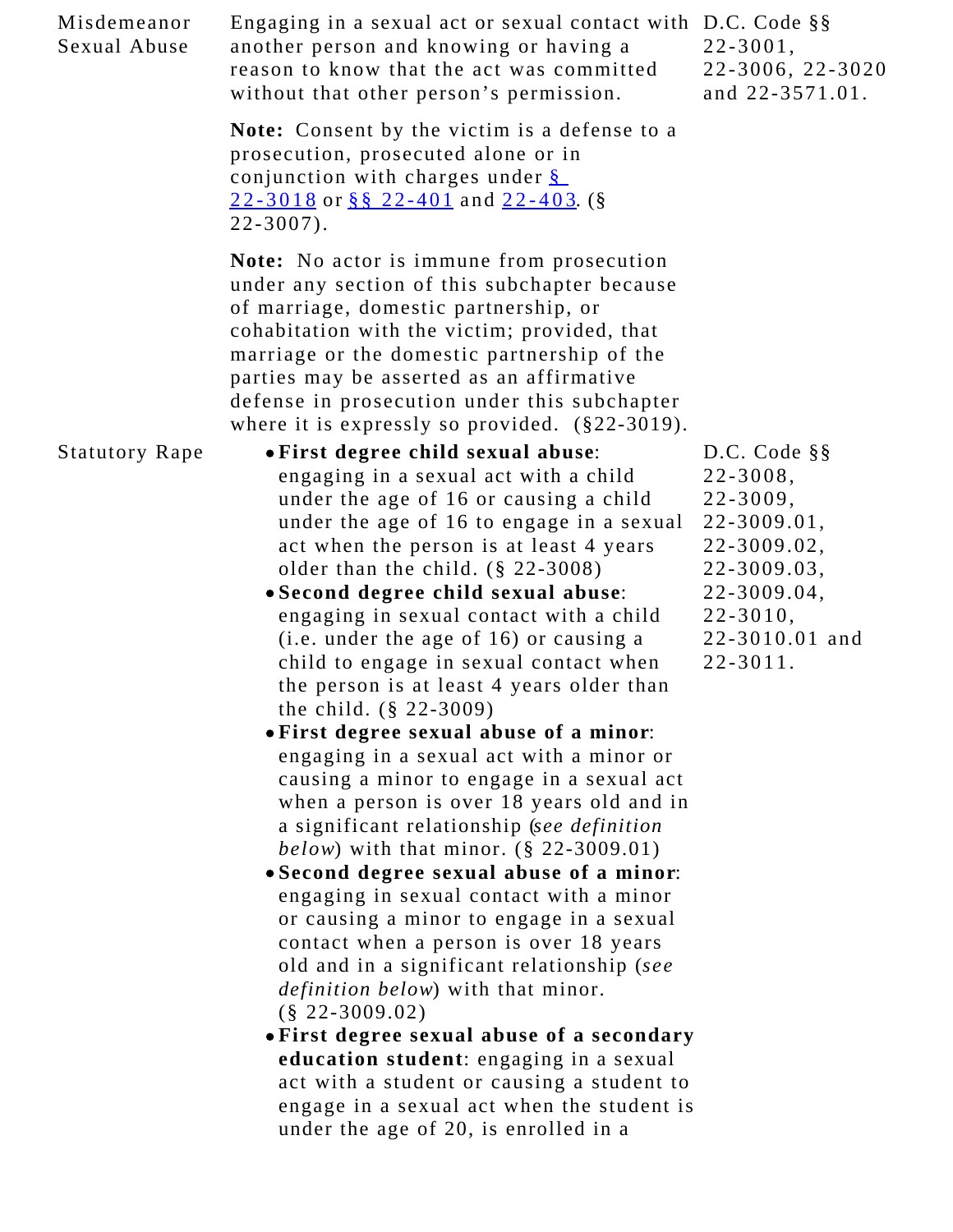secondary level school or school system, and where the person is a teacher, counselor, principal, coach, or other person of authority in that secondary school or school system. (§ 22-3009.03)

- **Second degree sexual abuse of a secondary education student**: engaging in a sexual conduct with a student or causing a student to engage in sexual conduct when the student is under the age of 20, is enrolled in a secondary level school system, and where the person is a teacher, counselor, principal, coach, or other person of authority in that secondary school or school system. (§ 22-3009.04)
- **Enticing a child:** an actor who is 4 years older than a child under the age of 16 or being in a significant relationship with a minor (or 4 years older than the purported age of a person who represents himself or herself to be a child under the age of 16):
	- Takes that child or minor to any place for the purpose of committing any sexual abuse offense; or
	- Attempts to or does seduce, entice, allure, convince, or persuade a child or minor to engage in a sexual act or contact (§ 22-3010)
- **Misdemeanor sexual abuse of a child or a minor**: Engaging in sexually suggestive conduct with a child or minor when the person is 18 years of age or older and more than 4 years older than the child or is over 18 years of age and in a significant relationship with the child. (§ 22-3010.01)

**Note:** Neither mistake of age nor consent is a defense to a prosecution under §§ 22-3008–22-3010.01, prosecuted alone or in conjunction with charges under § 22-3018 or § 22-403. (§ 22-3011).

**Note:** In a prosecution under §§ 22-3008 (first degree child sexual abuse) to 22-3010 (enticing a child), prosecuted alone or in conjunction with charges under §22-3018 or § 22-403, the government need not prove that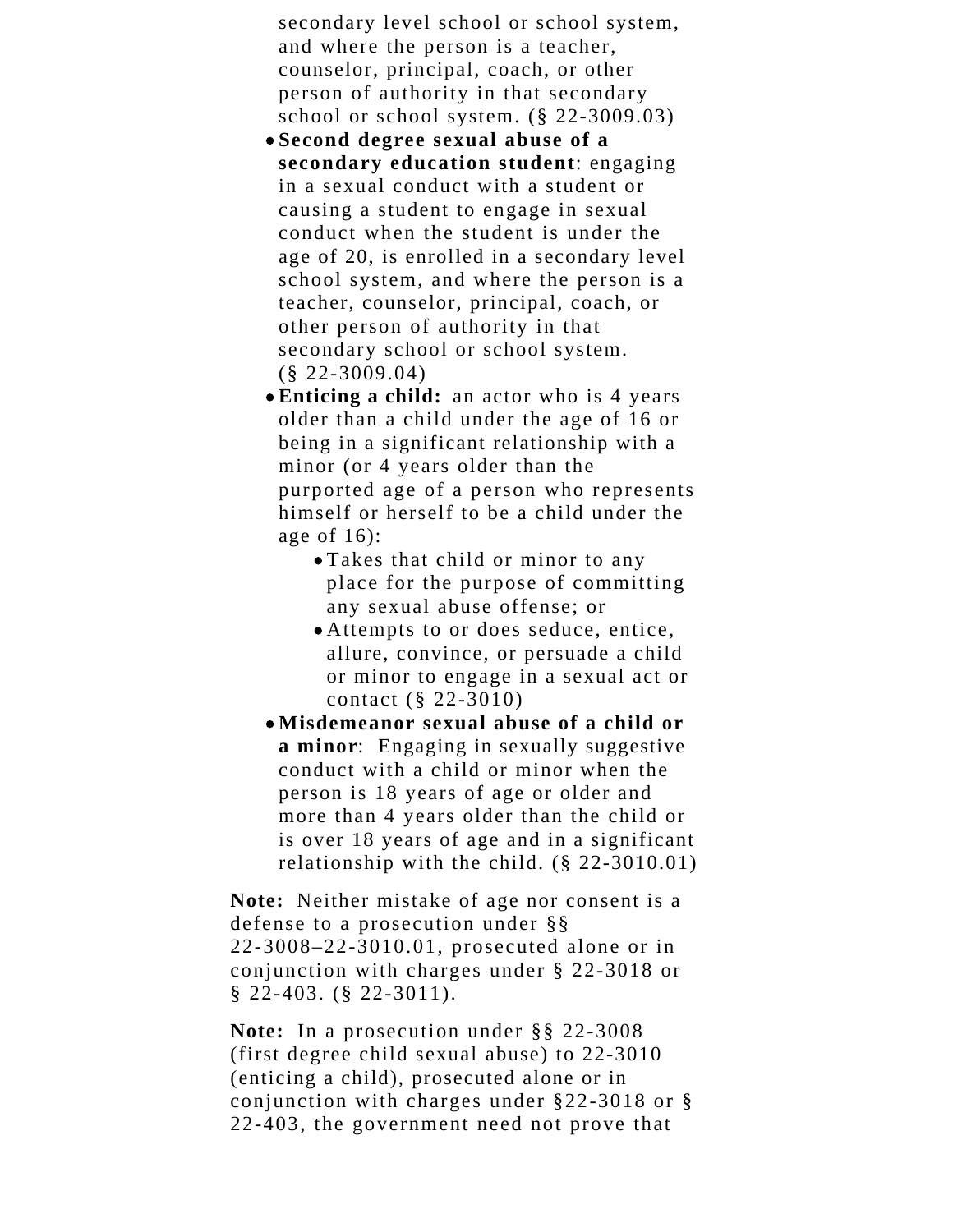the defendant knew the child's age or the age difference between himself or herself and the child. (§22-3012).

**Note:** Marriage or domestic partnership between the defendant and the child or minor at the time of the offense is a defense, which the defendant must establish by a preponderance of the evidence, to a prosecution under §§ 22-3008–22-3010.01, prosecuted alone or in conjunction with charges under § 22-3018 or § 22-403, involving only the defendant and the child or minor. (§ 22-3011).

**Note:** No actor is immune from prosecution under any section of this subchapter because of marriage, domestic partnership, or cohabitation with the victim; provided, that marriage or the domestic partnership of the parties may be asserted as an affirmative defense in prosecution under this subchapter where it is expressly so provided. (§22-3019).

**Note**: No person shall be consecutively sentenced for enticing a child or minor to engage in a sexual act or sexual contact under § 22-3010 and engaging in that sexual act or sexual contact with that child or minor, provided, that the enticement occurred closely associated in time with the sexual act or sexual contact.

| Sodomy |  |
|--------|--|
|--------|--|

- . Washington, D.C. does not prohibit sodomy between consenting adults. N/A
- Any state law that outright prohibits sodomy is unconstitutional under *Lawrence v. Texas*, 539 U.S. 588 (2003).

#### **Florida**

|                       | Definition                                                                                                                                                                                                                                                                             | Crime<br>Definition<br>Statute |
|-----------------------|----------------------------------------------------------------------------------------------------------------------------------------------------------------------------------------------------------------------------------------------------------------------------------------|--------------------------------|
| <b>Sexual Battery</b> | Sexual battery means oral, anal, or vaginal<br>penetration by, or union with, the sexual organ of 794.011<br>another or the anal or vaginal penetration of<br>another by any other object; however, sexual<br>battery does not include an act done for a bona<br>fide medical purpose. | Fla. Stat. §                   |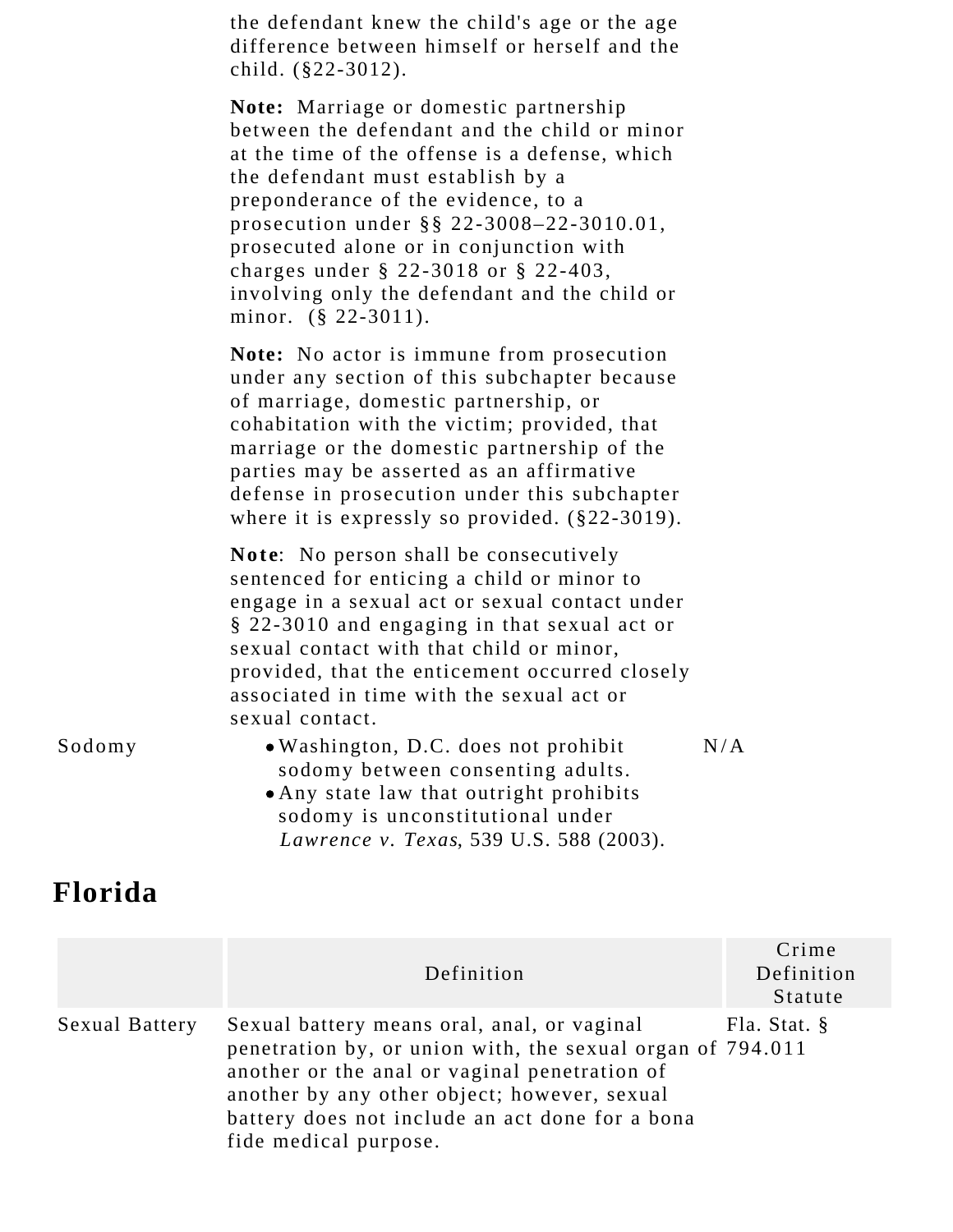Statutory Rape • Sexual penetration involving a youth. Consent is immaterial. While Florida does not expressly penalize statutory rape, the offense of sexual battery targets this conduct.

- (A) If defendant is 18 years of age or older and commits sexual battery upon, or during an attempt to commit sexual battery injures the sexual organs of, a person less than 12 years of age;
- (B) If defendant is less than 18 years of age and commits sexual battery upon, or during an attempt to commit sexual battery injures the sexual organs of, a person less than 12 years of age;
- $\bullet$  (C) If defendant is in a position of familial or custodial authority to a person less than 18 years of age and who:
	- $\bullet$  (1) Solicits that person to engage in any act which would constitute sexual battery; or
	- (2) Engages in any act of sexual battery with that person while the person is 12 years of age or older but less than 18 years of age; or
	- (3) Engages in any act of sexual battery with that person while the person is less than 12 years of age, or in an attempt to commit sexual battery injures the sexual organs of such person;
- Under § 794.05, a person 24 years of age or older who engages in sexual activity with a person 16 or 17 years of age.
	- **Note:** The victim's prior sexual conduct is not a relevant issue.
	- **Note:** If an offense under § 794.05 directly results in the victim giving birth to a child, paternity of that child shall be established as described in chapter 742. If it is determined that the offender is the father of the child, the offender must pay child support pursuant to the child support guidelines described in chapter 61.
	- **Note:** Under § 794.021, where the criminality of the conduct depends on

Fla. Stat. § 794.011 and Fla. Stat. § 794.05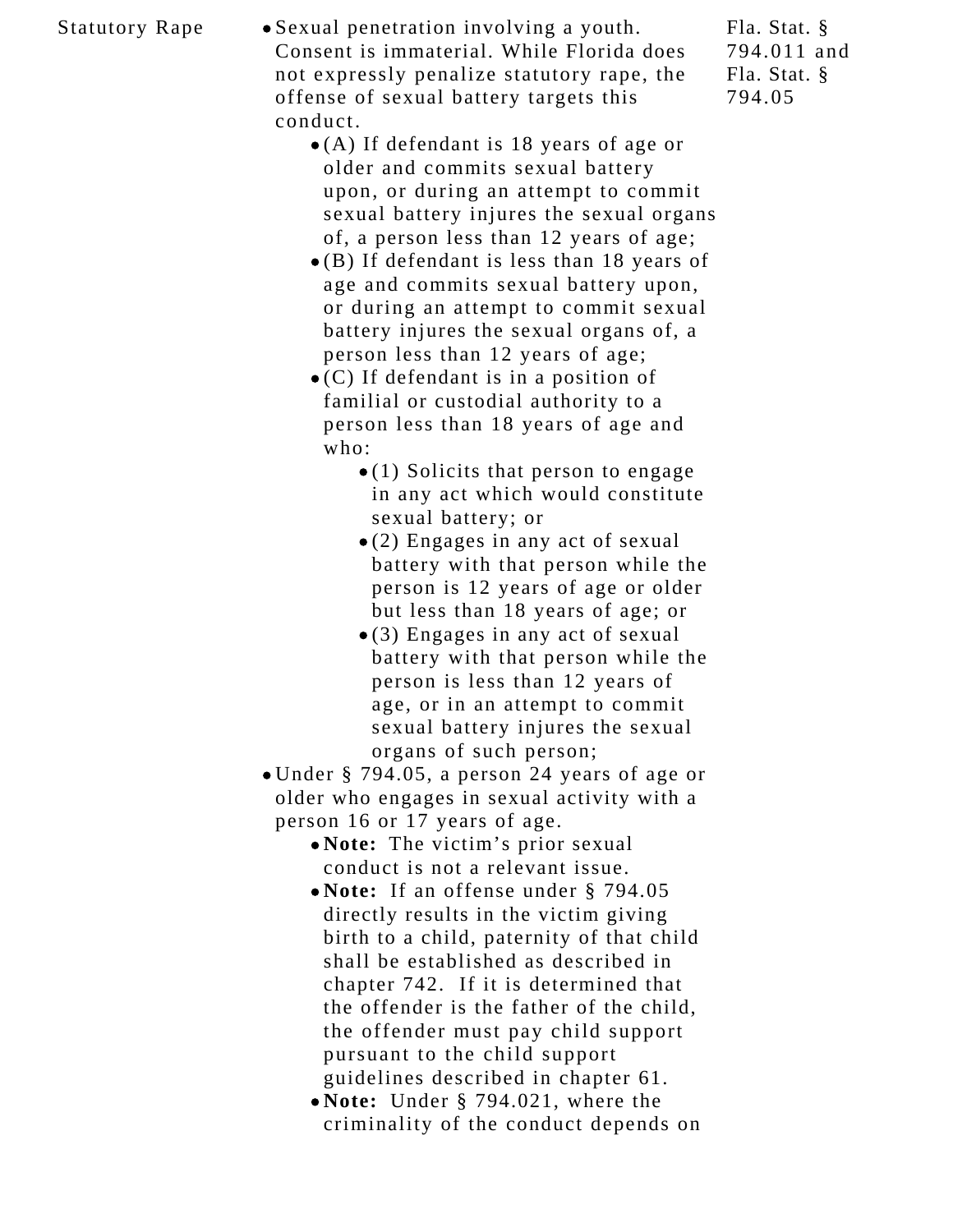|        | the victims age, ignorance of the age is<br>not a defense. Neither is<br>misrepresentation of age by such<br>person, or a bona fide belief that such<br>person is over the specified age.                                                                                                                                                           |                           |
|--------|-----------------------------------------------------------------------------------------------------------------------------------------------------------------------------------------------------------------------------------------------------------------------------------------------------------------------------------------------------|---------------------------|
| Sodomy | A person who commits any unnatural and<br>lascivious act with another person, requiring an<br>intentional act of sexual indulgence or public<br>indecency "when such act causes offense to one<br>or more persons viewing it or otherwise intrudes<br>upon the rights of others." See Conforti v. State,<br>800 So.2d 350, 351 (Fla. 4th DCA 2001). | Fla. Stat. $\S$<br>800.02 |
|        | <b>Note:</b> Any state law that outright prohibits<br>sodomy is unconstitutional under Lawrence v.                                                                                                                                                                                                                                                  |                           |

*Texas*, 539 U.S. 588 (2003).

# **Georgia**

|                       | Definition                                                                                                                                                                                                                                                                                                                                                                                                                                                                                                                                                                                                                                                                                                                                                                                                                                                                                                                                                                                   | Crime<br>Definition<br>Statute                           |
|-----------------------|----------------------------------------------------------------------------------------------------------------------------------------------------------------------------------------------------------------------------------------------------------------------------------------------------------------------------------------------------------------------------------------------------------------------------------------------------------------------------------------------------------------------------------------------------------------------------------------------------------------------------------------------------------------------------------------------------------------------------------------------------------------------------------------------------------------------------------------------------------------------------------------------------------------------------------------------------------------------------------------------|----------------------------------------------------------|
| Rape                  | • Carnal knowledge of:<br>• A female forcibly and against her will; or Ann. §<br>• A female who is less than 10 years of<br>age.                                                                                                                                                                                                                                                                                                                                                                                                                                                                                                                                                                                                                                                                                                                                                                                                                                                             | Ga. Code<br>$16 - 6 - 1$                                 |
| <b>Statutory Rape</b> | • Statutory Rape: Engaging in sexual<br>intercourse with any person under the age of Ann. §§<br>16 years and not his or her spouse, provided<br>that no conviction shall be had for this<br>offense on the unsupported testimony of the<br>victim.<br>• Child Molestation: Defendant commits (or by<br>means of an electronic device, transmits<br>images of a person engaging in, inducing, or<br>otherwise participating in) any immoral or<br>indecent act to or in the presence of or with<br>any child under the age of 16 years with the<br>intent to arouse or satisfy the sexual desires<br>of either the child or the person<br>• Aggravated Child Molestation: Defendant<br>commits child molestation which act leads to<br>physical injuries to the child or involves an<br>act of sodomy<br><i>• Enticing a Child for Indecent Purposes:</i><br>Defendant solicits, entices, or takes any child<br>under the age of 16 years to any place<br>whatsoever for the purpose of child | Ga. Code<br>$16 - 6 - 3$ ,<br>$16-6-4$ ,<br>$16 - 6 - 5$ |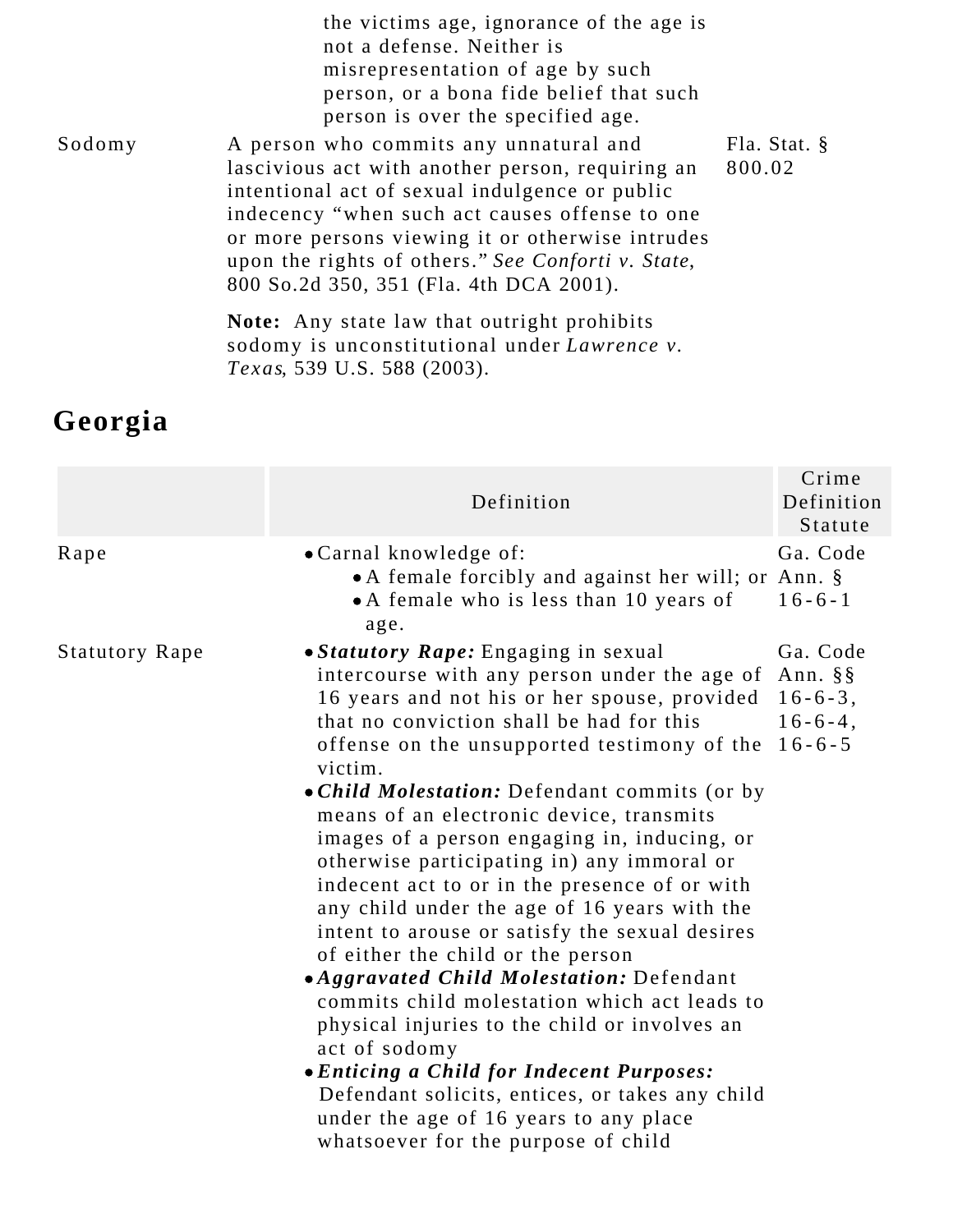Improper Sexual Contact (Formerly Sexual Assault)

molestation or indecent acts.

- An employee or agent commits the offense of improper sexual contact by employee or agent in the first degree when such employee 16-6-5.1or agent knowingly engages in sexually explicit conduct with another person whom such employee or agent knows or reasonably should have known is contemporaneously: Ga. Code Ann. §
	- Enrolled as a student at a school of which he or she is an employee or agent;
	- Under probation, parole, accountability court, or pretrial diversion supervision of the office or court of which he or she is an employee or agent;
	- Being detained by or is in the custody of any law enforcement agency of which he or she is an employee or agent;
	- A patient in or at a hospital for which he or she is an employee or agent;
	- In the custody of a correctional facility, juvenile detention facility, facility providing services to a person with a disability, or a facility providing child welfare and youth services of which he or she is an employee or agent;
	- The subject of such employee or agent's actual or purported psychotherapy treatment or counseling; or
	- Admitted for care at a sensitive care facility of which he or she is an employee or agent.
- An employee or agent commits the offense of improper sexual contact by employee or agent in the second degree when such employee or agent knowingly engages in sexual contact, excluding sexually explicit conduct, with another person whom such employee or agent knows or reasonably should have known is contemporaneously:
	- Enrolled as a student at a school of which he or she is an employee or agent;
	- Under probation, parole, accountability court, or pretrial diversion supervision of the office or court of which he or she is an employee or agent;
	- Being detained by or is in the custody of any law enforcement agency of which he or she is an employee or agent;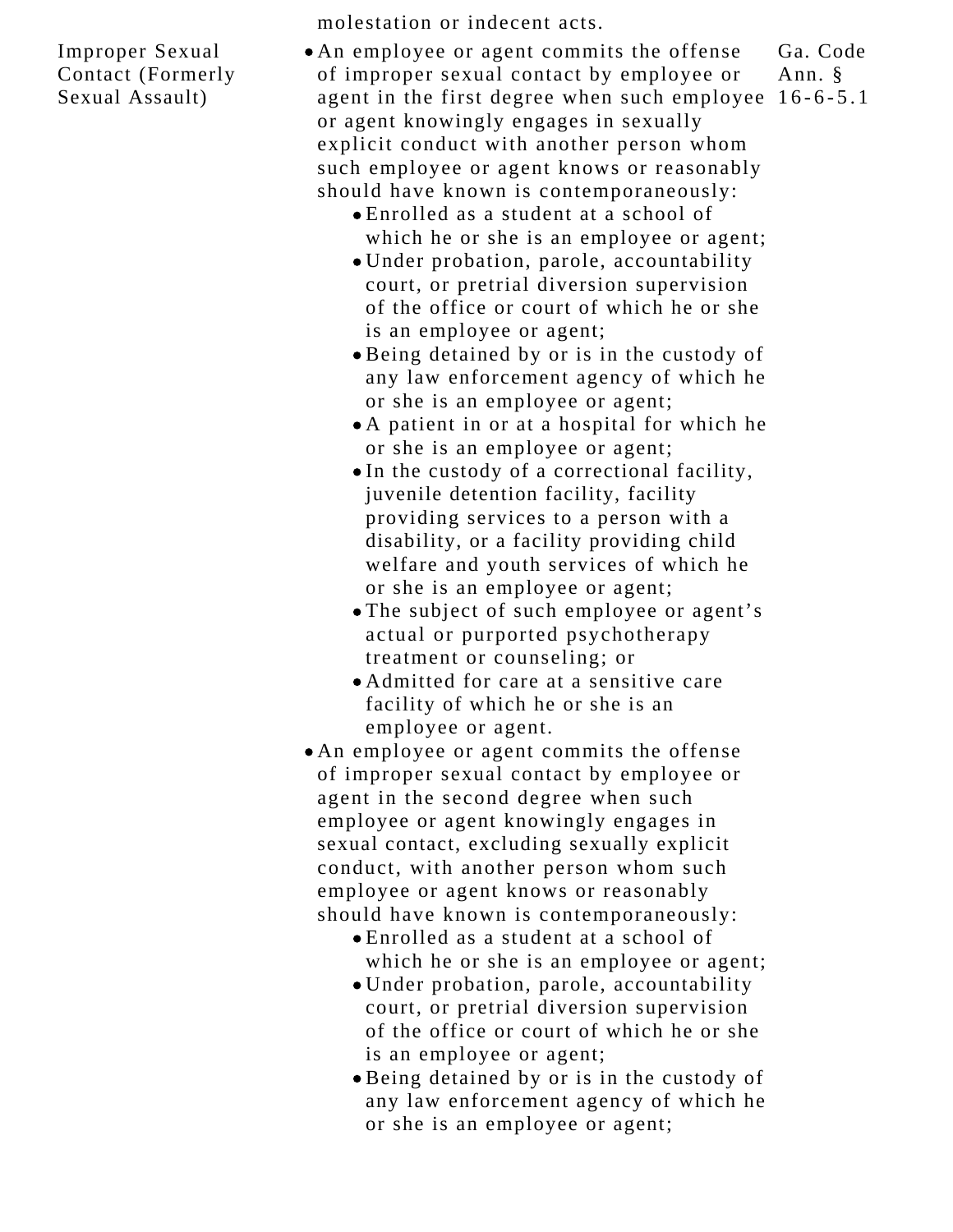- A patient in or at a hospital for which he or she is an employee or agent;
- In the custody of a correctional facility, juvenile detention facility, facility providing services to a person with a disability, or a facility providing child welfare and youth services of which he or she is an employee or agent;
- The subject of such employee or agent's actual or purported psychotherapy treatment or counseling; or
- Admitted for care at a sensitive care facility of which he or she is an employee or agent.
- A person who has supervisory or disciplinary authority over another individual and:
	- Is a teacher, principal, assistant principal, or other administrator of any school and engages in sexual contact with such other individual who the actor knew or should have known is enrolled at the same school; provided, however, that such contact shall not be prohibited when the actor is married to such other individual; or
	- Is an employee or agent of any probation or parole office and engages in sexual contact with such other individual who the actor knew or should have known is a probationer or parolee under the supervision of any such probation or parole office; or
	- Is an employee or agent of a law enforcement agency and engages in sexual contact with such other individual who the actor knew or should have known is being detained by or is in the custody of any law enforcement agency; or
	- Is an employee or agent of a hospital and engages in sexual contact with such other individual who the actor knew or should have known is a patient or is being detained in the same hospital; or
	- Is an employee or agent of a correctional facility, juvenile detention facility, facility providing services to a person with a disability, or a facility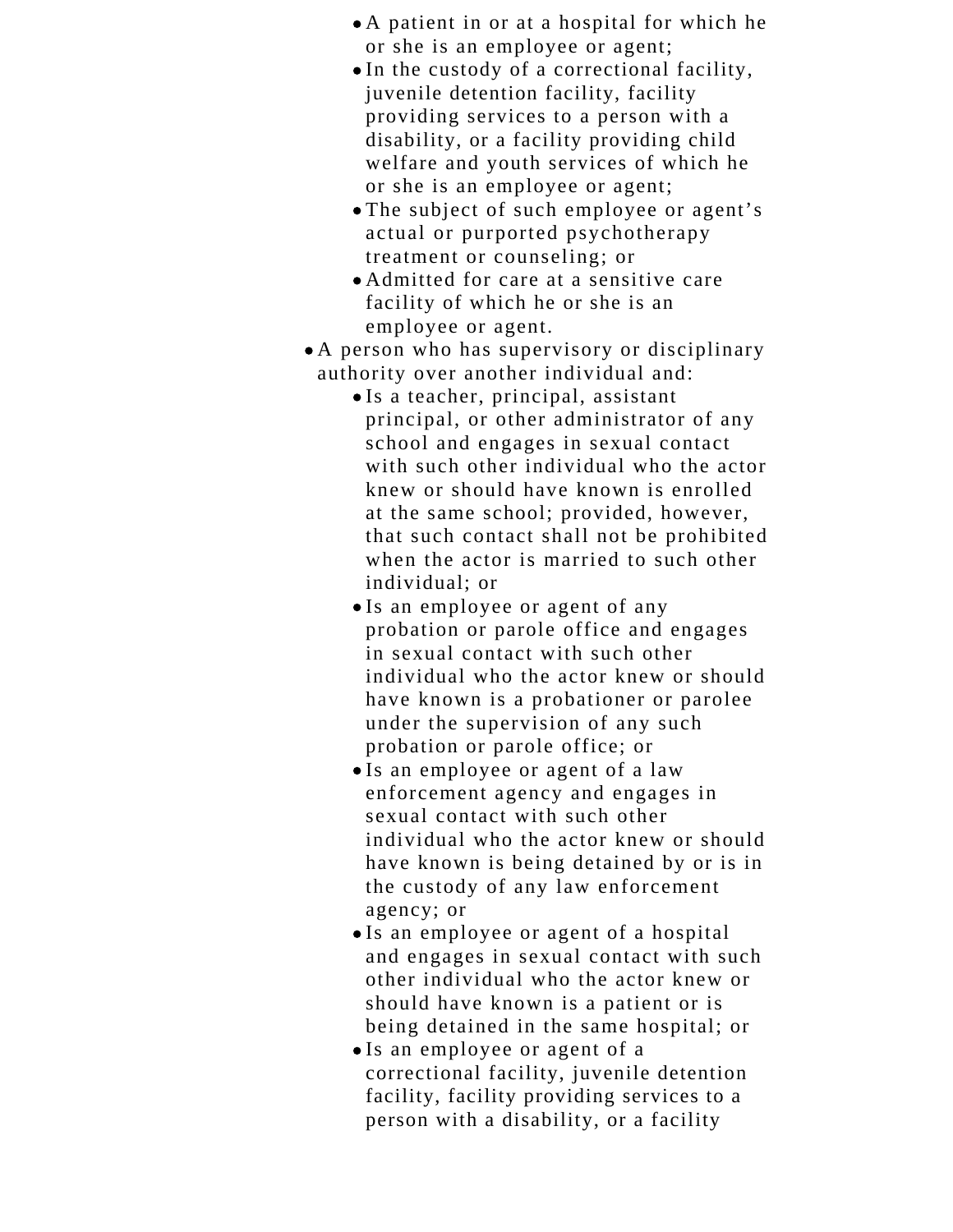providing child welfare and youth services, who engages in sexual contact with such other individual who the actor knew or should have known is in the custody of such facility.

- A person who is an actual or purported practitioner of psychotherapy commits sexual assault when he or she engages in sexual contact with another individual who the actor knew or should have known is the subject of the actor's actual or purported treatment or counseling or the actor uses the treatment or counseling relationship to facilitate sexual contact between the actor and such individual.
- A person who is an employee, agent, or volunteer at any facility licensed or required to be licensed under § 31-7-3 (hospitals and healthcare facilities), § 31-7-12 (personal care facilities), or § 31-7-12.2 (assisted living communities) or who is required to be licensed pursuant to § 31-7-151 (home health agency) or § 31-7-173 (hospice) commits sexual assault when he or she engages in sexual contact with another individual who the actor knew or should have known had been admitted to or is receiving services from such facility or the actor.

**Note:** Consent of the victim shall not be a defense.

**Note:** This Code section does not apply to sexually explicit conduct or sexual contact between individuals lawfully married to each other.

**Note:** This Code section does not apply to a student who is enrolled at the same school as the victim.

Sodomy/Aggravated Sodomy

- **Sodomy:** Performing or submitting to any sexual act involving the sex organs of one person and the mouth or anus of another.
	- **Aggravated Sodomy**: Committing sodomy with force and against the will of the other person or the other person is less than 10 years of age.

**Note:** The fact that the person sodomized is the spouse of a defendant is not a defense to a charge of aggravated sodomy.

Ga. Code Ann. §  $16-6-2$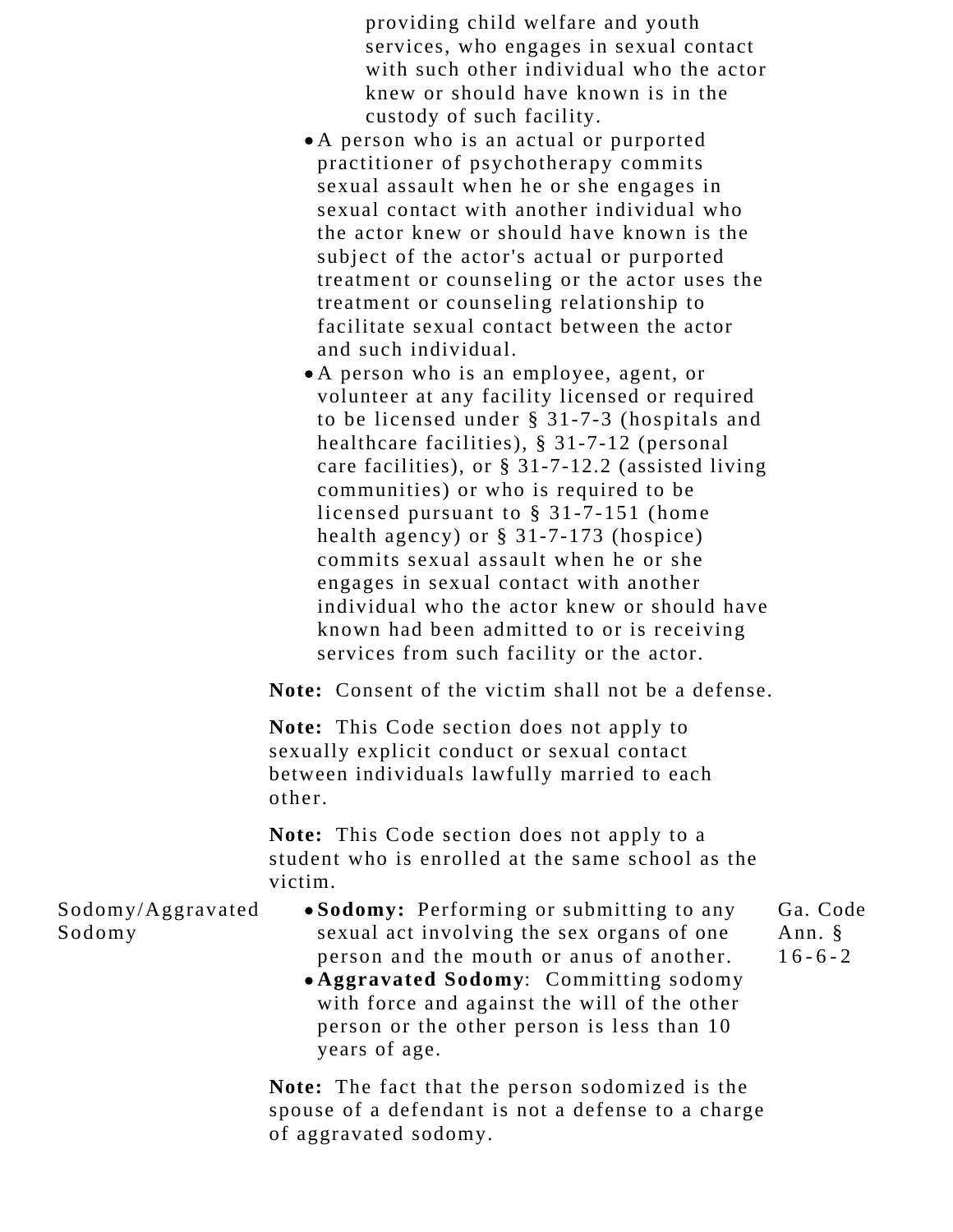**Note:** Any state that outright prohibits private consensual sodomy between adults violates the Due Process Clause of the Federal Constitution, and is unconstitutional under *Lawrence v. Texas*, 539 U.S. 588 (2003). *See also Green v. Georgia*, 51 F. Supp. 3d 1304, 1307 (N.D. Ga. 2014) (noting that the United States Supreme Court overruled *Bowers v. Hardwick,* 478 U.S. 186 (1986) where O.C.G.A. § 16-6-2 had survived an attack). This section has also been held unconstitutional to the extent it criminalizes the performance of private, unforced, non-commercial acts of sexual intimacy between persons legally able to consent, *Powell v. State*, 270 G. 327, 510 (1998).

- (Aggravated) Sexual Battery Sexual battery occurs when the defendant intentionally makes physical contact with the Ann., §§ intimate parts of the body of another person without the consent of that person.
	- Aggravated sexual battery occurs when the defendant intentionally penetrates the sexual organ or anus of another person with a foreign object without the consent of that person.

Ga. Code 16-6-22.1, 16-6-22.2

#### **Hawaii**

|                                          | Definition                                                                                                                                                                                                                                                                                                                                                                                                                                                                                                                                                                                                                                                                                               | Crime<br>Definition<br>Statute               |
|------------------------------------------|----------------------------------------------------------------------------------------------------------------------------------------------------------------------------------------------------------------------------------------------------------------------------------------------------------------------------------------------------------------------------------------------------------------------------------------------------------------------------------------------------------------------------------------------------------------------------------------------------------------------------------------------------------------------------------------------------------|----------------------------------------------|
| Sexual Assault<br>in the First<br>Degree | • Defendant knowingly subjects another<br>person to an act of sexual penetration by<br>strong compulsion; or<br>• Defendant knowingly engages in sexual<br>penetration with another person who is less<br>than 14 years old;<br>• Defendant knowingly engages in sexual<br>penetration with a person who is at least 14<br>years old but less than 16 years old, and:<br>• Defendant is not less than five years older<br>than the minor; and<br>• Defendant is not legally married to the<br>minor;<br>• Defendant knowingly subjects to sexual<br>penetration another person who is mentally<br>defective; or<br>•Defendant knowingly subjects to sexual<br>penetration another person who is mentally | $\bullet$ Haw. Rev.<br>Stat. $\S$<br>707-730 |
|                                          |                                                                                                                                                                                                                                                                                                                                                                                                                                                                                                                                                                                                                                                                                                          |                                              |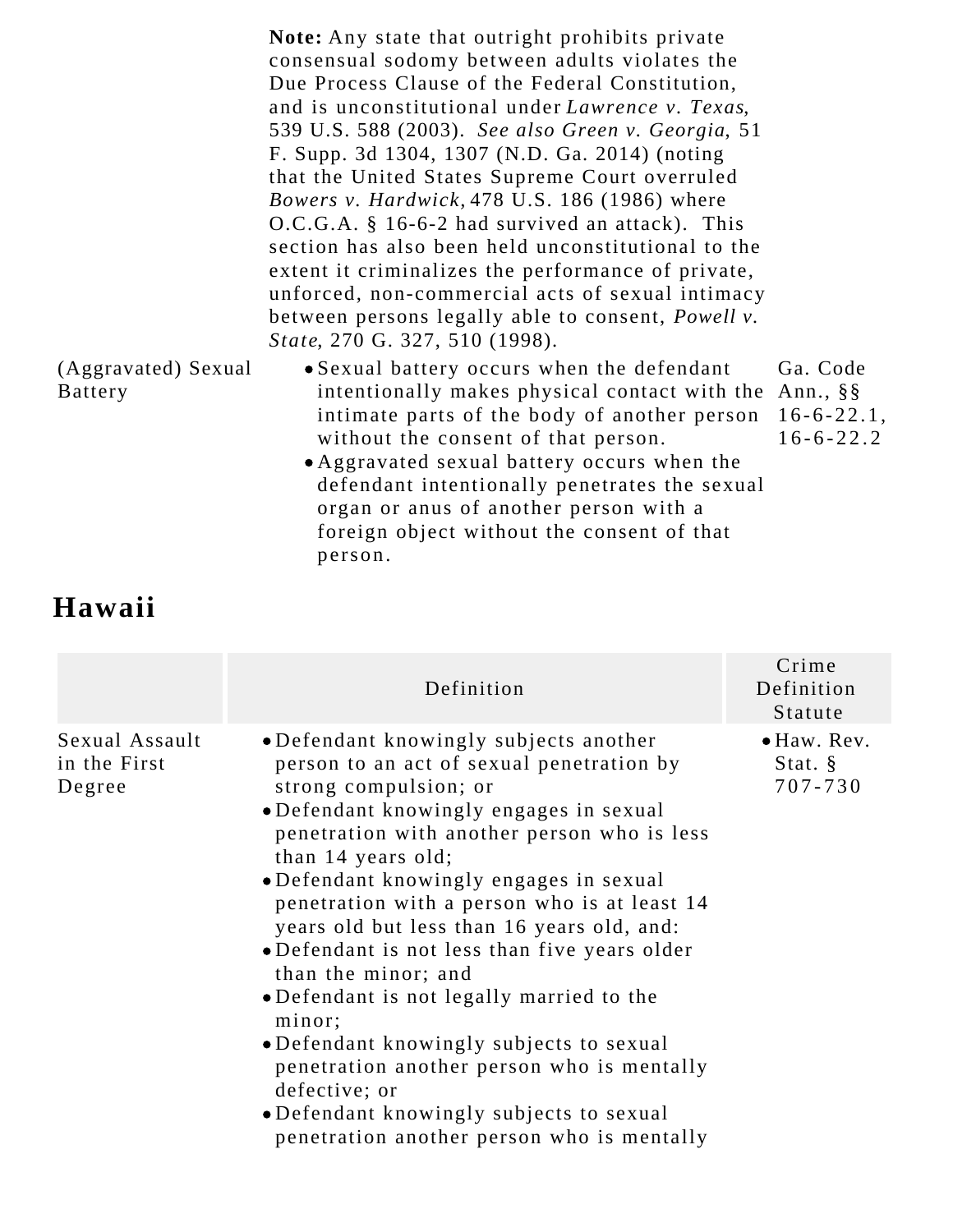incapacitated or physically helpless as a result of the influence of a substance that the defendant knowingly caused to be administered to the other person without such person's consent.

- Sexual Assault in the Second Degree
- Defendant knowingly subjects another person to an act of sexual penetration by compulsion; or
- Defendant knowingly subjects to sexual penetration another person who is mentally incapacitated or physically helpless; or
- Defendant, while employed:
	- In a state correctional facility;
	- By a private company providing services at a correctional facility;
	- By a private company providing community-based residential services to persons committed to the director of public safety and having received notice of this statute;
	- By a private correctional facility operating in the State of Hawaii; or As a law enforcement officer,
- knowingly subjects to sexual penetration an imprisoned person, a person confined to a detention facility, a person committed to the director of public safety, a person residing in a private correctional facility operating in the State of Hawaii, or a person in custody. (*Note:* This section does not prohibit medical personnel from performing any act within their respective practices; nor does it prohibit a law enforcement officer from performing a lawful search pursuant to a warrant or exception to the warrant clause.)
- Defendant knowingly subjects to sexual penetration a minor who is at least sixteen years old while Defendant is contemporaneously acting in a professional capacity to instruct, advise, or supervise the minor, if Defendant is at least five years older than the minor and is not legally married to the minor.

Haw. Rev. Stat. § 707-731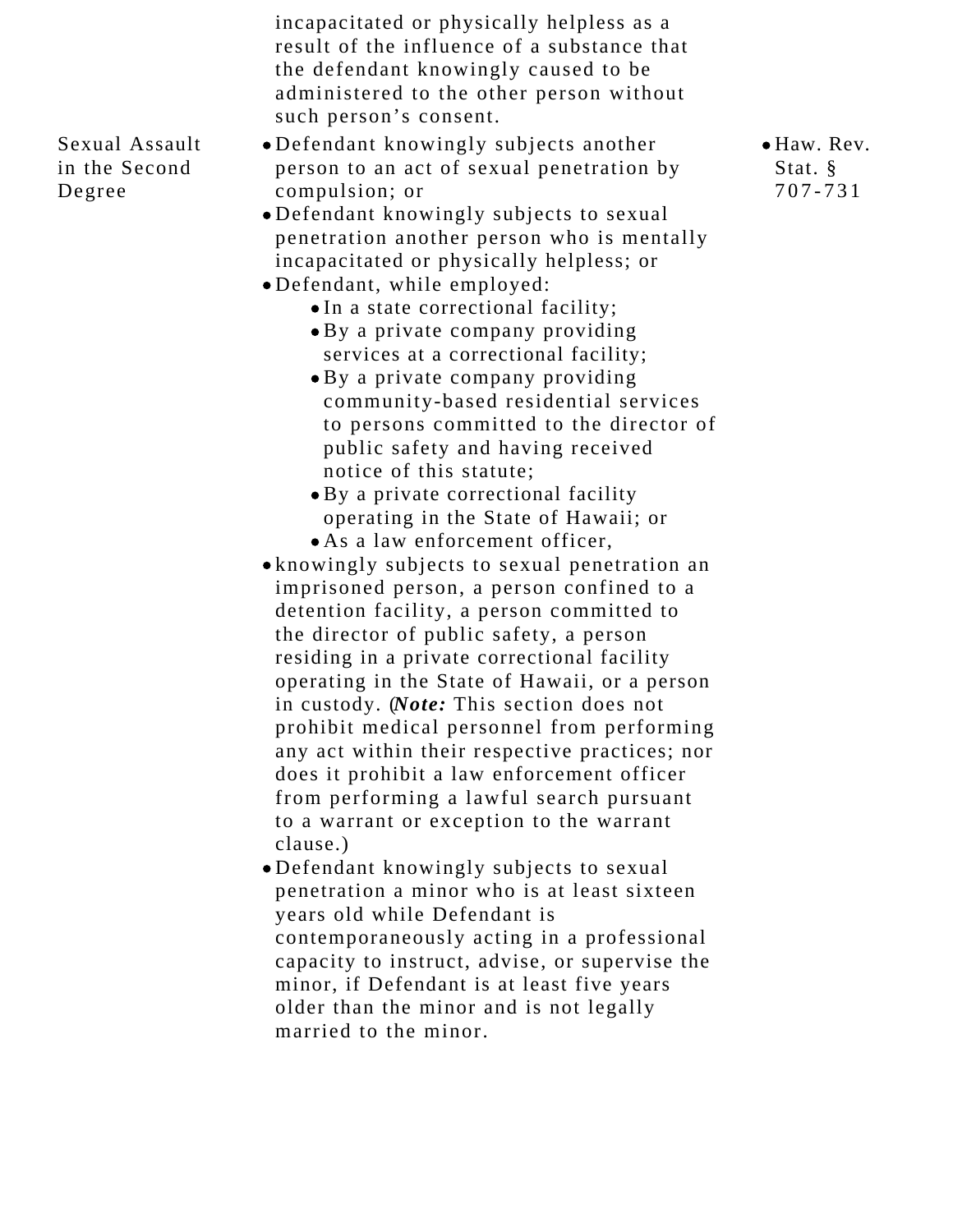#### Sexual Assault in the Third Degree

- Defendant recklessly subjects another person to an act of sexual penetration by compulsion; or
- Defendant knowingly subjects to sexual contact another person who is less than fourteen years old or causes such a person to have sexual contact with the person;
- Defendant knowingly engages in sexual contact with a person who is at least 14 years old but less than 16 years old or causes the minor to have sexual contact with defendant; provided that:
	- Defendant is not less than 5 years older than the minor; and
	- Defendant is not legally married to the minor;
- Defendant knowingly subjects to sexual contact another person who is mentally defective, mentally incapacitated, or physically helpless, or causes such a person to have sexual contact with the actor;
- Defendant, while employed:
	- In a state correctional facility;
	- By a private company providing services at a correctional facility;
	- By a private company providing community-based residential services to persons committed to the director of public safety and having received notice of this statute;
	- By a private correctional facility operating in the State of Hawaii; or
	- As a law enforcement officer,
- knowingly subjects to sexual contact an imprisoned person, a person confined to a detention facility, a person committed to the director of public safety, a person residing in a private correctional facility operating in the State of Hawaii, or a person in custody, or causes the person to have sexual contact with the actor; or
- Defendant knowingly, by strong compulsion, has sexual contact with another person or causes another person to have sexual contact with the actor.

*Note:* This section does not prohibit medical personnel from performing any act within their Haw. Rev. Stat. § 707-732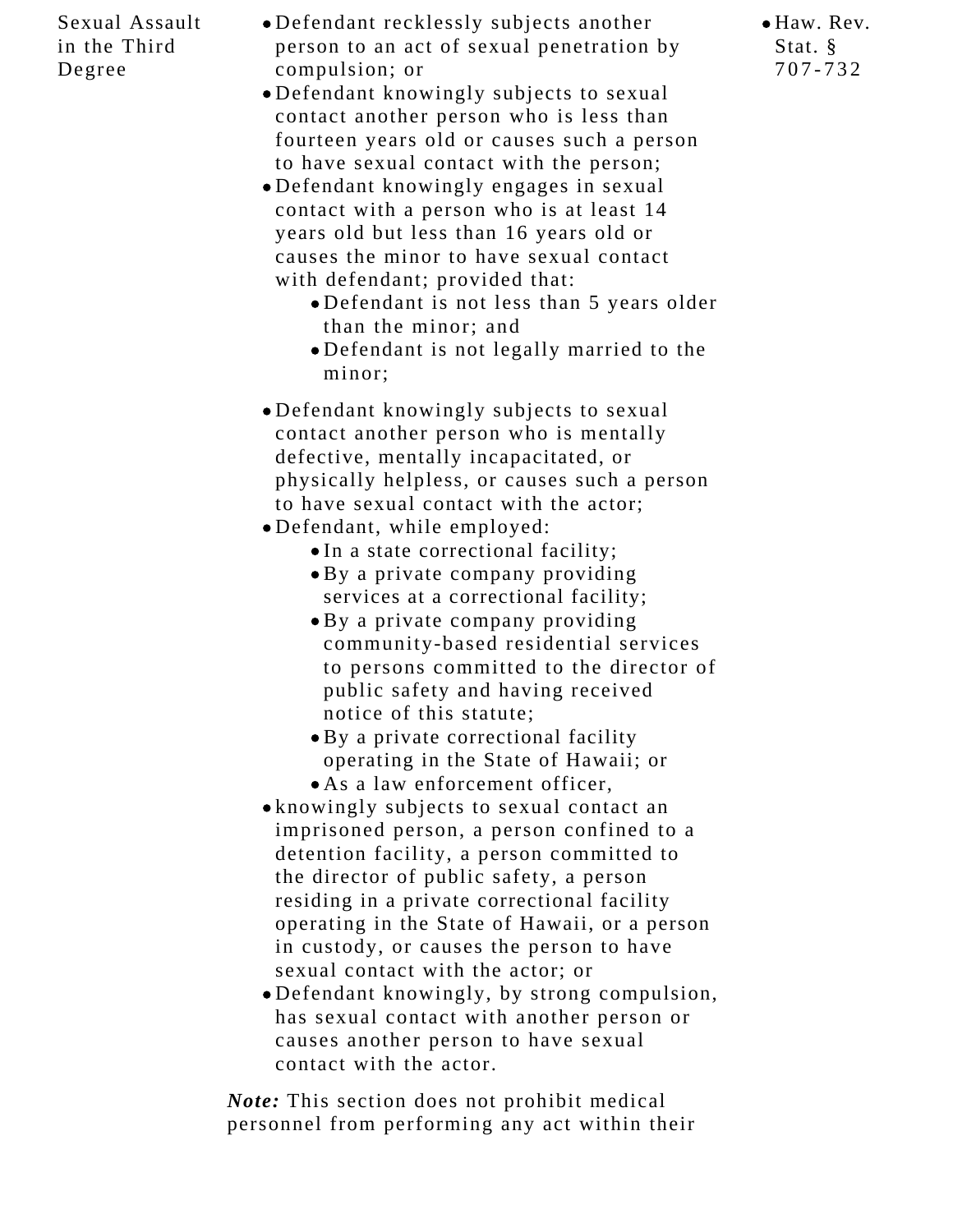| respective practices; nor does it prohibit a law |
|--------------------------------------------------|
| enforcement officer from performing a lawful     |
| search pursuant to a warrant or exception to the |
| warrant clause.                                  |

Sexual Assault in the Fourth Degree

- Defendant knowingly subjects another person, not married to Defendant, to sexual contact by compulsion or causes another person, not married to defendant, to have sexual contact with the actor by compulsion; o r
- Defendant knowingly exposes Defendant's genitals to another person under circumstances in which the actor's conduct is likely to alarm the other person or put the other person in fear of bodily injury; or
- Defendant knowingly trespasses on property for the purpose of subjecting another person to surreptitious surveillance for the sexual gratification of the defendant; o r
- Defendant knowingly subjects to sexual contact a minor who is at least sixteen years old while Defendant is contemporaneously acting in a professional capacity to instruct, advise, or supervise the minor, if Defendant is at least five years older than the minor and is not legally married to the minor.

Statutory Rape • "Statutory rape" is commonly used to refer to sexual penetration that is illegal because it involves a youth and consent is immaterial. While Hawaii does not expressly penalize statutory rape, the offense of sexual assault in the first degrees targets this conduct.

- Statutory rape is sexual assault (1st degree) if defendant:
	- Knowingly engages in sexual penetration with another person who is less than 14 years old; or
	- Knowingly engages in sexual penetration with a person who is at least 14 years old but less than 16 years old, and:
	- Defendant is not less than five years older than the minor; and
	- Defendant is not legally married to the minor.

Haw. Rev. Stat. § 707-733

Haw. Rev. Stat. § 707-730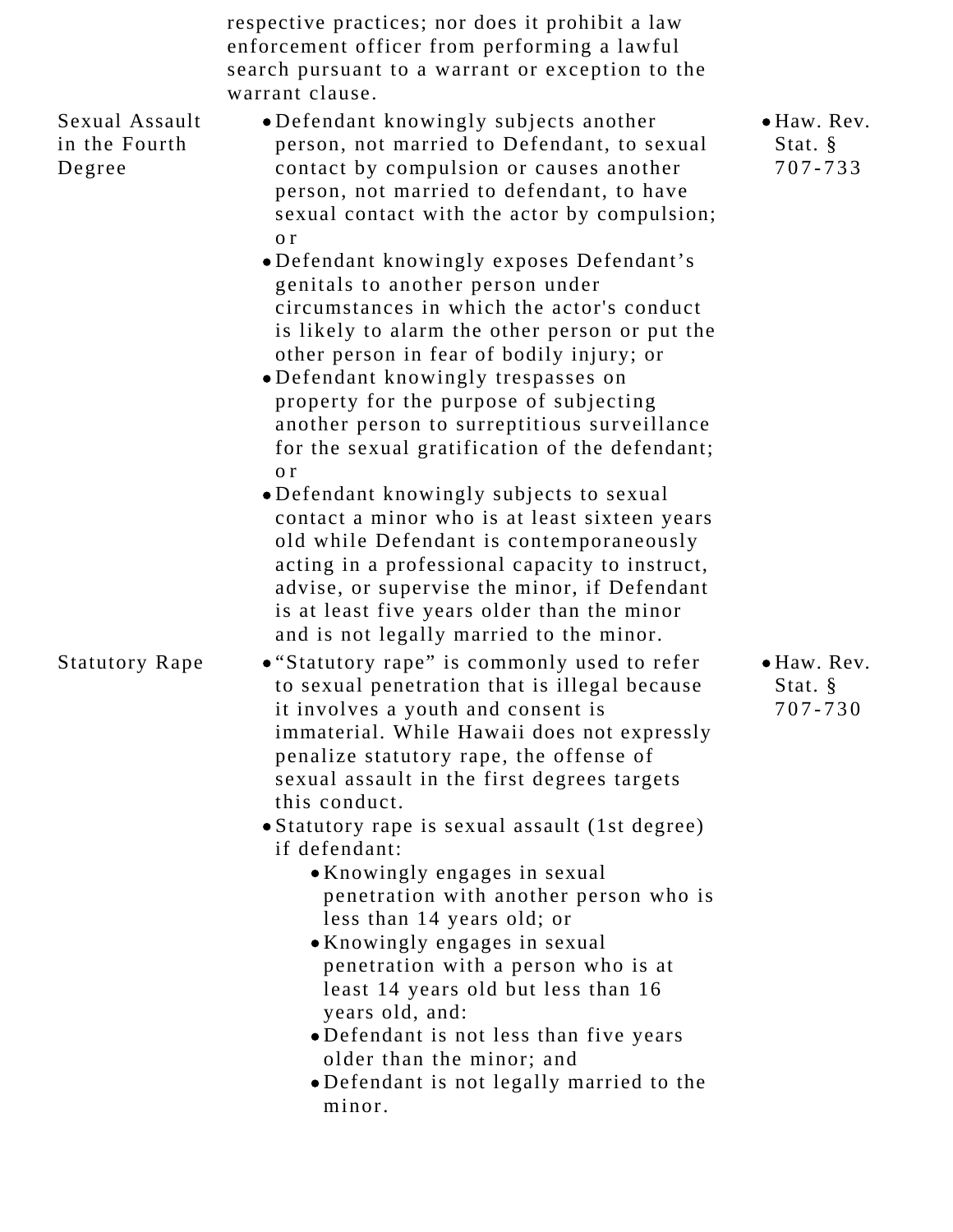Sodomy • Hawaii does not penalize sodomy. Any state laws that outright prohibit sodomy are unconstitutional under *Lawrence v. Texas*, 539 U.S. 588 (2003).

 $\bullet$  N/A

## **Idaho**

|      | Definition                                                                                                                                                                                                                                                                                                                                                                                                                                                                                                                                                                                                                                                                                                                                                                                                              | Crime Definition<br>Statute                                                                                                                |
|------|-------------------------------------------------------------------------------------------------------------------------------------------------------------------------------------------------------------------------------------------------------------------------------------------------------------------------------------------------------------------------------------------------------------------------------------------------------------------------------------------------------------------------------------------------------------------------------------------------------------------------------------------------------------------------------------------------------------------------------------------------------------------------------------------------------------------------|--------------------------------------------------------------------------------------------------------------------------------------------|
| Rape | The penetration, however slight, of the oral, anal<br>or vaginal opening with a penis accomplished<br>under any of the following circumstances:<br>• Where the victim is under the age of 16 years<br>and the perpetrator is 18 years of age or<br>older;<br>• Where the victim is 16 or 17 years and the<br>perpetrator is three years or more older than<br>the victim;<br>• Where the victim is incapable, through any<br>unsoundness of mind, due to any cause<br>including, but not limited to, mental illness,<br>mental disability or developmental disability<br>(temporary or permanent), of giving legal<br>consent;<br>. Where the victim is prevented from<br>resistance due to an objectively reasonable<br>belief that resistance would be futile or that<br>resistance would result in force or violence | ·Idaho Code<br>Ann. $\S$<br>$18 - 6101$<br>$\bullet$ The<br>punishment<br>for rape<br>appears in<br>Idaho Code<br>Ann. $\S$<br>$18 - 6104$ |
|      | beyond that necessary to accomplish the<br>prohibited contact;<br>. Where the victim resists but the resistance is<br>overcome by force or violence;<br>. Where the victim is prevented from<br>resistance by the infliction, attempted<br>infliction, or threatened infliction of bodily<br>harm; or is unable to resist due to any<br>intoxicating, narcotic, or anesthetic substance;<br>• Where the victim is at the time unconscious<br>of the nature of the act;<br>• Where the victim submits under the belief<br>that the perpetrator is the victim's spouse,<br>and the belief is induced by artifice, pretense,<br>or concealment practiced by the perpetrator,<br>with intent to induce such belief;<br>• Where the victim submits under the belief<br>that the perpetrator is someone other than            |                                                                                                                                            |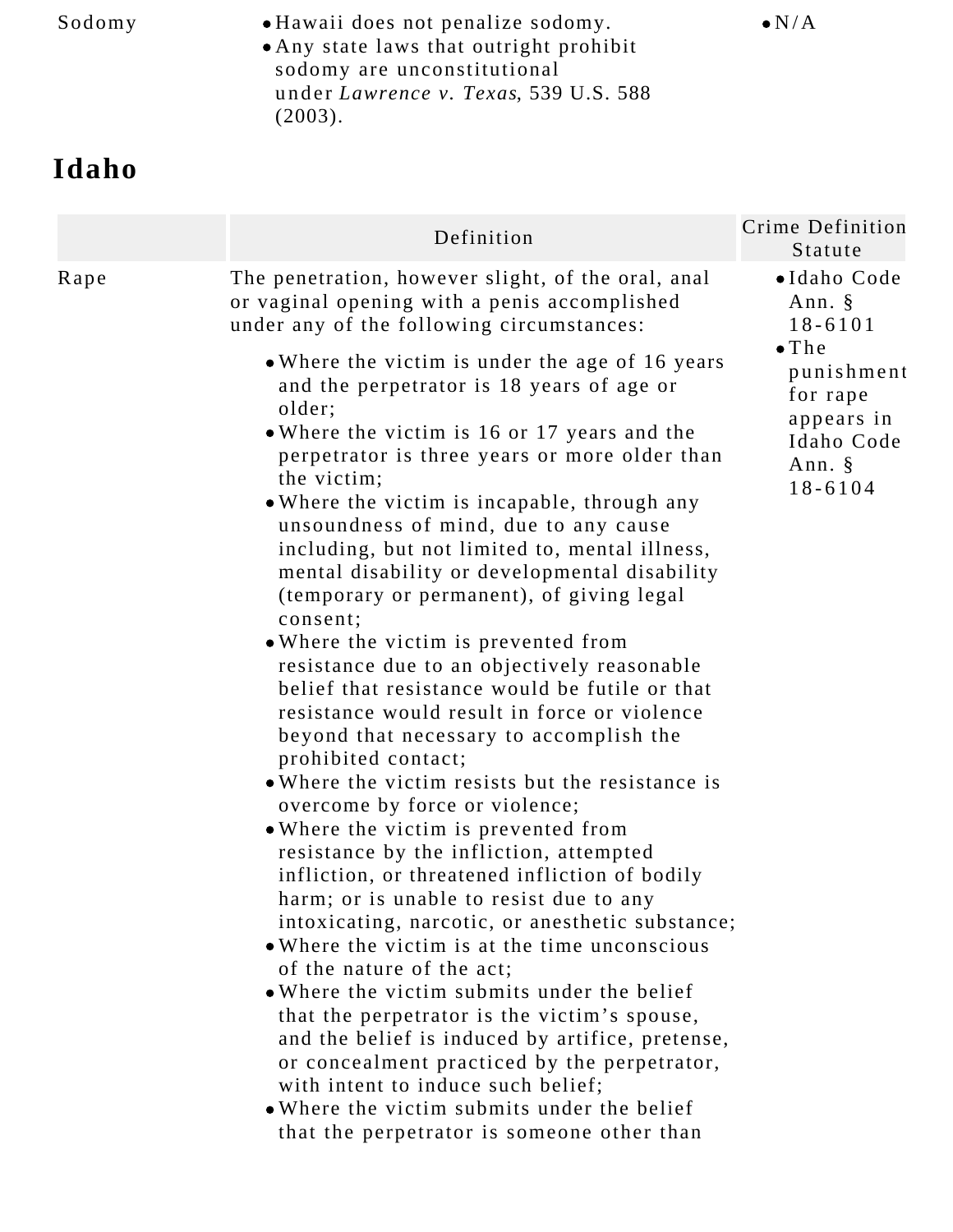| Rape of Spouse                           | the accused, and the belief is induced by<br>artifice, pretense, or concealment practiced<br>by the accused, with the intent to induce<br>such belief; or<br>• Where the victim submits under the belief,<br>instilled by the perpetrator, that if the victim<br>does not submit, the perpetrator will cause<br>physical harm to some person in the future;<br>or cause damage to property; or engage in<br>other conduct constituting a crime; or accuse<br>any person of a crime or cause criminal<br>charges to be instituted against the victim; or<br>expose a secret or publicize an asserted fact,<br>whether true or false, tending to subject any<br>person to hatred, contempt, or ridicule.<br>No person shall be convicted of rape for any act<br>or acts with that person's spouse, unless:                                                                                                                                                                                                                                                                                                             | ·Idaho Code<br>Ann. §                |
|------------------------------------------|----------------------------------------------------------------------------------------------------------------------------------------------------------------------------------------------------------------------------------------------------------------------------------------------------------------------------------------------------------------------------------------------------------------------------------------------------------------------------------------------------------------------------------------------------------------------------------------------------------------------------------------------------------------------------------------------------------------------------------------------------------------------------------------------------------------------------------------------------------------------------------------------------------------------------------------------------------------------------------------------------------------------------------------------------------------------------------------------------------------------|--------------------------------------|
|                                          | • Where the victim resists but the resistance is<br>overcome by force or violence;<br>. Where the victim is prevented from<br>resistance by the infliction, attempted<br>infliction, or threatened infliction of bodily<br>harm; or is unable to resist due to any<br>intoxicating, narcotic, or anesthetic substance;<br>• Where the victim is prevented from<br>resistance due to an objectively reasonable<br>belief that resistance would be futile or that<br>resistance would result in force or violence<br>beyond that necessary to accomplish the<br>prohibited contact; or<br>• Where the victim submits under the belief,<br>instilled by the actor, that if the victim does<br>not submit, the actor will cause physical harm<br>to some person in the future; or cause<br>damage to property; or engage in other<br>conduct constituting a crime; or accuse any<br>person of a crime or cause criminal charges<br>to be instituted against the victim; or expose<br>a secret or publicize an asserted fact,<br>whether true or false, tending to subject any<br>person to hatred, contempt or ridicule. | $18 - 6107$                          |
| <b>Sexual Contact</b><br>With a Prisoner | • Engaging in sexual contact with a prisoner or<br>juvenile offender (not his/her spouse),<br>whether an in-state or out-of-state<br>prisoner/juvenile offender, by any employee<br>of the Idaho department of correction, the<br>Idaho department of juvenile corrections, or                                                                                                                                                                                                                                                                                                                                                                                                                                                                                                                                                                                                                                                                                                                                                                                                                                       | ·Idaho Code<br>Ann. §<br>$18 - 6110$ |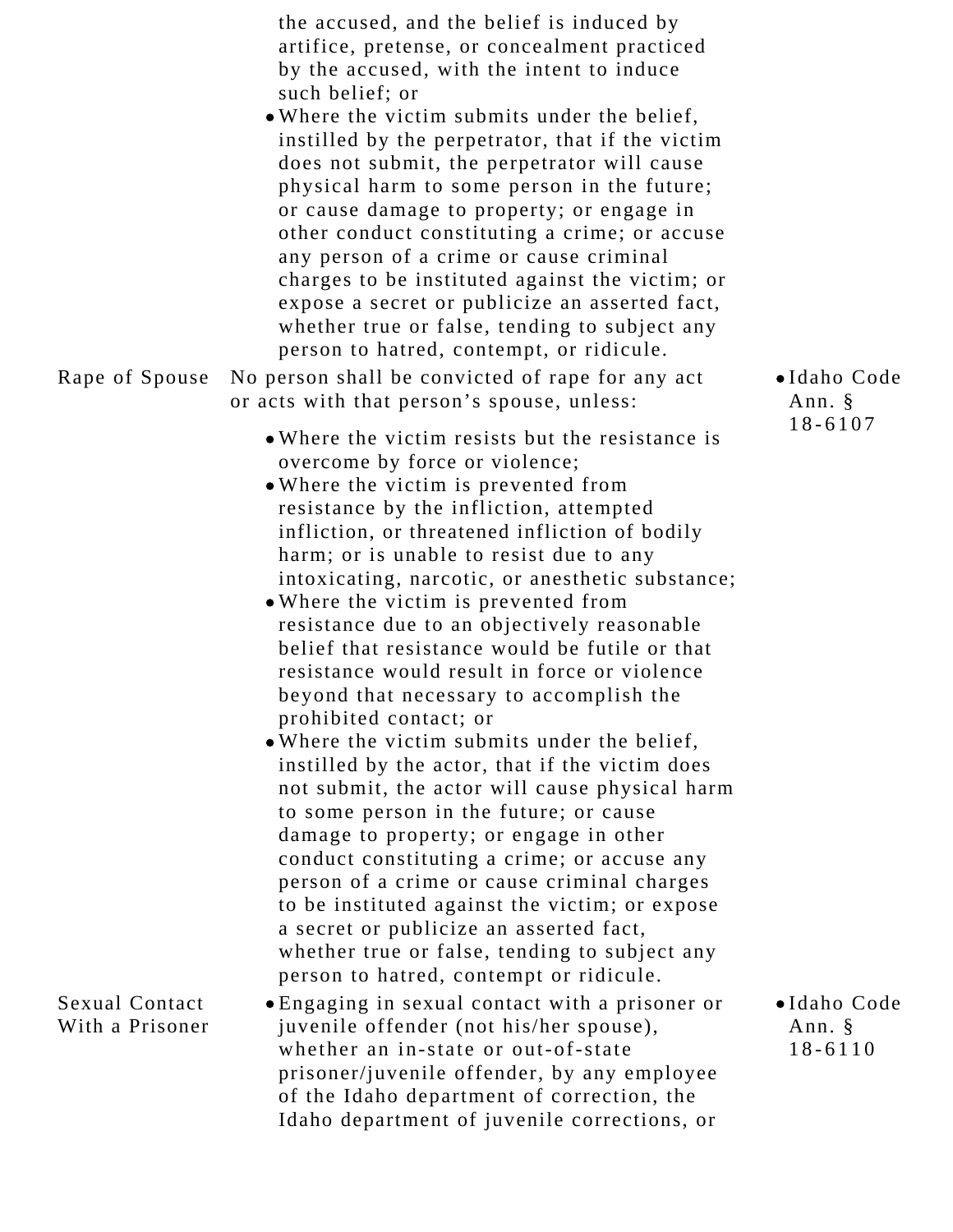| <b>Statutory Rape</b>                           | any officer, employee, or agent of a state,<br>local, or private correctional facility; or<br>• Knowingly engaging in sexual contact with<br>any parolee or probationer (not his/her<br>spouse), by any supervising officer.<br>"Statutory rape" is commonly used to refer to<br>sexual penetration that is illegal because it<br>involves a youth and consent is immaterial. While                                                                                                                                                                                                                     | •Idaho Code<br>Ann. §<br>$18 - 6101$ . |
|-------------------------------------------------|---------------------------------------------------------------------------------------------------------------------------------------------------------------------------------------------------------------------------------------------------------------------------------------------------------------------------------------------------------------------------------------------------------------------------------------------------------------------------------------------------------------------------------------------------------------------------------------------------------|----------------------------------------|
|                                                 | Idaho does not expressly penalize statutory rape,<br>the offense of rape targets this conduct.                                                                                                                                                                                                                                                                                                                                                                                                                                                                                                          |                                        |
|                                                 | • Statutory rape is rape if defendant<br>penetrates, however slight, the oral, anal or<br>vaginal opening with a penis and:<br>• The victim is under the age of 16 years<br>and defendant is 18 years of age or<br>older; or<br>• The victim is 16 or 17 years and<br>defendant is three years or more older<br>than the victim.                                                                                                                                                                                                                                                                        |                                        |
| Sodomy                                          | •Idaho does not criminalize consensual<br>sodomy.                                                                                                                                                                                                                                                                                                                                                                                                                                                                                                                                                       | $\bullet N/A$                          |
|                                                 | • Any state laws that outright prohibit sodomy<br>are unconstitutional under Lawrence v. Texas,<br>539 U.S. 588 (2003).                                                                                                                                                                                                                                                                                                                                                                                                                                                                                 |                                        |
| Sexual<br>Exploitation of a<br>Vulnerable Adult | • Sexual abuse of a vulnerable adult: with the<br>intent of arousing, appealing to, or gratifying<br>the lust, passion, or sexual desires of a<br>person, a vulnerable adult, or a third party to:                                                                                                                                                                                                                                                                                                                                                                                                      | Idaho Code Ann.<br>$$18-1505B$         |
|                                                 | • Commit any lewd or lascivious act or<br>acts upon or with the body or any part<br>or member thereof of a vulnerable adult<br>including, but not limited to:<br>genital-genital contact, oral-genital<br>contact, anal-genital contact, oral-anal<br>contact, manual-anal contact or<br>manual-genital contact, whether<br>between persons of the same or<br>opposite sex;<br>•Involve a vulnerable adult in any act of<br>bestiality or sadomasochism; or<br>• Cause or have sexual contact with a<br>vulnerable adult, not amounting to lewd<br>conduct as defined in the first<br>sub-bullet above. |                                        |
|                                                 | • Sexual exploitation of a vulnerable adult: if,<br>for any commercial purpose, a person                                                                                                                                                                                                                                                                                                                                                                                                                                                                                                                |                                        |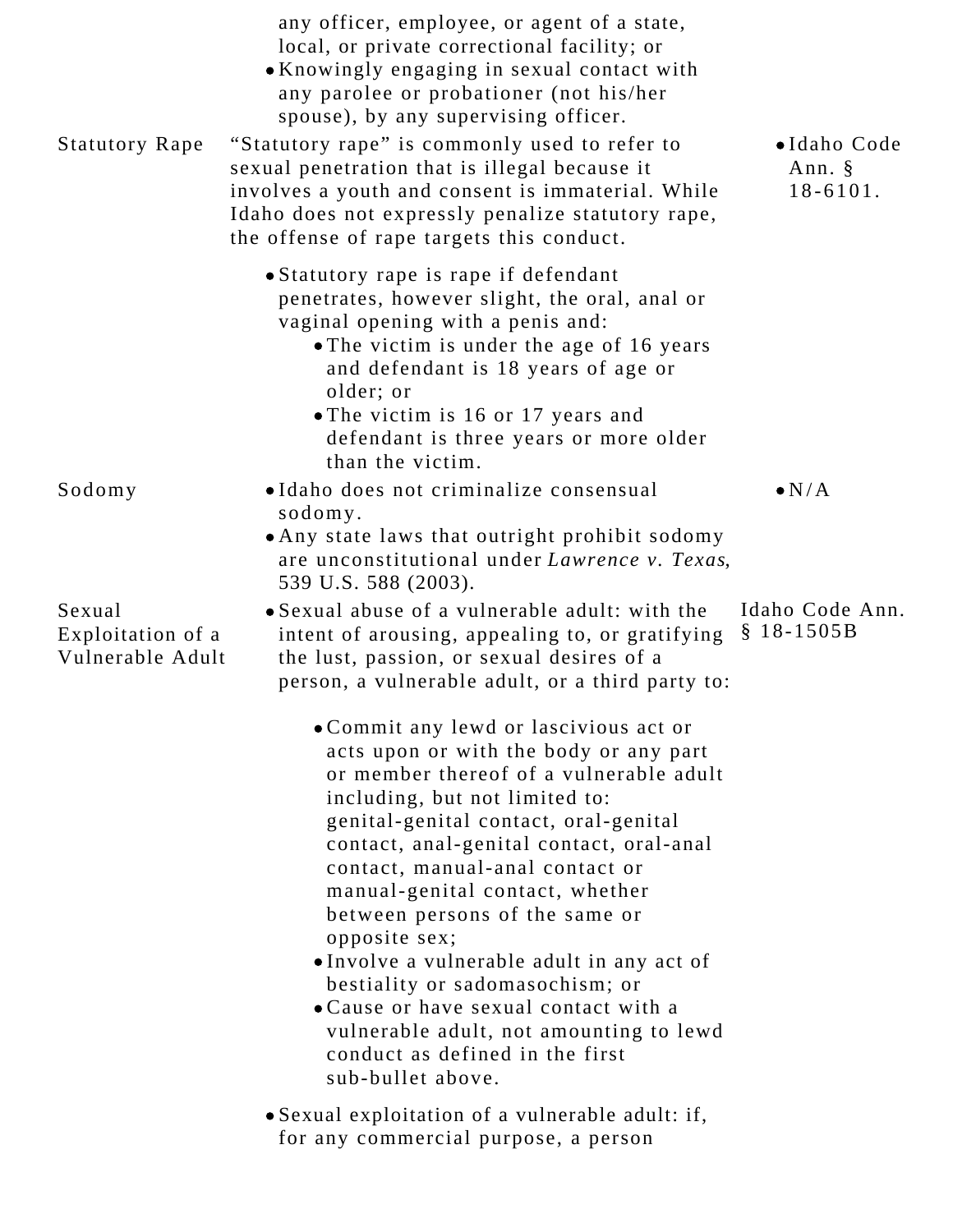|                                      | knowingly:<br>• Causes, induces, or permits a vulnerable<br>adult to engage in or be used in any<br>explicit sexual conduct; or<br>• Prepares, arranges for, publishes,<br>produces, promotes, makes, sells,<br>finances, offers, exhibits, advertises,<br>deals in, possesses, or distributes<br>sexually exploitive material.<br>• The possession by any person of 3 or<br>more identical copies of any sexually<br>exploitative material shall create a<br>presumption that such possession is for<br>a commercial purpose.                                                                                                                                                                                                                                                                                                                               |  |
|--------------------------------------|--------------------------------------------------------------------------------------------------------------------------------------------------------------------------------------------------------------------------------------------------------------------------------------------------------------------------------------------------------------------------------------------------------------------------------------------------------------------------------------------------------------------------------------------------------------------------------------------------------------------------------------------------------------------------------------------------------------------------------------------------------------------------------------------------------------------------------------------------------------|--|
| Sexual Abuse of<br>a Child           | Idaho Code Ann.<br>• Any person 18 years of age or older, with the<br>$$18-1506$<br>intent to gratify the lust, passions, or sexual<br>desire of the actor, minor child, or third<br>party:<br>• Solicits a minor child under the age of<br>16 years to participate in a sexual act;<br>• Causes or has sexual contact with such<br>minor child, not amounting to lewd<br>conduct (as defined in $18-1508$ );<br>• Makes any photographic or electronic<br>recording of such minor child; or<br>· Induces, causes, or permits a minor<br>child to witness an act of sexual conduct.                                                                                                                                                                                                                                                                          |  |
| Sexual<br>Exploitation of a<br>Child | ·Idaho Code<br>• Knowingly and willfully:<br>Ann. §<br>. Possessing or accessing through any<br>$18 - 1507$<br>means including, but not limited to, the<br>internet, any sexually exploitative<br>material;<br>• Causing, inducing, or permitting a child<br>to engage in, or be used for, any explicit<br>sexual conduct for the purpose of<br>producing or making sexually<br>exploitative material;<br>• Promoting, preparing, publishing,<br>producing, making, financing, offering,<br>exhibiting, or advertising any sexually<br>exploitative material; or<br>·Distributing through any means<br>including, but not limited to, mail,<br>physical delivery or exchange, use of a<br>computer or any other electronic or<br>digital method, any sexually exploitative<br>material. Distribution of sexually<br>exploitative material does not require a |  |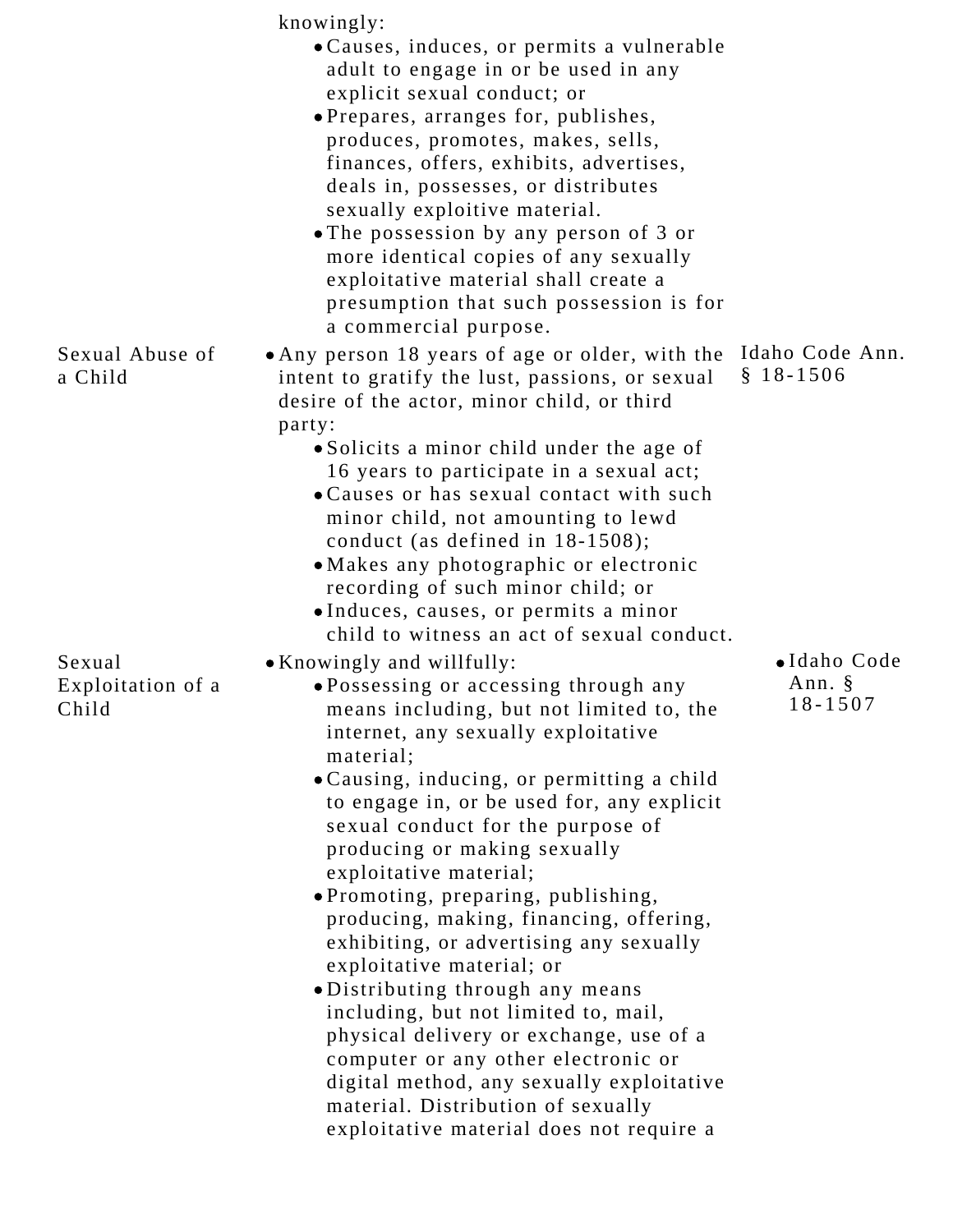|                                           | pecuniary transaction or exchange of<br>interests in order to complete the<br>offense.                                                                                                                                                                                                                                                                                                                                                                                                                                                                                                                                                                                                                                                                                                                                                                                                                                                                                                                                             |                                   |
|-------------------------------------------|------------------------------------------------------------------------------------------------------------------------------------------------------------------------------------------------------------------------------------------------------------------------------------------------------------------------------------------------------------------------------------------------------------------------------------------------------------------------------------------------------------------------------------------------------------------------------------------------------------------------------------------------------------------------------------------------------------------------------------------------------------------------------------------------------------------------------------------------------------------------------------------------------------------------------------------------------------------------------------------------------------------------------------|-----------------------------------|
| Lewd Conduct<br>with a Minor<br>Child     | • With the intent of arousing, appealing to, or<br>gratifying the lust or passions or sexual<br>desires of a person, a minor child, or third<br>party:<br>• Committing any lewd or lascivious act<br>or acts upon or with the body or any<br>part or member thereof of a minor child<br>under the age of 16 years, including but<br>not limited to, genital-genital contact,<br>oral-genital contact, anal-genital<br>contact, oral-anal contact, manual-anal<br>contact, or manual-genital contact,<br>whether between persons of the same or<br>opposite sex, or<br>. Involving such minor child in any act of<br>bestiality or sadomasochism.                                                                                                                                                                                                                                                                                                                                                                                   | Idaho Code Ann.<br>$$18-1508$     |
| <b>Sexual Battery</b><br>of a Minor Child | • Any person who is at least 5 years of age<br>older than a minor child who is 16 or 17<br>years of age, who, with the intent of arousing,<br>appealing to, or gratifying the lust, passion,<br>or sexual desires of such person, minor child,<br>or third party, to:<br>• Commit any lewd or lascivious act or<br>acts upon or with the body or any part<br>or any member thereof of such minor<br>child including, but not limited to,<br>genital-genital contact, oral-genital<br>contact, anal-genital contact, oral-anal<br>contact, manual-anal contact or<br>manual-genital contact, whether<br>between persons of the same or<br>opposite sex, or who shall involve such<br>minor child in any act of explicit sexual<br>conduct;<br>• Solicit such minor child to participate in<br>a sexual act;<br>• Cause or have sexual contact with such<br>minor child, not amounting to lewd<br>conduct as defined in the first<br>sub-bullet above; or<br>• Make any photographic or electronic<br>recording of such minor child. | •Idaho Code<br>Ann. §<br>18-1508A |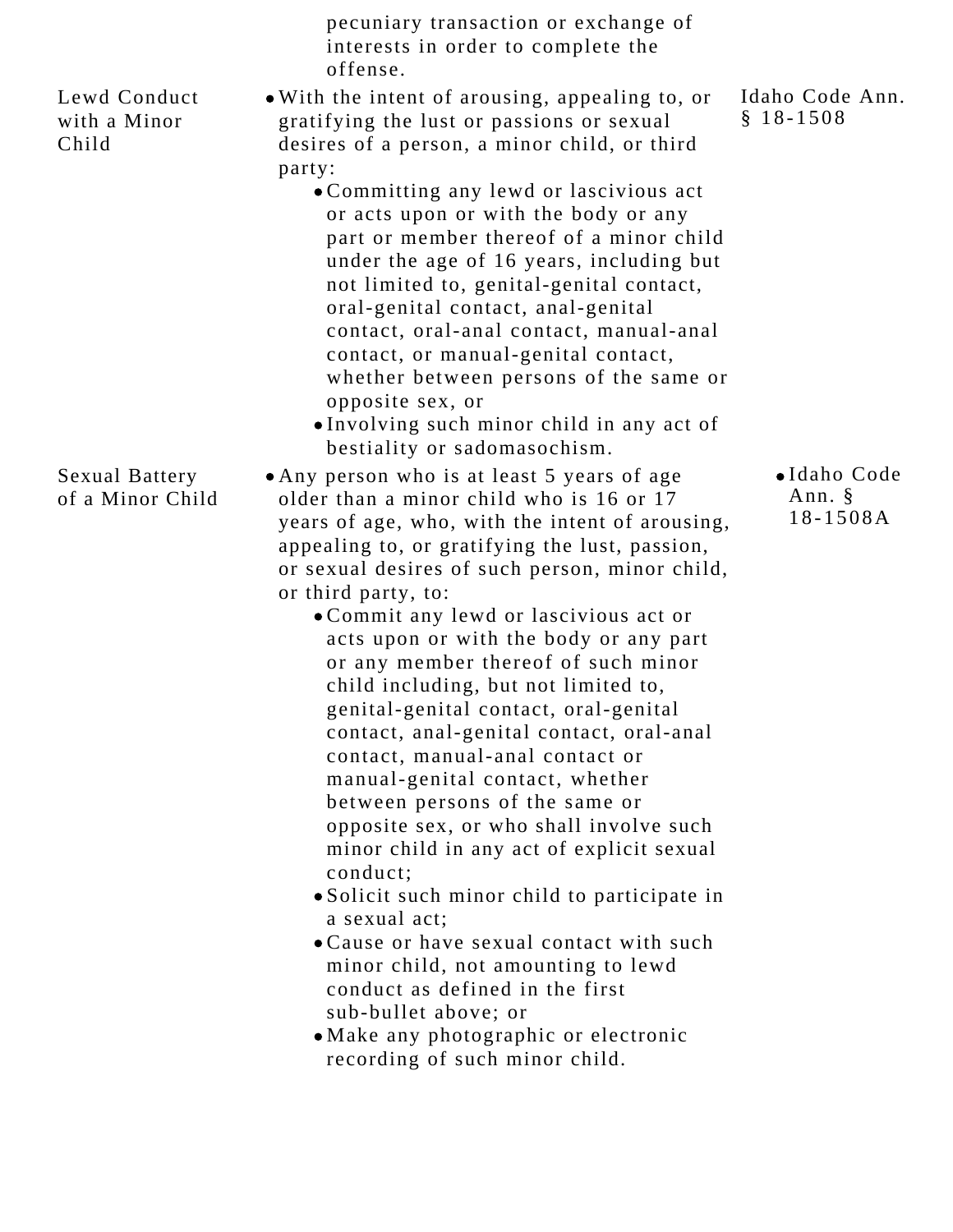# **Illinois**

|                                          | Definition                                                                                                                                                                                                                                                                                                                                                                                                                                                                                                                                                                                                                                                                                                                                                                                                                                                                                                                                                                                               | Crime<br>Definition<br>Statute                            |
|------------------------------------------|----------------------------------------------------------------------------------------------------------------------------------------------------------------------------------------------------------------------------------------------------------------------------------------------------------------------------------------------------------------------------------------------------------------------------------------------------------------------------------------------------------------------------------------------------------------------------------------------------------------------------------------------------------------------------------------------------------------------------------------------------------------------------------------------------------------------------------------------------------------------------------------------------------------------------------------------------------------------------------------------------------|-----------------------------------------------------------|
| Assault                                  | Criminal Sexual An act of sexual penetration and defendant:<br>• Uses force or threat of force;<br>• Knows that the victim is unable to<br>understand the nature of the act or is<br>unable to give knowing consent;<br>• Is a family member of the victim, and the<br>victim is under 18 years of age; or<br>• Is 17 years of age or over and holds a<br>position of trust, authority, or supervision<br>in relation to the victim, and the victim is at<br>least 13 years of age but under 18 years of<br>age.                                                                                                                                                                                                                                                                                                                                                                                                                                                                                         | $\bullet$ Ch. 720 Ill.<br>Comp.<br>Stat.<br>$5/11 - 1.20$ |
| Aggravated<br>Criminal Sexual<br>Assault | (A) Committing criminal sexual assault and any<br>of the following aggravating circumstances exist<br>during the commission of the offense or as part<br>of the same course of conduct as the commission<br>of the offense:                                                                                                                                                                                                                                                                                                                                                                                                                                                                                                                                                                                                                                                                                                                                                                              | $\bullet$ Ch. 720 Ill.<br>Comp.<br>Stat.<br>$5/11 - 1.30$ |
|                                          | •Defendant displays, threatens to use, or<br>uses a dangerous weapon, other than a<br>firearm, or any object fashioned or used in a<br>manner that leads the victim, under the<br>circumstances, reasonably to believe that<br>the object is a dangerous weapon;<br>•Defendant causes bodily harm to the victim;<br>•Defendant acts in a manner that threatens<br>or endangers the life of the victim or any<br>other person;<br>• Defendant commits the criminal sexual<br>assault during the course of committing or<br>attempting to commit any other felony;<br>• The victim is 60 years of age or older;<br>• The victim has a physical disability;<br>• Defendant delivers (by injection, ingestion,<br>or any other means) any controlled<br>substance to the victim without the victim's<br>consent or by threat/deception for other<br>than medical purposes;<br>• Defendant is armed with a firearm;<br>·Defendant personally discharges a firearm<br>during the commission of the offense; or |                                                           |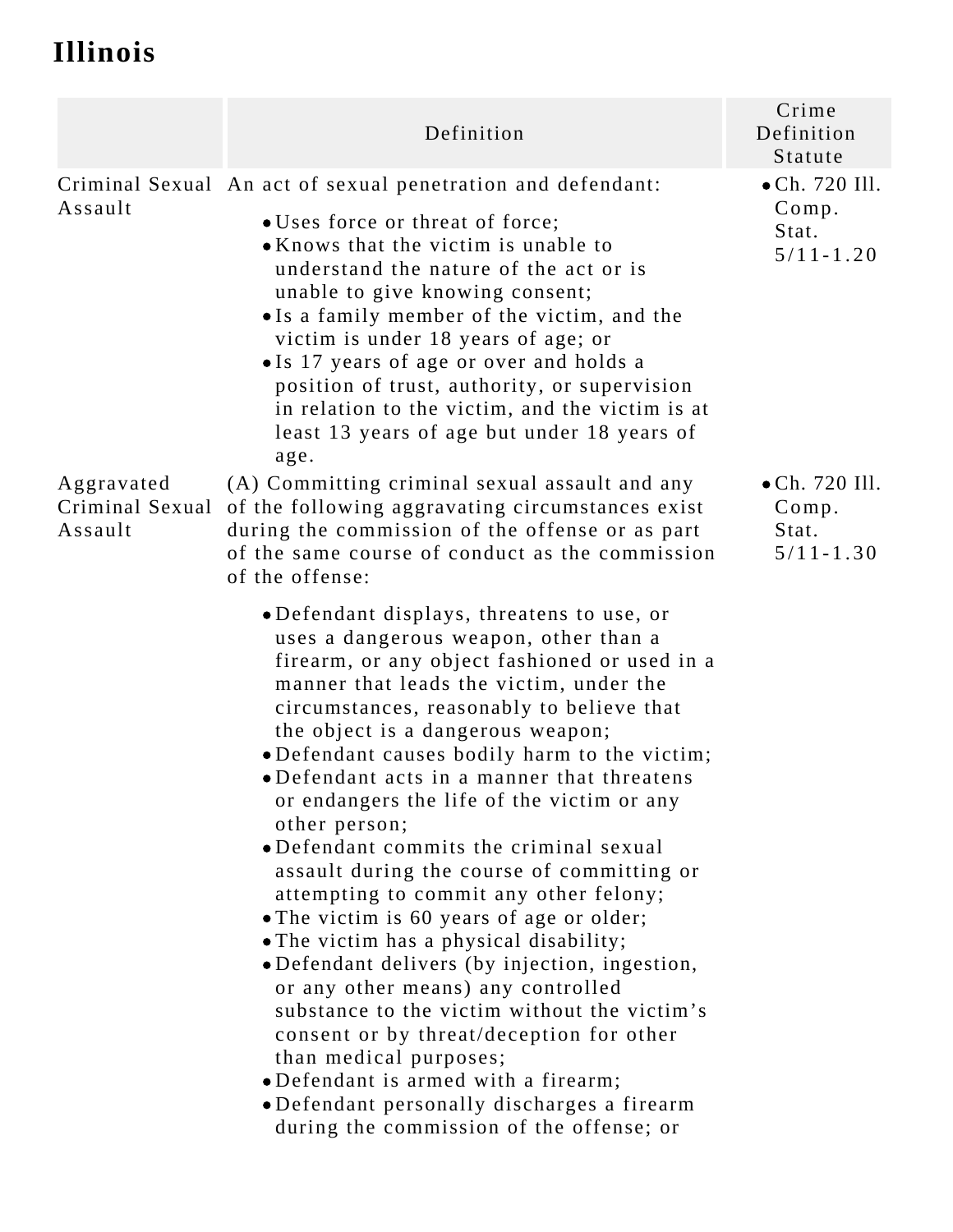|                                                       | • Defendant personally discharges a firearm<br>during the commission of the offense, and<br>that discharge proximately causes great<br>bodily harm, permanent disability,<br>permanent disfigurement, or death to<br>another person.                                                                                                                                                                                                                                                                                                                                                                                                                                                                                                                                                                                                                                                                                 |                                                   |
|-------------------------------------------------------|----------------------------------------------------------------------------------------------------------------------------------------------------------------------------------------------------------------------------------------------------------------------------------------------------------------------------------------------------------------------------------------------------------------------------------------------------------------------------------------------------------------------------------------------------------------------------------------------------------------------------------------------------------------------------------------------------------------------------------------------------------------------------------------------------------------------------------------------------------------------------------------------------------------------|---------------------------------------------------|
|                                                       | (B) If defendant is under the age of 17 years and:                                                                                                                                                                                                                                                                                                                                                                                                                                                                                                                                                                                                                                                                                                                                                                                                                                                                   |                                                   |
|                                                       | • Commits an act of sexual penetration with a<br>victim who is under 9 years of age; or<br>• Commits an act of sexual penetration with a<br>victim who is at least 9 years of age but<br>under 13 years of age and defendant uses<br>force or threat of force to commit the act.                                                                                                                                                                                                                                                                                                                                                                                                                                                                                                                                                                                                                                     |                                                   |
| Predatory<br>Criminal Sexual<br>Assault of a<br>Child | (C) An act of sexual penetration with a victim<br>with a severe or profound intellectual disability.<br>• Committing an act of contact, however<br>slight, between the sex organ or anus of one<br>person and the part of the body of another<br>for the purpose of sexual gratification or<br>arousal of the victim or the accused, or an<br>act of sexual penetration, when defendant is<br>17 years of age or older, and:<br>• The victim is under 13 years of age; or<br>• The victim is under 13 years of age and<br>defendant:<br>• Is armed with a firearm;<br>• Personally discharges a firearm<br>during the commission of the<br>offense;<br>. Causes great bodily harm to the<br>victim that results in permanent<br>disability or is life threatening; or<br>• Delivers (by injection, ingestion, or<br>any other means) any controlled<br>substance to the victim without<br>the victim's consent or by | • Ch. 720 Ill.<br>Comp.<br>Stat.<br>$5/11 - 1.40$ |
| Sodomy                                                | threat/deception, for other than<br>medical purposes.<br>. Illinois does not penalize sodomy.                                                                                                                                                                                                                                                                                                                                                                                                                                                                                                                                                                                                                                                                                                                                                                                                                        | $\bullet N/A$                                     |
|                                                       | . Any state laws that outright prohibit<br>sodomy are unconstitutional<br>under Lawrence v. Texas, 539 U.S. 588<br>(2003).                                                                                                                                                                                                                                                                                                                                                                                                                                                                                                                                                                                                                                                                                                                                                                                           |                                                   |

**Indiana**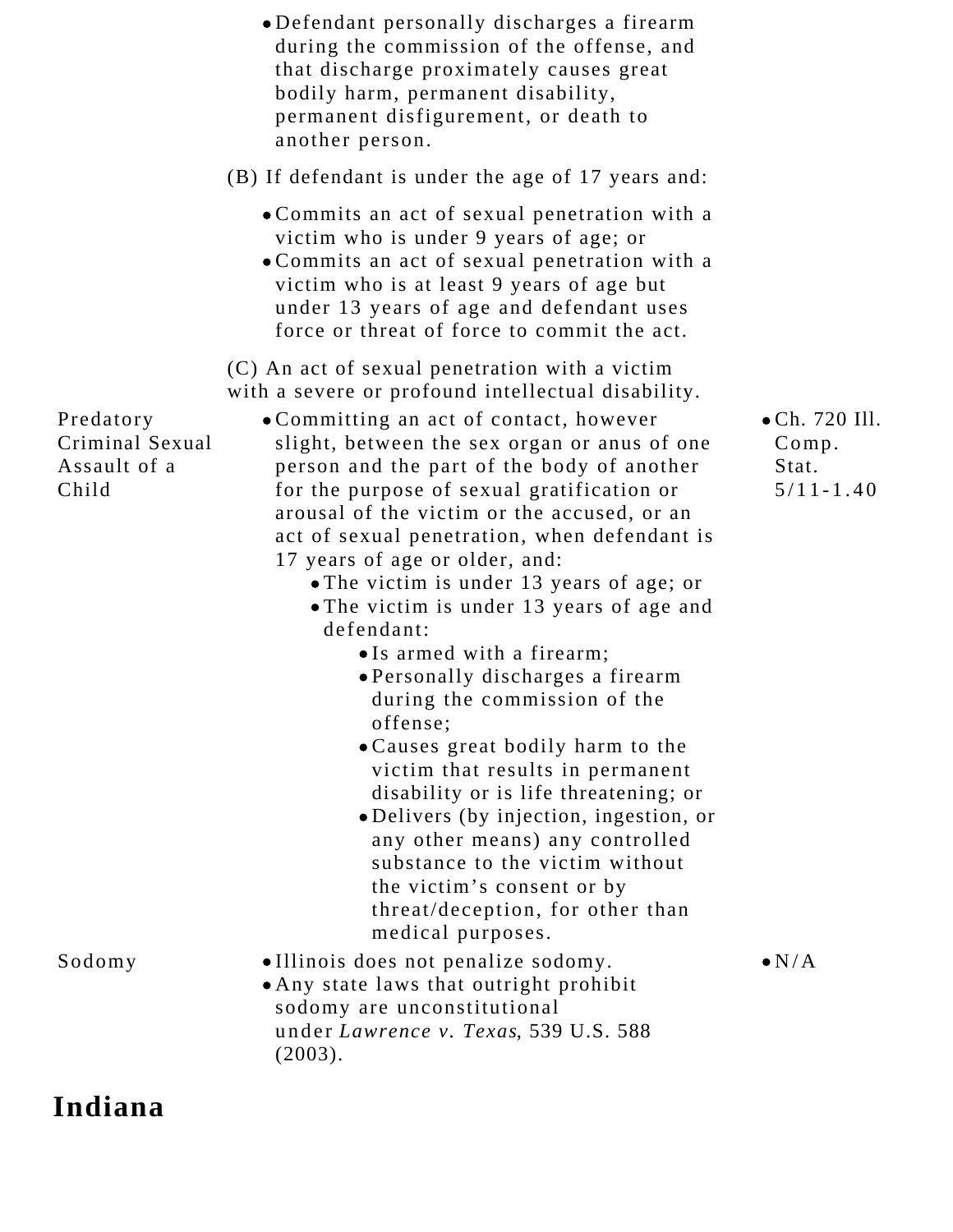|                 | Definition                                                                                                                                                                                                                                                                                                                                                                                                                                                                                                                                                                                                                                                                                | Crime<br>Definition<br>Statute          |
|-----------------|-------------------------------------------------------------------------------------------------------------------------------------------------------------------------------------------------------------------------------------------------------------------------------------------------------------------------------------------------------------------------------------------------------------------------------------------------------------------------------------------------------------------------------------------------------------------------------------------------------------------------------------------------------------------------------------------|-----------------------------------------|
| Rape            | • Knowingly or intentionally having sexual<br>intercourse with another person or<br>knowingly or intentionally causing another<br>person to perform or submit to other sexual<br>conduct when:<br>• The other person is compelled by force<br>or imminent threat of force;<br>• The other person is unaware that the<br>sexual intercourse or other sexual<br>contact is occurring; or<br>• The other person is so mentally<br>disabled or deficient that consent to<br>sexual intercourse or other sexual<br>contact cannot be given.                                                                                                                                                    | · Ind. Code<br>§<br>$35 - 42 - 4 - 1$ . |
| Sexual Battery  | With intent to arouse or satisfy defendant's own<br>sexual desires or the sexual desires of another<br>person, defendant:                                                                                                                                                                                                                                                                                                                                                                                                                                                                                                                                                                 | · Ind. Code<br>§<br>$35 - 42 - 4 - 8$ . |
|                 | • Touches another person when that person is:<br>• Compelled to submit to the touching by<br>force or the imminent threat of force; or<br>• So mentally disabled or deficient that<br>consent to the touching cannot be given; or<br>• Touches another person's genitals, pubic<br>area, buttocks, or female breast when that<br>person is unaware that the touching is<br>occurring.                                                                                                                                                                                                                                                                                                     |                                         |
| Child Seduction | • If defendant is at least 18 years of age and is:<br>• The guardian, adoptive parent or<br>grandparent, custodian, or stepparent<br>of; or<br>• The child care worker for;<br>• a child less than 18 years of age; and<br>• engages with the child in sexual intercourse<br>or other sexual conduct, or any fondling or<br>touching with the intent to arouse or satisfy<br>the sexual desires of either the child or the<br>adult.<br>•If defendant:<br>• Has or had a professional relationship<br>with a child less than 18 years of age<br>whom defendant knows to be less than<br>18 years of age;<br>• May exert undue influence on the child<br>because of defendant's current or | · Ind. Code<br>§<br>$35 - 42 - 4 - 7$ . |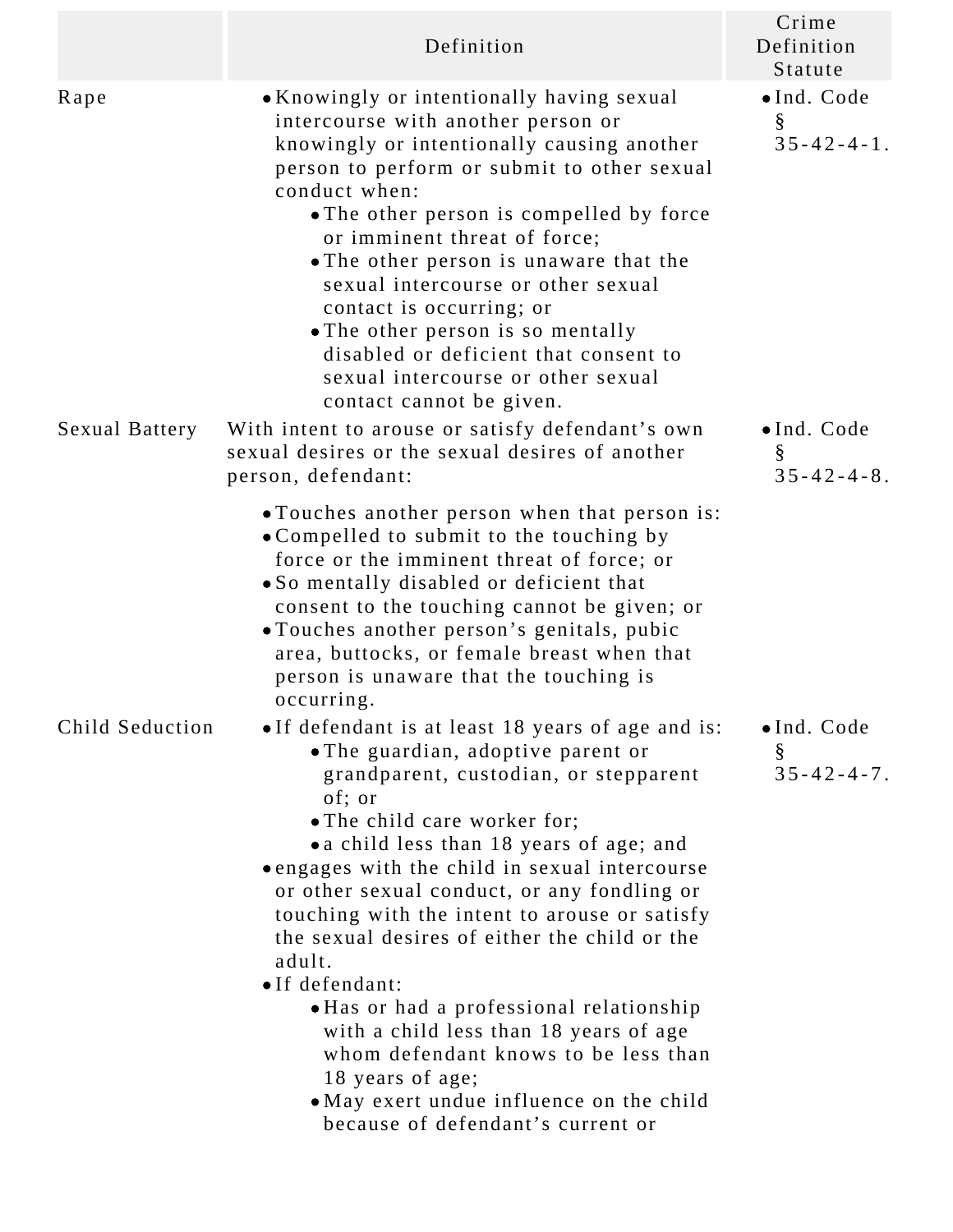previous professional relationship with the child; and

- Uses or exerts defendant's professional relationship to engage in sexual intercourse, deviate sexual conduct, or any fondling or touching with the child with the intent to arouse or satisfy the sexual desires of the child or the person.
- **Note:** In determining whether defendant used or exerted defendant's professional relationship with the child to engage in the penalized behavior, the trier of fact may consider:
	- The age difference between defendant and the child;
	- Whether defendant was in a position of trust with respect to the child;
	- Whether defendant's conduct with the child violated any ethical obligations of defendant's profession or occupation;
	- The authority that defendant had over the child;
	- Whether defendant exploited any particular vulnerability of the child;
	- Any other evidence relevant to defendant's ability to exert undue influence over the child.
- If defendant:
	- is a law enforcement officer who is at least five years older than a child who is less than 18;
	- has contact with the child while acting within the scope of the law enforcement officer's official duties with respect to the child; and
	- uses or exerts the law enforcement officer's professional relationship with the child to engage with the child in sexual intercourse, other sexual conduct or any fondling or touching with the child with the intent to arouse or satisfy the sexual desires of the child or the law enforcement officer.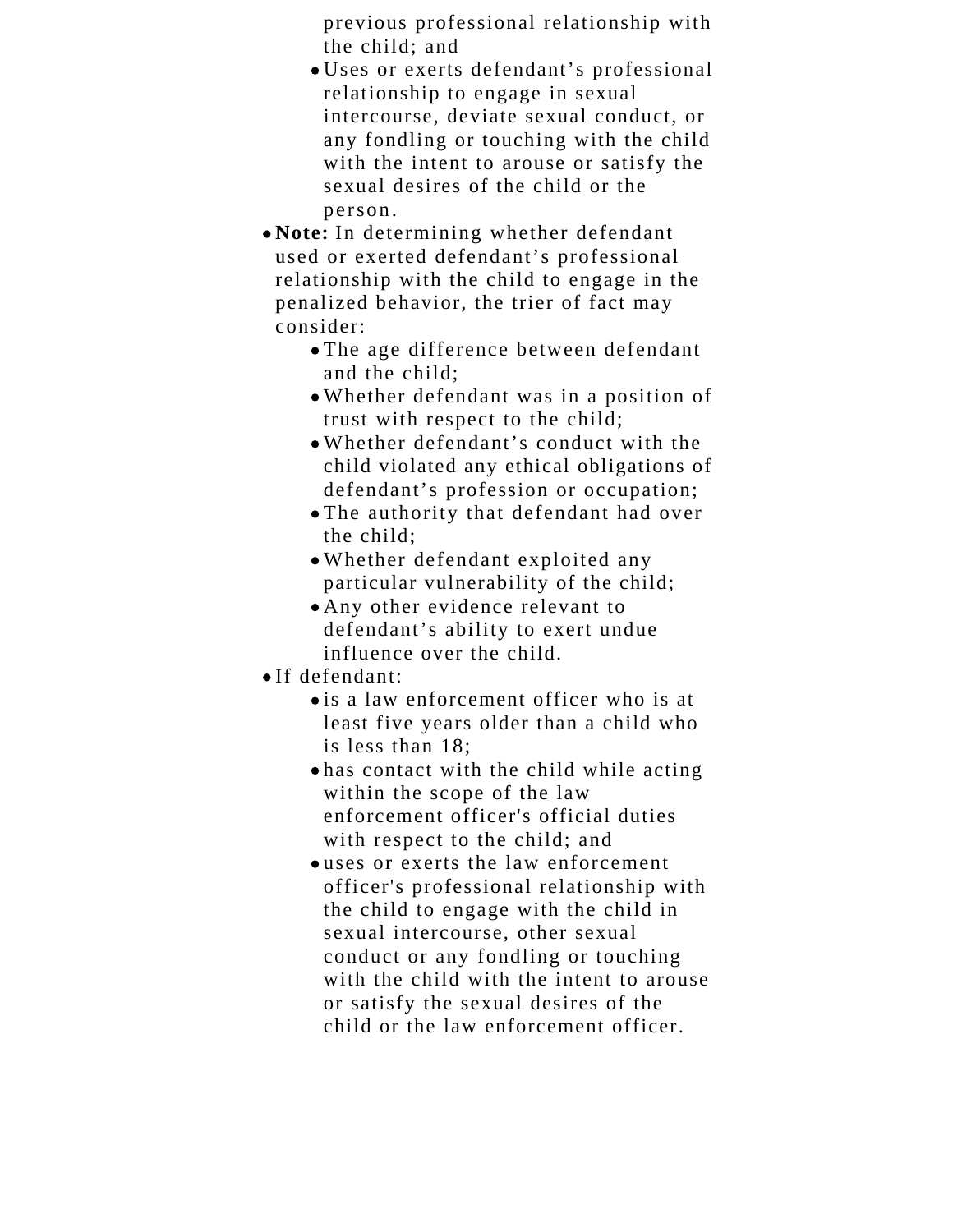| Sodomy                               | ·Indiana does not criminalize sodomy.<br>• Any state laws that outright prohibit<br>sodomy are unconstitutional<br>under Lawrence v. Texas, 539 U.S. 588<br>(2003).                                                                                                                                                                                                                                                                                                                                                                                                                                                                                                   | Ind. Code §<br>$35 - 1.89 - 1$ ,<br>which<br>criminalized<br>sodomy, was<br>repealed in<br>1976 |
|--------------------------------------|-----------------------------------------------------------------------------------------------------------------------------------------------------------------------------------------------------------------------------------------------------------------------------------------------------------------------------------------------------------------------------------------------------------------------------------------------------------------------------------------------------------------------------------------------------------------------------------------------------------------------------------------------------------------------|-------------------------------------------------------------------------------------------------|
| Child Molesting                      | • Knowing or intentional performance of or<br>submission to sexual intercourse or other<br>sexual conduct with a child under 14 years<br>of age (referred to below as child molesting<br>$(Type 1)$ or<br>• Performance of or submission to any<br>fondling or touching, of either oneself or a<br>child under 14 years of age, with intent to<br>arouse or to satisfy the sexual desires of<br>either oneself or the child (referred to below<br>as child molesting (Type 2)).                                                                                                                                                                                       | Ind. Code §<br>$35 - 42 - 4 - 3$                                                                |
| Sexual<br>Misconduct<br>with a Minor | • Knowing or intentional performance of or<br>submission to, by a person who is at least<br>18 years of age, sexual intercourse or other<br>sexual conduct with a child who is less than<br>16 years of age (referred to below as sexual<br>misconduct with a minor (Type 1)) or<br>• Knowing or intentional performance of or<br>submission to, by a person who is at least<br>18 years of age, any fondling or touching of<br>either such person or a child who is less<br>than 16 years of age, with intent to arouse<br>or to satisfy the sexual desires of either<br>such person or the child (referred to below<br>as sexual misconduct with a minor (Type 2)). | Ind. Code §<br>$35 - 42 - 4 - 9$                                                                |

# **Iowa**

|                                     | Definition                                                                                                                                                                             | Crime<br>Definition<br>Statute |
|-------------------------------------|----------------------------------------------------------------------------------------------------------------------------------------------------------------------------------------|--------------------------------|
| Sexual Abuse in<br>the First Degree | • In the course of committing sexual abuse,<br>defendant causes another serious injury                                                                                                 | $\bullet$ Iowa Code<br>§ 709.2 |
| the Second                          | Sexual Abuse in Committing sexual abuse under any of the<br>following circumstances:                                                                                                   | $\bullet$ Iowa Code<br>§ 709.3 |
| Degree                              | • During the commission of sexual abuse<br>defendant displays in a threatening manner<br>a dangerous weapon, or uses or threatens to<br>use force creating a substantial risk of death |                                |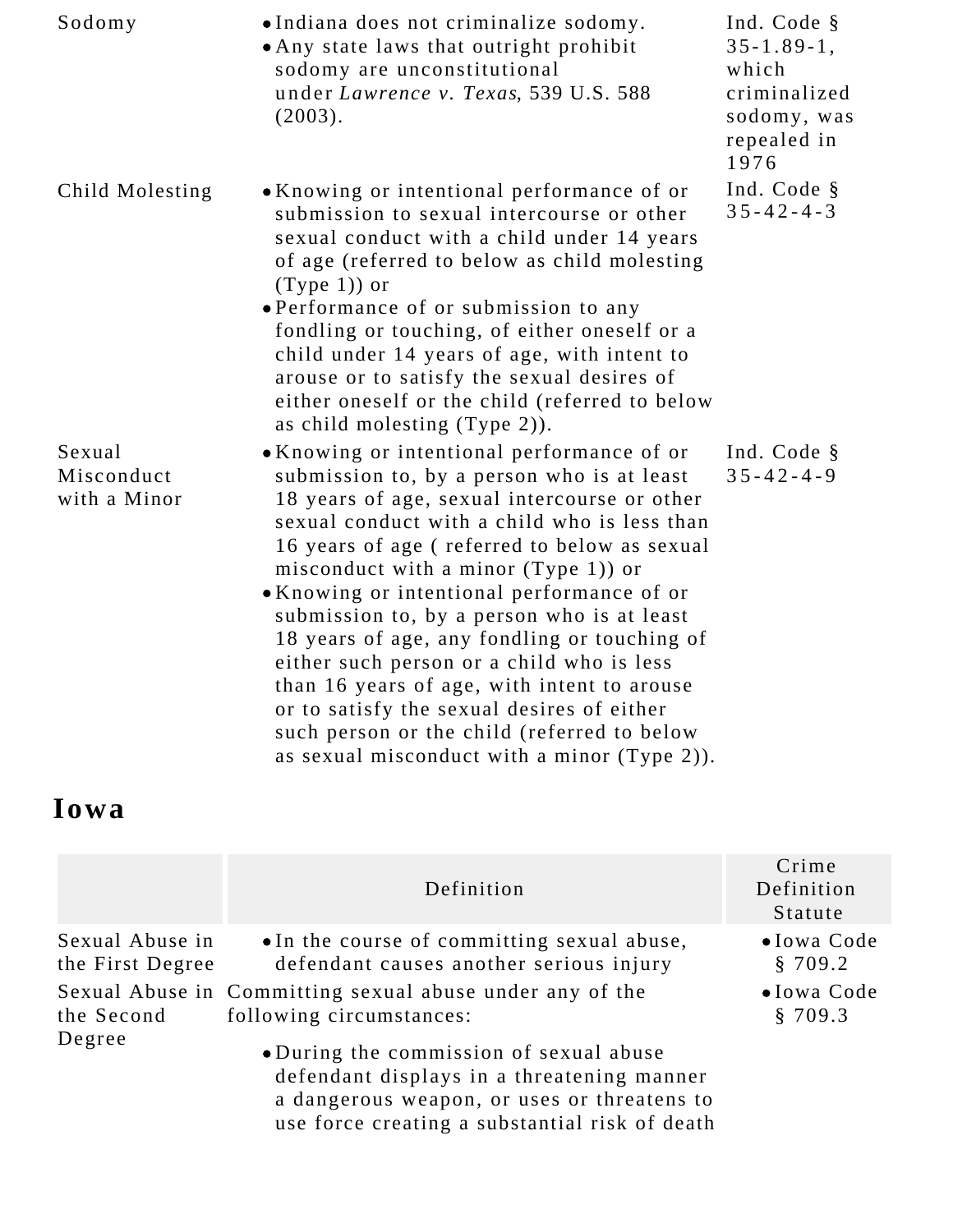or serious injury to any person;

- The other person is under the age of 12; or
- Defendant is aided or abetted by one or more persons and the sex act is committed by force or against the will of the other person against whom the sex act is committed.

Sexual Abuse in Performing a sex act under any of the following the Third Degree circumstances:

- The act is done by force or against the will of the other person, whether or not the other person is the person's spouse or is cohabiting with the person;
	- The other person is suffering from a mental defect or incapacity which precludes giving consent;
	- The other person is 12 or 13 years of age;
	- The other person is 14 or 15 years of age and:
		- Defendant is a member of the 1. same household as the other person;
		- 2. Defendant is related to the other person by blood or affinity to the fourth degree;
		- Defendant is in a position of 3. authority over the other person and uses that authority to coerce the other person to submit; or
		- Defendant is four or more years 4. older than the other person;
- The act is between persons who are not at the time cohabiting as husband and wife and:
- The act is performed while the other person is under the influence of a controlled substance, and:
	- The controlled substance prevents the other person from consenting to the act; and
	- Defendant knows or reasonably should have known that the other person was under the influence of the controlled substance; or
- The act is performed while the other person is mentally incapacitated, physically incapacitated, or physically helpless.

Iowa Code § 709.4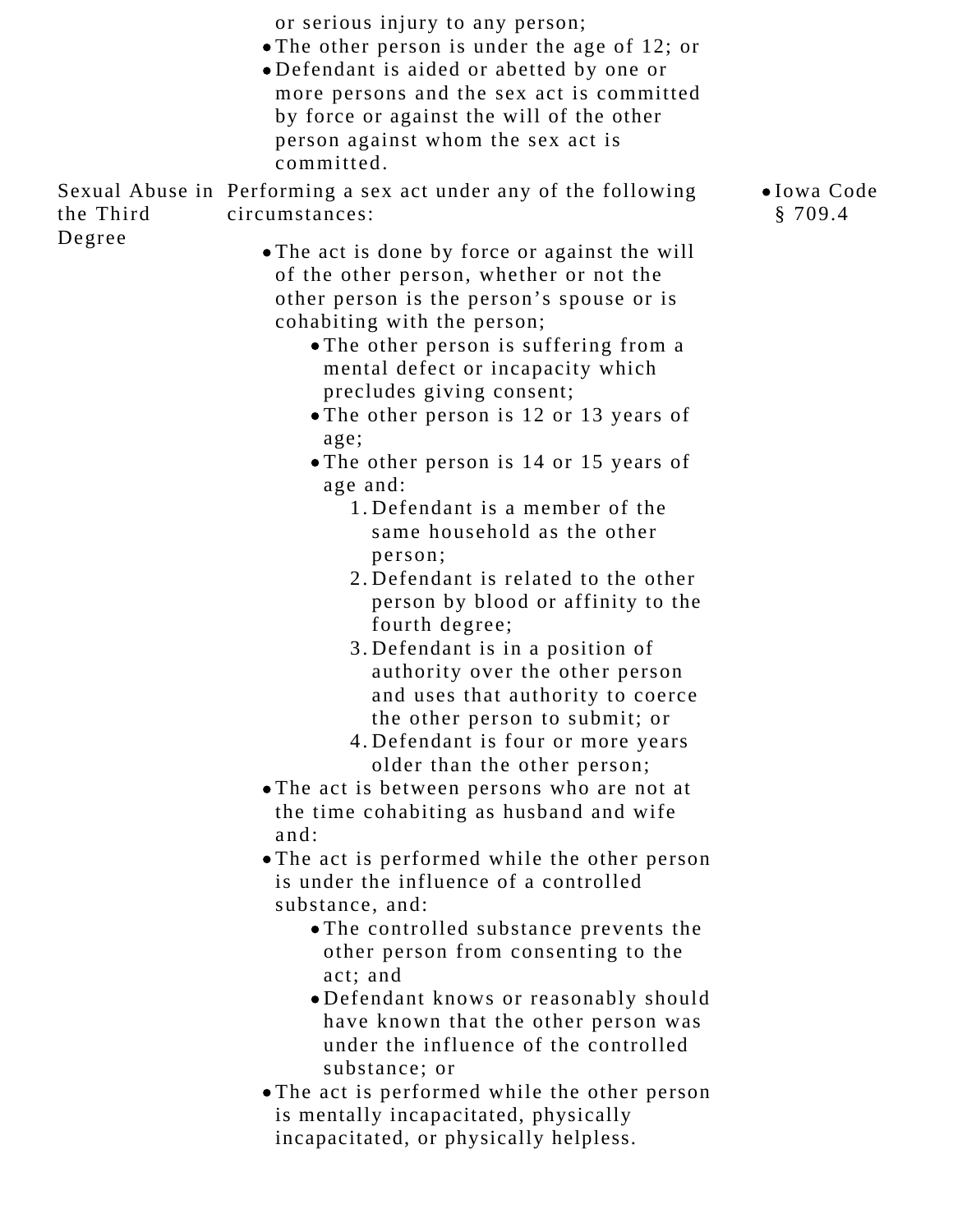| Assault with<br>Intent to<br>Commit Sexual<br>Abuse | • Committing an assault with the intent to<br>commit sexual abuse.                                                                                                                                                                                                                                                                                                                                                                                                                         | $\bullet$ Iowa Code<br>\$709.11             |
|-----------------------------------------------------|--------------------------------------------------------------------------------------------------------------------------------------------------------------------------------------------------------------------------------------------------------------------------------------------------------------------------------------------------------------------------------------------------------------------------------------------------------------------------------------------|---------------------------------------------|
| <b>Statutory Rape</b>                               | "Statutory rape" is commonly used to refer to<br>sexual penetration that is illegal because it<br>involves a youth and consent is immaterial. While<br>Iowa does not expressly penalize statutory rape,<br>sexual abuse in the 1st, 2d, and 3d degrees<br>targets "statutory rape" under certain<br>circumstances.                                                                                                                                                                         | $\bullet$ Iowa Code<br>$§$ § 709.2<br>$-.4$ |
|                                                     | Statutory rape is Sexual Abuse (1st degree) if, in<br>the course of the commission of the sex act,<br>defendant causes another serious injury.                                                                                                                                                                                                                                                                                                                                             |                                             |
|                                                     | Statutory rape is Sexual Abuse (2d degree) if<br>defendant performs any sex act and the victim is<br>under the age of 12 years.                                                                                                                                                                                                                                                                                                                                                            |                                             |
|                                                     | Statutory rape is Sexual Abuse (3d degree) if the<br>defendant and victim are not cohabiting at the<br>time of the sex act and:                                                                                                                                                                                                                                                                                                                                                            |                                             |
|                                                     | • The other person is 12 or 13 years of age:<br>• The other person is 14 or 15 years of age<br>and:<br>• Defendant is a member of the same<br>household as the other person;<br>•Defendant is related to the other<br>person by blood or affinity to the<br>fourth degree;<br>•Defendant is in a position of authority<br>over the other person and uses that<br>authority to coerce the other person to<br>submit; or<br>•Defendant is four or more years older<br>than the other person. |                                             |
| Sodomy                                              | · Iowa does not penalize sodomy.<br>• Any state laws that outright prohibit<br>sodomy are unconstitutional<br>under Lawrence v. Texas, 539 U.S. 588<br>(2003).                                                                                                                                                                                                                                                                                                                             | $\bullet N/A$                               |
| Lascivious Acts<br>with a Child                     | • Performing, when 16 years of age or older,<br>any of the following acts with a child to<br>whom the person is not married, for the<br>purpose of arousing or satisfying the sexual<br>desires of either of them:<br>• Fondle or touch the pubes or genitals                                                                                                                                                                                                                              | $\bullet$ Iowa Code<br>\$709.8.             |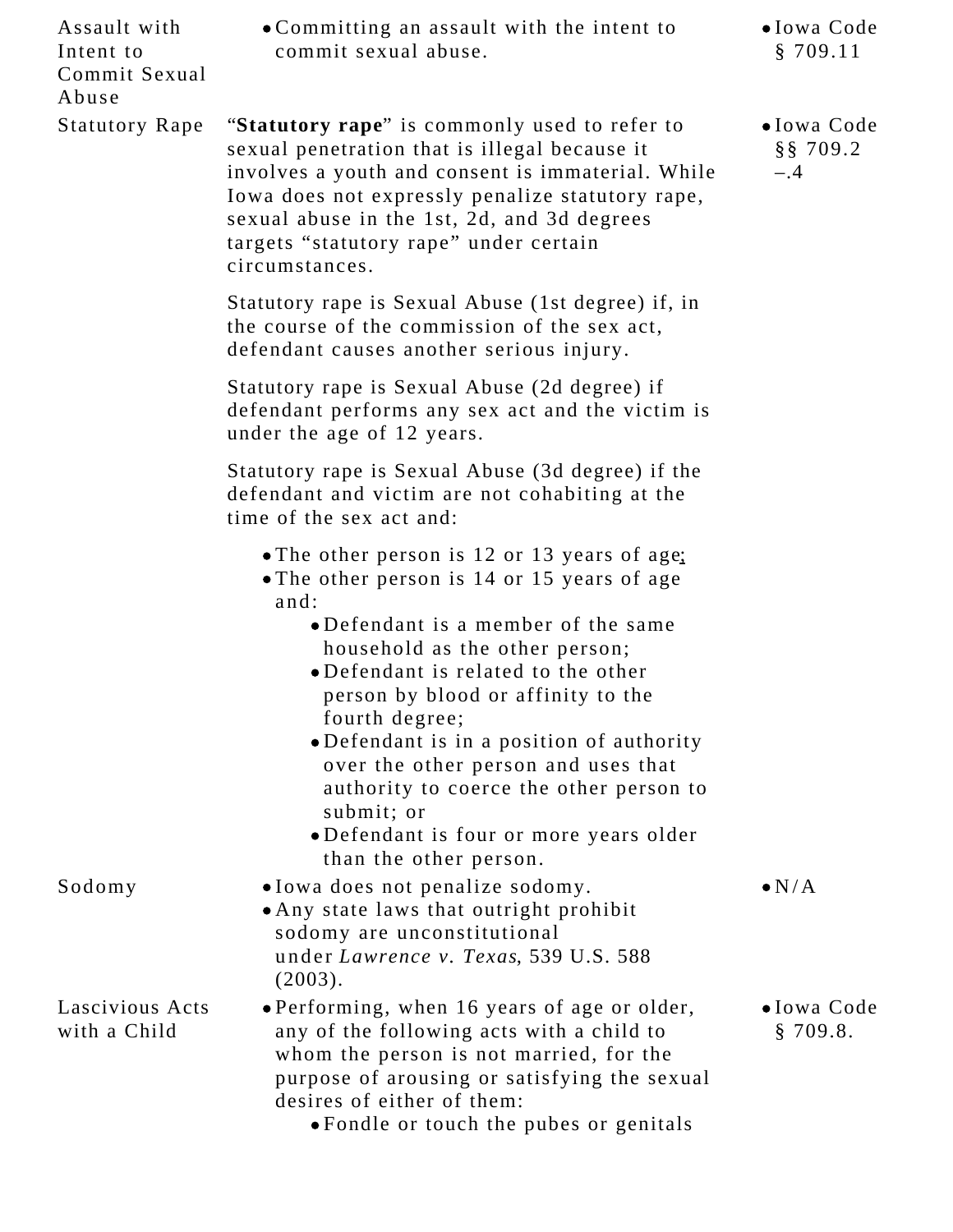of the child.

- Permit or cause the child to fondle or touch the person's genitals or pubes.
- Cause the touching of the person's genitals to any part of the body of the child.
- Solicit the child to engage in a sex act or solicit a person to arrange a sex act with the child.
- Inflict pain or discomfort upon the child or permit the child to inflict pain or discomfort on the person.

### **Kansas**

|      | Definition                                                                                                                                                                                                                                                                                                                                                                                                                                                                                                                                                                                                                                                                                                                                                                                                                                                                                                                                                                                                                                                                                                                                                                                                                                   | Crime Definition<br>Statute              |
|------|----------------------------------------------------------------------------------------------------------------------------------------------------------------------------------------------------------------------------------------------------------------------------------------------------------------------------------------------------------------------------------------------------------------------------------------------------------------------------------------------------------------------------------------------------------------------------------------------------------------------------------------------------------------------------------------------------------------------------------------------------------------------------------------------------------------------------------------------------------------------------------------------------------------------------------------------------------------------------------------------------------------------------------------------------------------------------------------------------------------------------------------------------------------------------------------------------------------------------------------------|------------------------------------------|
| Rape | • Knowingly engaging in sexual intercourse<br>with another person who does not consent<br>when:<br>• The victim is overcome by force or fear<br>• The victim is unconscious or physically<br>powerless; or<br>• Knowingly engaging in sexual intercourse<br>with another person when that person is<br>incapable of giving consent because of<br>mental deficiency or disease, or when the<br>victim is incapable of giving consent because<br>of the effect of any alcoholic liquor, narcotic,<br>drug or other substance, which condition was<br>known by the offender or was reasonably<br>apparent to the offender; or<br>• Engaging in sexual intercourse with a child<br>under 14 years of age; or<br>• Engaging in sexual intercourse with a victim<br>when the victim's consent was obtained<br>through a knowing misrepresentation made<br>by the offender that the sexual intercourse<br>was a medically or therapeutically necessary<br>procedure; or<br>• Engaging in sexual intercourse with a victim<br>when the victim's consent was obtained<br>through a knowing misrepresentation made<br>by the offender that the sexual intercourse<br>was a legally required procedure within the<br>scope of the offender's authority. | • KAN. STAT.<br>ANN. $\S$<br>$21 - 5503$ |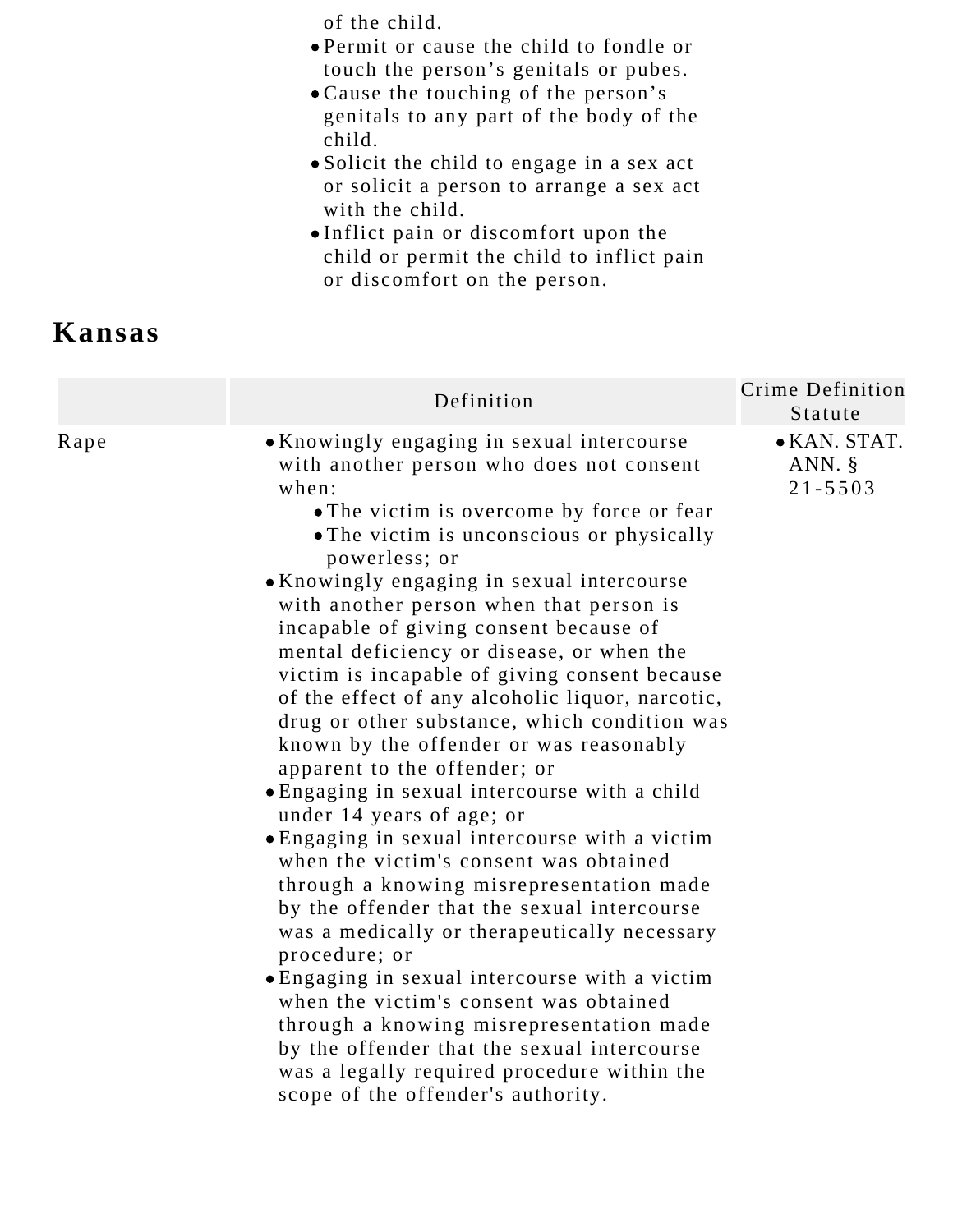| Sexual Battery;<br>Aggravated<br><b>Sexual Battery</b> | • Sexual battery is the touching of a victim who<br>is not the spouse of the offender, who does<br>not consent and is older than 16, with the<br>intent to arouse or satisfy the sexual desires<br>of the offender or another.<br>• Aggravated sexual battery is the touching of<br>a nonconsenting victim who is 16 or more<br>years of age with the intent to arouse or<br>satisfy the sexual desires of the offender or<br>another when:<br>• The victim is overcome by force or fear;<br>• The victim is unconscious or physically<br>powerless; or<br>• The victim is incapable of giving consent<br>because of mental deficiency or disease,<br>or when the victim is incapable of giving<br>consent because of the effect of any<br>alcoholic liquor, narcotic, drug or other<br>substance, which condition was known<br>by, or was reasonably apparent to, the<br>offender | • KAN. STAT.<br>ANN. $\S$<br>$21 - 5505$                                          |
|--------------------------------------------------------|------------------------------------------------------------------------------------------------------------------------------------------------------------------------------------------------------------------------------------------------------------------------------------------------------------------------------------------------------------------------------------------------------------------------------------------------------------------------------------------------------------------------------------------------------------------------------------------------------------------------------------------------------------------------------------------------------------------------------------------------------------------------------------------------------------------------------------------------------------------------------------|-----------------------------------------------------------------------------------|
| Indecent<br>Liberties with a<br>Child                  | Indecent liberties with a child is engaging in any of<br>the following acts with a child who is 14 or more<br>years of age but less than 16 years of age:                                                                                                                                                                                                                                                                                                                                                                                                                                                                                                                                                                                                                                                                                                                          | • KAN. STAT.<br>ANN.<br>$21 - 5506(a)$                                            |
|                                                        | • Any lewd fondling or touching of the person<br>of either the child or the offender, done or<br>submitted to with the intent to arouse or to<br>satisfy the sexual desires of either the child<br>or the offender, or both; or<br>• Soliciting the child to engage in any lewd<br>fondling or touching of the person of another<br>with the intent to arouse or satisfy the sexual<br>desires of the child, the offender or another.                                                                                                                                                                                                                                                                                                                                                                                                                                              |                                                                                   |
| Aggravated<br>Indecent<br>Liberties with a<br>Child    | Aggravated indecent liberties with a child is:<br>• Any lewd fondling or touching of the<br>person of either the child or the<br>offender, done or submitted to with the<br>intent to arouse or to satisfy the sexual<br>desires of either the child or the<br>offender, or both; or<br>. Causing the child to engage in any lewd<br>fondling or touching of the person of<br>another with the intent to arouse or<br>satisfy the sexual desires of the child,<br>the offender or another; or<br>• Engaging in any of the following acts with a<br>child who is 14-16 years of age and who does                                                                                                                                                                                                                                                                                    | • KAN. STAT.<br>ANN. $\S$ $\S$<br>$21 - 5506(b);$<br>$21 - 5501$<br>(definitions) |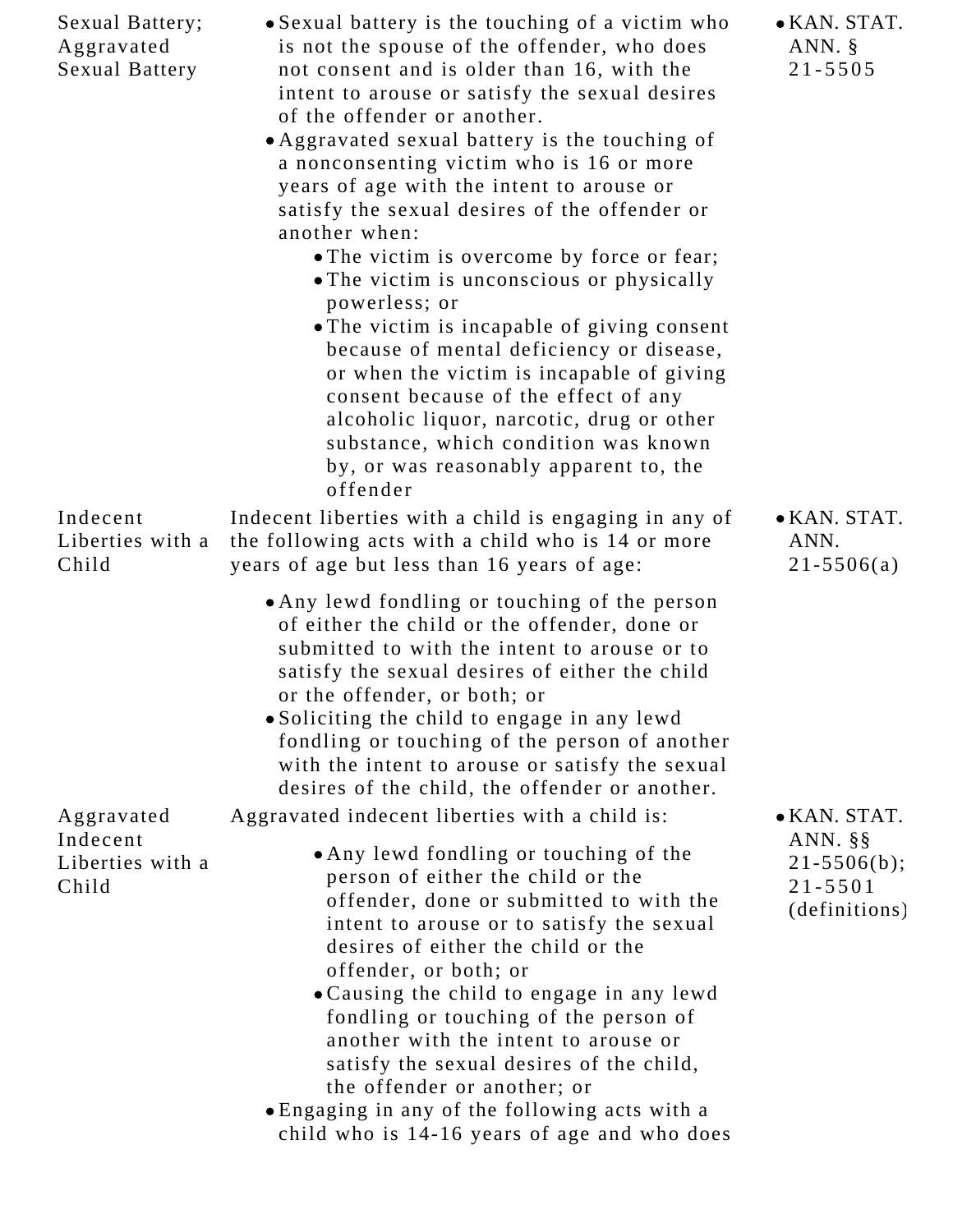|                          | not consent:                                                                            |                            |
|--------------------------|-----------------------------------------------------------------------------------------|----------------------------|
|                          | • Sexual intercourse with a child who is 14-16                                          |                            |
|                          | years of age;                                                                           |                            |
|                          | • Engaging in any of the following acts with a<br>child who is under 14:                |                            |
|                          | • Any lewd fondling or touching of the                                                  |                            |
|                          | person of either the child or the                                                       |                            |
|                          | offender, done or submitted to with the                                                 |                            |
|                          | intent to arouse or to satisfy the sexual                                               |                            |
|                          | desires of either the child or the                                                      |                            |
|                          | offender, or both; or                                                                   |                            |
|                          | • Soliciting the child to engage in any lewd<br>fondling or touching of the person of   |                            |
|                          | another with the intent to arouse or                                                    |                            |
|                          | satisfy the sexual desires of the child,                                                |                            |
|                          | the offender or another                                                                 |                            |
| <b>Statutory Rape</b>    | Kansas does not explicitly refer to a crime of                                          | $\bullet$ KAN. STAT.       |
|                          | "statutory rape." But several of the relevant                                           | ANN. $\S$ $\S$             |
|                          | statutes specifically penalize sex acts with minors:                                    | $21 - 5503$ et             |
|                          | • Sexual intercourse with a minor under 14 is a                                         | sequential;<br>$21 - 5501$ |
|                          | severity level 1, person felony                                                         | (definitions)              |
|                          | • Sexual intercourse with a child between                                               |                            |
|                          | 14-16 years is a severity level 3, person                                               |                            |
|                          | felony<br>• Engaging in lewd acts (see description of                                   |                            |
|                          | "Aggravated Indecent Liberties with a Child")                                           |                            |
|                          | with a 14-16 year old is a severity level 4,                                            |                            |
|                          | person felony                                                                           |                            |
|                          | • Engaging in lewd acts with a child younger                                            |                            |
|                          | than 14 is a severity level 3, person felony                                            |                            |
| Sodomy                   | Criminal sodomy is:                                                                     | $\bullet$ KAN. STAT.       |
| (Criminal)               | • Sodomy between persons who are 16 or more                                             | ANN. $\S$<br>$21 - 5504$   |
| Sodomy and<br>Aggravated | years of age and members of the same sex;                                               |                            |
| Criminal                 | • Sodomy between a person and an animal;                                                |                            |
| Sodomy)                  | • Sodomy with a child who is 14 or more years                                           |                            |
|                          | of age but less than 16 years of age; or                                                |                            |
|                          | • Causing a child 14 or more years of age but<br>less than 16 years of age to engage in |                            |
|                          | sodomy with any person or animal.                                                       |                            |
|                          | Aggravated criminal sodomy is:                                                          |                            |
|                          |                                                                                         |                            |
|                          | • Sodomy with a child who is under 14 years of<br>age;                                  |                            |
|                          | • Causing a child under 14 years of age to                                              |                            |
|                          | engage in sodomy with any person or an<br>animal; or                                    |                            |
|                          | . Sodomy with a victim who does not consent                                             |                            |
|                          |                                                                                         |                            |
|                          |                                                                                         |                            |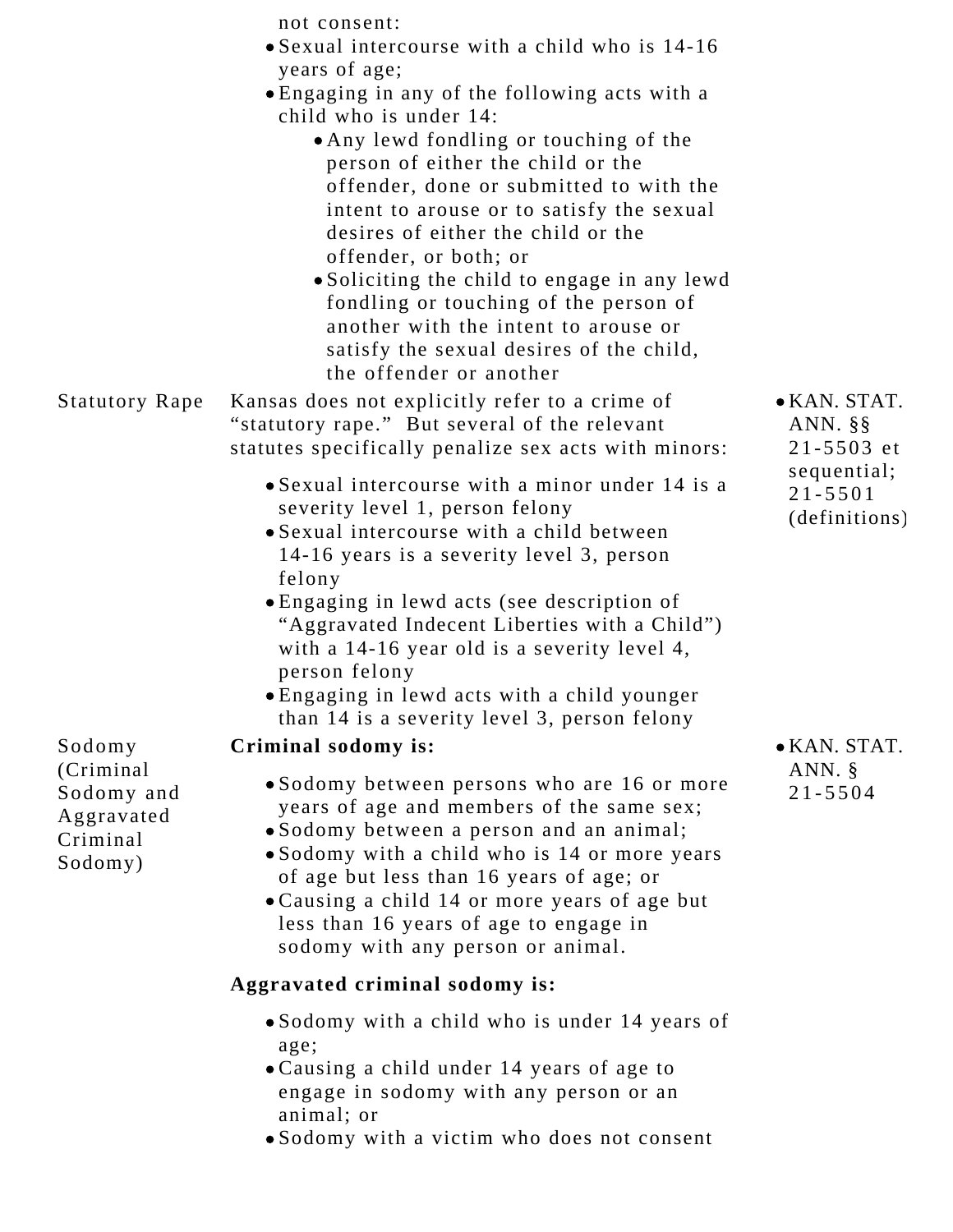to the sodomy or causing a victim, without the victim's consent, to engage in sodomy with any person or an animal under any of the following circumstances:

- When the victim is overcome by force or fear;
- When the victim is unconscious or physically powerless; or
- When the victim is incapable of giving consent because of mental deficiency or disease, or when the victim is incapable of giving consent because of the effect of any alcoholic liquor, narcotic, drug or other substance, which condition was known
- by, or was reasonably apparent to, the offender.

Unlawful Voluntary Sexual Relations more years of age but less than 16 years of age: Unlawful voluntary sexual relations is engaging in any of the following acts with a child who is 14 or

- (A) voluntary sexual intercourse;
- (B) voluntary sodomy; or
- (C) voluntary lewd fondling or touching,

where all of the following factors are present:

- The defendant is less than 19 years of age;
- The defendant is less than four years of age older than the child;
- the child and the offender are the only parties involved; and
- the child and the offender are members of the opposite sex.

Unlawful Sexual Unlawful sexual relations is engaging in Relations consensual sexual intercourse, lewd fondling or touching, or sodomy with a person who is 16 years of age or older and who is not married to the offender (referred to below as the "victim") where the offender is:

- an employee or volunteer of the department of corrections, or of a contractor who is under contract to provide services for a correctional institution, and the victim is an inmate;
- a parole officer, volunteer for the department of corrections or the employee or volunteer of a contractor who is under contract to provide supervision services for persons on

KAN. STAT. ANN. §§ 21-5507; 21-5501 (definitions)

KAN. STAT. ANN. § 21-5512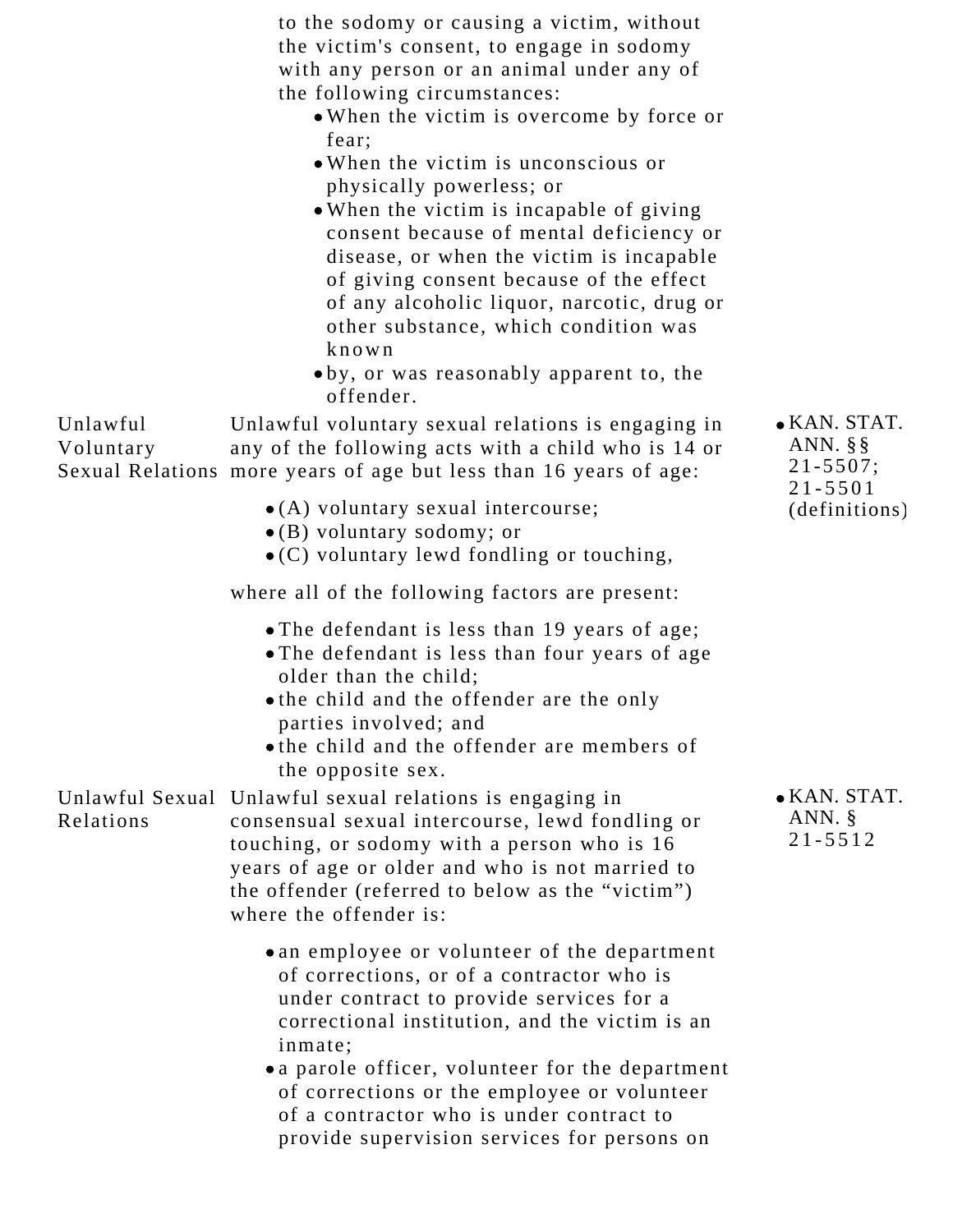parole, conditional release or post-release supervision and the victim is, and the offender knows the victim is, an inmate who has been released on parole, conditional release or post-release supervision;

- a law enforcement officer, an employee of a jail, or the employee of a contractor who is under contract to provide services in a jail and the victim is confined to such jail;
- a law enforcement officer, an employee of a juvenile detention facility or sanctions house, or the employee of a contractor who is under contract to provide services in such facility or sanctions house and the victim is confined to such facility or sanctions house;
- an employee of the department of corrections or the employee of a contractor who is under contract to provide services in a juvenile correctional facility and the victim is confined to such facility;
- an employee of the department of corrections or the employee of a contractor who is under contract to provide direct supervision and offender control services to the department of corrections and the victim has either been released on conditional release from a juvenile correctional facility under the supervision and control of the department of corrections or juvenile community supervision agency or been placed in the custody of the department of corrections under the supervision and control of the department of corrections or juvenile community supervision agency, and the offender knows of such release or placement;
- an employee of the Kansas department for aging and disability services or the Kansas department for children and families or the employee of a contractor who is under contract to provide services in an aging and disability or children and families institution or to the Kansas department for aging and disability services or the Kansas department for children and families and victim is a patient in such institution or in the custody of the secretary for aging and disability services or the secretary for children and families;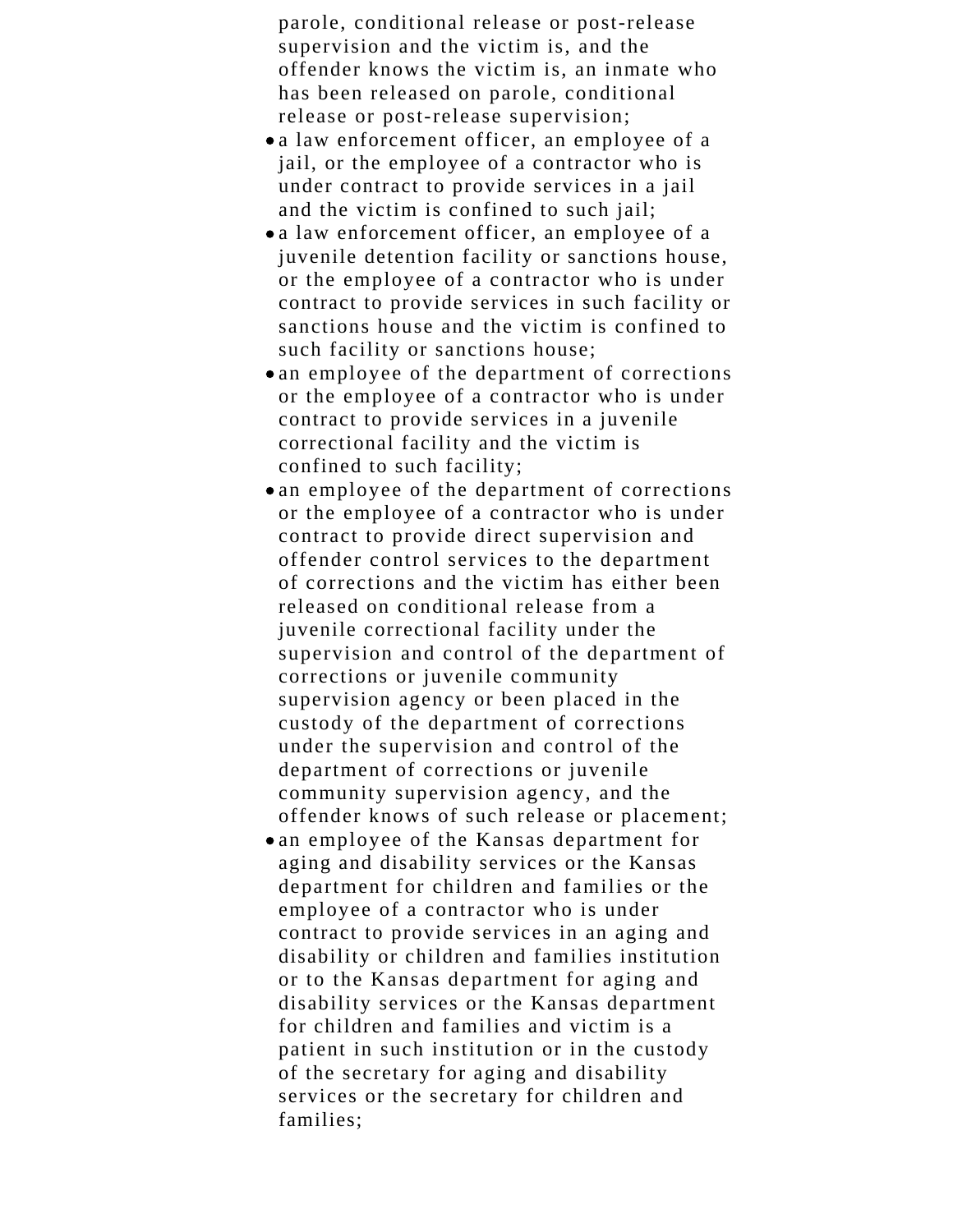- a worker, volunteer or other person in a position of authority in a family foster home licensed by the department of health and environment and the victim is a foster child placed in the care of such family foster home;
- a teacher or other person in a position of authority and the victim is a student enrolled at the school where the offender is employed;
- a court services officer or the employee of a contractor who is under contract to provide supervision services for persons under court services supervision and the victim has been, and the offender knows the victim has been, placed on probation under the supervision and control of court services;
- a community correctional services officer or the employee of a contractor who is under contract to provide supervision services for persons under community corrections supervision and the victim has been, and the offender knows the victim has been, assigned to a community correctional services program under the supervision and control of community corrections;
- a surety or an employee of a surety and the victim is, and the offender knows the victim is, the subject of a surety or bail bond agreement with such surety; or
- a law enforcement officer and the victim is interacting with such law enforcement officer during the course of a traffic stop, a custodial interrogation, an interview in connection with an investigation, or while the law enforcement officer has such person detained.

#### **Kentucky**

|                             | Definition                                                                                                                                                      | Crime<br>Definition<br>Statute                      |
|-----------------------------|-----------------------------------------------------------------------------------------------------------------------------------------------------------------|-----------------------------------------------------|
| Rape in the<br>First Degree | • Sexual intercourse with someone who<br>cannot consent because:<br>• Sexual intercourse by forcible compulsion; or<br>• That person is physically helpless; or | $\bullet$ KY. REV.<br>STAT.<br>ANN. $\S$<br>510.040 |
|                             | • That person is younger than 12.                                                                                                                               |                                                     |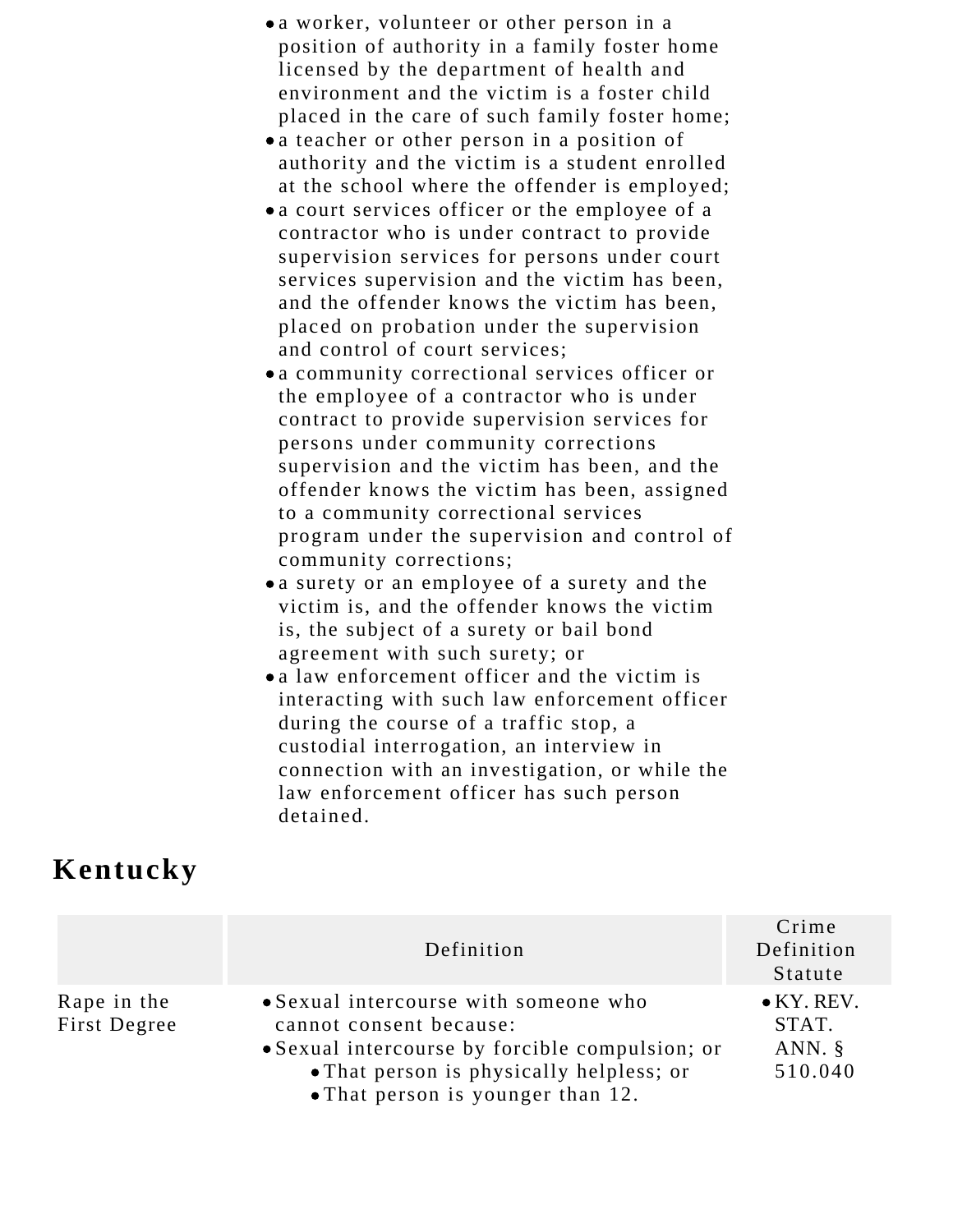| Occurs when someone who is 18 or older:                                                                                                                                                                                                                                                                                                                                                                                                                                                                                                                                                                                                                                     | $\bullet$ KY. REV.                                  |
|-----------------------------------------------------------------------------------------------------------------------------------------------------------------------------------------------------------------------------------------------------------------------------------------------------------------------------------------------------------------------------------------------------------------------------------------------------------------------------------------------------------------------------------------------------------------------------------------------------------------------------------------------------------------------------|-----------------------------------------------------|
| • Has intercourse with someone younger than<br>$14;$ or<br>• Has intercourse with someone who is<br>mentally incapacitated or who is incapable<br>of consent because he or she is an individual<br>with an intellectual disability.                                                                                                                                                                                                                                                                                                                                                                                                                                         | STAT.<br>ANN. $\S$<br>510.050                       |
| Occurs when:                                                                                                                                                                                                                                                                                                                                                                                                                                                                                                                                                                                                                                                                | $\bullet$ KY. REV.                                  |
| • A person is 21 or older and has intercourse<br>with someone younger than 16;<br>• A person is 21 or older and has intercourse<br>with someone younger than 18 for whom he<br>or she provides a foster home;<br>• A person is in a position of authority or<br>special trust and has intercourse with a<br>minor under the age of 18 whom that<br>person met through the position of<br>authority or trust; or<br>• A person is employed by or otherwise<br>related to the Kentucky correctional system<br>and subjects another person the offender<br>knows to be incarcerated, supervised,<br>evaluated, or treated by the correctional<br>system to sexual intercourse. | STAT.<br>ANN. $\S$<br>510.060                       |
| • Deviate sexual intercourse with another<br>person by forcible compulsion; or<br>• Deviate sexual intercourse with another<br>person who cannot consent because:<br>• The victim is physically helpless; or<br>• The victim is under 12 years old.                                                                                                                                                                                                                                                                                                                                                                                                                         | $\bullet$ KY. REV.<br>STAT.<br>ANN. $\S$<br>510.070 |
| • Deviate sexual intercourse by someone 18<br>or older with someone younger than 14; or<br>• Deviate sexual intercourse with someone<br>who is mentally incapacitated or who is<br>incapable of consent because he or she is an<br>individual with an intellectual disability                                                                                                                                                                                                                                                                                                                                                                                               | $\bullet$ KY. REV.<br>STAT.<br>ANN. §<br>510.080    |
| Occurs when:                                                                                                                                                                                                                                                                                                                                                                                                                                                                                                                                                                                                                                                                | $\bullet$ KY. REV.                                  |
| • A person is 21 or older and has deviate<br>sexual intercourse with someone younger<br>than $16$ ;<br>• A person is 21 or older and has deviate<br>sexual intercourse with someone younger<br>than 18 for whom he or she provides a<br>foster home;<br>• A person is in a position of authority or                                                                                                                                                                                                                                                                                                                                                                         | STAT.<br>ANN. $\S$<br>510.090                       |
|                                                                                                                                                                                                                                                                                                                                                                                                                                                                                                                                                                                                                                                                             | special trust and has deviate sexual                |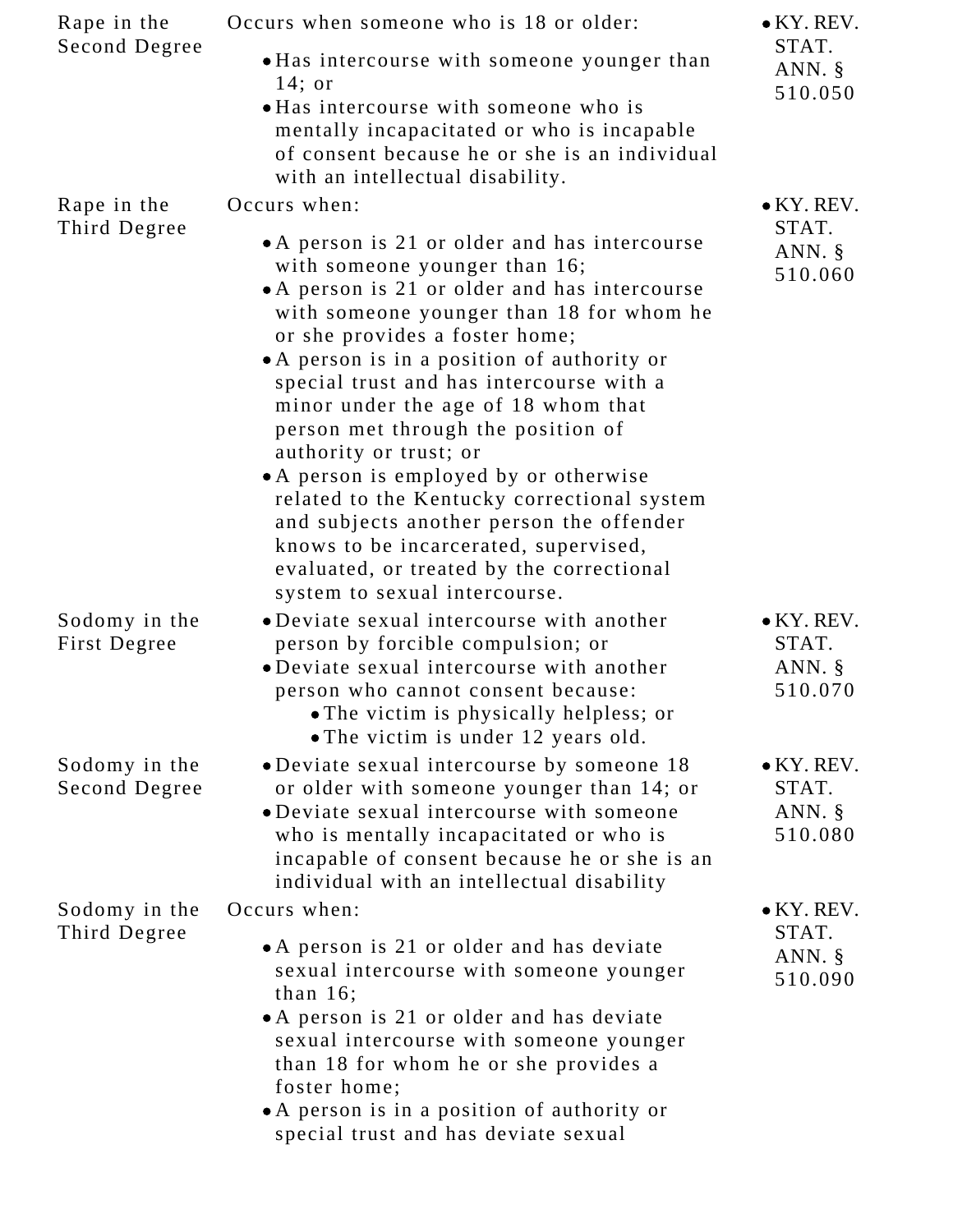intercourse with a minor whom that person met through their position of authority or trust; or

A person is employed by or otherwise related to the Kentucky correctional system and subjects another person the offender knows to be incarcerated, supervised, evaluated, or treated by the correctional system to deviate sexual intercourse.

Sexual Abuse in Occurs when:

the First Degree

- Is physically helpless;
- Is younger than 12 years old; or
- Is mentally incapacitated; or
- Has an intellectual disability
- Subjects another person to sexual contact who is incapable of consent because he or she:
- A person subjects another person to sexual contact by forcible compulsion; or
- Being 21 or older, he or she:
	- Subjects another person who is younger than 16 to sexual contact;
	- Engages in masturbation in the presence of another person who is less than 16 years old and knows or has reason to know the other person is present; or
	- Engages in masturbation while using the Internet, telephone, or other electronic communication device while communicating with a minor who the person knows is less than 16 years old, and the minor can see or hear the person masturbate; or
- Being a person in a position of authority or position of special trust he or she, regardless of his or her age, subjects a minor younger than 18, with whom he or she comes into contact as a result of that position, to sexual contact or engages in masturbation in the presence of the minor and knows or has reason to know the minor is present or engages in masturbation while using the Internet, telephone, or other electronic communication device while communicating with a minor who the person knows is less than 16 years old, and the minor can see or hear the person

KY. REV. STAT. ANN. § 510.110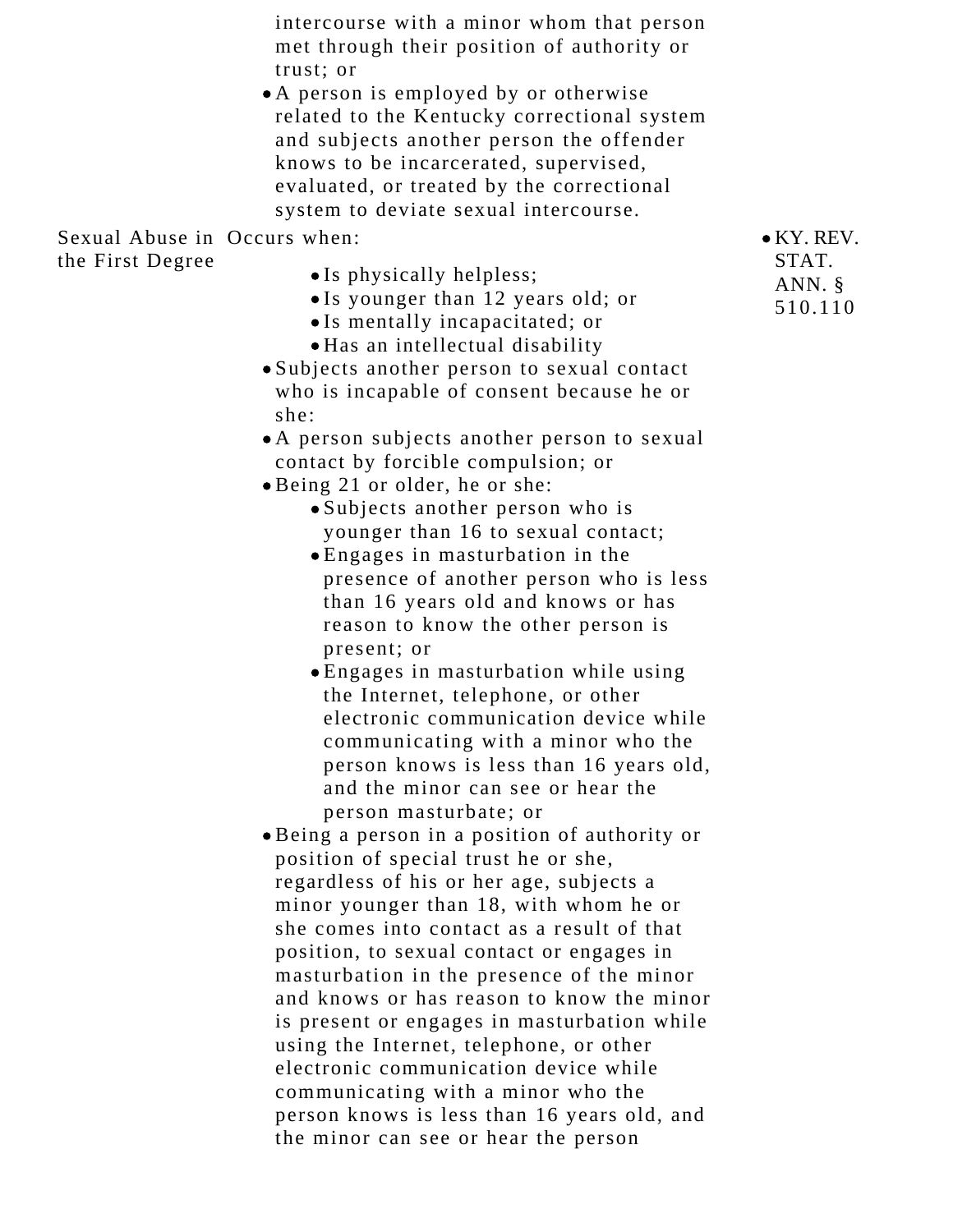### masturbate.

| Sexual Abuse in Occurs when:           |                                                                                                                                                                                                                                                                                                                                                                                                                                                                                                                                                                                                                                                                                                                                                                                                       | $\bullet$ KY. REV.                                                   |
|----------------------------------------|-------------------------------------------------------------------------------------------------------------------------------------------------------------------------------------------------------------------------------------------------------------------------------------------------------------------------------------------------------------------------------------------------------------------------------------------------------------------------------------------------------------------------------------------------------------------------------------------------------------------------------------------------------------------------------------------------------------------------------------------------------------------------------------------------------|----------------------------------------------------------------------|
| the Second<br>Degree                   | • The offender is at least 18 but younger than<br>21 and subjects another person who<br>younger than 16 years old to sexual contact;<br>o r<br>• A person is employed by or otherwise<br>related to the Kentucky correctional system<br>and subjects a person who is at least 18 and<br>who he or she knows is incarcerated,<br>supervised, evaluated, or treated by<br>correctional system to sexual contact.                                                                                                                                                                                                                                                                                                                                                                                        | STAT.<br>ANN. §<br>510.120                                           |
| Sexual Abuse in<br>the Third<br>Degree | • Subjecting another person to sexual contact<br>without the latter's consent.<br>• It is a defense that:<br>• The other person's lack of consent was<br>due solely to incapacity to consent by<br>reason of being younger than 16; and<br>• The other person was at least 14 years<br>old; and<br>• The actor was less than eighteen 18<br>years old.                                                                                                                                                                                                                                                                                                                                                                                                                                                | $\bullet$ KY. REV.<br>STAT.<br>ANN. $\S$<br>510.130                  |
| Sexual<br>Misconduct                   | • Engaging in sexual intercourse or deviate<br>sexual intercourse with another person<br>without the latter's consent.                                                                                                                                                                                                                                                                                                                                                                                                                                                                                                                                                                                                                                                                                | $\bullet$ KY. REV.<br>STAT.<br>ANN. $\S$<br>510.140                  |
| <b>Statutory Rape</b>                  | Statutory rape is not specifically penalized in<br>Kentucky. But several statutes criminalize<br>specific sex acts with minors:<br>• Sex with persons under 12 is first degree<br>rape;<br>• Sex with someone older than 12 but younger<br>than 14 is second degree rape;<br>• A 21 year old who has sexual<br>intercourse with someone younger than 16<br>commits rape in the third degree;<br>• Deviate sexual intercourse with someone<br>younger than 12 is sodomy in the first<br>degree;<br>• Deviate sexual intercourse between an 18<br>year old and someone younger than 14<br>constitutes sodomy in the second degree;<br>• Deviate sexual intercourse between a 21<br>year old and someone younger than 16 is<br>sodomy in the third degree;<br>• Sexual contact with someone younger than | $\bullet$ KY. REV.<br>STAT.<br>ANN. $\S$<br>510.040 et<br>sequential |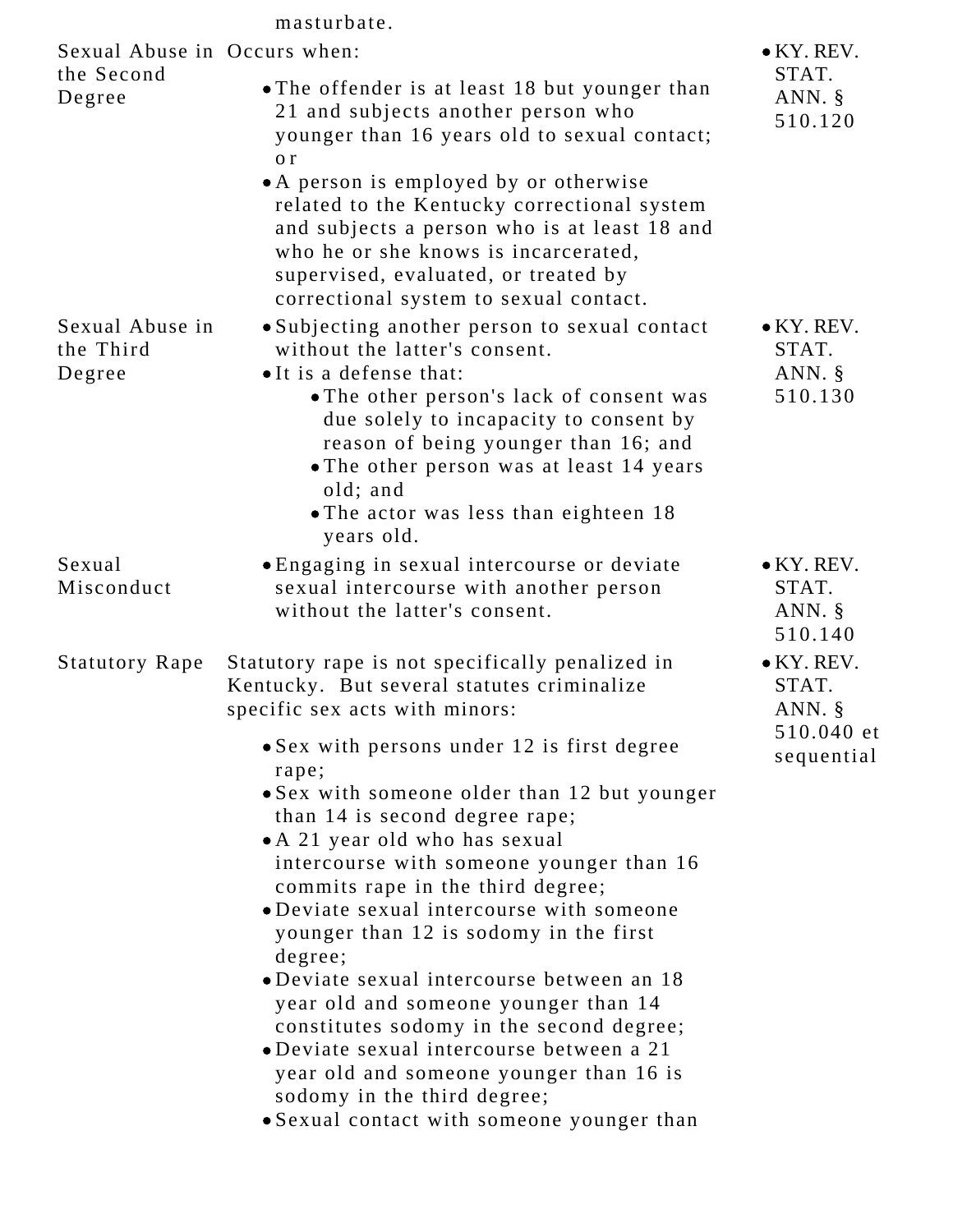12, or between someone 21 years old and someone younger than 16, constitutes sexual abuse in the first degree; and

Sexual contact between someone older than 18 but younger than 21 with someone younger than 16 is sexual abuse in the second degree.

## **Louisiana**

|                       | Definition                                                                                                                                                                                                                                                                                                                                                                                                                                                                                                                                                                                                                                                                                                    | Crime<br>Definition<br>Statute                                |
|-----------------------|---------------------------------------------------------------------------------------------------------------------------------------------------------------------------------------------------------------------------------------------------------------------------------------------------------------------------------------------------------------------------------------------------------------------------------------------------------------------------------------------------------------------------------------------------------------------------------------------------------------------------------------------------------------------------------------------------------------|---------------------------------------------------------------|
| First Degree<br>Rape  | First degree rape is a rape committed upon a<br>person 65 or older or where the anal, oral, or<br>vaginal sexual intercourse is deemed to be<br>without lawful consent of the victim because it is<br>committed under any one or more of the<br>following circumstances:                                                                                                                                                                                                                                                                                                                                                                                                                                      | $\bullet$ LA. REV.<br>STAT.<br>ANN. $\S$ §<br>14.41,<br>14:42 |
|                       | • When the victim resists the act to the<br>utmost, but the resistance is overcome by<br>force;<br>• When the victim is prevented from resisting<br>the act by threats of great and immediate<br>bodily harm, accompanied by apparent<br>power of execution;<br>• When the victim is prevented from resisting<br>the act because the offender is armed with a<br>dangerous weapon;<br>. When the victim is under 13. Lack of<br>knowledge of the victim's age is not a<br>defense;<br>• When two or more offenders participate in<br>the act; or<br>• When the victim is prevented from resisting<br>the act because the victim suffers from a<br>physical or mental infirmity preventing<br>such resistance. |                                                               |
| Second Degree<br>Rape | Anal, oral, or vaginal sexual intercourse without<br>the lawful consent of the victim because:                                                                                                                                                                                                                                                                                                                                                                                                                                                                                                                                                                                                                | $\bullet$ LA. REV.<br>STAT.                                   |
|                       | • The victim is prevented from resisting the<br>act by force or threats of physical violence<br>under circumstances where the victim<br>reasonably believes that such resistance<br>would not prevent the rape; and/or<br>• The victim is incapable of resisting or of                                                                                                                                                                                                                                                                                                                                                                                                                                        | ANN. $\S$<br>14:42.1                                          |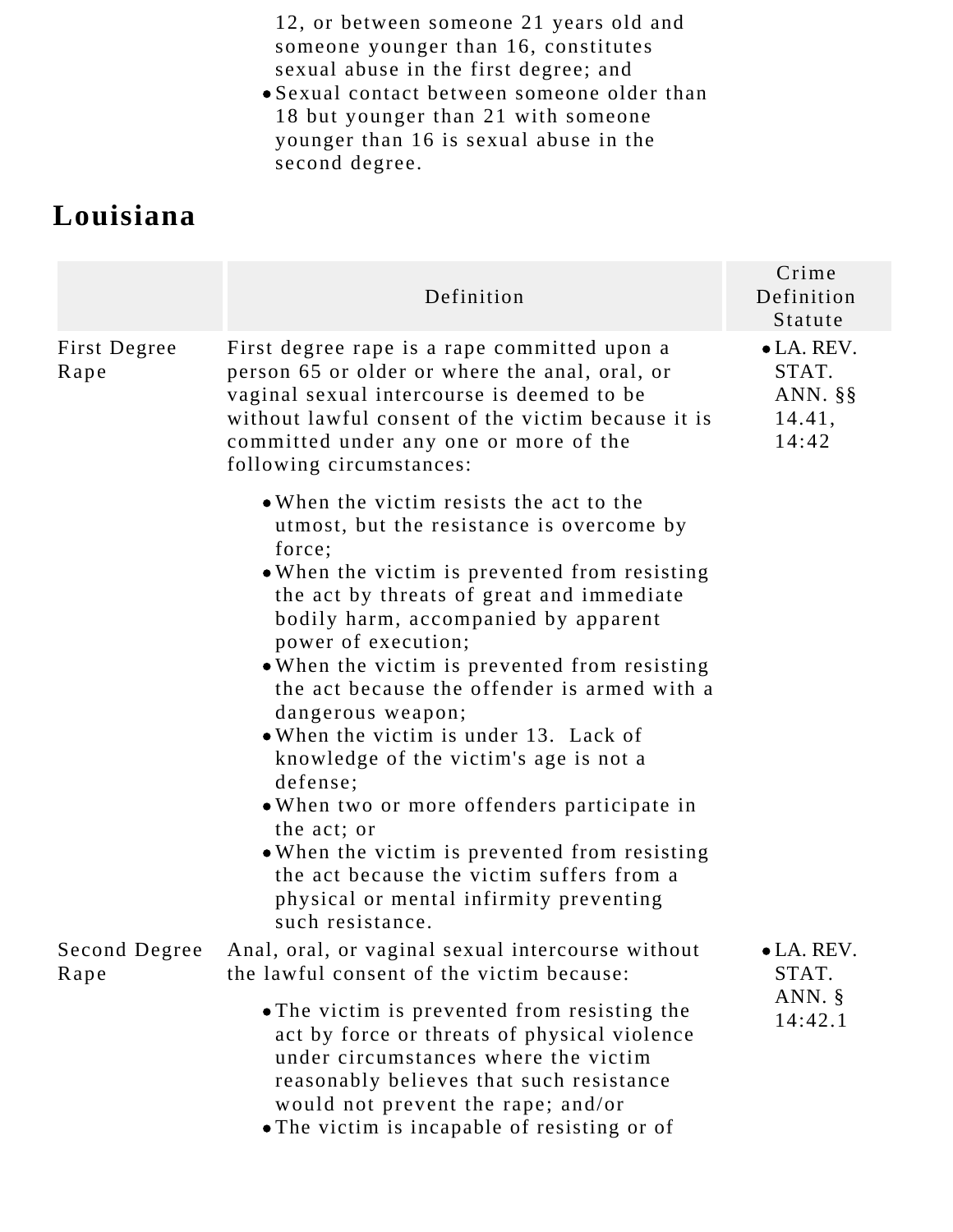| Third Degree<br>Rape  | understanding the nature of the act by<br>reason of intoxication or abnormal<br>condition of the mind produced by a<br>narcotic or anesthetic agent or other<br>controlled dangerous substance<br>administered by the offender and without<br>the knowledge of the victim<br>Anal, oral, or vaginal sexual intercourse without<br>the lawful consent of a victim because it is<br>committed under any one or more of the<br>following circumstances:                                                                                                                                                                                                                                                                                                                                                                                                                  | LA. REV. STAT.<br>ANN. § 14:43   |
|-----------------------|-----------------------------------------------------------------------------------------------------------------------------------------------------------------------------------------------------------------------------------------------------------------------------------------------------------------------------------------------------------------------------------------------------------------------------------------------------------------------------------------------------------------------------------------------------------------------------------------------------------------------------------------------------------------------------------------------------------------------------------------------------------------------------------------------------------------------------------------------------------------------|----------------------------------|
| <b>Sexual Battery</b> | • The victim is incapable of resisting or of<br>understanding the nature of the act by<br>reason of a stupor or abnormal condition of<br>mind produced by an intoxicating agent or<br>any cause and the offender knew or should<br>have known of the victim's incapacity;<br>. The victim, through unsoundness of mind,<br>is temporarily or permanently incapable of<br>understanding the nature of the act and the<br>offender knew or should have known of the<br>victim's incapacity; or<br>• The female victim submits under the belief<br>that the person committing the act is her<br>husband and such belief is intentionally<br>induced by any artifice, pretense, or<br>concealment practiced by the offender.<br>Intentional touching of the anus or genitals of<br>the victim by the offender using any<br>instrumentality or any part of the body of the | LA. REV. STAT.<br>ANN. § 14:43.1 |
|                       | offender, or the touching of the anus or genitals<br>of the offender by the victim using any<br>instrumentality or any part of the body of the<br>victim, when any of the following occur:                                                                                                                                                                                                                                                                                                                                                                                                                                                                                                                                                                                                                                                                            |                                  |
|                       | • The offender acts without the consent of the<br>victim;                                                                                                                                                                                                                                                                                                                                                                                                                                                                                                                                                                                                                                                                                                                                                                                                             |                                  |
|                       | • The act is consensual but the other person,<br>who is not the spouse of the offender, has<br>not yet turned 15 and is at least three years<br>younger than the offender;                                                                                                                                                                                                                                                                                                                                                                                                                                                                                                                                                                                                                                                                                            |                                  |
|                       | • The offender is 17 or older and any of the<br>following exist:<br>• The act is without consent of the<br>victim, and the victim is prevented<br>from resisting the act because either of<br>the following conditions exist:                                                                                                                                                                                                                                                                                                                                                                                                                                                                                                                                                                                                                                         |                                  |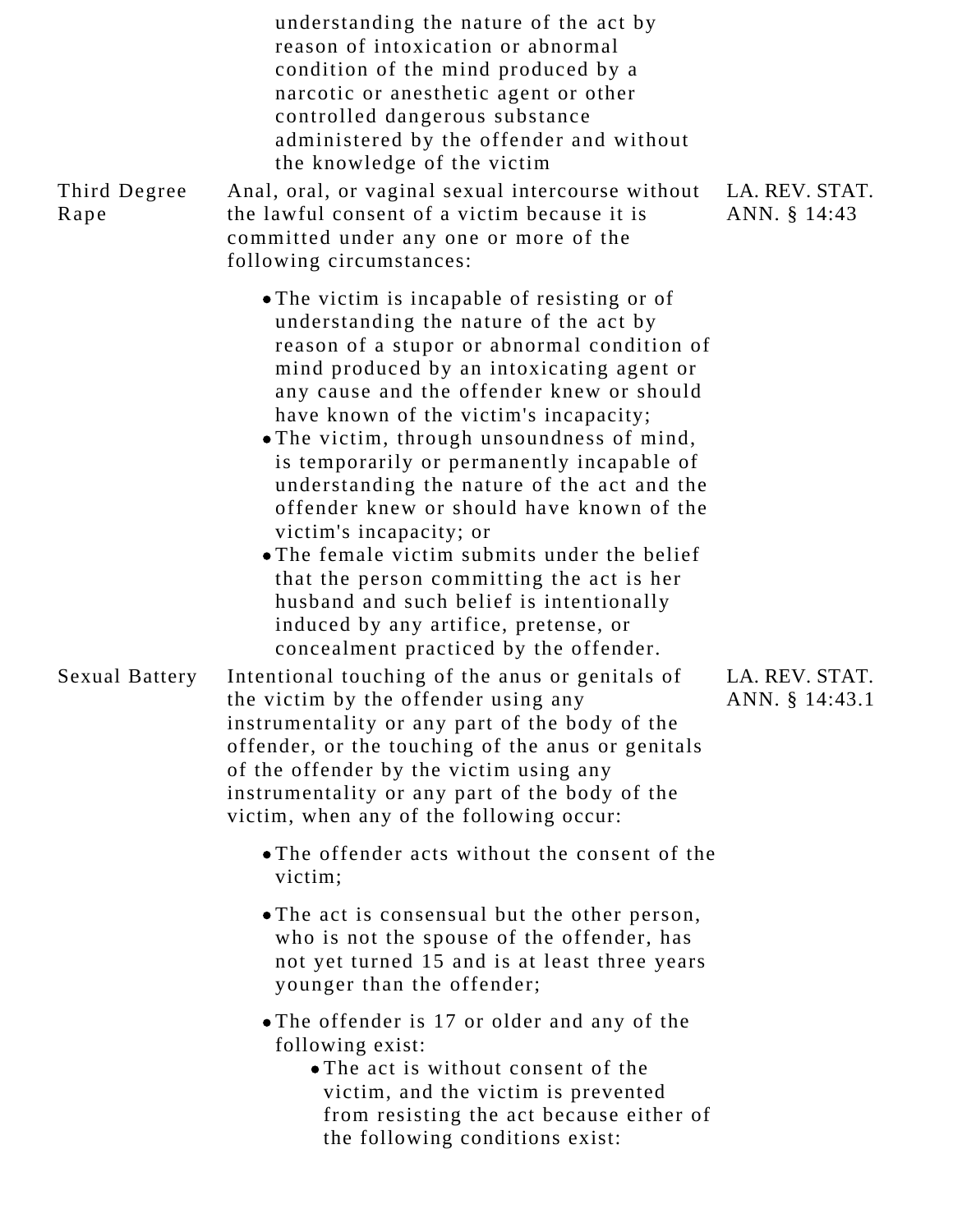|                                 | • The victim has paraplegia,<br>quadriplegia, or is otherwise<br>physically incapable of preventing<br>the act due to a physical disability;<br>0r<br>• The victim is incapable, through<br>unsoundness of mind, of<br>understanding the nature of the act,<br>and the offender knew or should have<br>known of the victim's incapacity; or                                   |                                  |
|---------------------------------|-------------------------------------------------------------------------------------------------------------------------------------------------------------------------------------------------------------------------------------------------------------------------------------------------------------------------------------------------------------------------------|----------------------------------|
|                                 | • The act is without consent of the victim, and<br>the victim is sixty-five years of age or older.                                                                                                                                                                                                                                                                            |                                  |
| Second Degree<br>Sexual Battery | Lack of knowledge of the victim's age shall not<br>be a defense. However, normal medical treatment<br>or normal sanitary care shall not be construed as<br>an offense under the provisions of this Section.<br>Intentionally engaging in any of the following<br>acts with another person when the offender<br>intentionally inflicts serious bodily injury on the<br>victim: | LA. REV. STAT.<br>ANN. § 14:43.2 |
|                                 | • The touching of the anus or genitals of the<br>victim by the offender using any<br>instrumentality or any part of the body of<br>the offender; or<br>• The touching of the anus or genitals of the<br>offender by the victim using any<br>instrumentality or any part of the body of<br>the victim.                                                                         |                                  |
| Oral Sexual<br><b>Battery</b>   | Intentional touching of the anus or genitals of<br>the victim by the offender using the mouth or<br>tongue of the offender, or the touching of the<br>anus or genitals of the offender by the victim<br>using the mouth or tongue of the victim, when<br>any of the following occur:                                                                                          | LA. REV. STAT.<br>ANN. § 14:43.3 |
|                                 | • The victim, who is not the spouse of the<br>offender, is under 15 and is at least three<br>years younger than the offender;                                                                                                                                                                                                                                                 |                                  |
|                                 | • The offender is 17 or older and any of the<br>following exist:<br>• The act is without the consent of the<br>victim, and the victim is prevented<br>from resisting the act because either of<br>the following conditions exist:<br>• The victim has paraplegia,<br>quadriplegia, or is otherwise                                                                            |                                  |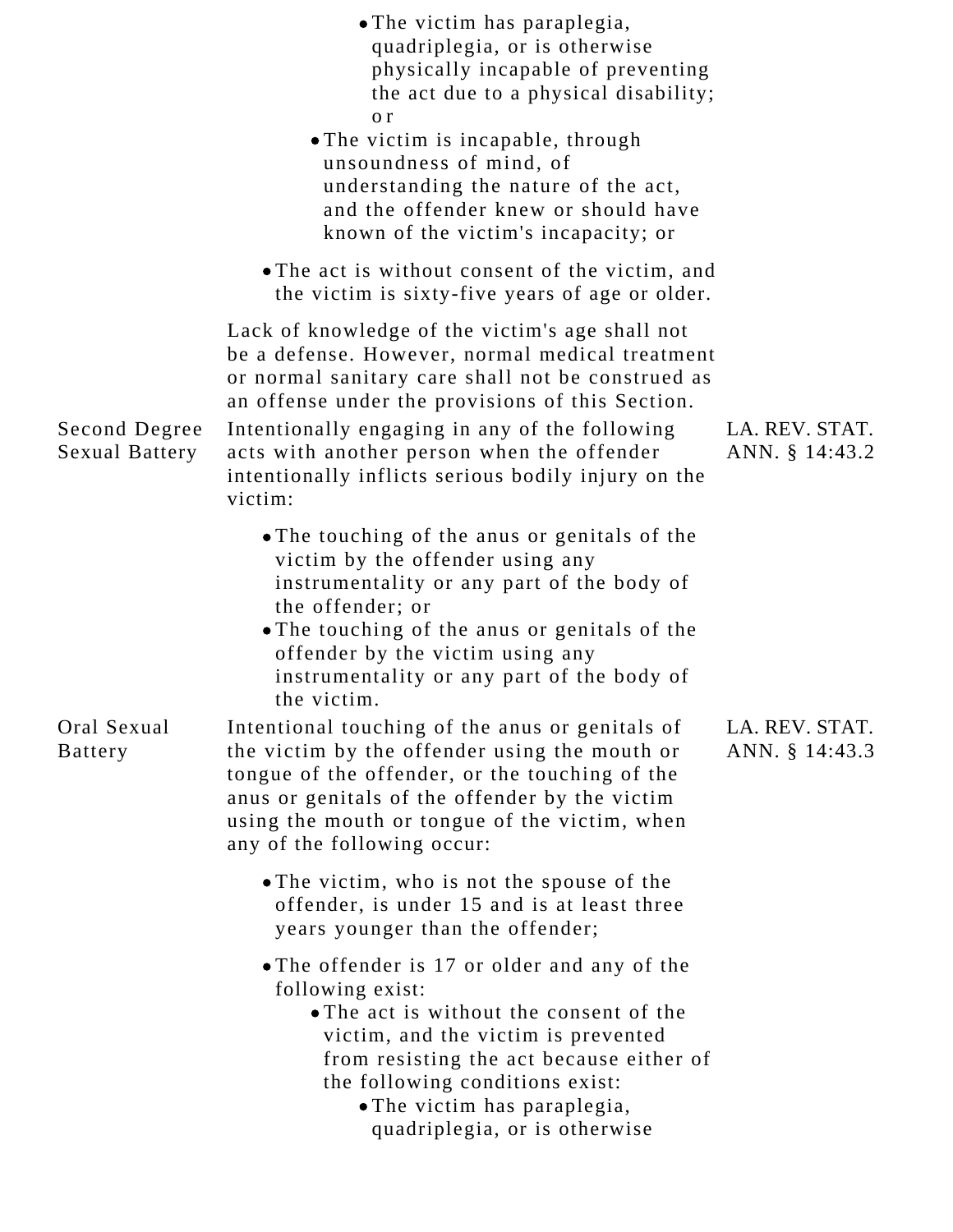|                               | physically incapable of preventing<br>the act due to a physical disability.<br>• The victim is incapable, through<br>unsoundness of mind, of<br>understanding the nature of the<br>act, and the offender knew or<br>should have known of the victim's<br>incapacity; or                                                                                                                                                                                             |                                          |
|-------------------------------|---------------------------------------------------------------------------------------------------------------------------------------------------------------------------------------------------------------------------------------------------------------------------------------------------------------------------------------------------------------------------------------------------------------------------------------------------------------------|------------------------------------------|
|                               | • The act is without the consent of the victim,<br>and the victim is sixty-five years of age or<br>older.                                                                                                                                                                                                                                                                                                                                                           |                                          |
|                               | Lack of knowledge of the victim's age shall not<br>be a defense                                                                                                                                                                                                                                                                                                                                                                                                     |                                          |
| <b>Statutory Rape</b>         | Statutory rape is not specifically penalized in<br>Louisiana. But several statutes criminalize<br>specific sex acts with minors:                                                                                                                                                                                                                                                                                                                                    | $\bullet$ LA. REV.<br>STAT.<br>ANN. $\S$ |
|                               | • Aggravated rape punishes sexual<br>intercourse with someone under 13;<br>• Sexual battery when, though the sex act is<br>consensual, the victim is younger than 15<br>and at least three years younger than the<br>offender; and<br>• Oral sexual battery when the victim is<br>younger than 15 and at least three years<br>younger than the offender.                                                                                                            | 14:42 et<br>sequential                   |
| Sodomy                        | • Louisiana seemingly does not criminalize<br>sodomy.<br>. Any state laws that outright prohibit<br>sodomy are unconstitutional<br>under Lawrence v. Texas, 539 U.S. 588<br>(2003).                                                                                                                                                                                                                                                                                 | $\bullet N/A$                            |
| Misdemeanor<br>Sexual Battery | Intentional touching of the breasts or buttocks of LA. REV. STAT.<br>the victim by the offender using any<br>instrumentality or any part of the body of the<br>offender, directly or through clothing, or the<br>intentional touching of the breasts or buttocks of<br>the offender by the victim using any<br>instrumentality or any part of the body of the<br>victim, directly or through clothing, when the<br>offender acts without the consent of the victim. | ANN. $\S$<br>14:43.1.1                   |

# **Maine**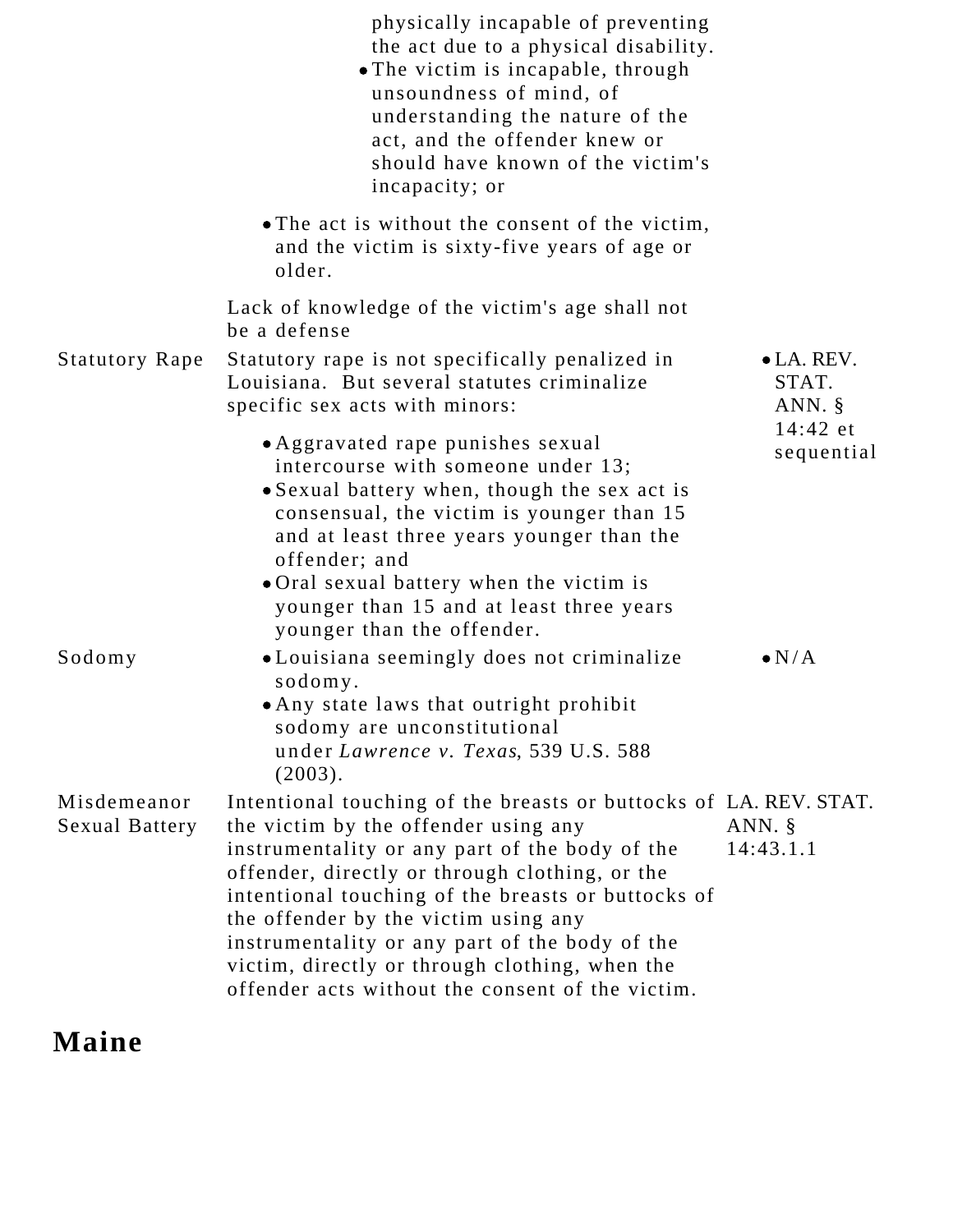|                         | Definition                                                                                                                                                                                                                                                                                                                                                                                                                                                                                                                                                                                                                                                                                                                                                                                                                                                                                                                                                                                                                                                                                                                                                                                                                                                                                                                                                                                                                                                                                                                                                                                                                                                                                                                                                        | Crime<br>Definition<br>Statute                              |
|-------------------------|-------------------------------------------------------------------------------------------------------------------------------------------------------------------------------------------------------------------------------------------------------------------------------------------------------------------------------------------------------------------------------------------------------------------------------------------------------------------------------------------------------------------------------------------------------------------------------------------------------------------------------------------------------------------------------------------------------------------------------------------------------------------------------------------------------------------------------------------------------------------------------------------------------------------------------------------------------------------------------------------------------------------------------------------------------------------------------------------------------------------------------------------------------------------------------------------------------------------------------------------------------------------------------------------------------------------------------------------------------------------------------------------------------------------------------------------------------------------------------------------------------------------------------------------------------------------------------------------------------------------------------------------------------------------------------------------------------------------------------------------------------------------|-------------------------------------------------------------|
| Gross Sexual<br>Assault | • Sexual act with another person and:<br>• The other person submits as a result of<br>compulsion;<br>• The other person, not the actor's<br>spouse, is under 14; or<br>• The other person, not the actor's<br>spouse, is under 12 (in all cases a class<br>A crime).<br>· Sexual act with another person and:<br>• The actor has substantially impaired<br>the other person's power to appraise or<br>control the other person's sexual acts<br>by furnishing, administering or<br>employing drugs, intoxicants or other<br>similar means (a class B crime);<br>• The actor compels or induces the other<br>person to engage in the sexual act by<br>any threat (a class B crime);<br>• The other person suffers from mental<br>disability that is reasonably apparent or<br>known to the actor, and which in fact<br>renders the other person substantially<br>incapable of appraising the nature of<br>the contact involved or of<br>understanding that the person has the<br>right to deny or withdraw consent (a<br>class B crime);<br>• The other person is unconscious or<br>otherwise physically incapable of<br>resisting and has not consented to the<br>sexual act (a class B crime);<br>• The other person, not the actor's<br>spouse, is under official supervision as<br>a probationer, a parolee, a sex offender<br>on supervised release, a prisoner on<br>supervised community confinement<br>status or a juvenile on community<br>reintegration status or is detained in a<br>hospital, prison or other institution,<br>and the actor has supervisory or<br>disciplinary authority over the other<br>person (a class B crime);<br>• The other person, not the actor's<br>spouse, is under 18 and is a student<br>enrolled in a private or public | $\bullet$ ME. REV.<br>STAT. tit.<br>$17A, \S$ §<br>251, 253 |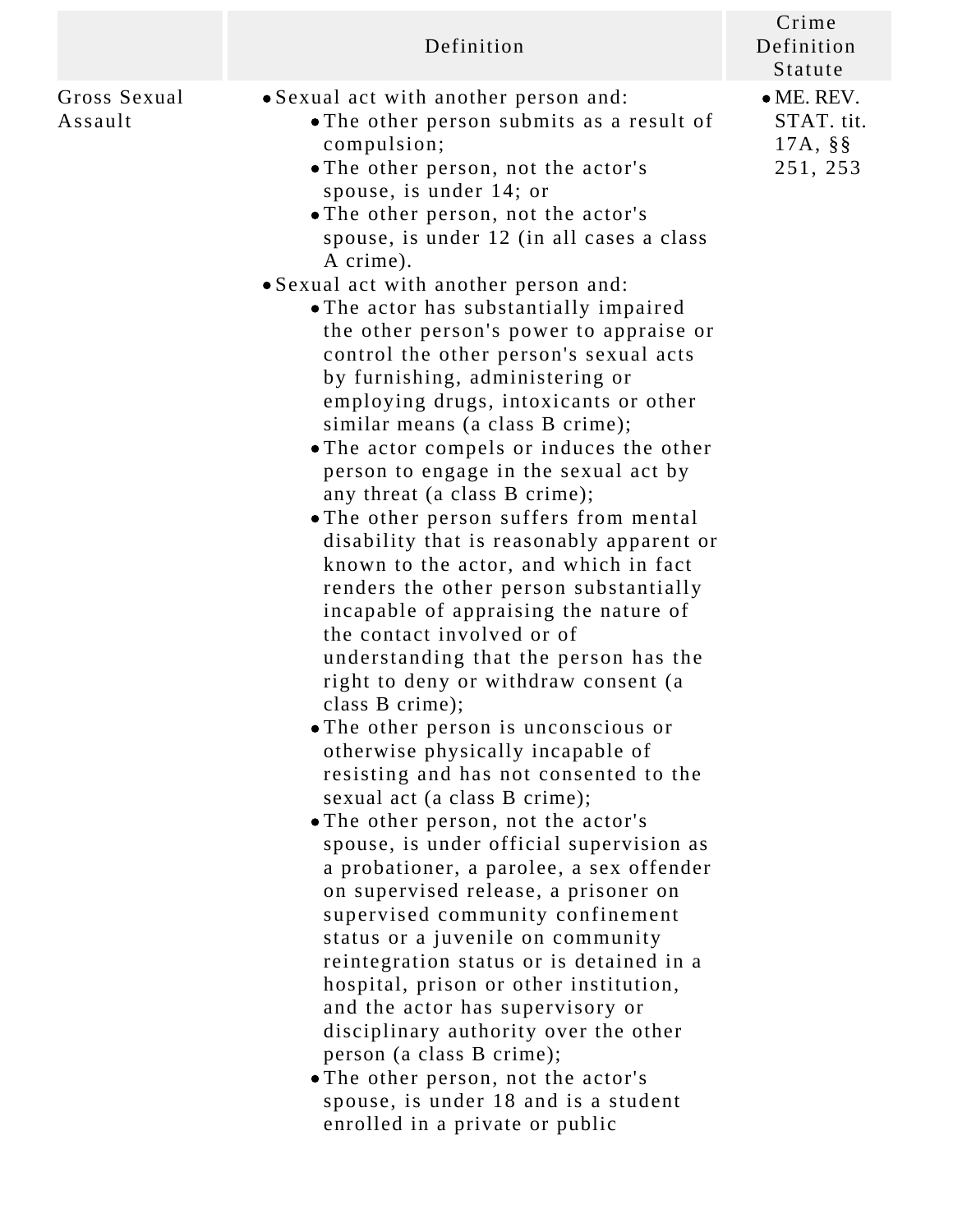elementary, secondary or special education school, facility or institution and the actor is a teacher, employee or other official having instructional, supervisory or disciplinary authority over the student (a class C crime);

- The other person, not the actor's spouse, has not attained the age of 18 years and is a resident in or attending a children's home, child care facility, facility operated by a family child care provider, children's residential care facility, drug treatment center, licensed youth camp or similar school, facility or institution regularly providing care or services for children, and the actor is a teacher, employee or other person having instructional, supervisory or disciplinary authority over the other person (a class C crime);
- The other person is under 18 years and the actor is a parent, stepparent, foster parent, guardian or other similar person responsible for the long-term care and welfare of that other person (a class B crime);
- The actor is a psychiatrist, a psychologist or licensed as a social worker or purports to be a psychiatrist, a psychologist or licensed as a social worker to the other person and the other person, not the actor's spouse, is a current patient or client of the actor (a class C crime);
- The actor owns, operates or is an employee of an organization, program or residence that is operated, administered, licensed or funded by the Department of Health and Human Services and the other person, not the actor's spouse, receives services from the organization, program or residence and the organization, program or residence recognizes the other person as a person with an intellectual disability or autism (a class C crime);
- The actor owns, operates or is an employee of an organization, program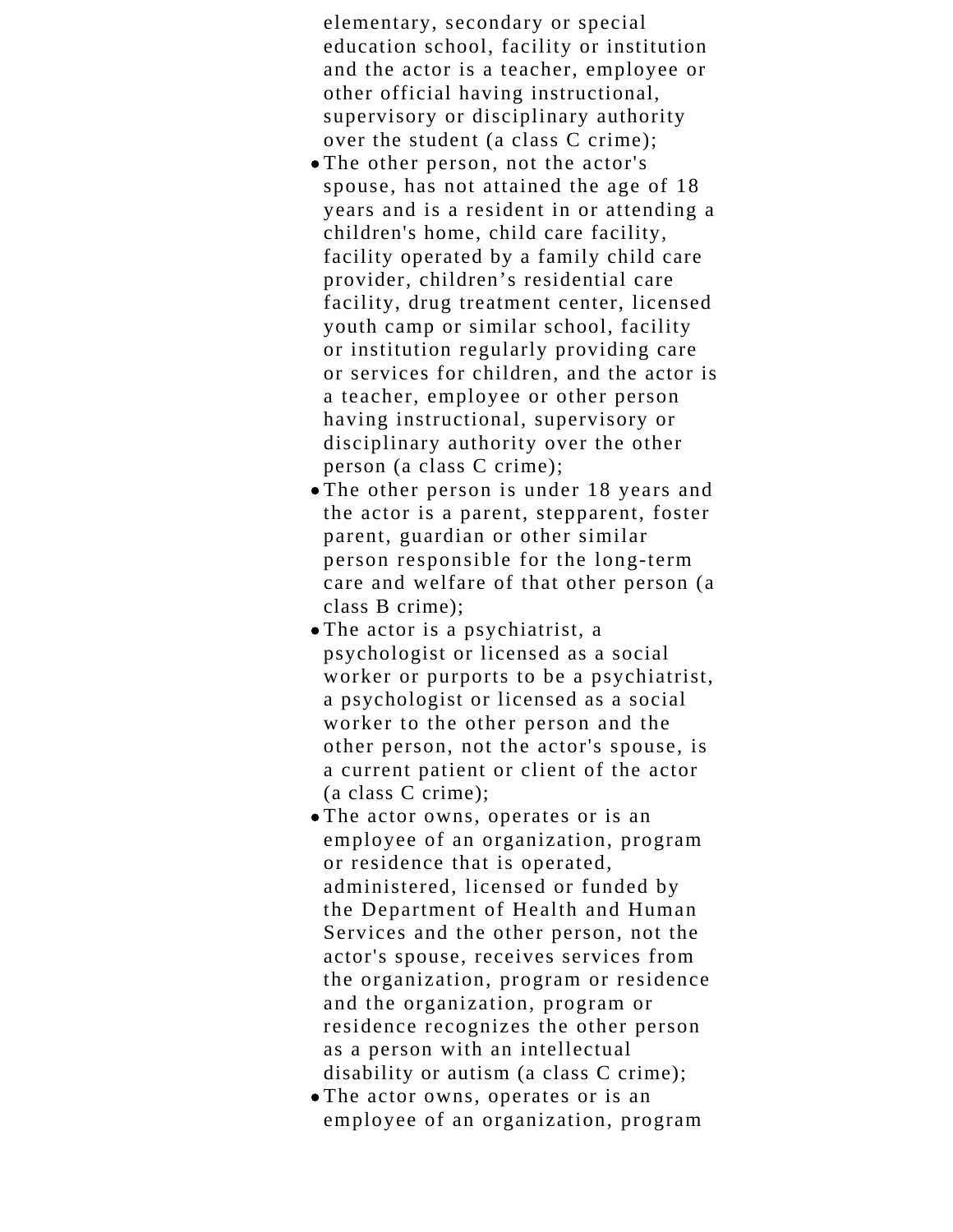|                       | or residence that is operated,<br>administered, licensed or funded by<br>the Department of Health and Human<br>Services and the other person, not the<br>actor's spouse, receives services from<br>the organization, program or residence<br>and suffers from a mental disability<br>that is reasonably apparent or known<br>to the actor (a class C crime);<br>• The other person has not expressly or<br>impliedly acquiesced to the sexual act<br>(a class C crime);<br>• The actor is employed to provide care<br>to a dependent person, who is not the<br>actor's spouse or domestic partner and<br>who is unable to perform self-care<br>because of advanced age or physical or<br>mental disease, disorder or defect (a<br>class C crime); or<br>• The actor is a law enforcement officer<br>acting in performance of official duties<br>and the other person, not the actor's<br>spouse, is under arrest, in custody or<br>being interrogated or temporarily<br>detained, including during a traffic<br>stop or questioning pursuant to an<br>investigation of a crime (a class B |                                                                                     |
|-----------------------|-------------------------------------------------------------------------------------------------------------------------------------------------------------------------------------------------------------------------------------------------------------------------------------------------------------------------------------------------------------------------------------------------------------------------------------------------------------------------------------------------------------------------------------------------------------------------------------------------------------------------------------------------------------------------------------------------------------------------------------------------------------------------------------------------------------------------------------------------------------------------------------------------------------------------------------------------------------------------------------------------------------------------------------------------------------------------------------------|-------------------------------------------------------------------------------------|
| Sodomy                | crime).<br>• Maine does not appear to criminalize<br>sodomy.<br>• Any state laws that outright prohibit<br>sodomy are unconstitutional<br>under Lawrence v. Texas, 539 U.S. 588<br>(2003).                                                                                                                                                                                                                                                                                                                                                                                                                                                                                                                                                                                                                                                                                                                                                                                                                                                                                                | N/A                                                                                 |
| <b>Statutory Rape</b> | • Maine does not specifically penalize<br>statutory rape, but it does punish several<br>crimes related to sexual acts with minors.                                                                                                                                                                                                                                                                                                                                                                                                                                                                                                                                                                                                                                                                                                                                                                                                                                                                                                                                                        | $\bullet$ ME. REV.<br>STAT. tit.<br>$17A, \S$ §<br>251, 253,<br>$254, 255 - A$      |
| Contact               | Unlawful Sexual Intentionally subjecting another person to any<br>sexual contact and:<br>• The other person has not expressly or<br>impliedly acquiesced in the sexual contact (a<br>Class D crime);<br>• The other person has not expressly or<br>impliedly acquiesced in the sexual contact<br>and the sexual contact includes penetration                                                                                                                                                                                                                                                                                                                                                                                                                                                                                                                                                                                                                                                                                                                                              | $\bullet$ ME. REV.<br>STAT. tit.<br>$17A, \S$ §<br>$255 - A$ ,<br>1602 and<br>1704. |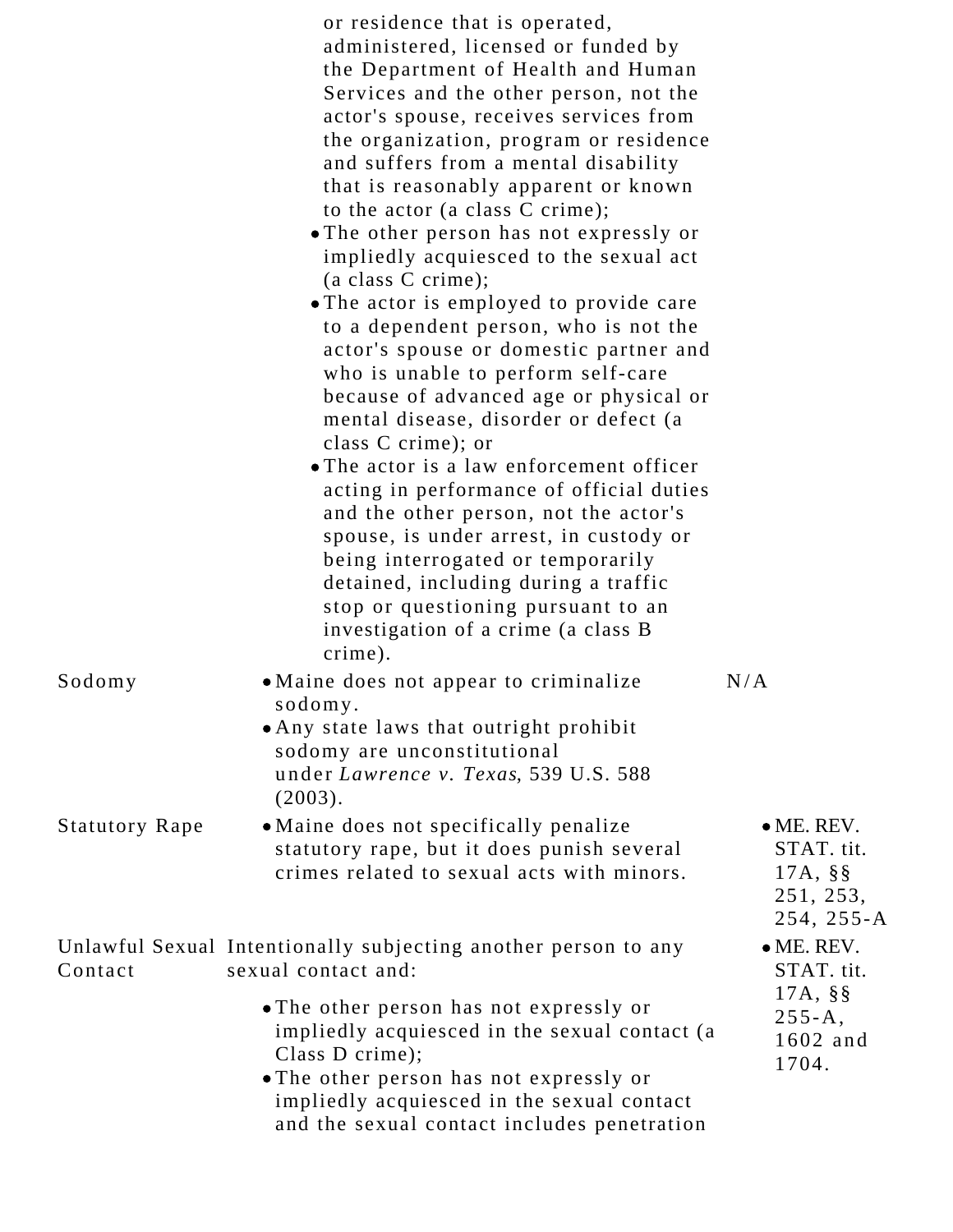(a Class C crime);

- The other person is unconscious or otherwise physically incapable of resisting and has not consented to the sexual contact (a Class D crime unless the contact includes penetration, in which case the offense is a class C crime);
- The other person, not the actor's spouse, is less than 14 years of age and the actor is at least 3 years older (a Class C crime unless the contact includes penetration, in which case the offense is a Class B crime);
- The other person, not the actor's spouse, is less than 12 years of age and the actor is at least 3 years older (a Class B crime unless the contact includes penetration, in which case the offense is a Class A crime);
- The other person, not the actor's spouse, is either 14 or 15 years of age and the actor is at least 10 years older than the other person (a Class D crime);
- The other person suffers from a mental disability that is reasonably apparent or known to the actor that in fact renders the other person substantially incapable of appraising the nature of the contact involved or of understanding that the other person has the right to deny or withdraw consent (a Class D crime unless the contact includes penetration, in which case the offense is a Class C crime);
- The other person, not the actor's spouse, is under official supervision as a probationer, a parolee, a sex offender on supervised release, a prisoner on supervised community confinement status or a juvenile on community reintegration status or is detained in a hospital, prison or other institution and the actor has supervisory or disciplinary authority over the other person (a Class D crime unless the contact includes penetration, in which case the offense is a Class C crime);
- The other person, not the actor's spouse, is a student enrolled in a private or public elementary, secondary or special education school, facility or institution and the actor is a teacher, employee or other official having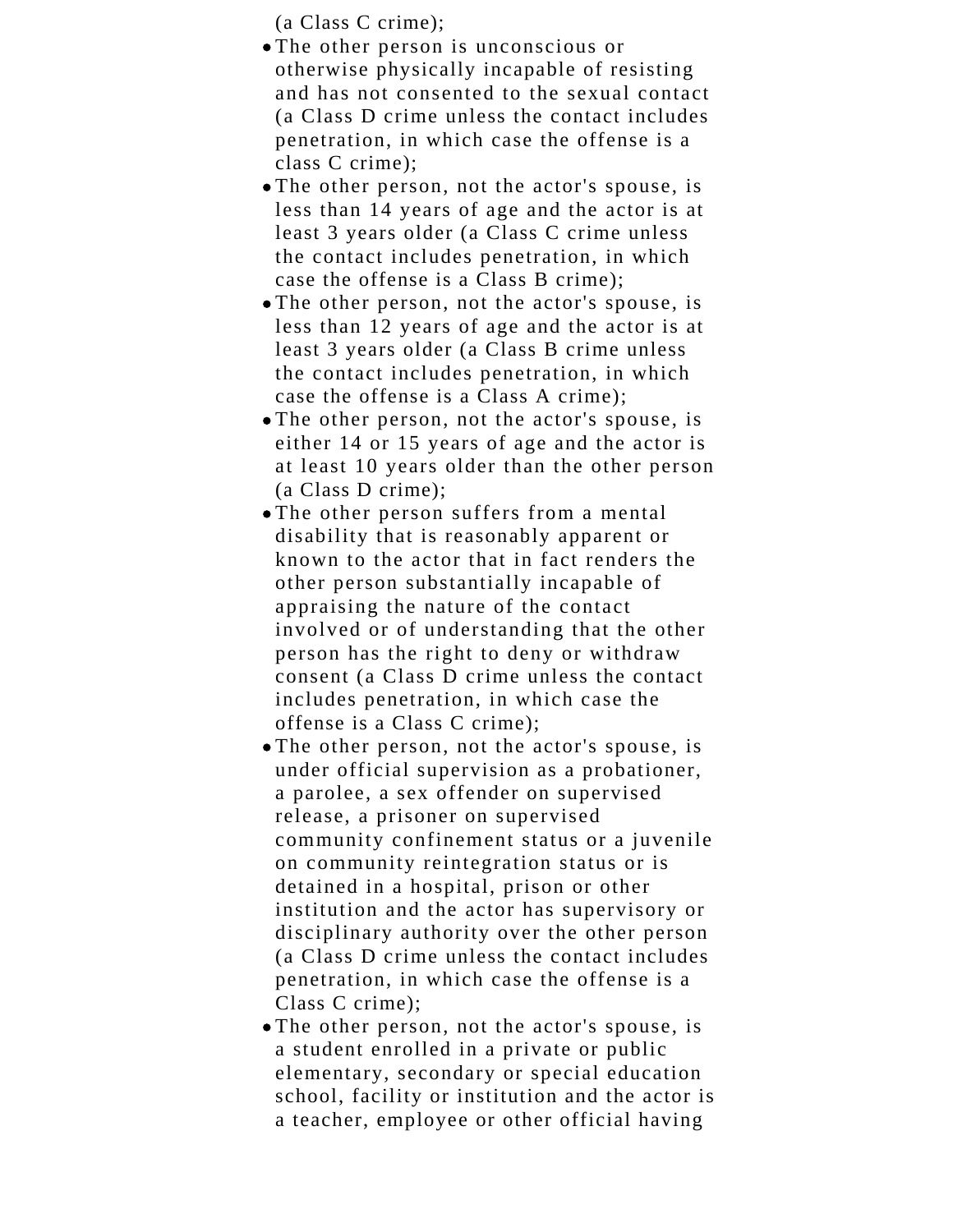instructional, supervisory or disciplinary authority over the student (a Class D crime unless the contact includes penetration, in which case the offense is a Class C crime);

- The other person is less than 18 years of age and the actor is a parent, stepparent, foster parent, guardian or other similar person responsible for the long-term general care and welfare of that other person (a Class C crime unless the contact includes penetration, in which case the offense is a Class B crime);
- The other person submits as a result of compulsion (a Class C crime unless the contact includes penetration, in which case the offense is a Class B crime);
- The actor owns, operates or is an employee of an organization, program or residence that is operated, administered, licensed or funded by the Department of Health and Human Services and the other person, not the actor's spouse, receives services from the organization, program or residence and the organization, program or residence recognizes that other person as a person with an intellectual disability or autism (a Class D crime unless the contact includes penetration, in which case the offense is a Class C crime);
- The actor owns, operates or is an employee of an organization, program or residence that is operated, administered, licensed or funded by the Department of Health and Human Services and the other person, not the actor's spouse, receives services from the organization, program or residence and suffers from a mental disability that is reasonably apparent or known to the actor (a Class D crime unless the contact includes penetration, in which case the offense is a Class C crime);
- The other person, not the actor's spouse, is less than 18 years of age and is a student enrolled in a private or public elementary, secondary or special education school, facility or institution and the actor, who is at least 21 years of age, is a teacher, employee or other official in the school district, school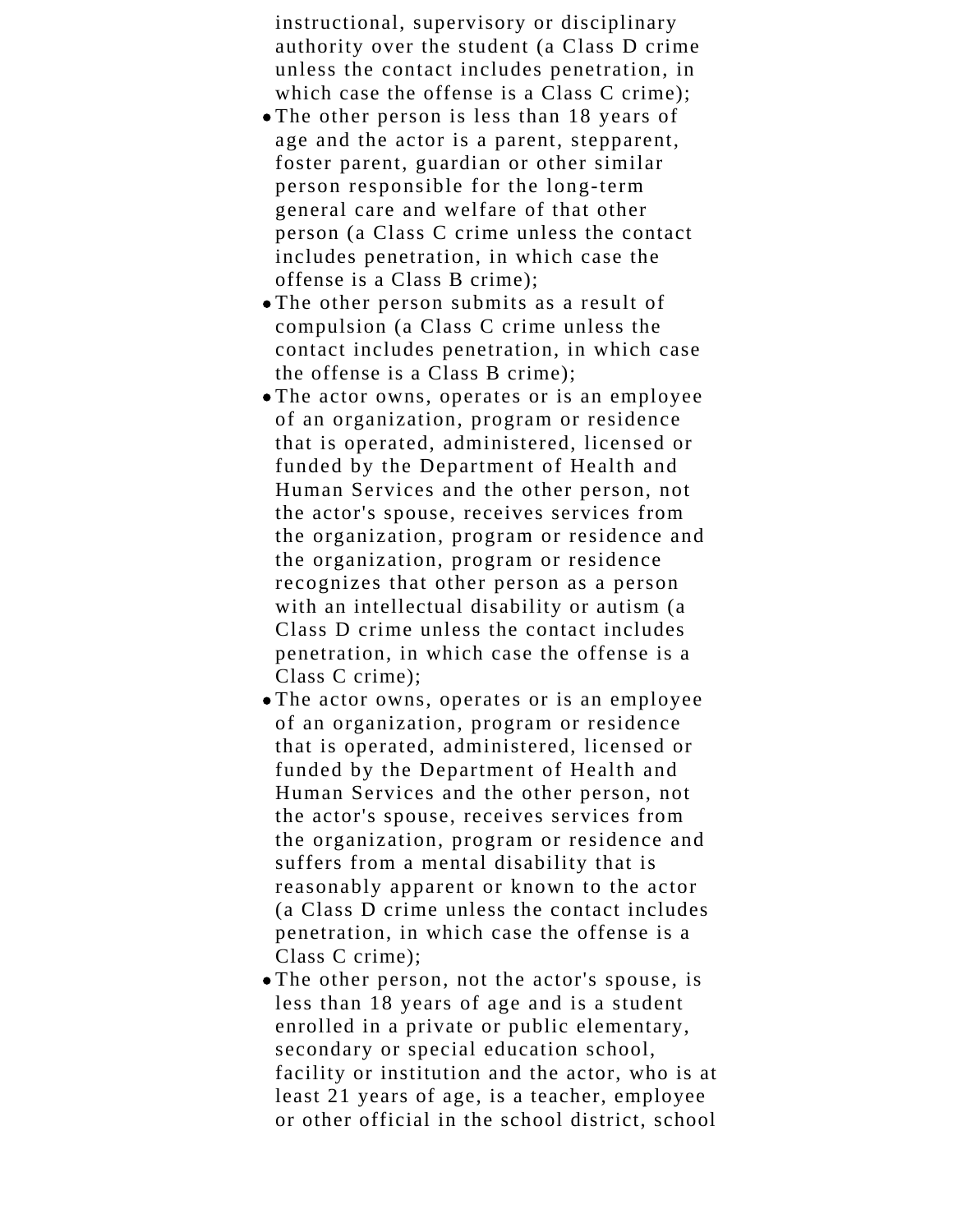union, educational unit, school, facility or institution in which the student is enrolled (a Class E crime unless the contact includes penetration, in which case the offense is a Class D crime);

- The actor is a psychiatrist, a psychologist or licensed as a social worker or counseling professional or purports to be a psychiatrist, a psychologist or licensed as a social worker or counseling professional to the other person and the other person, not the actor's spouse, is a current patient or client of the actor (a Class D crime unless the contact includes penetration, in which case the offense is a Class C crime); or
- The actor is employed to provide care to a dependent person, who is not the actor's spouse or domestic partner and who is unable to perform self-care because of advanced age or physical or mental disease, disorder or defect (a Class D crime unless the contact includes penetration, in which case the offense is a Class C crime).

## **Maryland**

|                             | Definition                                                                                                                                                                                                                                                                                                                                                                                                                                                                                                                                                                                                           | Crime<br>Definition<br>Statute                                   |
|-----------------------------|----------------------------------------------------------------------------------------------------------------------------------------------------------------------------------------------------------------------------------------------------------------------------------------------------------------------------------------------------------------------------------------------------------------------------------------------------------------------------------------------------------------------------------------------------------------------------------------------------------------------|------------------------------------------------------------------|
| Rape in the<br>First Degree | Vaginal intercourse, or a sexual act, with another<br>by force or threat of force, without the consent<br>of the other, and defendant:<br>• Employs/displays a dangerous weapon,<br>or a physical object the victim<br>reasonably believes is a dangerous<br>weapon;<br>• Inflicts serious physical injury on the<br>victim or another in the course of<br>committing the crime;<br>• Threatens or places the victim in fear<br>that the victim, or a 3rd person known<br>to the victim, imminently will be<br>subject to death, suffocation, etc.;<br>• Commits the crime while aided and<br>abetted by another; or | $\bullet$ Md. Code<br>Ann.,<br>Criminal<br>Law $\S$<br>$3 - 303$ |
|                             | • Commits the crime in connection with a<br>burglary in the 1st, 2nd, or 3rd degree.                                                                                                                                                                                                                                                                                                                                                                                                                                                                                                                                 |                                                                  |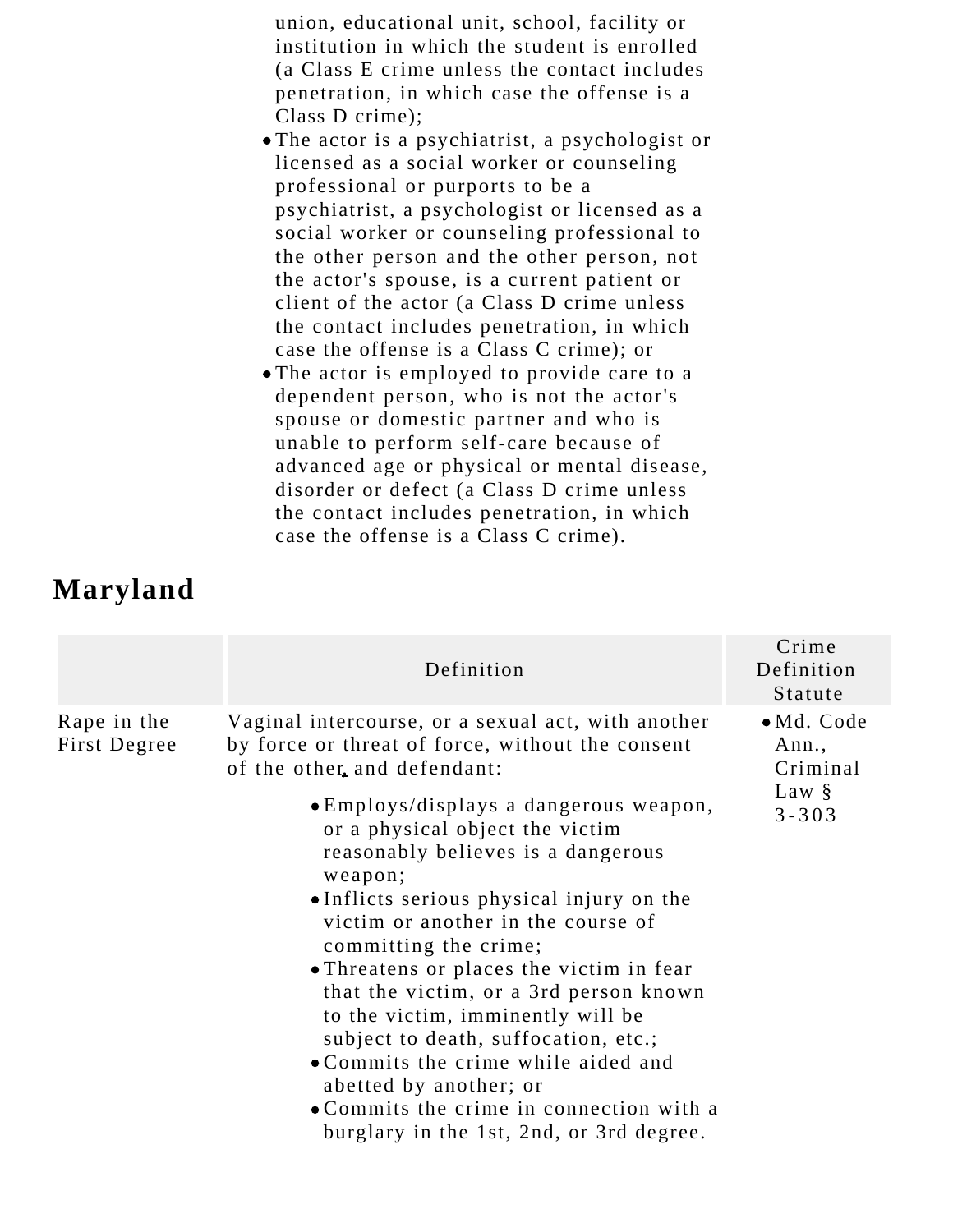| Rape in the<br>Second Degree             | Vaginal intercourse or a sexual act with another:<br>• By force, or the threat of force, without the<br>consent of the other;<br>• If the victim is a substantially cognitively<br>impaired individual, a mentally<br>incapacitated individual, or a physically<br>helpless individual, and the person<br>performing the act knows or reasonably<br>should know that the victim is a<br>substantially cognitively impaired<br>individual, etc.; or<br>• If the victim is under the age of 14 years,<br>and the defendant is at least 4 years older<br>than the victim.                                                                                                                                                                                                                                                                                                                                                                                                                                                                                                                                                                                                                                                                                                                                                                                                                                                    | $\bullet$ Md. Code<br>Ann.,<br>Criminal<br>Law $\S$<br>$3 - 304$ |
|------------------------------------------|---------------------------------------------------------------------------------------------------------------------------------------------------------------------------------------------------------------------------------------------------------------------------------------------------------------------------------------------------------------------------------------------------------------------------------------------------------------------------------------------------------------------------------------------------------------------------------------------------------------------------------------------------------------------------------------------------------------------------------------------------------------------------------------------------------------------------------------------------------------------------------------------------------------------------------------------------------------------------------------------------------------------------------------------------------------------------------------------------------------------------------------------------------------------------------------------------------------------------------------------------------------------------------------------------------------------------------------------------------------------------------------------------------------------------|------------------------------------------------------------------|
| Sexual Offense<br>in the Third<br>Degree | $\bullet$ (1) Engaging in sexual contact with another<br>without the consent of the other; and:<br>• Employing/displaying a dangerous<br>weapon, or a physical object the victim<br>reasonably believes is a dangerous<br>weapon;<br>• Suffocating, strangling, disfiguring, or<br>inflicting serious physical injury on the<br>victim or another in the course of<br>committing the crime;<br>• Threatening or placing the victim in<br>fear that the victim, or a 3rd person<br>known to the victim, imminently will be<br>subject to death, suffocation,<br>strangulation, disfigurement, serious<br>physical injury, or kidnapping; or<br>• Committing the crime while aided and<br>abetted by another;<br>$\bullet$ (2) Engaging in sexual contact with another<br>if the victim is a substantially cognitively<br>impaired individual, a mentally<br>incapacitated individual, or a physically<br>helpless individual, and the person<br>performing the act knows or reasonably<br>should know the victim is a substantially<br>cognitively impaired individual, a mentally<br>incapacitated individual, or a physically<br>helpless individual;<br>$\bullet$ (3) Engaging in sexual contact with another<br>if the victim is under the age of 14 years,<br>and the person performing the sexual<br>contact is at least 4 years older than the<br>victim;<br>$\bullet$ (4) Engaging in a sexual act with another if | $\bullet$ Md. Code<br>Ann.,<br>Criminal<br>Law §<br>$3 - 307$    |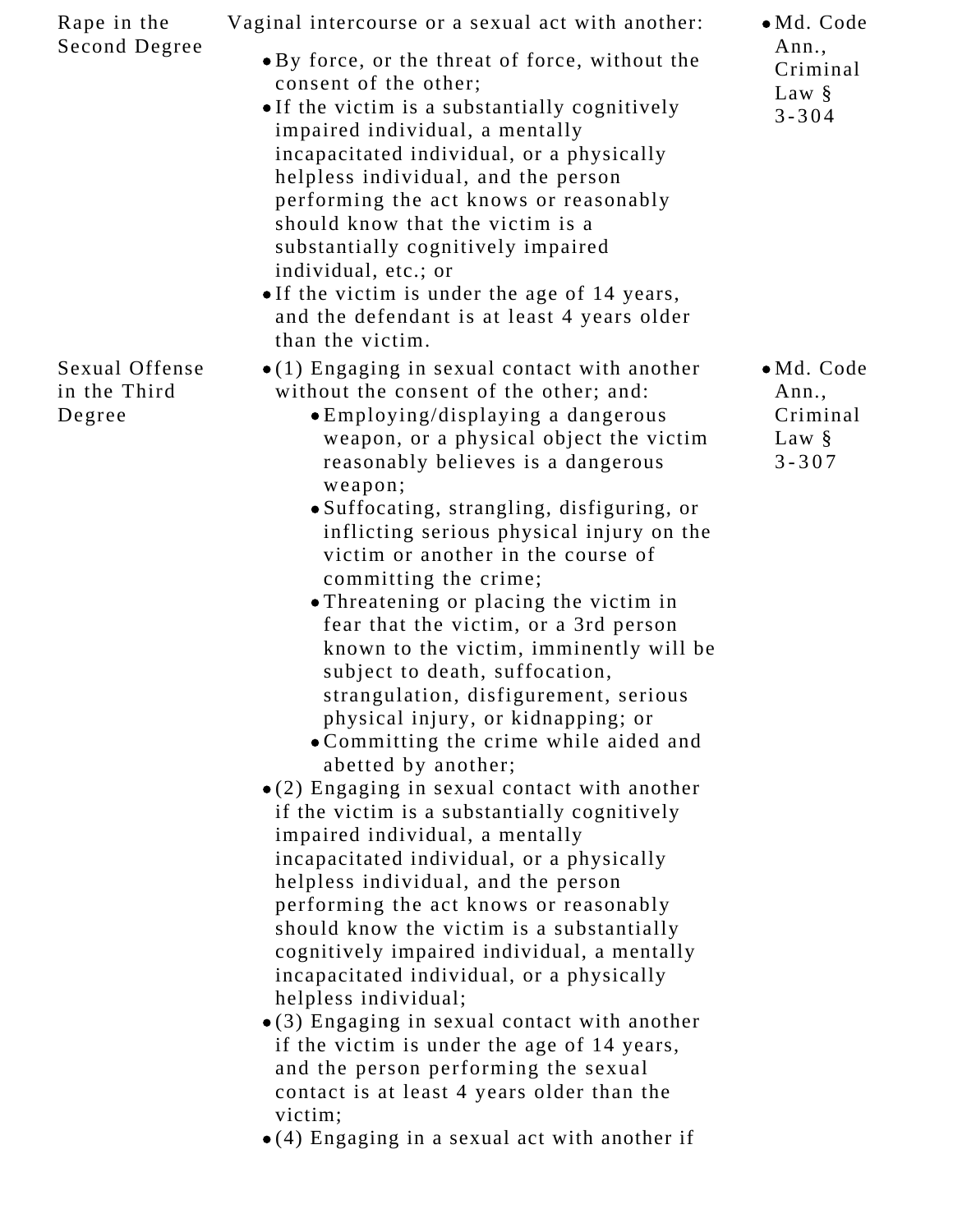|                                                                                                                        | the victim is 14 or 15 years old, and the<br>person performing the sexual act is at least<br>21 years old; or<br>$\bullet$ (5) Engaging in vaginal intercourse with<br>another if the victim is 14 or 15 years old,<br>and the person performing the act is at least<br>21 years old.                                                                                                                                                                                                                                                                                                                                                                                                                                                                                                                                                                                                                                                              |                                                                  |
|------------------------------------------------------------------------------------------------------------------------|----------------------------------------------------------------------------------------------------------------------------------------------------------------------------------------------------------------------------------------------------------------------------------------------------------------------------------------------------------------------------------------------------------------------------------------------------------------------------------------------------------------------------------------------------------------------------------------------------------------------------------------------------------------------------------------------------------------------------------------------------------------------------------------------------------------------------------------------------------------------------------------------------------------------------------------------------|------------------------------------------------------------------|
| Sexual Offense<br>in the Fourth<br>Degree                                                                              | $\bullet$ Engaging in:<br>• Sexual contact with another without the<br>consent of the other;<br>• Sexual act with another if the victim is<br>14 or 15 years old, and the person<br>performing the sexual act is at least 4<br>years older than the victim; or<br>• Vaginal intercourse with another if the<br>victim is 14 or 15 years old, and the<br>person performing the act is at least 4<br>years older than the victim.<br>• A person in a position of authority may not<br>engage in a sexual act or sexual contact with<br>a minor who, at the time of the sexual act or<br>sexual contact, is a student enrolled at a<br>school where the person in position of<br>authority is employed.<br>• A person in a position of authority may not<br>engage in vaginal intercourse with a minor<br>who, at the time of the vaginal intercourse,<br>is a student enrolled at a school where the<br>person in position of authority is employed. | · Md. Code<br>Ann.,<br>Criminal<br>Law §<br>$3 - 308$            |
| Sexual Conduct<br><b>Between</b><br>Correctional or<br>Juvenile Justice<br>Employee and<br>Inmate or<br>Confined Child | • Correctional employee with inmate:<br>• A correctional employee or any other<br>individual working in a correctional<br>facility, or an employee of a contractor<br>providing goods or services to the<br>Department of Public Safety and<br>Correctional Services or a correctional<br>facility, may not engage in sexual<br>contact, vaginal intercourse, or a sexual<br>act with an inmate.<br>•Juvenile Services employee with confined<br>child:<br>• A person may not engage in sexual<br>contact, vaginal intercourse, or a sexual<br>act with an individual confined to a<br>child care institution licensed by the<br>Department, a detention center for<br>juveniles, or a facility for juveniles.                                                                                                                                                                                                                                     | $\bullet$ Md. Code<br>Ann.,<br>Criminal<br>Law $\S$<br>$3 - 314$ |

**Court-ordered services provider:**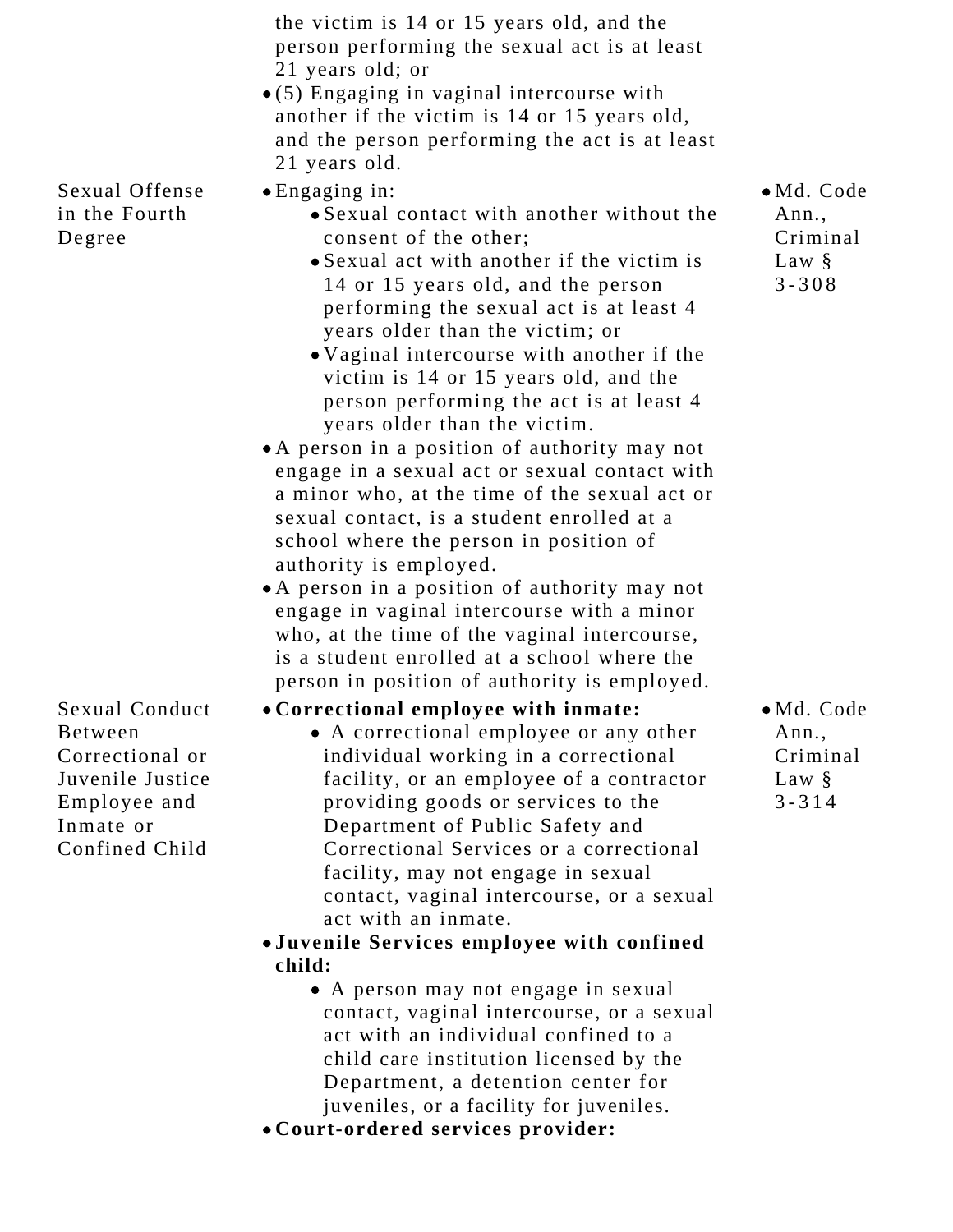|                                                     | • A court-ordered services provider may<br>not engage in sexual contact, vaginal<br>intercourse, or a sexual act with an<br>individual ordered to obtain services<br>while the order is in effect.                                                                                                                  |                                                                  |
|-----------------------------------------------------|---------------------------------------------------------------------------------------------------------------------------------------------------------------------------------------------------------------------------------------------------------------------------------------------------------------------|------------------------------------------------------------------|
| Continuing<br>Course of<br>Conduct<br>Against Child | • Engaging in a continuing course of conduct<br>which includes three or more acts that<br>would constitute rape (1st or 2d degree) or<br>sexual offense (1st, 2d, or 3d degree) over a<br>period of 90 days or more, with a victim<br>who is under the age of 14 years at any time<br>during the course of conduct. | $\bullet$ Md. Code<br>Ann.,<br>Criminal<br>Law $\S$<br>$3 - 315$ |
| Sodomy                                              | • Sodomy is not defined in the Maryland Code.                                                                                                                                                                                                                                                                       | $\bullet$ Md. Code<br>Ann.,<br>Criminal<br>Law §<br>$3 - 321$    |

# **Massachusetts**

|                                                  | Definition                                                                                                                                                     | Crime<br>Definition<br>Statute                             |
|--------------------------------------------------|----------------------------------------------------------------------------------------------------------------------------------------------------------------|------------------------------------------------------------|
| Rape                                             | • Sexual intercourse or unnatural sexual<br>intercourse with a person, by force and<br>against his will, or by threat of bodily injury.                        | · Mass. Gen.<br>Laws. Ann.<br>ch. $265, \S$<br>22          |
| Forcible Rape of<br>a Child                      | • Sexual intercourse or unnatural sexual<br>intercourse with a child under 16 by force<br>and against child's will or by threat of bodily<br>injury.           | $\bullet$ Mass. Gen.<br>Laws. Ann.<br>ch. $265, \S$<br>22A |
| Sodomy                                           | • Abominable and detestable crime against<br>nature, either with mankind or with a beast.                                                                      | · Mass. Gen.<br>Laws. Ann.<br>ch. $272, \S$<br>34          |
| Inducement                                       | •Inducement of a person under 18 of chaste<br>life to have unlawful sexual intercourse.                                                                        | $\bullet$ Mass. Gen.<br>Laws. Ann.<br>$Ch. 272$ §4         |
| During<br>Commission of<br>Certain Offenses and: | Rape of a Child Sexual intercourse or unnatural sexual<br>intercourse with a child under 16 by force and<br>against child's will or by threat of bodily injury | • Mass. Gen.<br>Laws. Ann.<br>ch. $265, \S$<br>22B         |
|                                                  | • The sexual intercourse or unnatural sexual<br>intercourse is committed during the<br>commission or attempted commission of                                   |                                                            |

any of the following offenses: (1) armed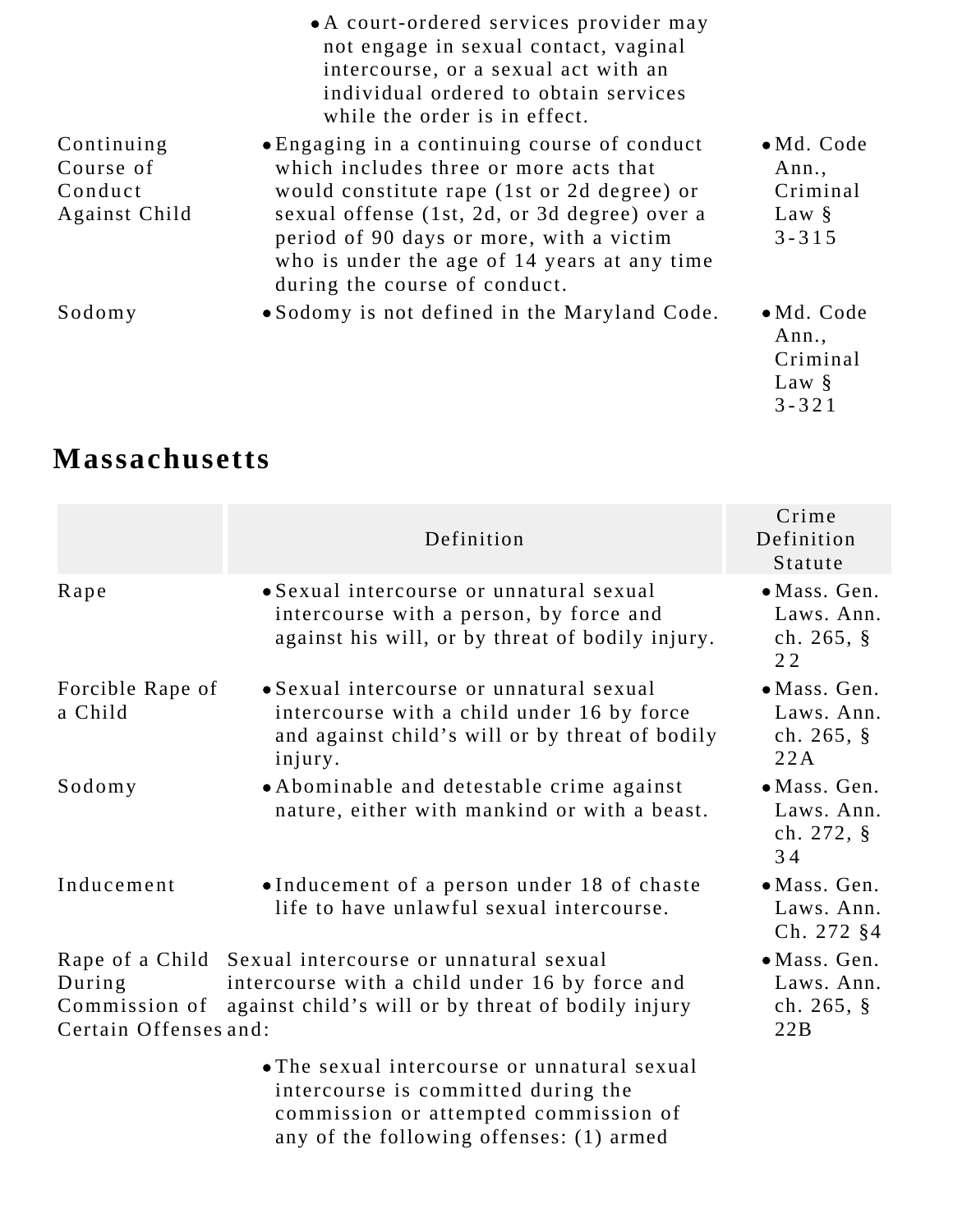| Rape of a Child<br>by Previously<br>Convicted<br>Offenders | burglary; (2) unarmed burglary; (3) breaking<br>and entering; (4) entering without breaking;<br>(5) breaking and entering into a dwelling<br>house; $(6)$ kidnapping; $(7)$ armed robbery; $(8)$<br>unarmed robbery; (9) assault and battery<br>with a dangerous weapon or assault with a<br>dangerous weapon; (10) home invasion; or<br>$(11)$ posing or exhibiting child in state of<br>nudity or sexual conduct;<br>• The sexual intercourse or unnatural sexual<br>intercourse results in, or is committed by<br>means of an act or acts resulting in,<br>substantial bodily injury;<br>• The sexual intercourse or unnatural sexual<br>intercourse is committed while the victim is<br>tied, bound or gagged;<br>• The sexual intercourse or unnatural sexual<br>intercourse is committed after the<br>defendant administered, or caused to be<br>administered, alcohol or a controlled<br>substance by injection, inhalation, ingestion,<br>or any other means to the victim without<br>the victim's consent;<br>• The sexual intercourse or unnatural sexual<br>intercourse is committed by a joint<br>enterprise; or<br>• The sexual intercourse or unnatural sexual<br>intercourse was committed in a manner in<br>which the victim could contract a sexually<br>transmitted disease or infection of which<br>the defendant knew or should have known<br>he was a carrier.<br>Sexual intercourse or unnatural sexual<br>intercourse with a child under 16 by force and<br>against child's will or by threat of bodily injury,<br>by someone who has been previously convicted<br>of or adjudicated delinquent or as a youthful<br>offender for: | $\bullet$ Mas<br>Law<br>ch.<br>22C |
|------------------------------------------------------------|----------------------------------------------------------------------------------------------------------------------------------------------------------------------------------------------------------------------------------------------------------------------------------------------------------------------------------------------------------------------------------------------------------------------------------------------------------------------------------------------------------------------------------------------------------------------------------------------------------------------------------------------------------------------------------------------------------------------------------------------------------------------------------------------------------------------------------------------------------------------------------------------------------------------------------------------------------------------------------------------------------------------------------------------------------------------------------------------------------------------------------------------------------------------------------------------------------------------------------------------------------------------------------------------------------------------------------------------------------------------------------------------------------------------------------------------------------------------------------------------------------------------------------------------------------------------------------------------------------------------------------------------------------|------------------------------------|
|                                                            | .indecent assault and battery on a child<br>under $14$ ;<br>oaggravated indecent assault and battery on<br>a child under 14;<br>•indecent assault and battery on a person 14<br>or older;<br>• assault of a child with intent to commit rape;<br>• rape of a child with force;<br>• aggravated rape of a child with force;                                                                                                                                                                                                                                                                                                                                                                                                                                                                                                                                                                                                                                                                                                                                                                                                                                                                                                                                                                                                                                                                                                                                                                                                                                                                                                                               |                                    |

rape and abuse of a child;

ss. Gen.  $\sqrt{s}$ . Ann.  $265, §$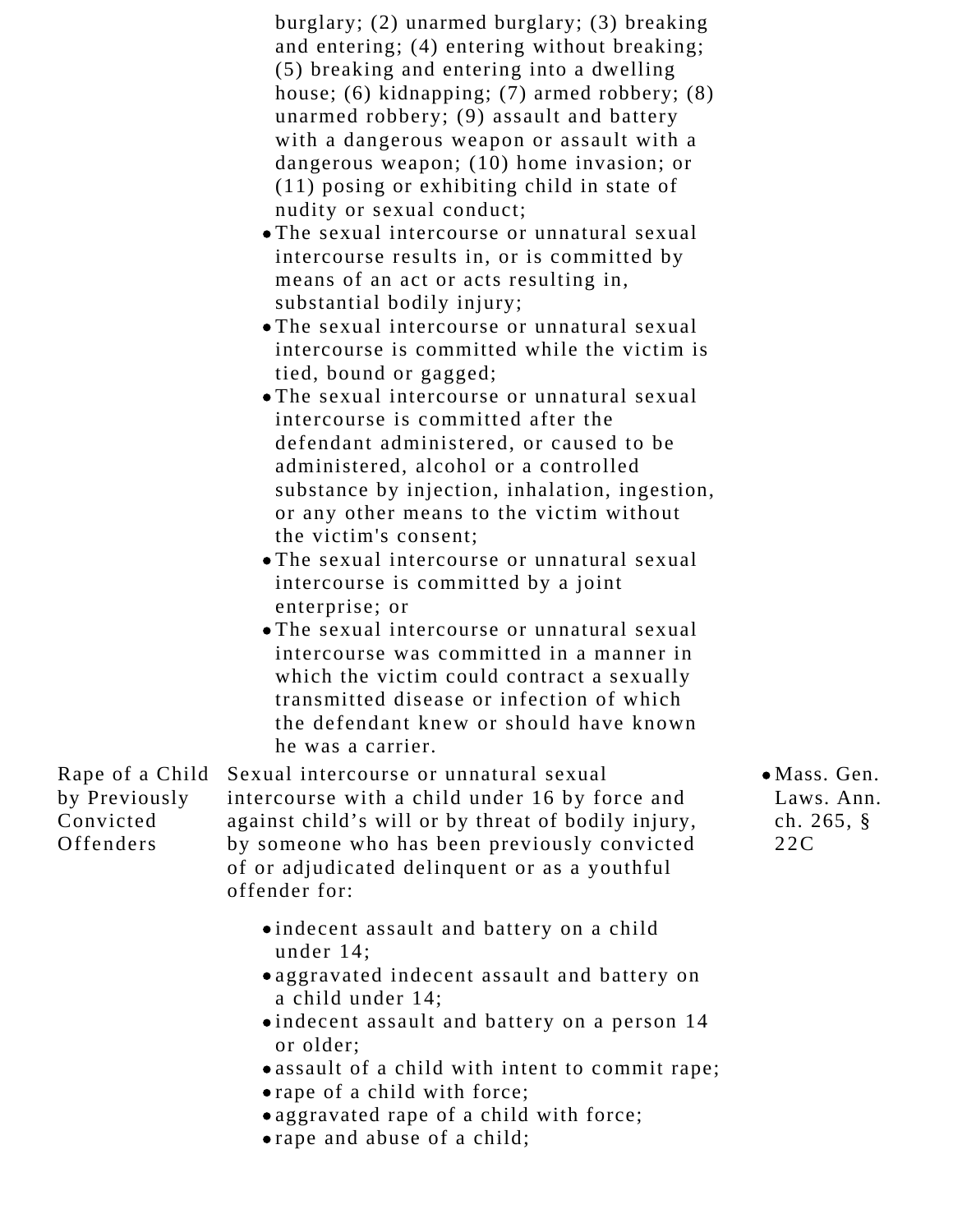|                                                                                | oaggravated rape and abuse of a child;<br>• rape; or<br>• a like violation of the laws of another state,<br>the United States or a military, territorial or<br>Indian tribal authority.                                                                             |                                                            |
|--------------------------------------------------------------------------------|---------------------------------------------------------------------------------------------------------------------------------------------------------------------------------------------------------------------------------------------------------------------|------------------------------------------------------------|
| <b>Statutory Rape</b>                                                          | • Unlawful sexual intercourse or unnatural<br>sexual intercourse, and abuse of, a child,<br>under 16.                                                                                                                                                               | · Mass. Gen.<br>Laws. Ann.<br>ch. $265, \S$<br>23          |
| Aggravated<br><b>Statutory Rape</b><br>of a Child                              | Unlawful sexual intercourse or unnatural sexual<br>intercourse with, and abuse of, a child under 16<br>and:                                                                                                                                                         | $\bullet$ Mass. Gen.<br>Laws. Ann.<br>ch. $265, \S$<br>23A |
|                                                                                | • there exists more than a 5 year age<br>difference between the defendant and victim<br>and the victim under 12;<br>• there exists more than a 10 year age<br>difference between the defendant and the<br>victim and the victim is between 12 and 16;<br>$\alpha$ r |                                                            |
|                                                                                | • at the time of the intercourse, the defendant<br>was a mandated reporter (i.e., doctor,<br>teacher, other child advocate, etc.).                                                                                                                                  |                                                            |
| <b>Statutory Rape</b><br>of a Child by<br>Previously<br>Convicted<br>Offenders | Unlawful sexual intercourse or unnatural sexual<br>intercourse with, and abuse of, a child under 16,<br>by someone who has been previously convicted<br>of or adjudicated delinquent or as a youthful<br>offender for:                                              | · Mass. Gen.<br>Laws. Ann.<br>ch. $265, \S$<br>23B         |
|                                                                                | 1. indecent assault and battery on a child<br>under $14$ ;                                                                                                                                                                                                          |                                                            |
|                                                                                | 2. aggravated indecent assault and battery on<br>a child under 14;                                                                                                                                                                                                  |                                                            |
|                                                                                | 3. indecent assault and battery on a person 14<br>or older;                                                                                                                                                                                                         |                                                            |
|                                                                                | 4. assault of a child with intent to commit rape;<br>5. rape of a child with force;                                                                                                                                                                                 |                                                            |
|                                                                                | 6. aggravated rape of a child with force;<br>7. rape and abuse of a child;                                                                                                                                                                                          |                                                            |
|                                                                                | 8. aggravated rape and abuse of a child;<br>9. rape; or                                                                                                                                                                                                             |                                                            |
|                                                                                | 10. a like violation of the laws of another state,<br>the United States or a military, territorial or<br>Indian tribal authority.                                                                                                                                   |                                                            |
| Indecent<br>Assault and<br>Battery on<br>Child Under 14                        | Indecent assault and battery on a child under 14.                                                                                                                                                                                                                   | • Mass. Gen.<br>Laws. Ann.<br>ch. $265, \S$<br>13B         |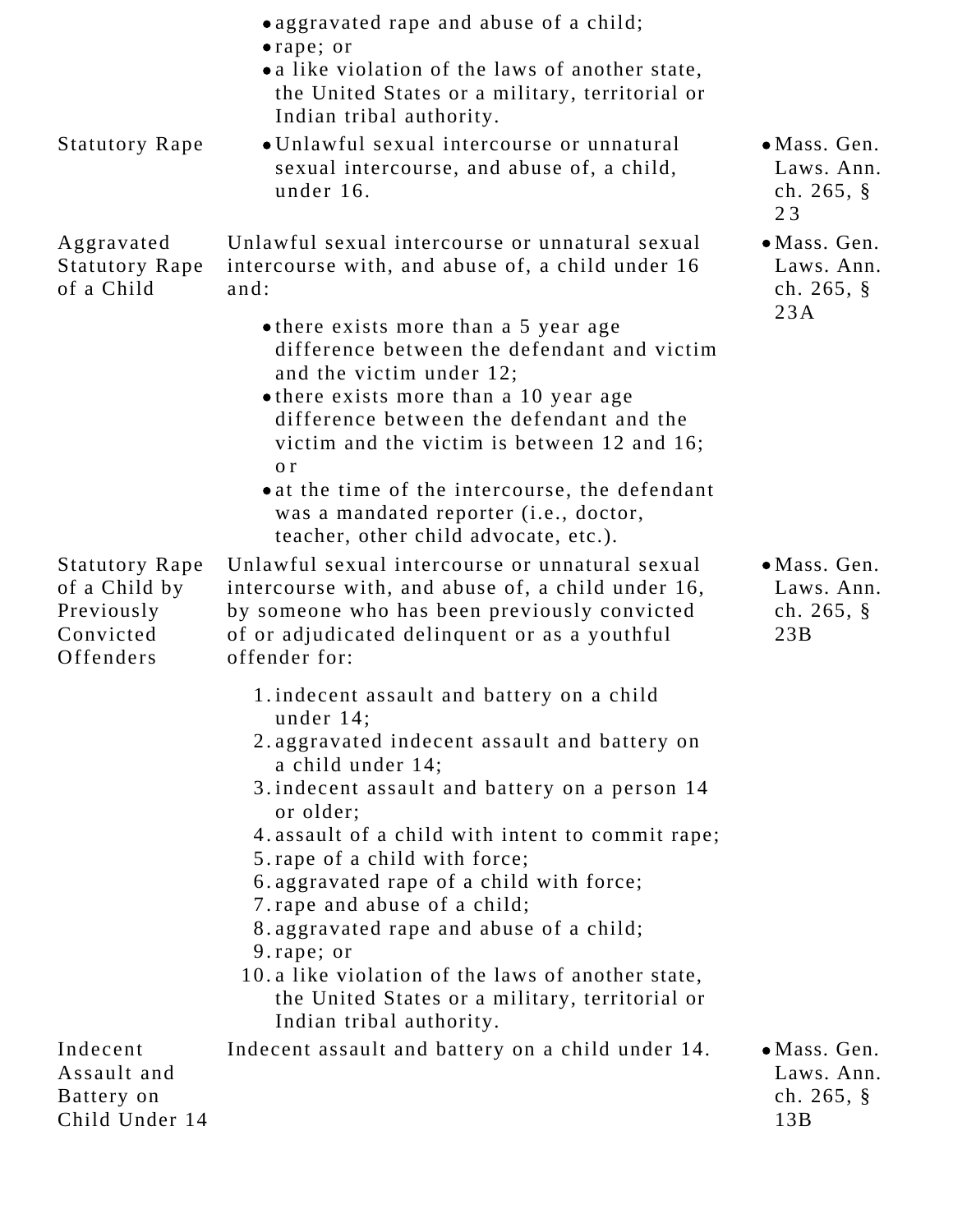Indecent Assault and Battery on Person 14 or Older

# **Michigan**

|                                                   | Definition                                                                                                                                                                                                                                                                                                                                                                                                                                                                                                                                                                                                                                                                                                                                                                                                                                                                                                                                                                                                                                                                                                                                                                                                                                                                                                                      | Crime<br>Definition<br>Statute                      |
|---------------------------------------------------|---------------------------------------------------------------------------------------------------------------------------------------------------------------------------------------------------------------------------------------------------------------------------------------------------------------------------------------------------------------------------------------------------------------------------------------------------------------------------------------------------------------------------------------------------------------------------------------------------------------------------------------------------------------------------------------------------------------------------------------------------------------------------------------------------------------------------------------------------------------------------------------------------------------------------------------------------------------------------------------------------------------------------------------------------------------------------------------------------------------------------------------------------------------------------------------------------------------------------------------------------------------------------------------------------------------------------------|-----------------------------------------------------|
| Criminal Sexual<br>Conduct in the<br>First Degree | • Sexual penetration with another person and<br>if any of the following circumstances exists:<br>. That other person is under 13 years of<br>age;<br>• That other person is at least 13 but less<br>than 16 years of age and any of the<br>following:<br>• The actor is a member of the same<br>household as the victim;<br>• The actor is related to the victim<br>by blood or affinity to the fourth<br>degree;<br>. The actor is in a position of<br>authority over the victim and used<br>this authority to coerce the victim<br>to submit;<br>• The actor is a teacher, substitute<br>teacher, or administrator of the<br>public school, nonpublic school,<br>school district, or intermediate<br>school district in which that other<br>person is enrolled;<br>• The actor is an employee or a<br>contractual service provider of the<br>public school, nonpublic school,<br>school district, or intermediate<br>school district in which that other<br>person is enrolled, or is a<br>volunteer who is not a student in<br>any public school or nonpublic<br>school, or is an employee of this<br>state or of a local unit of<br>government of this state or of the<br>United States assigned to provide<br>any service to that public school,<br>nonpublic school, school district,<br>or intermediate school district, | $\bullet$ Mich.<br>Comp.<br>Laws Ann.<br>\$750.520b |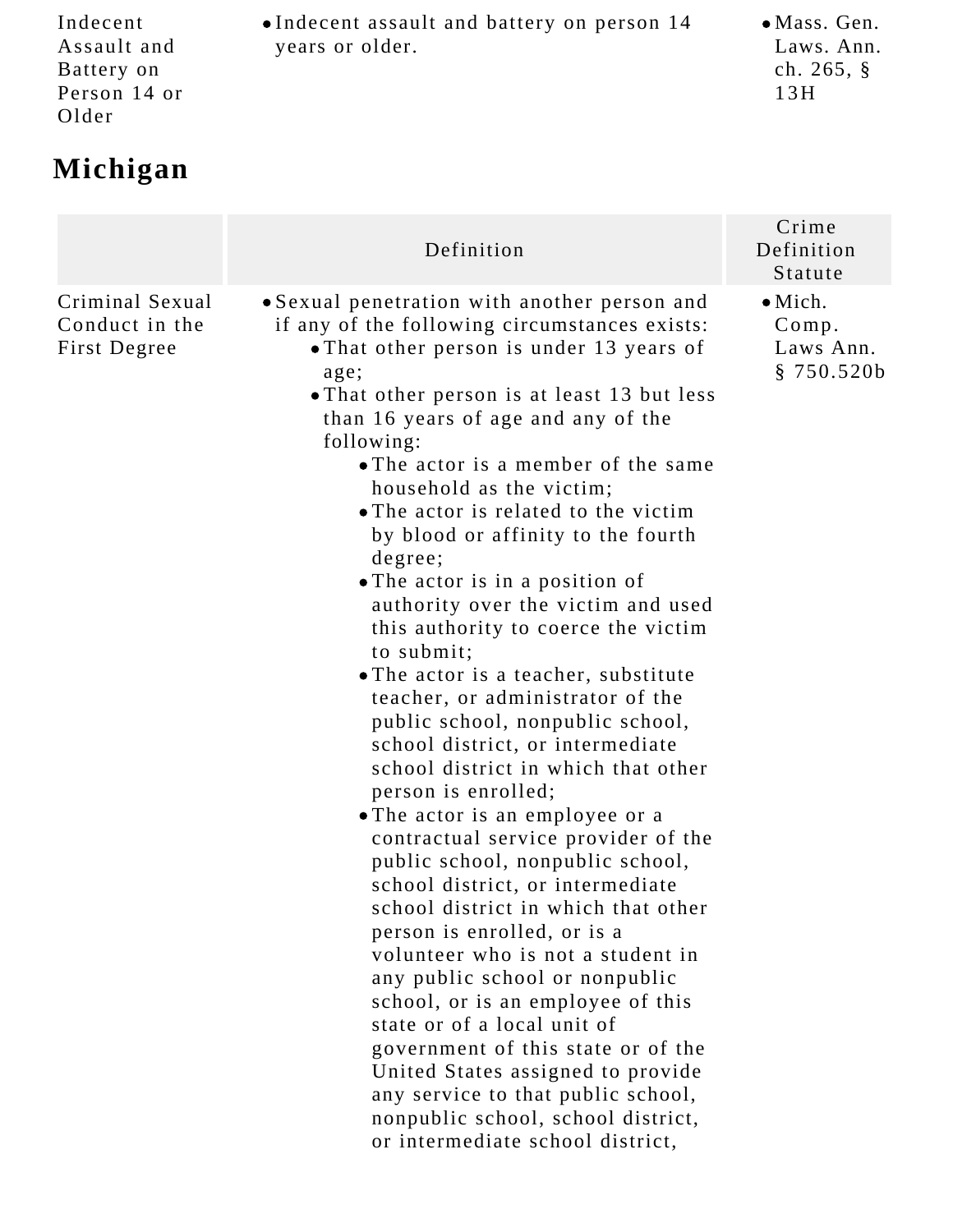and the actor uses his or her employee, contractual, or volunteer status to gain access to, or to establish a relationship with, that other person; or

- The actor is an employee, contractual service provider, or volunteer of a child care organization, or a person licensed to operate a foster family home or a foster family group home in which that other person is a resident, and the sexual penetration occurs during the period of that other person's residency;
- Sexual penetration occurs under circumstances involving the commission of any other felony;
- The actor is aided or abetted by 1 or more other persons and either of the following circumstances exists:
	- The actor knows or has reason to know that the victim is mentally incapable, mentally incapacitated, or physically helpless;
	- The actor uses force or coercion to accomplish the sexual penetration;
- The actor is armed with a weapon, or any article used or fashioned in a manner to lead a person to reasonably believe it to be a weapon;
- The actor causes personal injury to the victim and force or coercion is used to accomplish the sexual penetration.
- The actor causes personal injury to the victim, and the actor knows or has reason to know that the victim is mentally incapable, mentally incapacitated, or physically helpless; or
- That other person is mentally incapable, mentally disabled, mentally incapacitated, or physically helpless, and any of the following:
	- The actor is related to the victim by blood or affinity to the fourth degree; or
	- The actor is in a position of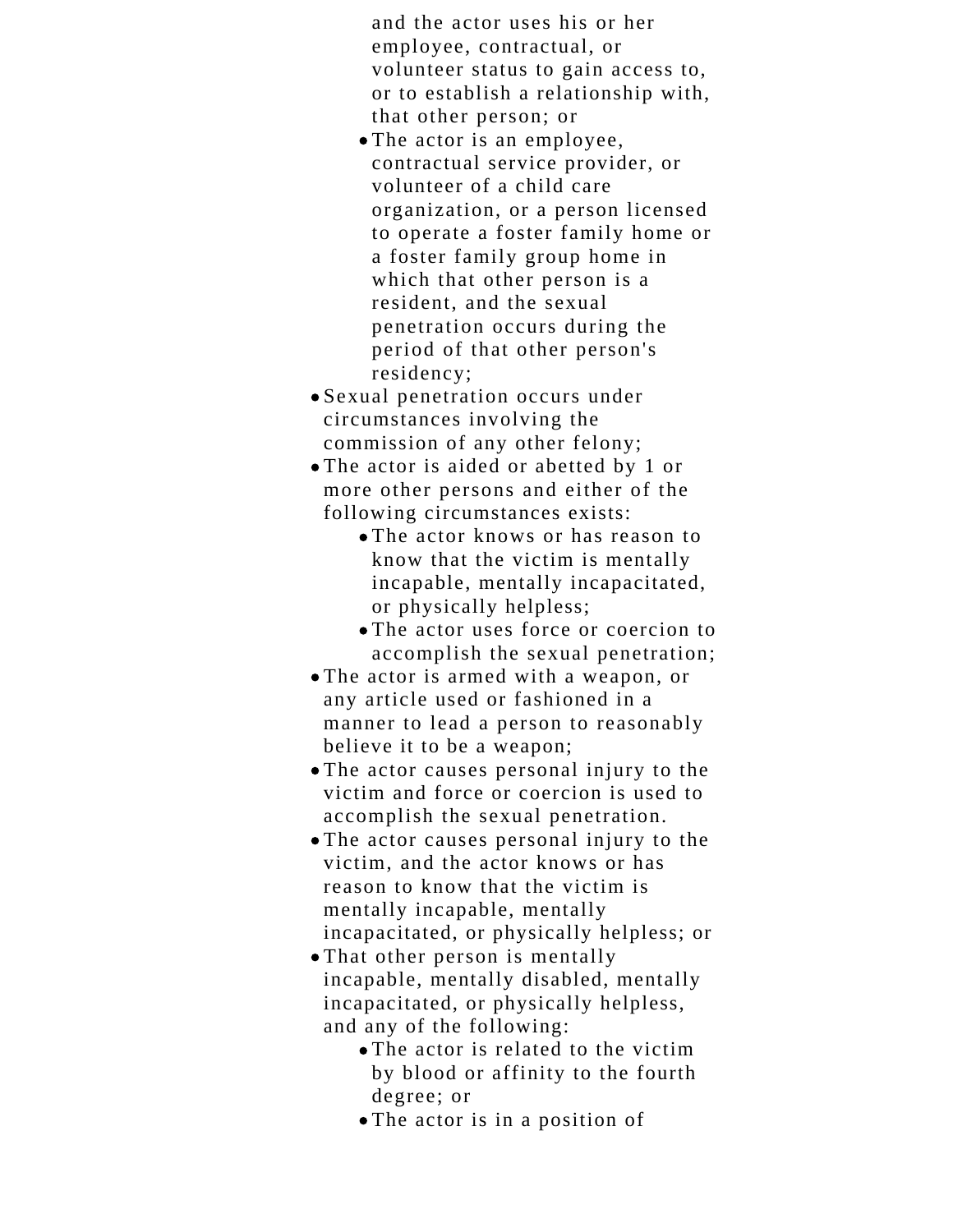authority over the victim and used this authority to coerce the victim to submit.

Criminal Sexual Sexual contact with another person when any of Conduct in the Second Degree the following circumstances exists:

- That other person is under 13 years of age;
- That other person is at least 13 but less than 16 years of age and any of the following:
	- The actor is a member of the same household as the victim;
	- The actor is related by blood or affinity to the fourth degree to the victim;
	- The actor is in a position of authority over the victim and the actor used this authority to coerce the victim to submit;
	- The actor is a teacher, substitute teacher, or administrator of the public school, nonpublic school, school district, or intermediate school district in which that other person is enrolled;
	- The actor is an employee or a contractual service provider of the public school, nonpublic school, school district, or intermediate school district in which that other person is enrolled, or is a volunteer who is not a student in any public school or nonpublic school, or is an employee of this state or of a local unit of government of this state or of the United States assigned to provide any service to that public school, nonpublic school, school district, or intermediate school district, and the actor uses his or her employee, contractual, or volunteer status to gain access to, or to establish a relationship with, that other person; or
	- The actor is an employee, contractual service provider, or volunteer of a child care organization, or a person licensed to operate a foster family home or a foster family group home in which that other person is a resident and the sexual contact occurs during the period of that other person's residency;
- Sexual contact occurs under circumstances

 $\bullet$  Mich. Comp. Laws Ann. § 750.520c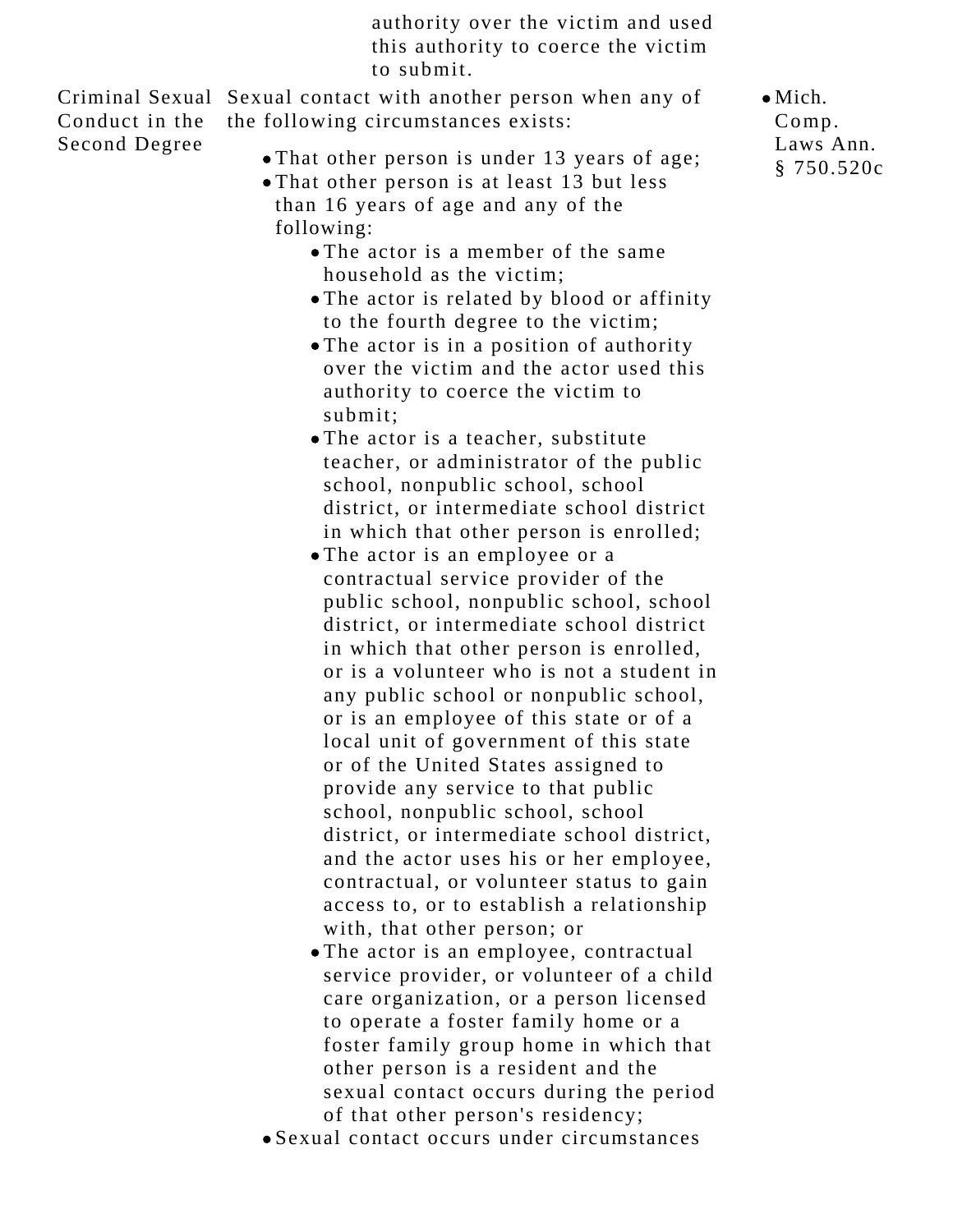involving the commission of any other felony;

- The actor is aided or abetted by 1 or more other persons and either of the following circumstances exists:
	- The actor knows or has reason to know that the victim is mentally incapable, mentally incapacitated, or physically helpless; or
	- The actor uses force or coercion to accomplish the sexual contact;
- The actor is armed with a weapon, or any article used or fashioned in a manner to lead a person to reasonably believe it to be a weapon;
- The actor causes personal injury to the victim and force or coercion is used to accomplish the sexual contact;
- The actor causes personal injury to the victim and the actor knows or has reason to know that the victim is mentally incapable, mentally incapacitated, or physically helpless;
- That other person is mentally incapable, mentally disabled, mentally incapacitated, or physically helpless, and any of the following:
	- The actor is related to the victim by blood or affinity to the fourth degree; or
	- The actor is in a position of authority over the victim and used this authority to coerce the victim to submit;
- That other person is under the jurisdiction of the department of corrections and the actor is an employee or a contractual employee of, or a volunteer with, the department of corrections who knows that the other person is under the jurisdiction of the department of corrections;
- That other person is under the jurisdiction of the department of corrections and the actor is an employee or a contractual employee of, or a volunteer with, a private vendor that operates a youth correctional facility, who knows that the other person is under the jurisdiction of the department of corrections;
- That other person is a prisoner or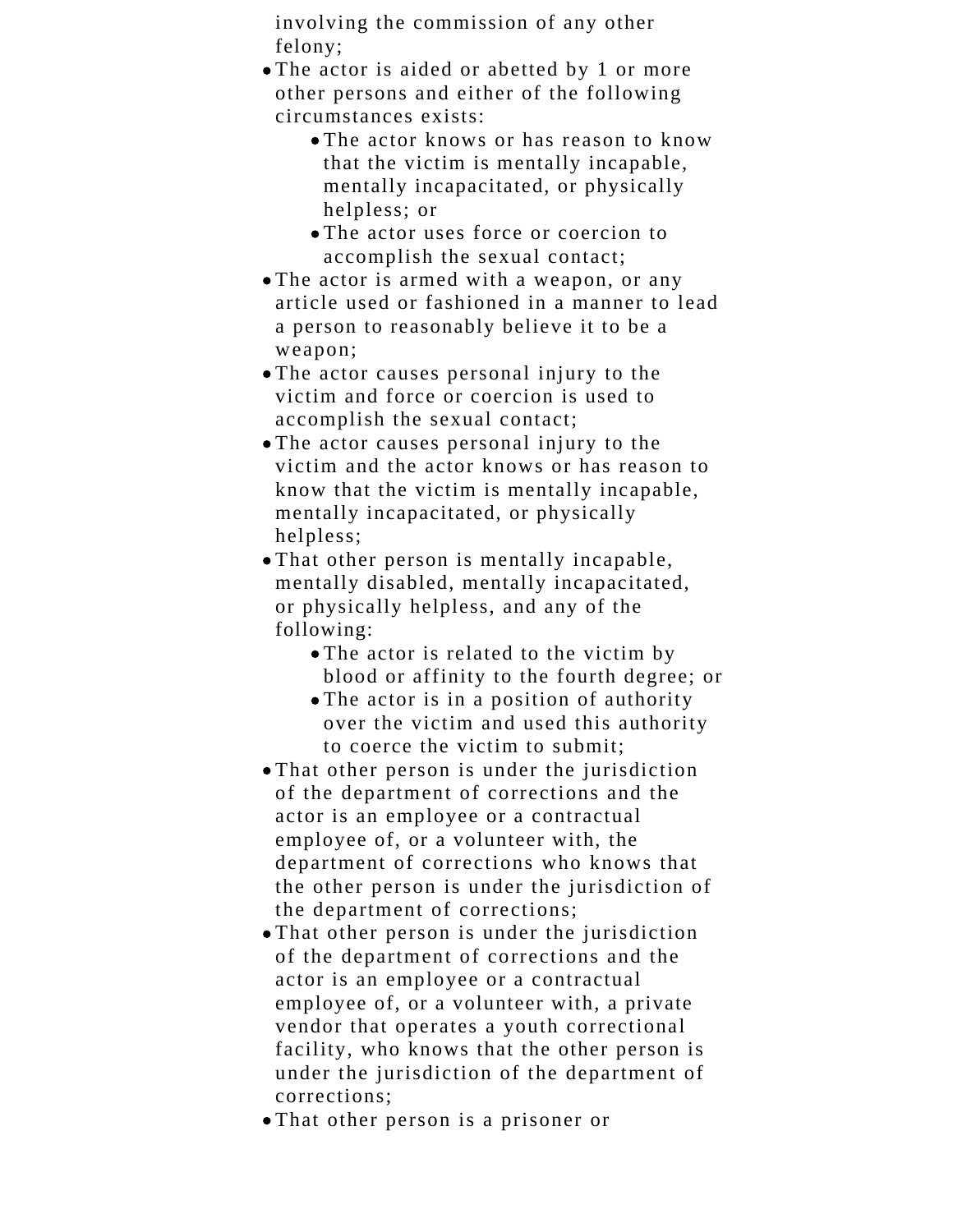probationer under the jurisdiction of a county for purposes of imprisonment or a work program or other probationary program and the actor is an employee or a contractual employee of or a volunteer with the county or the department of corrections who knows that the other person is under the county's jurisdiction; or

- The actor knows or has reason to know that a court has detained the victim in a facility while the victim is awaiting a trial or hearing, or committed the victim to a facility as a result of the victim having been found responsible for committing an act that would be a crime if committed by an adult, and the actor is an employee or contractual employee of, or a volunteer with, the facility in which the victim is detained or to which the victim was committed.
- Sodomy Any person who shall commit the abominable and detestable crime against nature either with mankind or with any animal.

Criminal Sexual Conduct in the Third Degree

Sexual penetration with another person when any of the following circumstances exist:

- That other person is at least 13 years of age and under 16 years of age;
- Force or coercion is used to accomplish the sexual penetration;
- The actor knows or has reason to know that the victim is mentally incapable, mentally incapacitated, or physically helpless;
- That other person is related to the actor by blood or affinity to the third degree and the sexual penetration occurs under circumstances not otherwise prohibited. It is an affirmative defense to a prosecution under this subdivision that the other person was in a position of authority over the defendant and used this authority to coerce the defendant to violate this subdivision. The defendant has the burden of proving this defense by a preponderance of the evidence. This subdivision does not apply if both
- $\bullet$  Mich. Comp. Laws Ann. § 750.158
- $\bullet$  Mich. Comp. Laws Ann. § 750.520d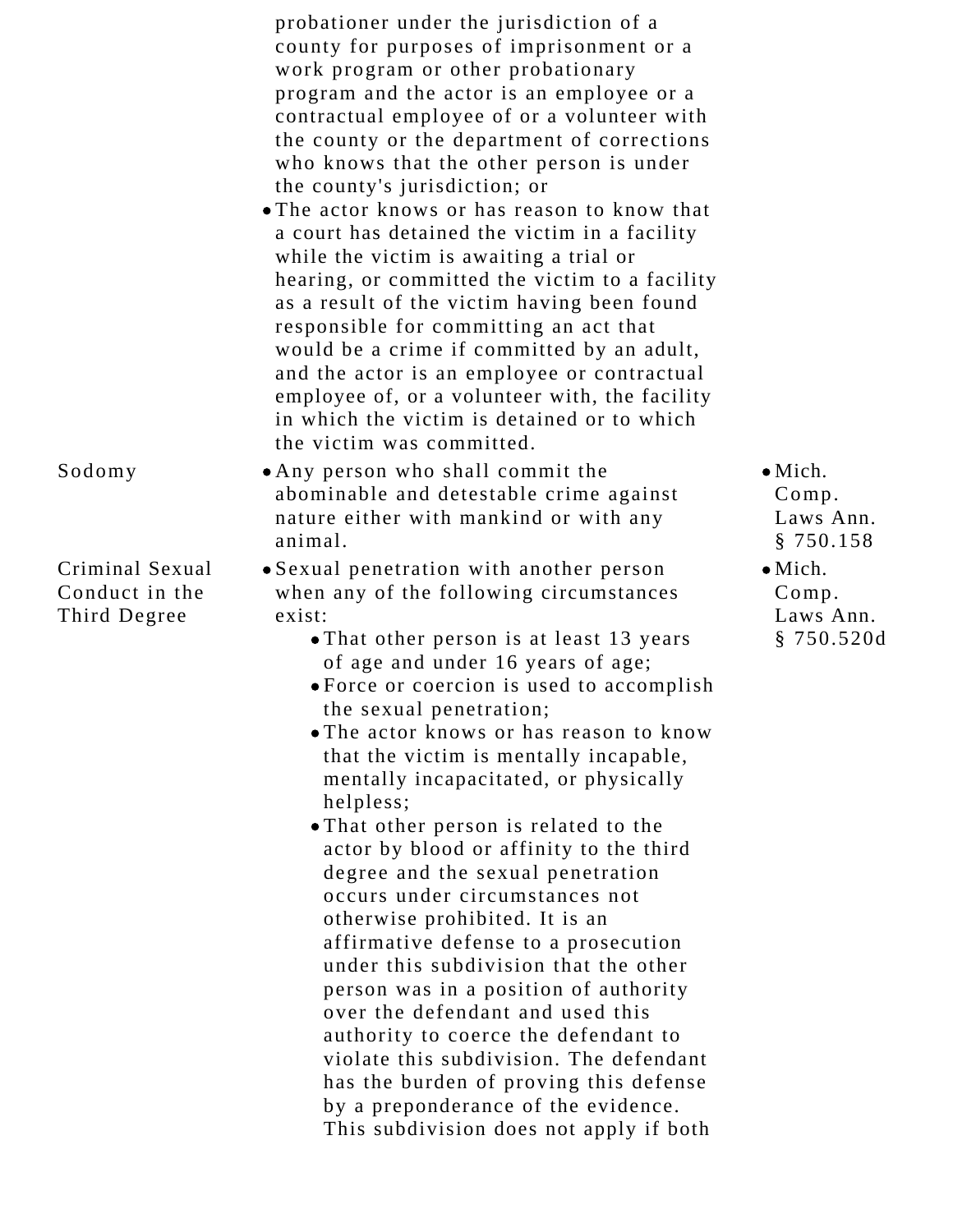persons are lawfully married to each other at the time of the alleged violation;

- That other person is at least 16 years of age but less than 18 years of age and a student at a public school or nonpublic school, and either of the following applies:
	- The actor is a teacher, substitute teacher, or administrator of that public school, nonpublic school, school district, or intermediate school district. This subparagraph does not apply if the other person is emancipated or if both persons are lawfully married to each other at the time of the alleged violation; o r
	- The actor is an employee or a contractual service provider of the public school, nonpublic school, school district, or intermediate school district in which that other person is enrolled, or is a volunteer who is not a student in any public school or nonpublic school, or is an employee of this state or of a local unit of government of this state or of the United States assigned to provide any service to that public school, nonpublic school, school district, or intermediate school district, and the actor uses his or her employee, contractual, or volunteer status to gain access to, or to establish a relationship with, that other person;
- That other person is at least 16 years old but less than 26 years of age and is receiving special education services, and either of the following applies:
	- The actor is a teacher, substitute teacher, administrator, employee, or contractual service provider of the public school, nonpublic school, school district, or intermediate school district from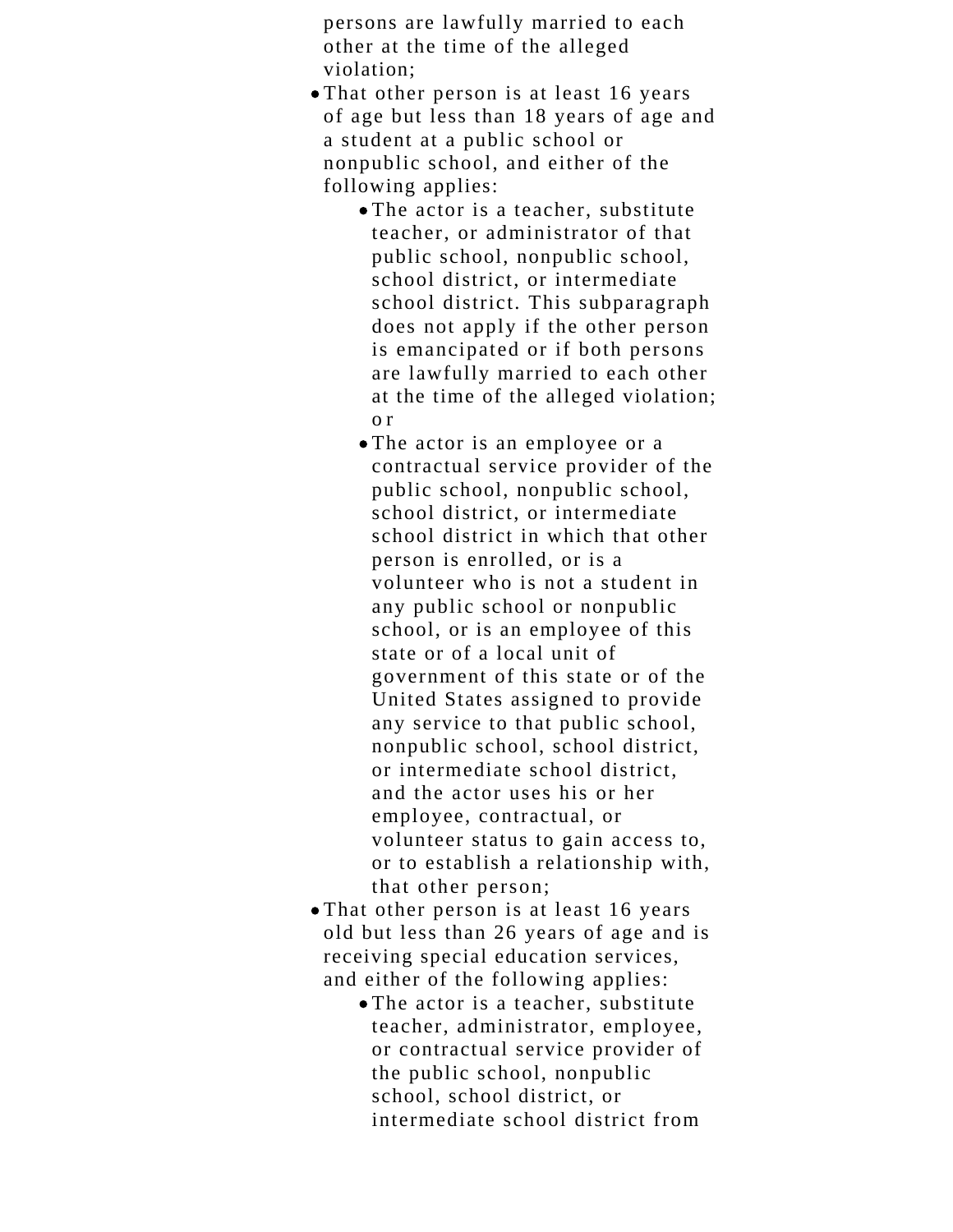which that other person receives the special education services. This subparagraph does not apply if both persons are lawfully married to each other at the time of the alleged violation; or

- The actor is a volunteer who is not a student in any public school or nonpublic school, or is an employee of this state or of a local unit of government of this state or of the United States assigned to provide any service to that public school, nonpublic school, school district, or intermediate school district, and the actor uses his or her employee, contractual, or volunteer status to gain access to, or to establish a relationship with, that other person; or
- The actor is an employee, contractual service provider, or volunteer of a child care organization, or a person licensed to operate a foster family home or a foster family group home, in which that other person is a resident, that other person is at least 16 years of age, and the sexual penetration occurs during that other person's residency.

Criminal Sexual Conduct in the Fourth Degree

- Sexual contact with another person when any of the following circumstances exist:
	- That other person is at least 13 years of age but less than 16 years of age, and the actor is 5 or more years older than that other person;
	- Force or coercion is used to accomplish the sexual contact. Force or coercion includes, but is not limited to, any of the following circumstances:
		- When the actor overcomes the victim through the actual application of physical force or physical violence;
		- When the actor coerces the victim to submit by threatening to use force or violence on the victim, and the victim believes that the actor has the present ability to

 $\bullet$  Mich. Comp. Laws Ann. § 750.520e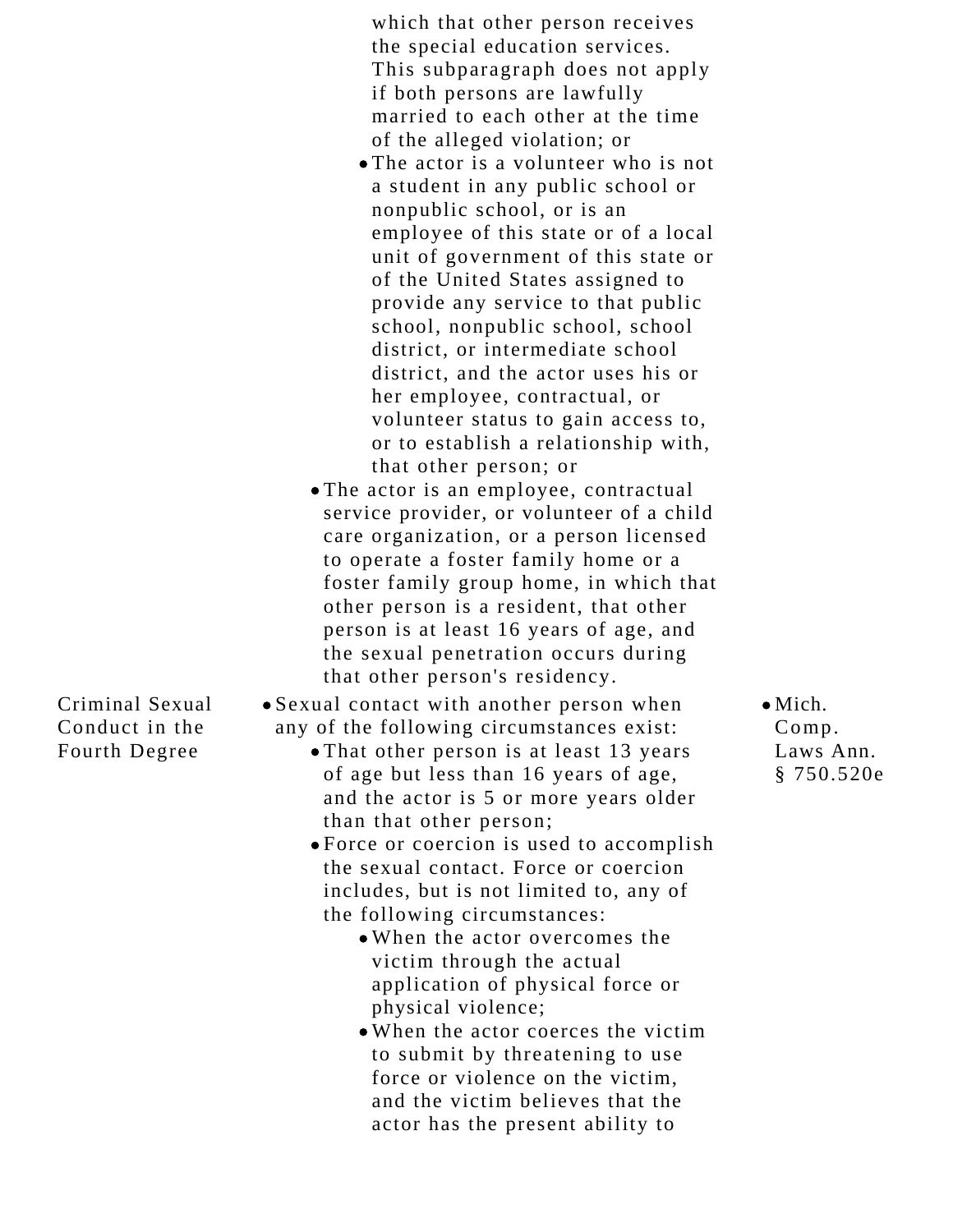execute that threat;

- When the actor coerces the victim to submit by threatening to retaliate in the future against the victim, or any other person, and the victim believes that the actor has the ability to execute that threat. As used in this subparagraph, "to retaliate" includes threats of physical punishment, kidnapping, or extortion;
- When the actor engages in the medical treatment or examination of the victim in a manner or for purposes which are medically recognized as unethical or unacceptable; or
- When the actor achieves the sexual contact through concealment or by the element of surprise;
- The actor knows or has reason to know that the victim is mentally incapable, mentally incapacitated, or physically helpless;
- That other person is related to the actor by blood or affinity to the third degree and the sexual contact occurs under circumstances not otherwise prohibited. It is an affirmative defense to a prosecution under this subdivision that the other person was in a position of authority over the defendant and used this authority to coerce the defendant to violate this subdivision. The defendant has the burden of proving this defense by a preponderance of the evidence. This subdivision does not apply if both persons are lawfully married to each other at the time of the alleged violation;
- The actor is a mental health professional and the sexual contact occurs during or within 2 years after the period in which the victim is his or her client or patient and not his or her spouse. The consent of the victim is not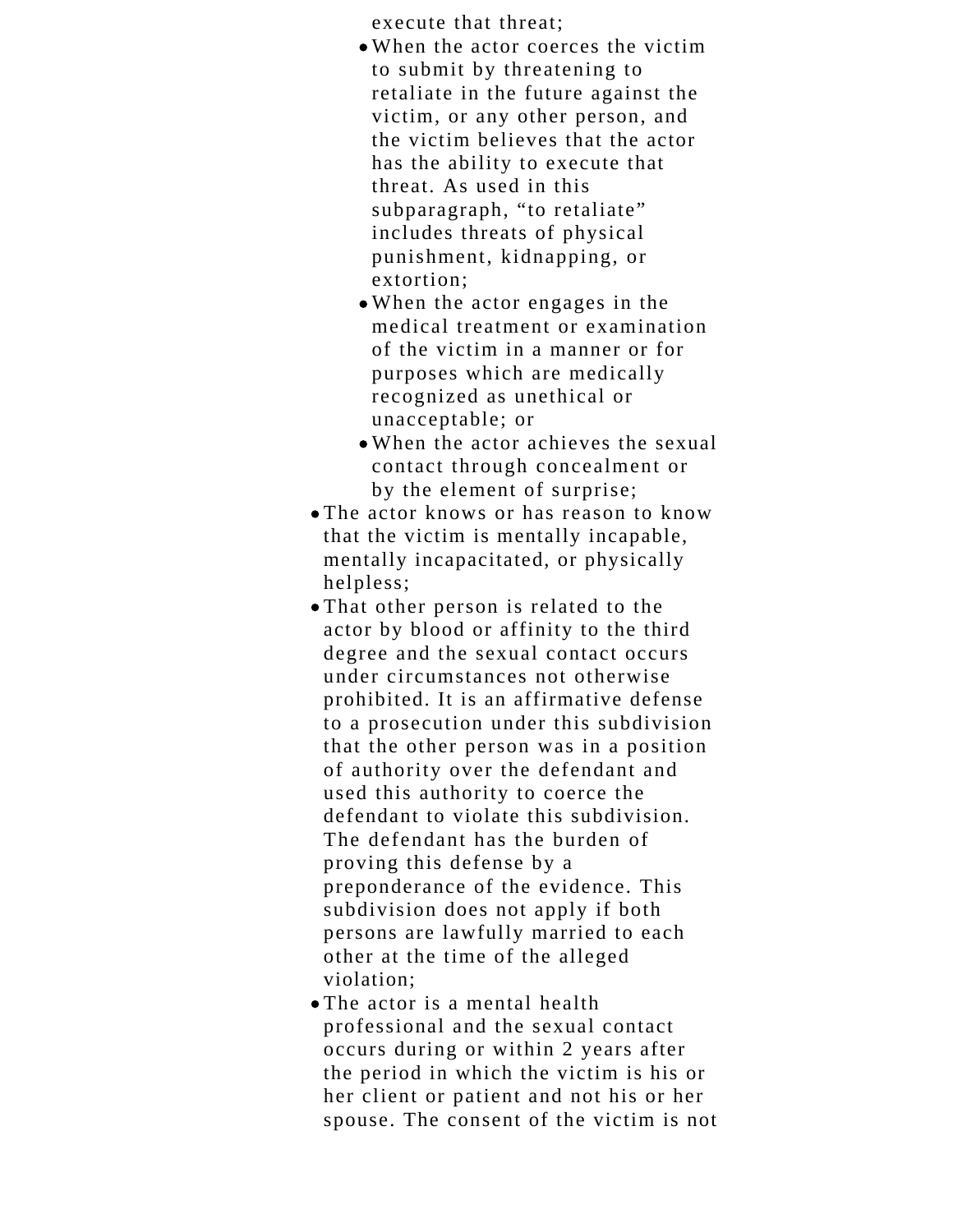a defense to a prosecution under this subdivision. A prosecution under this subsection shall not be used as evidence that the victim is mentally incompetent;

- That other person is at least 16 years of age but less than 18 years of age and a student at a public school or nonpublic school, and either of the following applies:
	- The actor is a teacher, substitute teacher, or administrator of that public school, nonpublic school, school district, or intermediate school district. This subparagraph does not apply if the other person is emancipated or if both persons are lawfully married to each other at the time of the alleged violation; o r
	- The actor is an employee or a contractual service provider of the public school, nonpublic school, school district, or intermediate school district in which that other person is enrolled, or is a volunteer who is not a student in any public school or nonpublic school, or is an employee of this state or of a local unit of government of this state or of the United States assigned to provide any service to that public school, nonpublic school, school district, or intermediate school district, and the actor uses his or her employee, contractual, or volunteer status to gain access to, or to establish a relationship with, that other person;
- That other person is at least 16 years old but less than 26 years of age and is receiving special education services, and either of the following applies:
	- The actor is a teacher, substitute teacher, administrator, employee, or contractual service provider of the public school, nonpublic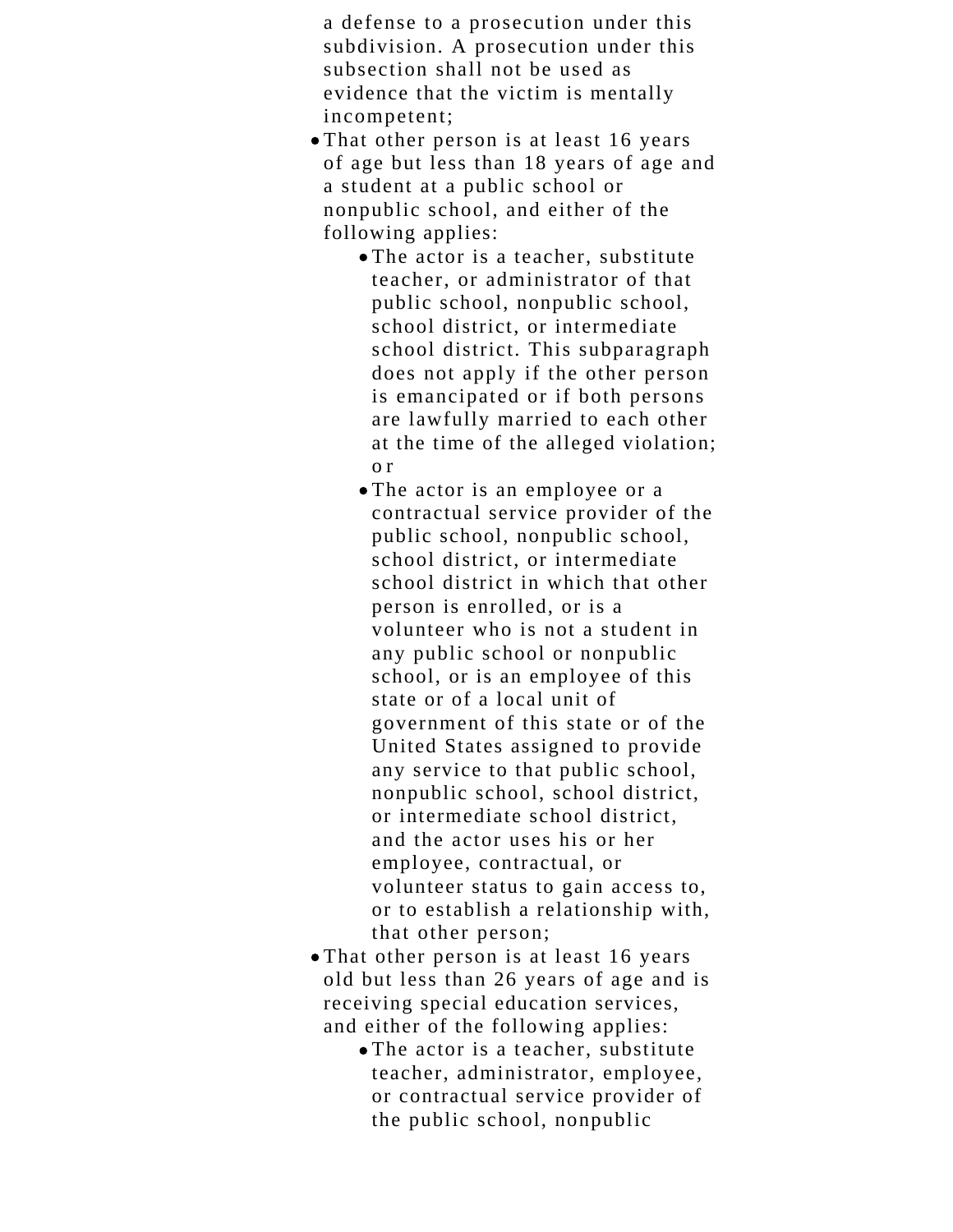school, school district, or intermediate school district from which that other person receives the special education services. This subparagraph does not apply if both persons are lawfully married to each other at the time of the alleged violation; or

- The actor is a volunteer who is not a student in any public school or nonpublic school, or is an employee of this state or of a local unit of government of this state or of the United States assigned to provide any service to that public school, nonpublic school, school district, or intermediate school district, and the actor uses his or her employee, contractual, or volunteer status to gain access to, or to establish a relationship with, that other person; or
- The actor is an employee, contractual service provider, or volunteer of a child care organization, or a person licensed to operate a foster family home or a foster family group home, in which that other person is a resident, that other person is at least 16 years of age, and the sexual contact occurs during that other person's residency.
- Statutory Rape Michigan does not use the term "statutory" rape." But it does penalize various sex acts with minors.

 $\bullet$  Mich. Comp. Laws Ann. § 750.520b-e

## **Minnesota**

|                                                   | Definition                                                                                                                                                                                       | Crime Definition<br>Statute |
|---------------------------------------------------|--------------------------------------------------------------------------------------------------------------------------------------------------------------------------------------------------|-----------------------------|
| Criminal Sexual<br>Conduct in the First<br>Degree | • Sexual penetration with a person Minn. Stat. $\S$ 609.342<br>or sexual contact with a person<br>under $13$ , and<br>• Circumstances existing at<br>the time cause the<br>complainant to have a |                             |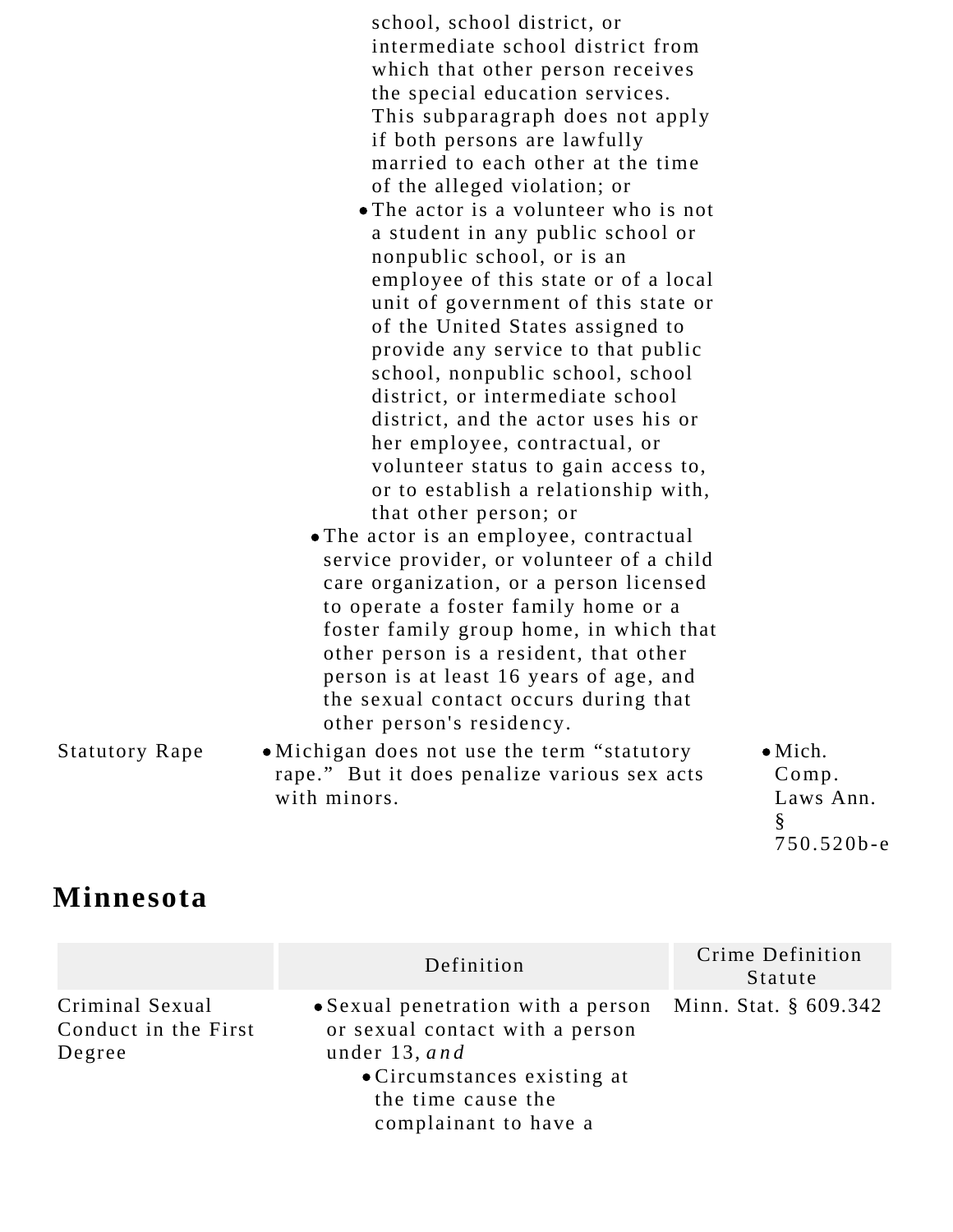reasonable fear of imminent great bodily harm to complainant or another;

- Actor is armed with a dangerous weapon (or item used to lead the complainant to reasonably believe it is a dangerous weapon) and uses or threatens use of the weapon to cause the complainant to submit;
- Actor causes personal injury to the complainant and any of the following circumstances exist:
	- Actor uses force or coercion to accomplish sexual penetration; or
	- Actor knows or has reason to know complainant was mentally impaired mentally incapacitated, or physically helpless;
- Actor is aided and abetted by one or more accomplices and one of the following circumstances exist:
	- Accomplice uses force or coercion to cause complainant to submit; o r
	- Accomplice is armed with a dangerous weapon (or item used to lead the complainant to reasonably believe it is a dangerous weapon) and uses or threatens to use such weapon to cause complainant to submit;
- Complainant is under 13 years of age, and actor is more than 36 months older than the complainant (neither mistake as to the complainant's age nor consent to the act by the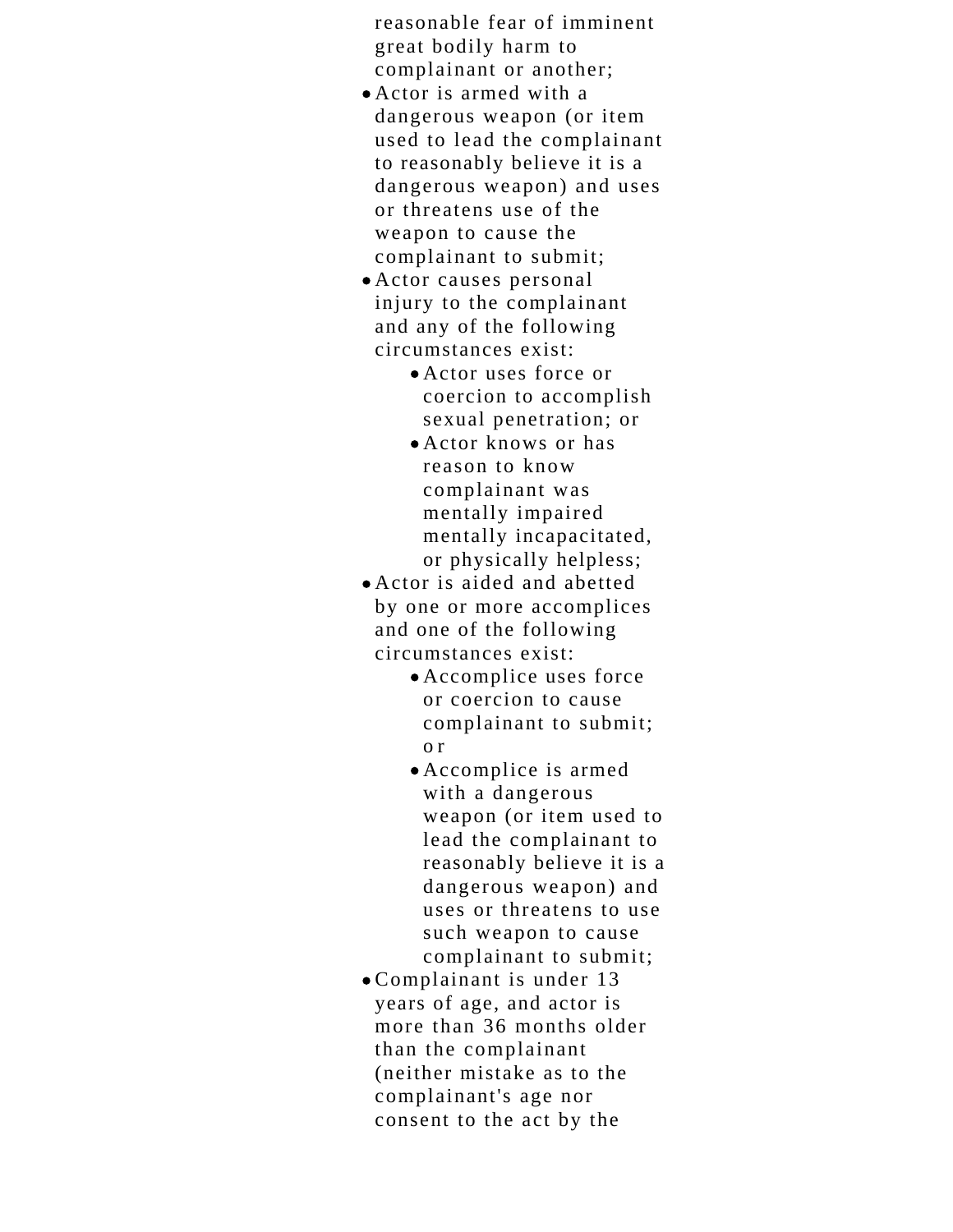complainant is a defense);

- Complainant is at least 13 years of age but less than 16 years of age, and actor is more than 48 months older than the complainant, and in a current or recent position of authority over the complainant (neither mistake as to the complainant's age nor consent to the act by the complainant is a defense);
- The actor has a significant relationship to the complainant and the complainant was under 16 years of age at the time of the sexual penetration (neither mistake as to the complainant's age nor consent to the act by the complainant is a defense); or
- The actor has a significant relationship to the complainant and the complainant was under 16 years of age at the time of the sexual penetration, and:
	- The actor or an accomplice used force or coercion to accomplish the penetration
	- The complainant suffered personal injury; or
	- The sexual abuse involved multiple acts committed over an extended period of time
- Neither mistake as to the complainant's age nor consent to the act by the complainant is a defense.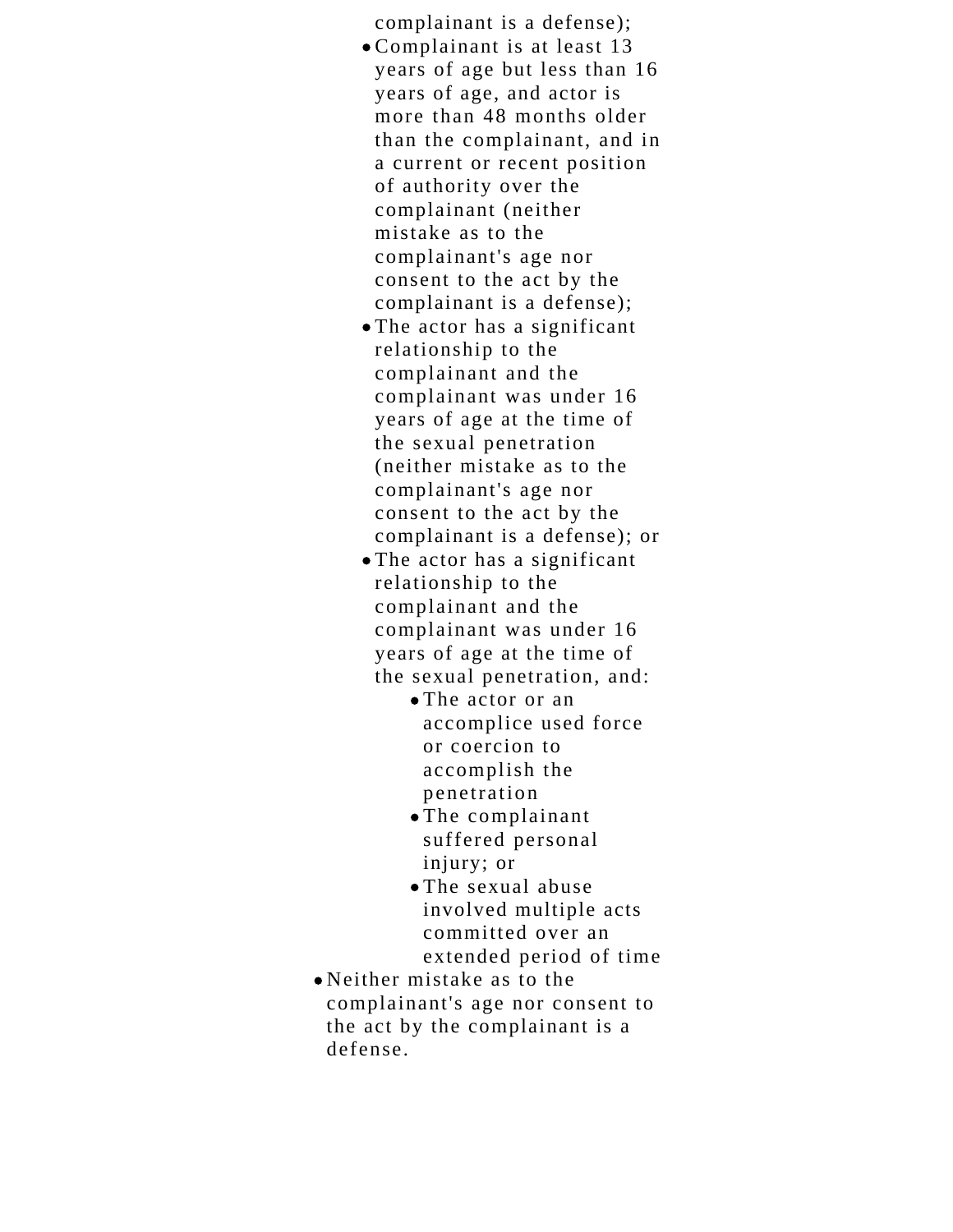#### Criminal Sexual Conduct in the Second Degree

- Sexual contact, *and* any of the following circumstances exist:
	- Circumstances existing at the time of the act cause the complainant to have a reasonable fear of imminent great bodily harm to complainant or another;
	- Actor is armed with a dangerous weapon (or item used to lead the complainant to reasonably believe it is a dangerous weapon) and uses or threatens use of the weapon to cause the complainant to submit;
	- Actor causes personal injury and any of the following circumstances exist:
		- Actor uses force or coercion to accomplish the sexual contact; or
		- Actor knows or has reason to know complainant was mentally impaired, mentally incapacitated, or physically helpless;
	- Actor is aided or abetted by one or more accomplices and one of the following circumstances exist:
		- Accomplice uses force or coercion to cause complainant to submit; o r
		- Accomplice is armed with a dangerous weapon, (or item used to lead the complainant to reasonably believe it is a dangerous weapon) and uses or threatens to use such weapon to cause complainant to submit; or
	- Complainant is under 13 years of age, and actor is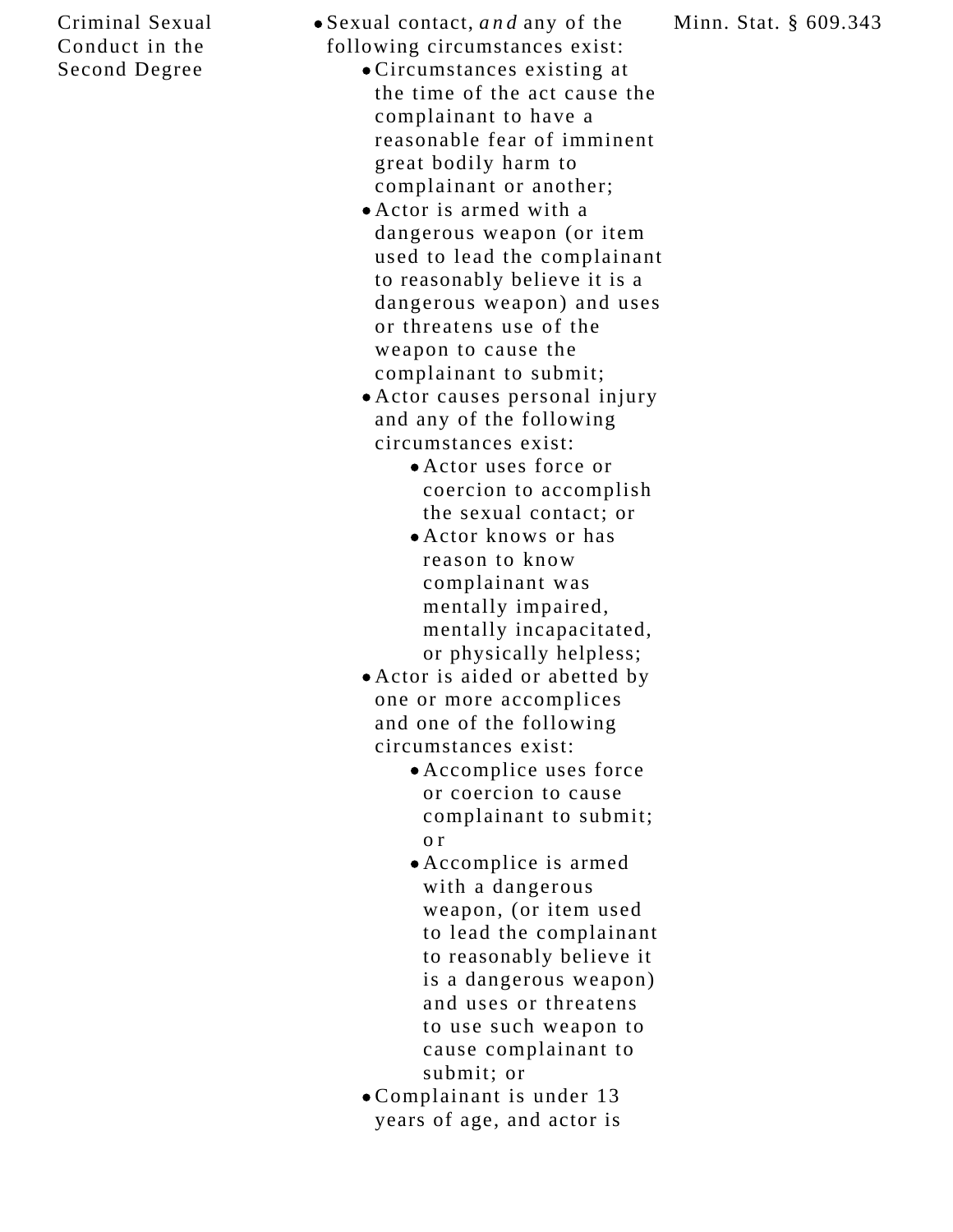more than 36 months older than the complainant. Neither mistake as to the complainant's age nor consent to the act by the complainant is a defense. In a prosecution under this clause, the state is not required to prove that the sexual contact was coerced;

- Complainant is at least 13 but less than 16 years of age, and actor is more than 48 months older than the complainant and in a current or recent position of authority over the complainant. Neither mistake as to the complainant's age nor consent to the act by the complainant is a defense;
- The actor has a significant relationship to the complainant and the complainant was under 16 years of age at the time of the sexual contact (neither mistake as to the complainant's age nor consent to the act by the complainant is a defense); or
- The actor has a significant relationship to the complainant and the complainant was under 16 years of age at the time of the sexual contact, and:
	- The actor or an accomplice used force or coercion to accomplish the penetration;
	- The complainant suffered personal injury; or
	- The sexual abuse involved multiple acts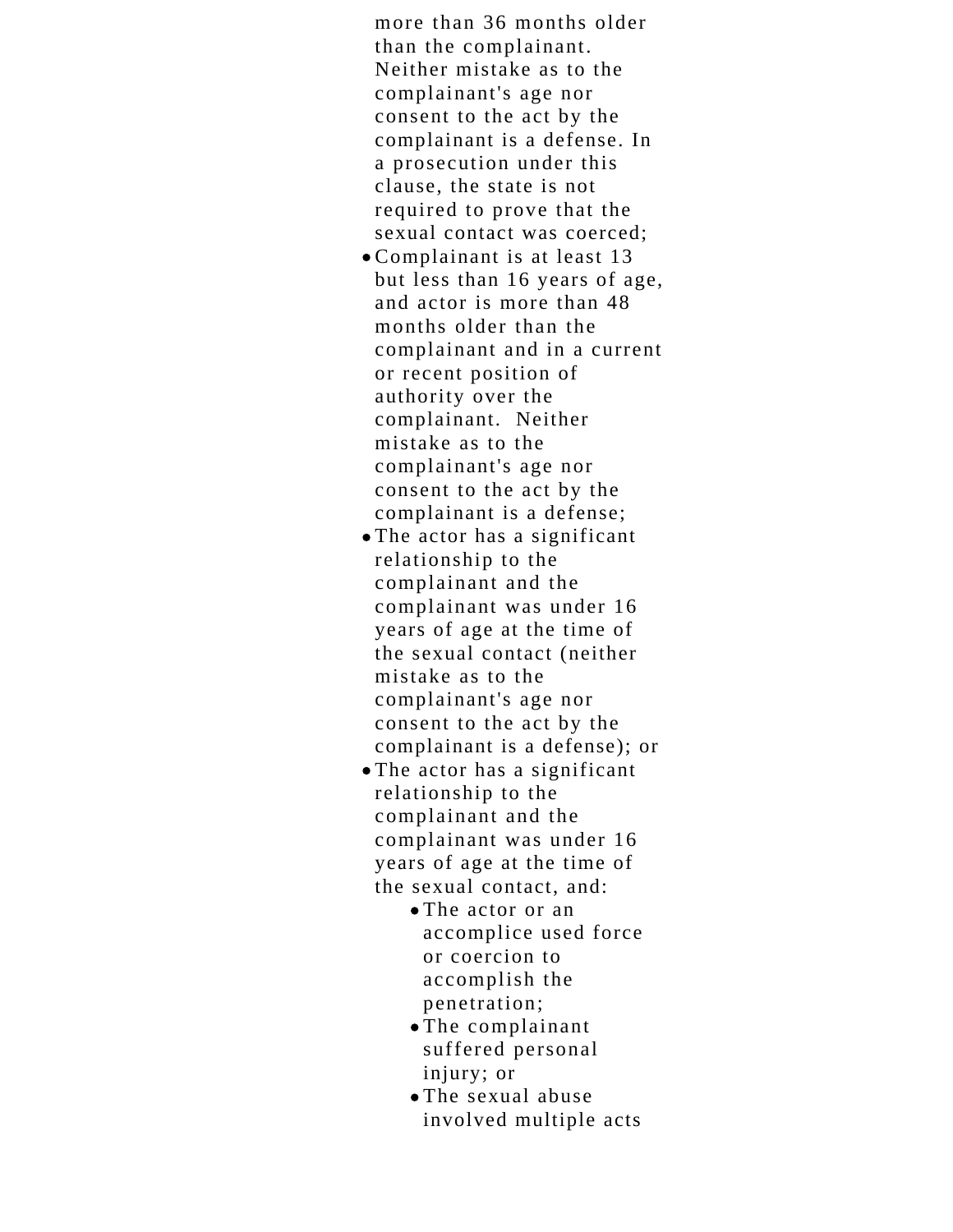committed over an extended period of time

Neither mistake as to the complainant's age nor consent to the act by the complainant is a defense.

- Sexual penetration, *and*
	- Complainant is under 13 years of age and the actor is no more than 36 months older than the complainant (neither mistake as to the complainant's age nor consent to the act by the complainant shall be a defense);
	- Complainant is at least 13 but less than 16 years of age and the actor is more than 24 months older than the complainant.
		- If the actor is no more than 120 months older than the complainant, it shall be an affirmative defense (which must be proved by a preponderance of the evidence), that the actor reasonably believes the complainant to be 16 years of age or older. In all other cases, mistake as to age shall not be a defense. Consent is not a defense.
	- The actor uses force or coercion;
	- The actor knows or has reason to know that the complainant is mentally impaired, mentally incapacitated, or physically helpless;
	- Complainant is at least 16 but less than 18 years of age and the actor is more than 48 months older than the

Criminal Sexual Conduct in the Third Degree

Minn. Stat. § 609.344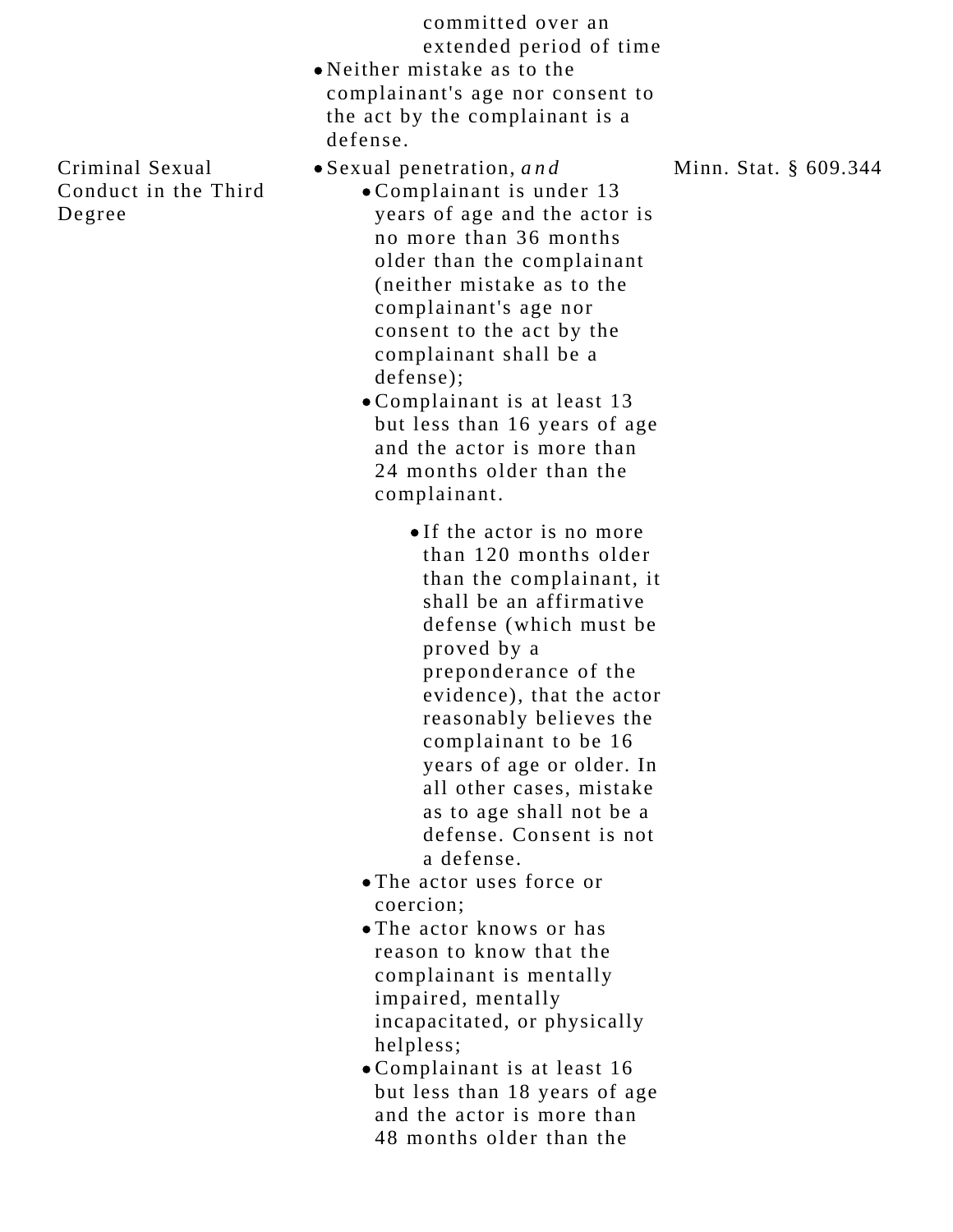complainant and in a current or recent position of authority over the complainant. Neither mistake as to the complainant's age nor consent to the act by the complainant shall be a defense;

- The actor has a significant relationship to the complainant and the complainant was at least 16 but less than 18 years of age at the time of the sexual penetration. Neither mistake as to the complainant's age nor consent to the act by the complainant shall be a defense;
- The actor has a significant relationship to the complainant and the complainant was at least 16 but less than 18 years of age at the time of the sexual penetration, and one of the following: (i) the actor or accomplice used force or coercion to accomplish the penetration, (ii) the complainant suffered personal injury, or (iii) the sexual abuse involved multiple acts committed over an extended period of time. Neither mistake as to the complainant's age nor consent to the act by the complainant shall be a defense;
- The actor is a psychotherapist and the complainant is a former patient of the psychotherapist and the former patient is emotionally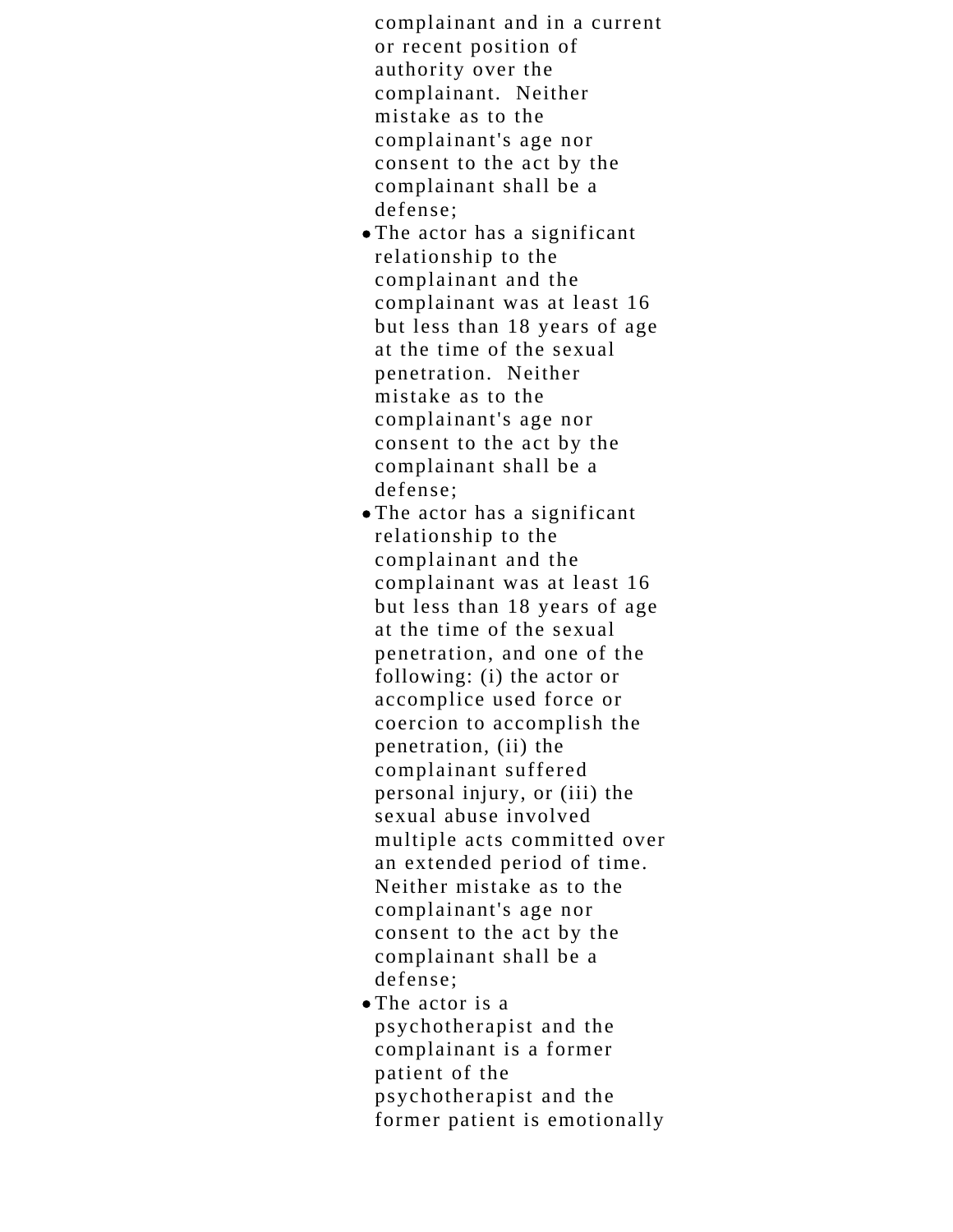dependent upon the psychotherapist;

- The actor is a psychotherapist and the complainant is a patient or former patient and the sexual penetration occurred by means of therapeutic deception. Consent by the complainant is not a defense;
- The actor accomplishes the sexual penetration by means of deception or false representation that the penetration is for a bona fide medical purpose. Consent by the complainant is not a defense;
- The actor is or purports to be a member of the clergy, the complainant is not married to the actor, and: (i) the sexual penetration occurred during the course of a meeting in which the complainant sought or received religious or spiritual advice, aid, or comfort from the actor in private; or (ii) the sexual penetration occurred during a period of time in which the complainant was meeting on an ongoing basis with the actor to seek or receive religious or spiritual advice, aid, or comfort in private. Consent by the complainant is not a defense;
- The actor is an employee, independent contractor, or volunteer of a state, county, city, or privately operated adult or juvenile correctional system, or secure treatment facility, or treatment facility providing services to clients civilly committed as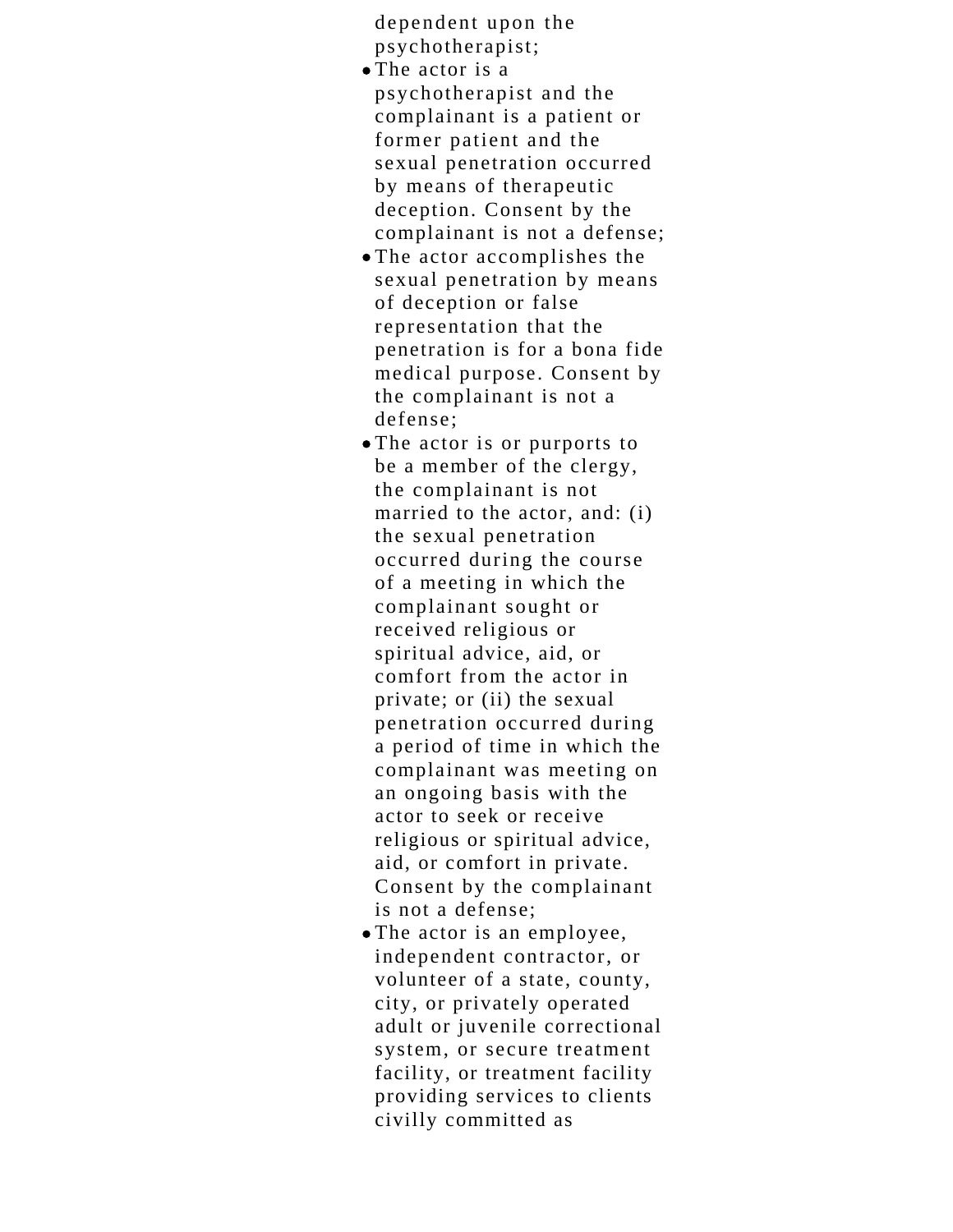mentally ill and dangerous, sexually dangerous persons, or sexual psychopathic personalities, including, but not limited to, jails, prisons, detention centers, or work release facilities, and the complainant is a resident of a facility or under supervision of the correctional system. Consent by the complainant is not a defense;

- The actor provides or is an agent of an entity that provides special transportation service, the complainant used the special transportation service, and the sexual penetration occurred during or immediately before or after the actor transported the complainant. Consent by the complainant is not a defense;
- The actor performs massage or other bodywork for hire, the complainant was a user of one of those services, and nonconsensual sexual penetration occurred during or immediately before or after the actor performed or was hired to perform one of those services for the complainant; or
- The actor is a peace officer, and the officer physically or constructively restrains the complainant or the complainant does not reasonably feel free to leave the officer's presence. Consent by the complainant is not a defense. This paragraph does not apply to any penetration of the mouth, genitals, or anus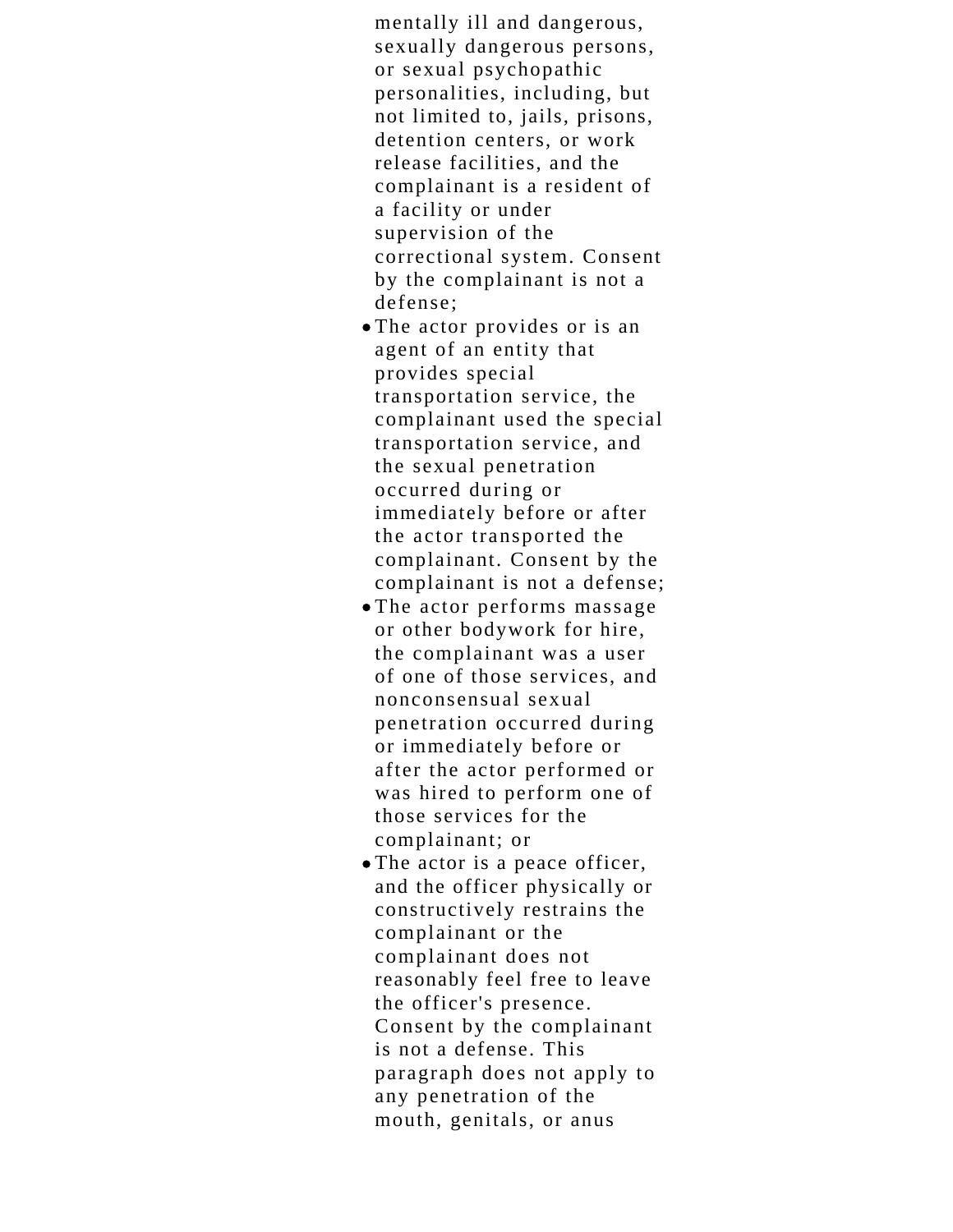Criminal Sexual Conduct in the Fourth Degree

during a lawful search.

Sexual contact, *and*

- Complainant is under 13 years of age and the actor is no more than 36 months older than the complainant (Neither mistake as to the complainant's age nor consent to the act by the complainant shall be a defense);
- Complainant is at least 13 but less than 16 years of age and the actor is more than 48 months older than the complainant or in a current or recent position of authority over the complainant.
	- Consent is not a defense. If the actor is no more than 120 months older than the complainant, it shall be an affirmative defense (which must be proved by a preponderance of the evidence), that the actor reasonably believes the complainant to be 16 years of age or older. In all other cases, mistake as to age shall not be a defense;
- The actor uses force or coercion;
- The actor knows or has reason to know that the complainant is mentally impaired, mentally incapacitated, or physically helpless;
- Complainant is at least 16 but less than 18 years of age and the actor is more than 48 months older than the complainant and in a current

Minn. Stat. § 609.345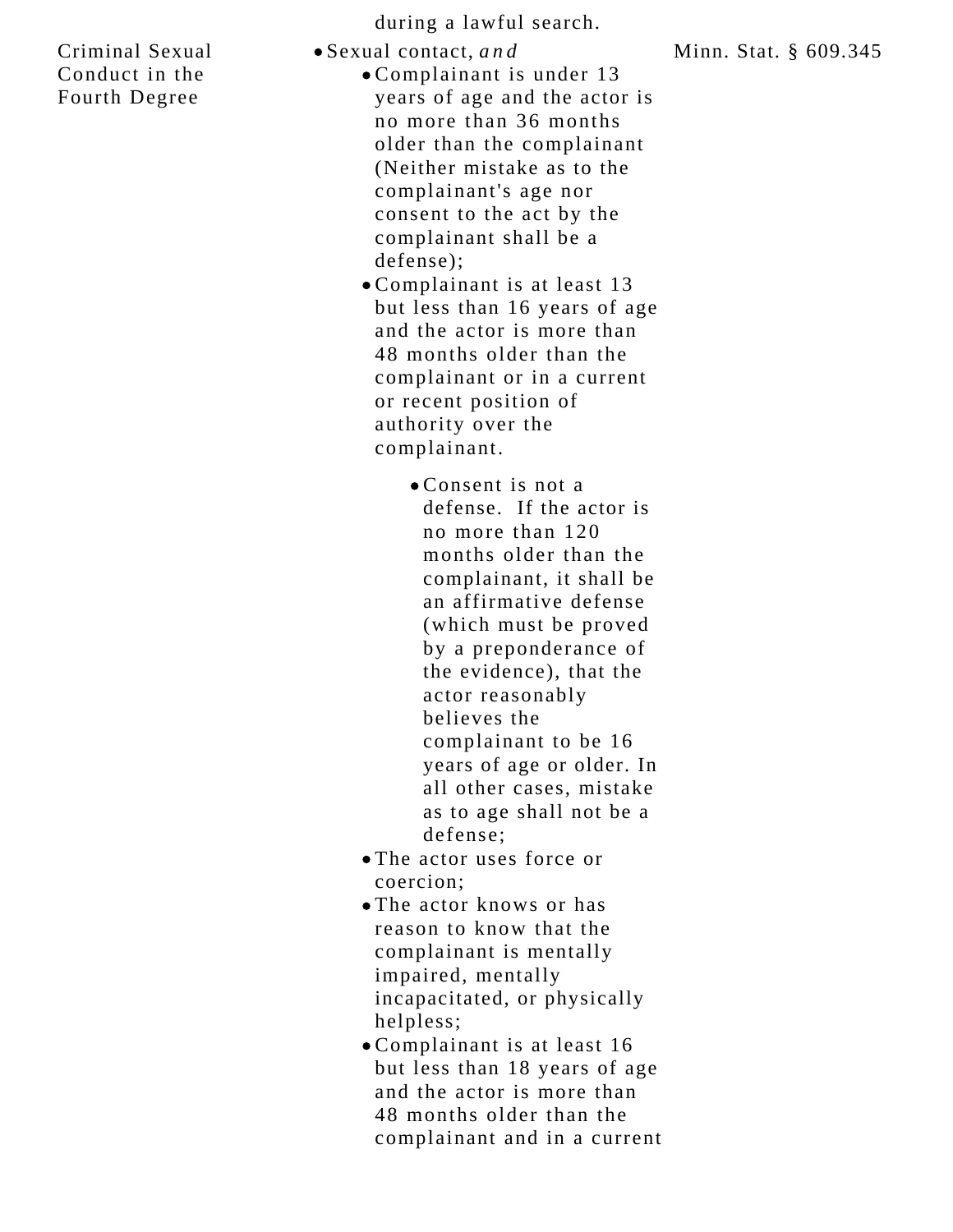or recent position of authority over the complainant. Neither mistake as to the complainant's age nor consent to the act by the complainant shall be a defense;

- The actor has a significant relationship to the complainant and the complainant was at least 16 but less than 18 years of age at the time of the sexual contact. Neither mistake as to the complainant's age nor consent to the act by the complainant shall be a defense;
- The actor has a significant relationship to the complainant and the complainant was at least 16 but less than 18 years of age at the time of the sexual contact, and:
	- The actor or accomplice used force or coercion to accomplish the contact; or
	- The complainant suffered personal injury; or
	- The sexual abuse involved multiple acts committed over an extended period of time. Neither mistake as to the complainant's age nor consent to the act by the complainant shall be a defense;
- The actor is a psychotherapist and the complainant is a patient of the psychotherapist and the sexual penetration occurred:

During the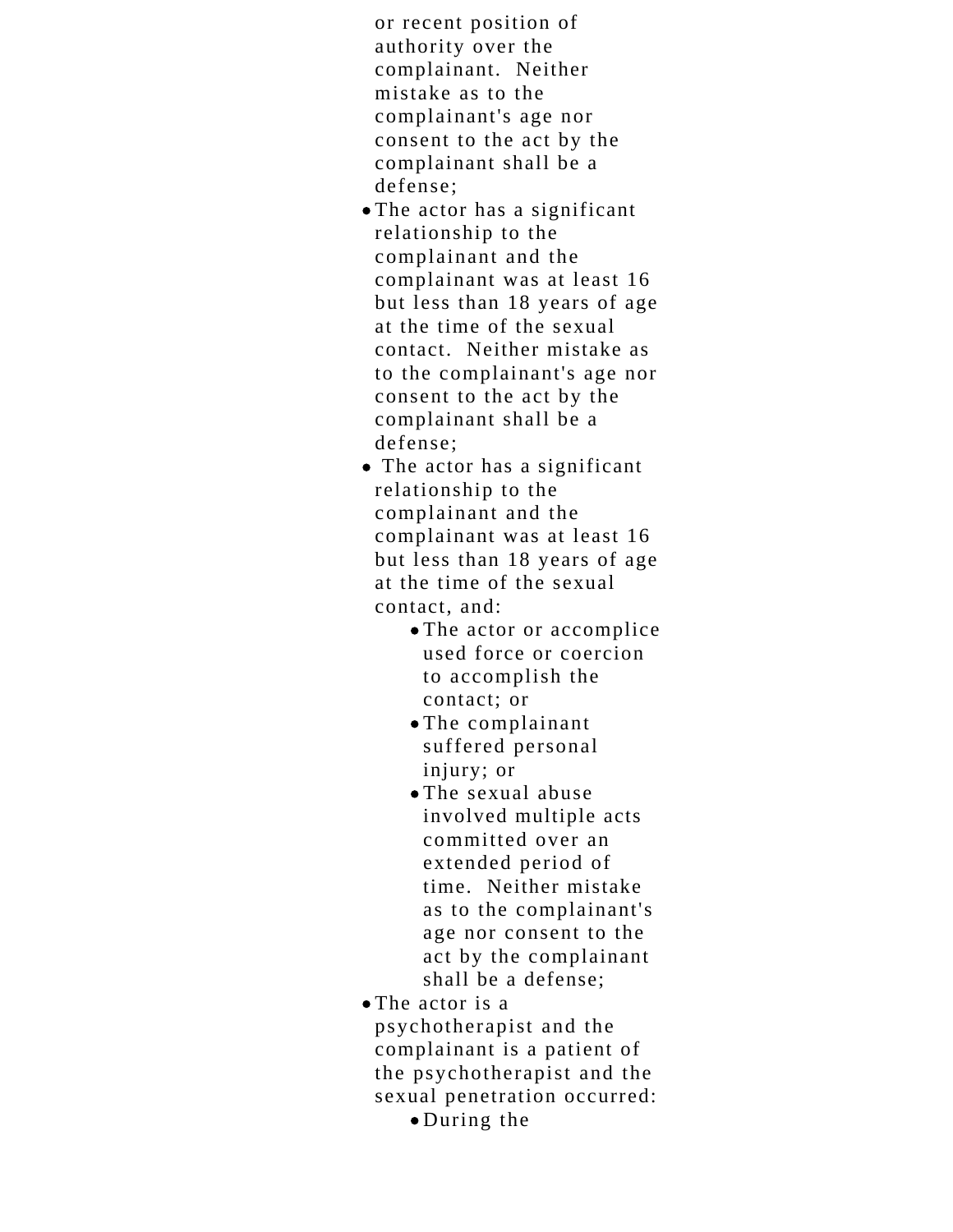psychotherapy session; o r

- Outside the psychotherapy session if an ongoing psychotherapist-patient relationship exists.
- Consent by the complainant is not a defense;
- The actor is a psychotherapist and the complainant is a former patient of the psychotherapist and the former patient is emotionally dependent upon the psychotherapist;
- The actor is a psychotherapist and the complainant is a patient or former patient and the sexual penetration occurred by means of therapeutic deception. Consent by the complainant is not a defense;
- The actor accomplishes the sexual penetration by means of deception or false representation that the penetration is for a bona fide medical purpose. Consent by the complainant is not a defense;
- The actor is or purports to be a member of the clergy, the complainant is not married to the actor, and:
	- The sexual contact occurred during the course of a meeting in which the complainant sought or received religious or spiritual advice, aid, or comfort from the actor in private; or
	- The sexual contact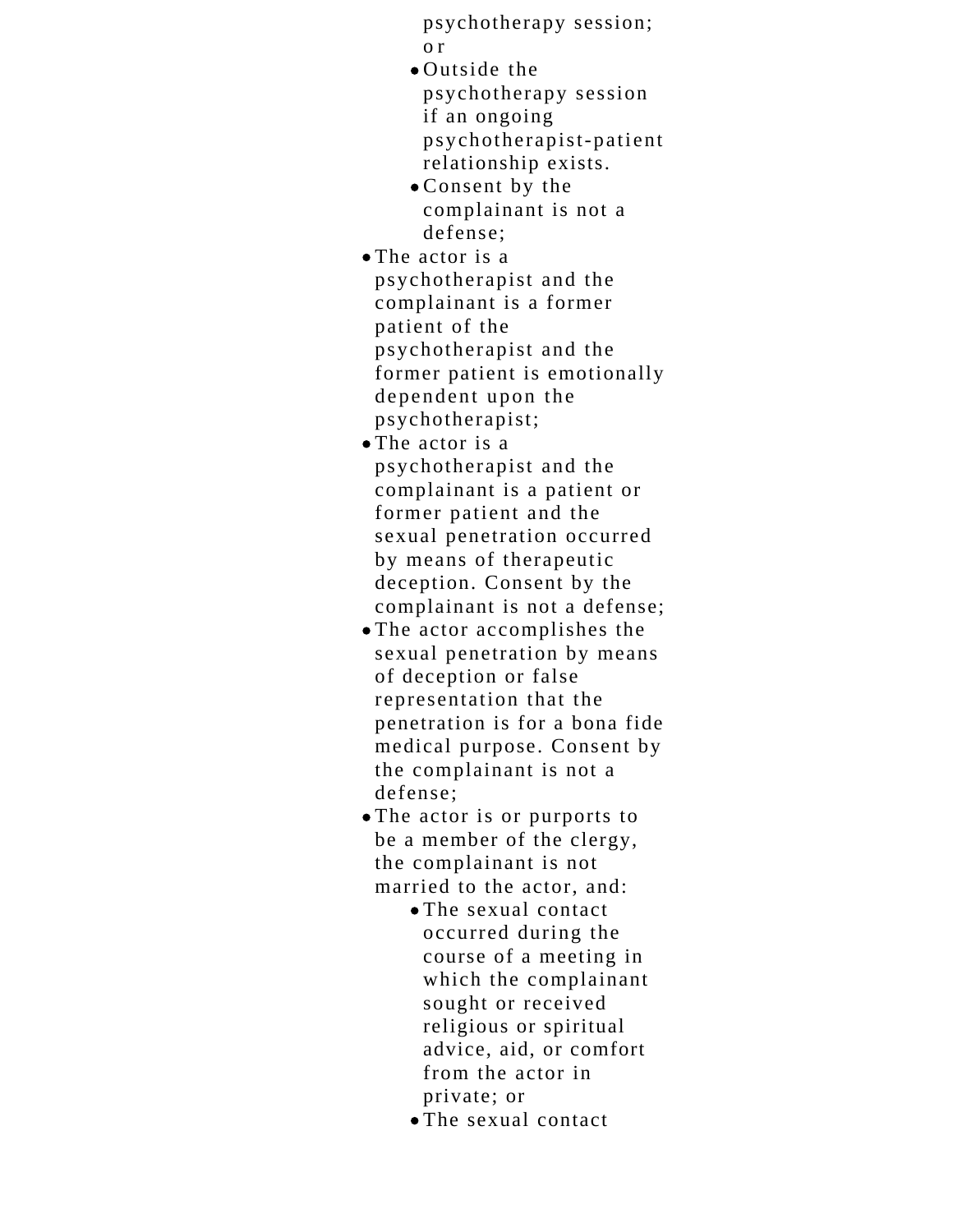occurred during a period of time in which the complainant was meeting on an ongoing basis with the actor to seek or receive religious or spiritual advice, aid, or comfort in private. Consent by the complainant is not a defense;

- The actor is an employee, independent contractor, or volunteer of a state, county, city, or privately operated adult or juvenile correctional system, or secure treatment facility, or treatment facility providing services to clients civilly committed as mentally ill and dangerous, sexually dangerous persons, or sexual psychopathic personalities, including, but not limited to, jails, prisons, detention centers, or work release facilities, and the complainant is a resident of a facility or under supervision of the correctional system. Consent by the complainant is not a defense;
- The actor provides or is an agent of an entity that provides special transportation service, the complainant used the special transportation service, the complainant is not married to the actor, and the sexual contact occurred during or immediately before or after the actor transported the complainant. Consent by the complainant is not a defense;
- The actor performs massage or other bodywork for hire,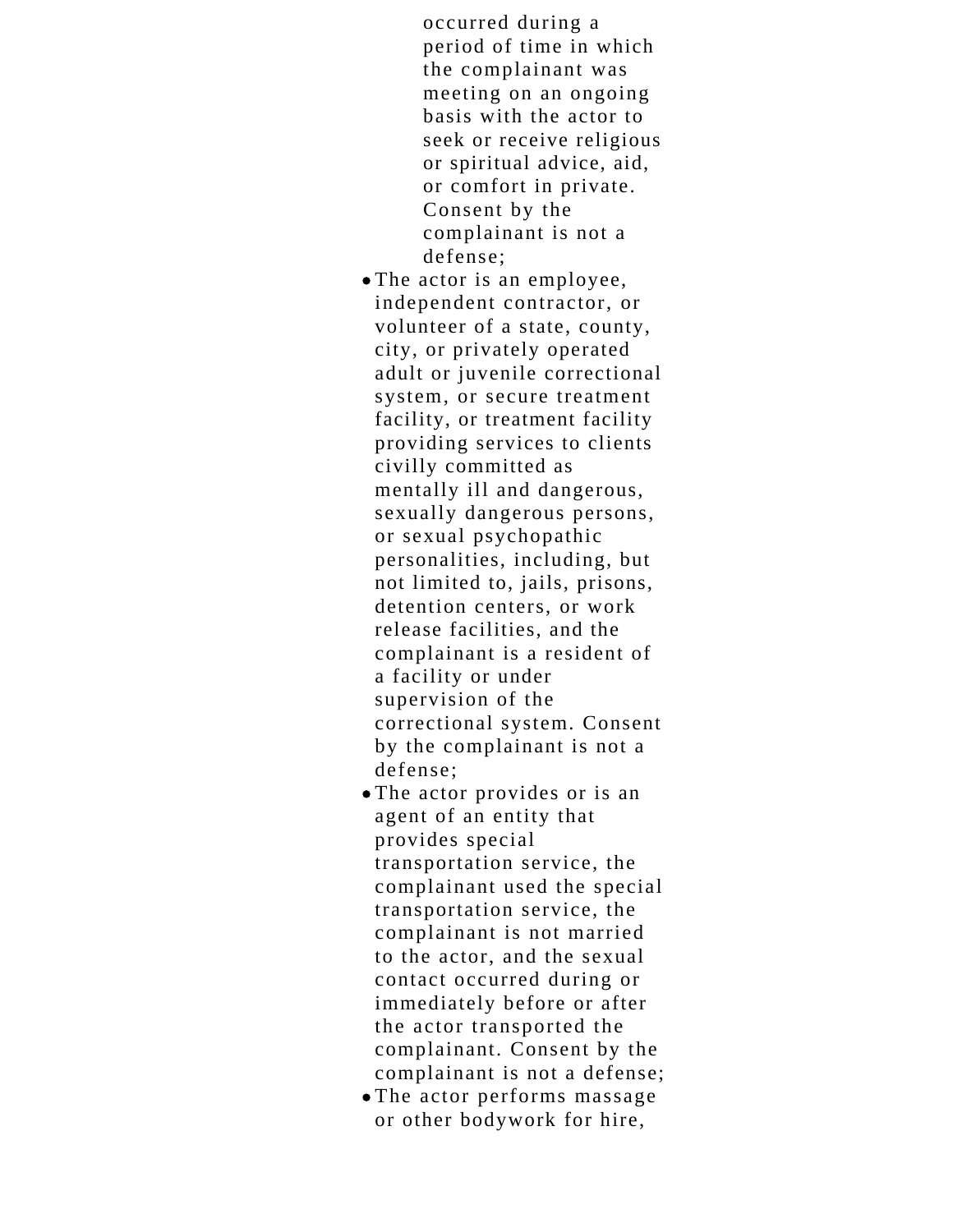|                                                   | the complainant was a user<br>of one of those services, and<br>nonconsensual sexual<br>contact occurred during or<br>immediately before or after<br>the actor performed or was<br>hired to perform one of<br>those services for the<br>complainant; or<br>• The actor is a peace officer,<br>and the officer physically or<br>constructively restrains the<br>complainant or the<br>complainant does not<br>reasonably feel free to leave<br>the officer's presence.<br>Consent by the complainant<br>is not a defense. |                                             |
|---------------------------------------------------|-------------------------------------------------------------------------------------------------------------------------------------------------------------------------------------------------------------------------------------------------------------------------------------------------------------------------------------------------------------------------------------------------------------------------------------------------------------------------------------------------------------------------|---------------------------------------------|
| Criminal Sexual<br>Conduct in the Fifth<br>Degree | • Person engages in nonconsensual<br>sexual contact, or<br>• Person engages in masturbation<br>or lewd exhibition of the genitals<br>in the presence of a minor under<br>the age of 16, knowing or having<br>reason to know the minor is<br>present.                                                                                                                                                                                                                                                                    | $\bullet$ Minn. Stat. §<br>609.3451         |
| <b>Statutory Rape</b>                             | • "Statutory rape" is commonly<br>used to refer to sexual<br>penetration that is illegal because<br>it involves a youth.                                                                                                                                                                                                                                                                                                                                                                                                | $\bullet$ Minn. Stat. §§<br>609.342-609.345 |
|                                                   | • Minnesota has no specific<br>statutory rape statute, but<br>criminal sexual conduct involving<br>minors is captured under Minn.<br>Stat. §§ 609.342-609.345.                                                                                                                                                                                                                                                                                                                                                          |                                             |
|                                                   | • For example, sexual penetration<br>is a crime of the first degree if:<br>• Complainant is under 13<br>years of age, and actor is<br>more than 36 months older<br>than the complainant;<br>• Complainant is between the<br>age of 13 and 16, and actor<br>is more than 48 months<br>older than the complainant,<br>and in a position of<br>authority over the                                                                                                                                                          |                                             |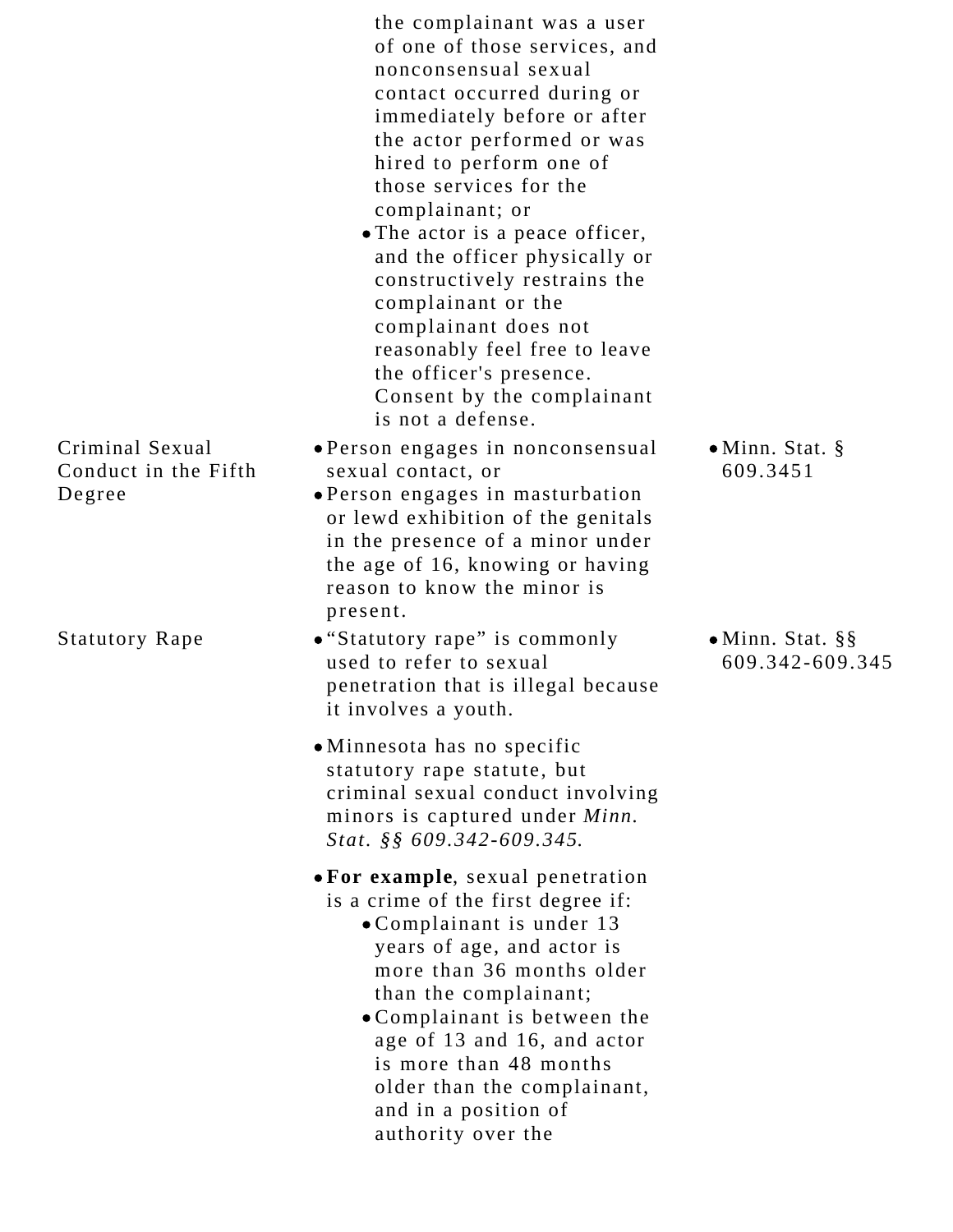complainant; or

- The actor has a significant relationship to the complainant and the complainant was under 16 years of age at the time of the sexual penetration, and the actor or an accomplice used force or coercion to accomplish the penetration, the complainant suffered personal injury, or the sexual abuse involved multiple acts committed over an extended period of time.
- Carnally knowing any person by the anus, or by or with the mouth.

Minn. Stat. 609.293

Sodomy (Criminal Sodomy and Aggravated Criminal Sodomy)

## **Mississippi**

|                                                             | Definition                                                                                                                                                                                                                                                                                                                                                                                                                                                                                                                                                                                                                                                                                                                                                                                                                                                                                                                  | Crime<br>Definition<br>Statute                                                                |
|-------------------------------------------------------------|-----------------------------------------------------------------------------------------------------------------------------------------------------------------------------------------------------------------------------------------------------------------------------------------------------------------------------------------------------------------------------------------------------------------------------------------------------------------------------------------------------------------------------------------------------------------------------------------------------------------------------------------------------------------------------------------------------------------------------------------------------------------------------------------------------------------------------------------------------------------------------------------------------------------------------|-----------------------------------------------------------------------------------------------|
| Rape; Assault<br>with Intent to<br>Ravish<br>Sexual Battery | • Any person who assaults with intent to<br>forcibly ravish any female of previous<br>chaste character.<br>A person is guilty of sexual battery if he or she<br>engages in sexual penetration with:<br>• Another person without his or her consent;<br>• A mentally defective, mentally incapacitated<br>or physically helpless person;<br>• A child at least 14 but under 16 years of<br>age, if the person is 36 or more months<br>older than the child;<br>• A child under 14 years of age, if the person<br>is 24 or more months older than the child; or<br>• A child under 18 years of age if the person<br>is in a position of trust or authority over the<br>child, including without limitation, the<br>child's teacher, counselor, physician,<br>psychiatrist, psychologist, minister, priest,<br>physical therapist, chiropractor, legal<br>guardian, parent, stepparent, aunt, uncle,<br>scout leader or coach. | · Miss. Code<br>Ann. $\S$<br>$97 - 3 - 71$<br>$\bullet$ Miss. Code<br>Ann. §<br>$97 - 3 - 95$ |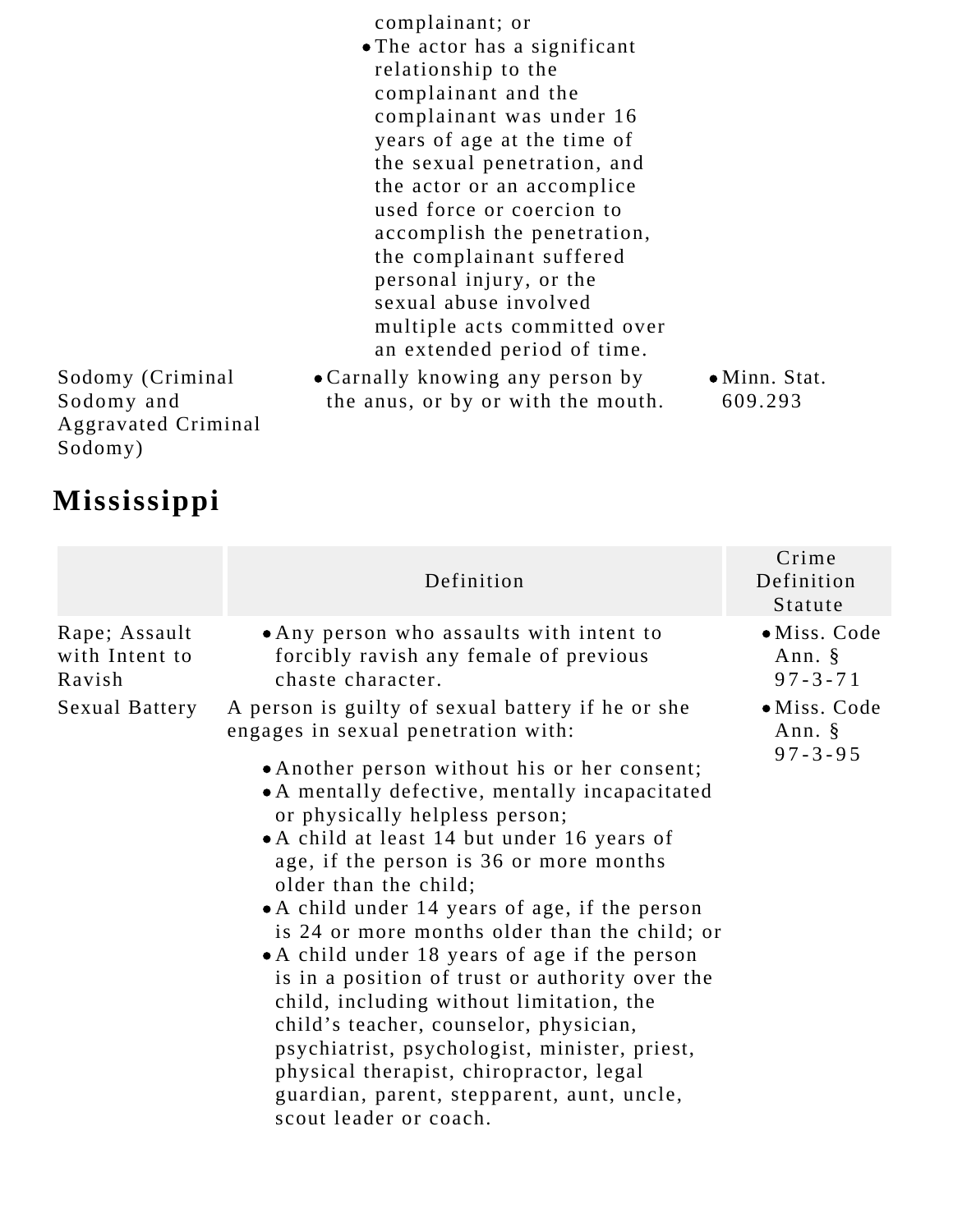| <b>Statutory Rape</b>      | • The crime of statutory rape is committed<br>when:<br>• Any person 17 years of age or older<br>has sexual intercourse with a child who<br>• Is at least 14 but under 16 years of<br>age, and<br>• Is 36 months or more younger<br>than the person, and<br>• Is not the person's spouse; or<br>• A person of any age has sexual<br>intercourse with a child who<br>• Is under the age of fourteen years<br>of age, and<br>• Is 24 or more months younger<br>than the person, and<br>• Is not the person's spouse. | · Miss. Code<br>Ann. §<br>$97 - 3 - 65$    |
|----------------------------|-------------------------------------------------------------------------------------------------------------------------------------------------------------------------------------------------------------------------------------------------------------------------------------------------------------------------------------------------------------------------------------------------------------------------------------------------------------------------------------------------------------------|--------------------------------------------|
| "Unnatural<br>Intercourse" | • The detestable and abominable crime<br>against nature committed with mankind or<br>with a beast.                                                                                                                                                                                                                                                                                                                                                                                                                | · Miss. Code<br>Ann. §<br>$97 - 29 - 59$   |
| Rape; Drugging             | • Every person who shall have forcible sexual<br>intercourse with any person, or who shall<br>have sexual intercourse (not constituting<br>forcible sexual intercourse or statutory<br>rape) with any person without that person's<br>consent by administering to such person<br>any substance or liquid which shall produce<br>such stupor or such imbecility of mind or<br>weakness of body as to prevent effectual<br>resistance.                                                                              | · Miss. Code<br>Ann. §<br>$97 - 3 - 65(4)$ |

# **Missouri**

|                                                 | Definition                                                                                                                                                                                                                                           | Crime<br>Definition<br>Statute           |
|-------------------------------------------------|------------------------------------------------------------------------------------------------------------------------------------------------------------------------------------------------------------------------------------------------------|------------------------------------------|
| First Degree<br>Rape                            | A person commits the crime of rape in the first<br>degree if:<br>• Such person has sexual intercourse with<br>another person who is incapacitated,<br>incapable of consent or lacks the capacity to<br>consent or by the use of forcible compulsion. | $\bullet$ Mo. Rev.<br>Stat. §<br>566.030 |
| <b>Statutory Rape</b><br>in the First<br>Degree | • A person commits the crime of statutory<br>rape in the first degree if:<br>• He has sexual intercourse with another<br>person who is less than 14 years of age.                                                                                    | $\bullet$ Mo. Rev.<br>Stat. §<br>566.032 |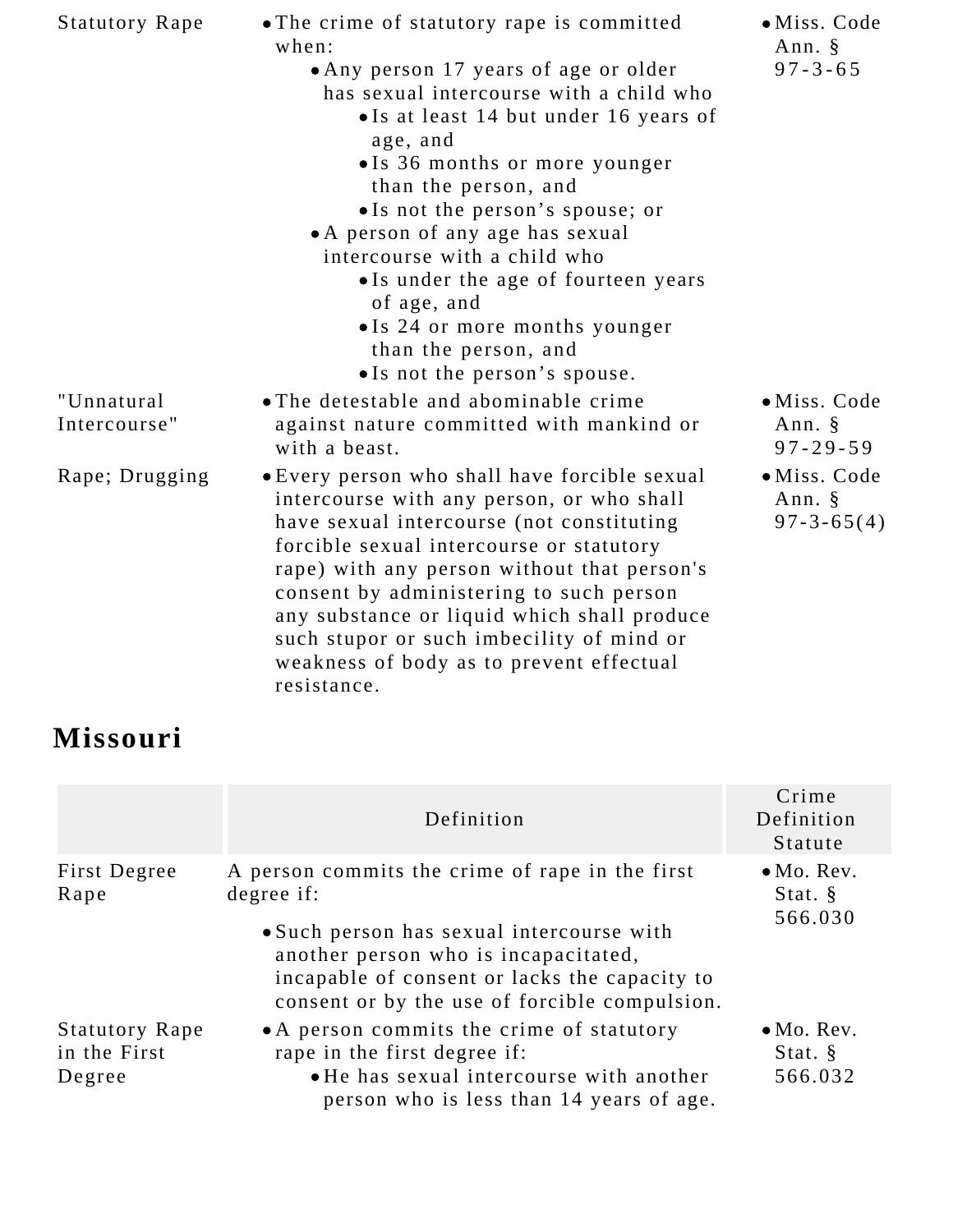| Second Degree<br>Rape                                | A person commits the crime of rape in the<br>second degree if:                                                                                                                                                                                                                                                    | $\bullet$ Mo. Rev.<br>Stat. §                             |
|------------------------------------------------------|-------------------------------------------------------------------------------------------------------------------------------------------------------------------------------------------------------------------------------------------------------------------------------------------------------------------|-----------------------------------------------------------|
|                                                      | • Such person has sexual intercourse with<br>another person knowing that he or she does<br>so without that person's consent.                                                                                                                                                                                      | 566.031                                                   |
| <b>Statutory Rape</b><br>in the Second               | A person commits the crime of statutory rape in<br>the second degree if:                                                                                                                                                                                                                                          | $\bullet$ Mo. Rev.<br>Stat. §<br>566.034                  |
| Degree                                               | • Being 21 years of age or older,<br>• He or she has sexual intercourse with<br>another person who is less than 17 years of<br>age.                                                                                                                                                                               |                                                           |
| Sodomy (First)<br>and Second<br>Degree)              | • A person commits the crime of sodomy in<br>the first degree if:<br>• Such person has deviate sexual<br>intercourse with another person who is<br>incapacitated, incapable of consent or<br>lacks the capacity to consent, or by the<br>use of forcible compulsion.<br>• A person commits the crime of sodomy in | $\bullet$ Mo. Rev.<br>Stat. §<br>566.060; $\S$<br>566.061 |
|                                                      | the second degree if:<br>• Such person has deviate sexual<br>intercourse with another person<br>knowing that he or she does so without<br>that person's consent.                                                                                                                                                  |                                                           |
| Child<br>Molestation<br>(First and<br>Second Degree) | • A person commits the crime of child<br>molestation in the first degree if:<br>·Such person subjects another person<br>who is less than 14 to sexual contact<br>and the offense is an aggravated sexual<br>offense.<br>• A person commits the crime of child<br>molestation in the second degree if:             | $\bullet$ Mo. Rev.<br>Stat. §<br>566.067; $\S$<br>566.068 |
|                                                      | • Such person subjects a child who is less<br>than 12 years of age to sexual contact;<br>o r<br>. Being more than 4 years older than a<br>child who is less than 17 years of age,<br>subjects the child to sexual contact and<br>the offense is an aggravated sexual<br>offense.                                  |                                                           |
| Sexual<br>Misconduct                                 | A person commits the crime of sexual<br>misconduct involving a child if such person:                                                                                                                                                                                                                              | $\bullet$ Mo. Rev.<br>Stat.                               |
| Involving a<br>Child                                 | • Knowingly exposes his or her genitals to a<br>child less than fifteen under circumstances<br>in which he or she knows that his or her<br>conduct is likely to cause affront or alarm to                                                                                                                         | \$566.083                                                 |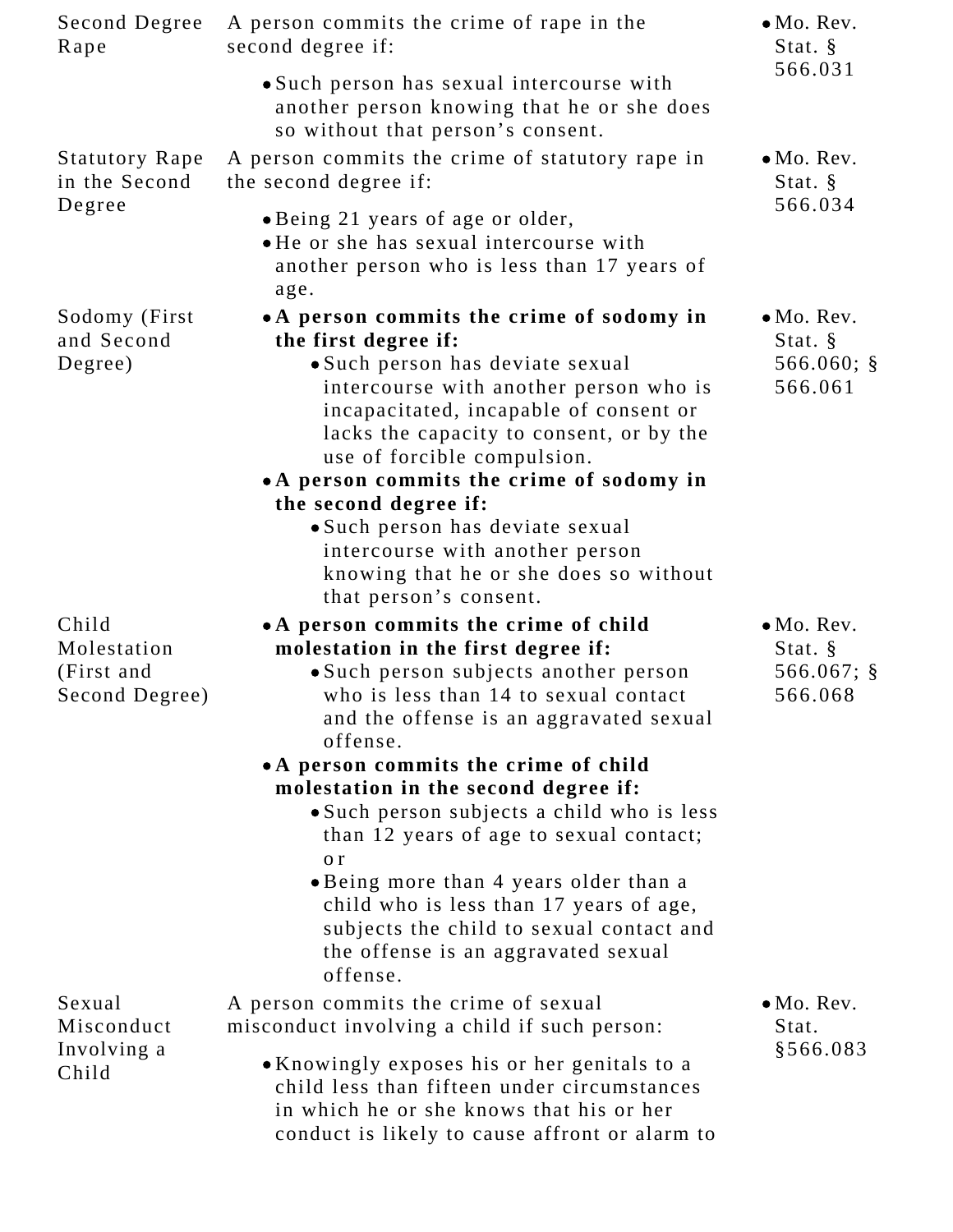| <b>Sexual Contact</b><br>with a Student              | the child;<br>• Knowingly exposes his or her genitals to a<br>child less than fifteen years of age for the<br>purpose of arousing or gratifying the sexual<br>desire of any person, including the child;<br>• Knowingly coerces or induces a child less<br>than fifteen years of age to expose the<br>child's genitals for the purpose of arousing<br>or gratifying the sexual desire of any person,<br>including the child; or<br>• Knowingly coerces or induces a child who is<br>known by such person to be less than<br>fifteen years of age to expose the breasts of<br>a female child through the Internet or other<br>electronic means for the purpose of<br>arousing or gratifying the sexual desire of<br>any person, including the child.<br>• These provisions apply regardless of<br>whether the person violates the provisions<br>in person or through the Internet or other<br>electronic means.<br>A person commits the crime of sexual contact<br>with a student if he or she has sexual contact | $\bullet$ Mo. Rev.<br>Stat. $\S$                                                             |
|------------------------------------------------------|------------------------------------------------------------------------------------------------------------------------------------------------------------------------------------------------------------------------------------------------------------------------------------------------------------------------------------------------------------------------------------------------------------------------------------------------------------------------------------------------------------------------------------------------------------------------------------------------------------------------------------------------------------------------------------------------------------------------------------------------------------------------------------------------------------------------------------------------------------------------------------------------------------------------------------------------------------------------------------------------------------------|----------------------------------------------------------------------------------------------|
| Sexual<br>Misconduct<br>(First and<br>Second Degree) | with a student of a school and is:<br>• a teacher;<br>• a student teacher;<br>• an employee of the school;<br>• a volunteer of the school or of an<br>organization working with the school on a<br>project or program who is not a student at<br>the school;<br>• an elected or appointed official of the<br>school district; or<br>• a person employed by an entity that<br>contracts with the school or school district<br>to provide services.<br>• A person commits the crime of sexual<br>misconduct in the first degree if such<br>person:<br>• Exposes his or her genitals under<br>circumstances in which he or she<br>knows that his or her conduct is likely<br>to cause affront or alarm,<br>• Has sexual contact in the presence of a<br>third person or persons under<br>circumstances in which he or she                                                                                                                                                                                           | 566.086<br>$\bullet$ Mo. Rev.<br>Stat. $\S$<br>566.093;<br>Mo. Rev.<br>Stat. $\S$<br>566.095 |

knows that such conduct is likely to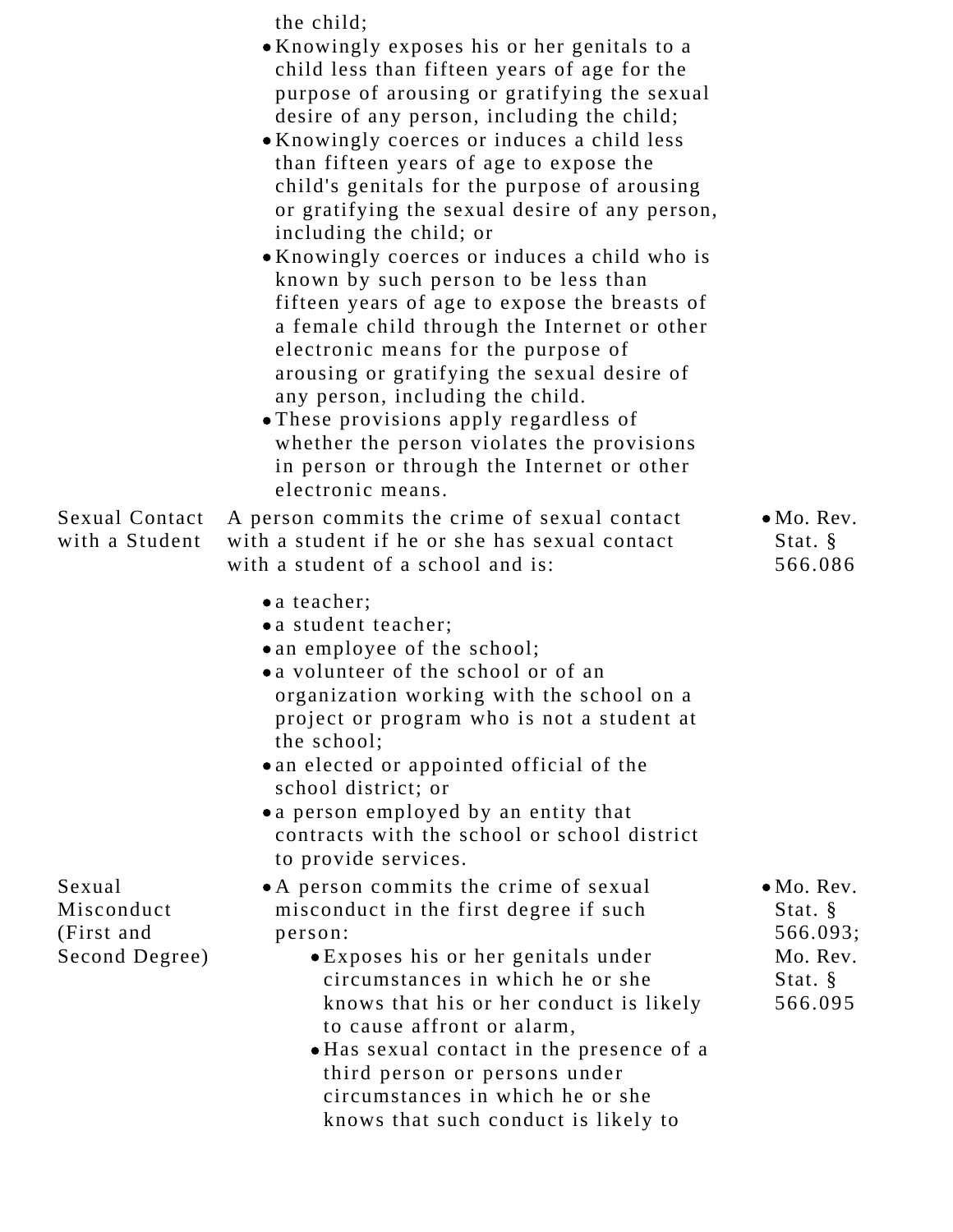|                                                     | cause affront or alarm, or<br>• Has sexual intercourse or deviate<br>sexual intercourse in a public place in<br>the presence of a third person.<br>• A person commits the crime of sexual<br>misconduct in the second degree if:<br>• He or she solicits or requests another<br>person to engage in sexual conduct<br>under circumstances in which he or she<br>knows that his or her conduct is likely<br>to cause affront or alarm. |                                                               |
|-----------------------------------------------------|---------------------------------------------------------------------------------------------------------------------------------------------------------------------------------------------------------------------------------------------------------------------------------------------------------------------------------------------------------------------------------------------------------------------------------------|---------------------------------------------------------------|
| Statutory<br>Sodomy (First<br>and Second<br>Degree) | • A person commits the crime of statutory<br>sodomy in the first degree if:<br>• He has deviate sexual intercourse with<br>another person who is less than 14<br>years old.<br>• A person commits the crime of statutory<br>sodomy in the second degree if:<br>• He is 21 years of age and<br>• Has deviate sexual intercourse with<br>another person who is less than 17<br>years of age.                                            | $\bullet$ Mo. Rev.<br>Stat. $\S$ $\S$<br>566.062 &<br>566.064 |
| Sexual Abuse<br>(First and<br>Second Degree)        | • A person commits the offense of sexual<br>abuse in the first degree if he or she<br>subjects another person to sexual contact<br>when that person is incapacitated, incapable<br>of consent, or lacks the capacity to consent,<br>or by the use of forcible compulsion.<br>• A person commits the offense of sexual<br>abuse in the second degree if he or she                                                                      | $\bullet$ Mo. Rev.<br>Stat. $\S$ $\S$<br>566.100;<br>566.101  |

## **Montana**

|                                             | Definition                                                                                                                                                                                                                                                                                     | Crime<br>Definition<br>Statute                    |
|---------------------------------------------|------------------------------------------------------------------------------------------------------------------------------------------------------------------------------------------------------------------------------------------------------------------------------------------------|---------------------------------------------------|
| Sexual<br>Intercourse<br>Without<br>Consent | • A person who knowingly has sexual<br>intercourse without consent or with another<br>person who is incapable of consent commits<br>the offense of sexual intercourse without<br>consent.<br>• A person may not be convicted under this<br>section based on the age of the person's<br>spouse. | $\bullet$ Mt. Code<br>Ann. $\S$<br>$45 - 5 - 503$ |

purposely subjects another person to sexual

contact without that person's consent.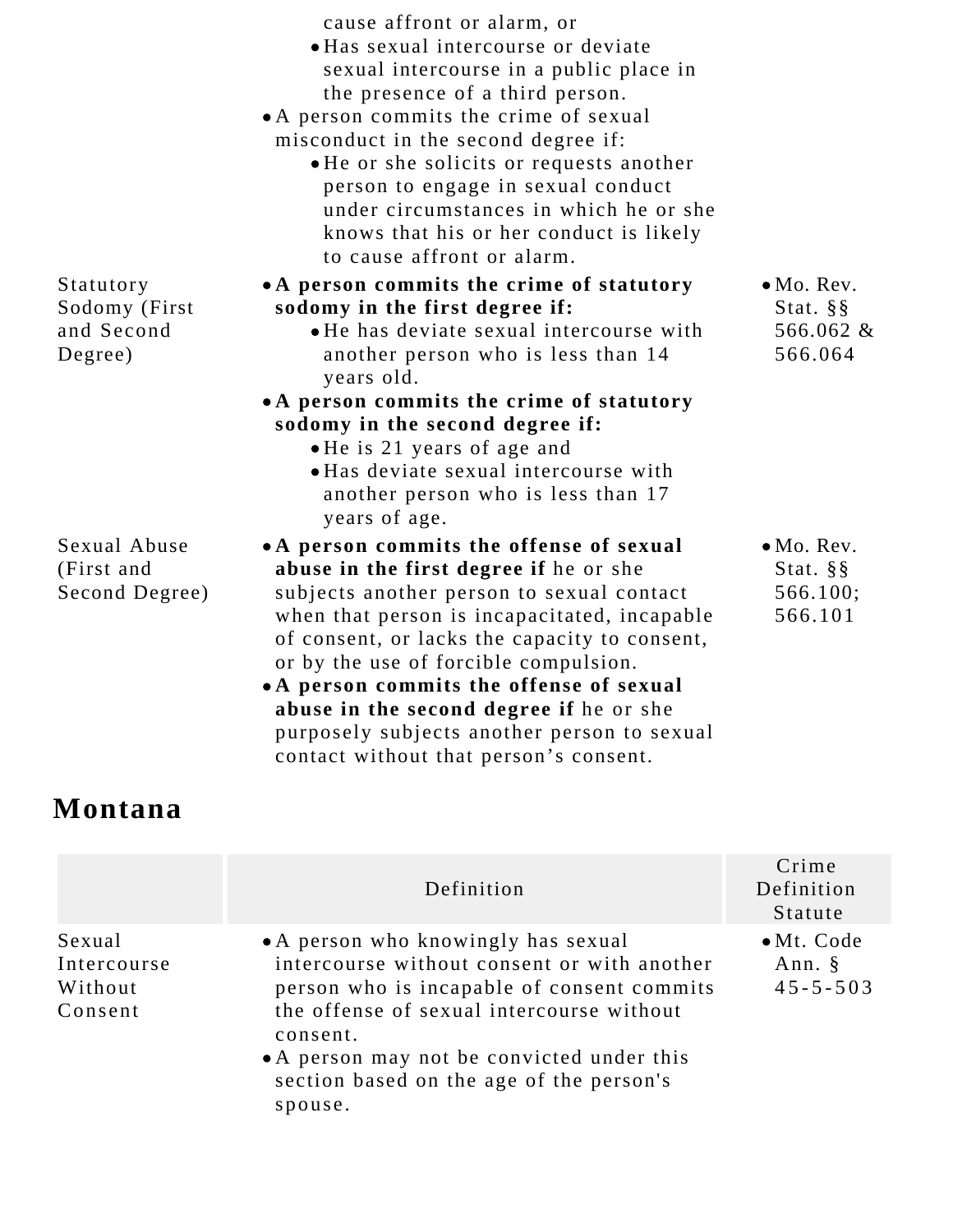- Sexual Assault A person who knowingly subjects another person to any sexual contact without consent.
	- Consent is ineffective if the victim is:
		- incarcerated in an adult or juvenile correctional, detention, or treatment facility or is on probation or parole and the perpetrator is an employee, contractor, or volunteer of the supervising authority and has supervisory or disciplinary authority over the victim, unless the act is part of a lawful search;
			- less than 14 years old and the offender is 3 or more years older than the victim;
			- receiving services from a youth care facility, and the perpetrator:
				- has supervisory or disciplinary authority over the victim or is providing treatment to the victim; and
				- is an employee, contractor, or volunteer of the youth care facility;
			- admitted to a mental health facility, is admitted to a community-based facility or a residential facility, or is receiving community-based services, and the perpetrator:
				- has supervisory or disciplinary authority over the victim or is providing treatment to the victim; and
				- is an employee, contractor, or volunteer of the facility or community-based service;
			- a program participant in a private alternative adolescent residential or outdoor program, and the perpetrator is a worker affiliated with the program;
			- a student of an elementary, middle, junior high, or high school, whether public or nonpublic, and the perpetrator is not a student of an elementary, middle, junior high, or high school and is an employee, contractor, or volunteer of any school who has ever had instructional, supervisory, disciplinary, or other authority over the

Mt. Code Ann. §  $45 - 5 - 502$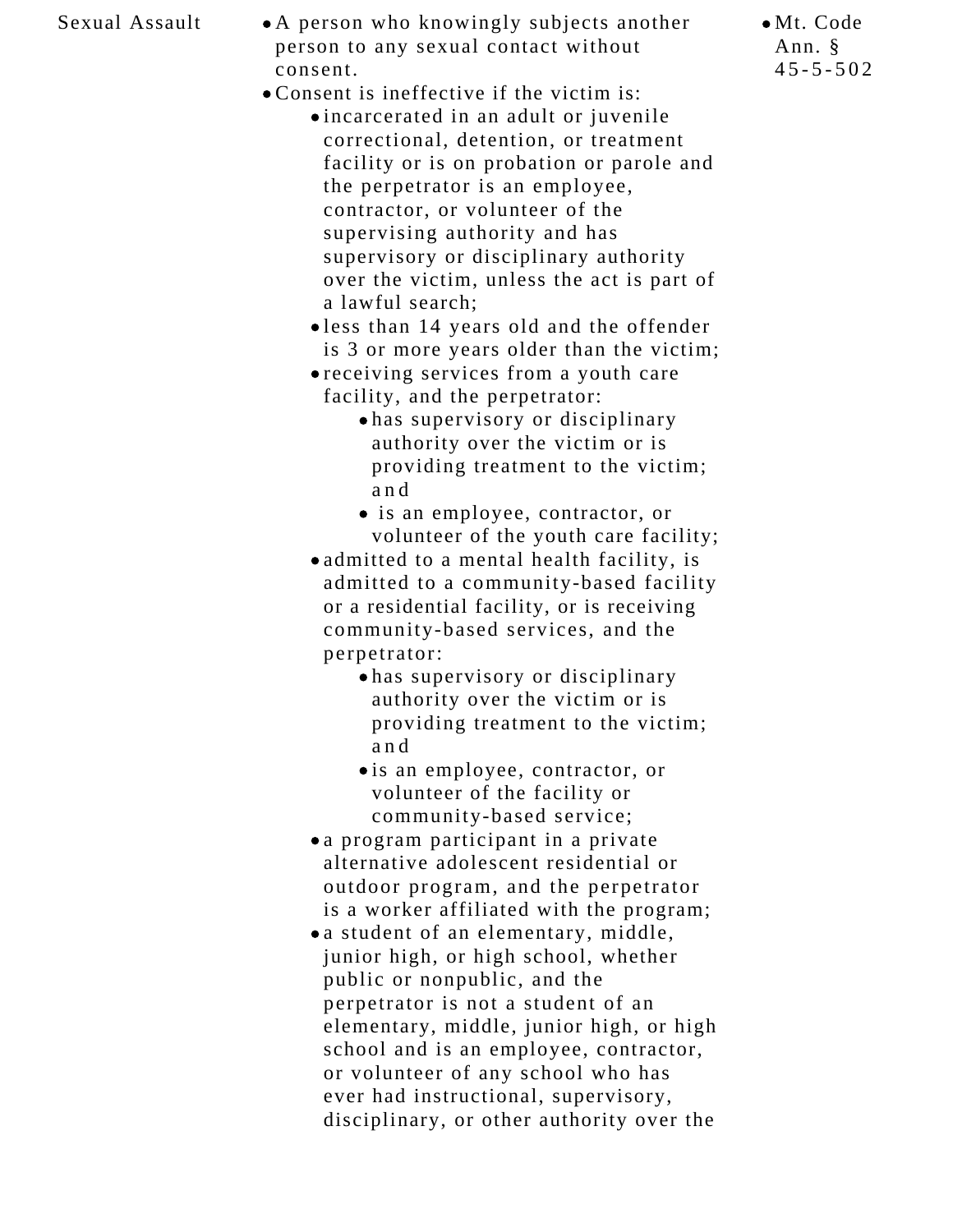|                       | student in a school setting; or<br>• the victim is a client receiving<br>psychotherapy services and the<br>perpetrator:<br>• is providing or purporting to                                                                                                                                                                                                                                                                                                                                                                                                                                                                                                                            |                                           |
|-----------------------|---------------------------------------------------------------------------------------------------------------------------------------------------------------------------------------------------------------------------------------------------------------------------------------------------------------------------------------------------------------------------------------------------------------------------------------------------------------------------------------------------------------------------------------------------------------------------------------------------------------------------------------------------------------------------------------|-------------------------------------------|
|                       | provide psychotherapy services to<br>the victim; or                                                                                                                                                                                                                                                                                                                                                                                                                                                                                                                                                                                                                                   |                                           |
|                       | • is an employee, contractor, or<br>volunteer of a facility that<br>provides or purports to provide<br>psychotherapy services to the<br>victim and the perpetrator has<br>supervisory or disciplinary<br>authority over the victim.                                                                                                                                                                                                                                                                                                                                                                                                                                                   |                                           |
| <b>Statutory Rape</b> | • "Statutory rape" is commonly used to refer<br>to sexual penetration that is illegal because<br>it involves a youth.<br>• Montana has no specific statutory rape<br>statute, but "statutory rape" is captured<br>under <i>Mt. Code Ann.</i> § $45 - 5 - 503$ :<br>• If the victim is less than 16 years old<br>and the offender is 4 or more years<br>older than the victim, or<br>• The victim was 12 years of age or<br>younger and the offender was 18 years<br>of age or older at the time of the<br>offense.                                                                                                                                                                    | • Mt. Code<br>Ann. $\S$<br>$45 - 5 - 503$ |
| Indecent<br>Exposure  | A person commits the offense of indecent<br>exposure if:                                                                                                                                                                                                                                                                                                                                                                                                                                                                                                                                                                                                                              | $\bullet$ Mont.<br>Code                   |
|                       | • The person knowingly or purposely exposes<br>the person's genitals or intimate parts by<br>any means, including electronic<br>communication, under circumstances in<br>which the person knows the conduct is<br>likely to cause affront or alarm in order to:<br>• Abuse, humiliate, harass, or degrade<br>another, or<br>• Arouse or gratify the person's own<br>sexual response or desire or the sexual<br>response or desire of any person.<br>• A person commits the offense of indecent<br>exposure to a minor if the person knows the<br>conduct will be observed by a person who is<br>under 16 years of age and the offender is<br>more than 4 years older than the victim. | Anno. §<br>$45 - 5 - 504$                 |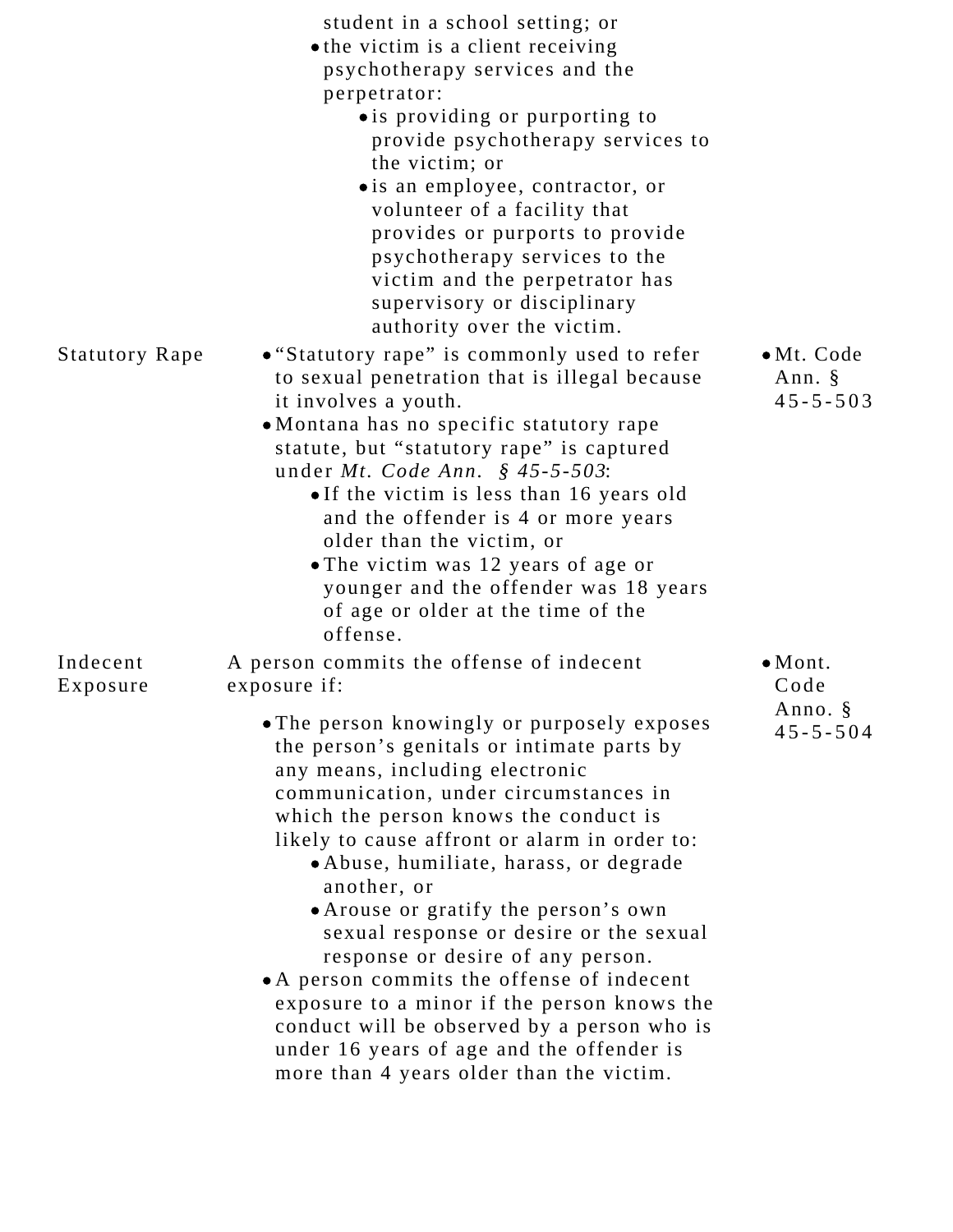| "Deviate Sexual<br>Conduct"<br><i>(including)</i><br>Sodomy) | • A person who knowingly engages in deviate<br>sexual relations, or<br>. Who causes another to engage in deviate<br>sexual relations.                             | $\bullet$ Mt. Code<br>Ann. §<br>$45 - 8 - 218$    |
|--------------------------------------------------------------|-------------------------------------------------------------------------------------------------------------------------------------------------------------------|---------------------------------------------------|
| Incest                                                       | A person commits the offense of incest if:<br>• The person knowingly marries, cohabits<br>with, or has sexual intercourse with, or has<br>sexual contact with an: | $\bullet$ Mt. Code<br>Ann. $\S$<br>$45 - 5 - 507$ |
|                                                              | • Ancestor, descendant, brother or sister<br>of the whole or half blood, or any<br>stepson or stepdaughter.                                                       |                                                   |

## **Nebraska**

|                                                    | Definition                                                                                                                                                                                                                                                                                                                                                                                        | Crime<br>Definition<br>Statute                |
|----------------------------------------------------|---------------------------------------------------------------------------------------------------------------------------------------------------------------------------------------------------------------------------------------------------------------------------------------------------------------------------------------------------------------------------------------------------|-----------------------------------------------|
| Sexual Assault<br>in the First<br>Degree           | • Any person who subjects another person to<br>sexual penetration:<br>. Without the consent of the victim, or<br>• Who knew or should have known that<br>the victim was mentally or physically<br>incapable of resisting or appraising the<br>nature of his or her conduct, or<br>• When the actor is 19 years of age or<br>older and the victim is at least 12 but<br>less than 16 years of age. | $\bullet$ NE St §<br>$28 - 319$               |
| Sexual Assault<br>in the Second<br>or Third Degree | • Any person who subjects another person to<br>sexual contact<br>. Without consent of the victim, or<br>• Who knew that the victim was<br>physically or mentally incapable of<br>resisting or appraising the nature of his<br>or her conduct.                                                                                                                                                     | $\bullet$ NE St §<br>$28 - 320$               |
| Sexual Assault<br>of a Child                       | • "Statutory rape" is commonly used to refer<br>to sexual penetration that is illegal because<br>it involves a youth.<br>• Nebraska has no specific statutory rape<br>statute, but this concern is captured<br>under NE St $\S$ 28-319.01 Sexual<br>Assault of a Child."                                                                                                                          | $\bullet$ NE St §§<br>28-319.01,<br>28-320.01 |
|                                                    | • In the first degree:<br>• He or she subjects another person<br>under 12 years of age to sexual<br>penetration and the actor is at least 19<br>years of age or older, or                                                                                                                                                                                                                         |                                               |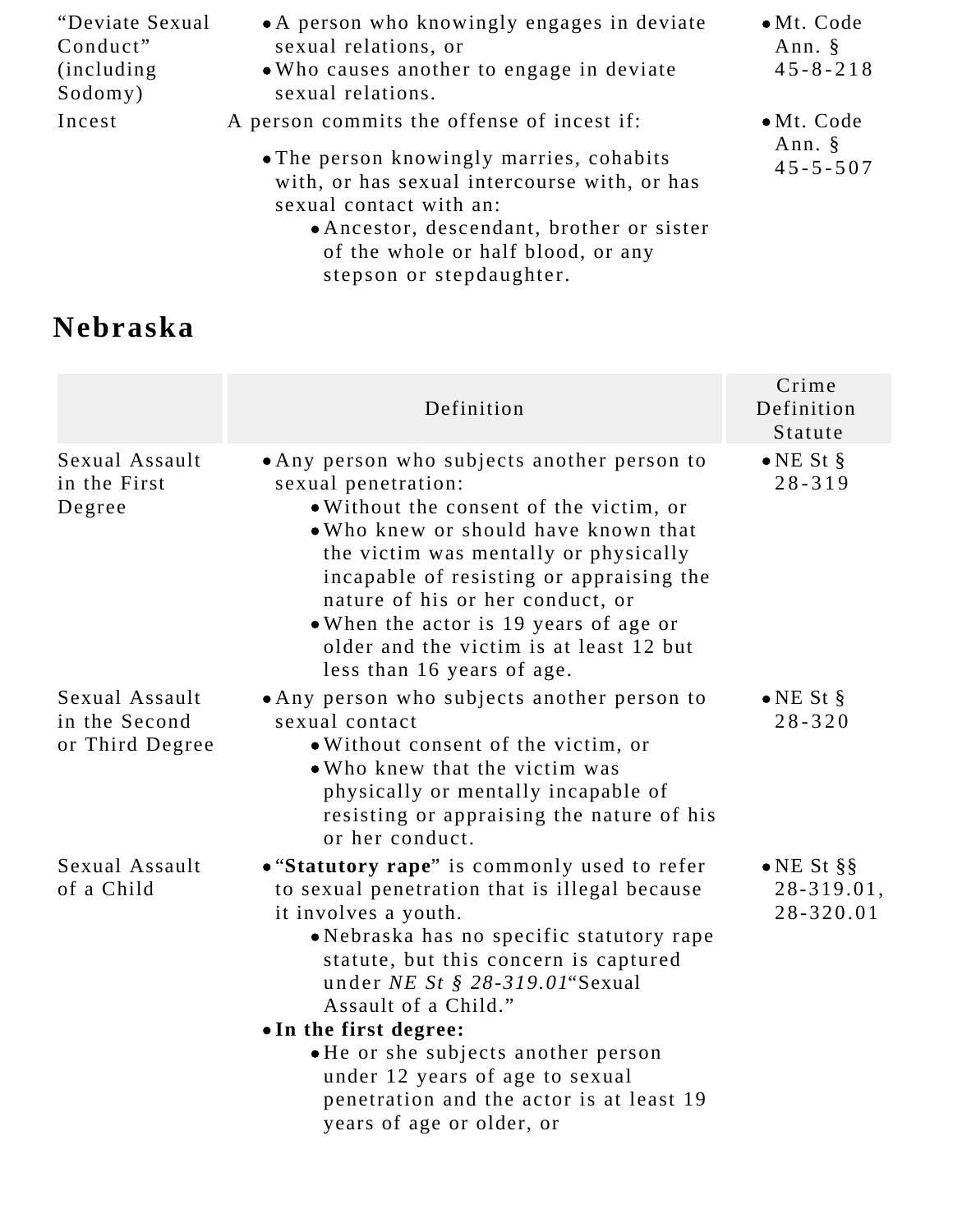|                                   | • When he or she subjects another<br>person who is at least 12 years of age<br>but less than 16 years of age to sexual<br>penetration and the actor is 25 years of<br>age or older.<br>• The age of the actor shall be an<br>essential element of the offense that<br>must be proved beyond a reasonable                                                                                                                                                 |                                     |
|-----------------------------------|----------------------------------------------------------------------------------------------------------------------------------------------------------------------------------------------------------------------------------------------------------------------------------------------------------------------------------------------------------------------------------------------------------------------------------------------------------|-------------------------------------|
|                                   | doubt.                                                                                                                                                                                                                                                                                                                                                                                                                                                   |                                     |
|                                   | •In the second degree:                                                                                                                                                                                                                                                                                                                                                                                                                                   |                                     |
|                                   | • He or she subjects another person 14<br>years of age or younger to sexual<br>contact and the actor is at least 19<br>years of age or older, and<br>• Actor causes serious personal injury to<br>the victim.                                                                                                                                                                                                                                            |                                     |
|                                   | • In the third degree:                                                                                                                                                                                                                                                                                                                                                                                                                                   |                                     |
|                                   | • He or she subjects another person 14<br>years of age or younger to sexual<br>contact and the actor is at least 19<br>years of age or older, and<br>• Actor does not cause serious personal<br>injury to the victim.                                                                                                                                                                                                                                    |                                     |
| Sexual Assault<br>of an Inmate or | • A person commits the offense of sexual<br>abuse of an inmate or parolee if:                                                                                                                                                                                                                                                                                                                                                                            | $\bullet$ NE St §§<br>$28 - 322.01$ |
| Parolee                           | • Such person subjects an inmate or<br>parolee to sexual penetration (first)<br>degree), or<br>• Such person subjects an inmate or<br>parolee to sexual contact (second                                                                                                                                                                                                                                                                                  | 28-322.03                           |
|                                   | degree).<br>• It is not a defense to a charge under this<br>section that the inmate or parolee consented<br>to such sexual penetration or sexual contact.<br>• An otherwise lawful pat-down or body<br>cavity search by a person is not a violation<br>of this section.                                                                                                                                                                                  |                                     |
| Incest                            | • Any person who shall knowingly intermarry<br>or engage in sexual penetration with any<br>person who falls within the degrees of the<br>below consanguinity or any person who<br>engages in sexual penetration with his or<br>her stepchild who is under 19 years of age<br>commits incest.<br>• Consanguinity: between parents and<br>children, grandparents and<br>grandchildren of every degree, between<br>brothers and sisters of the half as well | $\bullet$ NE St §<br>$28 - 703$     |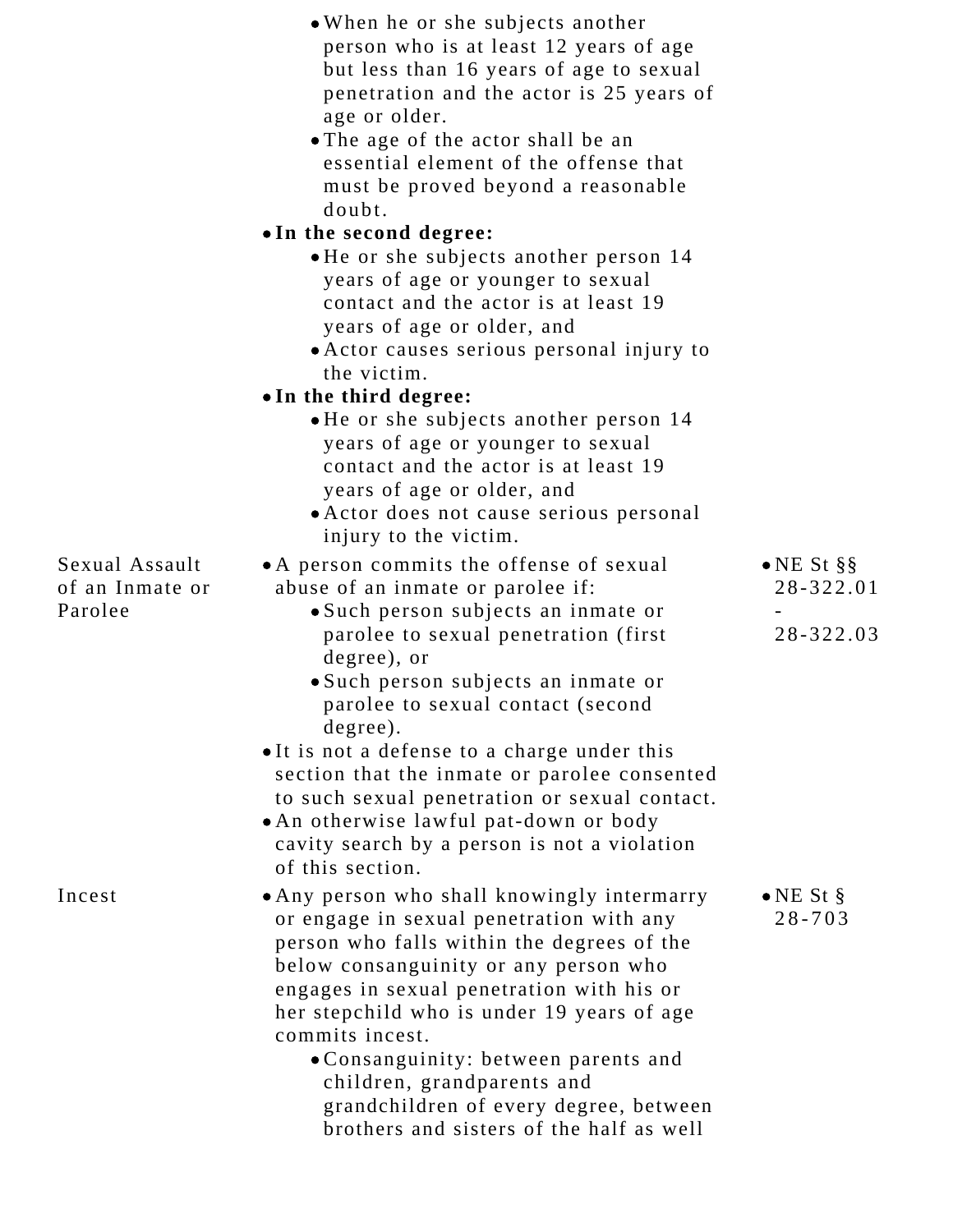| Sodomy | as the whole blood, and between uncles<br>and nieces, and aunts and nephews<br>• Nebraska does not have an anti-sodomy law<br>on the books. | $\bullet N/A$        |
|--------|---------------------------------------------------------------------------------------------------------------------------------------------|----------------------|
| Nevada |                                                                                                                                             |                      |
|        |                                                                                                                                             | $\bigcap_{n \geq 1}$ |

|                | Definition                                                                                                                                                                                                                                                                                                                                                                                                                                                                                                                                                                                                                                                                                  | Crime<br>Definition<br>Statute                 |
|----------------|---------------------------------------------------------------------------------------------------------------------------------------------------------------------------------------------------------------------------------------------------------------------------------------------------------------------------------------------------------------------------------------------------------------------------------------------------------------------------------------------------------------------------------------------------------------------------------------------------------------------------------------------------------------------------------------------|------------------------------------------------|
| Sexual Assault | A person is guilty of sexual assault if:<br>• The person subjects another person to<br>sexual penetration, or forces another person<br>to make a sexual penetration on himself or<br>herself or another, or on a beast, against the<br>will of the victim or under conditions in<br>which the perpetrator knows or should<br>know that the victim is mentally or<br>physically incapable of resisting or<br>understanding the nature of his or her<br>conduct; or<br>• The person commits a sexual penetration<br>upon a child under the age of 14 years or<br>causes a child under the age of 14 years to<br>make a sexual penetration on himself or<br>herself or another, or on a beast. | $\bullet$ Nev. Rev.<br>Stat. Ann.<br>\$200.366 |

The provisions of this section do not apply to a person who is less than 18 years of age and who commits a sexual penetration upon a child under the age of 14 years or causes a child under the age of 14 years to make a sexual penetration on himself or herself or another, or on a beast, if the person is not more than 2 years older than the person upon whom the act was committed unless:

- The person committing the act uses force or threatens the use of force; or
- The person committing the act knows or should know that the victim is mentally or physically incapable of resisting or understanding the nature of his or her conduct.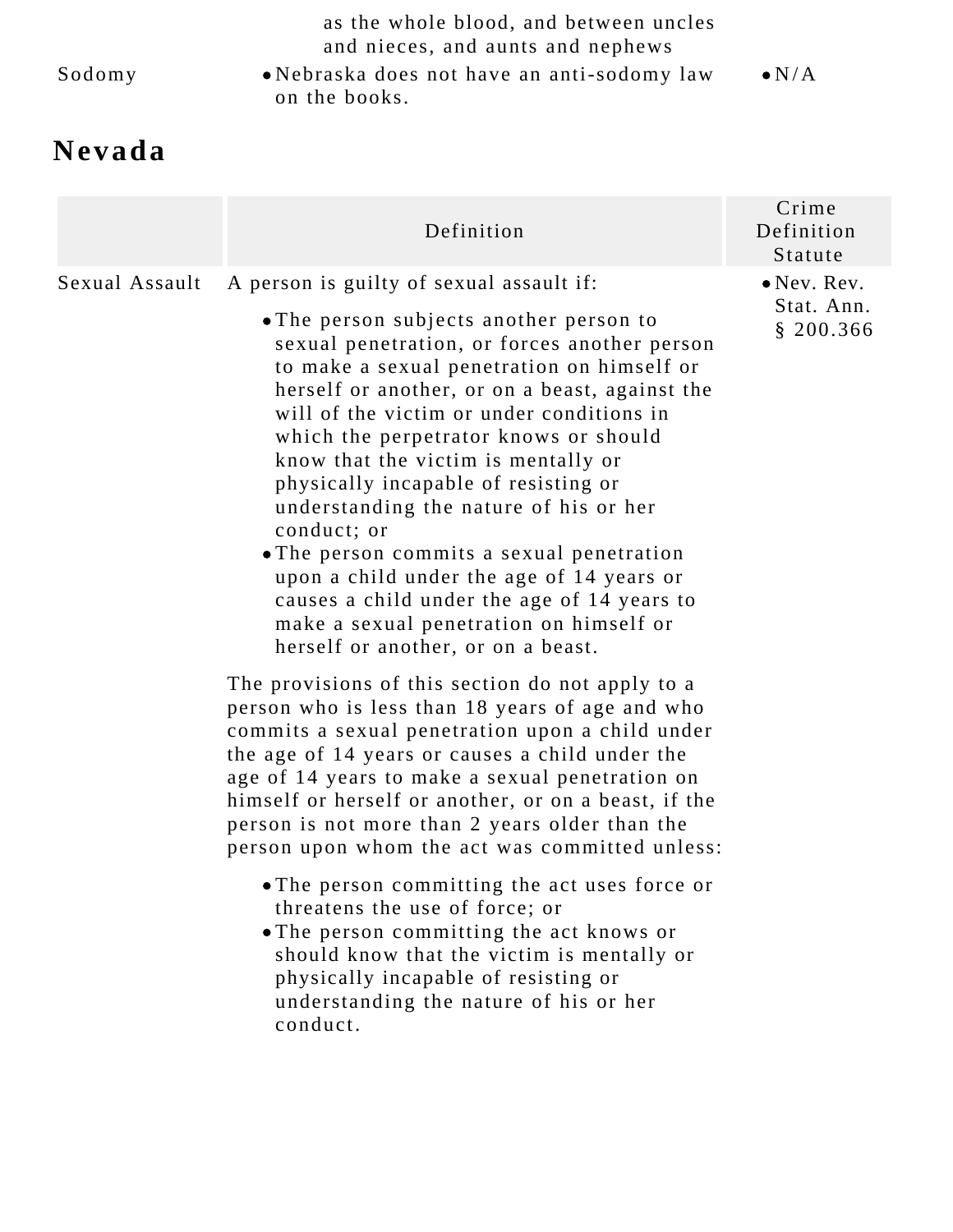| <b>Statutory Sexual</b><br>Seduction | • Ordinary sexual intercourse, anal<br>intercourse, or sexual penetration<br>committed by a person 18 years of age or<br>older with a person who is 14 or 15 years of 200.368<br>age and who is at least 4 years younger than<br>the perpetrator.                                                                                                  | Nev. Rev. Stat.<br>Ann. $\S$ $\S$<br>200.364,                                            |
|--------------------------------------|----------------------------------------------------------------------------------------------------------------------------------------------------------------------------------------------------------------------------------------------------------------------------------------------------------------------------------------------------|------------------------------------------------------------------------------------------|
| Incest                               | • Persons being with the degree of<br>consanguinity within which marriages are<br>declared by law to be incestuous and void<br>who intermarry with each other, or<br>• Who commit fornication or adultery with<br>each other.                                                                                                                      | $\bullet$ Nev. Rev.<br>Stat. Ann.<br>\$201.180                                           |
| <b>Statutory Rape</b>                | • "Statutory rape" is commonly used to refer<br>to sexual penetration that is illegal because<br>it involves a youth.<br>• Nevada has no specific statutory rape<br>statute, but addresses similar concerns<br>under Nev. Rev. Stat. Ann. $$200.366,$<br>"Sexual Assault," and Nev. Rev. Stat.<br>Ann. § 200.368, "Statutory Sexual<br>Seduction." | $\bullet$ Nev. Rev.<br>Stat. Ann.<br>\$200.366<br>& Nev. Rev.<br>Stat. Ann.<br>\$200.368 |
| Sodomy                               | • Nevada no longer has an anti-sodomy law.                                                                                                                                                                                                                                                                                                         | N/A                                                                                      |

# **New Hampshire**

|                                           | Definition                                                                                                                                                                                                                                                                                                                                                                                                                                                                                                                                                                                                                                                             | Crime Definition<br>Statute                 |
|-------------------------------------------|------------------------------------------------------------------------------------------------------------------------------------------------------------------------------------------------------------------------------------------------------------------------------------------------------------------------------------------------------------------------------------------------------------------------------------------------------------------------------------------------------------------------------------------------------------------------------------------------------------------------------------------------------------------------|---------------------------------------------|
| Aggravated<br>Felonious<br>Sexual Assault | A person is guilty of the felony of aggravated<br>felonious sexual assault if such person engages in<br>sexual penetration with another person under any<br>of the following circumstances:                                                                                                                                                                                                                                                                                                                                                                                                                                                                            | $\bullet$ N.H. Rev.<br>Stat.<br>$632 - A:2$ |
|                                           | • When the actor overcomes the victim through<br>the actual application of physical force,<br>physical violence or superior physical<br>strength, or<br>• When the victim is physically helpless to<br>resist, or<br>• When the actor coerces the victim to submit<br>by threatening to use physical violence or<br>superior physical strength on the victim, and<br>the victim believes that the actor has the<br>present ability to execute those threats, or<br>• When the actor coerces the victim to submit<br>by threatening to retaliate against the victim,<br>or any other person, and the victim believes<br>that the actor has the ability to execute these |                                             |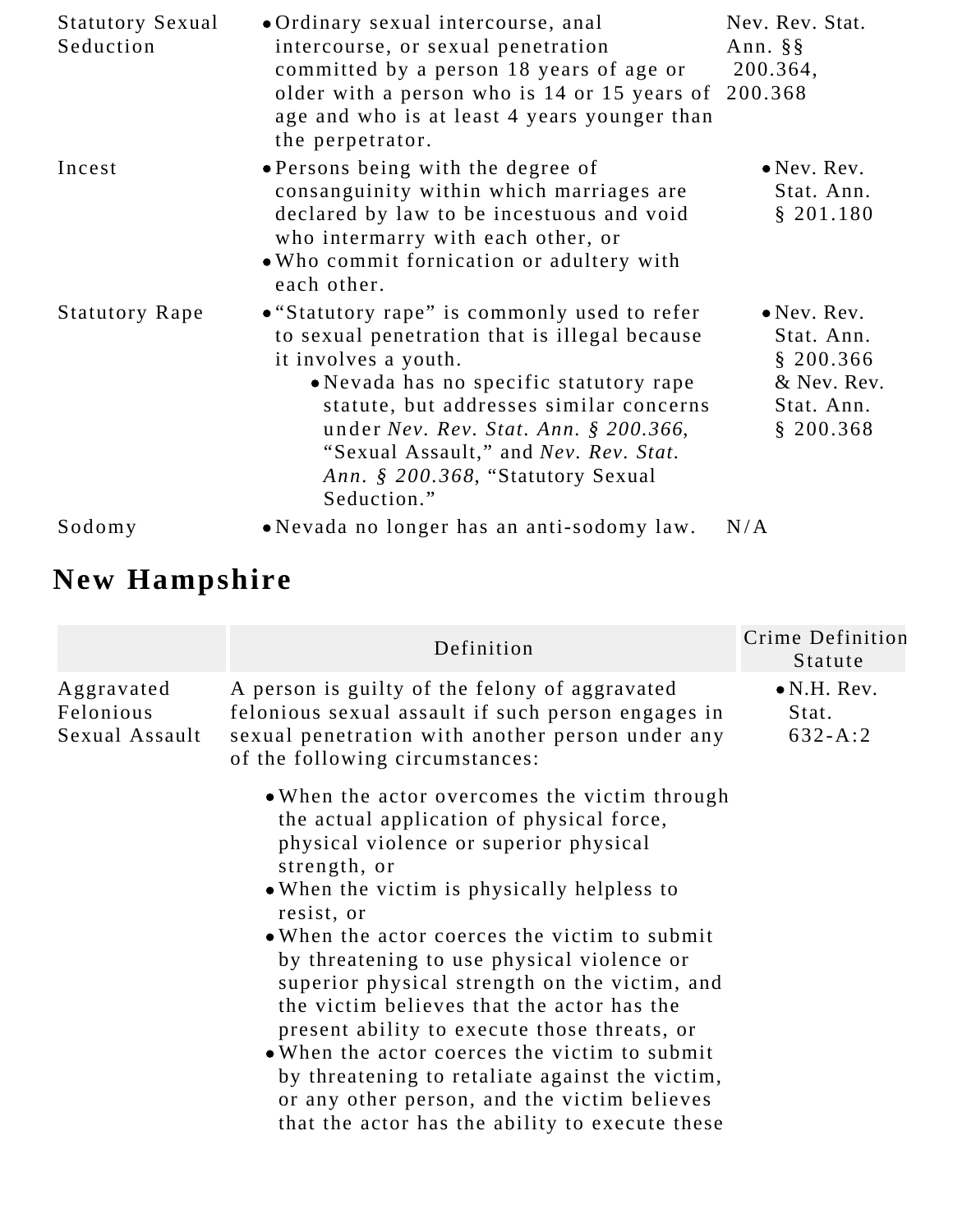threats in the future, or

- When the victim submits under circumstances involving false imprisonment, kidnapping or extortion, or
- When the actor, without the prior knowledge or consent of the victim, administers or has knowledge of another person administering the victim any intoxicating substance which mentally incapacitates the victim, or
- When the actor provides therapy, medical treatment, or examination of the victim and in the course of that therapeutic or treating relationship or within one year of termination of that therapeutic or treating relationship, acts in a manner or for purposes which are not professionally recognized as ethical or acceptable, or uses this position as such provider to coerce the victim to submit, o r
- When, except as between legally married spouses, the victim has a disability that renders him or her incapable of freely arriving at an independent choice as to whether or not to engage in sexual conduct, and the actor knows or has reason to know that the victim has such a disability, or
- When the actor through concealment or by the element of surprise is able to cause sexual penetration with the victim before the victim has an adequate chance to flee or resist, or
- When, except as between legally married spouses, the victim is 13 years of age or older and under 16 years of age and: the actor is a member of the same household as the victim, or the actor is related by blood or affinity to the victim, or
- When, except as between legally married spouses, the victim is 13 years of age or older and under 18 years of age and the actor is in a position of authority over the victim and uses this authority to coerce the victim to submit, or
- When the victim is less than 13 years of age, o r
- When at the time of the sexual assault, the victim indicates by speech or conduct that there is not freely given consent to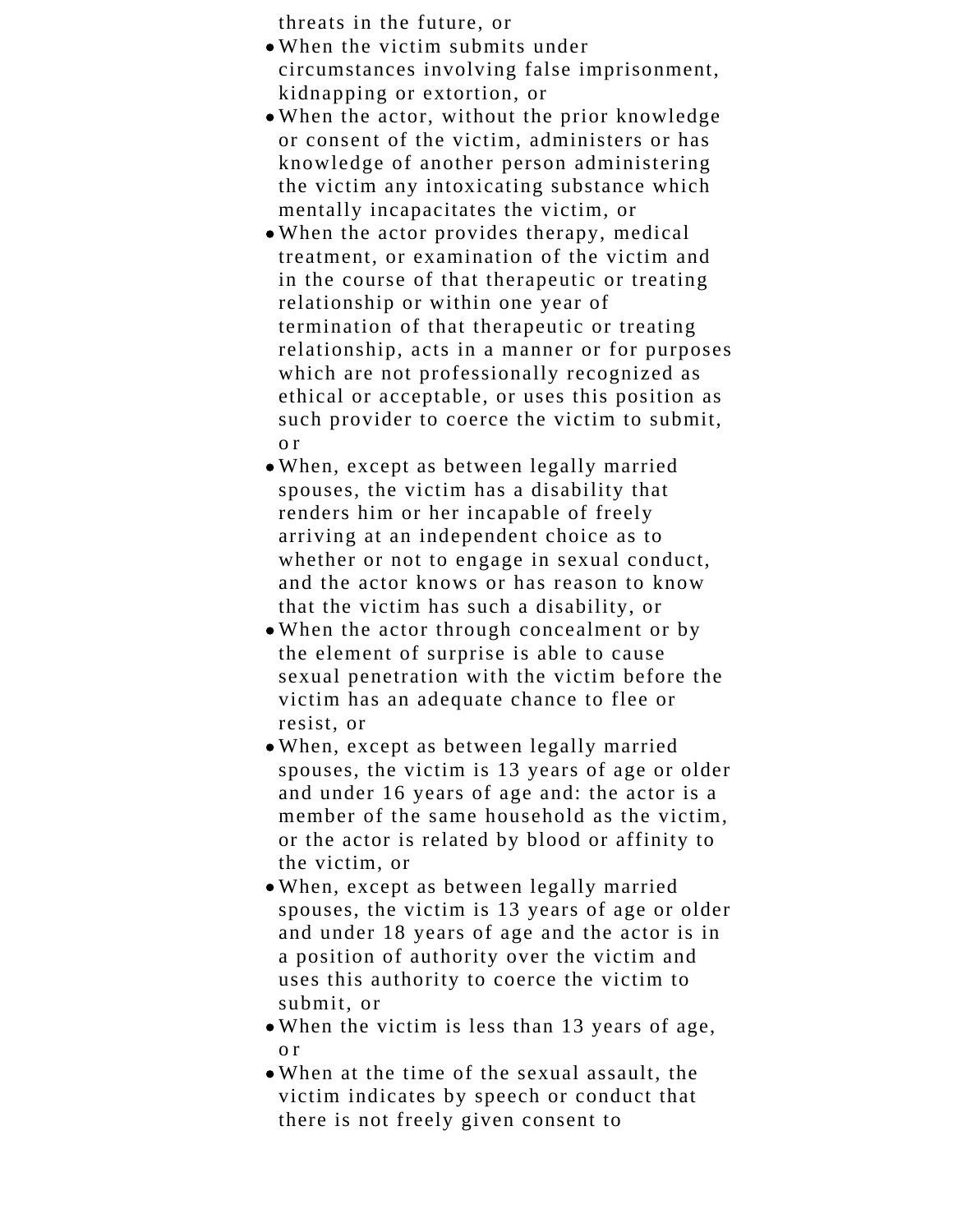performance of the sexual act, or

- When the actor is in a position of authority over the victim and uses this authority to coerce the victim to submit (i.e. disciplinary authority, or probation or parole officer).
	- Consent of the victim under any of these circumstances shall not be considered a defense.

A person is guilty of aggravated felonious sexual assault without penetration when he intentionally touches whether directly, through clothing, or otherwise, the genitalia of a person under the age of 13 under circumstances that can be reasonably construed as being for the purpose of sexual arousal or gratification.

A person is guilty of aggravated felonious sexual assault when such person engages in a pattern of sexual assault against another person, not the actor's legal spouse, who is less than 16 years of age. The mental state applicable to the underlying acts of sexual assault need not be shown with respect to the element of engaging in a pattern of sexual assault.

A person is guilty of aggravated felonious sexual assault when such person engages in sexual penetration with another person under 18 years of age whom such person knows to be his or her ancestor, descendant, brother or sister of the whole or half blood, uncle, aunt, nephew, or niece. The relationships referred to herein include blood relationships without regard to legitimacy, stepchildren, and relationships of parent and child by adoption.

Felonious Sexual Assault A person is guilty of a class B felony if such person:

- Subjects a person to sexual contact and causes serious personal injury to the victim under any of the circumstances in N.H. Rev. Stat. 632-A:2 (Aggravated Felonious Sexual Assault), or
- Engages in sexual penetration with a person, other than his legal spouse, who is 13 years of age or older and under 16 years of age where the age difference between the actor and the other person is 4 years or more, or

Engages in sexual contact with a person other

N.H. Rev. Stat. 632-A:3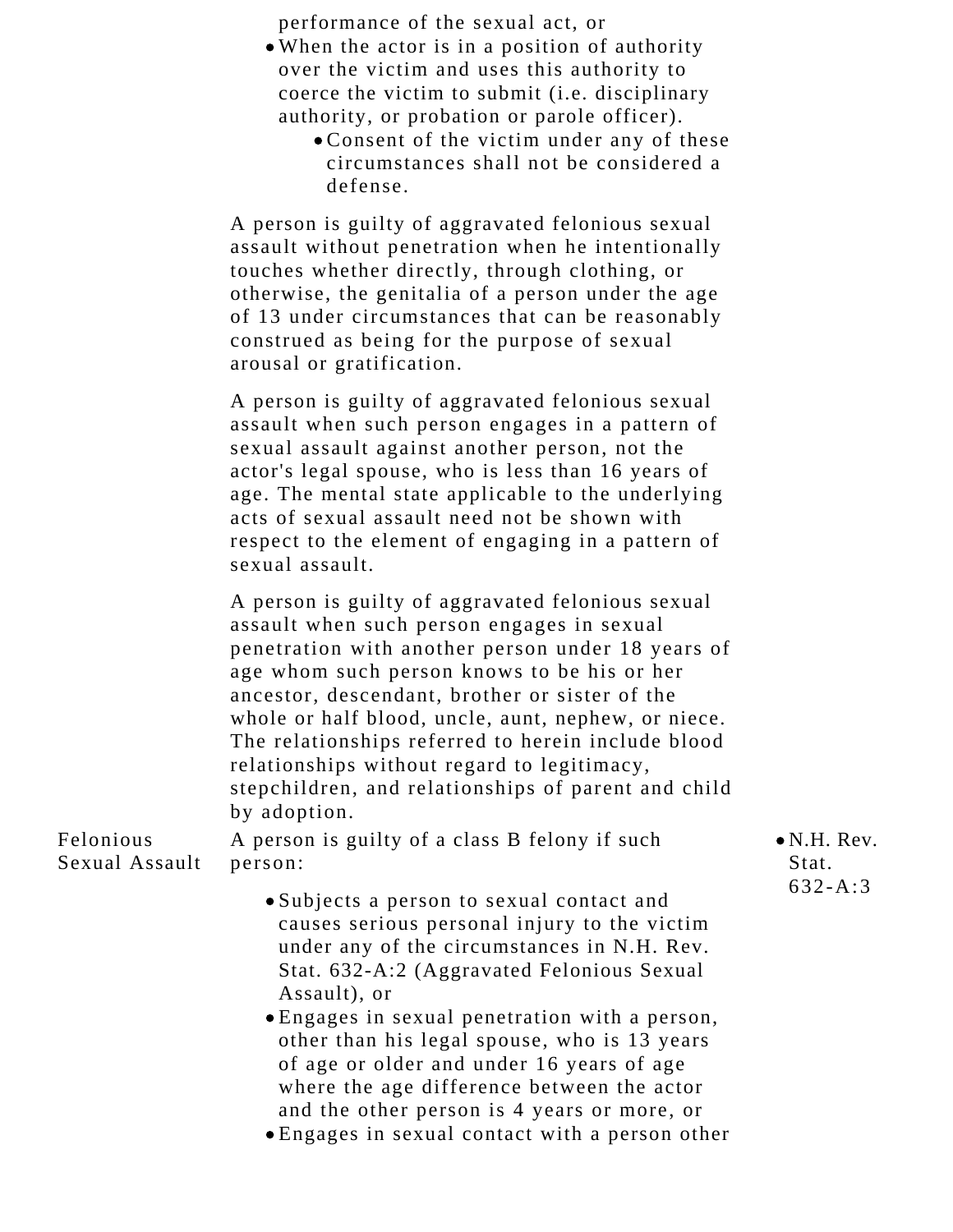than his legal spouse who is under 13 years of age, or

- Engages in sexual contact with a person, or causes the person to engage in sexual contact on himself in the presence of the actor, when the actor is in a position of authority over the person and uses that authority to coerce the victim to submit (i.e. disciplinary authority, or probation or parole officer)
	- Consent of the victim under any of the circumstance s set forth in this paragraph shall not be considered a defense.
- Sexual Assault A person is guilty of a class A misdemeanor under any of the following circumstances:
	- When the actor subjects another person who is 13 years of age or older to sexual contact under any circumstances named in RSA 632-A:2 (Aggravated Felonious Sexual Assault), or
	- When the actor subjects another person, other than the actor's legal spouse, who is 13 years of age or older and under 16 years of age to sexual contact where the age difference between the actor and the other person is 5 years or more, or
	- In the absence of the circumstances set forth in RSA 632-A:2 (Aggravated Felonious Sexual Assault), when the actor engages in sexual penetration with a person, other than the actor's legal spouse, who is 13 years of age or older and under 16 years of age, where the age difference between the actor and the other person is 4 years or less.

A person is guilty of a misdemeanor if such person engages in sexual contact or sexual penetration with another person, or causes the person to engage in sexual contact on himself or herself in the presence of the actor, when the actor is in a position of authority over the person (i.e. disciplinary authority, or probation or parole officer).

Consent of the victim under any of the circumstances set forth in this paragraph shall not be considered a defense.

N.H. Rev. Stat. 632-A:4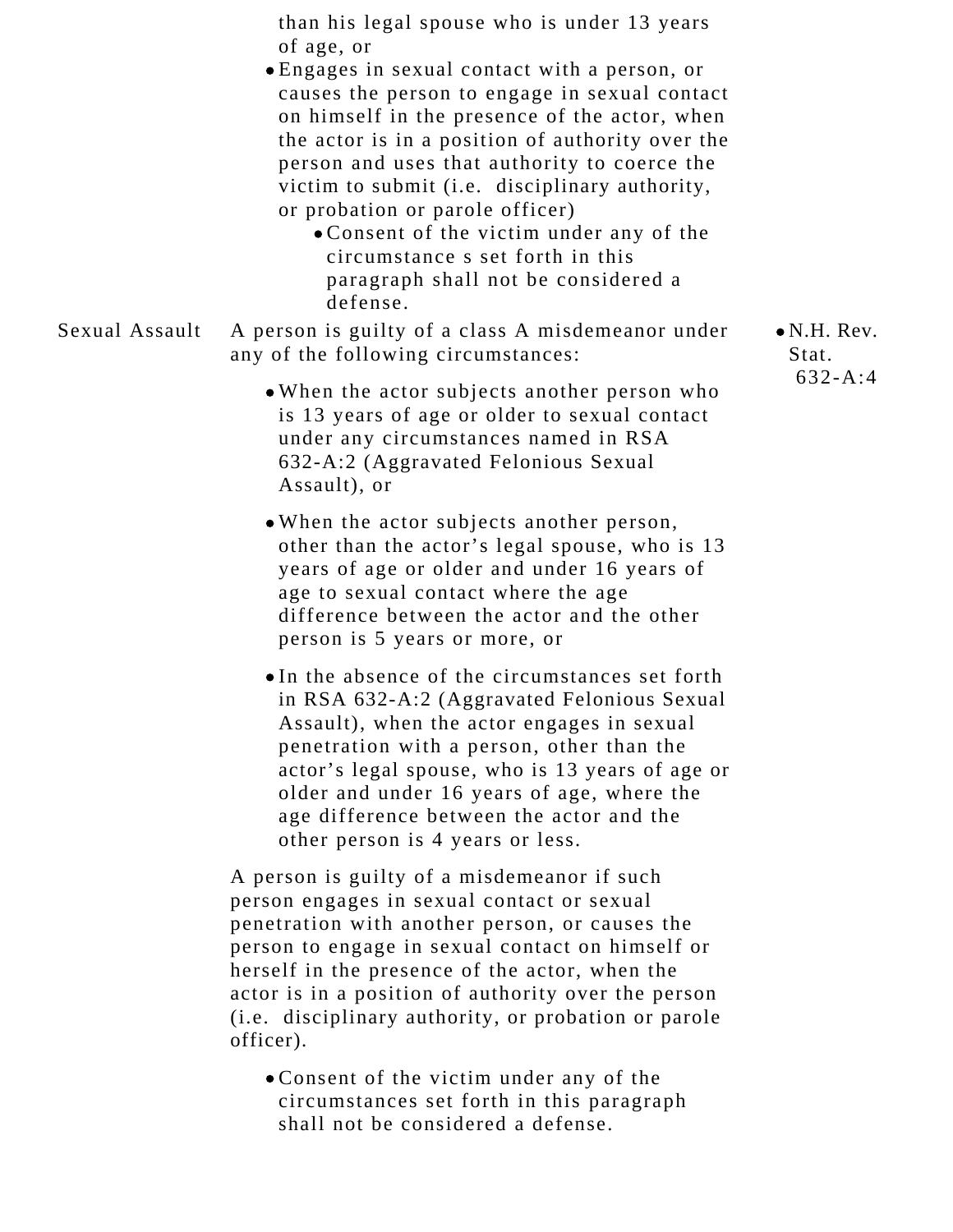| Incest                | • New Hampshire has no specific statutory<br>rape statute, but this concept is captured<br>under N.H. Rev. Stat. 632-A:2, "Aggravated<br>Felonious Sexual Assault."<br>• A person is guilty of aggravated felonious<br>sexual assault when such person engages in<br>sexual penetration with another person<br>under 18 years of age whom such person<br>knows to be his or her ancestor, descendant,<br>brother or sister of the whole or half blood,<br>uncle, aunt, nephew, or niece. The<br>relationships referred to herein include blood<br>relationships without regard to legitimacy,<br>stepchildren, and relationships of parent and<br>child by adoption. | · Please see<br>N.H. Rev.<br>Stat.<br>$632 - A:2,$<br>"Aggravated<br>Felonious<br>Sexual<br>Assault" |
|-----------------------|----------------------------------------------------------------------------------------------------------------------------------------------------------------------------------------------------------------------------------------------------------------------------------------------------------------------------------------------------------------------------------------------------------------------------------------------------------------------------------------------------------------------------------------------------------------------------------------------------------------------------------------------------------------------|------------------------------------------------------------------------------------------------------|
| <b>Statutory Rape</b> | • "Statutory rape" is commonly used to refer to<br>sexual penetration that is illegal because it<br>involves a youth.<br>• New Hampshire has no specific<br>statutory rape statute, but this concept<br>is captured under N.H. Rev. Stat.<br>632-A:2, "Aggravated Felonious Sexual<br>Assault", <i>N.H. Rev. Stat.</i> 632-A:3,<br>"Felonious Sexual Assault", and N.H.<br>Rev. Stat. 632-A:4, "Sexual Assault."                                                                                                                                                                                                                                                     | $\bullet$ N.H. Rev.<br>Stat.<br>$632 - A:2 -$<br>A:4                                                 |
| Sodomy                | • New Hampshire does not have an<br>anti-sodomy statute on the books.                                                                                                                                                                                                                                                                                                                                                                                                                                                                                                                                                                                                | $\bullet N/A$                                                                                        |

# **New Jersey**

|                                                        | Definition                                                                                                                                                                                                                                                                                                                                                                                                                                 | Crime Definition<br>Statute         |
|--------------------------------------------------------|--------------------------------------------------------------------------------------------------------------------------------------------------------------------------------------------------------------------------------------------------------------------------------------------------------------------------------------------------------------------------------------------------------------------------------------------|-------------------------------------|
| Aggravated<br>Sexual Assault<br>in the First<br>Degree | Committing an act of sexual penetration with<br>another person under any one of the following<br>circumstances:<br>• The victim is less than 13 years old;<br>• The victim is at least 13 but less than 16<br>years old; and<br>• The actor is related to the victim by<br>blood or affinity to the third degree,<br>$\alpha r$<br>• The actor has supervisory or<br>disciplinary power over the victim by<br>virtue of the actor's legal, | $\bullet$ NJ St<br>$2C:14-2(a),(d)$ |
|                                                        | professional, or occupational status,<br>o r<br>• The actor is a resource family parent,                                                                                                                                                                                                                                                                                                                                                   |                                     |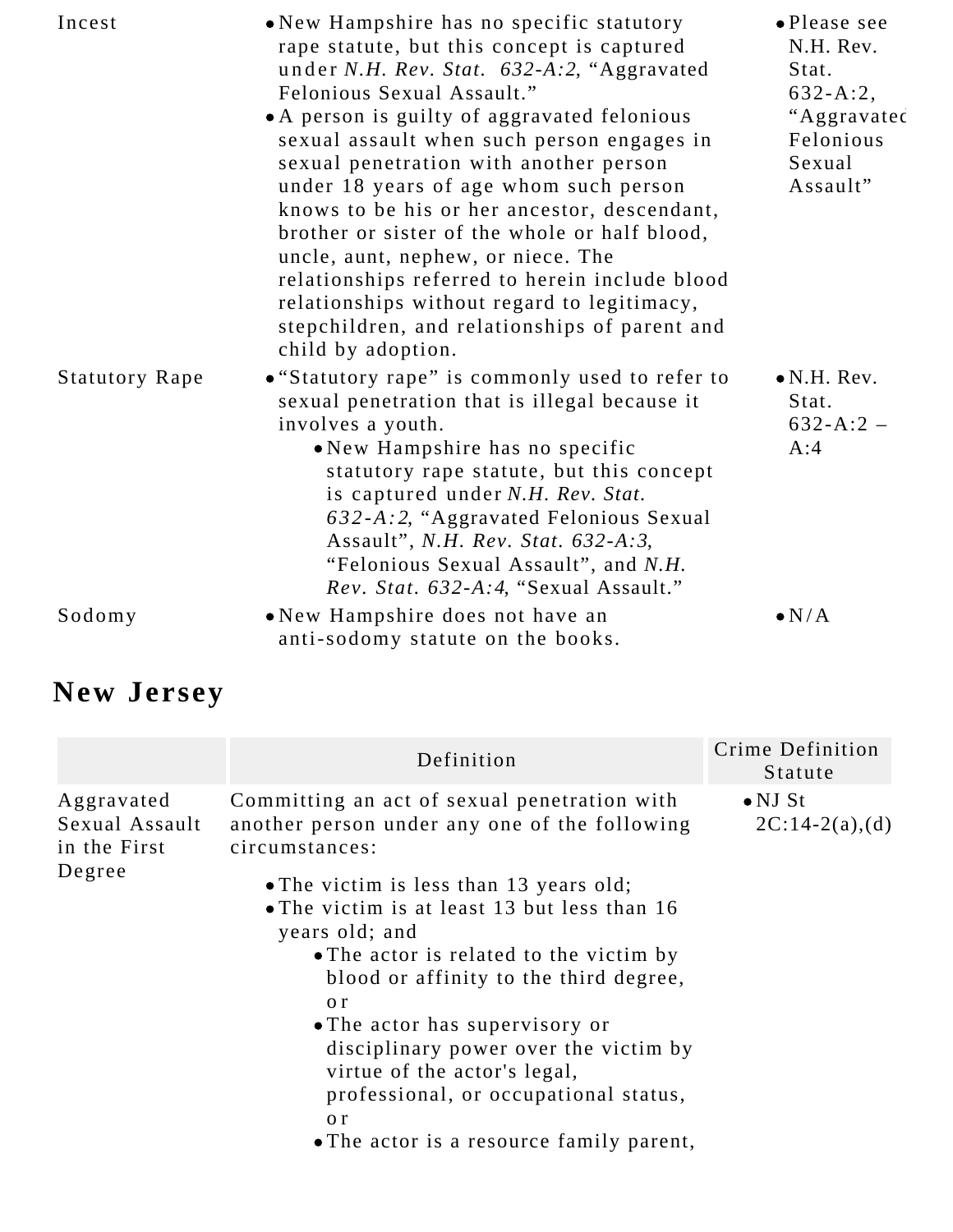a guardian, or stands in loco parentis within the household;

- The act is committed during the commission, or attempted commission, whether alone or with one or more other persons, of robbery, kidnapping, homicide, aggravated assault on another, burglary, arson or criminal escape;
- The actor is armed with a weapon or any object fashioned in such a manner as to lead the victim to reasonably believe it to be a weapon and threatens by word or gesture to use the weapon or object;
- The actor is aided or abetted by one or more other persons and the actor uses physical force or coercion;
- The actor uses physical force or coercion and severe personal injury is sustained by the victim;
- The victim is one whom the actor knew or should have known was physically helpless or incapacitated, intellectually or mentally incapacitated, or had a mental disease or defect which rendered the victim temporarily or permanently incapable of understanding the nature of his conduct, including, but not limited to, being incapable of providing consent.
- An actor is guilty of sexual assault if he commits an act of sexual contact with a victim who is less than 13 years old and the actor is at least 4 years older than the victim.
- Committing an act of sexual penetration with another person under any one of the following circumstances:
	- The actor uses physical force or coercion, but the victim does not sustain severe personal injury;
	- The victim is on probation or parole, or is detained in a hospital, prison or other institution and the actor has supervisory or disciplinary power over the victim by virtue of the actor's legal, professional or occupational status;
	- The victim is at least 16 but less than 18 years old and:

NJ St  $2C:14-2(b-c)$ 

Sexual Assault in the Second Degree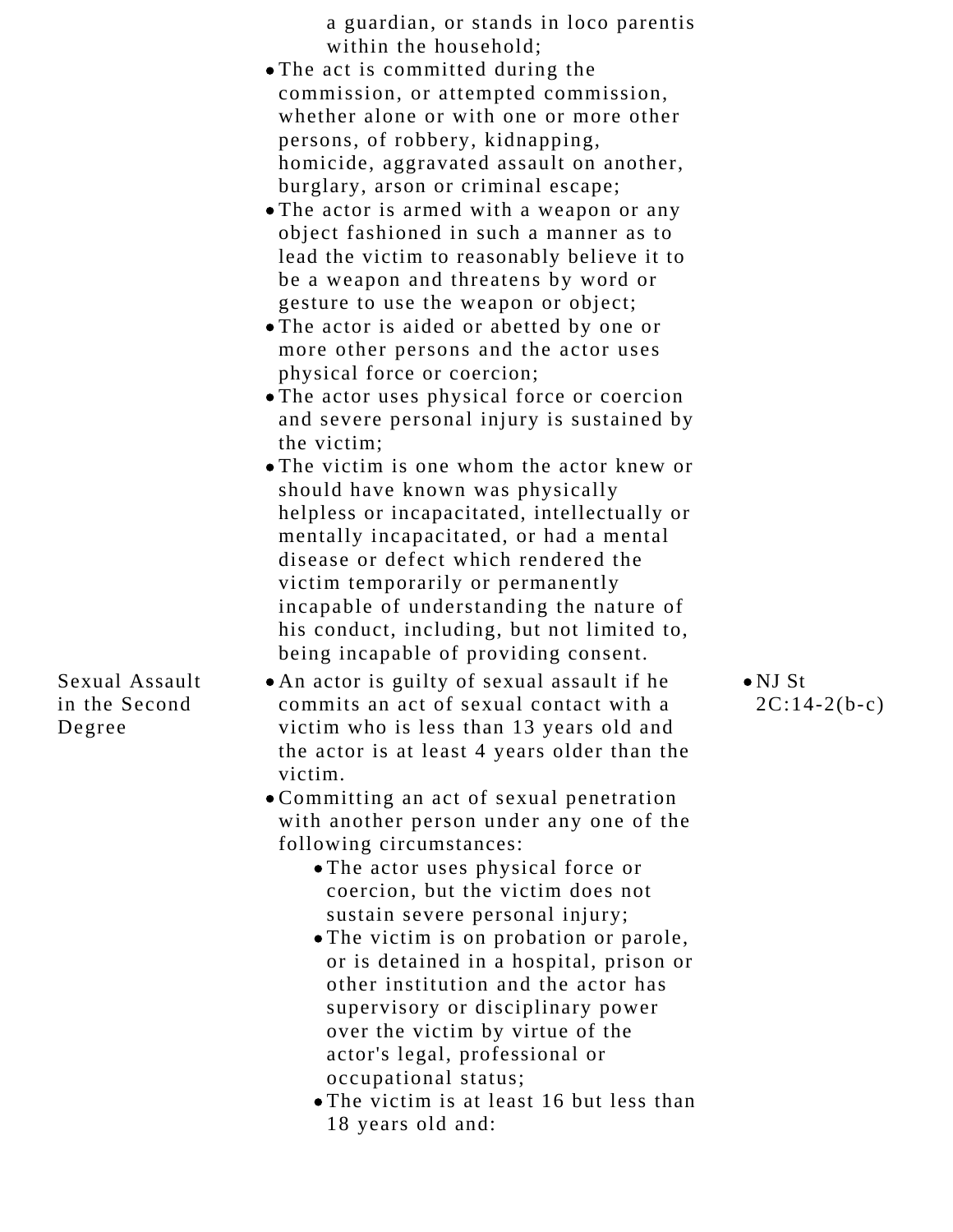- The actor is related to the victim by blood or affinity to the third degree; or
- The actor has supervisory or disciplinary power of any nature or in any capacity over the victim; or
- The actor is a resource family parent, a guardian, or stands in loco parentis within the household; or
- The victim is at least 13 but less than 16 years old and the actor is at least four years older than the victim; or
- The victim is a pupil at least 18 but less than 22 years old and has not received a high school diploma and the actor is a teaching staff member or substitute teacher, school bus driver, other school employee, contracted service provider, or volunteer and the actor has supervisory or disciplinary power of any nature or in any capacity over the victim.
- 
- Actor commits an act of sexual contact with another person under any one of the following circumstances:
	- The victim is at least 13 but less than 16 years old; and
		- The actor is related to the victim by blood or affinity to the third degree, or
		- The actor has supervisory or disciplinary power over the victim by virtue of the actor's legal, professional, or occupational status, or
		- The actor is a resource family parent, a guardian, or stands in loco parentis within the household;
	- The act is committed during the commission, or attempted commission, whether alone or with one or more other persons, of robbery, kidnapping, homicide, aggravated assault on another,

NJ St  $2C:14-3(a)$ 

Aggravated Criminal Sexual Assault in the Third Degree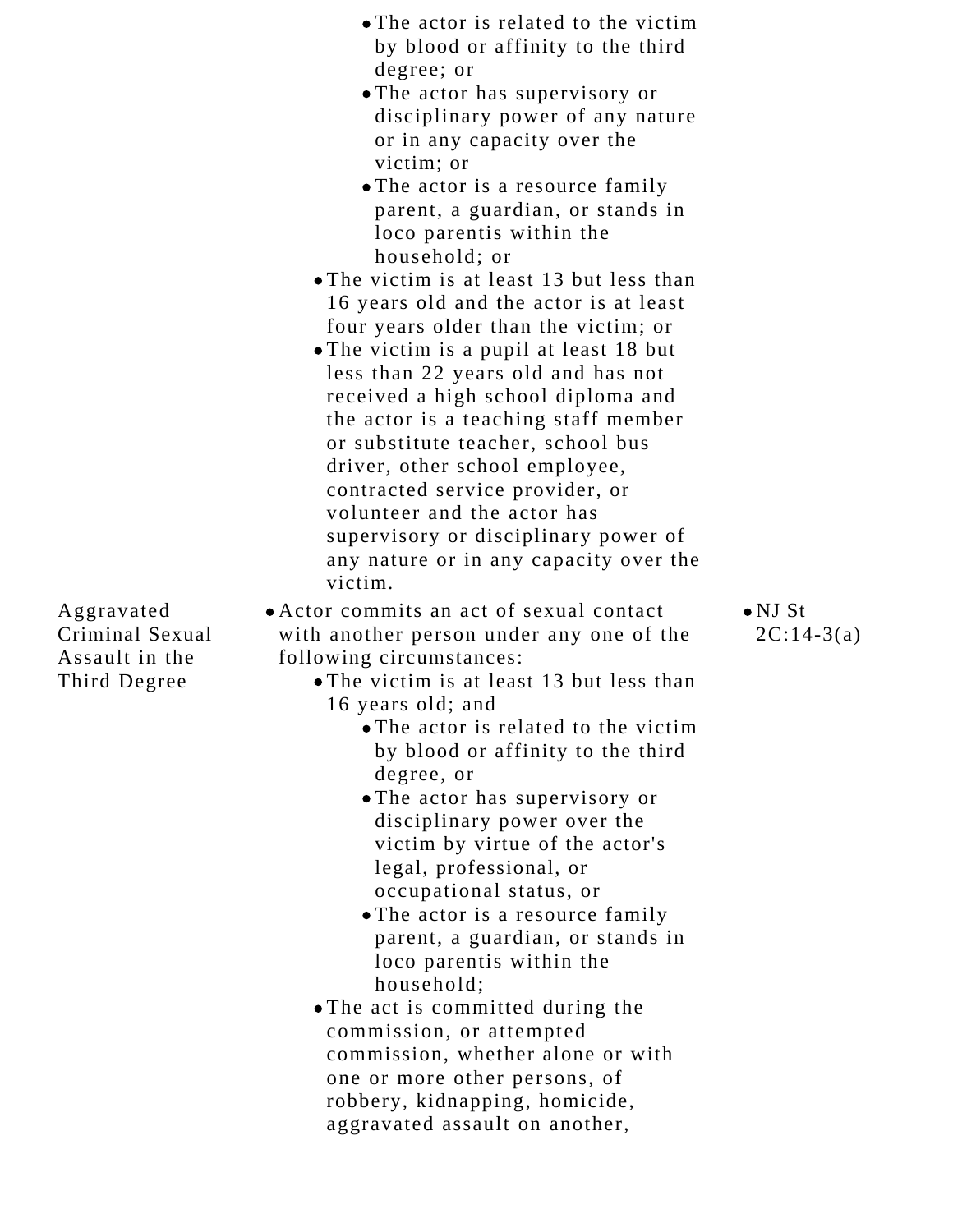| burglary, arson or criminal escape; |  |  |
|-------------------------------------|--|--|
|                                     |  |  |

- The actor is armed with a weapon or any object fashioned in such a manner as to lead the victim to reasonably believe it to be a weapon and threatens by word or gesture to use the weapon or object;
- The actor is aided or abetted by one or more other persons and the actor uses physical force or coercion;
- The actor uses physical force or coercion and severe personal injury is sustained by the victim;
- The victim is one whom the actor knew or should have known was physically helpless or incapacitated, intellectually or mentally incapacitated, or had a mental disease or defect which rendered the victim temporarily or permanently incapable of understanding the nature of his conduct, including, but not limited to, being incapable of providing consent.

Criminal Sexual Committing an act of sexual contact under any Contact in the Fourth Degree of the following circumstances:

- The actor uses physical force or coercion, but the victim does not sustain severe personal injury;
- The victim is on probation or parole, or is detained in a hospital, prison or other institution and the actor has supervisory or disciplinary power over the victim by virtue of the actor's legal, professional or occupational status; or
- The victim is at least 16 but less than 18 years old and:
	- The actor is related to the victim by blood or affinity to the third degree; o r
	- The actor has supervisory or disciplinary power of any nature or in any capacity over the victim; or
	- The actor is a resource family parent, a guardian, or stands in loco parentis within the household; or

NJ St  $2C:14-3(b)$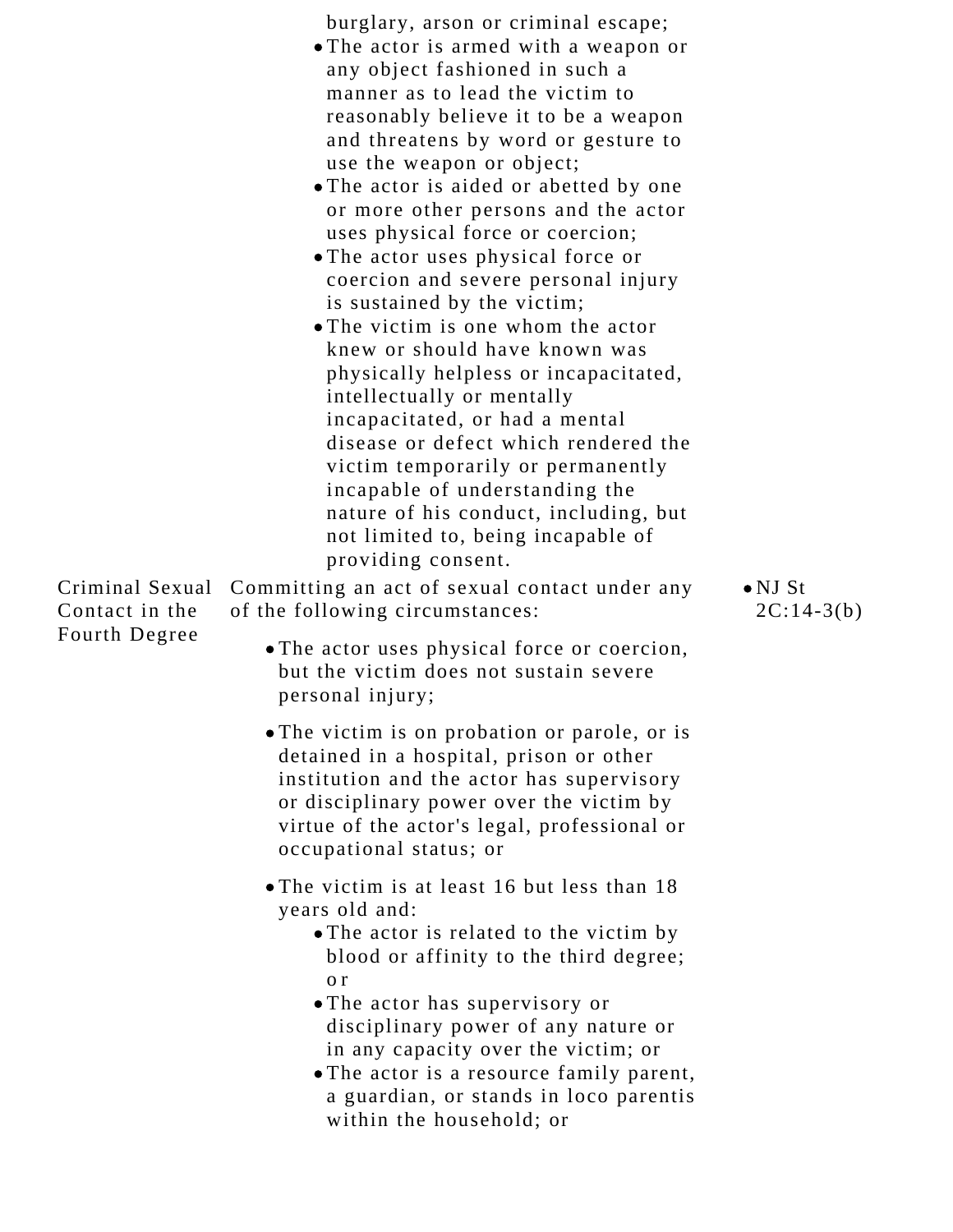- The victim is at least 13 but less than 16 years old and the actor is at least 4 years older than the victim;
- The victim is a pupil at least 18 but less than 22 years old and has not received a high school diploma and the actor is a teaching staff member or substitute teacher, school bus driver, other school employee, contracted service provider, or volunteer and the actor has supervisory or disciplinary power of any nature or in any capacity over the victim.

## **New Mexico**

|                                                           | Definition                                                                                                                                                                                                                                                                                                                                                                                                                                                                                                                                                                           | Crime Definition<br>Statute                                                                                                                       |
|-----------------------------------------------------------|--------------------------------------------------------------------------------------------------------------------------------------------------------------------------------------------------------------------------------------------------------------------------------------------------------------------------------------------------------------------------------------------------------------------------------------------------------------------------------------------------------------------------------------------------------------------------------------|---------------------------------------------------------------------------------------------------------------------------------------------------|
| Criminal Sexual<br>Penetration in<br>the First Degree     | All criminal sexual penetration perpetrated:<br>on a child under thirteen years of age; or<br>• by the use of force or coercion that results in<br>great bodily harm or great mental anguish to<br>the victim.                                                                                                                                                                                                                                                                                                                                                                       | $\bullet$ N.M. Stat.<br>Ann. $\S$<br>$30-9-11(D);$<br>see also §<br>$30 - 9 - 10$<br>(definitions)<br>see also §<br>$31 - 18 - 15$<br>(penalties) |
| Criminal Sexual<br>Penetration in<br>the Second<br>Degree | All criminal sexual penetration perpetrated:<br>• by the use of force or coercion on a child<br>thirteen to eighteen years of age;<br>on an inmate confined in a correctional<br>facility or jail when the perpetrator is in a<br>position of authority over the inmate;<br>oby the use of force or coercion that results in<br>personal injury to the victim;<br>oby the use of force or coercion when the<br>perpetrator is aided or abetted by one or<br>more persons;<br>• in the commission of any other felony; or<br>. when the perpetrator is armed with a deadly<br>weapon. | $\bullet$ N.M. Stat.<br>Ann. $\S$<br>$30-9-11(E);$<br>see also §<br>$30 - 9 - 10$<br>(definitions)<br>see also §<br>$31 - 18 - 15$<br>(penalties) |
| Criminal Sexual<br>Penetration in<br>the Third Degree     | • All criminal sexual penetration perpetrated<br>through the use of force or coercion not<br>otherwise specified in $\S$ 30-9-11.                                                                                                                                                                                                                                                                                                                                                                                                                                                    | $\bullet$ N.M. Stat.<br>Ann. $\S$ N.M.<br>Stat. Ann. §<br>$30-9-11(F);$<br>see also §<br>$30 - 9 - 10$                                            |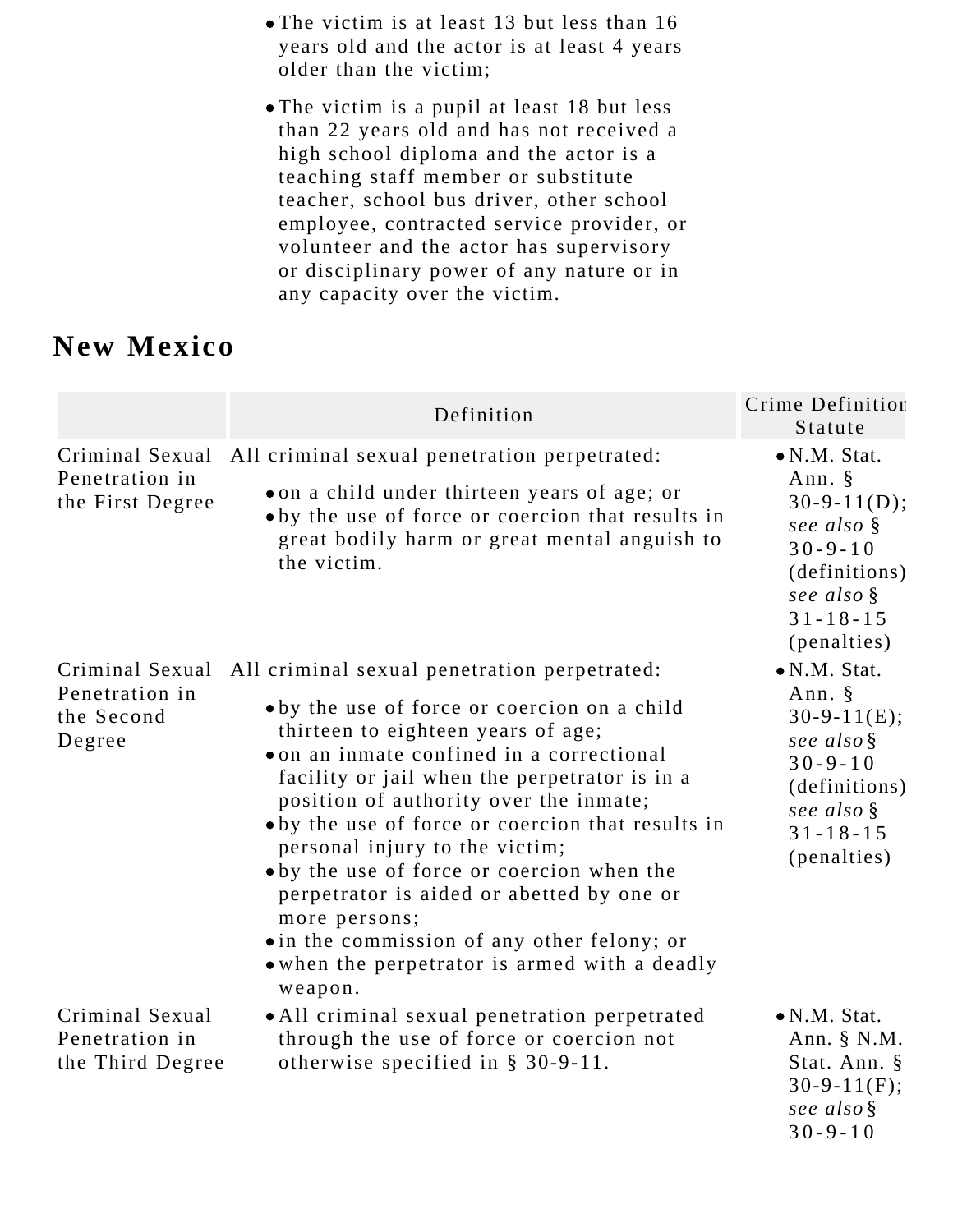| Criminal Sexual                                                     | All criminal sexual penetration:                                                                                                                                                                                                                                                                                                                                                                                                                                                                                                                                                                                                                                                                                                                                                                                 | see also §<br>$31 - 18 - 15$<br>(penalties)<br>$\bullet$ N.M. Stat.                                                                                   |
|---------------------------------------------------------------------|------------------------------------------------------------------------------------------------------------------------------------------------------------------------------------------------------------------------------------------------------------------------------------------------------------------------------------------------------------------------------------------------------------------------------------------------------------------------------------------------------------------------------------------------------------------------------------------------------------------------------------------------------------------------------------------------------------------------------------------------------------------------------------------------------------------|-------------------------------------------------------------------------------------------------------------------------------------------------------|
| Penetration in<br>the Fourth<br>Degree                              | • Which is not defined as Criminal Sexual<br>Penetration in the 1st, 2nd or 3rd degree<br>which is perpetrated on a child thirteen to<br>sixteen years of age when the perpetrator is<br>at least eighteen years of age and is at least<br>four years older than the child and not the<br>spouse of that child; or<br>• perpetrated on a child thirteen to eighteen<br>years of age when the perpetrator, who is a<br>licensed school employee, an unlicensed<br>school employee, a school contract employee,<br>a school health service provider or a school<br>volunteer, and who is at least eighteen years<br>of age and is at least four years older than<br>the child and not the spouse of that child,<br>learns while performing services in or for a<br>school that the child is a student in a school. | Ann. $\S$<br>$30 - 9 - 11(G);$<br>see also §<br>$30 - 9 - 10$<br>(definitions)<br>see also §<br>$31 - 18 - 15$<br>(penalties)                         |
| Aggravated<br>Criminal Sexual<br>Penetration in<br>the First Degree | • All criminal sexual penetration perpetrated<br>on a child under thirteen years of age with an<br>intent to kill or with a depraved mind<br>regardless of human life.                                                                                                                                                                                                                                                                                                                                                                                                                                                                                                                                                                                                                                           | N.M. Stat. Ann.<br>$\S$ § 30-9-10,<br>30-9-11(C); see<br>also $§ 30-9-10$<br>(definitions); see<br>also $\S$ 31-18-15<br>(penalties)                  |
| Criminal Sexual<br>Contact in the<br>Fourth Degree                  | • All criminal sexual contact that is perpetrated:<br>oby the use of force or coercion that<br>results in personal injury to the victim;<br>• by the use of force or coercion when the<br>perpetrator is aided or abetted by one or<br>more persons; or<br>• when the perpetrator is armed with a<br>deadly weapon.                                                                                                                                                                                                                                                                                                                                                                                                                                                                                              | $\bullet$ N.M. Stat.<br>Ann. $\S$<br>$30 - 9 - 12$ ; se<br>$also \S$<br>$30 - 9 - 10$<br>(definitions)<br>see also §<br>$31 - 18 - 15$<br>(penalties) |
| Criminal Sexual<br>Contact -<br>Misdemeanor                         | • Criminal sexual contact that is perpetrated<br>with the use of force or coercion.                                                                                                                                                                                                                                                                                                                                                                                                                                                                                                                                                                                                                                                                                                                              | $\bullet$ N.M. Stat.<br>Ann. §<br>$30 - 9 - 12$<br>$(D)$ ; see also<br>$§ 31 - 18 - 15$<br>(penalties)                                                |

(definitions);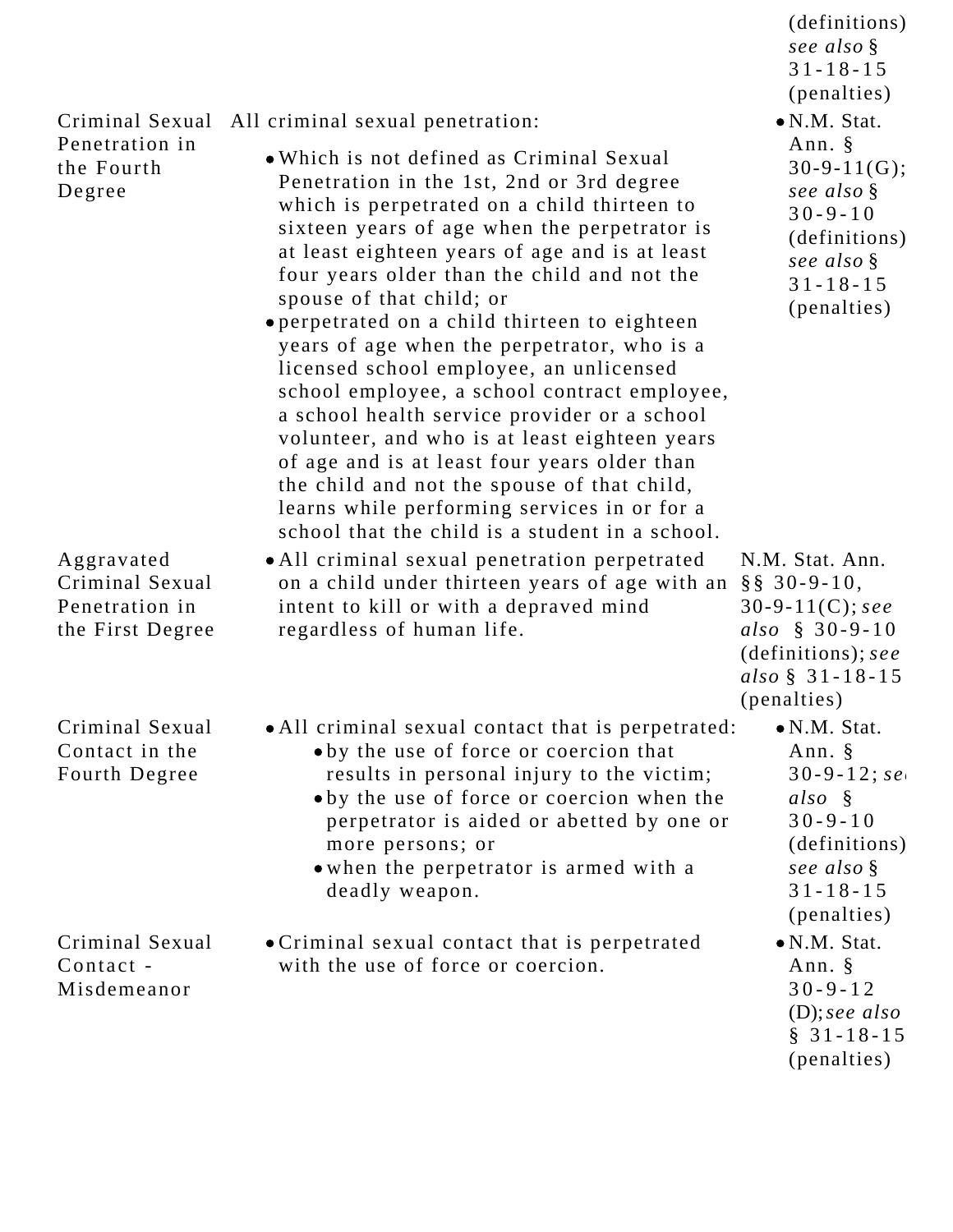| Criminal Sexual<br>Contact of a<br>Minor in the<br>Second Degree | • Criminal sexual contact of a minor when<br>perpetrated:<br>on a child under thirteen years of age; or<br>on a child thirteen to eighteen years of<br>age when:<br>• the perpetrator is in a position of<br>authority over the child and uses<br>that authority to coerce the child to<br>submit;<br>• the perpetrator uses force or<br>coercion that results in personal<br>injury to the child;<br>• the perpetrator uses force or                                                                                                                                                                     | N.M. Stat. Ann. §<br>30-9-13 (B); see<br>also $\S$ 31-18-15<br>(penalties) |
|------------------------------------------------------------------|-----------------------------------------------------------------------------------------------------------------------------------------------------------------------------------------------------------------------------------------------------------------------------------------------------------------------------------------------------------------------------------------------------------------------------------------------------------------------------------------------------------------------------------------------------------------------------------------------------------|----------------------------------------------------------------------------|
|                                                                  | coercion and is aided or abetted by<br>one or more persons; or<br>• the perpetrator is armed with a<br>deadly weapon.                                                                                                                                                                                                                                                                                                                                                                                                                                                                                     |                                                                            |
| Criminal Sexual                                                  | • Criminal sexual contact of a minor when                                                                                                                                                                                                                                                                                                                                                                                                                                                                                                                                                                 | N.M. Stat. Ann. §                                                          |
| Contact of a                                                     | perpetrated:                                                                                                                                                                                                                                                                                                                                                                                                                                                                                                                                                                                              | 30-9-13 (C); see                                                           |
| Minor in the                                                     | on a child under thirteen years of age; or                                                                                                                                                                                                                                                                                                                                                                                                                                                                                                                                                                | also $\S$ 31-18-15                                                         |
| Third Degree                                                     | on a child thirteen to eighteen years of<br>age when:                                                                                                                                                                                                                                                                                                                                                                                                                                                                                                                                                     | (penalties)                                                                |
|                                                                  | • the perpetrator is in a position of<br>authority over the child and uses<br>that authority to coerce the child to<br>submit;<br>• the perpetrator uses force or                                                                                                                                                                                                                                                                                                                                                                                                                                         |                                                                            |
|                                                                  | coercion that results in personal<br>injury to the child;<br>• the perpetrator uses force or<br>coercion and is aided or abetted by<br>one or more persons; or<br>• the perpetrator is armed with a<br>deadly weapon.                                                                                                                                                                                                                                                                                                                                                                                     |                                                                            |
| Criminal Sexual<br>Contact of a<br>Minor in the<br>Fourth Degree | • All criminal sexual contact:<br>onot defined as Criminal Sexual Contact<br>of a Minor in the 3rd degree, perpetrated also $\S$ 31-18-15<br>with force or coercion, on a child<br>thirteen to eighteen years of age; or<br>of a minor perpetrated on a child<br>thirteen to eighteen years of age when<br>the perpetrator, who is a licensed school<br>employee, an unlicensed school<br>employee, a school contract employee, a<br>school health service provider or a<br>school volunteer, and who is at least<br>eighteen years of age and is at least four<br>years older than the child and not the | N.M. Stat. Ann. §<br>30-9-13 (D); see<br>(penalties)                       |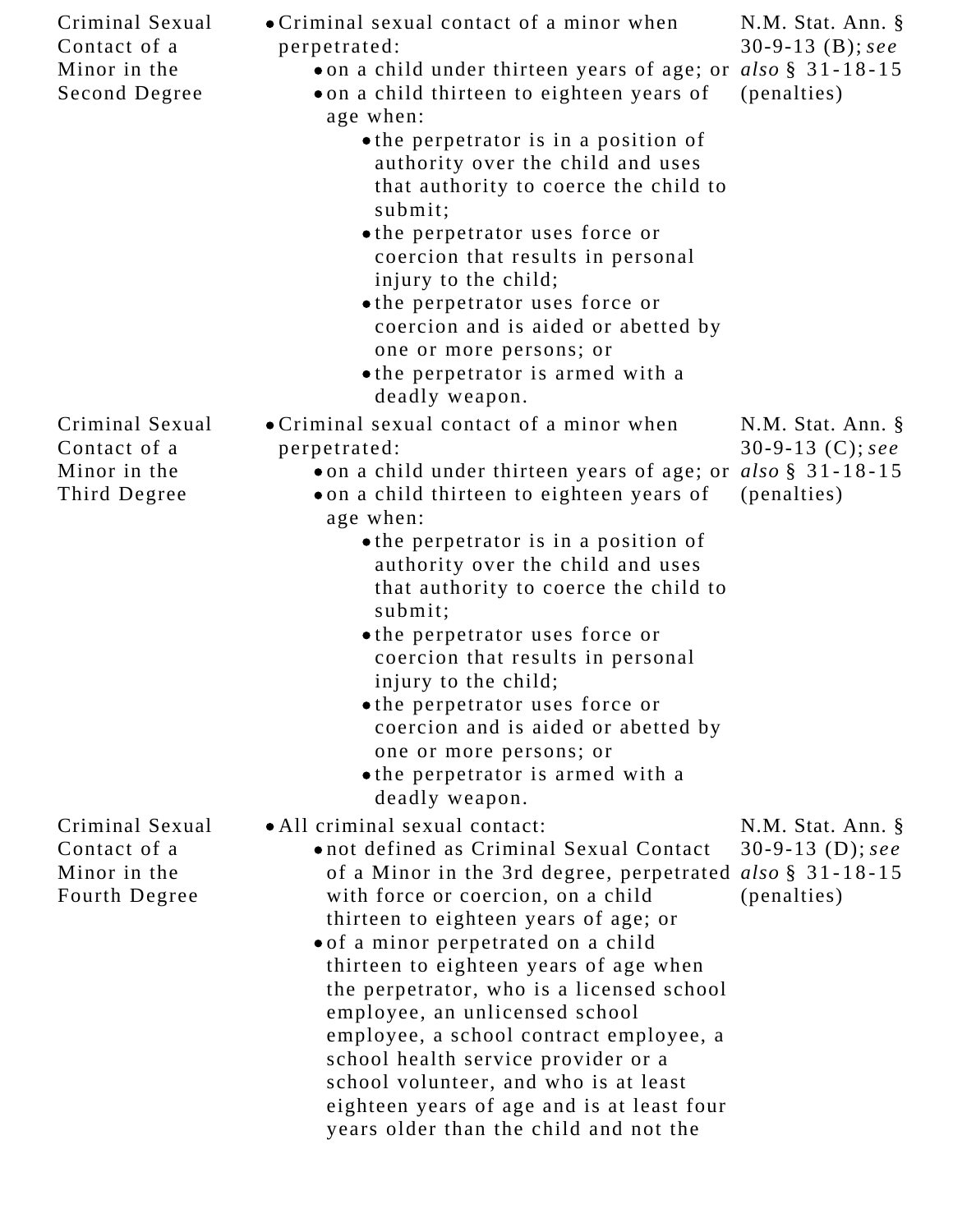spouse of that child, learns while performing services in or for a school that the child is a student in a school.

## **New York**

|                           | Definition                                                                                                                                                                                                                                                                                                                                                                                                  | <b>Crime Definition Statute</b>                                                                              |
|---------------------------|-------------------------------------------------------------------------------------------------------------------------------------------------------------------------------------------------------------------------------------------------------------------------------------------------------------------------------------------------------------------------------------------------------------|--------------------------------------------------------------------------------------------------------------|
| Rape in the First Degree  | • Engaging in sexual<br>intercourse with<br>another person:<br>• By forcible<br>compulsion; or<br>$\bullet$ Who is<br>incapable of<br>consent by<br>reason of being<br>physically<br>helpless; or<br>• Who is less than<br>eleven years old;<br>o r<br>• Who is less than<br>thirteen years<br>old and the<br>actor is eighteen<br>years old or<br>more.                                                    | $\bullet$ N.Y. Penal Law §<br>130.35; see also id. $\S$<br>130.00 (definitions); id.<br>$§ 70.80$ (penalty). |
| Rape in the Second Degree | • Being eighteen years<br>old or more, he or<br>she engages in sexual<br>intercourse with<br>another person less<br>than fifteen years<br>old; or<br>•It shall be an<br>affirmative<br>defense to this<br>crime if the<br>defendant was<br>less than four<br>years older than<br>the victim at the<br>time of the act.<br>• Engaging in sexual<br>intercourse with<br>another person who<br>is incapable of | $\bullet$ N.Y. Penal Law §<br>130.30; see also id. $\S$<br>130.00 (definitions); id.<br>$§ 70.80$ (penalty). |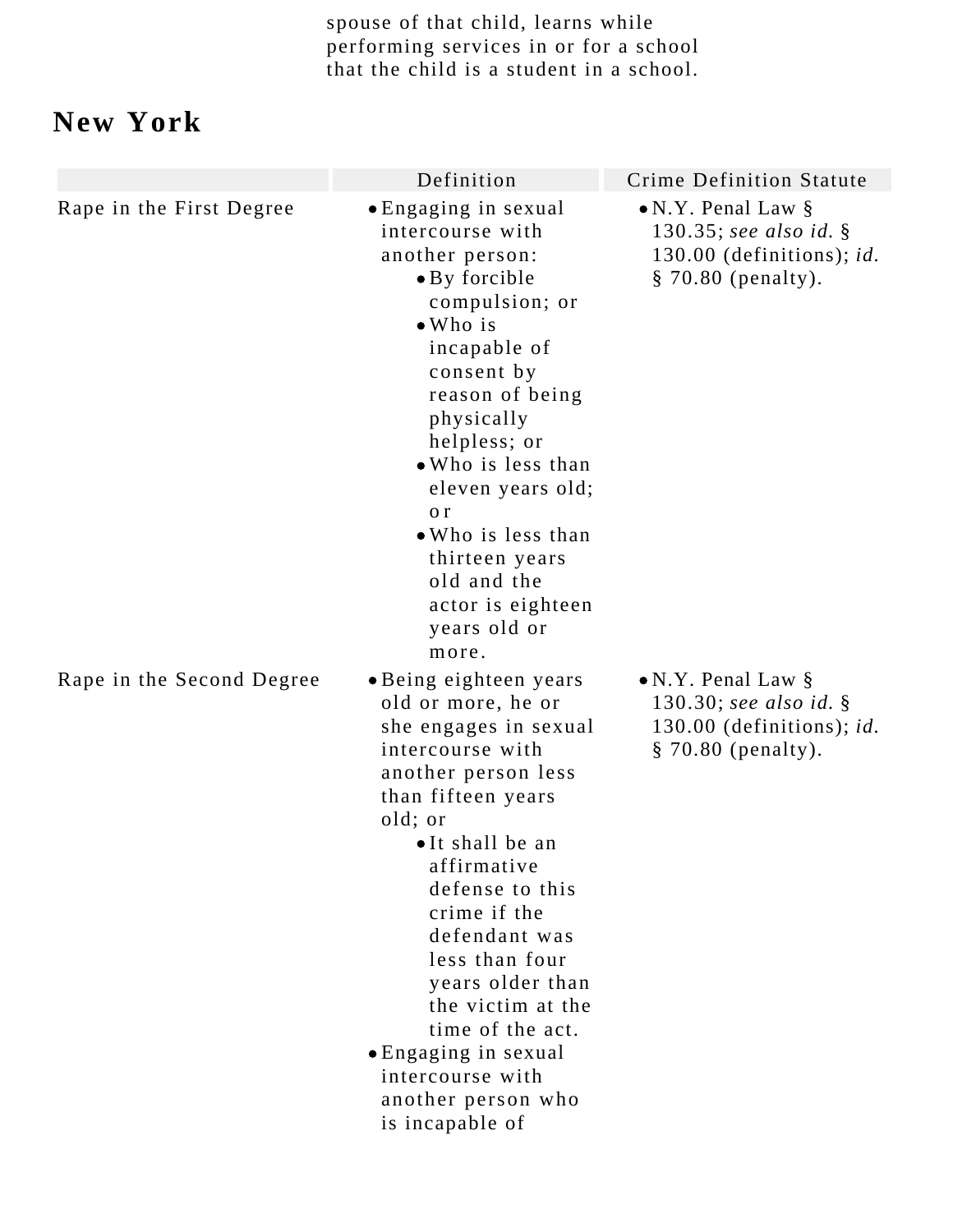consent by reason of being mentally disabled or mentally incapacitated.

Rape in the Third Degree  $\bullet$  Engaging in sexual

- intercourse with another person who is incapable of consent by reason of some factor other than being less than seventeen years old;
- Being twenty-one years old or more, he or she engages in sexual intercourse with another person less than seventeen years old; or
- Engaging in sexual intercourse with another person without such person's consent where such lack of consent is by reason of some factor other than incapacity to consent.
- Sexual Misconduct Engaging in sexual intercourse with another person without such person's consent; or
	- Engaging in oral sexual conduct or anal sexual conduct with another person without such person's consent; or
	- Engaging in sexual conduct with an animal or a dead human body.

N.Y. Penal Law § 130.25; *id.* § 130.05 (consent); *id.* § 70.80 (penalty).

N.Y. Penal Law § 130.20; *id.* § 70.15 (penalty).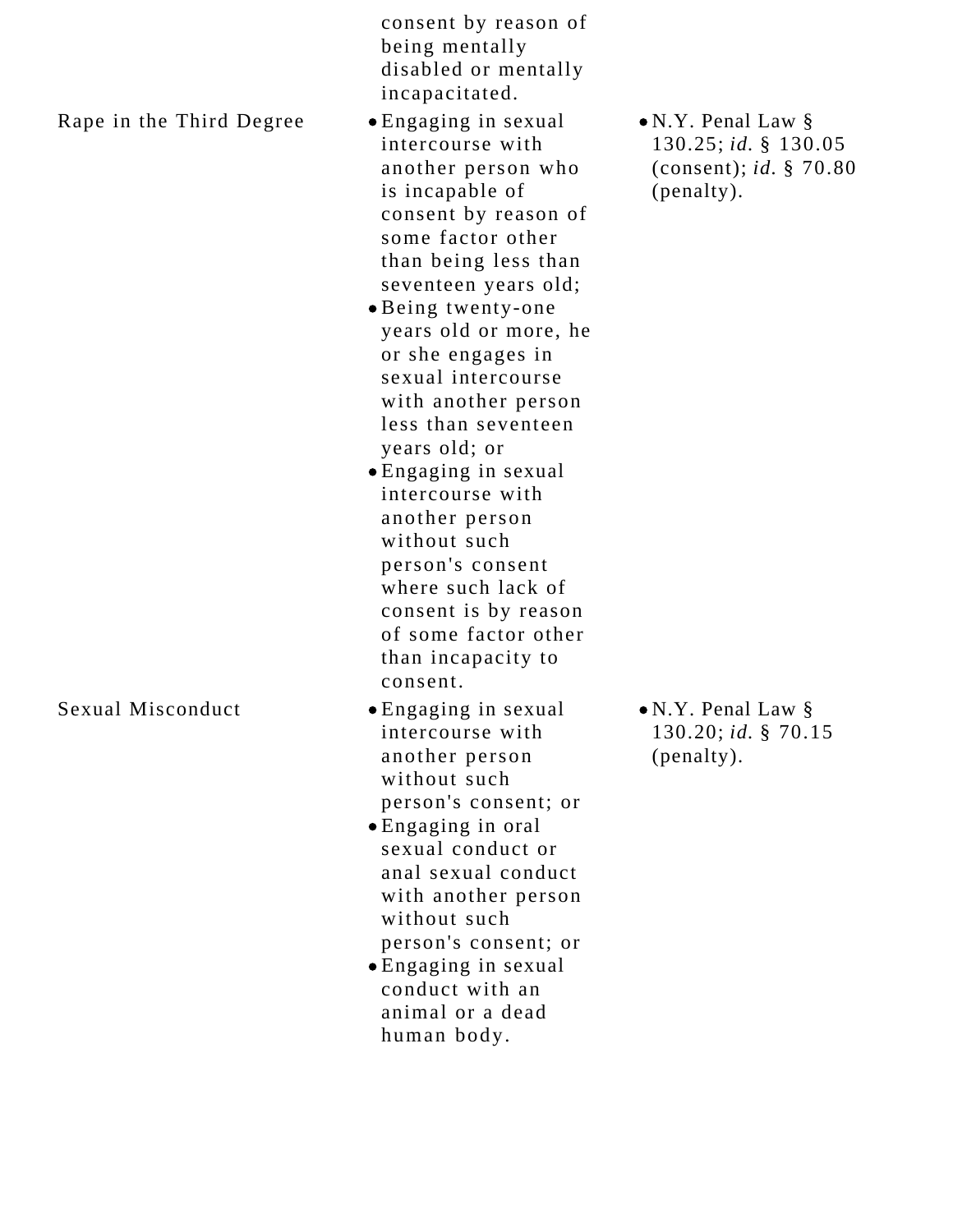Criminal Sexual Act in the First Degree

Criminal Sexual Act in the Second Degree

- Engaging in oral sexual conduct or anal sexual conduct with another person:
	- By forcible compulsion; or
	- Who is incapable of consent by reason of being physically helpless; or
	- Who is less than eleven years old; o r
	- Who is less than thirteen years old and the actor is eighteen years old or more.

Being eighteen years old or more, he or she engages in oral sexual conduct or anal sexual conduct with another person less than fifteen years old; or

> It shall be an affirmative defense to this crime if the defendant was less than four years older than the victim at the time of the act.

Engaging in oral sexual conduct or anal sexual conduct with another person who is incapable of consent by reason of being mentally disabled or mentally incapacitated.

N.Y. Penal Law § 130.50; *id.* § 70.80 (penalty).

N.Y. Penal Law § 130.45; *see also id.* § 70.80 (penalty).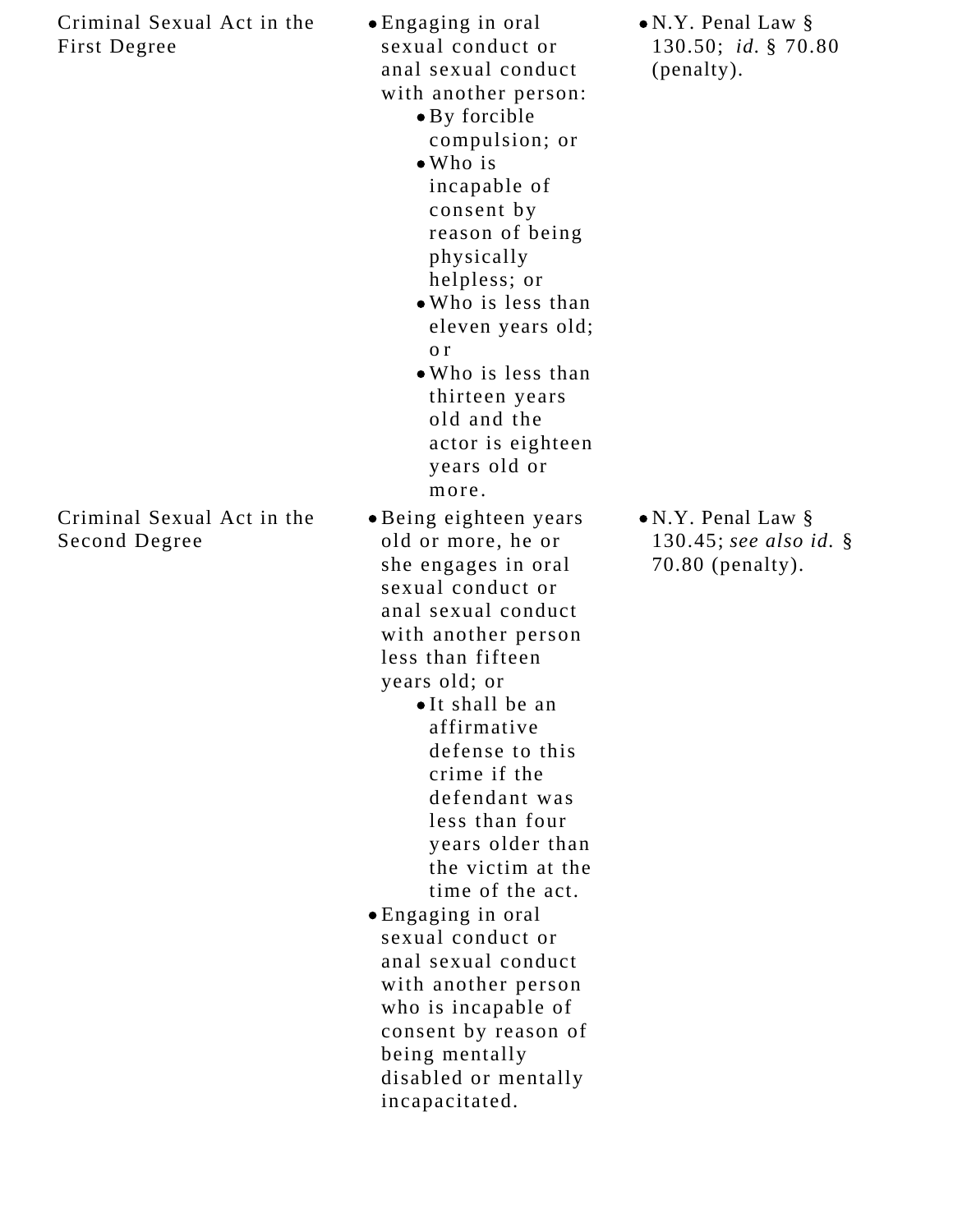#### Criminal Sexual Act in the Third Degree

- Forcible Touching -
- Misdemeanor
- Engaging in oral sexual conduct or anal sexual conduct with a person who is incapable of consent by reason of some factor other than being less than seventeen years old;
- Being twenty-one years old or more, he or she engages in oral sexual conduct or anal sexual conduct with a person less than seventeen years old; o r
- He or she engages in oral sexual conduct or anal sexual conduct with another person without such person's consent where such lack of consent is by reason of some factor other than incapacity to consent.
- Intentionally, and for no legitimate purpose: (1) forcibly touching the sexual or other intimate parts of another person for the purpose of degrading or abusing such person or for the purpose of gratifying the actor's sexual desire; or (2) subjecting another person to sexual contact for the purpose gratifying the actor's sexual desire and with

N.Y. Penal Law § 130.40; *see also id.* § 70.80 (penalty).

N.Y. Penal Law § 130.52; *see id.* § 70.15 (penalty)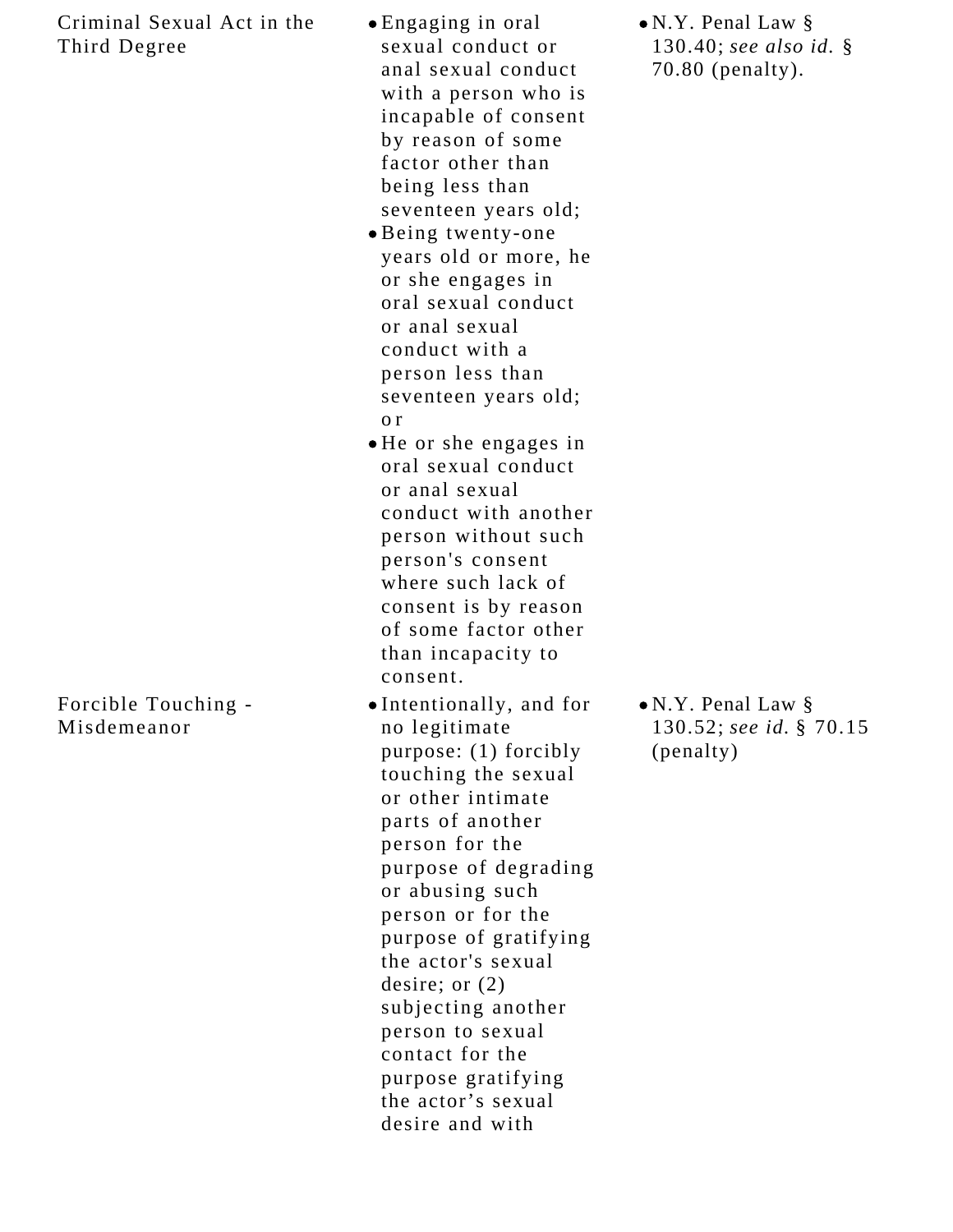intent to degrade or abuse such other person while such other person is passenger on a vehicle public accommodation authorized by New York State. For the

purposes of this section, forcible touching includes squeezing, grabbing or pinching.

#### Predatory Sexual Assault • Committing the

crime of rape in the first degree, criminal sexual act in the first degree, aggravated sexual abuse in the first degree, or course of sexual conduct against a child in the first degree, as defined in this article, and when: •In the course of the commission of the crime or the immediate flight therefrom, he or she: Causes serious physical injury to the victim of such crime; or Uses or threatens the immediate

> use of a dangerous

N.Y. Penal Law §130.95; *see also id.* §§ 70.80, 70.00, 70.06, 70.08 (penalty).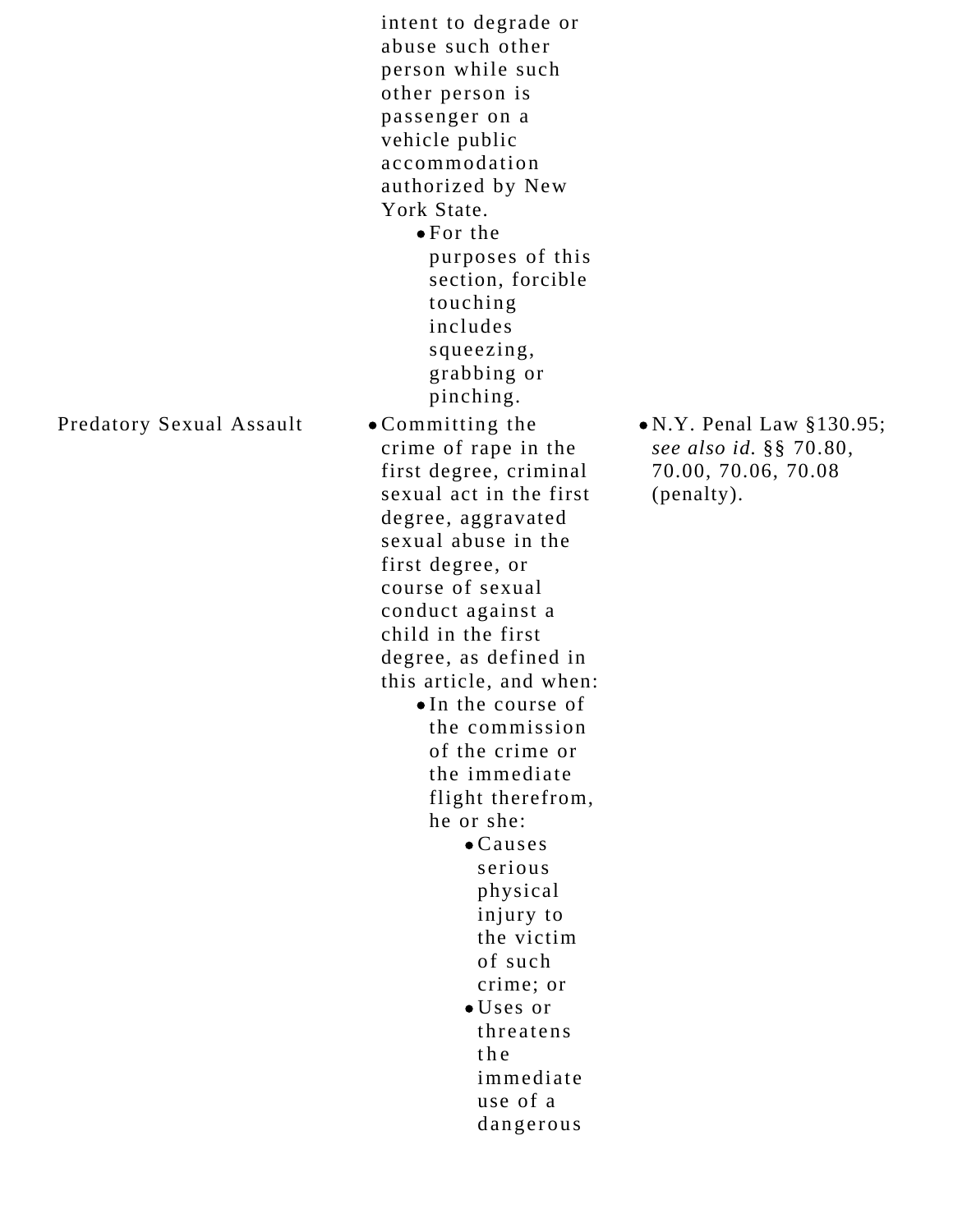Predatory Sexual Assault Against a Child

sexual performance. Committing the crime of rape in the first degree, criminal sexual act in the first degree, aggravated sexual abuse in the first degree, or course of sexual conduct against a child in the first degree, as defined in this article, and the victim is less than 13 years old, when the

N.Y. Penal Law §130.96; *see also id.* §§ 70.80, 70.00, 70.06, 70.08 (penalty).

instrument; o r He or she has engaged in conduct constituting the crime of rape in the first degree, criminal sexual act in the first degree, aggravated sexual abuse in the first degree, or course of sexual conduct against a child in the first degree, as defined in this article, against one or more additional persons; or He or she has previously been subjected to a

conviction for a felony defined in this article, incest as or use of a child in a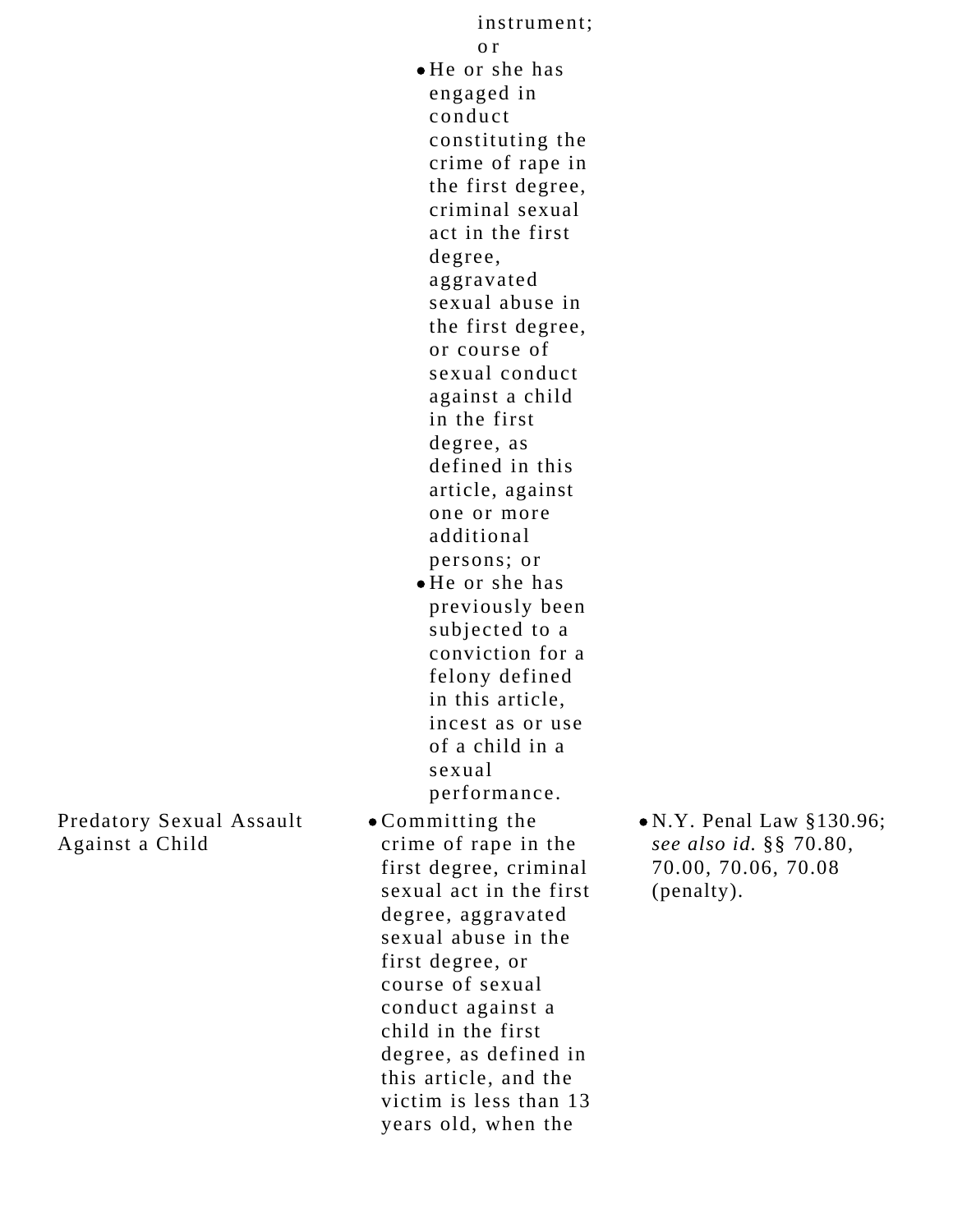Course of Sexual Conduct Against a Child in the First Degree

person is eighteen years old or more.

- When, over a period of time not less than three months in duration, a person:
	- engages in two or more acts of sexual conduct, which includes at least one act of sexual intercourse, oral sexual conduct, anal sexual conduct or aggravated sexual contact, with a child less than eleven years old; or
	- who is 18 years old or more, engages in two or more acts of sexual conduct, which include at least one act of sexual intercourse, oral sexual conduct, anal sexual conduct or aggravated sexual contact, with a child less than thirteen years old.
- A person may not be subsequently prosecuted for any other sexual offense involving the same victim unless the other charged offense occurred outside the time period charged under

N.Y. Penal Law §130.75; *see also id.* § 70.80 (penalty).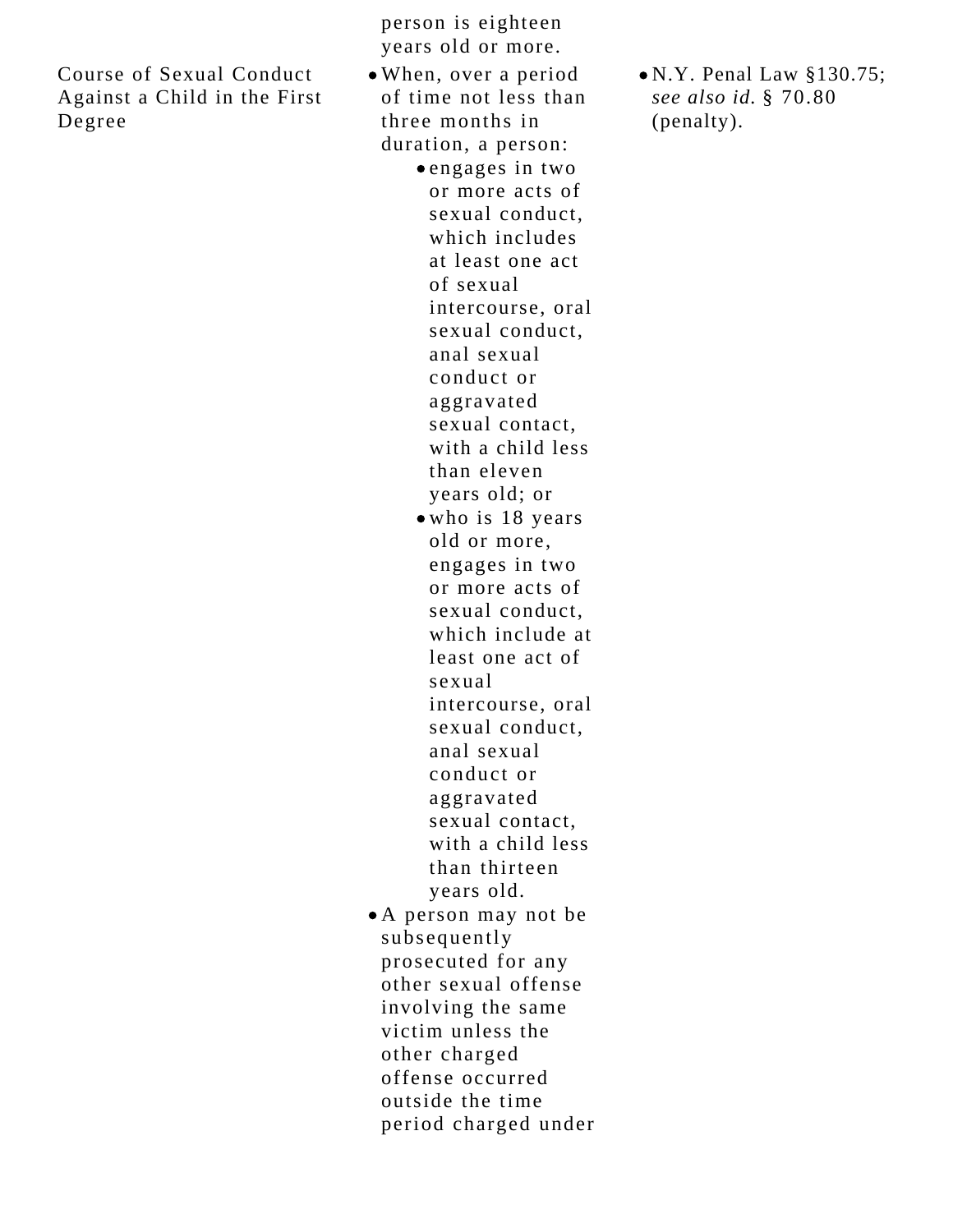Course of Sexual Conduct Against a Child in the Second Degree

this section.

- When, over a period of time not less than three months in duration, a person:
	- engages in two or more acts of sexual conduct with a child less than 11 years old; or
	- who is eighteen years old or more, engages in two or more acts of sexual conduct with a child less than 13 years old.
- A person may not be subsequently prosecuted for any other sexual offense involving the same victim unless the other charged offense occurred outside the time period charged under this section.

Sexual Abuse in the First Degree

When a person subjects another person to sexual contact:

- By forcible compulsion;
- When the other person is incapable of consent by reason of being physically helpless;
- When the other person is less than eleven years old; or
- When the other person is less than thirteen years old and the actor is

N.Y. Penal Law §130.80; *see also id.* § 70.80 (penalty).

N.Y. Penal Law §130.65; *see also id.* § § 130.00, 130.05 (definitions); *id.* § 70.80 (penalty).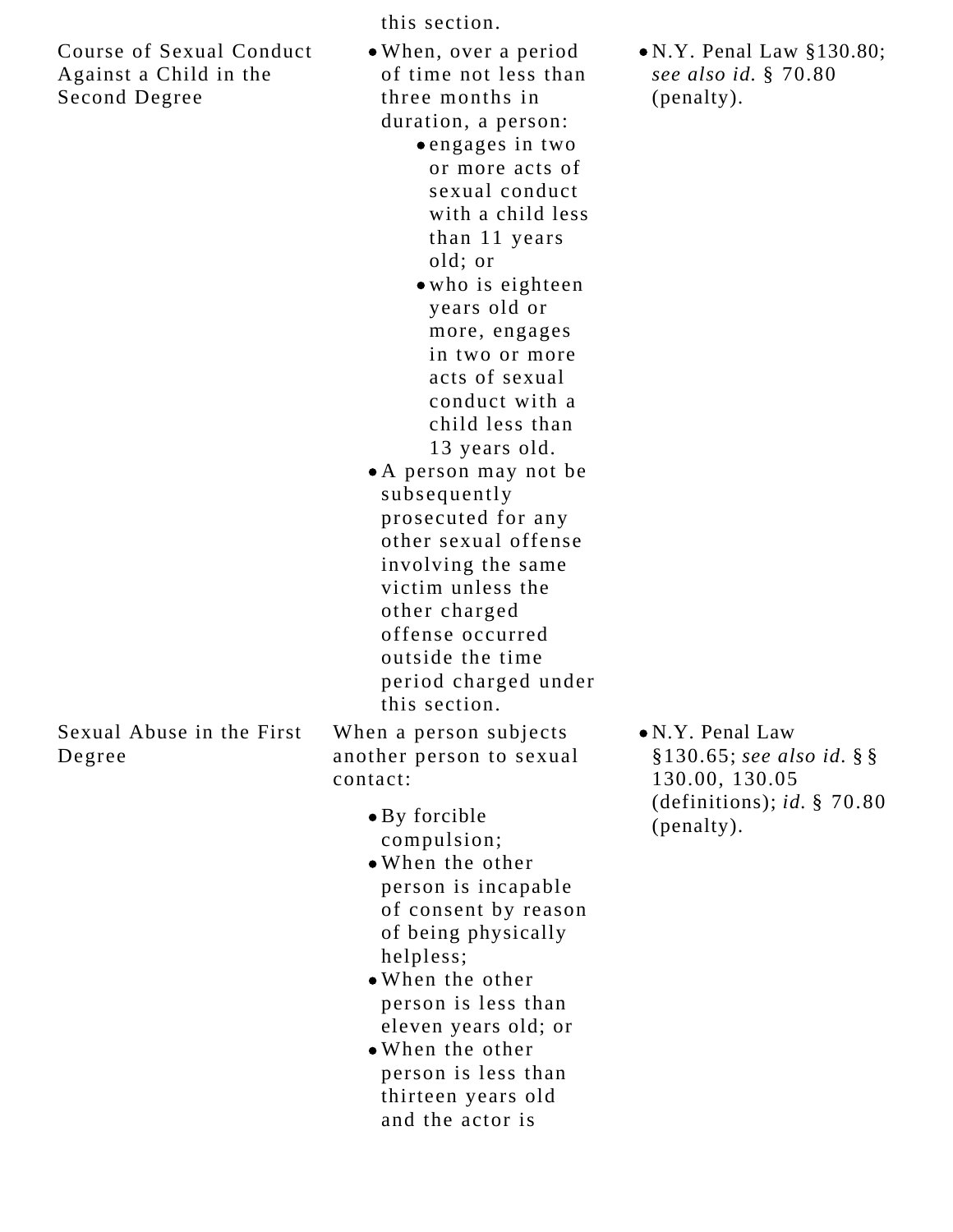#### Sexual Abuse in the Second Degree

#### Sexual Abuse in the Third Degree

Persistent Sexual Abuse • A person is guilty of

twenty-one years old or older.

- When a person subjects another person to sexual contact and when such other person is:
	- incapable of consent by reason of some factor other than being less than seventeen years old; or
	- less than fourteen years old.
- When a person subjects another person to sexual contact without the latter's consent; except that in any prosecution under this section, it is an affirmative defense that (a) such other person's lack of consent was due solely to incapacity to consent by reason of being less than seventeen years old, and (b) such other person was more than fourteen years old, and (c) the defendant was less than five years older than such other person.
- persistent sexual abuse when he or she commits the crime of forcible touching, sexual abuse in the third

N.Y. Penal Law §130.60; *see also id.* § 130.00 (definitions); *id.* § 70.50 (penalty).

N.Y. Penal Law §130.55; *see also id.* § 130.00 (definitions); *id.* § 70.15 (penalty).

N.Y. Penal Law § 130.53; *see also id.* § 130.00 (definitions); *id.* § 70.80 (penalty).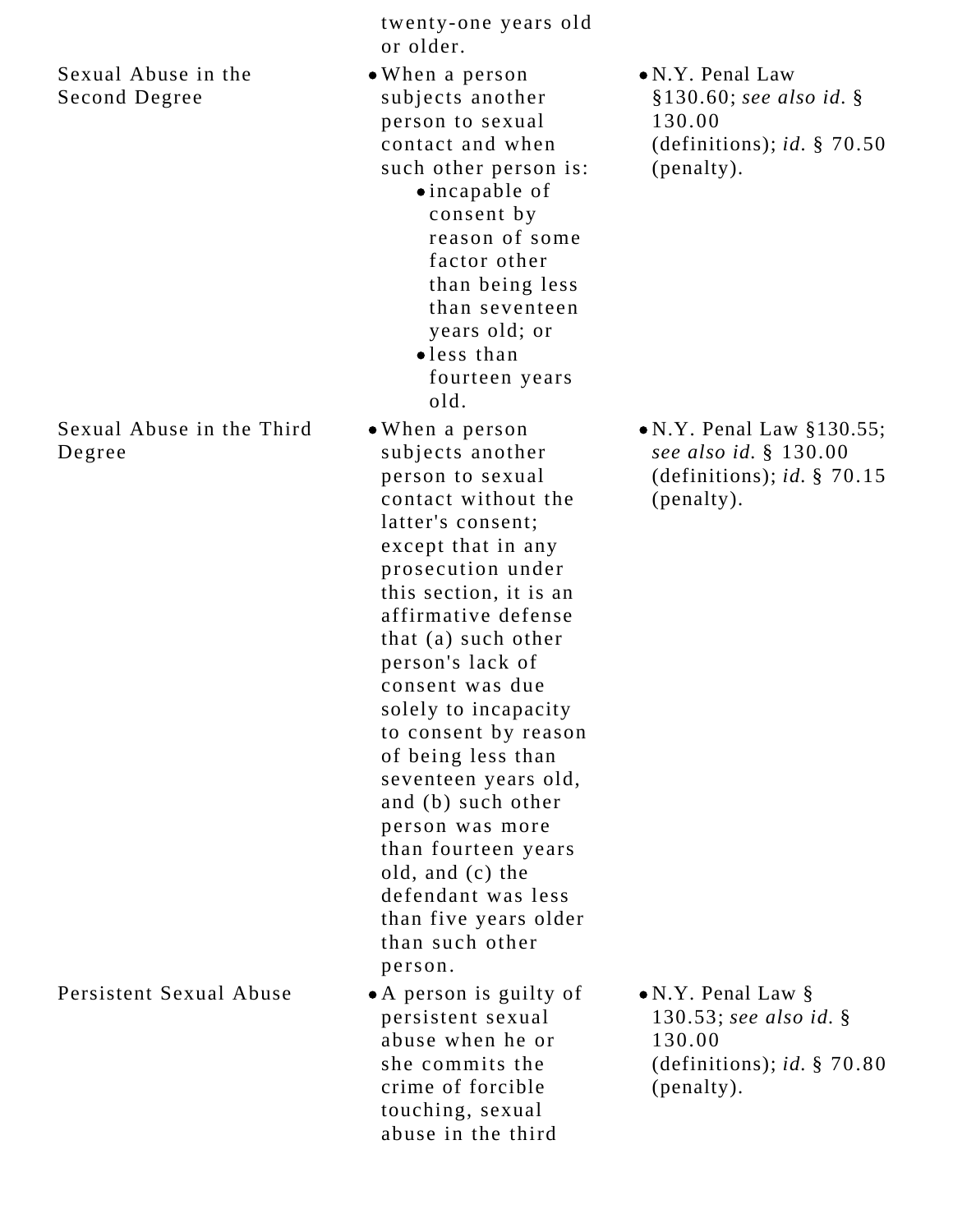degree, or sexual abuse in the second degree, and, within the previous ten year period, excluding any time during which such person was incarcerated for any reason, has been convicted two or more times, in separate criminal transactions for which sentence was imposed on separate occasions, of forcible touching, sexual abuse in the third degree, sexual abuse in the second degree, or any offense defined in this article, of which the commission or attempted commission thereof is a felony.

Aggravated Sexual Abuse in the First Degree

A person is guilty of aggravated sexual abuse in the first degree when he or she inserts a foreign object in the vagina, urethra, penis, rectum or anus of another person causing physical injury to such person:

- By forcible compulsion;
- When the other person is incapable of consent by reason of being physically helpless; or
- When the other person is less than eleven years old.

Conduct performed for a

N.Y. Penal Law §130.70; *see also id.* § 130.00 (definitions); *id.* § 70.80 (penalty).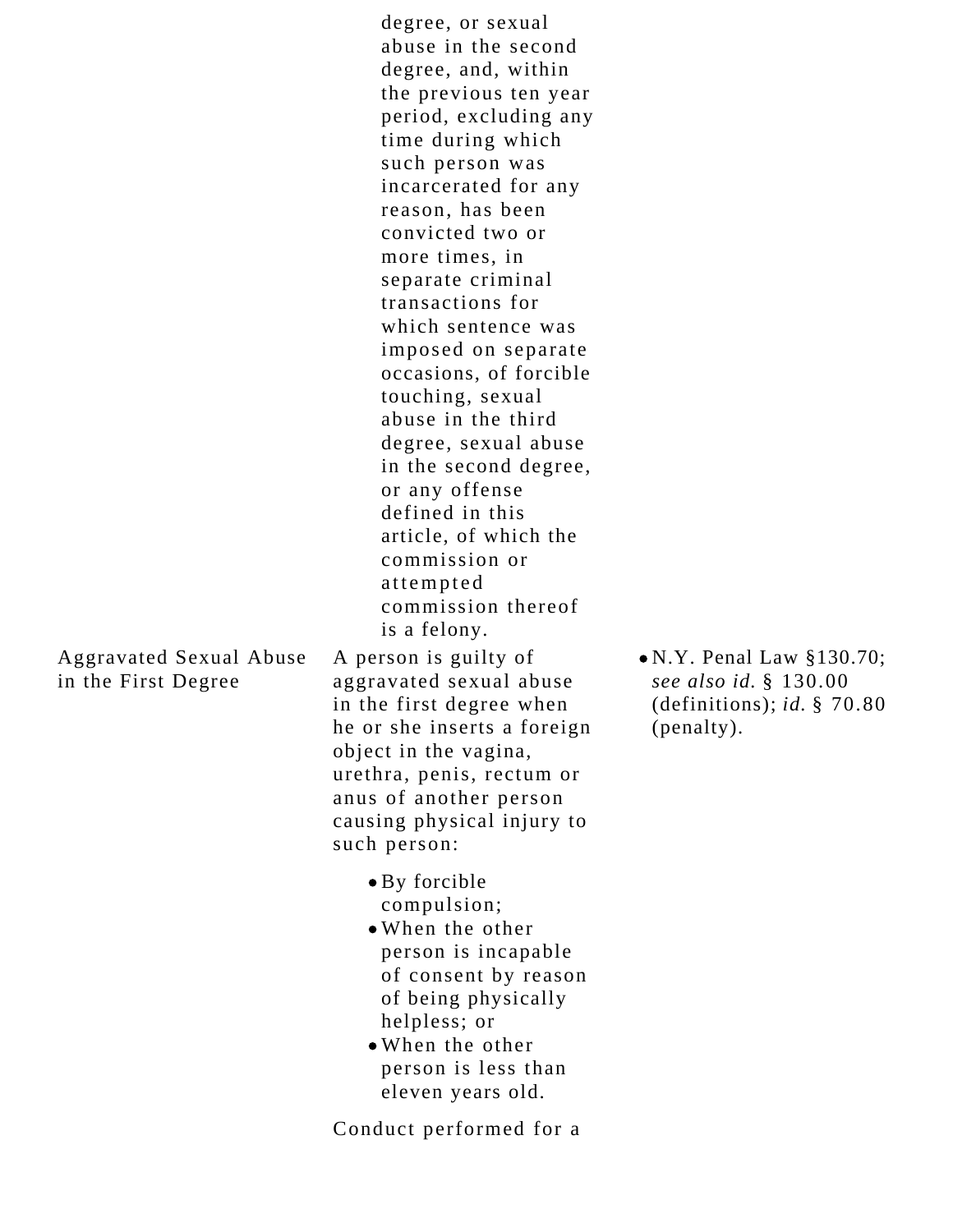Aggravated Sexual Abuse in the Second Degree

valid medical purpose does not violate the provisions of this section. A person is guilty of

aggravated sexual abuse in the first degree when he or she inserts a finger in the vagina, urethra, penis, rectum or anus of another person causing physical injury to such person:

- By forcible compulsion;
- When the other person is incapable of consent by reason of being physically helpless; or
- When the other person is less than eleven years old.

Conduct performed for a valid medical purpose does not violate the provisions of this section.

A person is guilty of aggravated sexual abuse in the third degree when he or she:

- inserts a foreign object in the vagina, urethra, penis, rectum or anus of another person:
	- By forcible compulsion;
	- When the other person is incapable of consent by reason of being physically helpless; or
	- When the other person is less

• N.Y. Penal Law §130.67; *see also id.* § 130.00 (definitions); *id.* § 70.80 (penalty).

N.Y. Penal Law §130.66; *see also id.* § 130.00 (definitions); *id.* § 70.80 (penalty).

Aggravated Sexual Abuse in the Third Degree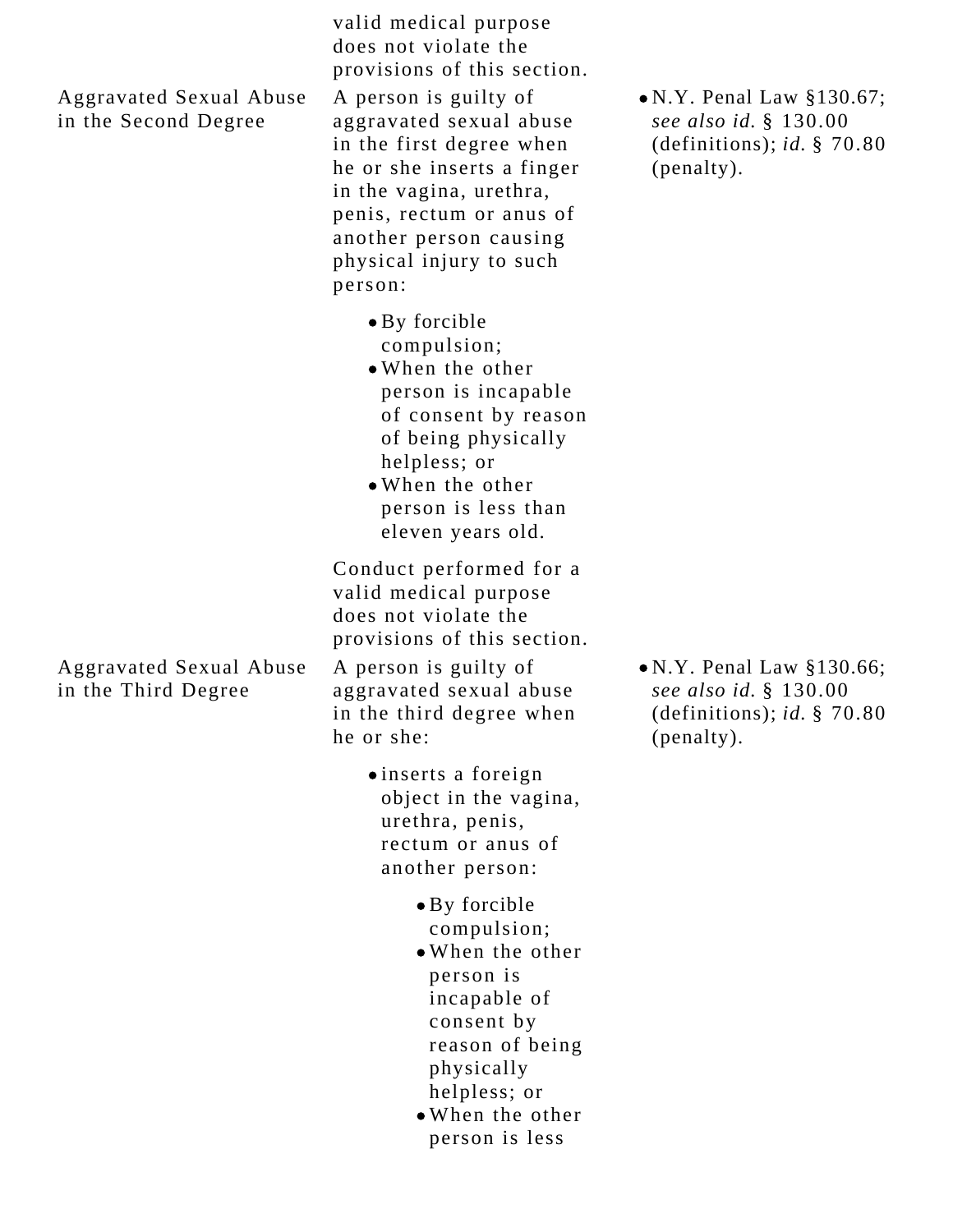than eleven years old; or

inserts a foreign object in the vagina, urethra, penis, rectum or anus of another person causing physical injury to such person and such person is incapable of consent by reason of being mentally disabled or mentally incapacitated.

Conduct performed for a valid medical purpose does not violate the provisions of this section.

A person is guilty of aggravated sexual abuse in the fourth degree when he or she:

- inserts a foreign object in the vagina, urethra, penis, rectum or anus of another person and the other person is incapable of consent by reason of some factor other than being less than seventeen years old; o r
- inserts a finger in the vagina, urethra, penis, rectum or anus of another person causing physical injury to such person and such person is incapable of consent by reason of some factor other than

N.Y. Penal Law §130.65-a.; *see also id.*  § 130.00 (definitions); *id.* § 70.80 (penalty).

Aggravated Sexual Abuse in the Fourth Degree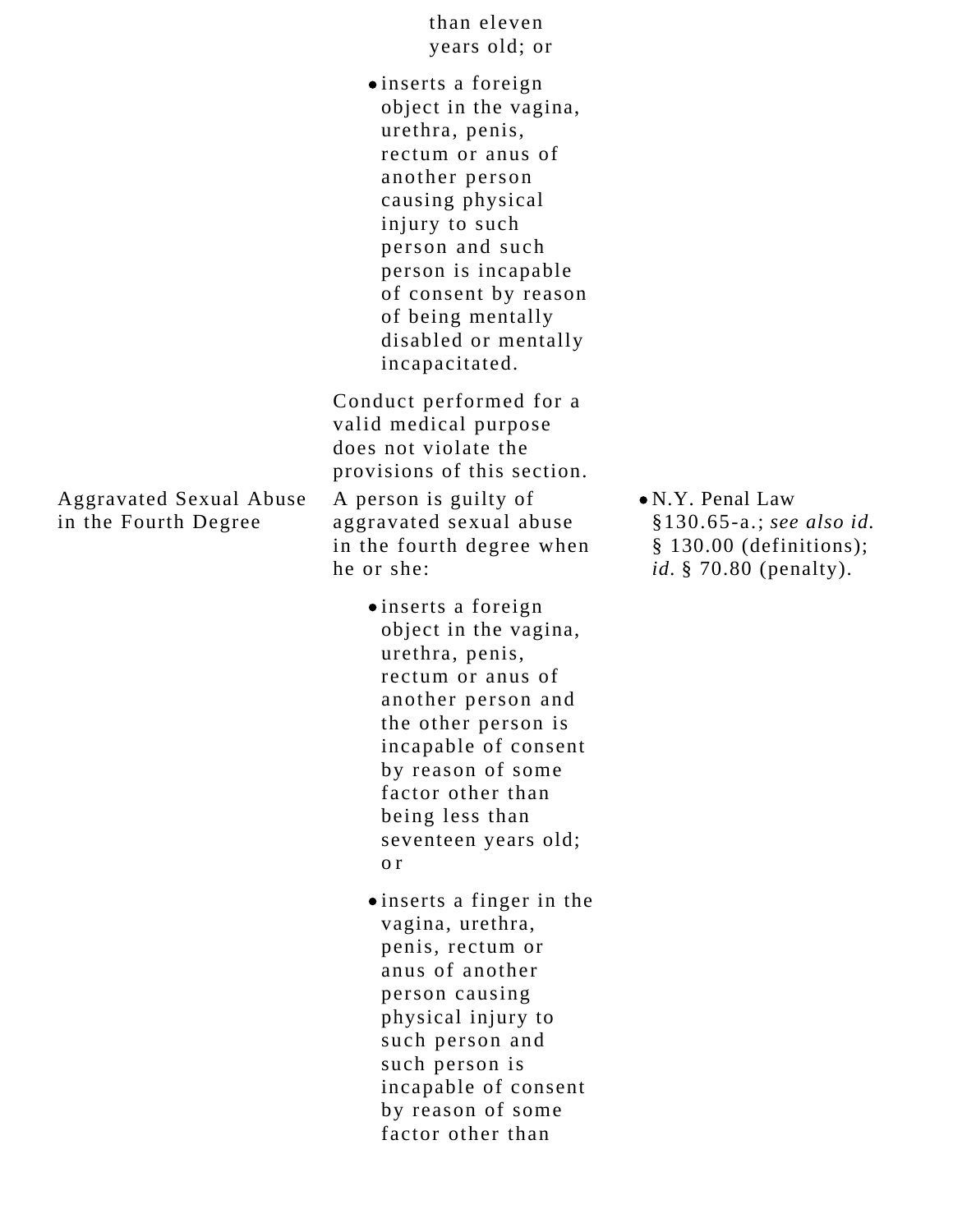#### being less than seventeen years old.

Conduct performed for a valid medical purpose does not violate the provisions of this section.

# **North Carolina**

|                                | Definition                                                                                                                                                                                                                                                                                                                                                                                                                  | Crime Definition<br>Statute                                                                                                                                                                   |
|--------------------------------|-----------------------------------------------------------------------------------------------------------------------------------------------------------------------------------------------------------------------------------------------------------------------------------------------------------------------------------------------------------------------------------------------------------------------------|-----------------------------------------------------------------------------------------------------------------------------------------------------------------------------------------------|
| First Degree<br>Forcible Rape  | Engaging in vaginal intercourse with another<br>person by force and against the will of the<br>other person, and:<br>. Uses, threatens to use or displays a<br>dangerous or deadly weapon or an article<br>which the other person reasonably<br>believes to be a dangerous or deadly<br>weapon; or<br>•Inflicts serious personal injury upon the<br>victim or another person; or<br>• Commits the offense aided and abetted | $\bullet$ N.C. Gen.<br>Stat. Ann. §<br>$14 - 27.21$ ; see<br>also id. §<br>$14 - 27.20$<br>(definitions);<br>id.<br>$14 - 27.36$<br><i>(evidence)</i><br>required); $id.$<br>ş<br>15A-1340.17 |
| Second Degree<br>Forcible Rape | by one or more other persons.<br>Upon conviction, a person convicted under<br>this section has no rights to custody of or<br>rights of inheritance from any child born as a<br>result of the commission of the rape, nor shall<br>the person have any rights related to the child.<br>Engaging in vaginal intercourse with another<br>person:                                                                               | (punishment).<br>$\bullet$ N.C. Gen.<br>Stat. Ann. §                                                                                                                                          |
|                                | • By force and against the will of the other<br>person; or<br>. Who is mentally disabled, mentally<br>incapacitated, or physically helpless, and<br>the person performing the act knows or<br>should reasonably know the other person<br>is mentally disabled, mentally<br>incapacitated, or physically helpless.                                                                                                           | $14 - 27.22$ ; see<br>also id. $\S$<br>$14 - 27.20$<br>(definitions);<br>$id.$ $\S$<br>15A-1340.17<br>(punishment).                                                                           |
|                                | Upon conviction, a person convicted under<br>this section has no rights to custody of or<br>rights of inheritance from any child born as a<br>result of the commission of the rape, nor shall<br>the person have any rights related to the child.                                                                                                                                                                           |                                                                                                                                                                                               |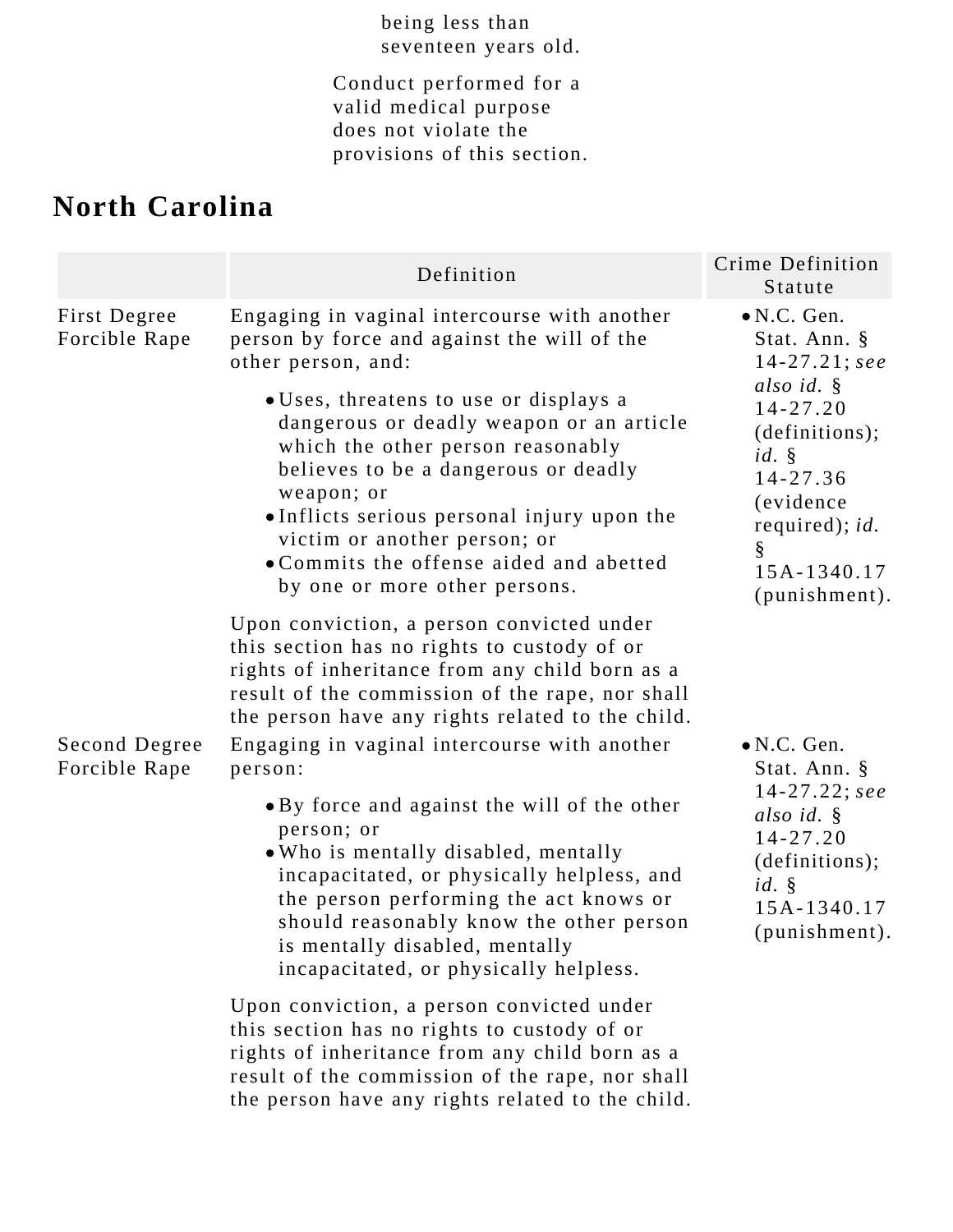| <b>Statutory Rape</b><br>of a Child by an<br>Adult                           | • When a person is at least 18 years of age<br>and engages in vaginal intercourse with a<br>victim who is a child under the age of 13<br>years.<br>• Upon conviction, a person convicted<br>under this section has no rights to<br>custody of or rights of inheritance from<br>any child born as a result of the<br>commission of the rape, nor shall the<br>person have any rights related to the child.                                                                                                                                                                                                                                                                                                                                                                             | $\bullet$ N.C. Gen.<br>Stat. Ann. §<br>$14 - 27.23$ ; see<br>also id. §<br>$14 - 27.20$<br>(definitions);<br>$id. \S$<br>15A-1340.17<br>(punishment). |
|------------------------------------------------------------------------------|---------------------------------------------------------------------------------------------------------------------------------------------------------------------------------------------------------------------------------------------------------------------------------------------------------------------------------------------------------------------------------------------------------------------------------------------------------------------------------------------------------------------------------------------------------------------------------------------------------------------------------------------------------------------------------------------------------------------------------------------------------------------------------------|-------------------------------------------------------------------------------------------------------------------------------------------------------|
| First Degree<br><b>Statutory Rape</b>                                        | • When a person engages in vaginal<br>intercourse with a victim who is a child<br>under the age of 13 years and the<br>defendant is at least 12 years old and is at<br>least four years older than the victim.<br>· Upon conviction, a person convicted<br>under this section has no rights to<br>custody of or rights of inheritance from<br>any child born as a result of the<br>commission of the rape, nor shall the<br>person have any rights related to the child.                                                                                                                                                                                                                                                                                                              | $\bullet$ N.C. Gen.<br>Stat. Ann. §<br>$14 - 27.24$ ; see<br>also id. §<br>$14 - 27.20$<br>(definitions);<br>$id. \S$<br>15A-1340.17<br>(punishment). |
| <b>Statutory Rape</b><br>of a Person Who<br>Is 15 Years of<br>Age or Younger | • A person is guilty of a Class B1 felony if<br>the defendant engages in vaginal<br>intercourse with another person who is<br>15 years of age or younger and the<br>defendant is at least 12 years old and at<br>least six years older than the person,<br>except when the defendant is lawfully<br>married to the person.<br>• Unless the conduct is covered under some<br>other provision of law providing greater<br>punishment, a defendant is guilty of a<br>Class C felony if the defendant engages in<br>vaginal intercourse with another person<br>who is 15 years of age or younger and the<br>defendant is at least 12 years old and<br>more than four but less than six years<br>older than the person, except when the<br>defendant is lawfully married to the<br>person. | $\bullet$ N.C. Gen.<br>Stat. Ann. §<br>$14 - 27.25$ ; see<br>also id. §<br>$14 - 27.20$<br>(definitions);<br>id.<br>15A-1340.17<br>$(punishment)$ .   |
| First-Degree<br>Forcible Sexual<br>Offense                                   | Engaging in a sexual act with another person<br>by force and against the will of the other<br>person, and does any one of the following:                                                                                                                                                                                                                                                                                                                                                                                                                                                                                                                                                                                                                                              | $\bullet$ N.C. Gen.<br>Stat. Ann. §<br>$14 - 27.26$ ; see<br>also id. §                                                                               |
|                                                                              | • Uses, threatens to use or displays a<br>dangerous or deadly weapon or an article<br>which the other person reasonably<br>believes to be a dangerous or deadly                                                                                                                                                                                                                                                                                                                                                                                                                                                                                                                                                                                                                       | $14 - 27.20$<br>(definitions);<br>$id. \S$<br>15A-1340.17                                                                                             |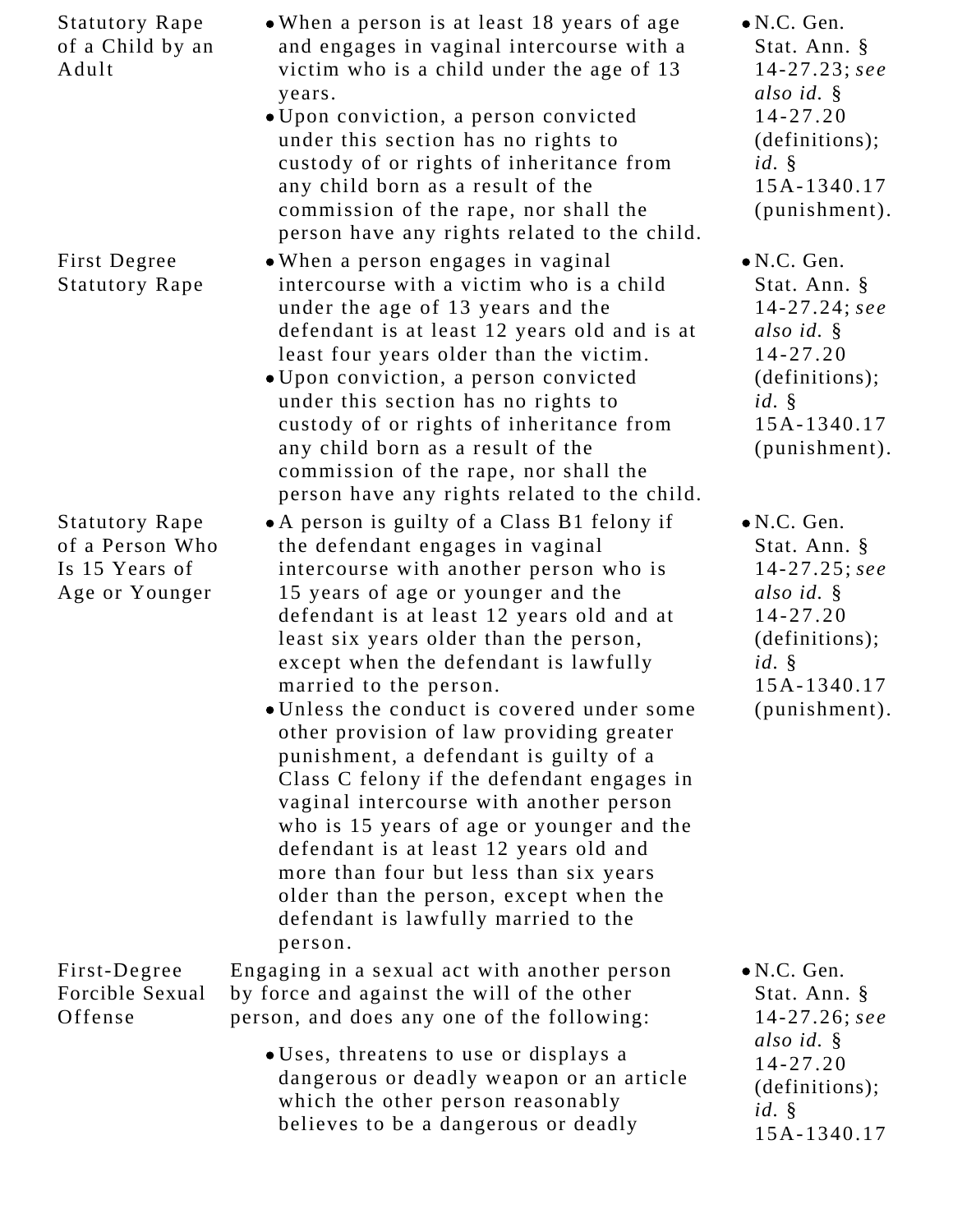|                                                                             | weapon; or<br>• Inflicts serious personal injury upon the<br>victim or another person; or<br>• The person commits the offense aided<br>and abetted by one or more other persons.                                                                                                                                                                                                                                                                                                                                                                                                                          | (punishment).                                                                                                                                            |
|-----------------------------------------------------------------------------|-----------------------------------------------------------------------------------------------------------------------------------------------------------------------------------------------------------------------------------------------------------------------------------------------------------------------------------------------------------------------------------------------------------------------------------------------------------------------------------------------------------------------------------------------------------------------------------------------------------|----------------------------------------------------------------------------------------------------------------------------------------------------------|
| Second-Degree<br>Forcible Sexual<br>Offense                                 | • Engaging in a sexual act with another<br>person:<br>• By force and against the will of the<br>other person; or<br>. Who is mentally disabled, mentally<br>incapacitated, or physically helpless,<br>and the person performing the act<br>knows or should reasonably know<br>that the other person is mentally<br>disabled, mentally incapacitated, or<br>physically helpless.                                                                                                                                                                                                                           | $\bullet$ N.C. Gen.<br>Stat. Ann. §<br>$14 - 27.27$ ; see<br>also id. $\S$<br>$14 - 27.20$<br>(definition);<br>id.<br>15A-1340.17<br>(punishment).       |
| <b>Statutory Sexual</b><br>Offense with a<br>Child by an<br>Adult           | • When a person of at least 18 years of age<br>engages in a sexual act with a victim who<br>is a child under the age of 13 years.                                                                                                                                                                                                                                                                                                                                                                                                                                                                         | $\bullet$ N.C. Gen.<br>Stat. Ann. §<br>$14 - 27.28$ ; see<br>also id. $\S$<br>$14 - 27.20$<br>(definition);<br>$id. \S$<br>15A-1340.17<br>(punishment).  |
| First-Degree<br><b>Statutory Sexual</b><br>Offense                          | • When a person engages in a sexual act<br>with a victim who is a child under the age<br>of 13 years and the defendant is at least<br>12 years old and is at least four years<br>older than the victim.                                                                                                                                                                                                                                                                                                                                                                                                   | $\bullet$ N.C. Gen.<br>Stat. Ann. §<br>$14 - 27.29$ ; see<br>also id. §<br>$14 - 27.20$<br>(definitions);<br>$id. \S$<br>15A-1340.17<br>(punishment).    |
| <b>Statutory Sexual</b><br>Offense with a<br>Person Who Is<br>15 or Younger | $\bullet$ (a) A defendant is guilty of a Class B1<br>felony if the defendant engages in a<br>sexual act with another person who is 15<br>years of age or younger and the defendant<br>is at least 12 years old and at least six<br>years older than the person, except when<br>the defendant is lawfully married to the<br>person.<br>$\bullet$ (b) Unless the conduct is covered under<br>some other provision of law providing<br>greater punishment, a defendant is guilty<br>of a Class C felony if the defendant<br>engages in a sexual act with another<br>person who is 15 years of age or younger | $\bullet$ N.C. Gen.<br>Stat. Ann. §<br>$14 - 27.30$ ; see<br>also id. $\S$<br>$14 - 27.20$<br>(definitions);<br>$id. \S$<br>15A-1340.17<br>(punishment). |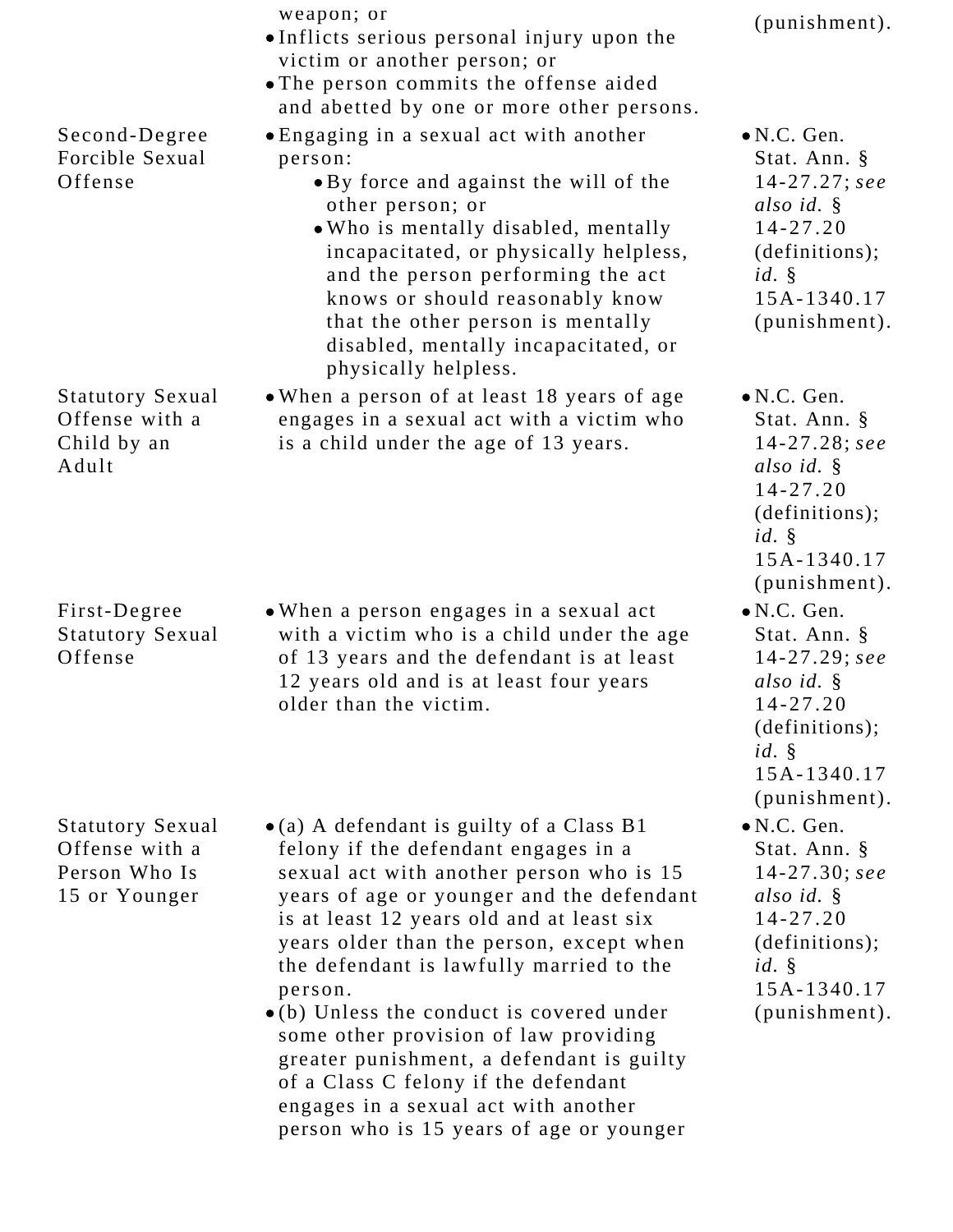|                                                              | and the defendant is at least 12 years old<br>and more than four but less than six<br>years older than the person, except when<br>the defendant is lawfully married to the<br>person.                                                                                                                                                                                                                                                                                                                                                                                                              |                                                                                                                                                          |
|--------------------------------------------------------------|----------------------------------------------------------------------------------------------------------------------------------------------------------------------------------------------------------------------------------------------------------------------------------------------------------------------------------------------------------------------------------------------------------------------------------------------------------------------------------------------------------------------------------------------------------------------------------------------------|----------------------------------------------------------------------------------------------------------------------------------------------------------|
| <b>Sexual Battery</b>                                        | • If, for the purpose of sexual arousal,<br>sexual gratification, or sexual abuse, a<br>person engages in sexual contact with<br>another person:<br>• By force and against the will of the<br>other person; or<br>. Who is mentally disabled, mentally<br>incapacitated, or physically helpless,<br>and the person performing the act<br>knows or should reasonably know<br>that the other person is mentally<br>disabled, mentally incapacitated, or<br>physically helpless.                                                                                                                      | $\bullet$ N.C. Gen.<br>Stat. Ann. §<br>$14 - 27.33$ ; see<br>also id. $\S$<br>$14 - 27.20$<br>(definitions);<br>$id. \S$<br>15A-1340.23<br>(punishment). |
| Sexual Activity<br>by a Substitute<br>Parent of<br>Custodian | • If a person who has assumed the position<br>of a parent in the home of a minor victim<br>engages in vaginal intercourse or a sexual<br>act with a victim who is a minor residing<br>in the home.<br>. If a person having custody of a victim of<br>any age or a person who is an agent or<br>employee of any person, or institution,<br>whether such institution is private,<br>charitable, or governmental, having<br>custody of a victim of any age engages in<br>vaginal intercourse or a sexual act with<br>such victim.                                                                     | $\bullet$ N.C. Gen.<br>Stat. Ann. §<br>$14 - 27.31$ ; see<br>also id. §<br>$14 - 27.20$<br>(definitions);<br>$id. \S$<br>15A-1340.17<br>(punishment).    |
| Sexual Activity<br>with a Student                            | • When a person who is a teacher, school<br>administrator, student teacher, school<br>safety officer, or coach, at any age, or who<br>is other school personnel, and who is at<br>least four years older than the victim<br>engages in vaginal intercourse or a sexual<br>act with a victim who is a student, at any<br>time during or after the time the<br>defendant and victim were present<br>together in the same school, but before<br>the victim ceases to be a student, the<br>defendant is guilty of a Class G felony<br>except when the defendant is lawfully<br>married to the student. | $\bullet$ N.C. Gen.<br>Stat. Ann. §<br>$14 - 27.32$ ; see<br>also id. $\S$<br>$14 - 27.20$<br>(definitions);<br>$id. \S$<br>15A-1340.17<br>(punishment). |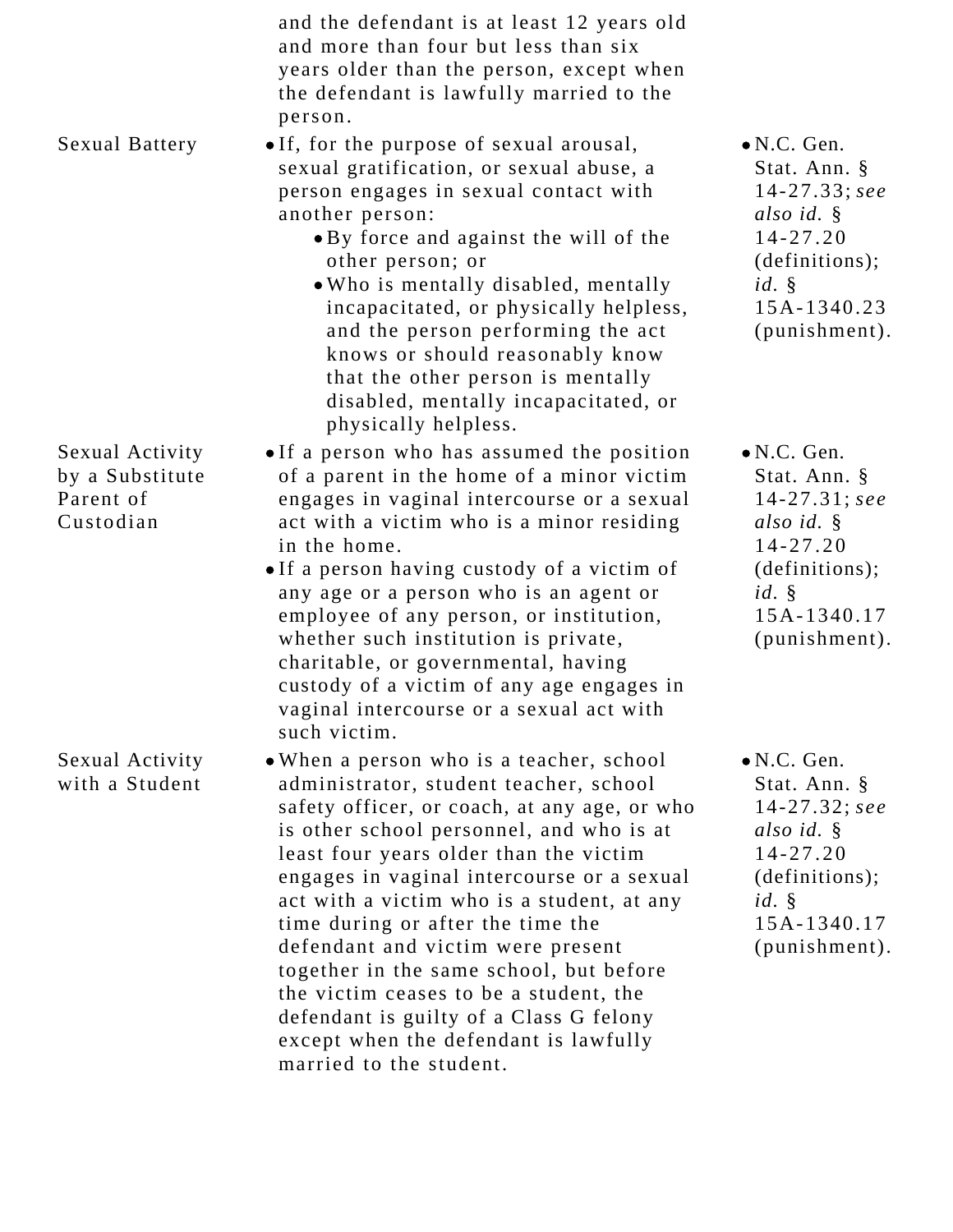| Crime Against   |  |
|-----------------|--|
| Nature (Sodomy) |  |

- The crime against nature, with mankind or beast.
- Note: Any state laws that outright prohibit sodomy are unconstitutional under *Lawrence v. Texas*.

N.C. Gen. Stat. Ann. § 14-177.

### **North Dakota**

|                            | Definition                                                                                                                                                                                                                                                                                                                                                | Crime Definition<br>Statute                                                                           |
|----------------------------|-----------------------------------------------------------------------------------------------------------------------------------------------------------------------------------------------------------------------------------------------------------------------------------------------------------------------------------------------------------|-------------------------------------------------------------------------------------------------------|
| Gross Sexual<br>Imposition | Engaging in a sexual act with another, or<br>causing another to engage in a sexual act, if:                                                                                                                                                                                                                                                               | $\bullet$ N.D. Cent.<br>Code Ann. §                                                                   |
|                            | • That person compels the victim to<br>submit by force or by threat of imminent<br>death, serious bodily injury, or<br>kidnapping, to be inflicted on any human<br>being;                                                                                                                                                                                 | $12.1 - 20 - 03;$<br>see also id. §<br>$12.1 - 20 - 01;$<br>id.<br>$12.1 - 20 - 02$<br>(definitions). |
|                            | • That person or someone with that<br>person's knowledge has substantially<br>impaired the victim's power to appraise<br>or control the victim's conduct by<br>administering or employing without the<br>victim's knowledge intoxicants, a<br>controlled substance as defined in<br>chapter 19-03.1, or other means with<br>intent to prevent resistance; |                                                                                                       |
|                            | • That person knows or has reasonable<br>cause to believe that the victim is<br>unaware that a sexual act is being<br>committed upon him or her;                                                                                                                                                                                                          |                                                                                                       |
|                            | • The victim is less than fifteen years old;<br>o r                                                                                                                                                                                                                                                                                                       |                                                                                                       |
|                            | . That person knows or has reasonable<br>cause to believe that the other person<br>suffers from a mental disease or defect<br>which renders him or her incapable of<br>understanding the nature of his or her<br>conduct.                                                                                                                                 |                                                                                                       |
|                            | Engaging in sexual contact with another, or<br>causing another to engage in sexual contact, if:                                                                                                                                                                                                                                                           |                                                                                                       |
|                            | • The victim is less than fifteen years old;<br>. That person compels the victim to<br>submit by force or by threat of imminent                                                                                                                                                                                                                           |                                                                                                       |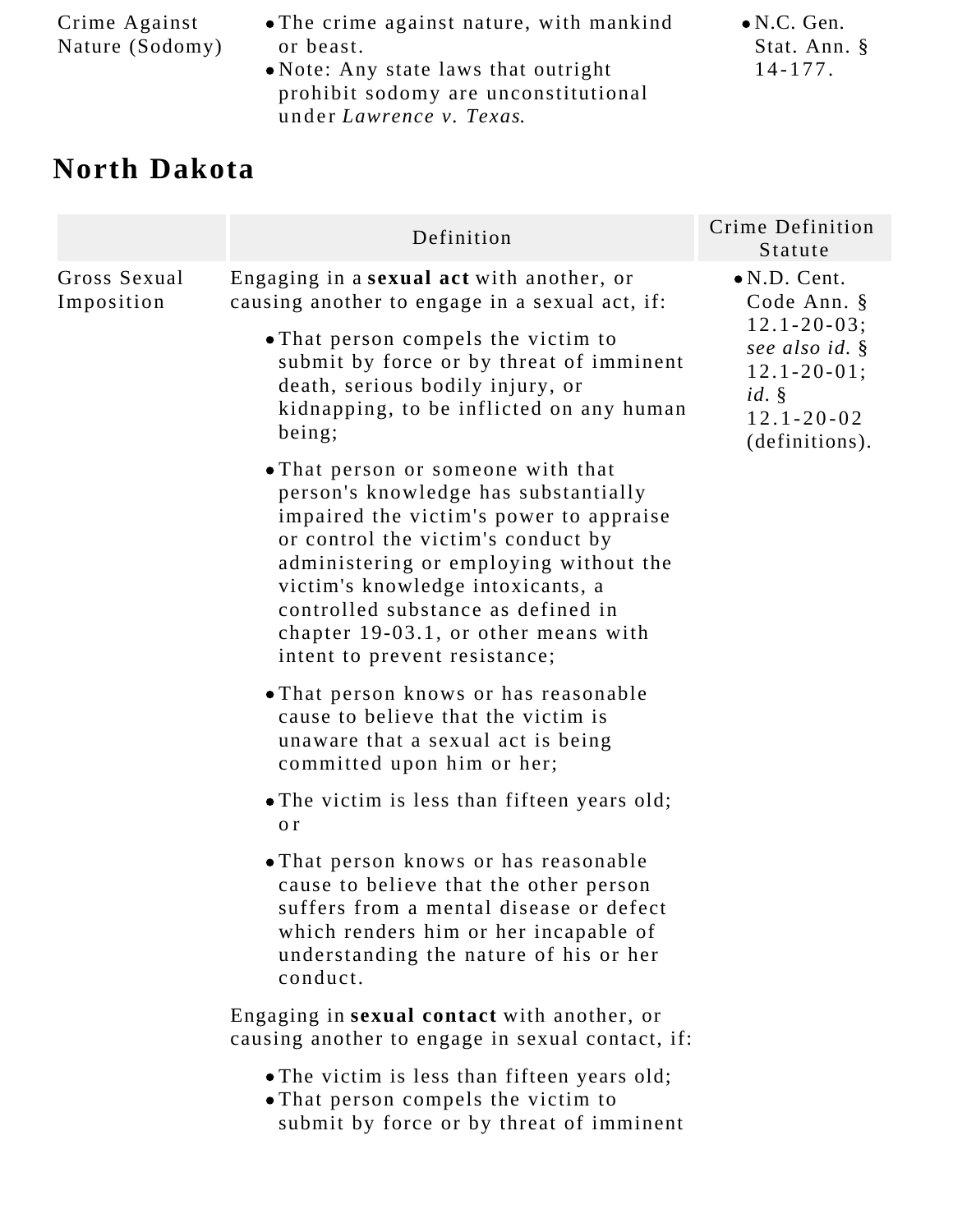|                                            | death, serious bodily injury, or<br>kidnapping, to be inflicted on any human<br>being; or<br>• That person knows or has reasonable<br>cause to believe that the victim is<br>unaware that sexual contact is being<br>committed on the victim.                                                                                                                                                                                                                                                                                                          |                                                                                                                                                                                                                                                     |
|--------------------------------------------|--------------------------------------------------------------------------------------------------------------------------------------------------------------------------------------------------------------------------------------------------------------------------------------------------------------------------------------------------------------------------------------------------------------------------------------------------------------------------------------------------------------------------------------------------------|-----------------------------------------------------------------------------------------------------------------------------------------------------------------------------------------------------------------------------------------------------|
| Continuous<br>Sexual Abuse of<br>a Child   | • Engaging in any combination of three or<br>more sexual acts or sexual contacts with<br>a minor under the age of fifteen years<br>during a period of three or more months.                                                                                                                                                                                                                                                                                                                                                                            | $\bullet$ N.D. Cent.<br>Code Ann. §<br>$12.1 - 20 - 03.1$ ;<br>N.D. Cent.<br>Code Ann. §<br>$12.1 - 20 - 03;$<br>see also id. §<br>$12.1 - 20 - 01$ ;<br>id.<br>$12.1 - 20 - 02$<br>(definitions);                                                  |
| Sexual<br>Imposition                       | • Engaging in a sexual act or sexual contact<br>with another, or causing another to<br>engage in a sexual act or sexual contact,<br>if the actor:<br>• Compels the other person to submit<br>by any threat or coercion that would<br>render a person reasonably<br>incapable of resisting; or<br>· Engages in a sexual act or sexual<br>contact with another, whether<br>consensual or not, as part of an<br>induction, initiation, ceremony,<br>pledge, hazing, or qualification to<br>become a member or an associate of<br>any criminal street gang | $\bullet$ N.D. Cent.<br>Code Ann. §<br>$12.1 - 20 - 04$                                                                                                                                                                                             |
| Corruption or<br>Solicitation of<br>Minors | $\bullet$ (1) Engaging in, soliciting with the intent<br>to engage in, or causing another to<br>engage in a sexual act with a minor,<br>when the actor is an adult.<br>$\bullet$ (2) Soliciting with the intent to engage in<br>a sexual act with a minor under age<br>fifteen or engages in or causing another<br>to engage in a sexual act when the adult<br>is at least twenty-two years of age and<br>the victim is a minor fifteen years of age<br>or older, when the actor is an adult.                                                          | $\bullet$ N.D. Cent.<br>Code Ann. §<br>$12.1 - 20 - 05;$<br>N.D. Cent.<br>Code Ann. §<br>$12.1 - 20 - 03.1$ ;<br>N.D. Cent.<br>Code Ann. §<br>$12.1 - 20 - 03;$<br>see also id. §<br>$12.1 - 20 - 01;$<br>id.<br>$12.1 - 20 - 02$<br>(definitions). |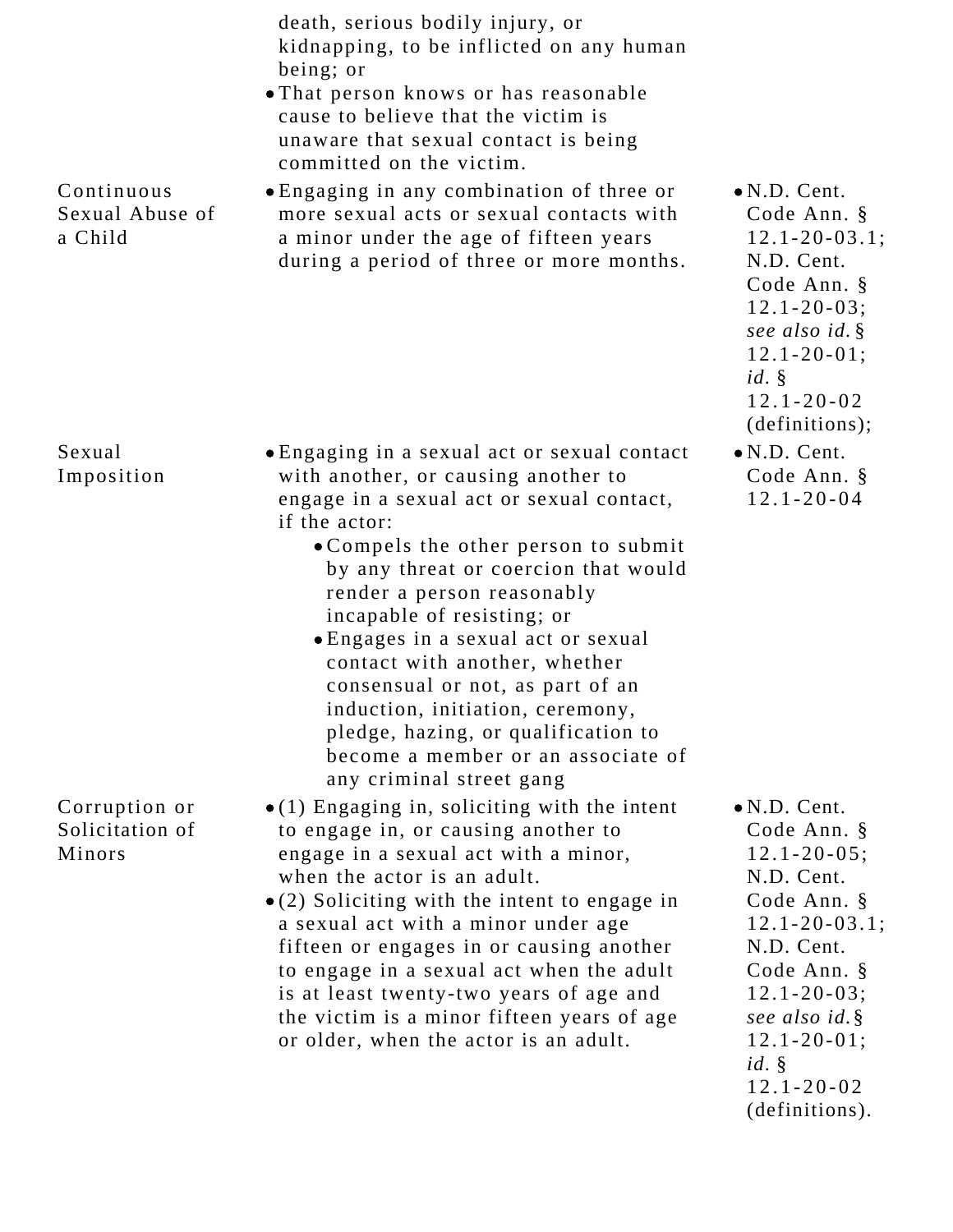| Sexual Abuse of<br>Wards               | • Engaging in a sexual act with another<br>person, or causing another to engage in a<br>sexual act if the other person is in<br>official custody or detained in a hospital,<br>prison, or other institution and the actor<br>has supervisory or disciplinary authority<br>over the other person.                                                                                                                                                                                                                                                                                                                                                                                                                                                                                                                                                                                                                                                                                                                                                                                                                                                                                                                                                                            | $\bullet$ N.D. Cent.<br>Code Ann. §<br>$12.1 - 20 - 06$                                                                                                    |
|----------------------------------------|-----------------------------------------------------------------------------------------------------------------------------------------------------------------------------------------------------------------------------------------------------------------------------------------------------------------------------------------------------------------------------------------------------------------------------------------------------------------------------------------------------------------------------------------------------------------------------------------------------------------------------------------------------------------------------------------------------------------------------------------------------------------------------------------------------------------------------------------------------------------------------------------------------------------------------------------------------------------------------------------------------------------------------------------------------------------------------------------------------------------------------------------------------------------------------------------------------------------------------------------------------------------------------|------------------------------------------------------------------------------------------------------------------------------------------------------------|
| Sexual<br>Exploitation by<br>Therapist | . When a person who holds oneself out to<br>be a therapist and intentionally has<br>sexual contact with a patient or client<br>during any treatment, consultation,<br>interview, or examination                                                                                                                                                                                                                                                                                                                                                                                                                                                                                                                                                                                                                                                                                                                                                                                                                                                                                                                                                                                                                                                                             | $\bullet$ N.D. Cent.<br>Code Ann. §<br>$12.1 - 20 - 06.1$                                                                                                  |
| Sexual Assault                         | Knowingly having sexual contact with another<br>person, or causing another person to have<br>sexual contact with that person, if:<br>$\bullet$ (a) That person knows or has reasonable                                                                                                                                                                                                                                                                                                                                                                                                                                                                                                                                                                                                                                                                                                                                                                                                                                                                                                                                                                                                                                                                                      | $\bullet$ N.D. Cent.<br>Code Ann. §<br>$12.1 - 20 - 07$ ;<br>N.D. Cent.<br>Code Ann. §                                                                     |
|                                        | cause to believe that the contact is<br>offensive to the other person;<br>•(b) That person knows or has reasonable<br>cause to believe that the other person<br>suffers from a mental disease or defect<br>which renders that other person<br>incapable of understanding the nature of<br>that other person's conduct;<br>$\bullet$ (c) That person or someone with that<br>person's knowledge has substantially<br>impaired the victim's power to appraise<br>or control the victim's conduct, by<br>administering or employing without the<br>victim's knowledge intoxicants, a<br>controlled substance as defined in<br>chapter 19-03.1, or other means for the<br>purpose of preventing resistance;<br>$\bullet$ (d) The other person is in official custody<br>or detained in a hospital, prison, or other<br>institution and the actor has supervisory<br>or disciplinary authority over that other<br>person;<br>$\bullet$ (e) The other person is a minor, fifteen<br>years of age or older, and the actor is the<br>other person's parent, guardian, or is<br>otherwise responsible for general<br>supervision of the other person's welfare;<br>o r<br>$\bullet$ (f) The other person is a minor, fifteen<br>years of age or older, and the actor is an<br>adult. | $12.1 - 20 - 03.1$ ;<br>N.D. Cent.<br>Code Ann. §<br>$12.1 - 20 - 03;$<br>see also id. §<br>$12.1 - 20 - 01;$<br>id.<br>$12.1 - 20 - 02$<br>(definitions). |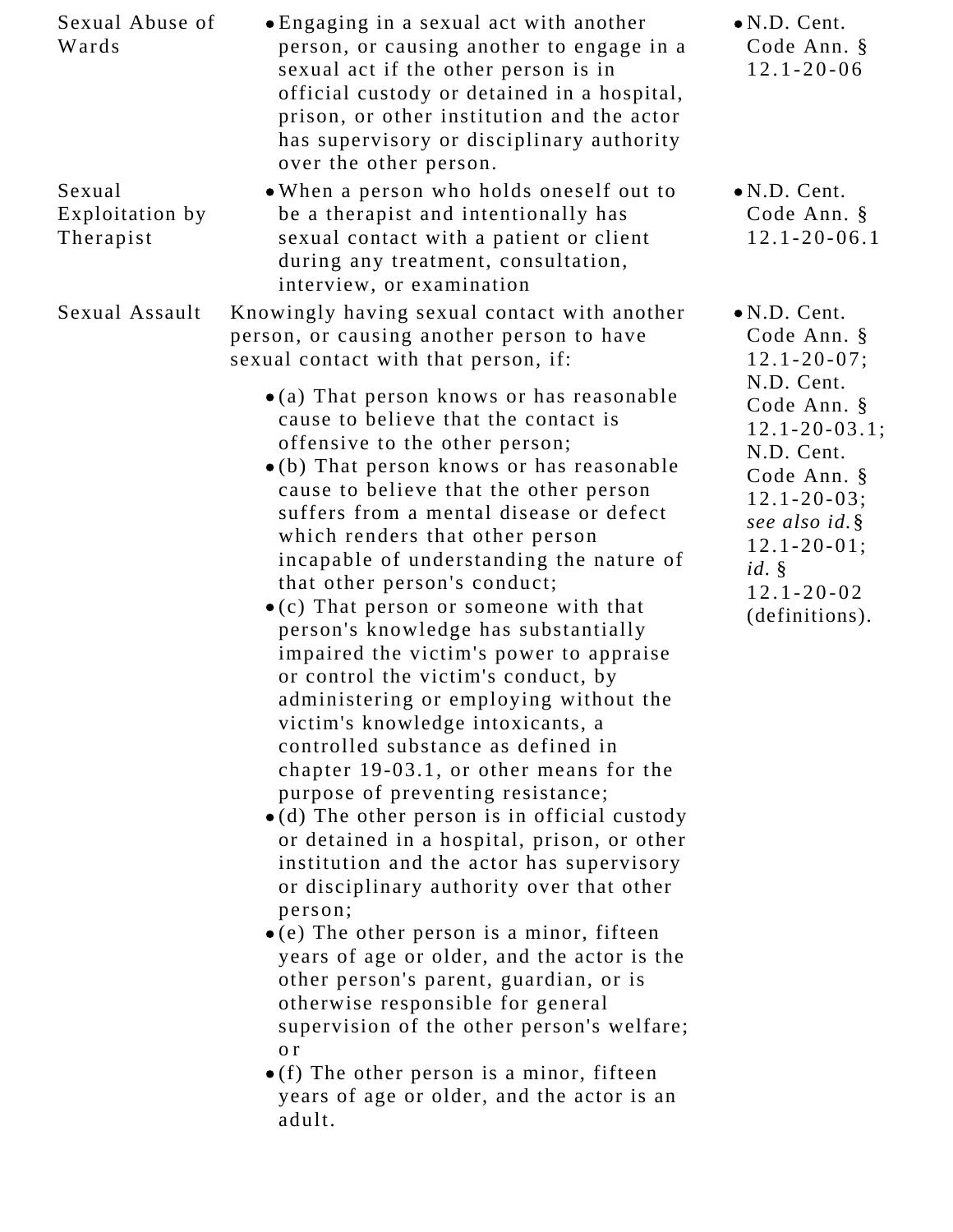# **Ohio**

|                             | Definition                                                                                                                                                                                                                                                                                                                                                                                                                                                                                                                                                                                                                                                                                                                                                                                                                                                                                                                                                                                                                                                                                                                                                                                                                                               | Crime Definition<br>Statute                                                                                                                                 |
|-----------------------------|----------------------------------------------------------------------------------------------------------------------------------------------------------------------------------------------------------------------------------------------------------------------------------------------------------------------------------------------------------------------------------------------------------------------------------------------------------------------------------------------------------------------------------------------------------------------------------------------------------------------------------------------------------------------------------------------------------------------------------------------------------------------------------------------------------------------------------------------------------------------------------------------------------------------------------------------------------------------------------------------------------------------------------------------------------------------------------------------------------------------------------------------------------------------------------------------------------------------------------------------------------|-------------------------------------------------------------------------------------------------------------------------------------------------------------|
| Rape in the First<br>Degree | • (1) Engaging in sexual conduct with<br>another who is not the spouse of the<br>offender or who is the spouse of the<br>offender but is living separate and apart<br>from the offender, when any of the<br>following applies:<br>$\bullet$ (a) For the purpose of preventing<br>resistance, the offender<br>substantially impairs the other<br>person's judgment or control by<br>administering any drug, intoxicant,<br>or controlled substance to the other<br>person surreptitiously or by force,<br>threat of force, or deception;<br>$\bullet$ (b) The other person is less than<br>thirteen years of age, whether or not<br>the offender knows the age of the<br>other person; or<br>$\bullet$ (c) The other person's ability to<br>resist or consent is substantially<br>impaired because of a mental or<br>physical condition or because of<br>advanced age, and the offender<br>knows or has reasonable cause to<br>believe that the other person's<br>ability to resist or consent is<br>substantially impaired because of a<br>mental or physical condition or<br>because of advanced age.<br>• Engaging in sexual conduct with another<br>when the offender purposely compels<br>the other person to submit by force or<br>threat of force. | • Ohio Rev.<br>Code Ann. §<br>$2907.02;$ see<br>also id. $\S$<br>2907.01<br>(definitions);<br>$id. \S$<br>2929.14,<br>2971.03,<br>2929.18<br>(punishments). |
| <b>Sexual Battery</b>       | Engaging in sexual conduct with another, not<br>the spouse of the offender, when any of the<br>following apply:                                                                                                                                                                                                                                                                                                                                                                                                                                                                                                                                                                                                                                                                                                                                                                                                                                                                                                                                                                                                                                                                                                                                          | • Ohio Rev.<br>Code Ann. §<br>$2907.03;$ see                                                                                                                |
|                             | . The offender knowingly coerces the<br>other person to submit by any means<br>that would prevent resistance by a<br>person of ordinary resolution;<br>• The offender knows that the other<br>person's ability to appraise the nature of                                                                                                                                                                                                                                                                                                                                                                                                                                                                                                                                                                                                                                                                                                                                                                                                                                                                                                                                                                                                                 | also id. §<br>2907.01<br>(definitions);<br>$id. \S$<br>2929.14,<br>2971.03,<br>707018                                                                       |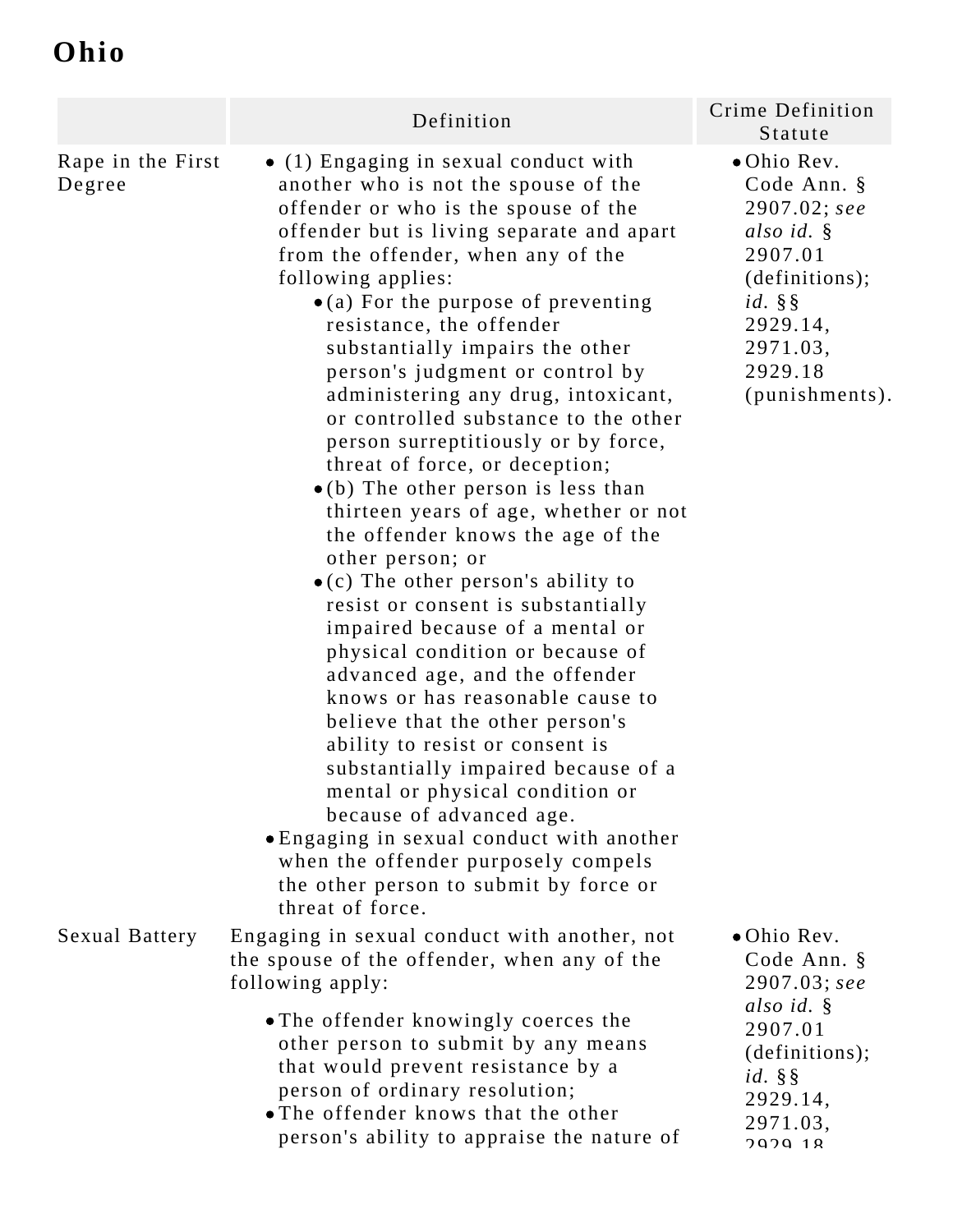or control the other person's own conduct is substantially impaired;

- The offender knows that the other person submits because the other person is unaware that the act is being committed;
- The offender knows that the other person submits because the other person mistakenly identifies the offender as the other person's spouse;
- The offender is the other person's natural or adoptive parent, or a stepparent, or guardian, custodian, or person in loco parentis of the other person;
- The other person is in custody of law or a patient in a hospital or other institution, and the offender has supervisory or disciplinary authority over the other person;
- The offender is a teacher, administrator, coach, or other person in authority employed by or serving in a school for which the state board of education prescribes minimum standards pursuant to division (D) of section 3301.07 of the Revised Code, the other person is enrolled in or attends that school, and the offender is not enrolled in and does not attend that school;
- The other person is a minor, the offender is a teacher, administrator, coach, or other person in authority employed by or serving in an institution of higher education, and the other person is enrolled in or attends that institution;
- The other person is a minor, and the offender is the other person's athletic or other type of coach, is the other person's instructor, is the leader of a scouting troop of which the other person is a member, or is a person with temporary or occasional disciplinary control over the other person;
- The offender is a mental health professional, the other person is a mental health client or patient of the offender, and the offender induces the

 $2727.10$ (punishments).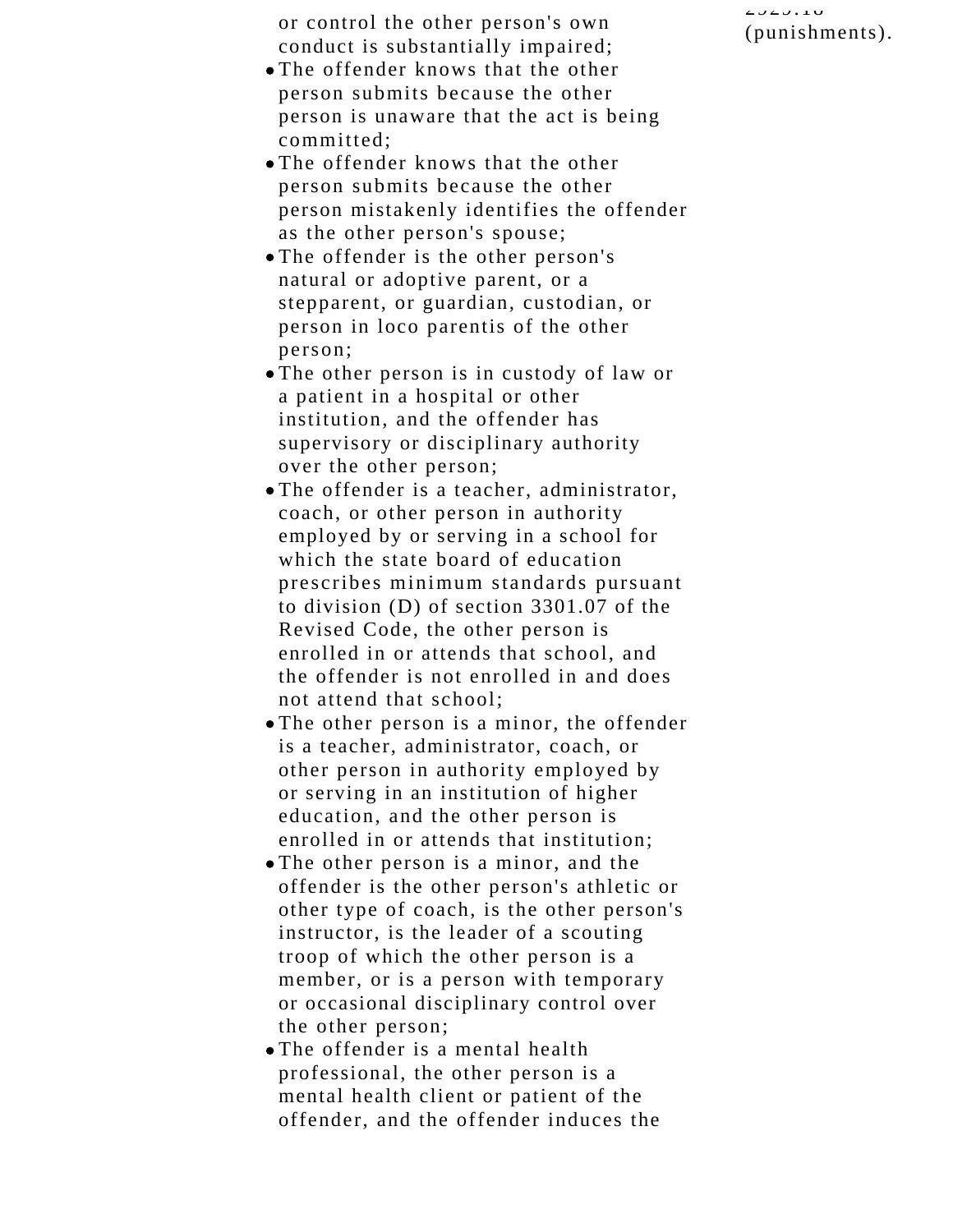|                                            | other person to submit by falsely<br>representing to the other person that the<br>sexual conduct is necessary for mental<br>health treatment purposes;<br>• The other person is confined in a<br>detention facility, and the offender is an<br>employee of that detention facility;<br>• The other person is a minor, the offender<br>is a cleric, and the other person is a<br>member of, or attends, the church or<br>congregation served by the cleric; or<br>• The other person is a minor, the offender<br>is a peace officer, and the offender is<br>more than two years older than the other<br>person.                                                                                                                                                                                                                                                                |                                                                                                                                                           |
|--------------------------------------------|-------------------------------------------------------------------------------------------------------------------------------------------------------------------------------------------------------------------------------------------------------------------------------------------------------------------------------------------------------------------------------------------------------------------------------------------------------------------------------------------------------------------------------------------------------------------------------------------------------------------------------------------------------------------------------------------------------------------------------------------------------------------------------------------------------------------------------------------------------------------------------|-----------------------------------------------------------------------------------------------------------------------------------------------------------|
| Unlawful Sexual<br>Conduct with a<br>Minor | • Engaging in sexual conduct with another,<br>who is not the spouse of the offender,<br>when the offender knows the other<br>person is 13 years old or older but less<br>than sixteen years of age, or the offender<br>is reckless in that regard, and the<br>offender is at least eighteen years old.                                                                                                                                                                                                                                                                                                                                                                                                                                                                                                                                                                        | • Ohio Rev.<br>Code Ann. §<br>$2907.04;$ see<br>also id. §<br>2907.01<br>(definitions);<br>$id. \S$<br>2929.14,<br>2971.03,<br>2929.18<br>(punishments).  |
| Gross Sexual<br>Imposition                 | $\bullet$ (A) Having sexual contact with another,<br>not the spouse of the offender; causing<br>another, not the spouse of the offender,<br>to have sexual contact with the offender;<br>or causing two or more other persons to<br>have sexual contact when any of the<br>following applies:<br>$\bullet$ (1) The offender purposely compels<br>the other person, or one of the<br>other persons, to submit by force or<br>threat of force;<br>$\bullet$ (2) For the purpose of preventing<br>resistance, the offender<br>substantially impairs the judgment<br>or control of the other person or of<br>one of the other persons by<br>administering any drug, intoxicant,<br>or controlled substance to the other<br>person surreptitiously or by force,<br>threat of force, or deception;<br>$\bullet$ (3) The offender knows that the<br>judgment or control of the other | • Ohio Rev.<br>Code Ann. §<br>$2907.05$ ; see<br>also id. §<br>2907.01<br>(definitions);<br>$id. \S$<br>2929.14,<br>2971.03,<br>2929.18<br>(punishments). |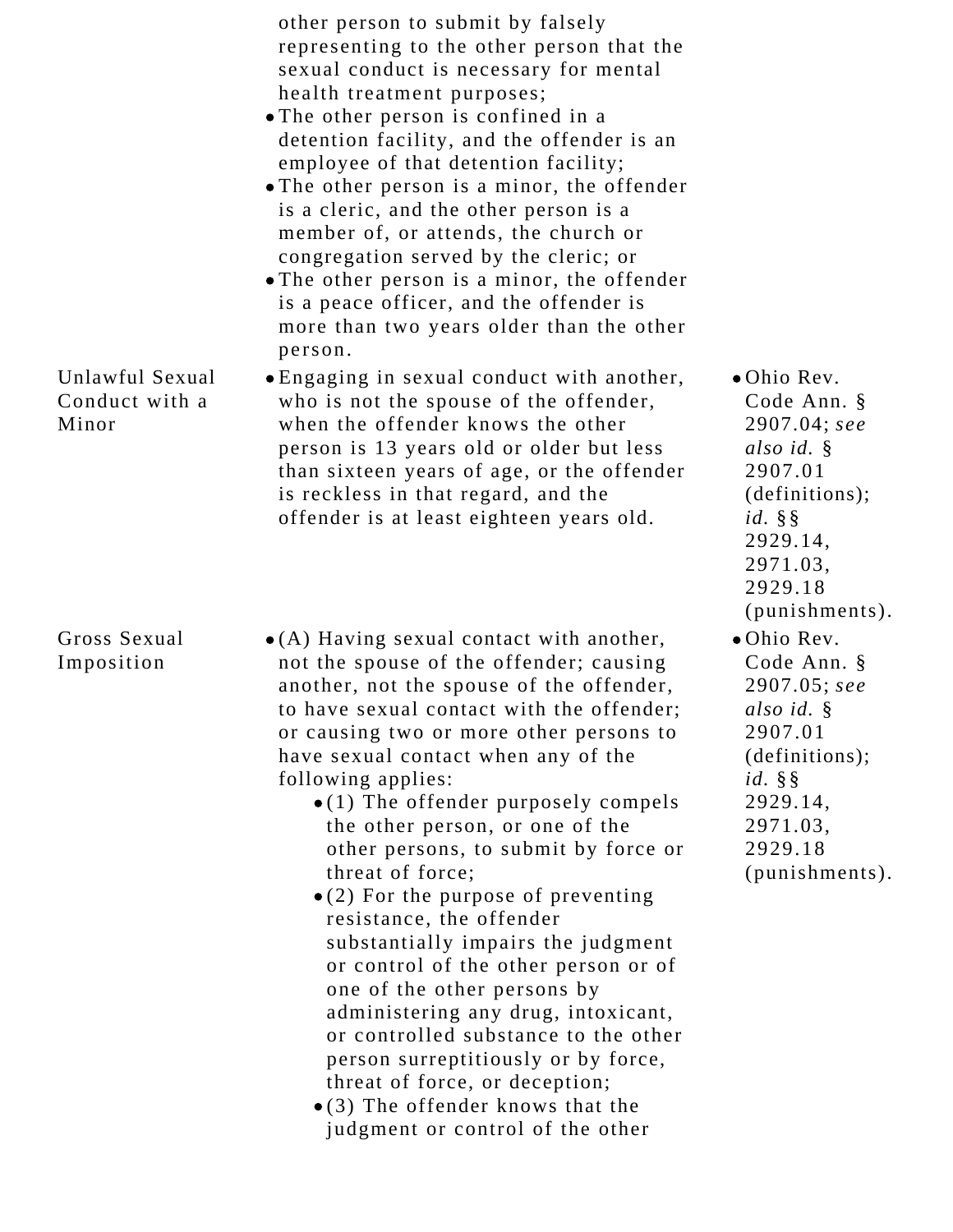person or of one of the other persons is substantially impaired as a result of the influence of any drug or intoxicant administered to the other person with the other person's consent for the purpose of any kind of medical or dental examination, treatment, or surgery;

- $\bullet$  (4) The other person, or one of the other persons, is less than thirteen years of age, whether or not the offender knows the age of that person; or
- $\bullet$  (5) The ability of the other person to resist or consent or the ability of one of the other persons to resist or consent is substantially impaired because of a mental or physical condition or because of advanced age, and the offender knows or has reasonable cause to believe that the ability to resist or consent of the other person or of one of the other persons is substantially impaired because of a mental or physical condition or because of advanced age.
- Knowingly touching the genitalia of another, when the touching is not through clothing, the other person is less than twelve years of age, whether or not the offender knows the age of that person, and the touching is done with an intent to abuse, humiliate, harass, degrade, or arouse or gratify the sexual desire of any person.

Sexual Imposition (A) Having sexual contact with another, not the spouse of the offender; causing another, not the spouse of the offender, to have sexual contact with the offender; or causing two or more other persons to have sexual contact when any of the following applies:

- $\bullet$  (1) The offender knows that the sexual contact is offensive to the other person, or one of the other persons, or is reckless in that regard;
- $\bullet$  (2) The offender knows that the other person's, or one of the other person's, ability to appraise the nature of or

Ohio Rev. Code Ann. § 2907.06; *see also id.* § 2901.01 (definitions); *id.* §§ 2929.14, 2971.03, 2929.24 (punishments).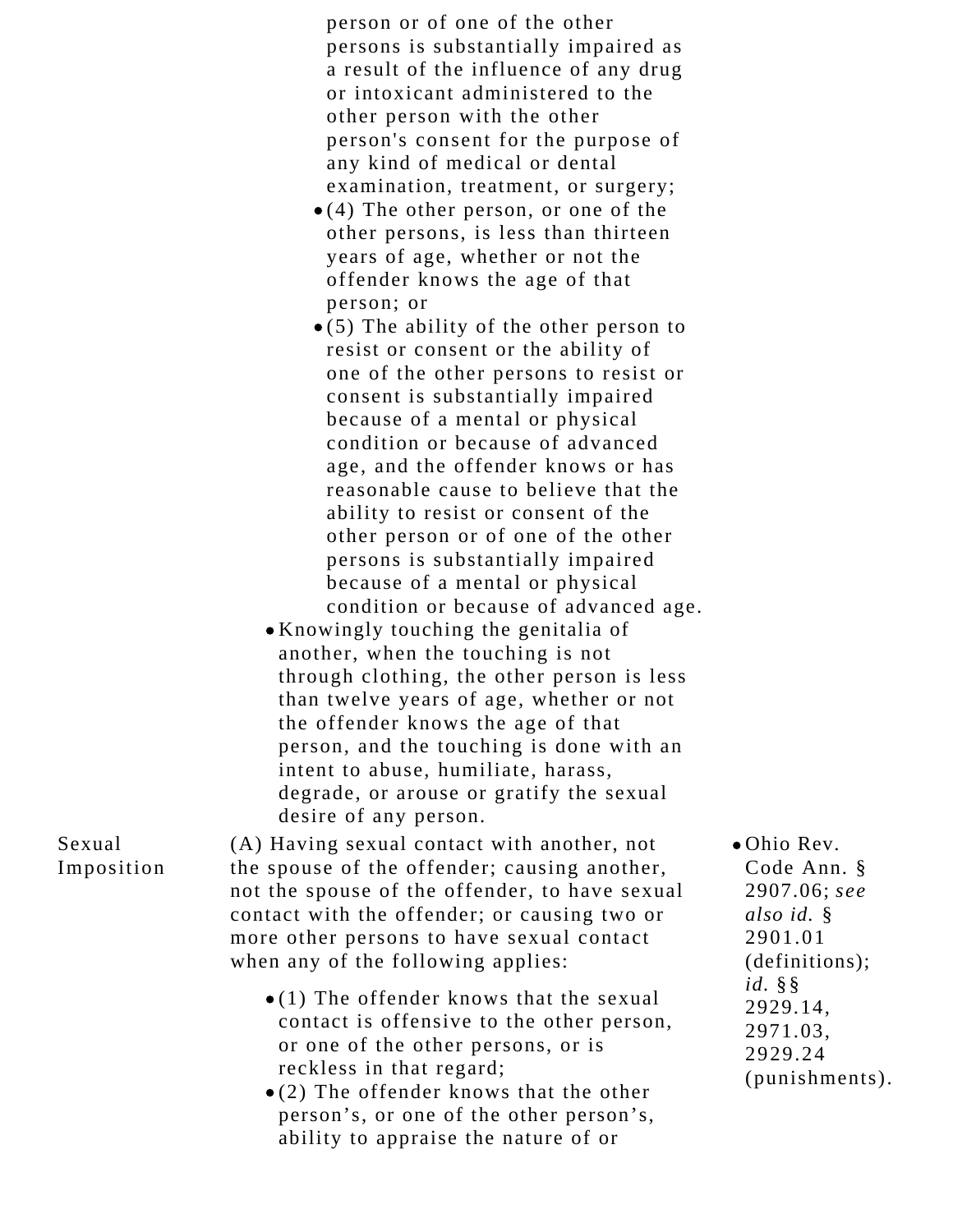| control the offender's or touching<br>person's conduct is substantially                                                                                                                                                                                                                                                                                                                         |
|-------------------------------------------------------------------------------------------------------------------------------------------------------------------------------------------------------------------------------------------------------------------------------------------------------------------------------------------------------------------------------------------------|
| impaired;                                                                                                                                                                                                                                                                                                                                                                                       |
| $\bullet$ (3) The offender knows that the other                                                                                                                                                                                                                                                                                                                                                 |
| person, or one of the other persons,                                                                                                                                                                                                                                                                                                                                                            |
| submits because of being unaware of the                                                                                                                                                                                                                                                                                                                                                         |
| sexual contact;                                                                                                                                                                                                                                                                                                                                                                                 |
| $\bullet$ (4) The other person, or one of the other                                                                                                                                                                                                                                                                                                                                             |
| persons, is thirteen years of age or older                                                                                                                                                                                                                                                                                                                                                      |
| but less than sixteen years of age,                                                                                                                                                                                                                                                                                                                                                             |
| whether or not the offender knows the                                                                                                                                                                                                                                                                                                                                                           |
| age of such person, and the offender is                                                                                                                                                                                                                                                                                                                                                         |
| at least eighteen years of age and four or                                                                                                                                                                                                                                                                                                                                                      |
| more years older than such other                                                                                                                                                                                                                                                                                                                                                                |
| person; or                                                                                                                                                                                                                                                                                                                                                                                      |
| $\bullet$ (5) The offender is a mental health                                                                                                                                                                                                                                                                                                                                                   |
| professional, the other person or one of                                                                                                                                                                                                                                                                                                                                                        |
| the other persons is a mental health                                                                                                                                                                                                                                                                                                                                                            |
|                                                                                                                                                                                                                                                                                                                                                                                                 |
| client or patient of the offender, and the                                                                                                                                                                                                                                                                                                                                                      |
| offender induces the other person who is                                                                                                                                                                                                                                                                                                                                                        |
| the client or patient to submit by falsely                                                                                                                                                                                                                                                                                                                                                      |
| representing to the other person who is                                                                                                                                                                                                                                                                                                                                                         |
| the client or patient that the sexual                                                                                                                                                                                                                                                                                                                                                           |
| contact is necessary for mental health                                                                                                                                                                                                                                                                                                                                                          |
| treatment purposes.                                                                                                                                                                                                                                                                                                                                                                             |
| $\mathbf{A}$ $\mathbf{A}$ $\mathbf{A}$ $\mathbf{A}$ $\mathbf{A}$ $\mathbf{A}$ $\mathbf{A}$ $\mathbf{A}$ $\mathbf{A}$ $\mathbf{A}$ $\mathbf{A}$ $\mathbf{A}$ $\mathbf{A}$ $\mathbf{A}$ $\mathbf{A}$ $\mathbf{A}$ $\mathbf{A}$ $\mathbf{A}$ $\mathbf{A}$ $\mathbf{A}$ $\mathbf{A}$ $\mathbf{A}$ $\mathbf{A}$ $\mathbf{A}$ $\mathbf{$<br>$\mathbf{1}$ , $\mathbf{1}$ , $\mathbf{1}$ , $\mathbf{1}$ |

- Importuning  $\bullet$  (A) Soliciting a person who is less than thirteen years of age to engage in sexual activity with the offender, whether or not the offender knows the age of such person.
	- $\bullet$  (B)
- $\bullet$  (1) Soliciting another, not the spouse of the offender, to engage in sexual conduct with the offender, when the offender is eighteen years of age or older and four or more years older than the other person, and the other person is thirteen years of age or older but less than sixteen years of age, whether or not the offender knows the age of the other person.
- $\bullet$  (2) Soliciting another, not the spouse of the offender, to engage in sexual conduct with the offender, when the offender is eighteen years of age or older and four or more years older than the other person, the other person is sixteen or seventeen years

Ohio Rev. Code Ann. § 2907.07; *see also id.* § 2907.01 (definitions); *id.* §§ 2929.14, 2971.03, 2929.18 (punishments).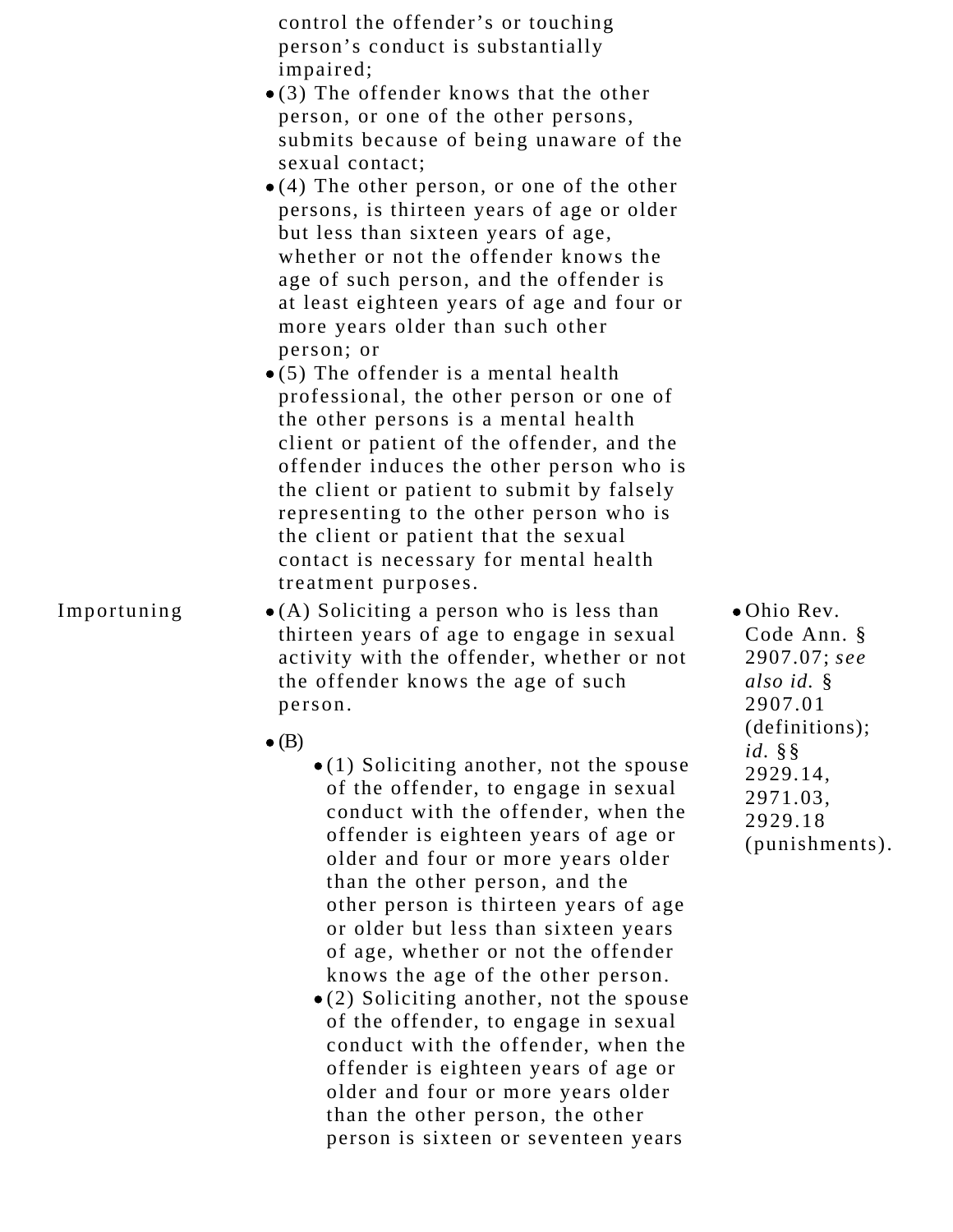of age and a victim trafficking, and the offender knows or has reckless disregard of the age of the other person.

- $\bullet$  (C) Soliciting another by means of a telecommunications device, to engage in sexual activity with the offender when the offender is eighteen years of age or older and either of the following applies:
	- $\bullet$  (1) The other person is less than thirteen years of age, and the offender knows that the other person is less than thirteen years of age or is reckless in that regard; or
	- $\bullet$  (2) The other person is a law enforcement officer posing as a person who is less than thirteen years of age, and the offender believes that the other person is less than thirteen years of age or is reckless in that regard.
- (D) Soliciting another by means of a telecommunications device, to engage in sexual activity with the offender when the offender is eighteen years of age or older and either of the following applies:
	- $\bullet$  (1) The other person is thirteen years of age or older but less than sixteen years of age, the offender knows that the other person is thirteen years of age or older but less than sixteen years of age or is reckless in that regard, and the offender is four or more years older than the other person; or
	- $\bullet$  (2) The other person is a law enforcement officer posing as a person who is thirteen years of age or older but less than sixteen years of age, the offender believes that the other person is thirteen years of age or older but less than sixteen years of age or is reckless in that regard, and the offender is four or more years older than the age the law enforcement officer assumes in posing as the person who is thirteen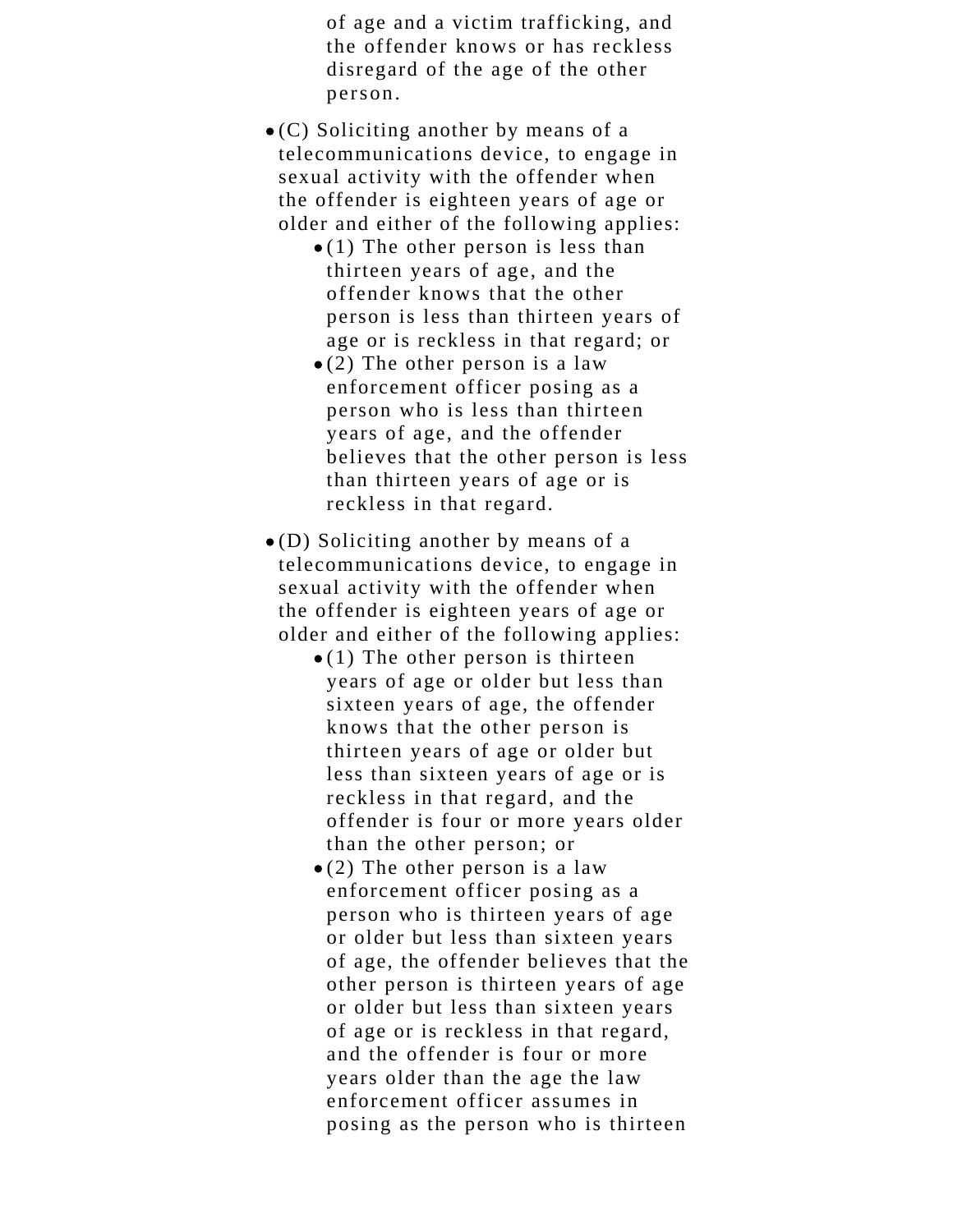years of age or older but less than sixteen years of age.

# **Oklahoma**

|                              | Definition                                                                                                                                                                                                                                                                                                                                                                                                                                                                                                                                                                                                                                                                                                                                                                                                                                                                                                                                                                                                                                                                                                                 | Crime Definition<br>Statute                                                                                                                                                                                                                                                                                            |
|------------------------------|----------------------------------------------------------------------------------------------------------------------------------------------------------------------------------------------------------------------------------------------------------------------------------------------------------------------------------------------------------------------------------------------------------------------------------------------------------------------------------------------------------------------------------------------------------------------------------------------------------------------------------------------------------------------------------------------------------------------------------------------------------------------------------------------------------------------------------------------------------------------------------------------------------------------------------------------------------------------------------------------------------------------------------------------------------------------------------------------------------------------------|------------------------------------------------------------------------------------------------------------------------------------------------------------------------------------------------------------------------------------------------------------------------------------------------------------------------|
| Degree                       | Rape in the First Rape or rape by instrumentation in the first<br>degree shall include:<br>• rape committed by a person over<br>eighteen (18) years of age upon a<br>person under fourteen (14) years of<br>age; or<br>• rape committed upon a person<br>incapable through mental illness or<br>any unsoundness of mind of giving<br>legal consent regardless of the age of<br>the person committing the crime; or<br>• rape accomplished where the victim is<br>intoxicated by a narcotic or anesthetic<br>agent, administered by or with the<br>privity of the accused as a means of<br>forcing the victim to submit; or<br>• rape accomplished where the victim is<br>at the time unconscious of the nature<br>of the act and this fact is known to the<br>accused; or<br>• rape accomplished with any person by<br>means of force, violence, or threats of<br>force or violence accompanied by<br>apparent power of execution<br>regardless of the age of the person<br>committing the crime; or<br>• rape by instrumentation regardless of<br>the age of the victim or the age of the<br>person committing the crime. | · Okla. Stat. Ann.<br>tit. $21, \S \S 1114,$<br>$1112;$ see also<br><i>id.</i> § 1111 (rape<br>defined); id.<br>1111.1 (rape by<br>instrumentation<br>defined); $id.$ §<br>$111$ (force<br>defined); id. $\S$<br>1113 (consent<br>defined); id. $\S$<br>1115<br>(punishment);<br><i>id.</i> $§ 51.1a$<br>(punishment). |
| Rape in the<br>Second Degree | •In all other cases not listed under<br>"Rape-1st Degree," rape or rape by<br>instrumentation is rape in the second<br>degree.                                                                                                                                                                                                                                                                                                                                                                                                                                                                                                                                                                                                                                                                                                                                                                                                                                                                                                                                                                                             | • Okla. Stat. Ann.<br>tit. $21, \S 1114;$<br>$1112;$ see also<br><i>id.</i> § 1111 (rape<br>defined); $1111.1$<br>(rape by<br>instrumentation                                                                                                                                                                          |

defined).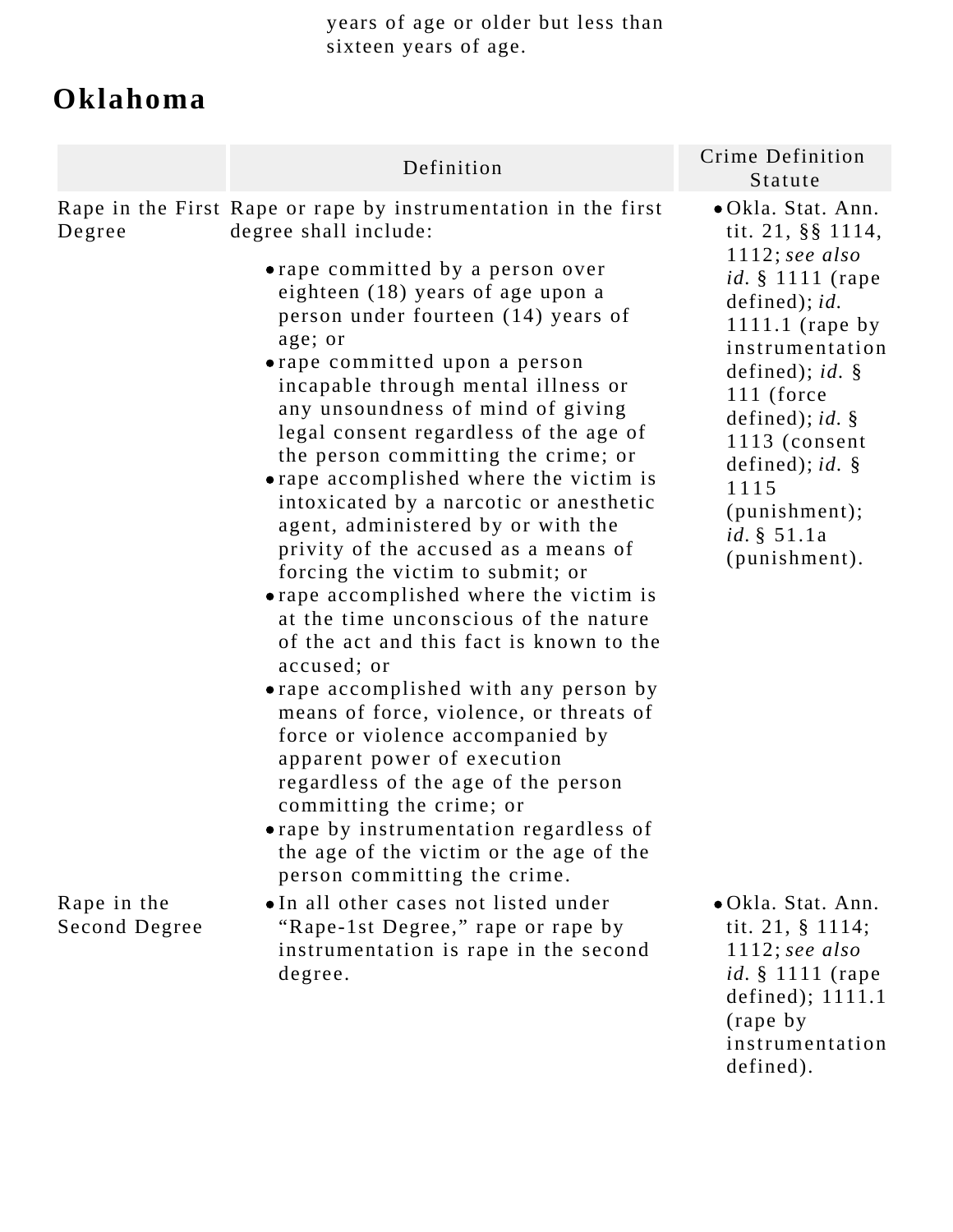Lewd or Indecent Proposals or Acts as to Child Under 16 or Person Believed to be Under 16 - Sexual Battery

- (A) Knowingly and intentionally:
	- Make any oral, written or electronically or computer-generated lewd or indecent proposal to any child under sixteen (16) years of age, or other individual the person believes to be a child under sixteen (16) years of age, for the child to have unlawful sexual relations or sexual intercourse with any person; or
	- Look upon, touch, maul, or feel the body or private parts of any child under sixteen (16) years of age in any lewd or lascivious manner by any acts against public decency and morality, as defined by law; or
	- Ask, invite, entice, or persuade any child under sixteen (16) years of age, or other individual the person believes to be a child under sixteen (16) years of age, to go alone with any person to a secluded, remote, or secret place, with the unlawful and willful intent and purpose then and there to commit any crime against public decency and morality, as defined by law, with the child; or
	- In any manner lewdly or lasciviously look upon, touch, maul, or feel the body or private parts of any child under sixteen (16) years of age in any indecent manner or in any manner relating to sexual matters or sexual interest; or
	- In a lewd and lascivious manner and for the purpose of sexual gratification:
		- urinate or defecate upon a child under sixteen (16) years of age, or force or require a child to defecate or urinate upon the body or private parts of another, or for the purpose of sexual gratification,
		- ejaculate upon or in the presence of a child,
		- cause, expose, force or require a child to look upon the body or private parts of another person,
		- force or require any child under

Okla. Stat. Ann. tit. 21, § 1123(A, B, C)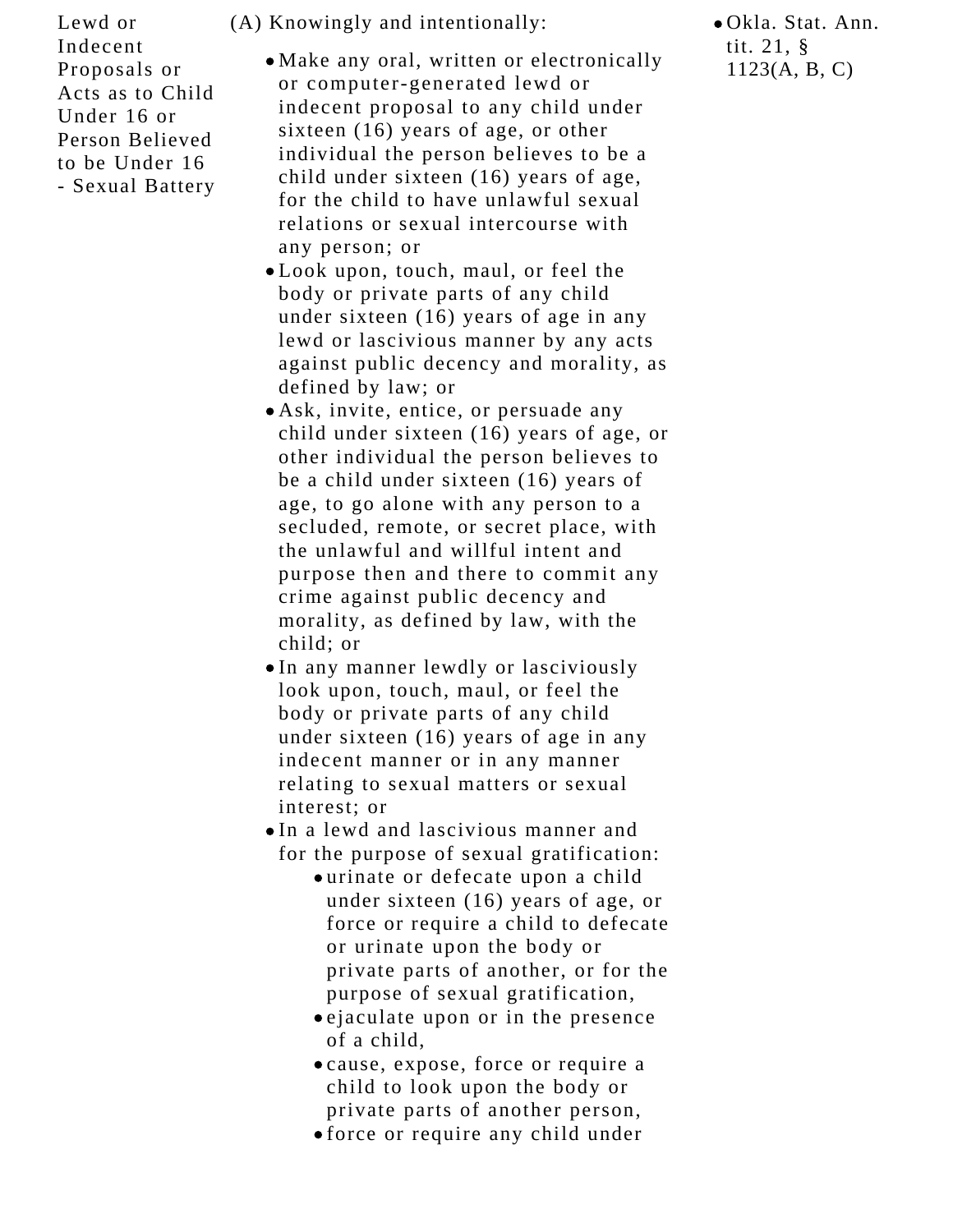| sixteen $(16)$ years of age or other  |
|---------------------------------------|
| individual the person believes to     |
| be a child under sixteen (16) years   |
| of age, to view any obscene           |
| materials, child pornography or       |
| materials deemed harmful to           |
| minors as such terms are defined      |
| by Sections $1024.1$ and $1040.75$ of |
| this title,                           |

- cause, expose, force or require a child to look upon sexual acts performed in the presence of the child, or
- force or require a child to touch or feel the body or private parts of said child or another person.

The provisions of (A) shall not apply unless the accused is at least three (3) years older than the victim, except when accomplished by the use of force or fear.

(B) No person shall commit sexual battery on any other person.

(C) No person shall in any manner lewdly or lasciviously:

- $\bullet$ (1) Look upon, touch, maul, or feel the body or private parts of any human corpse in any indecent manner relating to sexual matters or sexual interest; or
- (2) Urinate, defecate or ejaculate upon any human corpse.
- The detestable and abominable crime against nature, committed with mankind or with a beast.
- Any sexual penetration, however slight, is sufficient to complete the crime against nature.
- *Note:* Any state laws that outright prohibit sodomy are unconstitutional under *Lawrence v. Texas*.

Forcible Sodomy Any person who forces another to engage in sodomy is guilty of forcible sodomy.

Crime Against Nature (Sodomy)

The crime of forcible sodomy shall include:

Sodomy committed by a person over 18 years of age upon a person under Okla. Stat. Ann. tit. 21, §§ 886–887.

Okla. Stat. Ann. tit. 21, § 888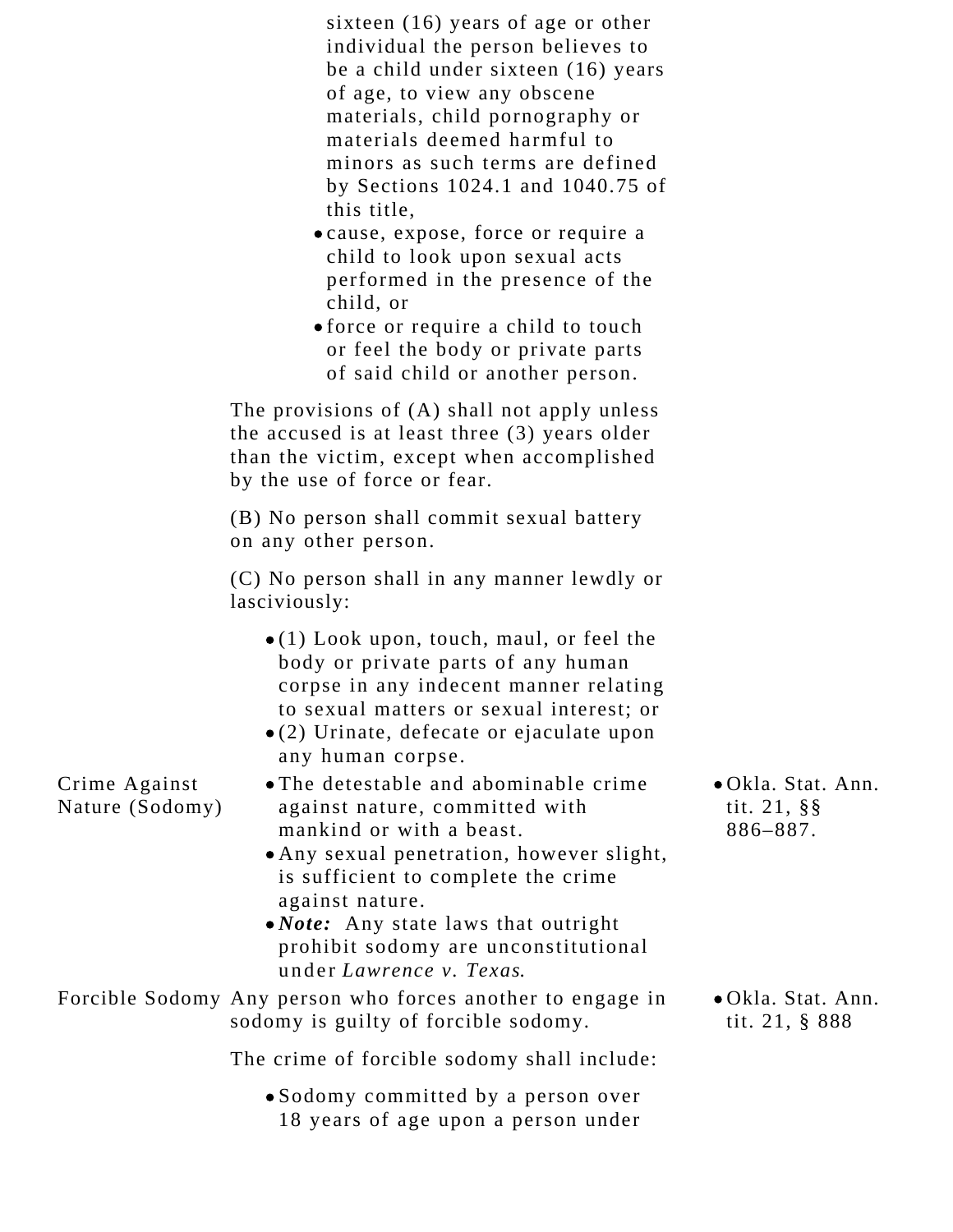16 years of age; or

- Sodomy committed upon a person incapable through mental illness or any unsoundness of mind of giving legal consent regardless of the age of the person committing the crime; or
- Sodomy accomplished with any person by means of force, violence, or threats of force or violence accompanied by apparent power of execution regardless of the age of the victim or the person committing the crime; or
- Sodomy committed by a state, county, municipal or political subdivision employee or a contractor or an employee of a contractor of the state, a county, a municipality or political subdivision of this state upon a person who is under the legal custody, supervision or authority of a state agency, a county, a municipality or a political subdivision of this state, or the subcontractor or employee of a subcontractor of the state or federal government, a county, a municipality, or a political subdivision of this state; or
- Sodomy committed upon a person who is at least sixteen (16) years of age but less than twenty (20) years of age and is a student of any public or private secondary school, junior high or high school, or public vocational school, with a person who is eighteen (18) years of age or older and is employed by the same school system; or
- Sodomy committed upon a person who is at the time unconscious of the nature of the act, and this fact should be known to the accused; or
- Sodomy committed upon a person where the person is intoxicated by a narcotic or anesthetic agent administered by or with the privity of the accused as a means of forcing the person to submit; or
- Sodomy committed upon a person who is at least sixteen (16) years of age but less than eighteen (18) years of age by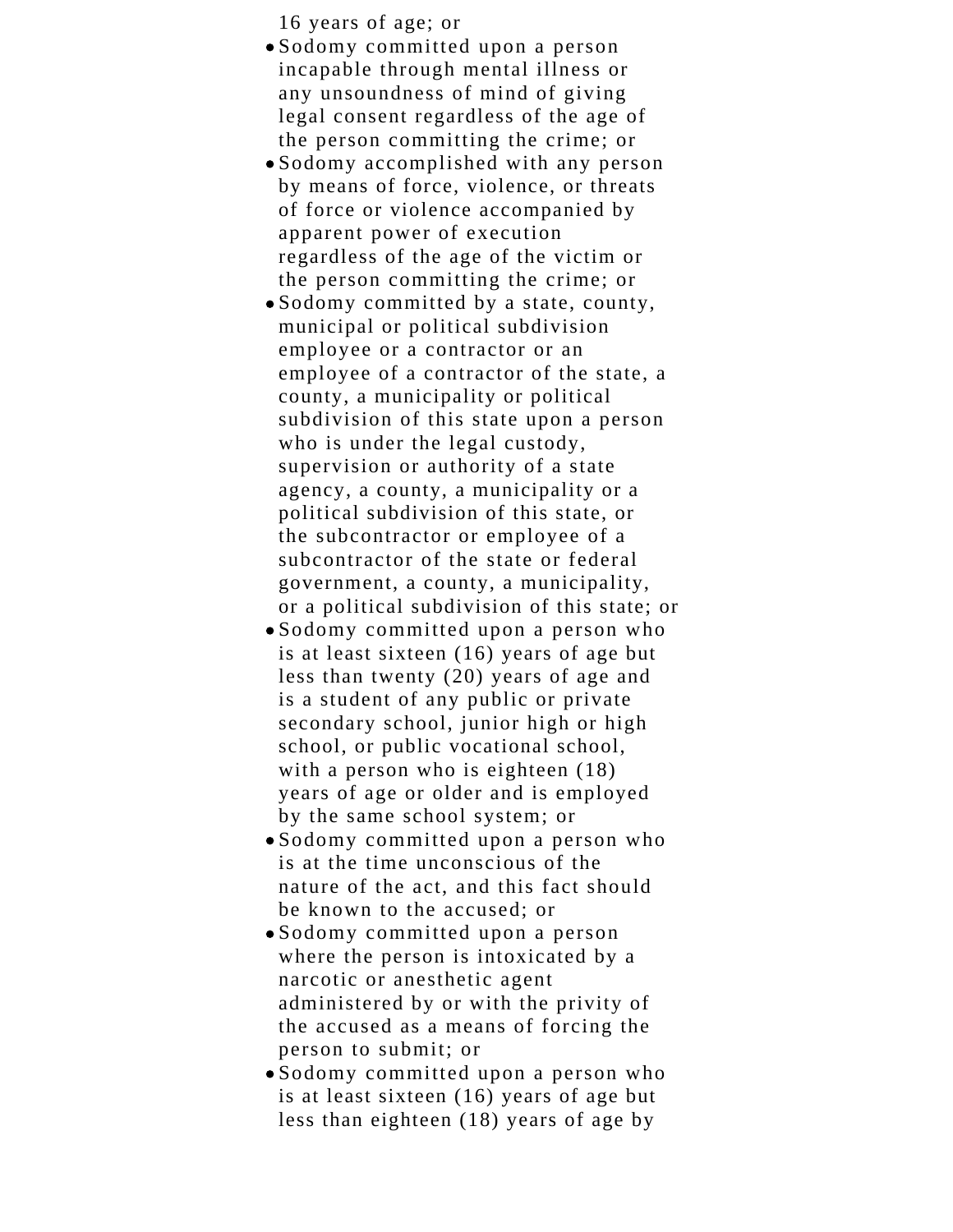a person responsible for the child's health, safety or welfare.

Any sexual penetration, however slight, is sufficient to complete the crime against nature.

## **Oregon**

|                              | Definition                                                                                                                                                                                                                                                                                                                                                                                                                                                                                                                                                                                                                                                                                                                                                                                                                                                                                                                                                                                                                                                        | Crime Definition<br>Statute                                                                                                                                                                                             |
|------------------------------|-------------------------------------------------------------------------------------------------------------------------------------------------------------------------------------------------------------------------------------------------------------------------------------------------------------------------------------------------------------------------------------------------------------------------------------------------------------------------------------------------------------------------------------------------------------------------------------------------------------------------------------------------------------------------------------------------------------------------------------------------------------------------------------------------------------------------------------------------------------------------------------------------------------------------------------------------------------------------------------------------------------------------------------------------------------------|-------------------------------------------------------------------------------------------------------------------------------------------------------------------------------------------------------------------------|
| Rape in the First<br>Degree  | • Engaging in sexual intercourse with another<br>person if:<br>• The victim is subjected to forcible<br>compulsion by the person;<br>• The victim is under 12 years of age;<br>• The victim is under 16 years of age and<br>is the person's whole- or half-sibling,<br>the person's child, or the person's<br>spouse's child; or<br>• The victim is incapable of consent by<br>reason of mental defect, mental<br>incapacitation or physical helplessness.<br>• It is an affirmative defense for the defendant<br>to prove that at the time of the alleged<br>offense the defendant did not know of the<br>facts or conditions responsible for the<br>victim's incapacity to consent as a result of<br>being under a certain age over the age of 16,<br>mentally defective, mentally incapacitated or<br>physically helpless.<br>. If the crime depends on the victim being<br>under the age of 16, it is no defense that the<br>defendant did not know the child's age or<br>that the defendant reasonably believed the<br>child to be older than the age of 16. | $\bullet$ Or. Rev.<br>Stat. $\S$<br>$163.375;$ see<br>id.<br>163.305<br>(definitions)<br>$id. \S$<br>163.315<br>(capability)<br>to consent);<br>$id. \S$<br>137.690,<br>137.700,<br>161.605,<br>161.625<br>(penalties). |
| Rape in the<br>Second Degree | • Engaging in sexual intercourse with another<br>person who is under 14 years of age.                                                                                                                                                                                                                                                                                                                                                                                                                                                                                                                                                                                                                                                                                                                                                                                                                                                                                                                                                                             | $\bullet$ Or. Rev.<br>Stat. §<br>163.365; see<br>id.<br>163.305<br>(definitions)<br>$id. \S$<br>137.700,<br>161.605,<br>161.625<br>(penalties).                                                                         |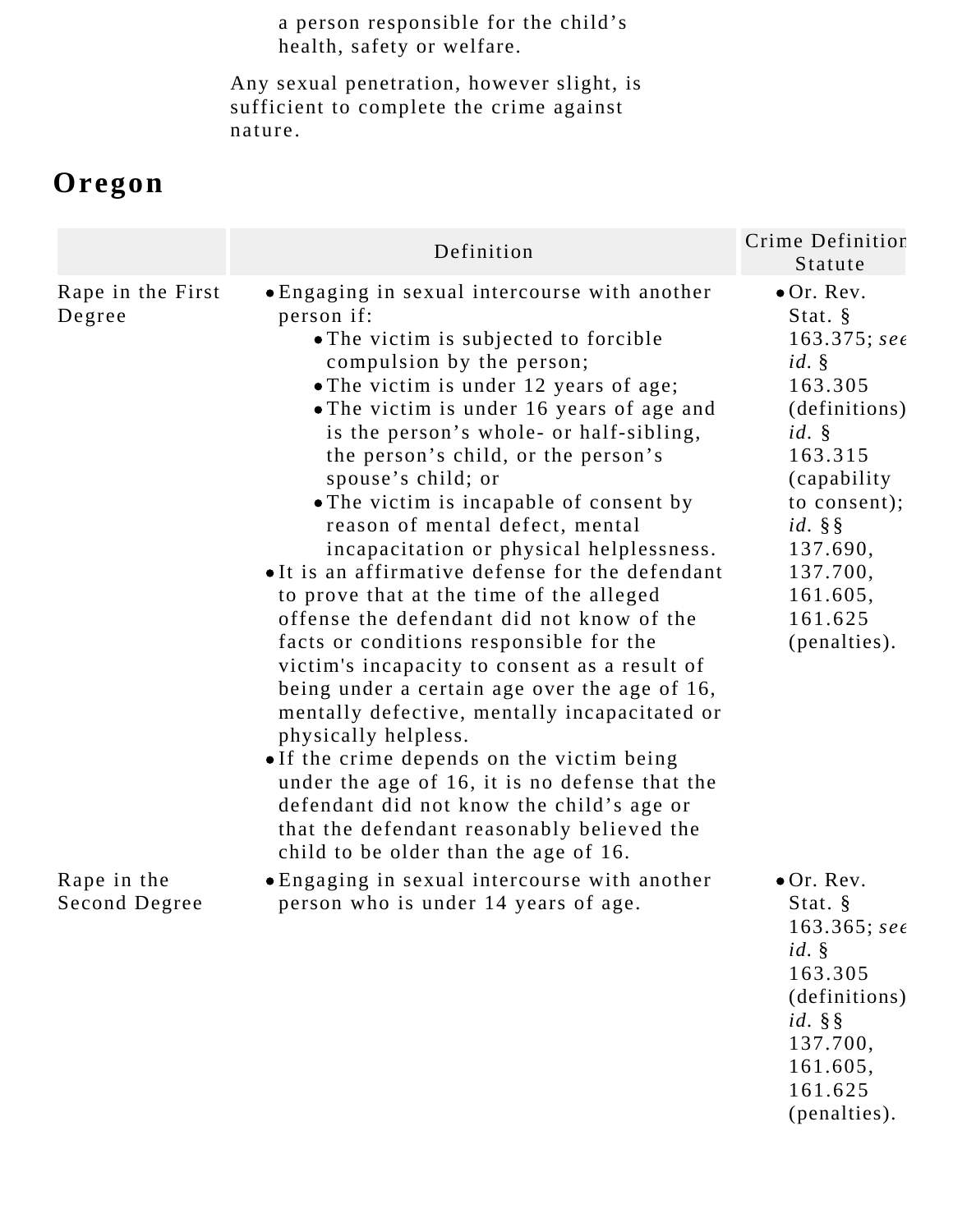| Rape in the<br>Third Degree    | • Engaging in sexual intercourse with a person<br>under 16 years of age.                                                                                                                                                                                                                                                                                                                                                                                                                                                                                                                                                                                                                                                                                                                                                                                        | $\bullet$ Or. Rev.<br>Stat. $\S$<br>$163.355;$ see<br>id.<br>163.305<br>(definitions)<br>$id. \S$<br>137.690,<br>137.700,<br>161.605,<br>161.625<br>(penalties).                                                         |
|--------------------------------|-----------------------------------------------------------------------------------------------------------------------------------------------------------------------------------------------------------------------------------------------------------------------------------------------------------------------------------------------------------------------------------------------------------------------------------------------------------------------------------------------------------------------------------------------------------------------------------------------------------------------------------------------------------------------------------------------------------------------------------------------------------------------------------------------------------------------------------------------------------------|--------------------------------------------------------------------------------------------------------------------------------------------------------------------------------------------------------------------------|
| Sodomy in the<br>First Degree  | • Engaging in oral or anal sexual intercourse<br>with another person or causing another to<br>engage in oral or anal sexual intercourse if:<br>• The victim is subjected to forcible<br>compulsion by the actor;<br>• The victim is under 12 years of age;<br>• The victim is under 16 years of age and<br>is the person's whole- or half-sibling,<br>the actor's child, or the actor's spouse's<br>child; or<br>• The victim is incapable of consent by<br>reason of mental defect, mental<br>incapacitation or physical helplessness.<br>• It is an affirmative defense for the defendant<br>to prove that at the time of the alleged<br>offense the defendant did not know of the<br>facts or conditions responsible for the<br>victim's incapacity to consent as a result of<br>being mentally defective, mentally<br>incapacitated or physically helpless. | $\bullet$ Or. Rev.<br>Stat. $\S$<br>$163.405$ ; see<br>id.<br>163.305<br>(definitions)<br>$id. \S$<br>163.315<br>(capability)<br>to consent);<br>$id. \S$<br>137.690,<br>137.700,<br>161.605,<br>161.625<br>(penalties). |
| Sodomy in the<br>Second Degree | • Engaging in oral or anal sexual intercourse<br>with another person or causing another to<br>engage in oral or anal sexual intercourse with<br>a victim who is under 14 years of age.                                                                                                                                                                                                                                                                                                                                                                                                                                                                                                                                                                                                                                                                          | $\bullet$ Or. Rev.<br>Stat. $\S$<br>$163.395;$ see<br>id.<br>163.305<br>(definitions)<br>$id. \S$<br>163.315<br>(capability)<br>to consent);<br>$id. \S$<br>137.690,<br>137.700,<br>161.605,<br>161.625<br>(penalties).  |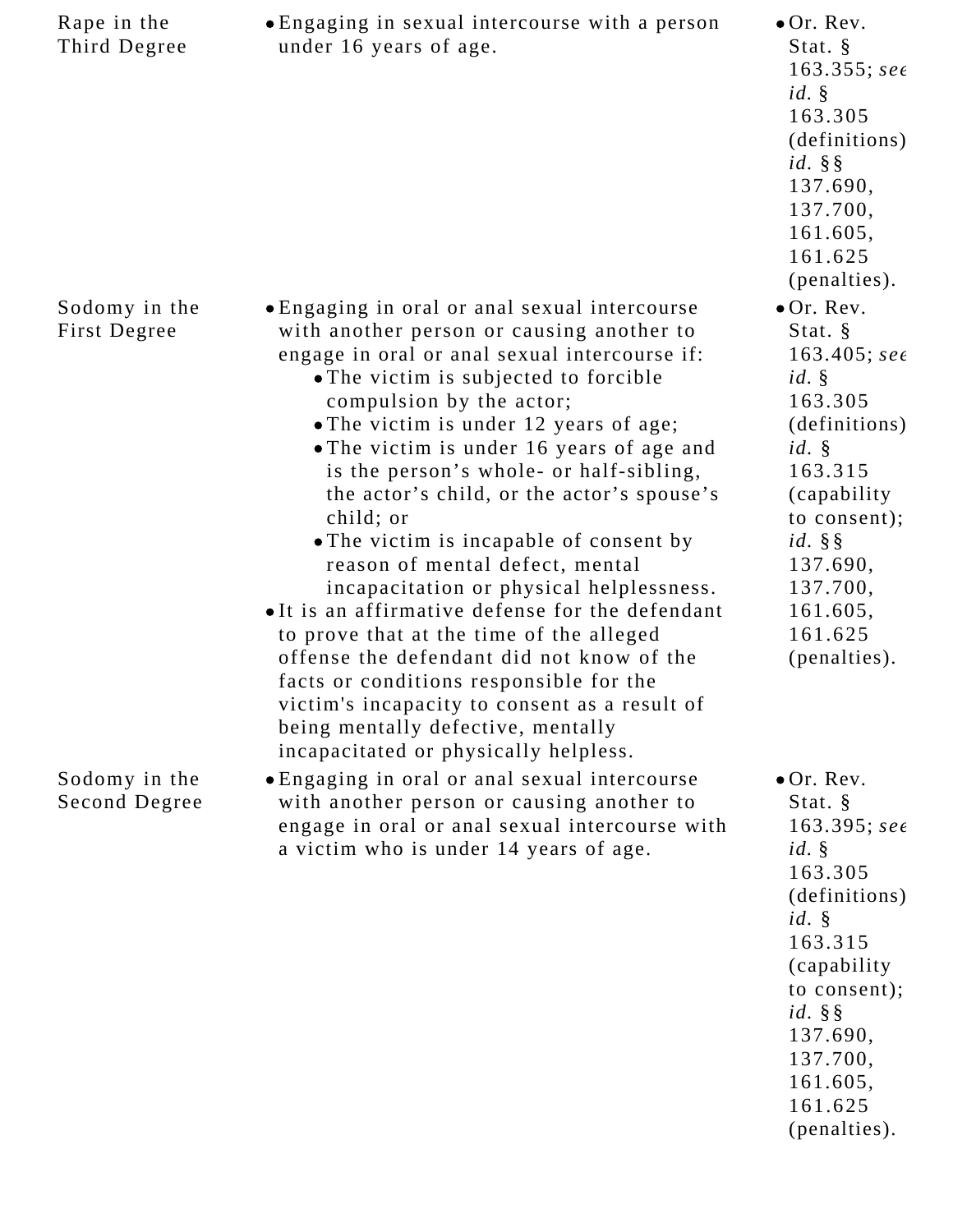| Sodomy in the<br>Third Degree                             | Engaging in oral or anal sexual intercourse with a<br>person under 16 years of age.                                                                                                                                                                                                                                                                                                                                                                                                                                                                                                                                                                                                                                                                                                                                                                                                                                                                                                                                                                           | $\bullet$ Or. Rev.<br>Stat. $\S$<br>$163.385;$ see<br>id.<br>163.305<br>(definitions)<br>$id. \S$<br>161.605,<br>161.625<br>(penalties).                                                                                                 |
|-----------------------------------------------------------|---------------------------------------------------------------------------------------------------------------------------------------------------------------------------------------------------------------------------------------------------------------------------------------------------------------------------------------------------------------------------------------------------------------------------------------------------------------------------------------------------------------------------------------------------------------------------------------------------------------------------------------------------------------------------------------------------------------------------------------------------------------------------------------------------------------------------------------------------------------------------------------------------------------------------------------------------------------------------------------------------------------------------------------------------------------|------------------------------------------------------------------------------------------------------------------------------------------------------------------------------------------------------------------------------------------|
| Unlawful Sexual<br>Penetration in<br>the First Degree     | • Penetration of the vagina, anus or penis of<br>another with any object other than the penis<br>or mouth of the actor and:<br>• The victim is subjected to forcible<br>compulsion by the actor;<br>• The victim is under 12 years of age; or<br>• The victim is incapable of consent by<br>reason of mental defect, mental<br>incapacitation or physical helplessness.<br>• Unless the penetration is part of a medically<br>recognized treatment or diagnostic<br>procedure or the penetration is accomplished<br>by a peace officer or a corrections officer<br>acting in official capacity, or by medical<br>personnel at the request of such an officer, in<br>order to search for weapons, contraband or<br>evidence of a crime.<br>•It is an affirmative defense for the defendant<br>to prove that at the time of the alleged<br>offense the defendant did not know of the<br>facts or conditions responsible for the<br>victim's incapacity to consent as a result of<br>being mentally defective, mentally<br>incapacitated or physically helpless. | $\bullet$ Or. Rev.<br>Stat. $\S$ $\S$<br>163.411,<br>$163.412;$ see<br>id.<br>163.305<br>(definitions)<br>$id. \S$<br>163.315<br>(capability)<br>to consent);<br>$id. \S$<br>137.690,<br>137.700,<br>161.605,<br>161.625<br>(penalties). |
| Unlawful Sexual<br>Penetration in<br>the Second<br>Degree | • Penetration of the vagina, anus or penis of<br>another with any object other than the penis<br>or mouth of the actor if the victim is under<br>14 years of age.<br>• Unless the penetration is part of a medically<br>recognized treatment or diagnostic<br>procedure or the penetration is accomplished<br>by a peace officer or a corrections officer<br>acting in official capacity, or by medical<br>personnel at the request of such an officer, in<br>order to search for weapons, contraband or<br>evidence of a crime.<br>• When the object used to penetrate is the<br>hand or any part thereof of the actor and in                                                                                                                                                                                                                                                                                                                                                                                                                                | $\bullet$ Or. Rev.<br>Stat. $\S$ §<br>163.408,<br>$163.412;$ see<br>id.<br>163.305<br>(definitions)<br>$id. \S$<br>137.700,<br>161.605,<br>161.625<br>(penalties).                                                                       |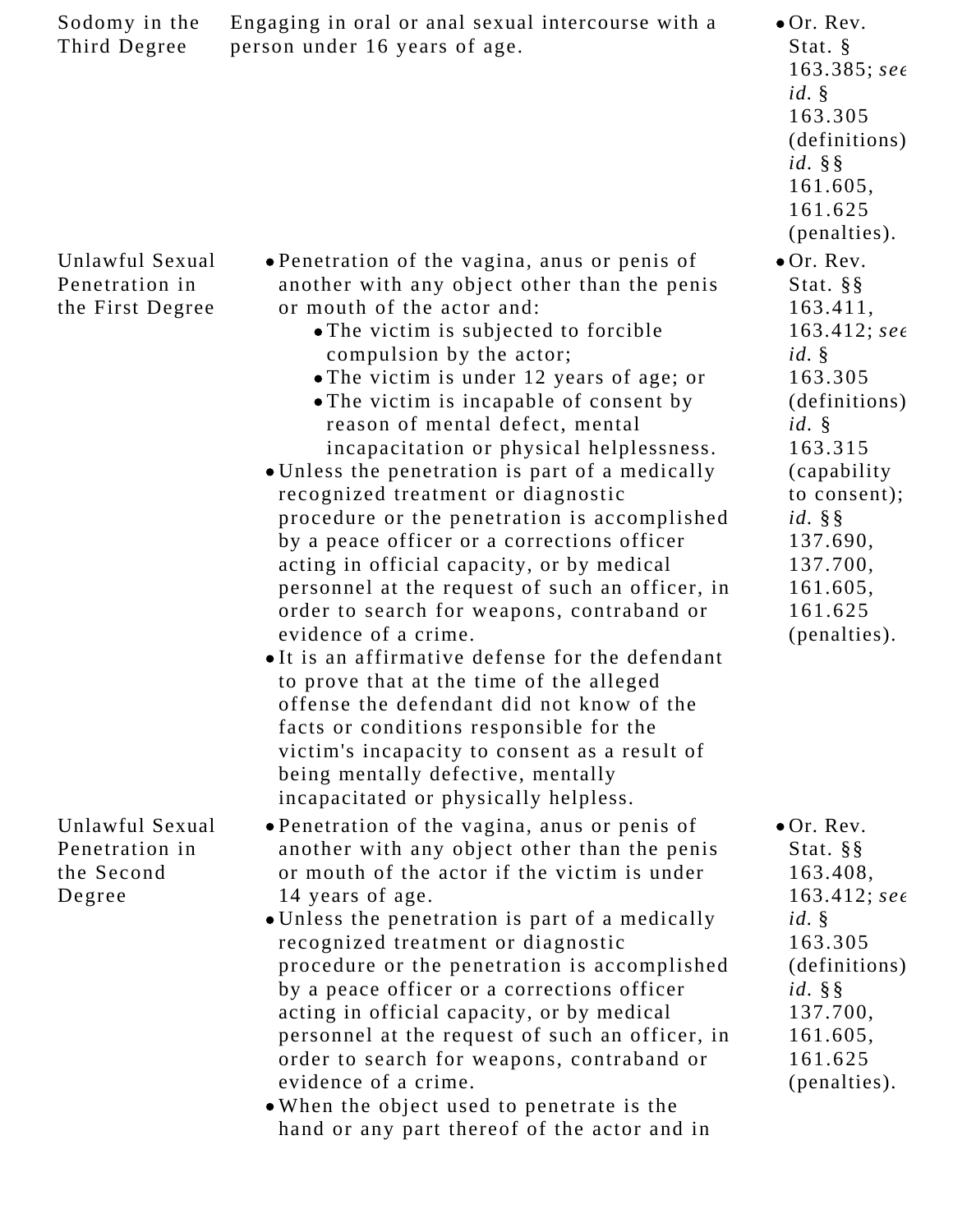|                                         | which the victim's lack of consent was due<br>solely to incapacity to consent by reason of<br>being less than a specified age, it is an<br>affirmative defense that the actor was less<br>than three years older than the victim at the<br>time of the alleged offense.                                                                                                                                                                                                                                                                                                                                                                                                                                                                                                                                                                                |                                                                                                                                                                                                                                                                             |
|-----------------------------------------|--------------------------------------------------------------------------------------------------------------------------------------------------------------------------------------------------------------------------------------------------------------------------------------------------------------------------------------------------------------------------------------------------------------------------------------------------------------------------------------------------------------------------------------------------------------------------------------------------------------------------------------------------------------------------------------------------------------------------------------------------------------------------------------------------------------------------------------------------------|-----------------------------------------------------------------------------------------------------------------------------------------------------------------------------------------------------------------------------------------------------------------------------|
| Sexual Abuse in<br>the First Degree     | • Subjecting another person to sexual contact<br>and:<br>• The victim is less than 14 years of age;<br>• The victim is subjected to forcible<br>compulsion by the actor;<br>• The victim is incapable of consent by<br>reason of being mentally defective,<br>mentally incapacitated or physically<br>helpless; or<br>•Intentionally causing a person under 18<br>years of age to touch or contact the<br>mouth, anus or sex organs of an animal<br>for the purpose of arousing or gratifying<br>the sexual desire of a person.<br>•It is an affirmative defense for the defendant<br>to prove that at the time of the alleged<br>offense the defendant did not know of the<br>facts or conditions responsible for the<br>victim's incapacity to consent as a result of<br>being mentally defective, mentally<br>incapacitated or physically helpless. | $\bullet$ Or. Rev.<br>Stat. §<br>$163.427;$ see<br>also id. §<br>163.305<br>(definitions)<br>see id. §<br>163.305<br>(definitions)<br>$id. \S$<br>163.315<br>(capability)<br>to consent);<br>$id. \S$<br>137.700,<br>161.605,<br>161.625<br>(penalties).                    |
| Sexual Abuse in<br>the Second<br>Degree | · Subjecting another person to sexual<br>intercourse, oral or anal sexual intercourse,<br>or penetration of the vagina, anus or penis<br>with any object other than the penis or<br>mouth of the actor and the victim does not<br>consent thereto or the person commits<br>Sexual Abuse in the Third Degree and the<br>person is 21 years of age or older and at any<br>time before the commission of the offense,<br>the person was the victim's coach.<br>• Unless the penetration is part of a medically<br>recognized treatment or diagnostic<br>procedure or the penetration is accomplished<br>by a peace officer or a corrections officer<br>acting in official capacity, or by medical<br>personnel at the request of such an officer, in<br>order to search for weapons, contraband or<br>evidence of a crime.                                | $\bullet$ Or. Rev.<br>Stat. §<br>$163.425;$ see<br>also id. §<br>163.405<br>(definitions)<br>id.<br>$163.426;$ see<br>id.<br>163.305<br>(definitions)<br>$id. \S$<br>163.315<br>(capability)<br>to consent);<br>$id. \S$<br>137.700,<br>161.605,<br>161.625<br>(penalties). |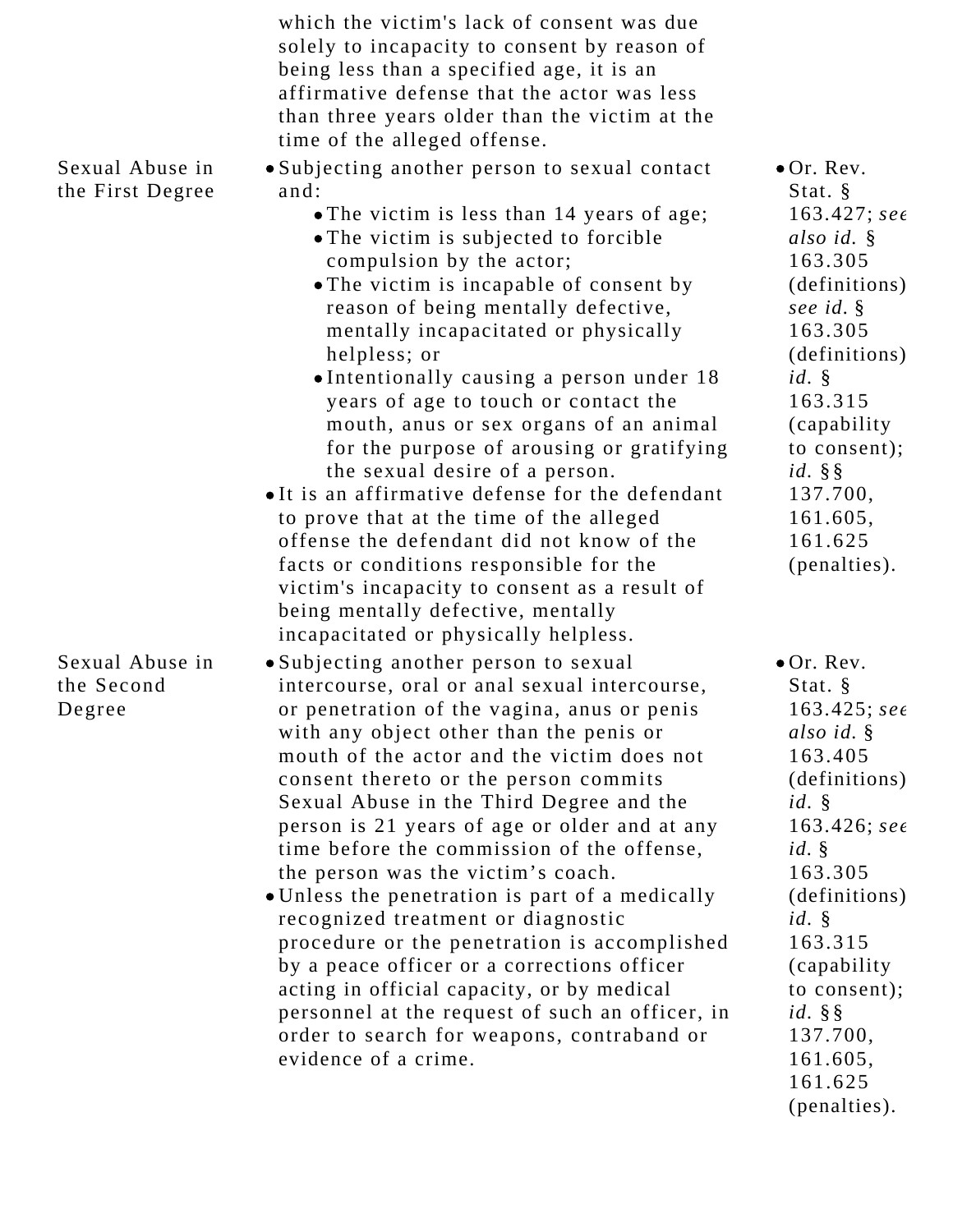| the Third Degree                  | Sexual Abuse in Subjecting another person to sexual contact and:<br>• The victim does not consent to the sexual<br>contact;<br>• The victim is incapable of consent by reason<br>of being under 18 years of age; or<br>• For the purpose of arousing or gratifying the<br>sexual desire of the person or another<br>person, the person intentionally propels any<br>dangerous substance at a victim without the<br>consent of the victim. | $\bullet$ Or. Rev.<br>Stat. §<br>$163.415$ ; see<br>also id. §<br>163.405<br>(definitions)<br>$id. \S$<br>161.615,<br>161.635<br>(penalties). |
|-----------------------------------|-------------------------------------------------------------------------------------------------------------------------------------------------------------------------------------------------------------------------------------------------------------------------------------------------------------------------------------------------------------------------------------------------------------------------------------------|-----------------------------------------------------------------------------------------------------------------------------------------------|
| Sexual<br>Misconduct              | Engaging in sexual intercourse or oral or anal<br>sexual intercourse with an unmarried person<br>under 18 years of age.                                                                                                                                                                                                                                                                                                                   | $\bullet$ Or. Rev.<br>Stat. §<br>$163.445;$ see                                                                                               |
|                                   | In any prosecution of this crime in which the<br>victim's lack of consent was due solely to<br>incapacity to consent by reason of being less than<br>a specified age, it is a defense that the actor was<br>less than three years older than the victim at the<br>time of the alleged offense if the victim was at<br>least 15 years of age at the time of the alleged<br>offense.                                                        | also id. §<br>163.405<br>(definitions)<br>see also id. §<br>163.405<br>(definitions)<br>$id. \S$<br>161.615,<br>161.635<br>(penalties).       |
| Misconduct in<br>the First Degree | Custodial Sexual Engaging in sexual intercourse or oral or anal<br>sexual intercourse with another person or<br>penetrating the vagina, anus or penis of another<br>person with any object other than the penis or<br>mouth of the actor knowing that the other person<br>is:                                                                                                                                                             | $\bullet$ Or. Rev.<br>Stat. $\S$<br>$163.452;$ see<br>also id. §<br>163.405<br>(definitions)                                                  |
|                                   | • In the custody of a law enforcement agency<br>following arrest;<br>• Confined or detained in a correctional facility;<br>• Participating in an adult in custody or<br>offender work crew or work release program;<br>o r<br>.On probation, parole, post-prison<br>supervision or other form of conditional or<br>supervised release;                                                                                                    |                                                                                                                                               |
|                                   | <u>and</u>                                                                                                                                                                                                                                                                                                                                                                                                                                |                                                                                                                                               |
|                                   | • The actor is employed by or under contract<br>with the state or local agency that:<br>• Employs the officer who arrested the<br>other person;<br>• Operates the correctional facility in<br>which the other person is confined or<br>detained;                                                                                                                                                                                          |                                                                                                                                               |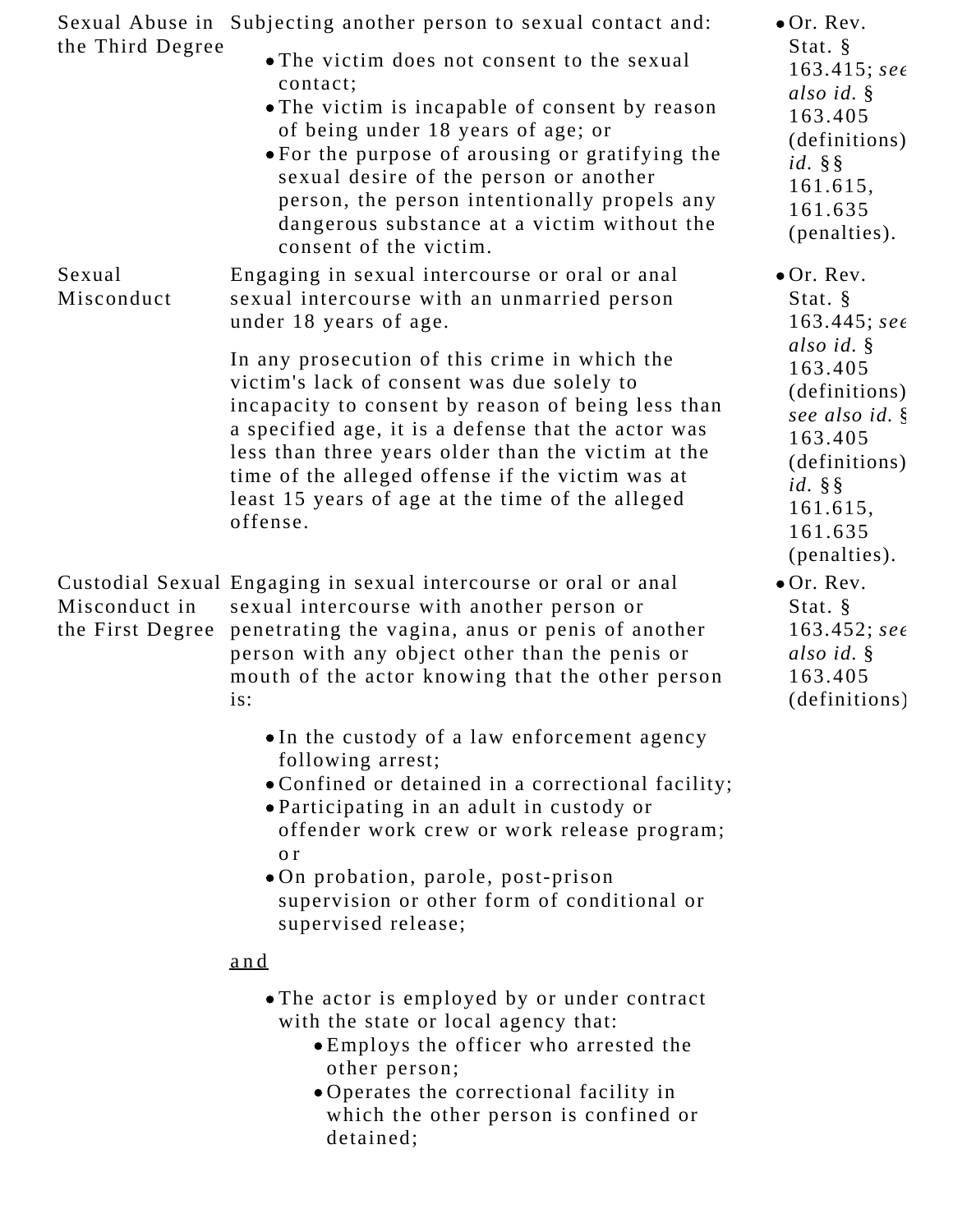|                                                    | • Is responsible for supervising the other<br>person in a work crew or work release<br>program or on probation, parole,<br>post-prison supervision or other form<br>of conditional or supervised release; or<br>• Engages the other person in work or<br>on-the-job training pursuant to ORS<br>$421.354(1)$ .                                                             |                                                                                                     |
|----------------------------------------------------|----------------------------------------------------------------------------------------------------------------------------------------------------------------------------------------------------------------------------------------------------------------------------------------------------------------------------------------------------------------------------|-----------------------------------------------------------------------------------------------------|
|                                                    | Consent of the other person to sexual intercourse,<br>oral or anal sexual intercourse or the sexual<br>penetration is not a defense to a prosecution<br>under this section.                                                                                                                                                                                                |                                                                                                     |
|                                                    | Lack of supervisory authority over the other<br>person is an affirmative defense to a prosecution<br>under this section when the other person is on<br>probation, parole, post-prison supervision or<br>other form of conditional or supervised release.                                                                                                                   |                                                                                                     |
| Custodial<br>Misconduct in<br>the Second<br>Degree | Engaging in sexual contact with another person or<br>penetrating the vagina, anus or penis of another<br>person with any object other than the penis or<br>mouth of the actor knowing that the other person<br>is:                                                                                                                                                         | $\bullet$ Or. Rev.<br>Stat. $\S$<br>$163.454;$ see<br>also id. §<br>163.405                         |
|                                                    | • In the custody of a law enforcement agency<br>following arrest;<br>• Confined or detained in a correctional facility;<br>• Participating in an adult in custody or<br>offender work crew or work release program;<br>o r<br>• On probation, parole, post-prison<br>supervision or other form of conditional or<br>supervised release;                                    | (definitions)<br>id.<br>163.405<br>(definitions)<br>$id. \S$<br>161.615,<br>161.635<br>(penalties). |
|                                                    | <u>and</u>                                                                                                                                                                                                                                                                                                                                                                 |                                                                                                     |
|                                                    | • The actor is employed by or under contract<br>with the state or local agency that:<br>• Employs the officer who arrested the<br>other person;<br>• Operates the correctional facility in<br>which the other person is confined or<br>detained;<br>•Is responsible for supervising the other<br>person in a work crew or work release<br>program or on probation, parole, |                                                                                                     |

of conditional or supervised release; or Engages the other person in work or

post-prison supervision or other form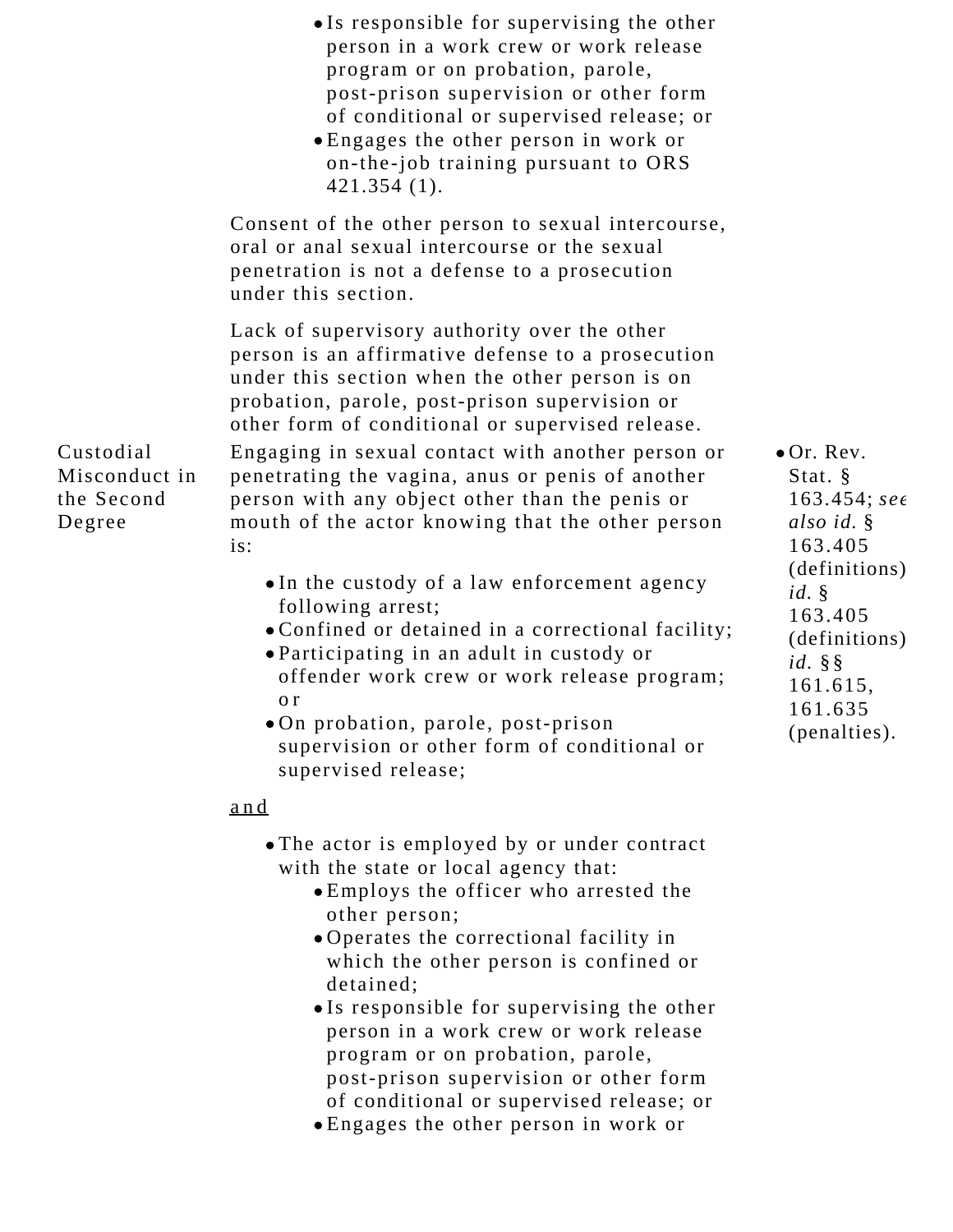on-the-job training pursuant to ORS 421.354 (1).

Consent of the other person to sexual intercourse, oral or anal sexual intercourse or the sexual penetration is not a defense to a prosecution under this section.

Lack of supervisory authority over the other person is an affirmative defense to a prosecution under this section when the other person is on probation, parole, post-prison supervision or other form of conditional or supervised release.

#### **Pennsylvania**

|      | Definition                                                                                                                                                                                                                                                                                                                                                                                                                                                                                                                                                                                                                                                                                                                                                                                                                                                                                                                                                                                                                                                                                                                                                                                   | Crime Definition<br>Statute                                                                                                                                                             |
|------|----------------------------------------------------------------------------------------------------------------------------------------------------------------------------------------------------------------------------------------------------------------------------------------------------------------------------------------------------------------------------------------------------------------------------------------------------------------------------------------------------------------------------------------------------------------------------------------------------------------------------------------------------------------------------------------------------------------------------------------------------------------------------------------------------------------------------------------------------------------------------------------------------------------------------------------------------------------------------------------------------------------------------------------------------------------------------------------------------------------------------------------------------------------------------------------------|-----------------------------------------------------------------------------------------------------------------------------------------------------------------------------------------|
| Rape | • Sexual Intercourse:<br>• by forcible compulsion;<br>• by threat of forcible compulsion that<br>would prevent resistance by a person of<br>reasonable resolution;<br>• with a person who is unconscious or<br>where the person knows that the<br>complainant is unaware that sexual<br>intercourse is occurring;<br>• where the person has substantially<br>impaired the complainant's power to<br>appraise or control her conduct by<br>administering or employing, without the<br>knowledge of the complainant, drugs,<br>intoxicants or other means for the<br>purpose of preventing resistance;<br>• with a person who suffers from a mental<br>disability which renders the complainant<br>incapable of consent; or<br>• with a person who is less than 13 years<br>of age.<br>• Rape of a child with serious bodily injury:<br>Raping a child who is under 13 years old and<br>suffers serious bodily injury in the course of<br>the offense.<br>• Except as otherwise provided, whenever the<br>criminality of conduct depends on a child<br>being below the age of 14 years, it is no<br>defense that the defendant did not know the<br>age of the child or reasonably believed the | $\bullet$ 18 Pa. Cons.<br>Stat. § 3121<br>see also id. §<br>3101<br>(definitions)<br><i>id.</i> $§ 3102$<br>(mistake as<br>to age); $id.$<br>$\S$ § 1101,<br>1103, 9718<br>(penalties). |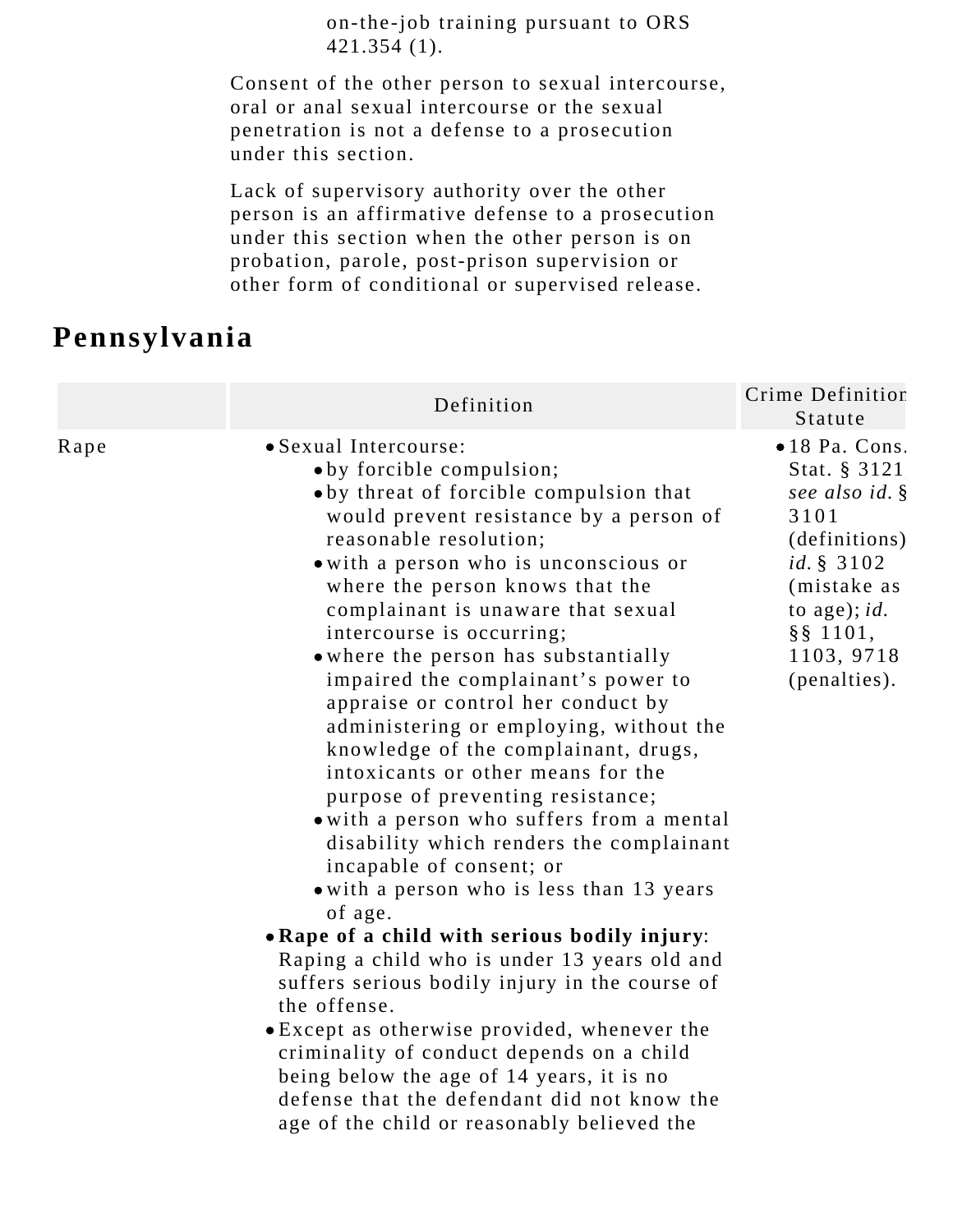child to be the age of 14 years or older. When criminality depends on the child's being below a critical age older than 14 years, it is a defense for the defendant to prove by a preponderance of the evidence that he or she reasonably believed the child to be above the critical age.

Involuntary Deviate Sexual Intercourse

- **Deviate sexual intercourse**:
	- by forcible compulsion;
	- by threat of forcible compulsion that would prevent resistance by a person of reasonable resolution;
	- with a person who is unconscious or where the person knows that the complainant is unaware that sexual intercourse is occurring;
	- where the person has substantially impaired the complainant's power to appraise or control her conduct by administering or employing, without the knowledge of the complainant, drugs, intoxicants or other means for the purpose of preventing resistance
	- who suffers from a mental disability which renders the complainant incapable of consent;
	- is less than 16 years of age and the person is more than four years older than the complainant and the complainant and the person are not married to each other.
- **Involuntary deviate sexual intercourse with a child**: a person commits involuntary deviate sexual intercourse with a child, a felony of the first degree, when the person engages in deviate sexual intercourse with a complainant who is less than 13 years of age.
- **Involuntary deviate sexual intercourse with a child with serious bodily injury**: Committing involuntary deviate sexual intercourse with a child who is under 13 years old and suffers serious bodily injury in the course of the offense.
- Except as otherwise provided, whenever the criminality of conduct depends on a child being below the age of 14 years, it is no defense that the defendant did not know the age of the child or reasonably believed the

18 Pa. Cons. Stat. § 3123 *see also id.* § 3101 (definitions); *id.* § 3102 (mistake as to age); *id.* §§ 1101, 1103, 9718 (penalties).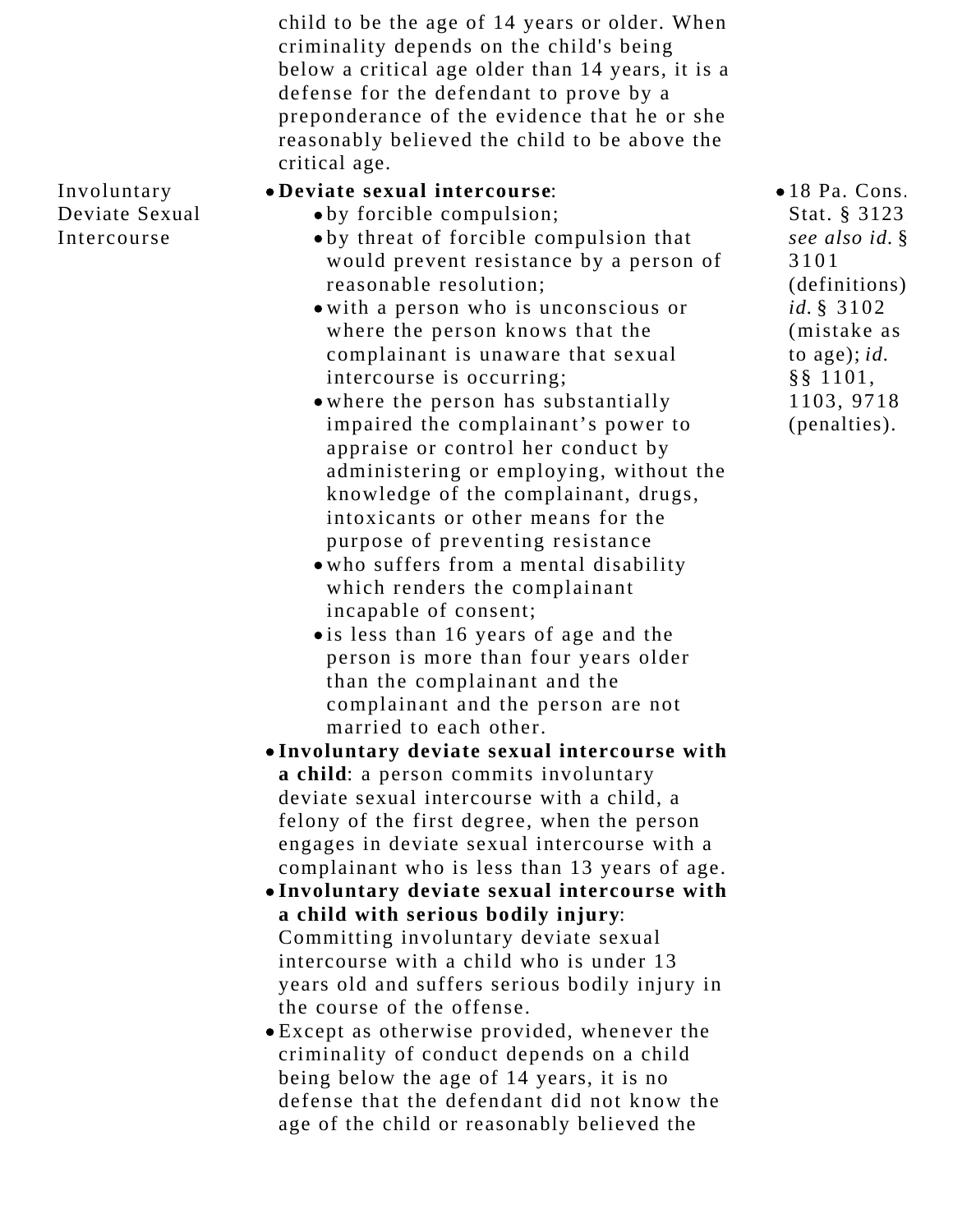|                | child to be the age of 14 years or older. When<br>criminality depends on the child's being<br>below a critical age older than 14 years, it is a<br>defense for the defendant to prove by a<br>preponderance of the evidence that he or she<br>reasonably believed the child to be above the<br>critical age.                                                                                                                                                                                                                                                                                                                                                                                                                                                                                                                                                                                                                                                                                                                                                                                                                                                                       |                                                                                                                                                                                                 |
|----------------|------------------------------------------------------------------------------------------------------------------------------------------------------------------------------------------------------------------------------------------------------------------------------------------------------------------------------------------------------------------------------------------------------------------------------------------------------------------------------------------------------------------------------------------------------------------------------------------------------------------------------------------------------------------------------------------------------------------------------------------------------------------------------------------------------------------------------------------------------------------------------------------------------------------------------------------------------------------------------------------------------------------------------------------------------------------------------------------------------------------------------------------------------------------------------------|-------------------------------------------------------------------------------------------------------------------------------------------------------------------------------------------------|
| Sexual Assault | · Sexual intercourse or deviate sexual<br>intercourse without the complainant's<br>consent.                                                                                                                                                                                                                                                                                                                                                                                                                                                                                                                                                                                                                                                                                                                                                                                                                                                                                                                                                                                                                                                                                        | $\bullet$ 18 Pa. Cons.<br>Stat. §<br>$3124.1;$ see<br>also id. §<br>3101<br>(definitions)<br><i>id.</i> $§ 3102$<br>(mistake as<br>to age); $id.$<br>$\S$ § 1101,<br>1103, 9718<br>(penalties). |
| Aggravated     | Penetration, however slight, of the genitals or<br>Indecent Assault anus of a complainant with a part of the person's<br>body for any purpose other than good faith<br>medical, hygienic or law enforcement procedures<br>if:<br>• the person does so without the complainant's<br>consent;<br>• the person does so by forcible compulsion;<br>• the person does so by threat of forcible<br>compulsion that would prevent resistance by<br>a person of reasonable resolution;<br>• the complainant is unconscious or the person<br>knows that the complainant is unaware that<br>the indecent contact is occurring;<br>• the person has substantially impaired the<br>complainant's power to appraise or control<br>his or her conduct by administering or<br>employing, without the knowledge of the<br>complainant, drugs, intoxicants or other<br>means for the purpose of preventing<br>resistance;<br>• the complainant suffers from a mental<br>disability which renders the complainant<br>incapable of consent;<br>• the complainant is less than 13 years of age;<br>o r<br>• the complainant is less than 16 years of age<br>and the person is four or more years older | •18 Pa. Cons.<br>Stat. § 3125<br>see also id. §<br>3101<br>(definitions)<br><i>id.</i> $§ 3102$<br>(mistake as<br>to age); $id.$<br>$\S$ § 1101,<br>1103, 9718<br>(penalties).                  |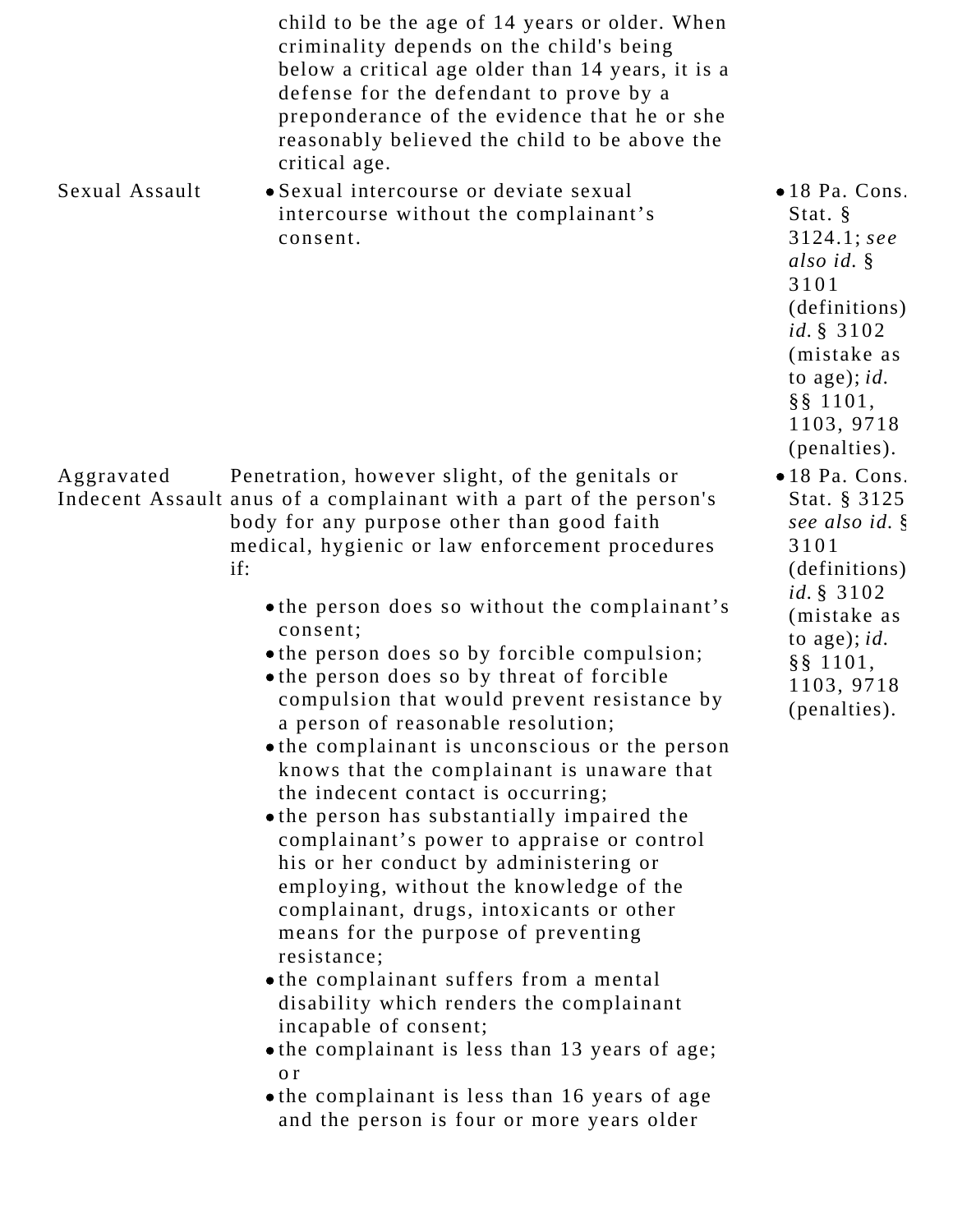than the complainant and the person and the complainant are not married to each other.

Indecent Assault Indecent contact causing the complainant to have indecent contact with the person or intentionally causing the complainant to come in contact with seminal fluid, urine, or feces for the purpose of arousing sexual desire in the person or the complainant and: the person does so without the complainant's consent (second degree misdemeanor); the person does so by forcible compulsion (first degree misdemeanor); • the person does so by threat of forcible compulsion that would prevent resistance by a person of reasonable resolution (first degree misdemeanor); the complainant is unconscious or the person knows that the complainant is unaware that the indecent contact is occurring (first degree misdemeanor); the person has substantially impaired the complainant's power to appraise or control his or her conduct by administering or employing, without the knowledge of the complainant, drugs, intoxicants or other means for the purpose of preventing resistance (first degree misdemeanor); the complainant suffers from a mental disability which renders the complainant incapable of consent (first degree misdemeanor); the complainant is less than 13 years of age (see below of sentencing); or the complainant is less than 16 years of age and the person is four or more years older than the complainant and the person and the complainant are not married to each other. (second degree misdemeanor). 18 Pa. Cons. Stat. § 3126; *see also id.* § 3101 (definitions); *id.* § 3102 (mistake as to age); *id.* § § 1101-1104 (penalties). Institutional Sexual Assault A person who is an employee or agent of the Department of Corrections or a county correctional authority, youth development center, youth forestry camp, State or county juvenile detention facility, other licensed residential facility serving children and youth, or mental health or mental retardation facility or institution commits a felony of the third degree when that person 18 Pa. Cons. Stat. § 3124.2; *see also id.* § 3101 (definitions); *id.* § 3102 (mistake as to age); *id.*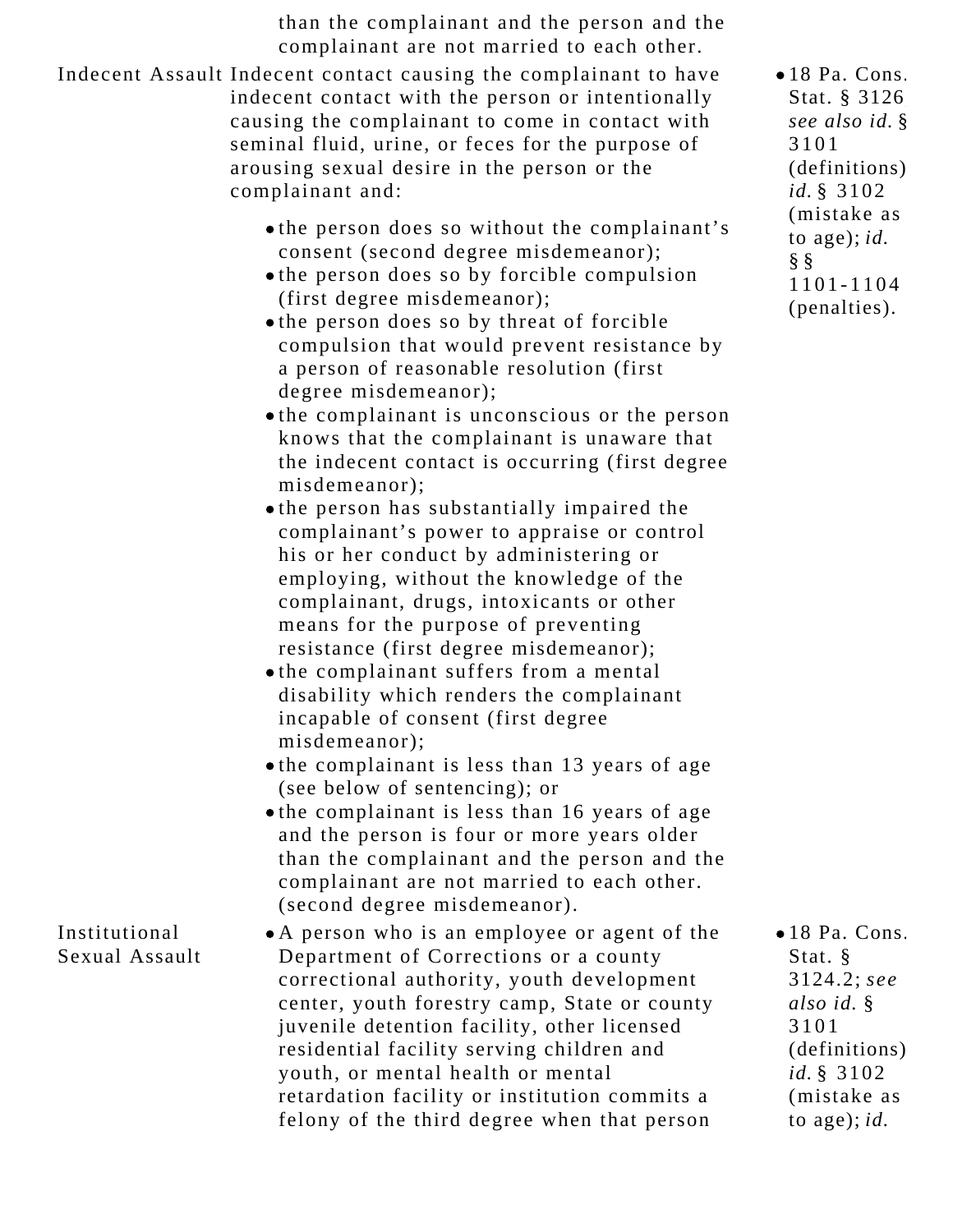engages in sexual intercourse, deviate sexual intercourse or indecent contact with an inmate, detainee, patient or resident.

- **Institutional sexual assault of a minor:** A person who is an employee or agent of the Department of Corrections or a county correctional authority, youth development center, youth forestry camp, State or county juvenile detention facility, other licensed residential facility serving children and youth or mental health or mental retardation facility or institution commits a felony of the third degree when that person engages in sexual intercourse, deviate sexual intercourse or indecent contact with an inmate, detainee, patient or resident who is under 18 years of age.
- **Schools:** A person who is a volunteer or an employee of a school or any other person who has direct contact with a student at a school commits a felony of the third degree when he engages in sexual intercourse, deviate sexual intercourse or indecent contact with a student of the school.
- **Child care:** A person who is a volunteer or an employee of a center for children commits a felony of the third degree when he engages in sexual intercourse, deviate sexual intercourse or indecent contact with a child who is receiving services at the center.
- A person who serves as a sports official in a sports program of a nonprofit association or a for-profit association commits a felony of the third degree when that person engages in sexual intercourse, deviate sexual intercourse or indecent contact with a child under 18 years of age who is participating in a sports program of the nonprofit association or for-profit association.

Sexual Assault

Volunteer, or Employee of Nonprofit Association

by Sports Official,

> A volunteer or an employee of a nonprofit association having direct contact with a child under 18 years of age who participates in a program or activity of the nonprofit association commits a felony of the third degree if the volunteer or employee engages in sexual intercourse, deviate sexual intercourse or indecent contact with that child.

18 Pa. Cons. Stat. § 3124.2; *see also id.* § 3101 (definitions); *id.* § 3102 (mistake as to age); *id.* §§ 1101, 1103, 9718 (penalties).

§§ 1101, 1103, 9718 (penalties).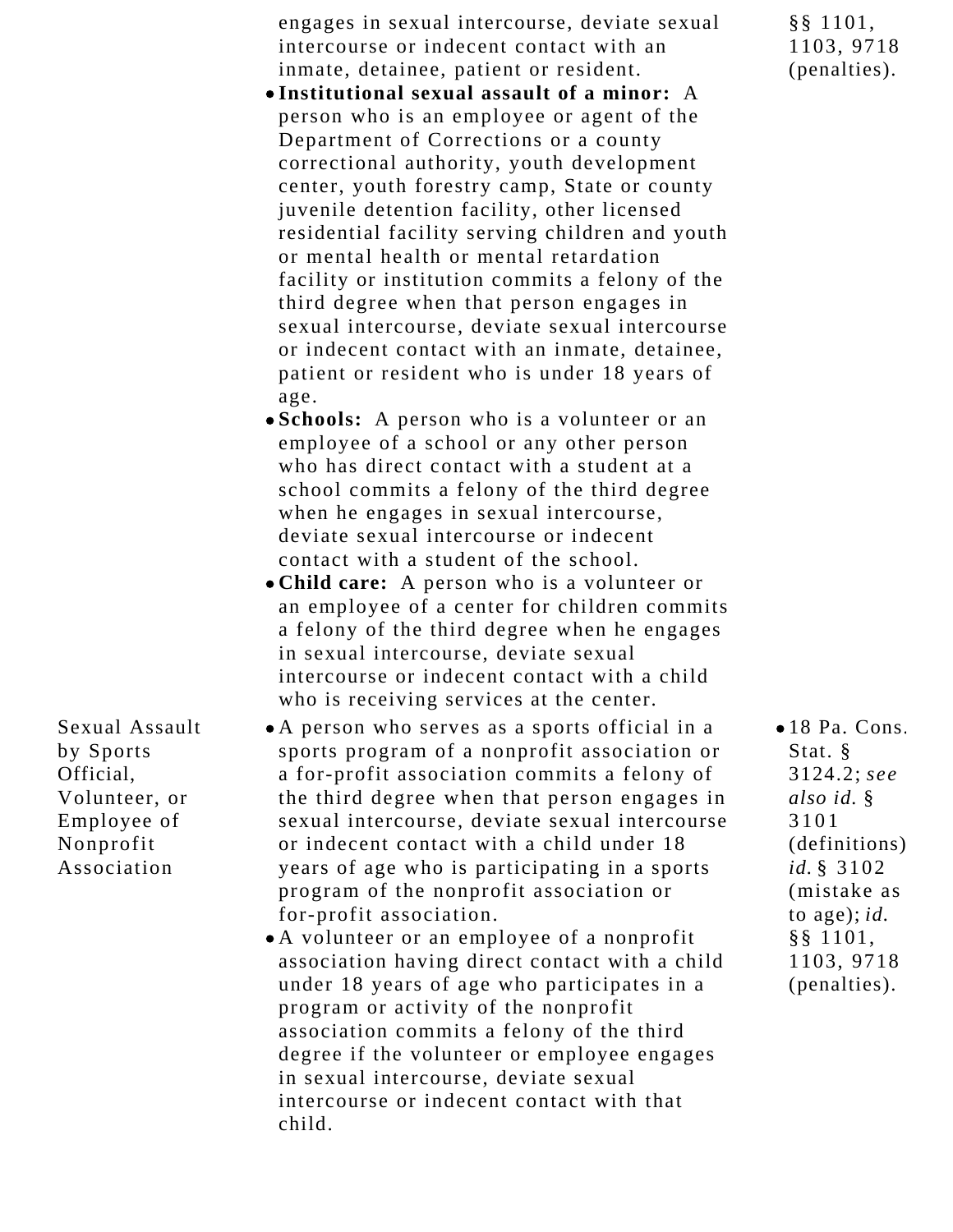| Sodomy                             | • Pennsylvania does not prohibit sodomy. Anal<br>sex is included in the definition of "deviate"<br>sexual intercourse".<br>• <i>Note:</i> Any state laws that outright prohibit<br>sodomy are unconstitutional under Lawrence<br>$v.$ Texas.                                                                                                                                                                                                                                                                                                                                                                                                                                                                                                     | $\bullet N/A$                                                                                                                                                                                         |
|------------------------------------|--------------------------------------------------------------------------------------------------------------------------------------------------------------------------------------------------------------------------------------------------------------------------------------------------------------------------------------------------------------------------------------------------------------------------------------------------------------------------------------------------------------------------------------------------------------------------------------------------------------------------------------------------------------------------------------------------------------------------------------------------|-------------------------------------------------------------------------------------------------------------------------------------------------------------------------------------------------------|
| <b>Statutory Sexual</b><br>Assault | $\bullet$ (a) Except as provided in Rape, a person<br>commits a second degree felony when that<br>person engages in sexual intercourse with a<br>complainant to whom the person is not<br>married who is under the age of 16 years and<br>that person is either: $(1)$ four years older but<br>less than eight years older than the<br>complainant; or (2) eight years older but less<br>than 11 years older than the complainant.<br>$\bullet$ (b) A person commits a felony of the first<br>degree when that person engages in sexual<br>intercourse with a complainant under the age<br>of 16 years and that person is 11 or more<br>years older than the complainant and the<br>complainant and the person are not married<br>to each other. | $\bullet$ 18 Pa. Cons.<br>Stat. $\S$<br>$3122.1;$ see<br>also id. $\S$<br>3101<br>(definitions)<br><i>id.</i> $§ 3102$<br>(mistake as<br>to age); $id.$<br>$\S$ § 1101,<br>1103, 9718<br>(penalties). |

# **Rhode Island**

|                                          | Definition                                                                                                                                                                                                                                                                                                                                                                                                                                                                                                                                                 | Crime Definition Statute                                                                                       |
|------------------------------------------|------------------------------------------------------------------------------------------------------------------------------------------------------------------------------------------------------------------------------------------------------------------------------------------------------------------------------------------------------------------------------------------------------------------------------------------------------------------------------------------------------------------------------------------------------------|----------------------------------------------------------------------------------------------------------------|
| Sexual Assault<br>in the First<br>Degree | Sexual penetration with another<br>person if:<br>• The accused is not the spouse of<br>the victim and knows or has<br>reason to know that the victim is<br>mentally incapacitated, mentally<br>disabled, or physically helpless;<br>• The accused uses force or<br>coercion;<br>• The accused, through<br>concealment or by the element<br>of surprise, is able to overcome<br>the victim; or<br>• The accused engages in the<br>medical treatment or<br>examination of the victim for the<br>purpose of sexual arousal,<br>gratification, or stimulation. | $\bullet$ R.I. Gen. Laws §<br>11-37-2; see also id. $\S$<br>$11-37-1$ (definitions);<br>$§ 11-37-3 (penalty).$ |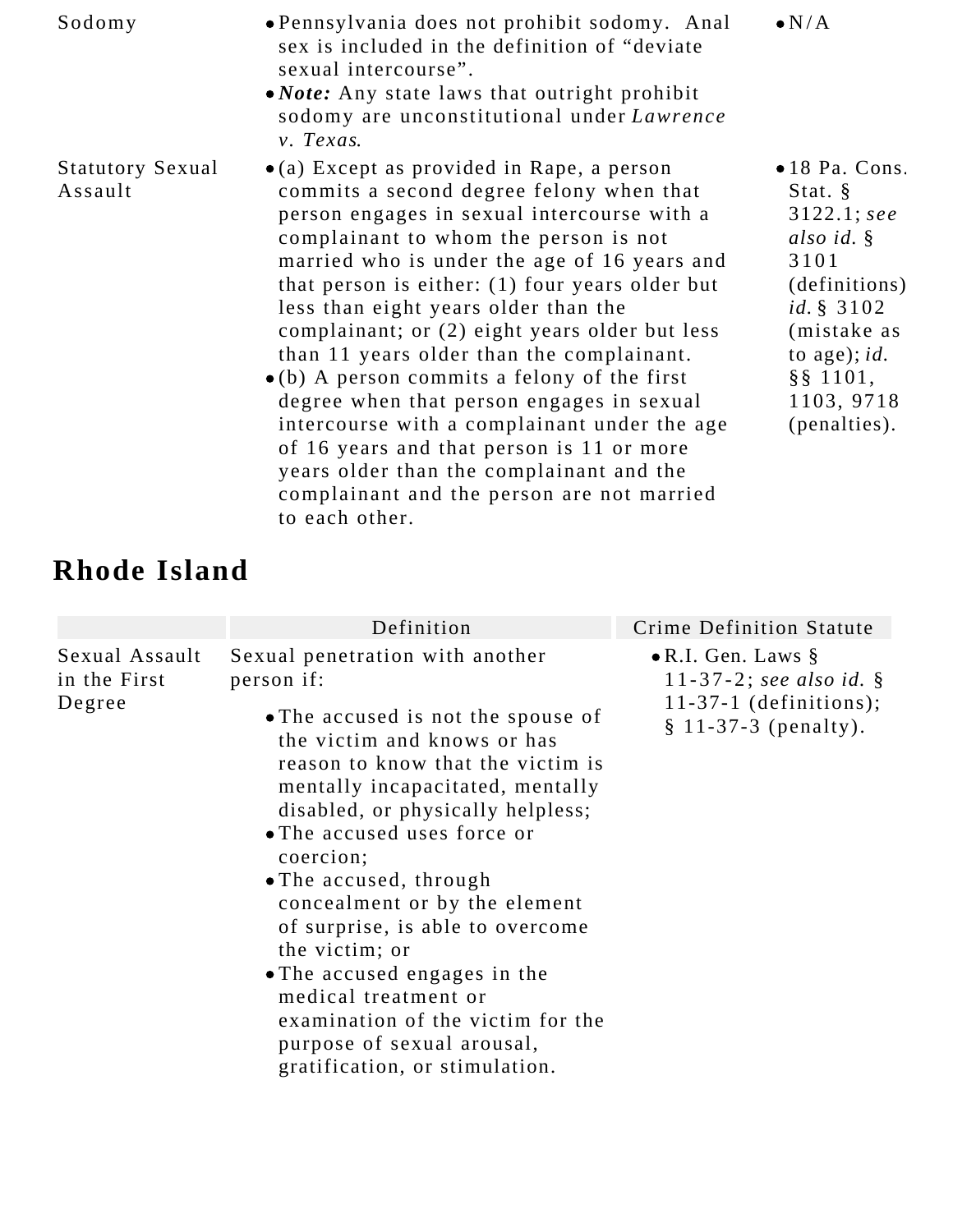| Sexual Assault<br>in the Second | Engaging in sexual contact with<br>another person if:                                                                                                                                                                                                                                                                                                                                                      | $\bullet$ R.I. Gen. Laws $\S$<br>11-37-4; see also id. $\S$                                                                                                                                                                                                                                                                                                                                               |
|---------------------------------|------------------------------------------------------------------------------------------------------------------------------------------------------------------------------------------------------------------------------------------------------------------------------------------------------------------------------------------------------------------------------------------------------------|-----------------------------------------------------------------------------------------------------------------------------------------------------------------------------------------------------------------------------------------------------------------------------------------------------------------------------------------------------------------------------------------------------------|
| Degree                          | • The accused knows or has<br>reason to know that the victim is<br>mentally incapacitated, mentally<br>disabled, or physically helpless;<br>• The accused uses force, element<br>of surprise, or coercion; or<br>• The accused engages in the<br>medical treatment or<br>examination of the victim for the<br>purpose of sexual arousal,<br>gratification, or stimulation.                                 | $11-37-1$ (definitions);<br>$§ 11-37-5 (penalty).$                                                                                                                                                                                                                                                                                                                                                        |
| <b>Statutory Rape</b>           | • Sexual assault in the third<br>degree: sexual penetration when<br>the actor is over 18 and the<br>victim is over fourteen and<br>under sixteen.<br>• Child molestation sexual assault<br>in the first degree: sexual<br>penetration with a person 14<br>years old or younger.<br>• Child molestation sexual assault<br>in the second degree: sexual<br>contact with a person 14 years<br>old or younger. | $\bullet$ R.I. Gen. Laws §§<br>11-37-6 (Sexual<br>Assault in the Third<br>Degree); <i>id.</i> $\S$<br>11-37-8.1 (First<br>Degree Child<br><b>Molestation Sexual</b><br>Assault); <i>id.</i> $\S$<br>$11 - 37 - 8.3$ (Second<br>Degree Child<br><b>Molestation Sexual</b><br>Assault); see also id.<br>$\S$ $\S$<br>$11 - 37 - 7 - 11 - 37 - 8.2.1$ ,<br>$11 - 37 - 8.4$ , $11 - 37 - 8.6$<br>(penalties). |
| Sodomy                          | • Rhode Island does not prohibit<br>sodomy. Anal sex is included in<br>the definition of "sexual"<br>penetration".<br>. Any state laws that outright<br>prohibit sodomy are<br>unconstitutional under Lawrence<br>v. Texas.                                                                                                                                                                                | $\bullet N/A$                                                                                                                                                                                                                                                                                                                                                                                             |

# **South Carolina**

|                                | Definition                                                                                                                                                                                | Crime Definition<br>Statute                                                    |
|--------------------------------|-------------------------------------------------------------------------------------------------------------------------------------------------------------------------------------------|--------------------------------------------------------------------------------|
| Conduct in the<br>First Degree | Criminal Sexual Engaging in sexual battery with the victim and if:<br>• The actor used aggravated force to<br>accomplish sexual battery;<br>• The victim submits to sexual battery by the | $\bullet$ S.C. Code<br>Ann. §<br>$16 - 3 - 652$ ;<br>see also id.<br>$\S$ $\S$ |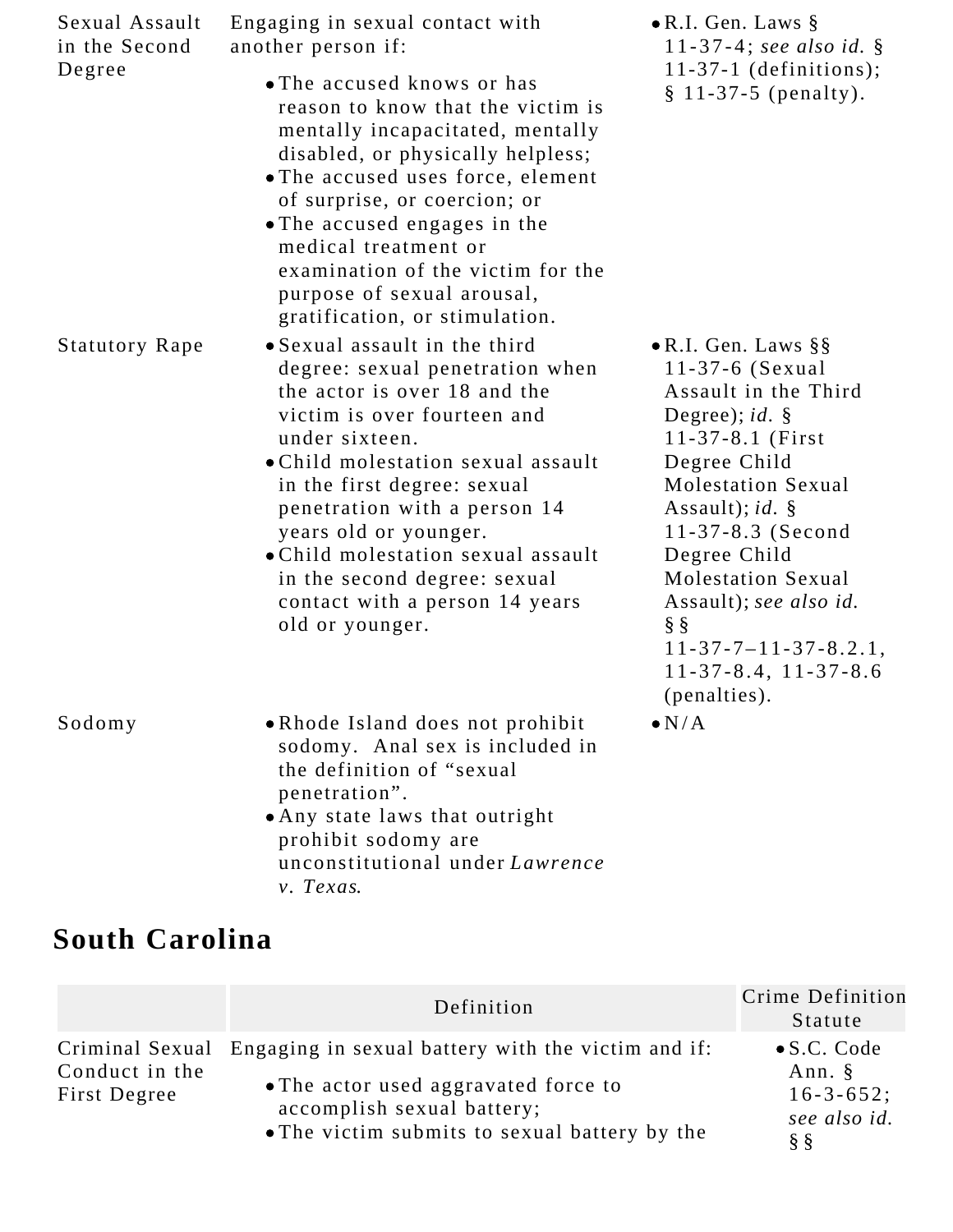|                                                    | actor under circumstances where the victim is<br>also the victim of forcible confinement,<br>kidnapping, trafficking in persons, robbery,<br>extortion, burglary, housebreaking, or any<br>other similar offense or act; or<br>• The actor causes the victim, without the<br>victim's consent, to become mentally<br>incapacitated or physically helpless by<br>administering, distributing, dispensing,<br>delivering, or causing to be administered,<br>distributed, dispensed, or delivered a<br>controlled substance, a controlled substance<br>analogue, or any intoxicating substance.                                                                                | $16 - 3 - 600$ ,<br>$16 - 3 - 651$<br>(definitions)                                                                                                               |
|----------------------------------------------------|-----------------------------------------------------------------------------------------------------------------------------------------------------------------------------------------------------------------------------------------------------------------------------------------------------------------------------------------------------------------------------------------------------------------------------------------------------------------------------------------------------------------------------------------------------------------------------------------------------------------------------------------------------------------------------|-------------------------------------------------------------------------------------------------------------------------------------------------------------------|
| Criminal Sexual<br>Conduct in the<br>Second Degree | • Using aggravated coercion to accomplish<br>sexual battery.                                                                                                                                                                                                                                                                                                                                                                                                                                                                                                                                                                                                                | $\bullet$ S.C. Code<br>Ann. $\S$<br>$16 - 3 - 653;$<br>see also id.<br>$\S$ $\S$<br>$16 - 3 - 600$ ,<br>$16 - 3 - 651$<br>(definitions)                           |
| Criminal Sexual<br>Conduct in the<br>Third Degree  | • Engaging in sexual battery with the victim<br>and if:<br>• The actor uses force or coercion to<br>accomplish the sexual battery in the<br>absence of aggravating circumstances; or<br>• The actor knows or has reason to know<br>that the victim is mentally defective,<br>mentally incapacitated, or physically<br>helpless and aggravated force or<br>aggravated coercion was not used to<br>accomplish sexual battery.<br>• A person cannot be guilty of this crime<br>if the victim is the legal spouse of the<br>person unless the couple is living apart<br>or if the purported marriage includes a<br>male under the age of 16 or a female<br>under the age of 14. | $\bullet$ S.C. Code<br>Ann. $\S$<br>$16 - 3 - 654$ ;<br>see also id.<br>$\S$ $\S$<br>$16 - 3 - 600$ ,<br>$16 - 3 - 651$<br>(definitions)                          |
| Spousal Sexual<br><b>Battery</b>                   | • Sexual battery when accomplished through<br>use of aggravated force by one spouse of the<br>other spouse if they are living together.<br>• The offending spouse's conduct must be<br>reported to appropriate law enforcement<br>authorities within thirty days in order for<br>that spouse to be prosecuted for this offense.<br>• This section is not applicable to a purported<br>marriage entered into by a male under the<br>age of sixteen or a female under the age of                                                                                                                                                                                              | $\bullet$ S.C. Code<br>Ann. $\S$ $\S$<br>$16 - 3 - 615$ ,<br>$16 - 3 - 658$ ;<br>see also id.<br>$\S$ $\S$<br>$16 - 3 - 600$ ,<br>$16 - 3 - 651$<br>(definitions) |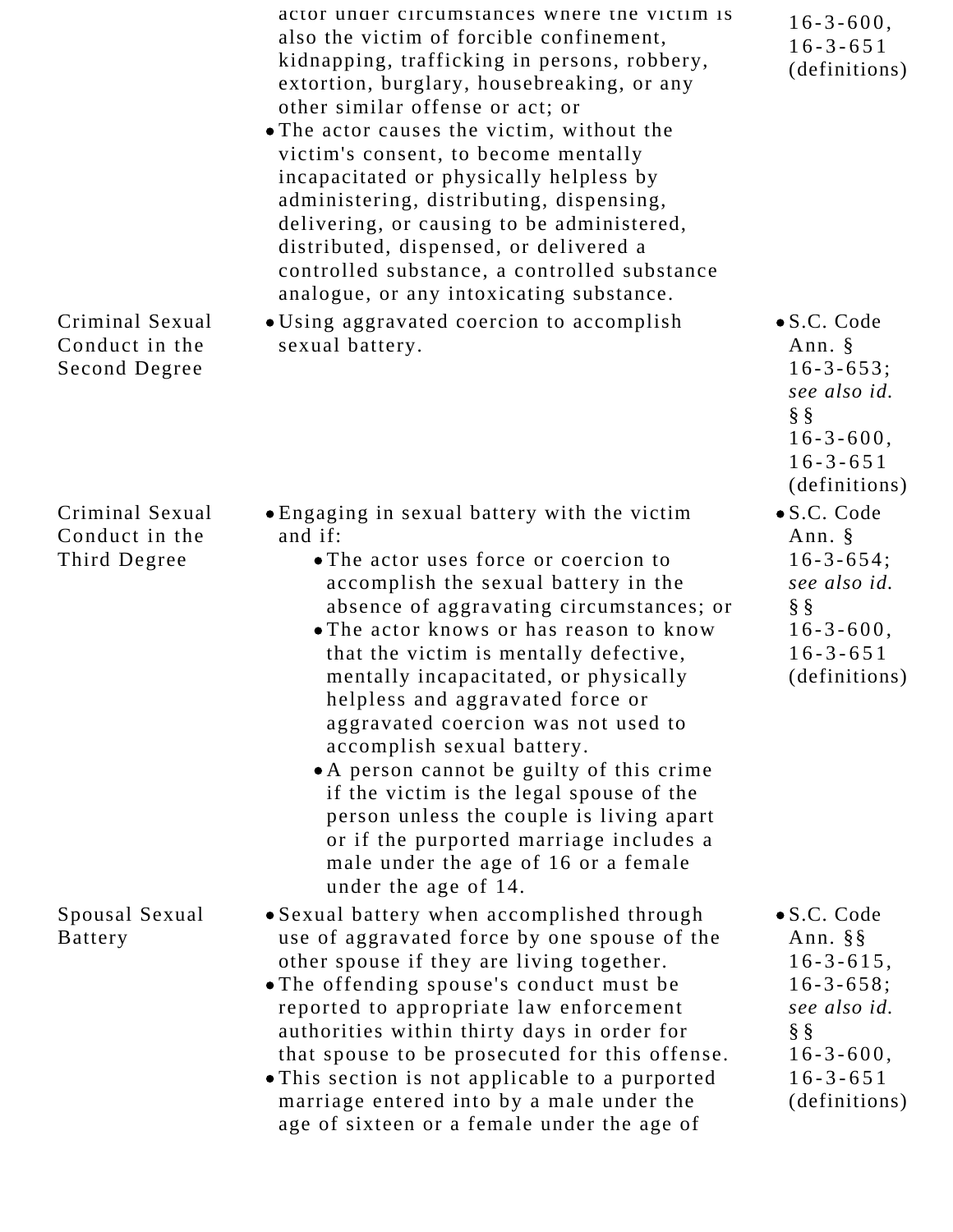fourteen. Felony Sexual Battery with a Student A person affiliated with a public or private secondary school in an official capacity engaging in sexual battery with a student enrolled in the school who is 16-17 years old and aggravated coercion or aggravated force is not used to accomplish the sexual battery is guilty of a felony. If a person affiliated with a public or private secondary school in an official capacity has direct supervisory authority over a student enrolled in the school who is eighteen years of age or older, and the person affiliated with the public or private secondary school in an official capacity engages in sexual battery with the student, and aggravated coercion or aggravated force is not used to accomplish the sexual battery, the person affiliated with the public or private secondary school in an official capacity is guilty of a felony and, upon conviction, must be imprisoned for not more than five years. This section does not apply if the person affiliated with a public or private secondary school in an official capacity is lawfully married to the student at the time of the act. Misdemeanor Sexual Battery with a Student A person affiliated with a public or private secondary school in an official capacity engaging in sexual battery with a student enrolled in the school who is 18 years of age or older, and aggravated coercion or aggravated force is not used to accomplish the sexual battery. This section does not apply if the person affiliated with a public or private secondary school in an official capacity is lawfully married to the student at the time of the act. Statutory Rape **Criminal sexual conduct with a minor in the first degree:**

- Sexual battery when the victim is less than 11 years old; or
- Sexual battery when the victim is less than 16 years old and the actor is a previous sex offender.
- **Criminal sexual conduct with a minor in the second degree:**
	- Sexual battery when the victim 11-14 years old; or

S.C. Code Ann. § 16-3-755.

S.C. Code Ann. § 16-3-755.

S.C. Code Ann. § 16-3-655 (Criminal Sexual Conduct with a Minor); *see also id.* § §  $16-3-600$ , 16-3-651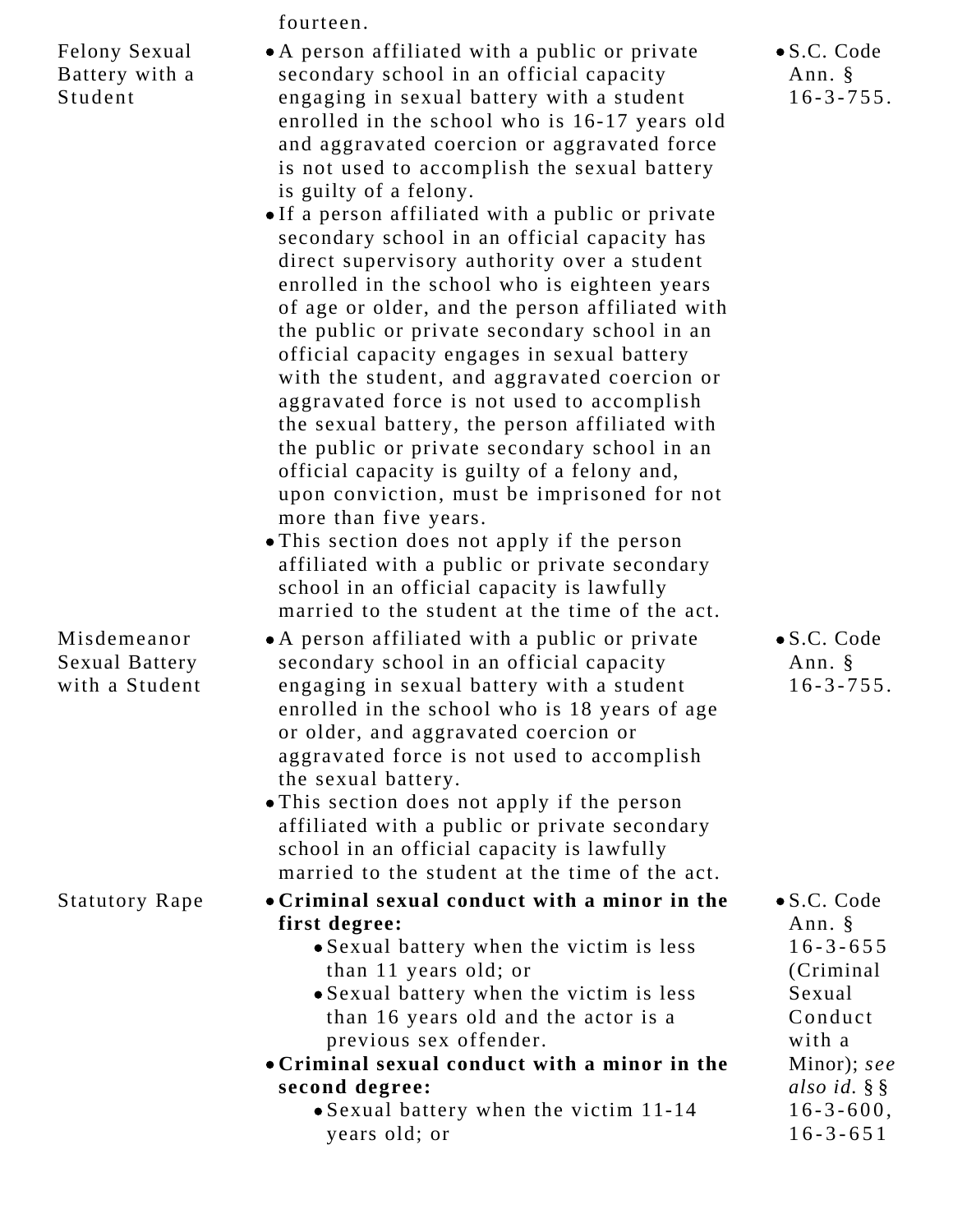(definitions).

- Sexual battery when the victim who is 14-15 years old and the actor is in a position of familial, custodial, or official authority to coerce the victim to submit or is older than the victim. A person may not be convicted of a violation of the provisions of this item if he is eighteen years of age or less when he engages in consensual sexual conduct with another person who is at least fourteen years of age.
- **Criminal sexual conduct with a minor in the third degree:**
	- The actor is over 14 years old and the actor willfully and lewdly commits or attempts to commit a lewd or lascivious act upon or with the body of a child under 16 years old, with the intent of arousing, appealing to, or gratifying the lust, passions, or sexual desire of the actor or child. A person may not be convicted of a violation of the provisions of this subsection if the person is eighteen years of age or less when the person engages in consensual lewd or lascivious conduct with another person who is at least fourteen years of age.
	- Men under the age of 14 may commit rape. A person cannot be guilty of this crime if the victim is the legal spouse of the person unless the couple is living apart or if the purported marriage includes a male under the age of 16 or a female under the age of 14.

- 
- Sodomy South Carolina does not prohibit sodomy. Anal sex is included in the definition of "sexual battery".
	- Any state laws that outright prohibit sodomy are unconstitutional under *Lawrence v. Texas*.

#### **South Dakota**

 $\bullet$  N/A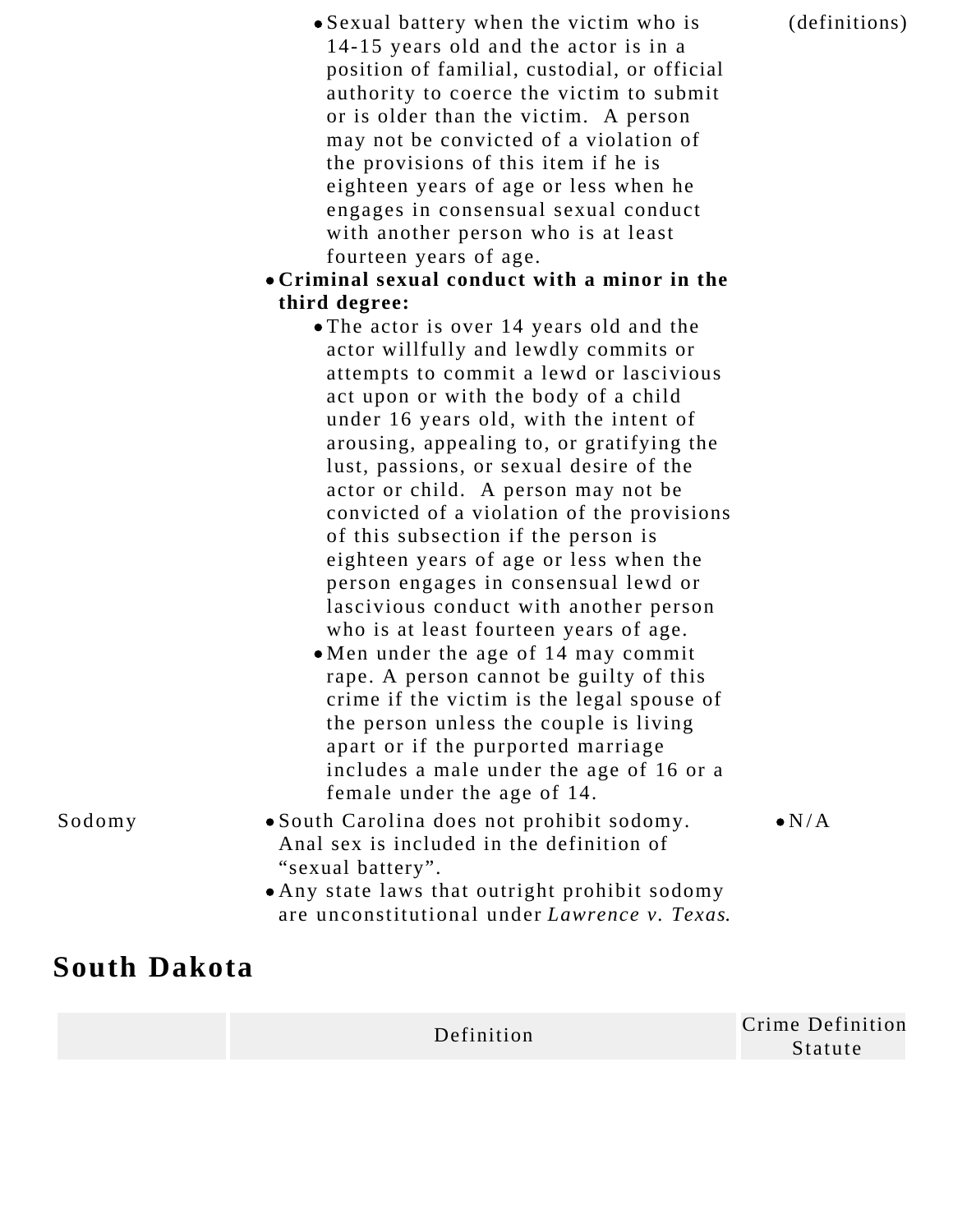| Rape in the First<br>Degree                                                  | • An act of sexual penetration if the victim is<br>under 13 years old.                                                                                                                                                                                                          | $\bullet$ S.D.<br>Codified<br>Laws $\S$<br>$22 - 22 - 1(1)$                  |
|------------------------------------------------------------------------------|---------------------------------------------------------------------------------------------------------------------------------------------------------------------------------------------------------------------------------------------------------------------------------|------------------------------------------------------------------------------|
| Rape in the<br>Second Degree                                                 | • An act of sexual penetration through the use<br>of force, coercion, or threats of immediate<br>and great bodily harm against the victim or<br>other persons within the victim's presence,<br>accompanied by apparent power of execution.                                      | $\bullet$ S.D.<br>Codified<br>Laws $\S$<br>$22 - 22 - 1(2)$ .                |
| Rape in the<br>Third Degree                                                  | • An act of sexual penetration if:<br>• the victim is incapable, because of<br>physical or mental incapacity, of giving<br>consent to such act; or<br>• the victim is incapable of giving consent<br>because of any intoxicating, narcotic, or<br>anesthetic agent or hypnosis. | $\bullet$ S.D.<br>Codified<br>Laws $\S$<br>$22 - 22 - 1(3)$<br>&(4).         |
| Rape in the<br>Fourth Degree                                                 | • An act of sexual penetration if the victim is<br>13-15 years old and the perpetrator is at<br>least three years older than the victim.                                                                                                                                        | $\bullet$ S.D.<br>Codified<br>Laws $\S$<br>$22 - 22 - 1(5)$ .                |
| <b>Sexual Contact</b><br>with a Person<br>Incapable of<br>Consenting         | • Knowingly engaging in sexual contact with a<br>person who is 16 or older who is incapable<br>because of physical or mental incapacity of<br>consenting to sexual contact, where the actor<br>is 15 or older.                                                                  | $\bullet$ S.D.<br>Codified<br>Laws $\S$<br>$22 - 22 - 7.2$                   |
| Sexual Contact<br>Without<br>Consent With<br>Person Capable<br>of Consenting | • Knowingly engaging in sexual contact with a<br>person, other than the actor's spouse, who is<br>capable of consenting but has not consented<br>to such contact, where the actor is 15 or<br>older.                                                                            | $\bullet$ S.D.<br>Codified<br>Laws $\S$<br>$22 - 22 - 7.4$                   |
| <b>Statutory Rape</b>                                                        | • Rape in the first degree: Engaging in an act<br>of sexual penetration if the victim is under 13<br>years old.                                                                                                                                                                 | $\bullet$ S.D.<br>Codified<br>Laws $\S$                                      |
|                                                                              | • Rape in the fourth degree: Engaging in an act<br>of sexual penetration if the victim is 13-15<br>years old and the perpetrator is at least three<br>years older than the victim.                                                                                              | $22 - 22 - 1$ ,<br>$22 - 22 - 7$ ,<br>$22 - 22 - 7.3$ ,<br>$22 - 22 - 7.5$ , |
|                                                                              | • Felony sexual contact with a child under                                                                                                                                                                                                                                      | $22 - 22 - 7.7$ ,                                                            |
|                                                                              | sixteen: Knowingly, engaging in sexual<br>contact with a person, other than the actor's                                                                                                                                                                                         | $22 - 22 - 24.3$<br>$22 - 22 - 28$ ,                                         |
|                                                                              | spouse, under the age of 16 if the actor is 16<br>or older. The act of pressing an erect penis<br>against a child's buttocks amounts to "sexual<br>contact", even if both defendant and child are<br>fully clothed. <i>State v. Bariteau</i> , 2016 S.D. 57,                    | $22 - 22 - 29$                                                               |
|                                                                              | 884 N.W.2d 169.<br>·Misdemeanor sexual conduct with a child                                                                                                                                                                                                                     |                                                                              |
|                                                                              |                                                                                                                                                                                                                                                                                 |                                                                              |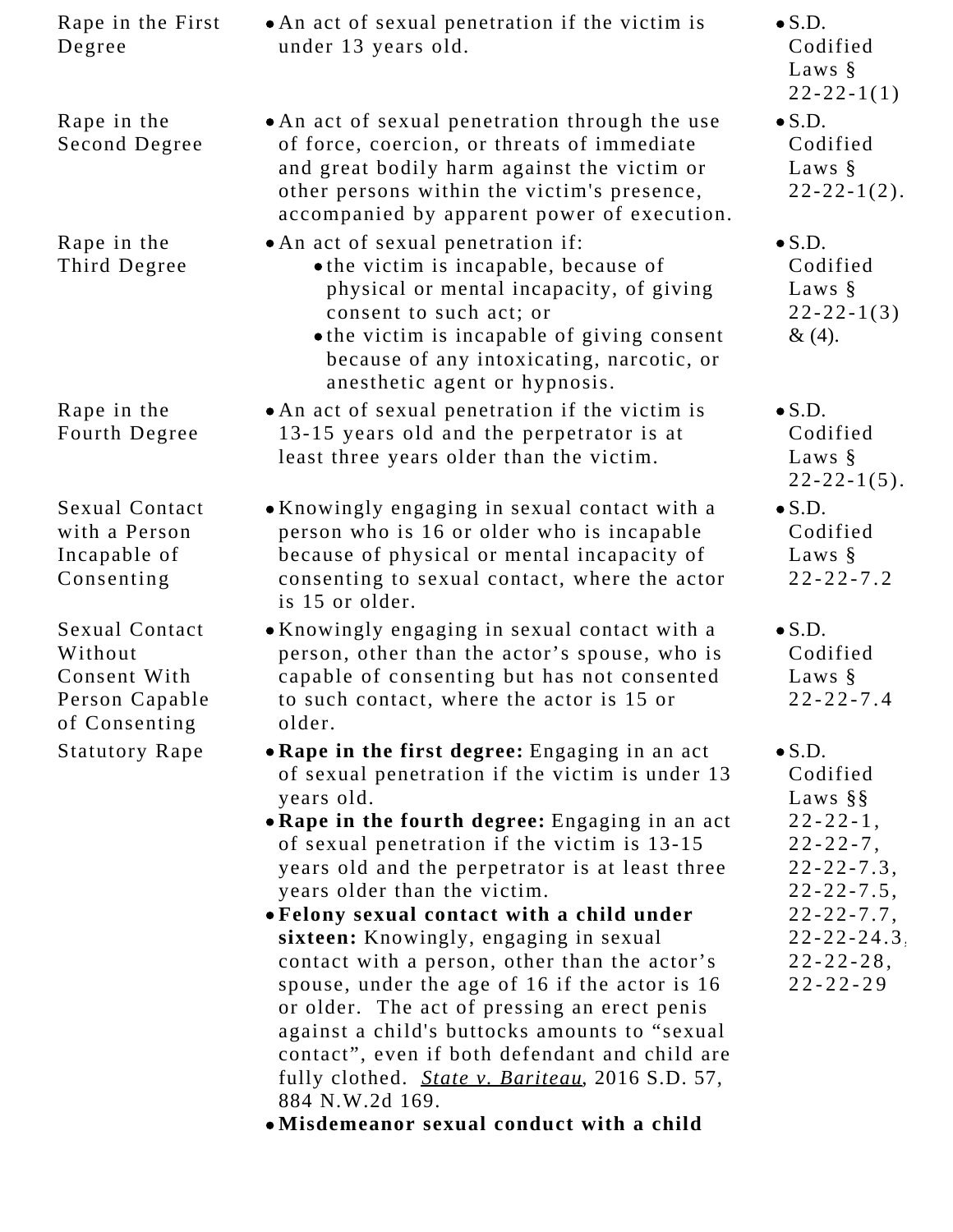|        | under sixteen: Knowingly, engaging in sexual<br>contact with a person 13-15 years old and<br>the actor is less than five years older.<br>The<br>act of pressing an erect penis against a<br>child's buttocks amounts to "sexual contact",<br>even if both defendant and child are fully<br>clothed. State v. Bariteau, 2016 S.D. 57, 884<br>N.W.2d 169.                                                                                                                                                 |               |
|--------|---------------------------------------------------------------------------------------------------------------------------------------------------------------------------------------------------------------------------------------------------------------------------------------------------------------------------------------------------------------------------------------------------------------------------------------------------------------------------------------------------------|---------------|
|        | • Sexual contact with child under sixteen<br>years of age: Knowingly, engaging in sexual<br>contact when both parties are under 16 years<br>old and not each other's spouse.                                                                                                                                                                                                                                                                                                                            |               |
|        | • Sexual exploitation of a minor: Causing or<br>knowingly permitting a minor to engage in an<br>activity or the simulation of an activity that is<br>harmful to minors, involves nudity or is<br>obscene.                                                                                                                                                                                                                                                                                               |               |
|        | • Sexual contact or sexual penetration by a<br>psychotherapist: Knowingly engage in sexual<br>contact or sexual penetration by a<br>psychotherapist with a person who is not his<br>or her spouse and who is a patient who is<br>emotionally dependent on the<br>psychotherapist at the time of contact or<br>penetration.                                                                                                                                                                              |               |
| Sodomy | • South Dakota does not prohibit sodomy.<br>Anal sex is included in the definition of<br>"sexual penetration".<br>· South Dakota defines sodomy as an act,<br>however slight, of cunnilingus, fellatio, anal<br>intercourse, or any intrusion, however slight,<br>of any part of the body or of any object into<br>the genital or anal openings of another<br>person's body.<br>• Any state laws that outright prohibit sodomy<br>are unconstitutional under Lawrence v. Texas,<br>539 U.S. 588 (2003). | $\bullet N/A$ |

# **Tennessee**

|                        | Definition                                                                                                                                                                                    | Crime Definition<br>Statute                       |
|------------------------|-----------------------------------------------------------------------------------------------------------------------------------------------------------------------------------------------|---------------------------------------------------|
| <b>Aggravated Rape</b> | • Sexual penetration and any of the following:<br>• Force or coercion is used and the<br>defendant is armed with a weapon or<br>something the victim would reasonably<br>believe is a weapon; | $\bullet$ Tenn. Code<br>Ann. §<br>$39 - 13 - 502$ |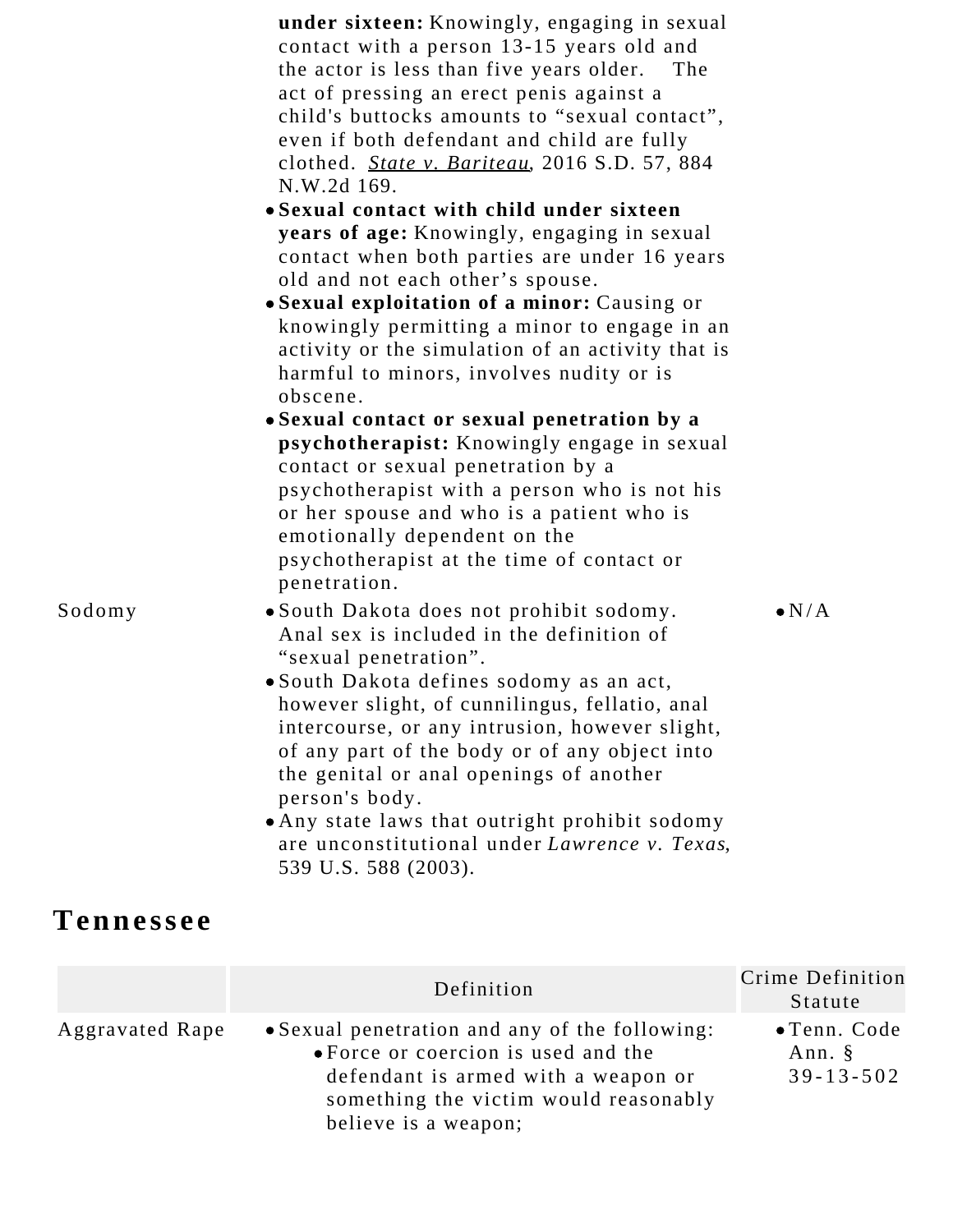|                                     | • The defendant causes bodily injury to<br>the victim;<br>• The defendant is helped by one or more<br>people and force or coercion is used; or<br>• The defendant is helped by one or more<br>people and knows or has reason to<br>know that the victim is mentally<br>defective, mentally incapacitated or<br>physically helpless.                                                                                                                                                                                                                                         |                                                      |
|-------------------------------------|-----------------------------------------------------------------------------------------------------------------------------------------------------------------------------------------------------------------------------------------------------------------------------------------------------------------------------------------------------------------------------------------------------------------------------------------------------------------------------------------------------------------------------------------------------------------------------|------------------------------------------------------|
| Rape                                | • Sexual penetration and any of the following:<br>• Force or coercion is used;<br>. The sexual penetration is accomplished<br>without the consent of the victim and<br>the defendant knows or has reason to<br>know at the time of the penetration that<br>the victim did not consent;<br>• The defendant knows or has reason to<br>know that the victim is mentally<br>defective, mentally incapacitated or<br>physically helpless; or<br>• The sexual penetration is accomplished<br>by fraud.                                                                            | • Tenn. Code<br>Ann. $\S$<br>$39 - 13 - 503$         |
| Aggravated<br><b>Sexual Battery</b> | • Sexual contact and any of the following:<br>• Force or coercion is used and the<br>defendant is armed with a weapon or<br>something the victim would reasonably<br>believe is a weapon;<br>• The defendant causes bodily injury to<br>the victim;<br>• The defendant is helped by one or more<br>people and force or coercion is used;<br>• The defendant is helped by one or more<br>people and knows or has reason to<br>know that the victim is mentally<br>defective, mentally incapacitated or<br>physically helpless; or<br>• The victim is less than 13 years old. | • Tenn. Code<br>Ann. $\S$<br>$39 - 13 - 504$         |
| <b>Sexual Battery</b>               | • Sexual contact and any of the following:<br>• Force or coercion is used;<br>• The sexual contact is accomplished<br>without the consent of the victim and<br>the defendant knows or has reason to<br>know at the time of the contact that the<br>victim did not consent;<br>• The defendant knows or has reason to<br>know that the victim is mentally<br>defective, mentally incapacitated or<br>physically helpless; or                                                                                                                                                 | $\bullet$ Tenn. Code<br>Ann. $\S$<br>$39 - 13 - 505$ |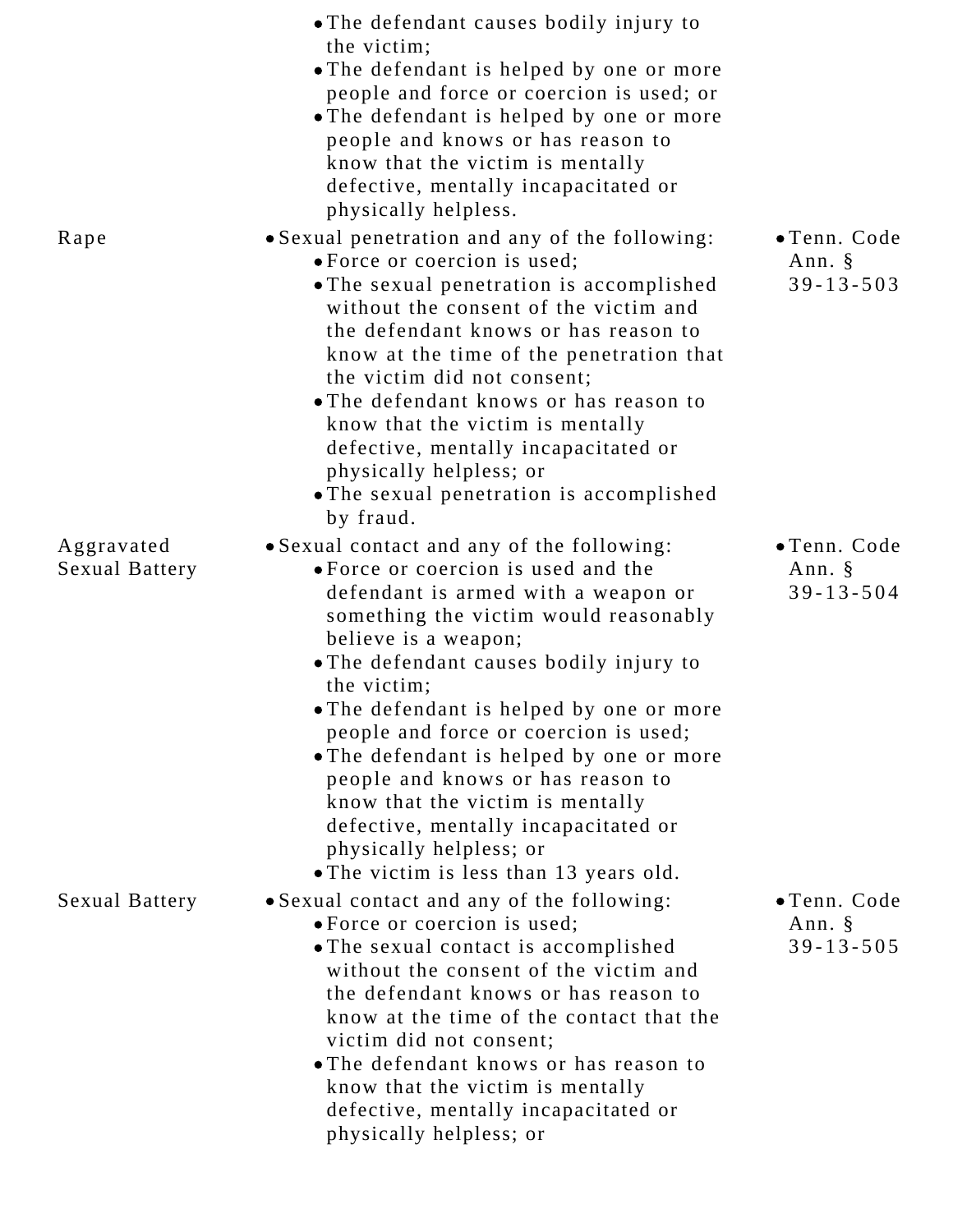|        |  | • The sexual contact is accomplished by |  |
|--------|--|-----------------------------------------|--|
| fraud. |  |                                         |  |

- Statutory Rape  **Rape of a child** is sexual penetration if the victim is 4-12 years old.
	- **Aggravated rape of a child** is sexual penetration if the victim is 3 years old or under.
	- **Mitigated statutory rape** is sexual penetration when the victim is 15-17 years old and the defendant is at least 4 years but not more than 5 years older than the victim.
	- **Statutory rape** is sexual penetration when: The victim is 13-14 years old and the defendant is 4-9 years older than the victim; or
		- The victim is 15-17 years old and the defendant is 5-9 years older than the victim.
	- **Aggravated statutory rape** is sexual penetration when the victim is 13-17 years old and the defendant is at least 10 years older than the victim.
	- **Aggravated sexual battery** is unlawful sexual contact when the victim is under 13 years old.
	- **Sexual contact with a minor by an authority figure** is when a defendant intentionally touches or kisses a minor's lips with the defendant's lips for the purpose of sexual arousal or gratification, and the victim is less than 18 years old, the defendant is at least 4 years older than the victim, and the defendant was in a position of trust or had a supervisory or disciplinary power over the minor by virtue of the defendant's legal, professional, or occupational status or the defendant had parental or custodial authority over the minor and used such authority to accomplish the sexual contact.
	- **Sexual battery by an authority figure** is when an authority figure has sexual contact with a victim and any of the following:
		- The victim is 13-17 years old and the defendant was in a position of trust or had a supervisory or disciplinary power over the minor by virtue of the defendant's legal, professional, or occupational status and used the position to accomplish the sexual act or
- Tenn. Code Ann. §§ 39-13-506, 39-13-504, 39-13-509, 39-13-522, 39-13-524, 39-13-527, 39-13-531,
- 39-13-532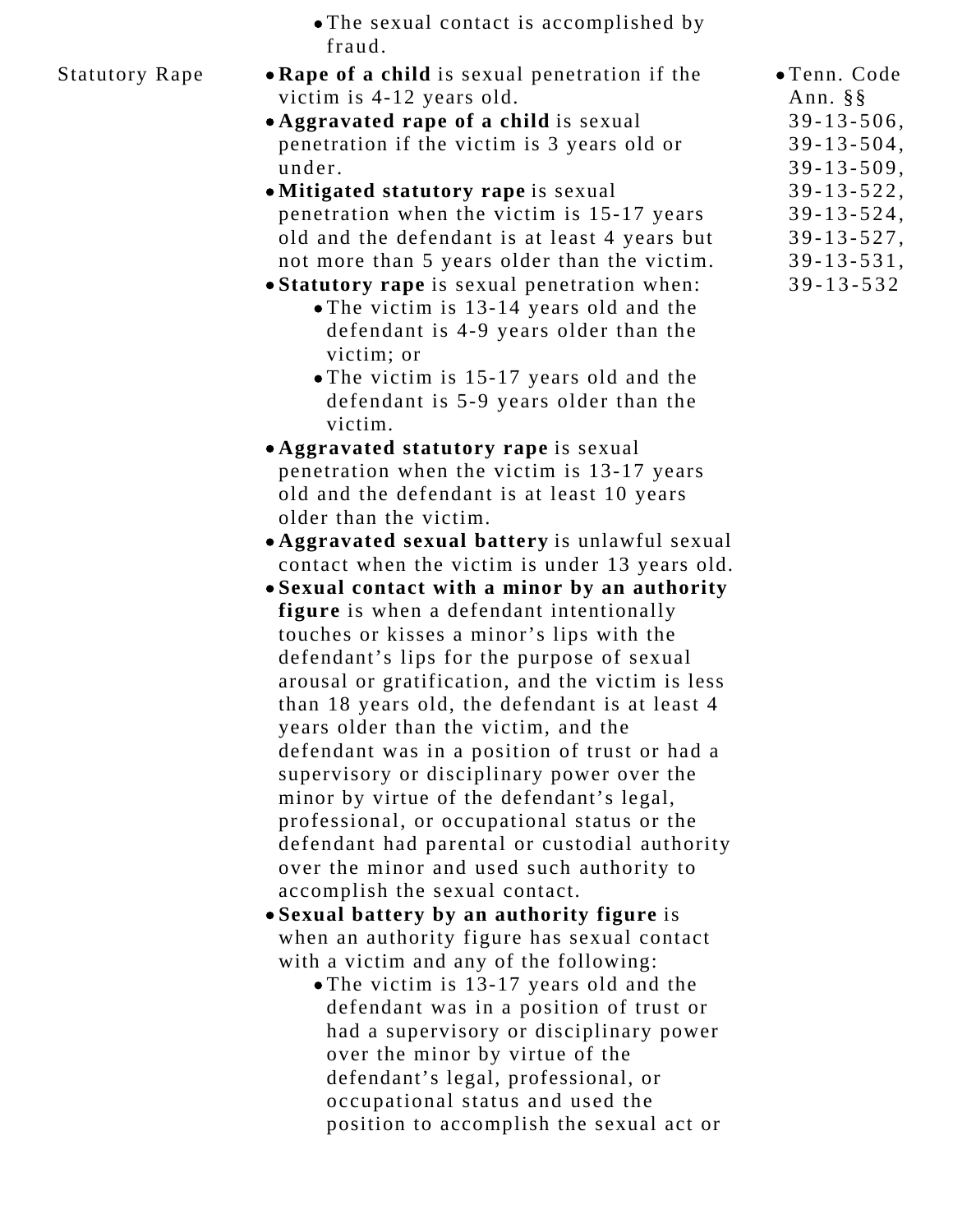|        | the defendant had parental or custodial        |               |
|--------|------------------------------------------------|---------------|
|        | authority over the minor and used the          |               |
|        | authority to accomplish the sexual act; or     |               |
|        | • The victim was mentally defective,           |               |
|        | mentally incapacitated, or physically          |               |
|        | helpless regardless of age and the             |               |
|        | defendant was in a position of trust or        |               |
|        | had a supervisory or disciplinary power        |               |
|        | over the minor by virtue of the                |               |
|        | defendant's legal, professional, or            |               |
|        | occupational status and used the               |               |
|        | position to accomplish the sexual act or       |               |
|        | the defendant had parental or custodial        |               |
|        | authority over the minor and used the          |               |
|        | authority to accomplish the sexual act.        |               |
|        | • Statutory rape by an authority figure is     |               |
|        | unlawful sexual penetration and:               |               |
|        | • The victim is 13-17 years old; and           |               |
|        | • The defendant is at least 4 years older      |               |
|        | than the victim; and                           |               |
|        | . The defendant was in a position of trust,    |               |
|        | had a supervisory or disciplinary power        |               |
|        | over the minor, or had parental or             |               |
|        | custodial authority by virtue of the           |               |
|        | defendant's legal, professional, or            |               |
|        | occupational status and used the               |               |
|        | position to accomplish the sexual act          |               |
|        | over the minor and used the authority to       |               |
|        | accomplish the sexual act.                     |               |
|        |                                                |               |
| Sodomy | · Tennessee does not prohibit sodomy. Anal     | $\bullet N/A$ |
|        | sex is included in the definition of "sexual"  |               |
|        | penetration".                                  |               |
|        | • Any state laws that outright prohibit sodomy |               |
|        | are unconstitutional under Lawrence v. Texas,  |               |
|        | 539 U.S. 588 (2003).                           |               |
|        |                                                |               |

## **Texas**

|                | Definition                                                                                                                                                                                                       | Crime<br>Definition<br>Statute                |
|----------------|------------------------------------------------------------------------------------------------------------------------------------------------------------------------------------------------------------------|-----------------------------------------------|
| Sexual Assault | • Intentionally or knowingly causing any of<br>the following:<br>• Penetration of the anus or sexual organ<br>of another by any means without that<br>person's consent;<br>• Penetration of the mouth of another | $\bullet$ Tex. Penal<br>Code Ann.<br>\$22.011 |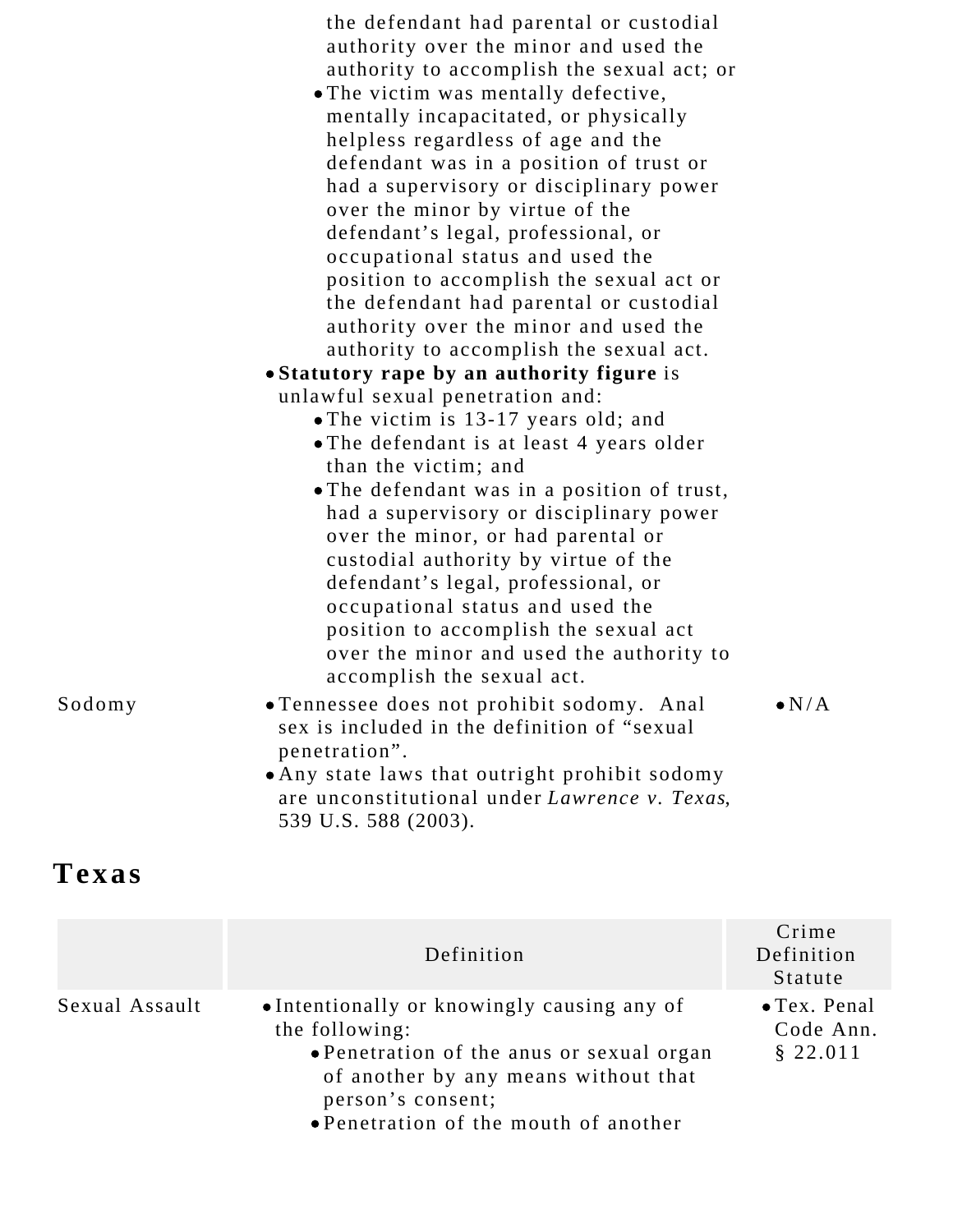person by the sexual organ of the actor without that person's consent; or

- The sexual organ of another person, without that person's consent, to contact or penetrate the mouth, anus, or sexual organ of another person including the actor.
- **"***Against a child***"**
	- Intentionally or knowingly causing any of the following:
		- Penetration of the anus or sexual organ of a child by any means;
		- Penetration of the mouth of a child by the sexual organ of the actor;
		- The sexual organ of a child to contact or penetrate the mouth, anus, or sexual organ of another person, including the actor;
		- The anus of a child to contact the mouth, anus, or sexual organ of another person including the actor; or
		- The mouth of a child to contact the anus or sexual organ of another person including the actor
	- $\bullet$  Unless:
		- The conduct consisted of medical care for the child and did not include any contact between the anus or sexual organ of the child and the mouth, anus, or sexual organ of the actor or a third party;
		- The actor was the spouse of the child; and
		- The child is over 13 years of age and the actor was not more than 3 years older than the child, not a registered sex offender, not a repeat offender, not prohibited from marrying or purporting to marry the child, and not prohibited from living under the appearance of marriage with the child.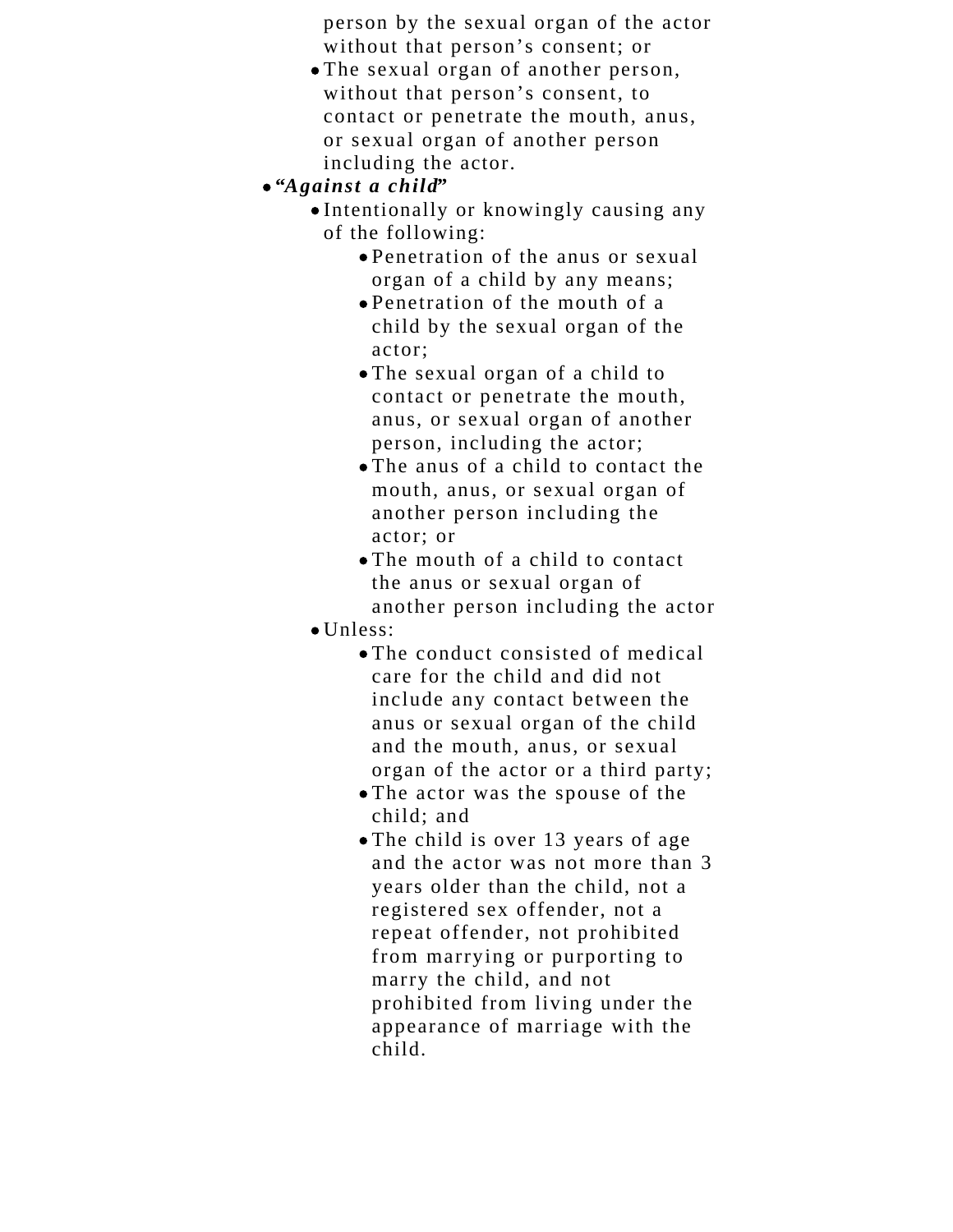## Aggravated Sexual Assault

Intentionally or knowingly causing any of the following or acts in concert with one who intentionally or knowingly causes:

- Penetration of the anus or sexual organ of another by any means without that person's consent;
- Penetration of the mouth of another person by the sexual organ of the actor without the person's consent; or
- The sexual organ of another person, without that person's consent, to contact or penetrate the mouth, anus, or sexual organ of another person including the actor; and
- The person caused serious bodily injury or attempts to cause the death of the victim or another person;
- The person threatens that or puts the victim in fear that any person will be forced into prostitution or trafficked, or that death, serious bodily injury, or kidnapping will be imminently inflicted on any person;
- The person uses or exhibits a deadly weapon;
- The person administers or provides to the victim of the offense any substance capable of impairing the victim's ability to appraise the nature of the act or to resist the act;
- The victim is under 14 years of age; or
- The victim is an elderly or disabled individual.
- **"***Against a child***"**
	- Intentionally or knowingly causing any of the following:
		- Penetration of the anus or sexual organ of a child by any means;
		- Penetration of the mouth of a child by the sexual organ of the actor;
		- The sexual organ of a child to contact or penetrate the mouth, anus, or sexual organ of another person, including the actor;
		- The anus of a child to contact the mouth, anus, or sexual organ of another person including the

Tex. Penal Code Ann. § 22.021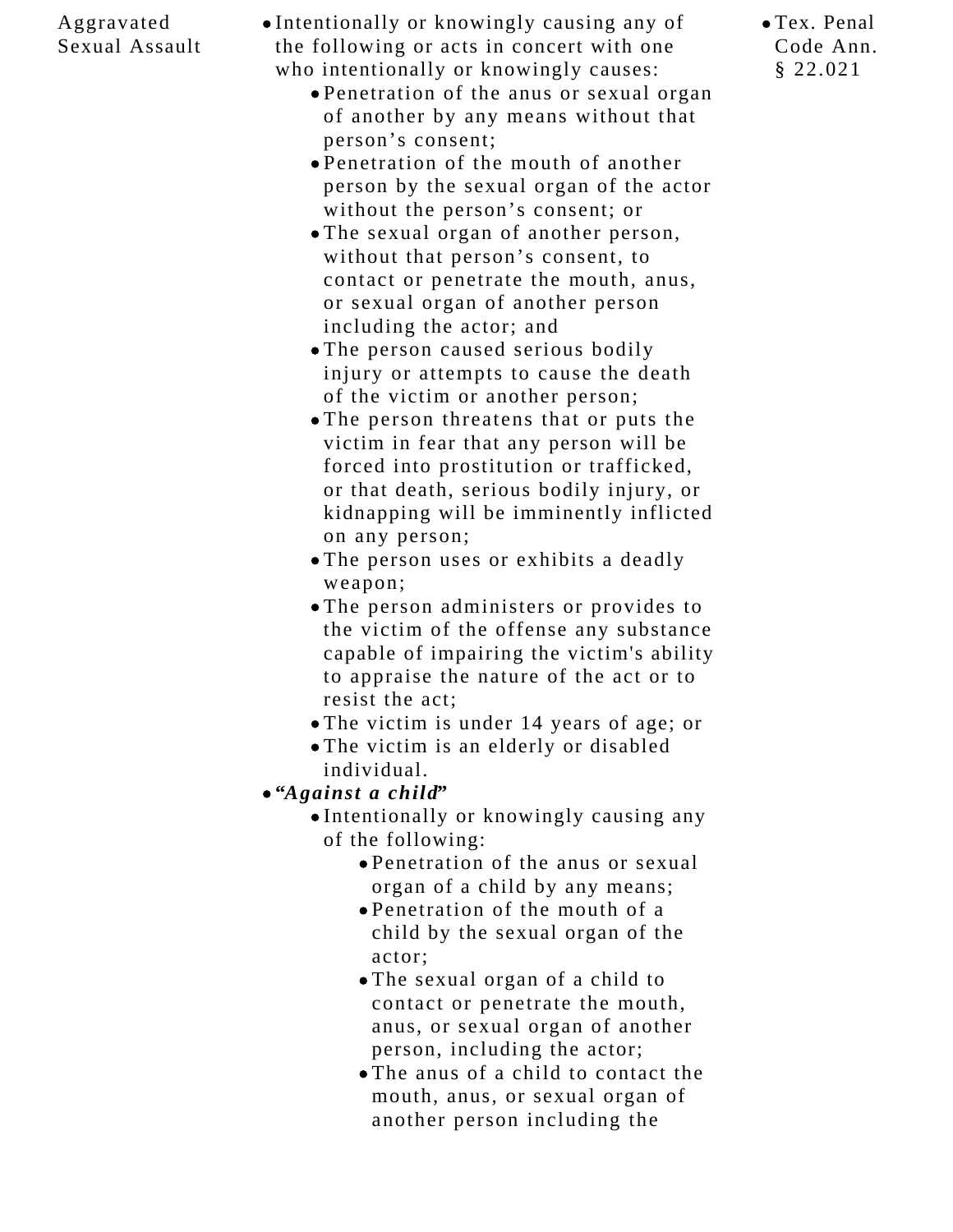actor; or

- The mouth of a child to contact the anus or sexual organ of another person including the actor; and
- The person caused serious bodily injury or attempts to cause the death of the victim or another person;
- The person threatens that or puts the victim in fear that any person will be forced into prostitution or trafficked, or that death, serious bodily injury, or kidnapping will be imminently inflicted on any person;
- The person uses or exhibits a deadly weapon;
- The person administers to the victim of the offense any substance capable of impairing the victim's ability to appraise the nature of the act or to resist the act;
- The victim is under 14 years of age; or
- The victim is disabled;
- Unless:
	- the conduct consisted of medical care for the child and did not include any contact between the anus or sexual organ of the child and the mouth, anus, or sexual organ of the actor or a third party.

Statutory Rape • "Statutory rape" is commonly used to refer to sexual penetration that is illegal because it involves a youth.

Texas has no specific statutory rape statute, but this sentiment is captured under § 22.011 (Sexual Assault "*Against a child*"), § 22.021 (Aggravated Sexual Assault "*Against a child*") and Indecency with a Child § 22.11.

## **Indecency with a Child**

- Engaging in sexual contact with a child younger than 17 or causing the child to engage in sexual contact (second degree felony);
- Exposing the person's anus or any part of the person's genitals, knowing a child under 17 is present, with the

Tex. Penal Code Ann. §§ 21.11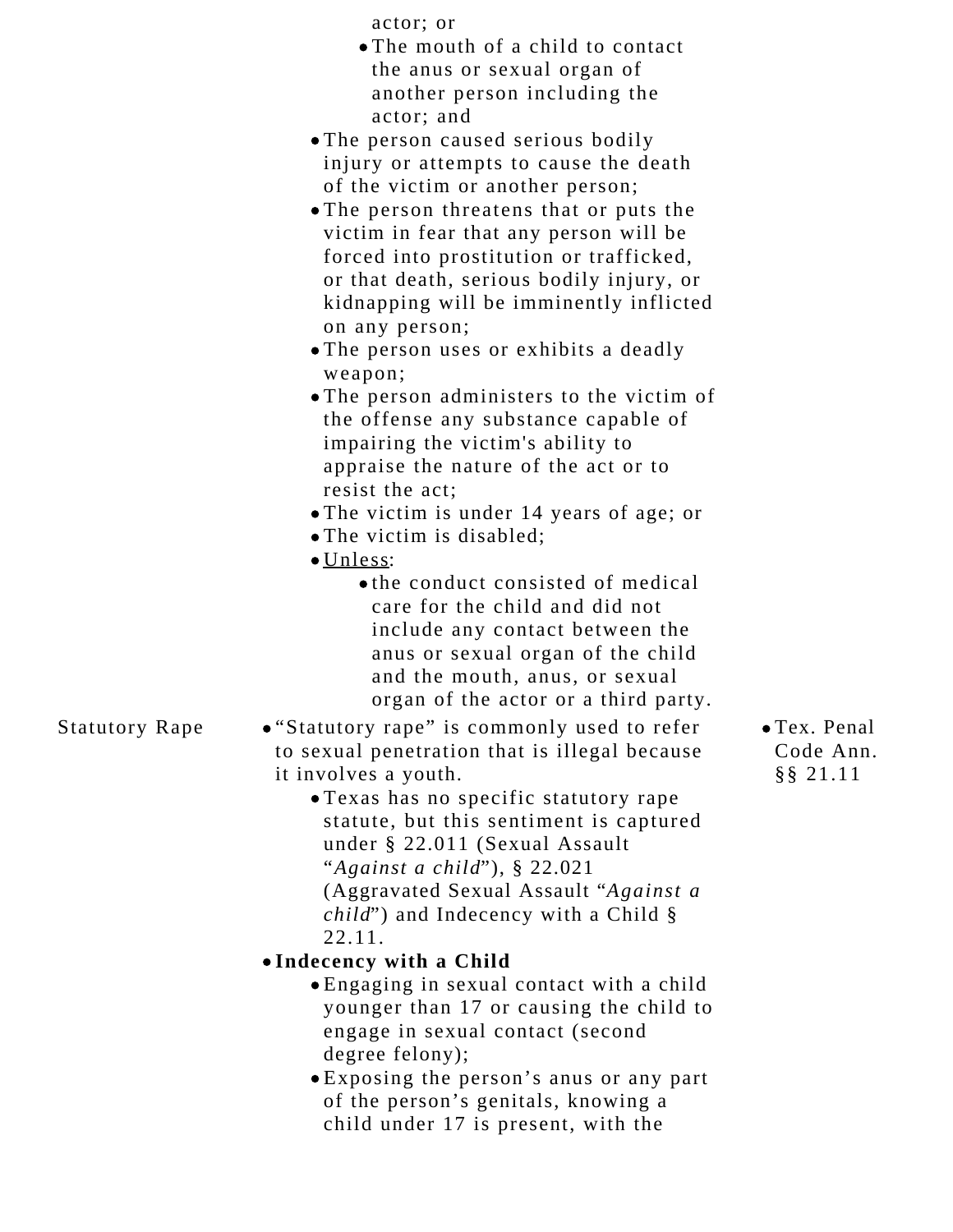|        | intent to arouse or gratify the sexual<br>desires of any person (third degree<br>felony); or<br>• Causing a child under 17 to expose his<br>or her anus or any part of his or her<br>genitals, with the intent to arouse or<br>gratify the sexual desires of any person<br>(third degree felony); unless<br>• the actor is no more than 3 years older<br>than the victim and is of the opposite<br>sex, did not use duress, force, or a<br>threat against the victim and is not a<br>registered sex offender nor a repeat<br>offender; or<br>• actor was the spouse of the child. |                                               |
|--------|-----------------------------------------------------------------------------------------------------------------------------------------------------------------------------------------------------------------------------------------------------------------------------------------------------------------------------------------------------------------------------------------------------------------------------------------------------------------------------------------------------------------------------------------------------------------------------------|-----------------------------------------------|
| Sodomy | • A person commits an offense if he engages<br>in deviate sexual intercourse with another<br>individual of the same sex.<br>• This law was held unconstitutional<br>in <i>Lawrence v. Texas</i> 539 U.S. 588 (2003)<br>but has not been officially repealed.                                                                                                                                                                                                                                                                                                                      | $\bullet$ Tex. Penal<br>Code Ann.<br>§ 21.06. |

# **Utah**

|                                             | Definition                                                                                                                                                                                                                                                                                                                                                                                                                                                                                                                                                                                                                                                                                                                                 | Crime Definition<br>Statute             |
|---------------------------------------------|--------------------------------------------------------------------------------------------------------------------------------------------------------------------------------------------------------------------------------------------------------------------------------------------------------------------------------------------------------------------------------------------------------------------------------------------------------------------------------------------------------------------------------------------------------------------------------------------------------------------------------------------------------------------------------------------------------------------------------------------|-----------------------------------------|
| Unlawful Sexual<br>Activity with a<br>Minor | • A person 18 years or older who<br>commits unlawful sexual activity with a<br>minor if, under circumstances not<br>amounting to rape, object rape, forcible<br>sodomy or aggravated sexual assault,<br>the actor:<br>• Has sexual intercourse with a<br>minor, or<br>• Engages in any sexual act with the<br>minor involving the genitals of one<br>person and the mouth or anus of<br>another person, regardless of the<br>sex of either participant, or<br>• Causes the penetration, however<br>slight, of the genital or anal<br>opening of the minor by any<br>foreign object, substance,<br>instrument, or device, including a<br>part of the human body, with the<br>intent to cause substantial<br>emotional or bodily pain to any | • Utah Code<br>Ann. §<br>$76 - 5 - 401$ |
|                                             |                                                                                                                                                                                                                                                                                                                                                                                                                                                                                                                                                                                                                                                                                                                                            |                                         |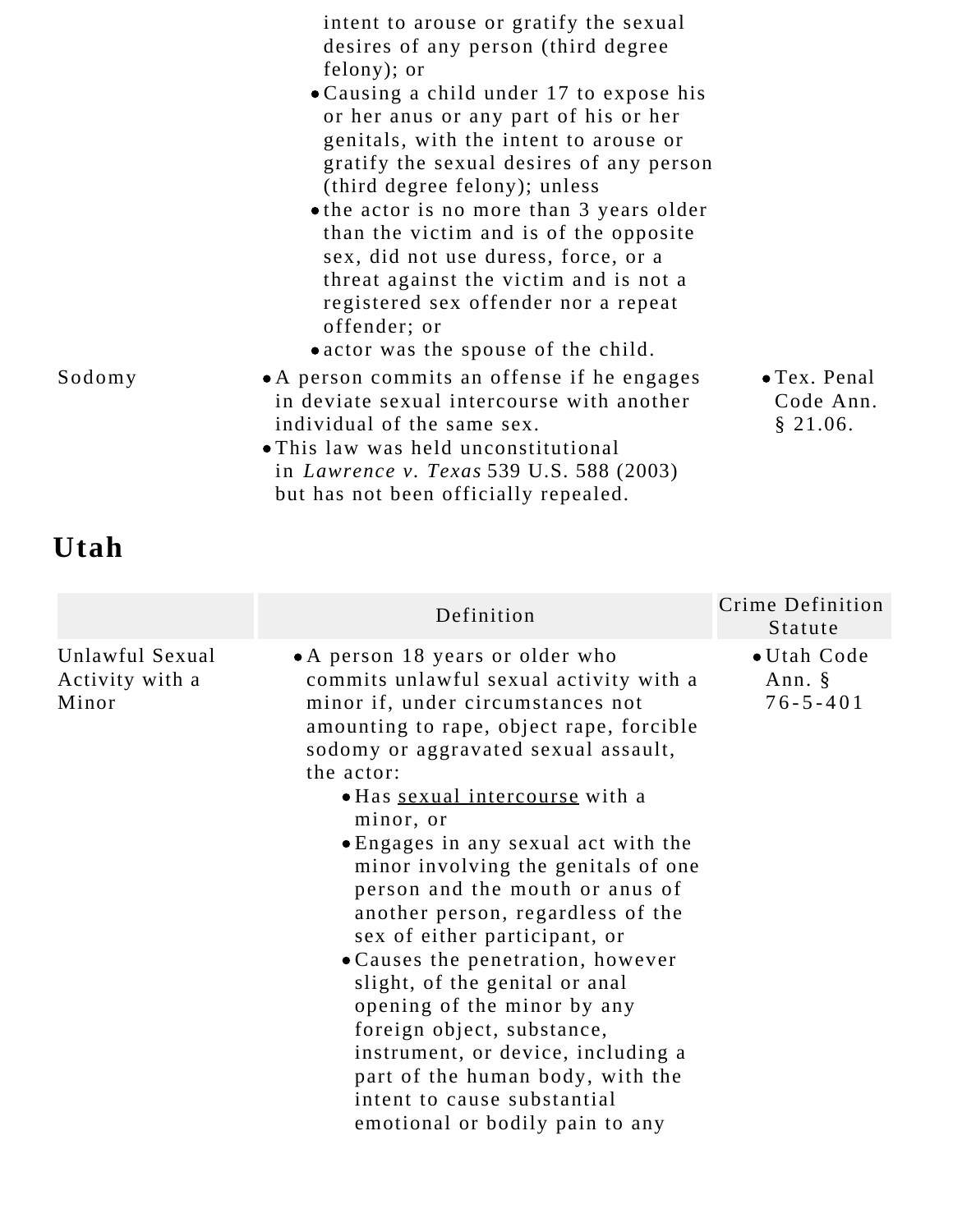|                                                           | person or with the intent to arouse<br>or gratify the sexual desire of any<br>person, regardless of the sex of any<br>participant.                                                                                                                                                                                                                                                                                                                                                                                                                                                                                                                                                                                                                    |                                           |
|-----------------------------------------------------------|-------------------------------------------------------------------------------------------------------------------------------------------------------------------------------------------------------------------------------------------------------------------------------------------------------------------------------------------------------------------------------------------------------------------------------------------------------------------------------------------------------------------------------------------------------------------------------------------------------------------------------------------------------------------------------------------------------------------------------------------------------|-------------------------------------------|
| Sexual Abuse of a<br>Minor                                | • A person commits sexual abuse of a<br>minor if the person is 4 years or more<br>older than the minor, and, under<br>circumstances not amounting to rape,<br>object rape, forcible sodomy, aggravated<br>sexual assault, unlawful sexual activity<br>with a minor, or an attempt to commit<br>any of those offenses:<br>• The person touches the anus,<br>buttocks, or any part of the<br>genitals of the minor, or<br>• Touches the breast of a female<br>minor, or<br>• Otherwise takes indecent liberties<br>with the minor, or<br>• with the intent to cause substantial<br>emotional or bodily pain to any<br>person or with the intent to arouse<br>or gratify the sexual desire of any<br>person regardless of the sex of any<br>participant. | • Utah Code<br>Ann. §<br>$76 - 5 - 401.1$ |
| Unlawful Sexual<br>Conduct with a<br>$16-$ or-17-Year-Old | • A person commits unlawful sexual<br>conduct with a minor if, under<br>circumstances not amounting to rape,<br>object rape, forcible sodomy, forcible<br>sexual abuse, aggravated sexual assault<br>or an attempt to commit any of these<br>offenses, if, the person engages in<br>sexual conduct with a minor and:<br>• The person is 7 or more years<br>older but less than 10 years older<br>than the minor at the time of<br>the sexual conduct, and the person<br>knew or reasonably should have<br>known the age of the minor, or<br>.10 or more years older than the<br>minor at the time of the sexual<br>conduct.<br>• Sexual conduct:<br>$\bullet$ (i) Sexual intercourse with the<br>minor, or<br>Any covual got with the mine            | • Utah Code<br>Ann. §<br>$76 - 5 - 401.2$ |

(ii) Any sexual act with the minor involving the genitals of one person and the mouth or anus of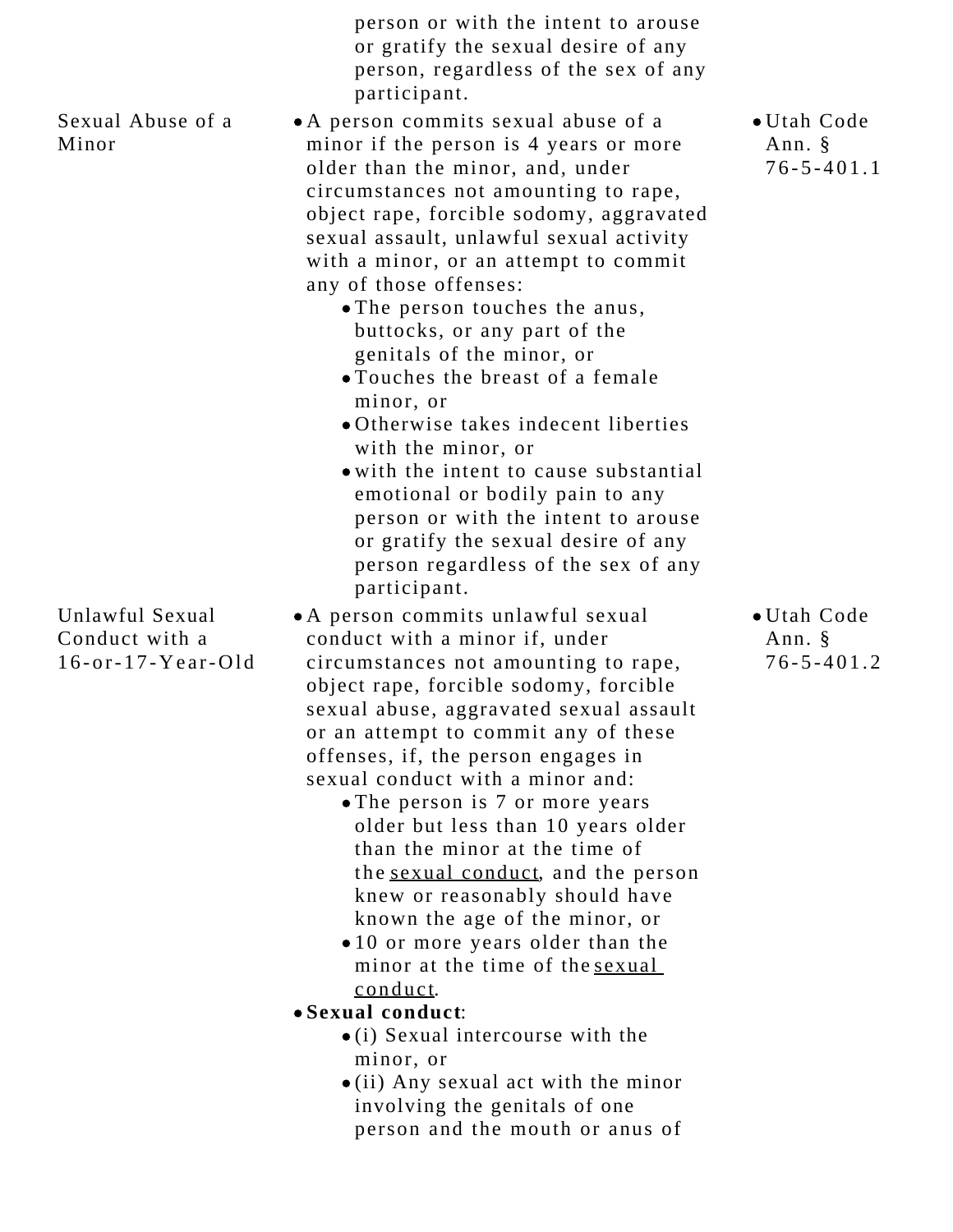another person, regardless of the sex of either participant, or

- (iii) Penetration, however slight, of the genital or anal opening of the minor by a foreign object, substance, instrument, or device, including a part of the human body, with the intent to cause substantial emotional or bodily pain to any person or with the intent to arouse or gratify the sexual desire of any person, regardless of the sex of any participant, or
- $\bullet$  (iv) Touching the anus, buttocks, or any part of the genitals of a minor or breast of a female minor, or otherwise taking indecent liberties with the minor, with the intent to cause substantial emotional or bodily pain to any person or with the intent to arouse or gratify the sexual desire of any person, regardless of the sex of any participant.
- Rape When the actor has sexual intercourse with another person without the victim's consent.
	- **Without consent** means (whether or not the victim is married to the actor):
		- The victim expresses lack of consent through words or conduct; o r
		- The actor overcomes the victim through the actual application of physical force or violence; or
		- The actor is able to overcome the victim through concealment or by the element of surprise; or
		- The actor coerces the victim to submit by threatening to retaliate (including through threats of physical force, kidnapping or extortion) in the future or immediate future against the victim or any other person, and the victim perceives at the time that the actor has the ability to execute this

Utah Code Ann. § 76-5-402, 76-5-406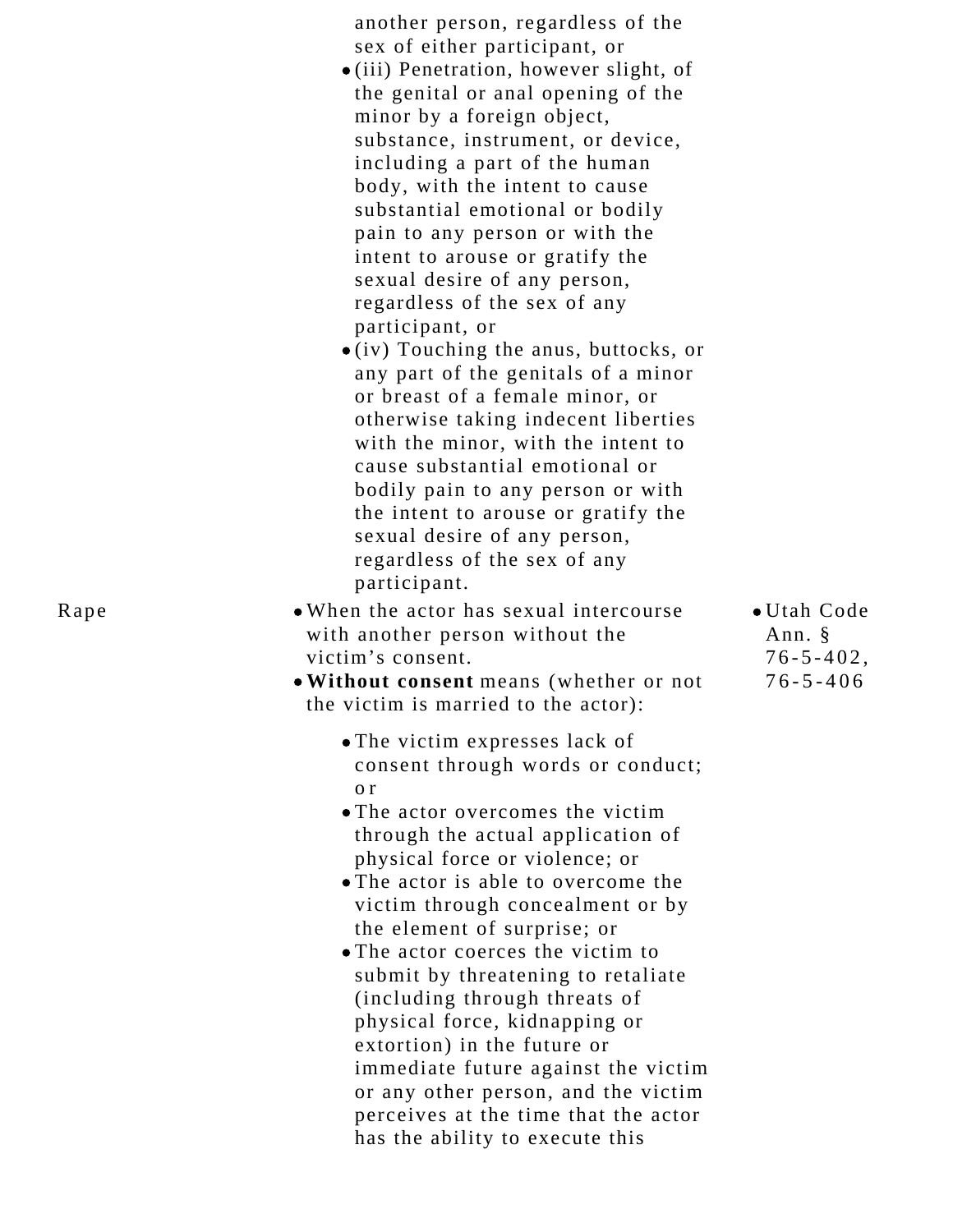threat; or

- The actor knows the victim is unconscious, unaware that the act is occurring, or physically unable to resist; or
- The actor knows that as a result of mental disease or defect, the victim is at the time of the act incapable either of appraising the nature of the act or of resisting it, understanding the possible consequences to the victim's health or safety; or appraising the nature of the relationship between the actor and the victim; or
- $\bullet$  the actor knows that the victim submits or participates because the victim erroneously believes that the actor is the victim's spouse; or
- the actor intentionally impaired the power of the victim to appraise or control his or her conduct by administering any substance without the victim's knowledge; or
- $\bullet$  the victim is younger than 14 years of age; or
- the victim is younger than 18 years of age and at the time of the offense the actor was the victim's parent, stepparent, adoptive parent, or legal guardian or occupied a position of special trust in relation to the victim; or
- the victim is 14 years of age or older, but younger than 18 years of age, and the actor is more than three years older than the victim and entices or coerces the victim to submit or participate, under circumstances not amounting to the force or threat required above; o r
- the actor is a health professional or religious counselor, the act is committed under the guise of providing professional diagnosis, counseling, or treatment, and at the time of the act the victim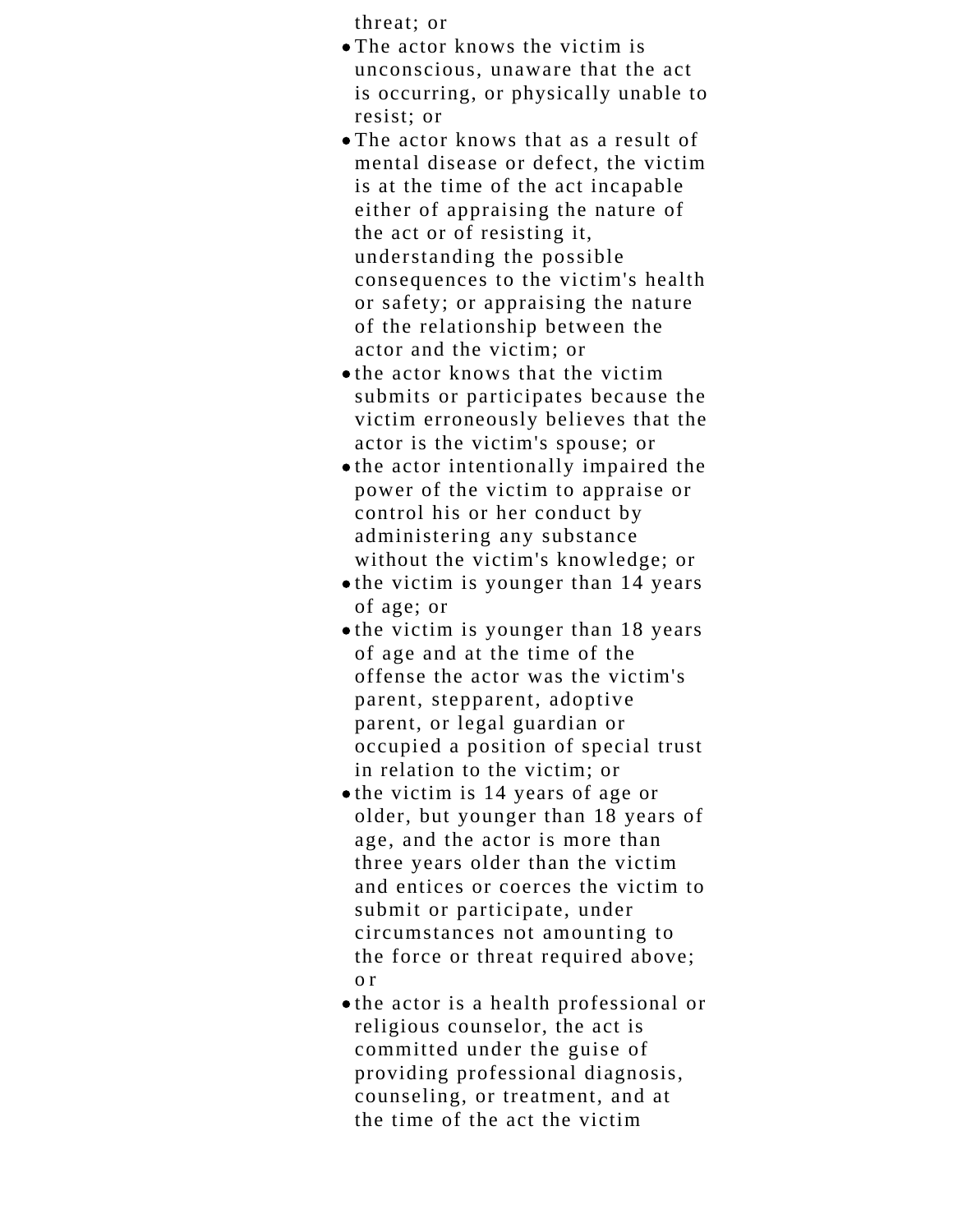reasonably believed that the act was for medically or professionally appropriate diagnosis, counseling, or treatment to the extent that resistance by the victim could not reasonably be expected to have been manifested.

Rape of a Child  $\bullet$  A person commits rape of a child when the person has sexual intercourse with a child who is under the age of 14.

Object Rape  $\bullet$  A person who, without the victim's consent, causes the penetration, however slight, of the genital or anal opening of another person who is 14 years of age or older, by any foreign object, substance, instrument, or device, including a part of the human body other than the mouth or genitals, with intent to cause substantial emotional or bodily pain to the victim or with the intent to arouse or gratify the sexual desire of any person.

> **Without consent** means (whether or not the victim is married to the actor):

- The victim expresses lack of consent through words or conduct; o r
- The actor overcomes the victim through the actual application of physical force or violence; or
- The actor is able to overcome the victim through concealment or by the element of surprise; or
- The actor coerces the victim to submit by threatening to retaliate (including through threats of physical force, kidnapping or extortion) in the future or immediate future against the victim or any other person, and the victim perceives at the time that the actor has the ability to execute this threat; or
- The actor knows the victim is unconscious, unaware that the act is occurring, or physically unable to resist; or
- The actor knows that as a result of
- Utah Code Ann. §76-5-402.1
- Utah Code Ann. § 76-5-402.2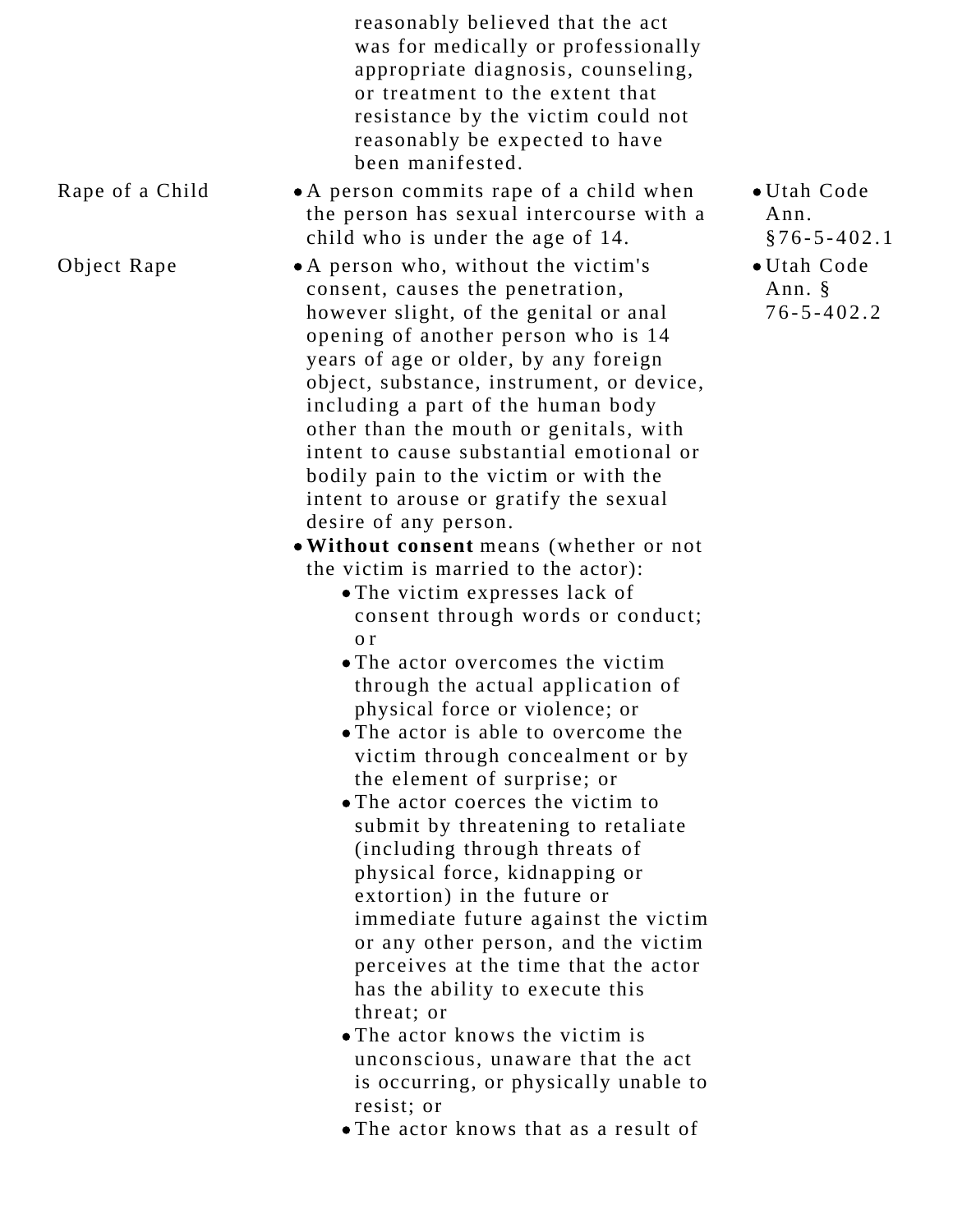mental disease or defect, the victim is at the time of the act incapable either of appraising the nature of the act or of resisting it, understanding the possible consequences to the victim's health or safety; or appraising the nature of the relationship between the actor and the victim; or

- $\bullet$  the actor knows that the victim submits or participates because the victim erroneously believes that the actor is the victim's spouse; or
- the actor intentionally impaired the power of the victim to appraise or control his or her conduct by administering any substance without the victim's knowledge; or
- $\bullet$  the victim is younger than 14 years of age; or
- the victim is younger than 18 years of age and at the time of the offense the actor was the victim's parent, stepparent, adoptive parent, or legal guardian or occupied a position of special trust in relation to the victim; or
- the victim is 14 years of age or older, but younger than 18 years of age, and the actor is more than three years older than the victim and entices or coerces the victim to submit or participate, under circumstances not amounting to the force or threat required above; o r
- the actor is a health professional or religious counselor, the act is committed under the guise of providing professional diagnosis, counseling, or treatment, and at the time of the act the victim reasonably believed that the act was for medically or professionally appropriate diagnosis, counseling, or treatment to the extent that resistance by the victim could not reasonably be expected to have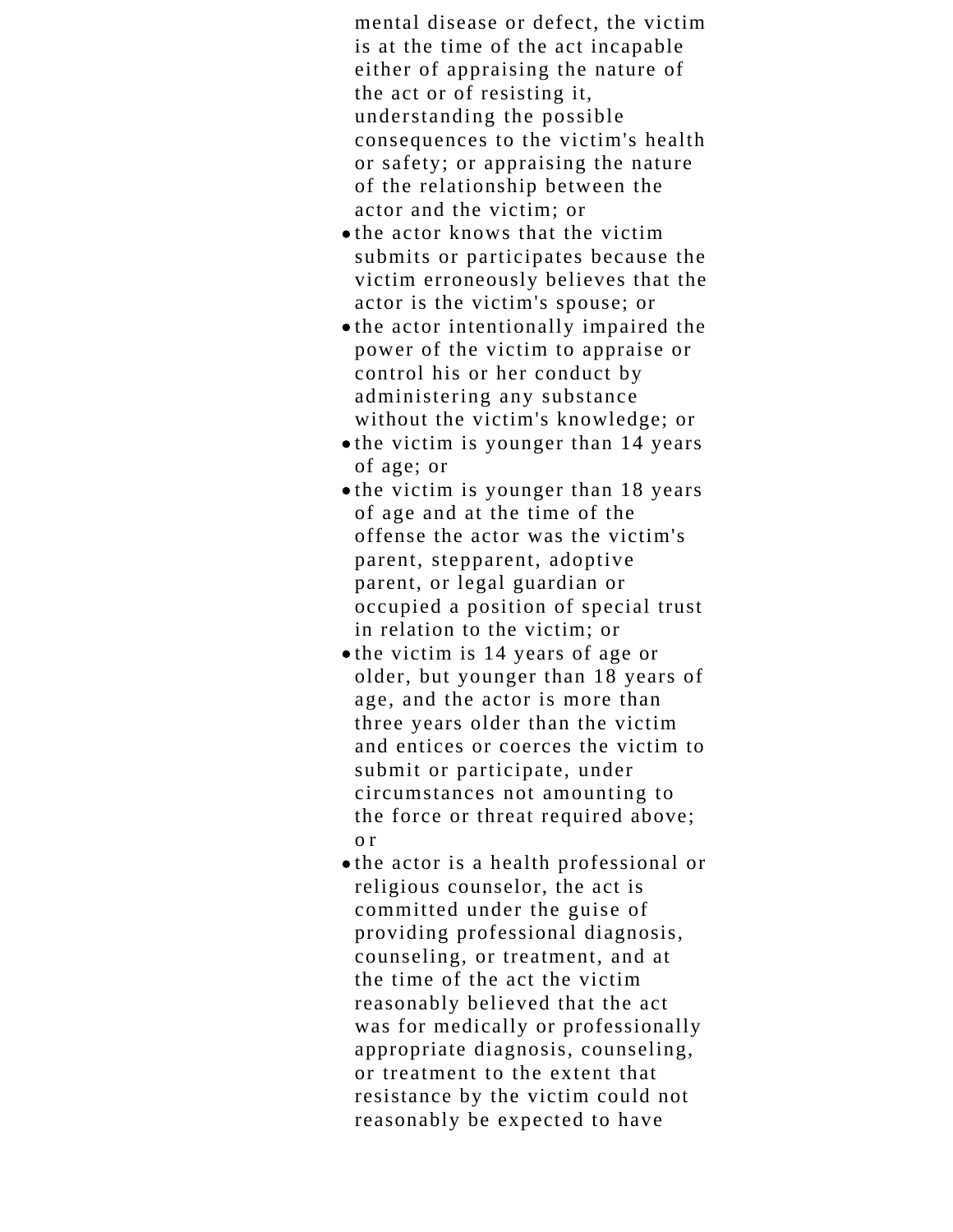|                           | been manifested.<br>• Other provisions apply. See $\S$                                                                                                                                                                                                                                                                                                                                                                                                                                                                                           |                                           |
|---------------------------|--------------------------------------------------------------------------------------------------------------------------------------------------------------------------------------------------------------------------------------------------------------------------------------------------------------------------------------------------------------------------------------------------------------------------------------------------------------------------------------------------------------------------------------------------|-------------------------------------------|
|                           | 76-5-406 ("Sexual offenses against the<br>victim without consent of victim -<br>Circumstances").                                                                                                                                                                                                                                                                                                                                                                                                                                                 |                                           |
| Object Rape of a<br>Child | • A person who causes the penetration or Utah Code Ann.<br>touching, however slight, of the genital<br>or anal opening of a child who is under<br>14, by any foreign object, substance,<br>instrument, or device, not including a<br>part of the human body, with intent to<br>cause substantial emotional or bodily<br>pain to the child or with the intent to<br>arouse or gratify sexual desire of any<br>person                                                                                                                              | $§ 76 - 5 - 402.3$                        |
| <b>Statutory Rape</b>     | • "Statutory rape" is commonly used to<br>refer to sexual penetration that is illegal<br>because it involves a youth.<br>• Utah has no specific statutory rape<br>statute, but this sentiment is captured<br>under § 76-5-401 (Unlawful Sexual<br>Activity with a Minor), $\hat{\mathcal{S}}$<br>76-5-401.1 (Sexual abuse of a Minor), $\S$<br>76-5-401.2 (Unlawful Sexual Conduct<br>with a 16- or 17-Year-Old), and $\S$<br>76-5-402.1 (Rape of a Child). $\S$<br>76-5-402.3 (Object Rape of a Child) and<br>§ 76-5-403.1 (Sodomy of a Child). | $\bullet N/A$                             |
| Forcible Sodomy           | • A person commits sodomy when:<br>• The actor engages in any sexual act<br>with a person who is 14 years of<br>age or older involving the genitals<br>of one person and mouth or anus<br>of another person, regardless of<br>the sex of either participant.<br>• A person commits forcible sodomy<br>when:<br>• The actor commits sodomy upon<br>another without the other's consent.                                                                                                                                                           | • Utah Code<br>Ann. §<br>$76 - 5 - 403$   |
| Sodomy on a Child         | • A person commits sodomy upon a child<br>when:<br>• The actor engages in any sexual act<br>upon or with a child who is under<br>the age of 14, involving the genitals<br>or anus of the actor or the child<br>and the mouth or anus of either<br>person, regardless of the sex of<br>either participant.                                                                                                                                                                                                                                        | • Utah Code<br>Ann. §<br>$76 - 5 - 403.1$ |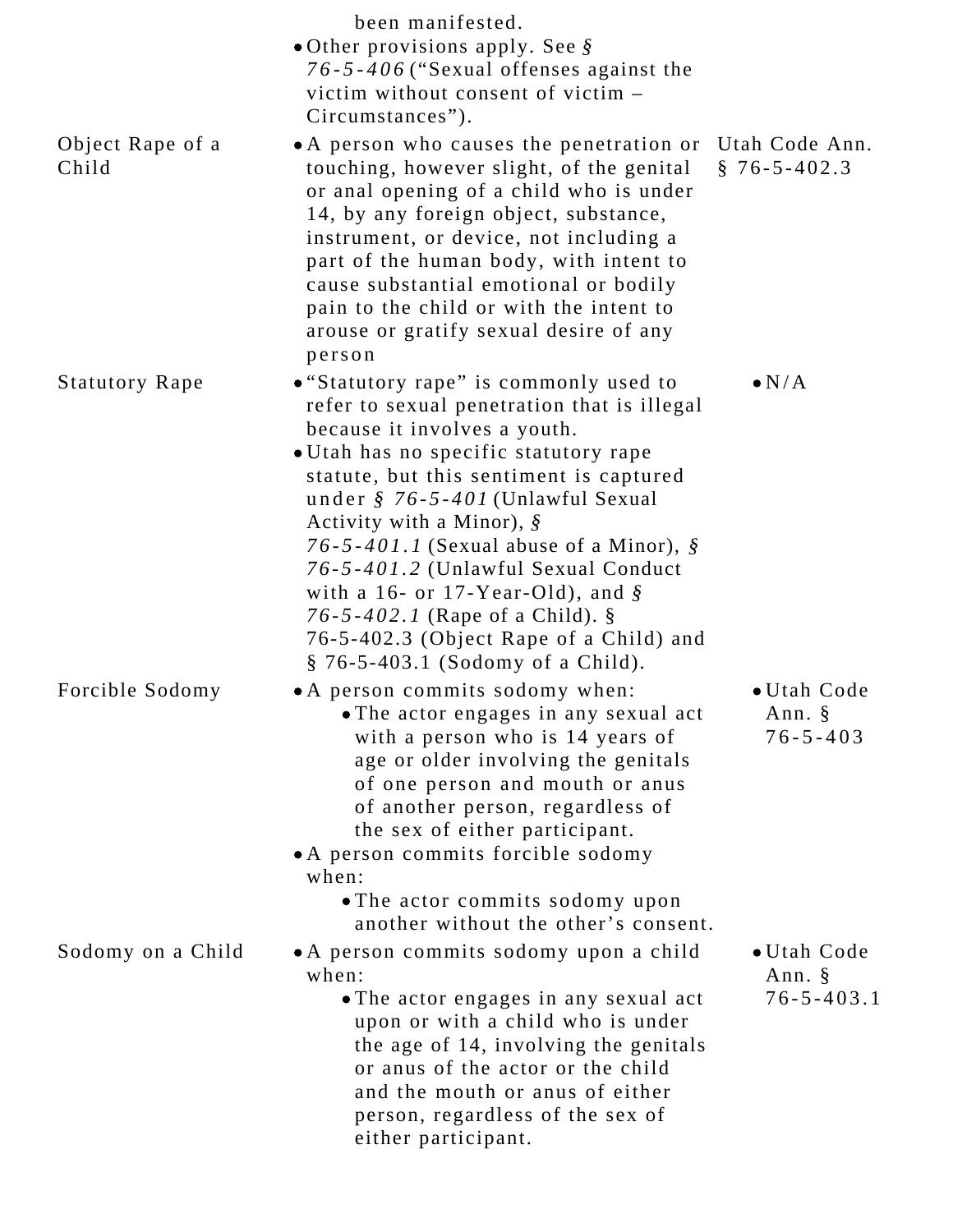| Forcible Sexual            | A person commits forcible sexual abuse if:                                        | • Utah Code              |
|----------------------------|-----------------------------------------------------------------------------------|--------------------------|
| Abuse                      | • The victim is 14 years of age or older                                          | Ann. §<br>$76 - 5 - 404$ |
|                            | and,                                                                              |                          |
|                            | • Under circumstances not amounting to<br>rape, object rape, sodomy, or attempted |                          |
|                            | rape or sodomy, the actor touches the                                             |                          |
|                            | anus, buttocks, pubic area, or any part                                           |                          |
|                            | of the genitals of another, or touches                                            |                          |
|                            | the breast of a female, or otherwise                                              |                          |
|                            | takes indecent liberties with another,                                            |                          |
|                            | • With intent to cause substantial                                                |                          |
|                            | emotional or bodily pain to any person                                            |                          |
|                            | or with the intent to arouse or gratify                                           |                          |
|                            | the sexual desire of any person, and                                              |                          |
|                            | . Without the consent of the other,                                               |                          |
|                            | regardless of the sex of any participant.                                         |                          |
| Sexual Abuse of a<br>Child | • A person commits sexual abuse of a<br>child if:                                 | • Utah Code<br>Ann.      |
|                            | • Under circumstances not                                                         | $§76 - 5 - 404.1$        |
|                            | amounting to rape of a child,                                                     |                          |
|                            | object rape of a child, sodomy on a                                               |                          |
|                            | child, or attempt of any of the                                                   |                          |
|                            | aforementioned offenses, the actor                                                |                          |
|                            | touches the anus, buttocks, or                                                    |                          |
|                            | genitalia of any child, or touches                                                |                          |
|                            | the breast of a female child, or                                                  |                          |
|                            | otherwise takes indecent liberties                                                |                          |
|                            | with a child,                                                                     |                          |
|                            | . With intent to cause substantial<br>emotional or bodily pain to any             |                          |
|                            | person or with the intent to arouse                                               |                          |
|                            | or gratify the sexual desire of any                                               |                          |
|                            | person, regardless of the sex of any                                              |                          |
|                            | participant.                                                                      |                          |
|                            | • A person commits aggravated sexual                                              |                          |
|                            | abuse of a child when in conjunction                                              |                          |
|                            | with the offenses described above the                                             |                          |
|                            | actor:                                                                            |                          |
|                            | • Uses a dangerous weapon, force,                                                 |                          |
|                            | duress or violence, intimidation,                                                 |                          |
|                            | coercion, menace or threat of                                                     |                          |
|                            | harm, or committed during a                                                       |                          |
|                            | kidnapping; or                                                                    |                          |
|                            | • Caused bodily injury or severe                                                  |                          |
|                            | psychological injury during or as a<br>result of the offense;                     |                          |
|                            | . Was a stranger to the victim and                                                |                          |
|                            |                                                                                   |                          |
|                            |                                                                                   |                          |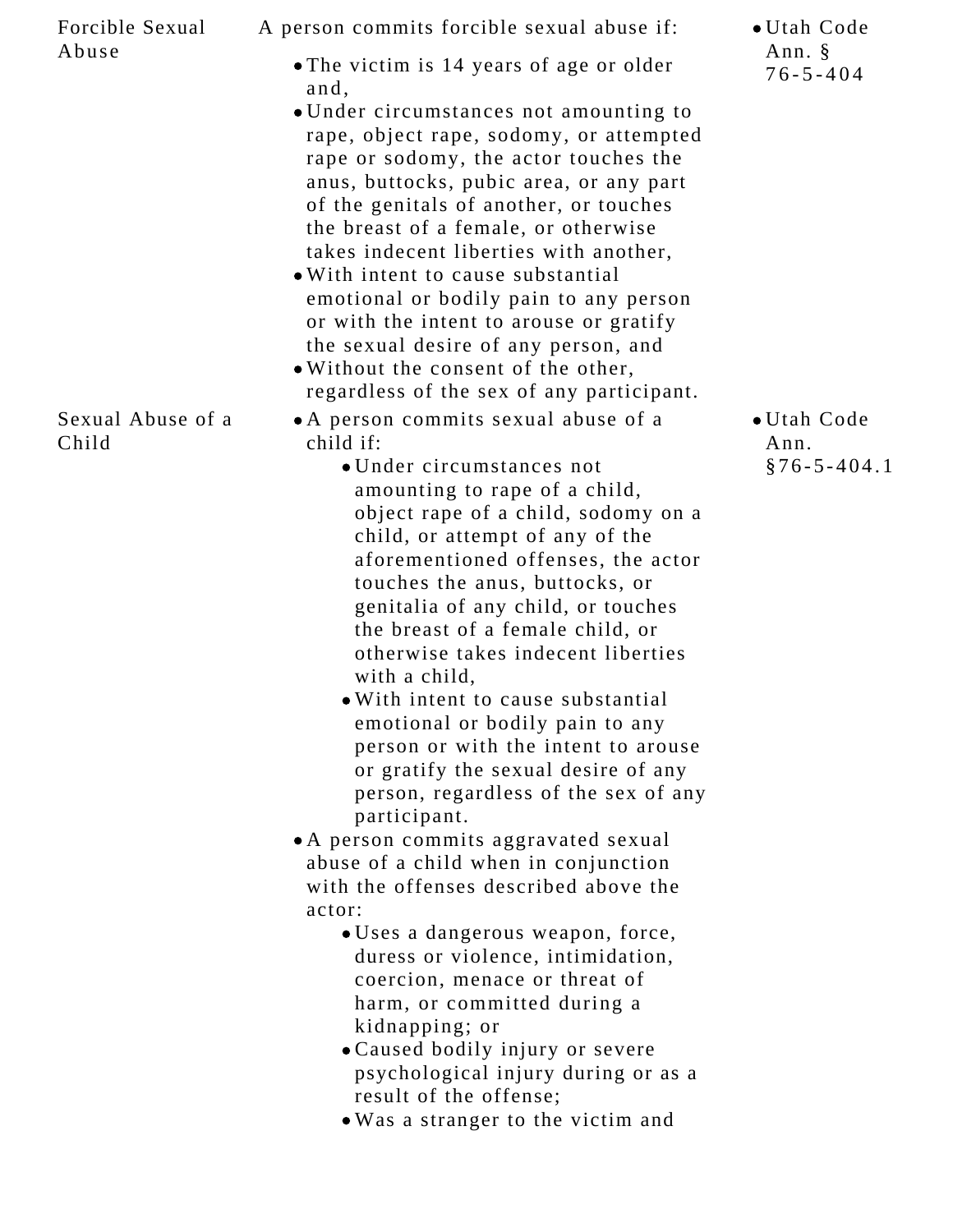made friends with the victim for the purpose of committing the offense;

- Used, showed or displayed pornography, photographed the victim in a lewd condition during the course of the offense; or
- Actor was previously convicted of any sexual offense; or
- The accused committed the same or similar sexual act upon two or more victims at the same time or during the same course of conduct; o r
- The accused committed more than five separate acts at the same time, during the same course of conduct or before or after the instant offense; or
- The actor was in a position of special trust in relation to the victim; or
- The accused encouraged, aided, allowed or benefited from acts of prostitution or sexual acts by the victim with any other person, or sexual performance by the victim before any other person, human smuggling or human trafficking; or
- The accused caused penetration, however slight, of the genital or anal opening of the child by any part or parts of the human body other than the genitals or mouth.
- A person commits aggravated sexual assault if:
	- In the course of rape, object rape, forcible sodomy, or forcible sexual abuse, the actor:
		- Uses or threatens the victim with the use of a dangerous weapon, or
		- Compels or attempts to compel the victim to submit to rape, object rape, forcible sodomy, or forcible sexual abuse by threat of kidnaping, death, or serious bodily injury

Utah Code Ann. § 76-5-405

Aggravated Sexual Assault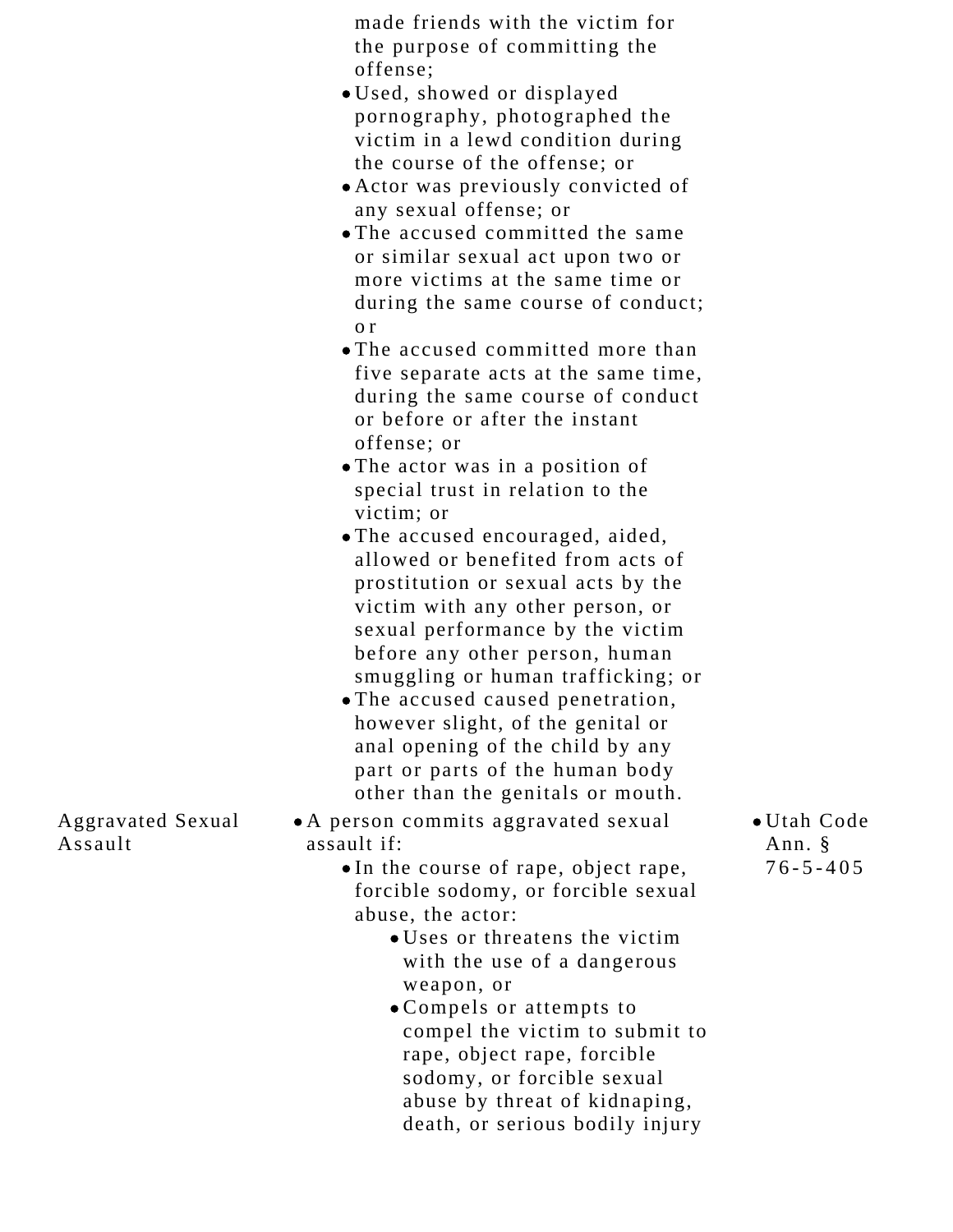to be inflicted imminently on any person, or

- Is aided or abetted by one or more persons.
- In the course of attempted rape, attempted object rape, or attempted forcible sodomy, the actor:
	- Causes serious bodily injury, o r
	- Uses or threatens the victim with the use of a dangerous weapon, or
	- Attempts to compel the victim to submit to rape, object rape, forcible sodomy, by threat of kidnaping, death, or serious bodily injury to be inflicted imminently on any person or
	- Is aided or abetted by one or more persons.

In the course of attempted forcible sexual abuse, the actor:

- Causes serious bodily injury, o r
- Uses or threatens the victim with the use of a dangerous weapon, or
- Attempts to compel the victim to submit to forcible sexual abuse, by threat of kidnaping, death, or serious bodily injury to be inflicted imminently on any person or
- Is aided or abetted by one or more persons.

## **Vermont**

|                | Definition                                                                                                                                                             | Crime<br>Definition<br>Statute                  |
|----------------|------------------------------------------------------------------------------------------------------------------------------------------------------------------------|-------------------------------------------------|
| Sexual Assault | • No person shall engage in a sexual act with<br>another person and compel the other<br>person to participate in the sexual act:<br>• Without the consent of the other | $\bullet$ 13 V.S.A.<br>$\S$ $\S$ 3252 &<br>3254 |
|                | person, or<br>• By threatening or coercing the other                                                                                                                   |                                                 |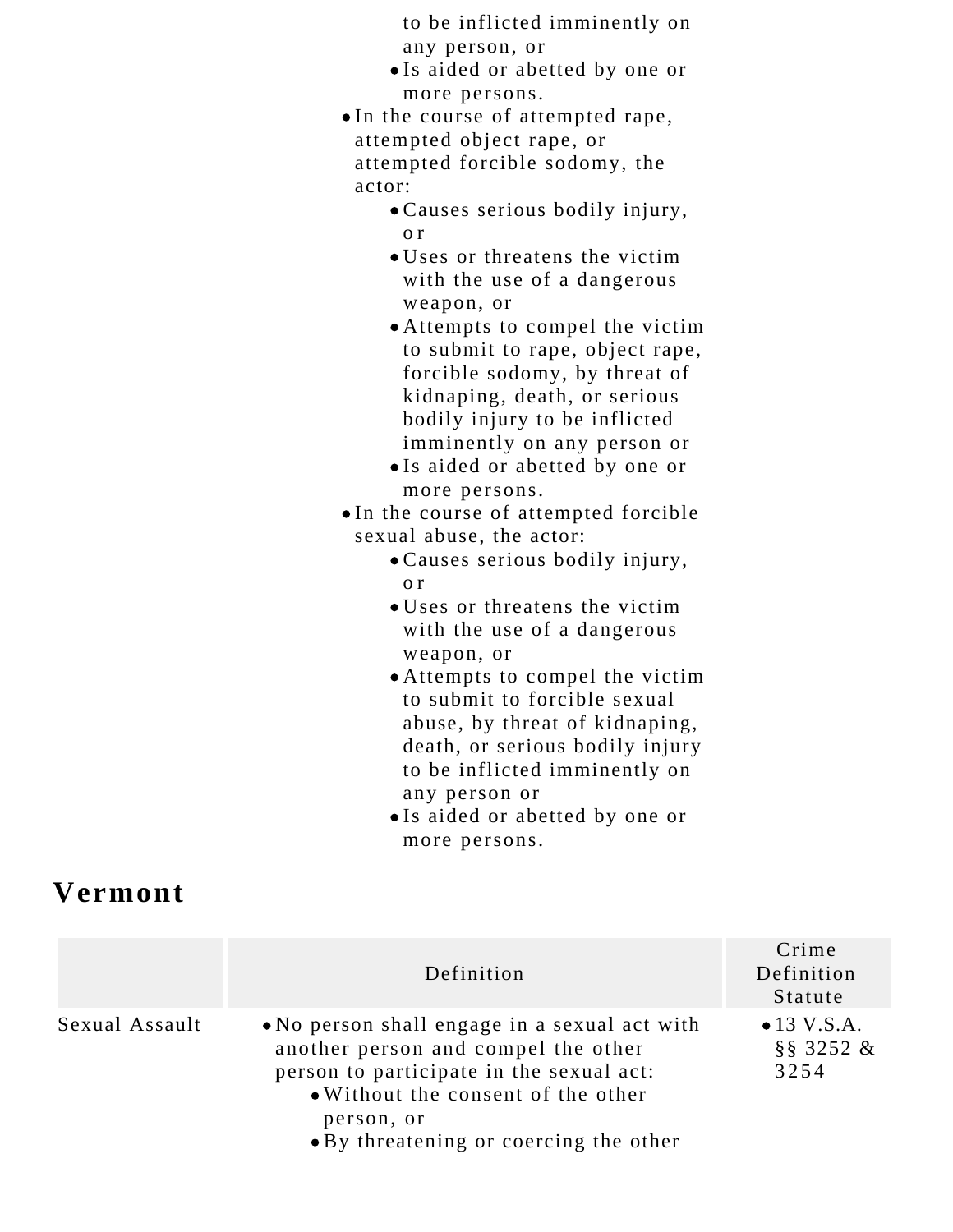person, or

- By placing the other person in fear that any person will suffer imminent bodily injury.
- No person shall engage in a sexual act with another person and impair substantially the ability of the other person to appraise or control conduct by administering or employing drugs or intoxicants without the knowledge or against the will of the other person.
- No person shall engage in a sexual act with a child who is under the age of 16 ("Statutory Rape"), except:
	- Where the persons are married to each other and the sexual act is consensual, o r
	- Where the person is less than 19 years old, the child is at least 15 years old, and the sexual act is consensual.
- No person shall engage in a sexual act with a child who is under the age of 18 and is entrusted to the actor's care by authority of law or is the actor's child, grandchild, foster child, adopted child, or stepchild.
- No person shall engage in a sexual act with a child under the age of 16 if:
	- The victim is entrusted to the actor's care by authority of law or is the actor's child, grandchild, foster child, adopted child, or stepchild, or
	- The actor is at least 18 years of age, resides in the victim's household, and serves in a parental role with respect to the victim.

Aggravated Sexual Assault A person commits the crime of aggravated sexual assault if the person commits sexual assault under any of the following circumstances:

- At the time of the sexual assault, the actor causes serious bodily injury to the victim or to another;
- The actor is joined or assisted by one or more persons in physically restraining, assaulting, or sexually assaulting the victim;
- The actor commits the sexual act under

 $• 13 V.S.A.$ 3253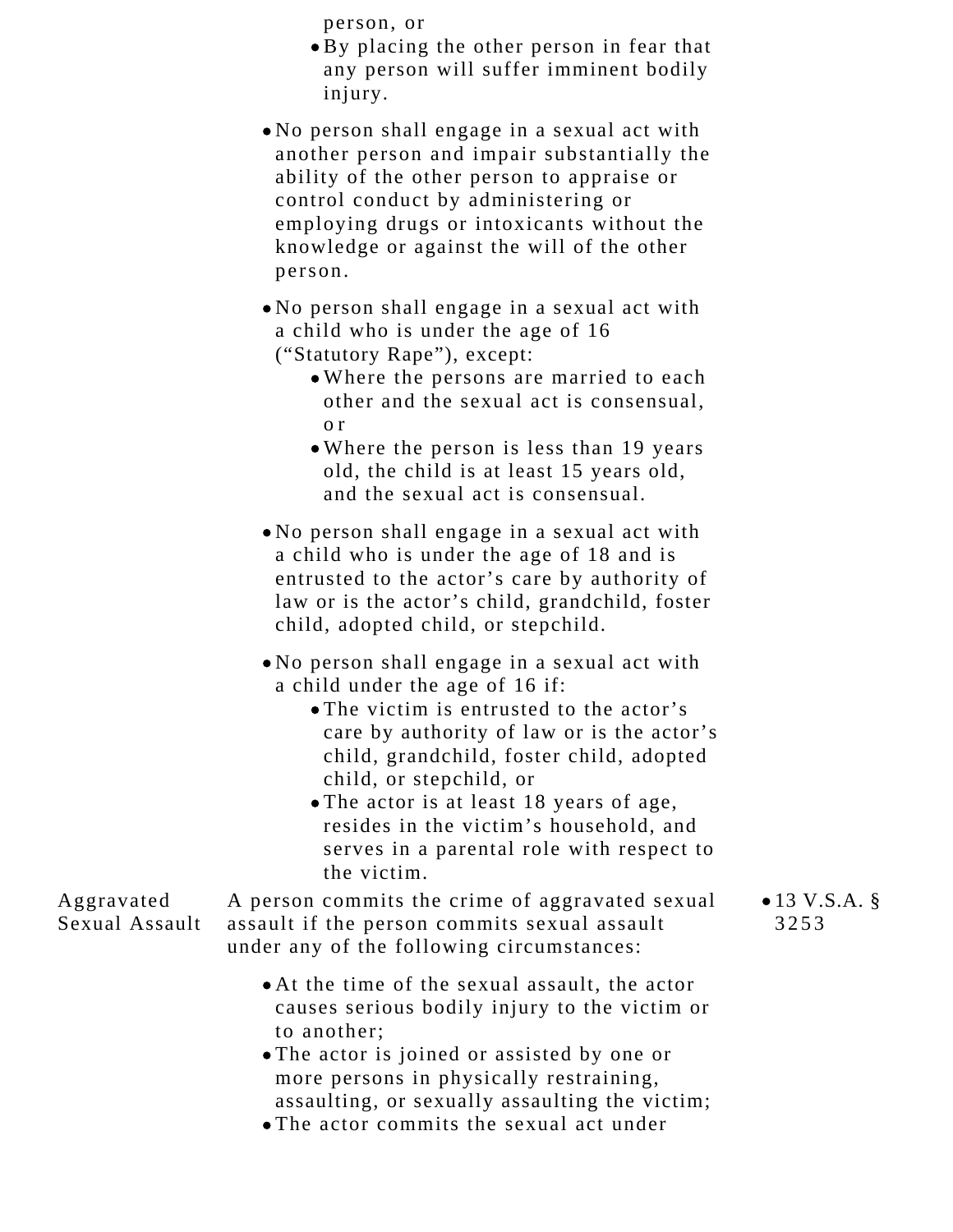circumstances which constitute the crime of kidnapping;

- The actor has previously been convicted in this state of sexual assault under  $\S$  3252(a) or (b) or aggravated sexual assault or has been convicted in any jurisdiction in the U.S. of an offense which would constitute sexual assault under § 3252(a) or (b) or aggravated sexual assault if committed in this state;
- At the time of the sexual assault, the actor is armed with a deadly weapon and uses or threatens to use the deadly weapon on the victim or on another;
- At the time of the sexual assault, the actor threatens to cause imminent serious bodily injury to the victim or to another and the victim reasonably believes that the actor has the present ability to carry out the threat;
- At the time of the sexual assault, the actor applies deadly force to the victim;
- The victim is under the age of 13 and the actor is at least 18 years of age; or
- The victim is subjected by the actor to repeated nonconsensual sexual acts as part of the same occurrence or the victim is subjected to repeated nonconsensual sexual acts as part of the actor's common scheme and plan.

## Aggravated Sexual Assault of a Child

A person commits the crime of aggravated sexual assault of a child if the actor is at least 18 years of age and commits sexual assault against a child under the age of 16 in violation of § 3252 and at least one of the following circumstances exists:

- At the time of the sexual assault, the actor causes serious bodily injury to the victim or to another;
- The actor is joined or assisted by one or more persons in physically restraining, assaulting, or sexually assaulting the victim;
- The actor commits the sexual act under circumstances which constitute the crime of kidnapping;
- The actor has previously been convicted in this state of sexual assault under  $\S$  3252(a) or (b), aggravated sexual assault under § 3253 or aggravated sexual assault of a child or has been convicted in any jurisdiction in the U.S. of an offense which would

 $• 13 V.S.A. §$ 3253(a)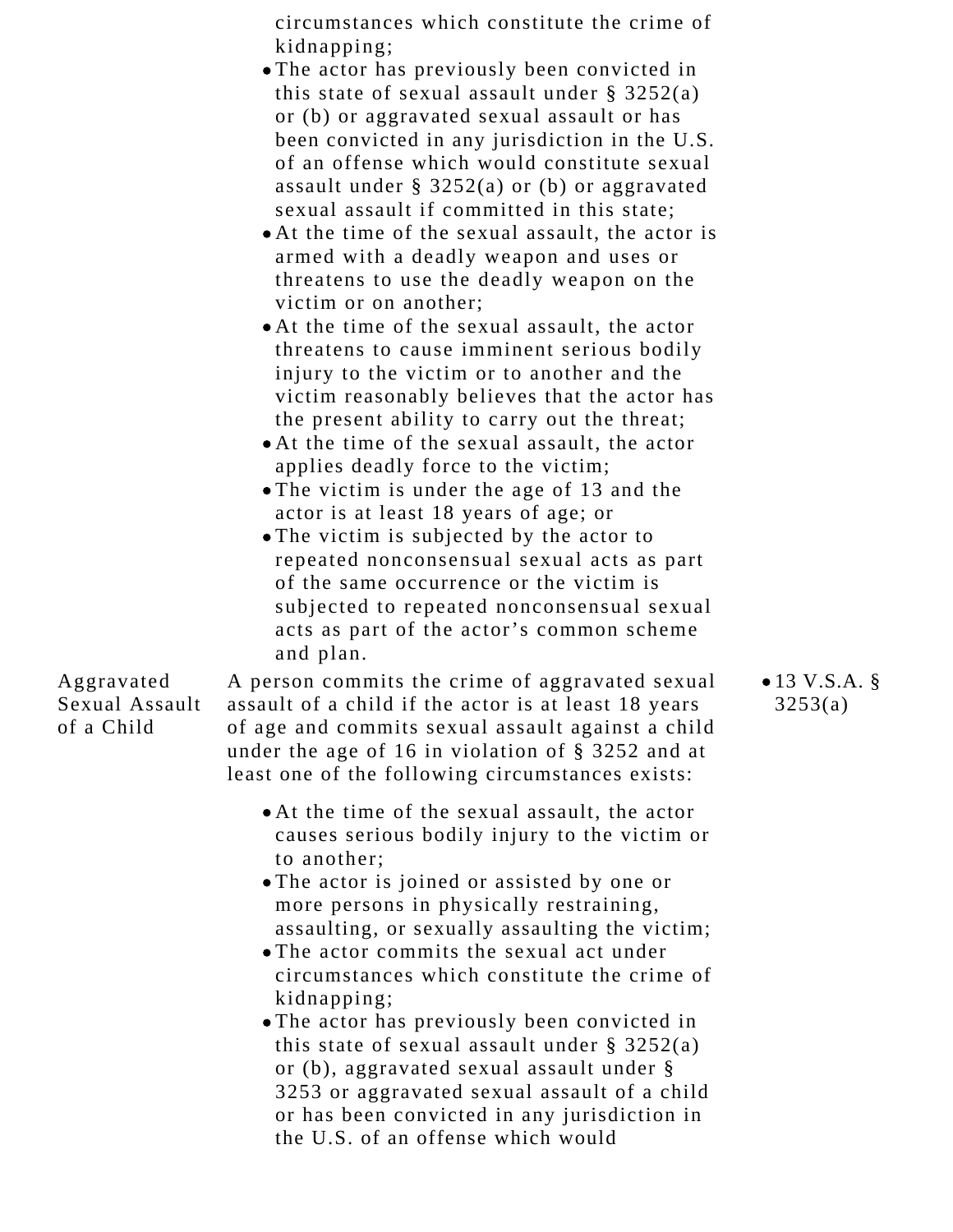|                                        | constitute sexual assault under $\S$ 3252(a) or<br>(b), or aggravated sexual assault under $\S$<br>3253 or aggravated sexual assault of a child<br>if committed in this state;<br>• At the time of the sexual assault, the actor is<br>armed with a deadly weapon and uses or<br>threatens to use the deadly weapon on the<br>victim or on another;<br>• At the time of the sexual assault, the actor<br>threatens to cause imminent serious bodily<br>injury to the victim or to another and the<br>victim reasonably believes that the actor has<br>the present ability to carry out the threat;<br>• At the time of the sexual assault, the actor<br>applies deadly force to the victim; or<br>• The victim is subjected by the actor to<br>repeated nonconsensual sexual acts as part<br>of the same occurrence or the victim is<br>subjected to repeated nonconsensual sexual |                          |
|----------------------------------------|------------------------------------------------------------------------------------------------------------------------------------------------------------------------------------------------------------------------------------------------------------------------------------------------------------------------------------------------------------------------------------------------------------------------------------------------------------------------------------------------------------------------------------------------------------------------------------------------------------------------------------------------------------------------------------------------------------------------------------------------------------------------------------------------------------------------------------------------------------------------------------|--------------------------|
| Sexual<br>Exploitation of<br>an Inmate | acts as part of the actor's common scheme<br>and plan.<br>No correctional employee, contractor, or other<br>person providing services to offenders on behalf<br>of the department of corrections or pursuant to a<br>court order or in accordance with a condition of<br>parole, probation, supervised community                                                                                                                                                                                                                                                                                                                                                                                                                                                                                                                                                                   | • 13 V.S.A. $\S$<br>3257 |
|                                        | sentence, or furlough shall engage in asexual<br>act with a person who the employee, contractor,<br>or other person providing services knows:                                                                                                                                                                                                                                                                                                                                                                                                                                                                                                                                                                                                                                                                                                                                      |                          |
|                                        | • Is confined to a correctional facility; or                                                                                                                                                                                                                                                                                                                                                                                                                                                                                                                                                                                                                                                                                                                                                                                                                                       |                          |
|                                        | • Is being supervised by the department of<br>corrections while on parole, probation,<br>supervised community sentence, or<br>furlough, where the employee, contractor, or<br>other service provider is currently engaged<br>in a direct supervisory relationship with the<br>person being supervised.                                                                                                                                                                                                                                                                                                                                                                                                                                                                                                                                                                             |                          |
|                                        | A person is engaged in a direct supervisory<br>relationship with a supervisee if the supervisee is<br>assigned to the caseload of that person.                                                                                                                                                                                                                                                                                                                                                                                                                                                                                                                                                                                                                                                                                                                                     |                          |
| Sexual<br>Exploitation of              | No person shall engage in a sexual act with a<br>minor if:                                                                                                                                                                                                                                                                                                                                                                                                                                                                                                                                                                                                                                                                                                                                                                                                                         | • 13 V.S.A. $\S$<br>3258 |
| a Minor                                | • The actor is at least 48 months older than<br>the minor, and<br>• The actor is in a position of power,<br>authority, or supervision over the minor by                                                                                                                                                                                                                                                                                                                                                                                                                                                                                                                                                                                                                                                                                                                            |                          |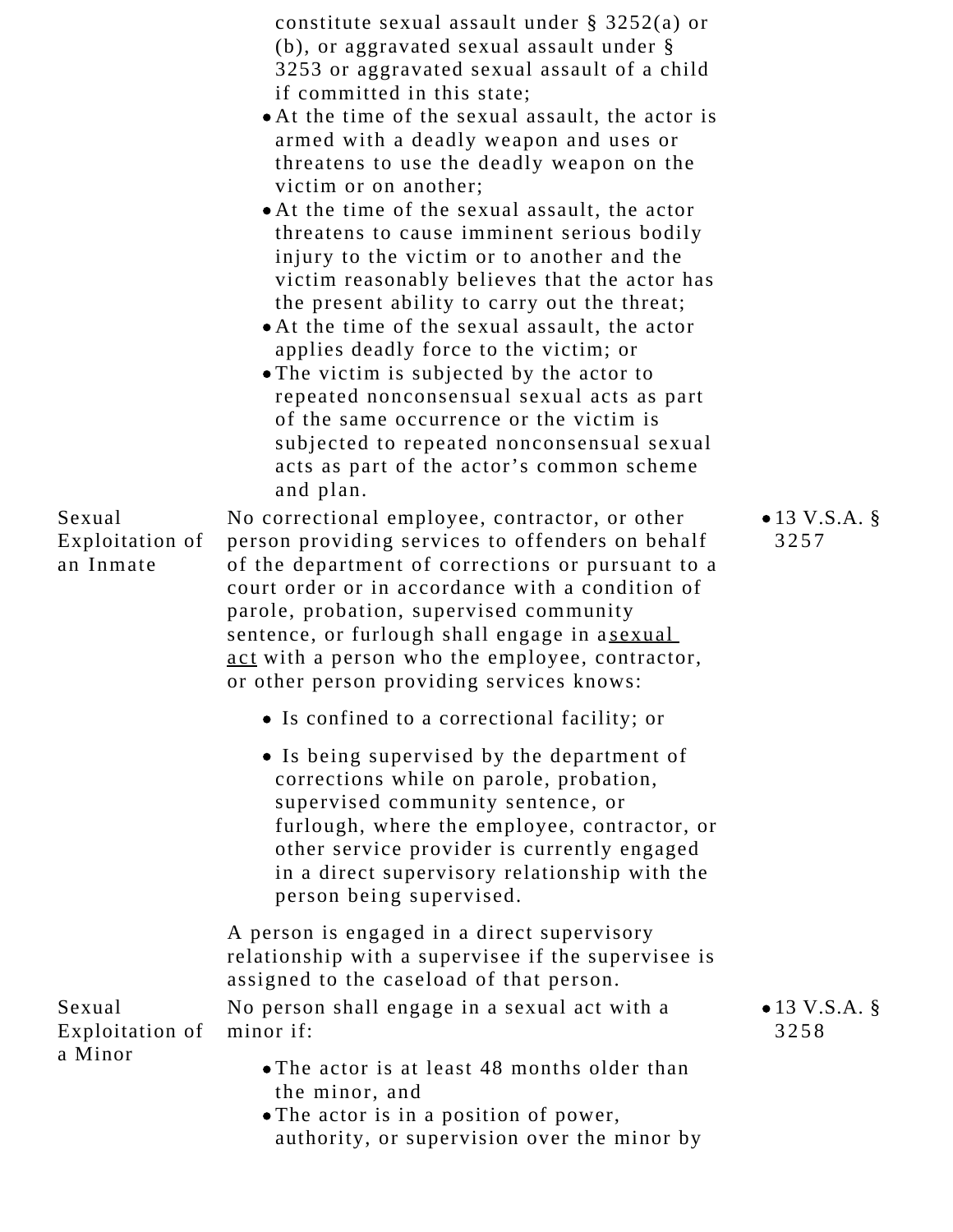|                       | virtue of the actor's undertaking the<br>responsibility, professionally or voluntarily,<br>to provide for the health or welfare of<br>minors, or guidance, leadership, instruction,<br>or organized recreational activities for<br>minors. A high school employee who is<br>between employment contracts during<br>summer break is not in position of authority<br>over a student. State v. Graham, 2016 VT<br>48 (Vt. Apr. 29, 2016). |                                                 |
|-----------------------|----------------------------------------------------------------------------------------------------------------------------------------------------------------------------------------------------------------------------------------------------------------------------------------------------------------------------------------------------------------------------------------------------------------------------------------|-------------------------------------------------|
| <b>Statutory Rape</b> | • "Statutory rape" is commonly used to refer<br>to sexual penetration that is illegal because<br>it involves a youth.<br>• Vermont has no specific statutory rape<br>statute, but this concept is captured by<br>section (c) of 13 V.S.A. § 3252, "Sexual<br>Assault", 13 V.S.A. § 3253a "Aggravated<br>Sexual Assault of a Child" and 13 V.S.A. §<br>3258 "Sexual Exploitation of a Minor"                                            | • 13 V.S.A. $\S$<br>3252                        |
| Sodomy                | • Vermont does not appear to have an<br>anti-sodomy law on the books.<br>• Any state laws that outright prohibit<br>sodomy are unconstitutional<br>under Lawrence v. Texas, 539 U.S. 588<br>(2003).<br>• Vermont's reporting statutes for abuse in<br>children includes sodomy within the<br>definition of "sexual abuse" requiring<br>reporting.                                                                                      | $\bullet$ Vt. Stat.<br>Ann. tit.<br>33, § 4912. |

# **Virginia**

|      | Definition                                                                                                                                                                                                                                                                                                                                                                                                                                                                                     | Crime<br>Definition<br>Statute                 |
|------|------------------------------------------------------------------------------------------------------------------------------------------------------------------------------------------------------------------------------------------------------------------------------------------------------------------------------------------------------------------------------------------------------------------------------------------------------------------------------------------------|------------------------------------------------|
| Rape | • Engaging in sexual intercourse with a victim,<br>whether or not his/her spouse, or causing a<br>victim, whether or not his/her spouse, to<br>engage in sexual intercourse with any other<br>person and such act is:<br>• Against the victim's will, by force,<br>threat, or intimidation of or against the<br>victim or another person;<br>• Through the use of the victim's mental<br>incapacity or physical helplessness; or<br>• With a child under the age of 13 years<br>as the victim. | $\bullet$ Va. Code<br>Ann. $\S$<br>$18.2 - 61$ |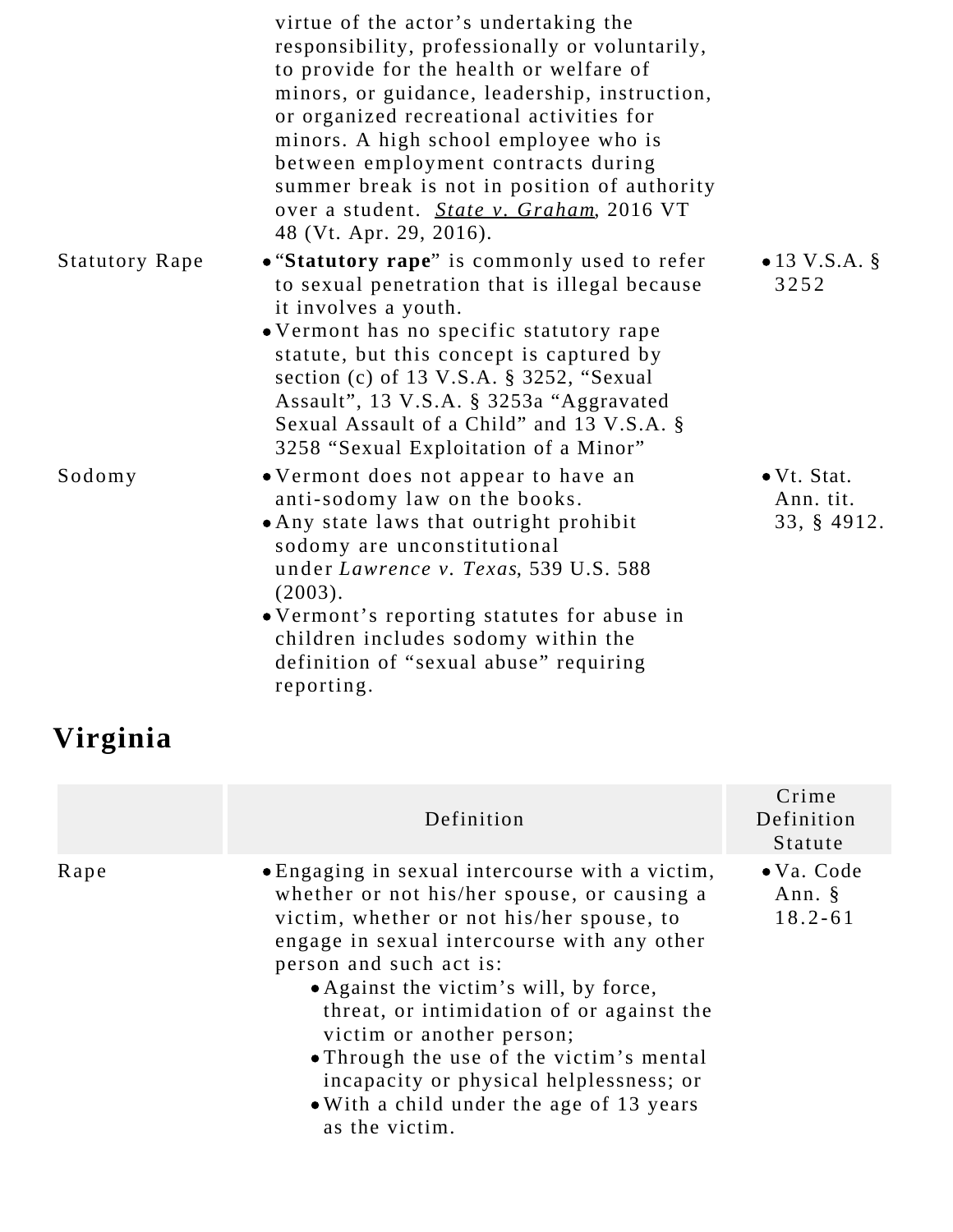| • Note: There is a rebuttable presumption that<br>a juvenile over the age of 10 years but less<br>than 12 years does not possess the physical<br>capacity to commit rape.                                                                                                                                                                                                                                                                                                                                                                                                                                                                                                                                                                                                                                                                                                                                                    |                                                           |
|------------------------------------------------------------------------------------------------------------------------------------------------------------------------------------------------------------------------------------------------------------------------------------------------------------------------------------------------------------------------------------------------------------------------------------------------------------------------------------------------------------------------------------------------------------------------------------------------------------------------------------------------------------------------------------------------------------------------------------------------------------------------------------------------------------------------------------------------------------------------------------------------------------------------------|-----------------------------------------------------------|
| force, a child at least 13 but less than 15<br>years of age; or<br>•B) Carnally knowing, without the use of<br>force, a child at least 13 but less than 15<br>years of age, who consents to sexual<br>intercourse, and defendant is a minor but at<br>least 3 years the child's senior; or<br>$\bullet$ C) Carnally knowing, without the use of<br>force, a child at least 13 but less than 15<br>years of age, who consents to sexual<br>intercourse, and defendant is a minor but<br>less than 3 years the child's senior.<br>. Note: A child under the age of 13 years shall<br>not be considered a consenting child.                                                                                                                                                                                                                                                                                                     | • Va. Code<br>Ann. §<br>$18.2 - 63$                       |
| $\bullet$ (A) Defendant is:<br>• An employee or contractual employee<br>of, or a volunteer with, a state or local<br>correctional facility or regional jail, the<br>Department of Corrections, the<br>Department of Juvenile Justice, or<br>other like detention or<br>pretrial/probation services; and<br>• In a position of authority over the<br>inmate, parolee, probationer, detainee,<br>etc.; and<br>• Knows that the victim is under the<br>jurisdiction of the state or local facility<br>or service; and<br>• Carnally knows, without the use of<br>force, threat, or intimidation, the victim<br>in question.<br>$\bullet$ (B) Defendant is:<br>. An owner or employee of the bail bond<br>company that posted the victim's<br>pre-trial or post-trial bond; and<br>. Has the authority to revoke the victim's<br>bond; and<br>. Carnally knows, without the use of<br>force, threat, or intimidation, the victim | • Va. Code<br>Ann. §<br>$18.2 - 64.2$                     |
|                                                                                                                                                                                                                                                                                                                                                                                                                                                                                                                                                                                                                                                                                                                                                                                                                                                                                                                              | • A) Carnally knowing, without the use of<br>in question. |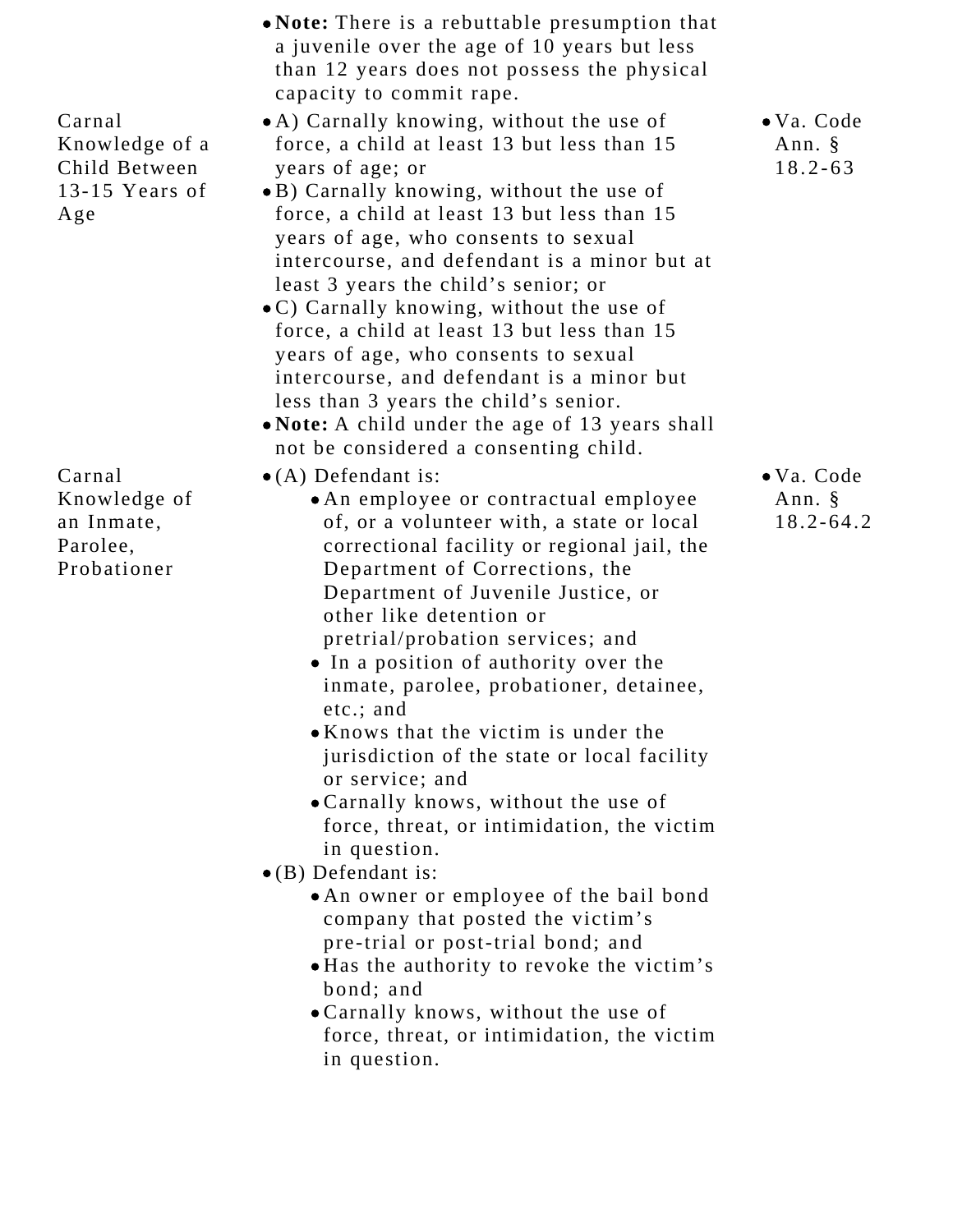| Forcible Sodomy              | • Engaging in cunnilingus, fellatio, anilingus,<br>or anal intercourse with a victim, whether or<br>not his/her spouse, or causing a victim,<br>whether or not his/her spouse, to engage in<br>such acts with any other person, and:<br>• The complaining witness is less than<br>13 years of age; or<br>• The act is accomplished against the will<br>of the victim, by force, threat or<br>intimidation of or against the victim or<br>another person, or through the use of<br>the victim's mental incapacity or<br>physical helplessness.                                                                                                                                                                                                                                                                                                                                             | $\bullet$ Va. Code<br>Ann. §<br>$18.2 - 67.1$                              |
|------------------------------|-------------------------------------------------------------------------------------------------------------------------------------------------------------------------------------------------------------------------------------------------------------------------------------------------------------------------------------------------------------------------------------------------------------------------------------------------------------------------------------------------------------------------------------------------------------------------------------------------------------------------------------------------------------------------------------------------------------------------------------------------------------------------------------------------------------------------------------------------------------------------------------------|----------------------------------------------------------------------------|
| Object Sexual<br>Penetration | • An accused shall be guilty of inanimate or<br>animate object sexual penetration if he or<br>she penetrates the labia majora or anus of a<br>complaining witness, whether or not his or<br>her spouse, other than for a bona fide<br>medical purpose, or causes such<br>complaining witness to so penetrate his or<br>her own body with an object or causes a<br>complaining witness, whether or not his or<br>her spouse, to engage in such acts with any<br>other person or to penetrate, or to be<br>penetrated by, an animal, and<br>• The complaining witness is less than<br>13 years of age; or<br>• The act is accomplished against the will<br>of the complaining witness, by force,<br>threat or intimidation of or against the<br>complaining witness or another person,<br>or through the use of the complaining<br>witness's mental incapacity or physical<br>helplessness. | · Va. Code<br>Ann. §<br>$18.2 - 67.2$ .                                    |
| <b>Statutory Rape</b>        | • "Statutory rape" is commonly used to refer<br>to sexual penetration that is illegal because<br>it involves a youth and consent is<br>immaterial. While Virginia expressly<br>penalizes carnal knowledge of a child<br>between 13 and 15 years of age, the<br>offenses of rape and forcible sodomy also<br>targets "statutory rape" under certain<br>circumstances.<br>• Statutory rape is rape if defendant engages<br>in sexual intercourse with the victim, and<br>the victim is under the age of 13 years; or<br>causes the victim to engage in sexual<br>intercourse with another person, and the                                                                                                                                                                                                                                                                                   | $\bullet$ Va. Code<br>Ann. $\S$ $\S$<br>$18.2 - 61,$<br>$63$ , and<br>67.1 |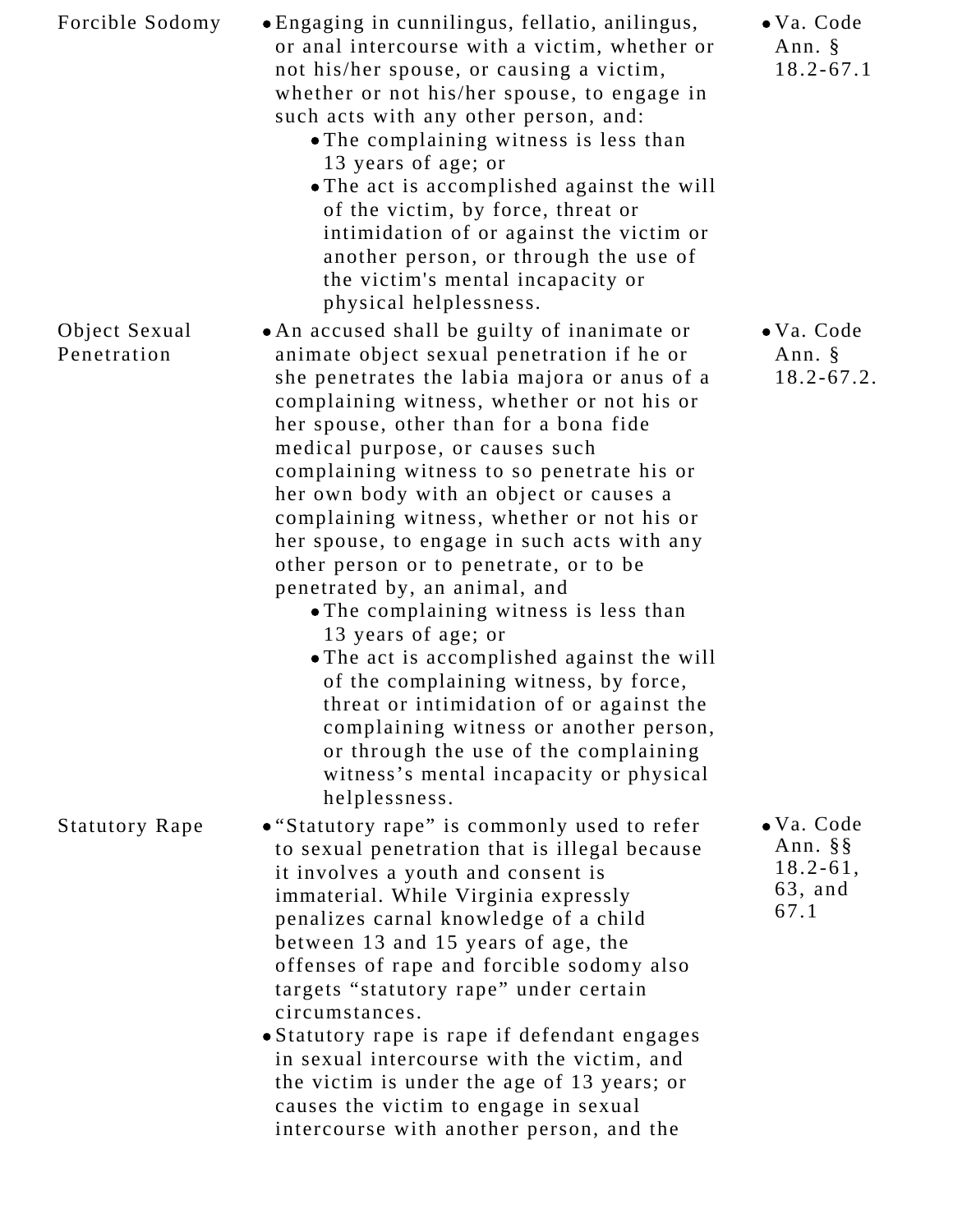victim is under the age of 13 years. It is immaterial whether or not the victim is defendant's spouse.

Statutory rape is forcible sodomy if defendant engages in cunnilingus, fellatio, anilingus, or anal intercourse with a victim, and the victim is under the age of 13 years; or causes the victim to engage in the acts in question with another person, and the victim is under the age of 13 years. It is immaterial whether or not the victim is defendant's spouse.

## **Washington**

|                              | Definition                                                                                                                                                                                                                                                                                                                                                                                                                                                                                                                                                                                                                   | Crime<br>Definition<br>Statute      |
|------------------------------|------------------------------------------------------------------------------------------------------------------------------------------------------------------------------------------------------------------------------------------------------------------------------------------------------------------------------------------------------------------------------------------------------------------------------------------------------------------------------------------------------------------------------------------------------------------------------------------------------------------------------|-------------------------------------|
| Rape in the<br>First Degree  | • Engaging in sexual intercourse with another<br>person by forcible compulsion and the<br>defendant or an accessory:<br>· Uses or threatens to use a deadly<br>weapon or what appears to be a deadly<br>weapon; or<br>• Kidnaps the victim; or<br>. Inflicts serious physical injury,<br>including but not limited to physical<br>injury which renders the victim<br>unconscious; or<br>• Feloniously enters into the building or<br>vehicle where the victim is situated.                                                                                                                                                   | · Wash. Rev.<br>Code §<br>9a.44.040 |
| Rape in the<br>Second Degree | • Under circumstances not constituting rape<br>in the first degree, defendant engages in<br>sexual intercourse with another person:<br>• By forcible compulsion;<br>• When the victim is incapable of consent<br>by reason of being physically helpless<br>or mentally incapacitated;<br>• When the victim is a person with a<br>developmental disability and the defendant<br>is a person who is not married to the victim<br>and who:<br>• Has supervisory authority over the<br>victim; or<br>. Was providing transportation, within<br>the course of his or her employment, to<br>the victim at the time of the offense; | · Wash. Rev.<br>Code §<br>9a.44.050 |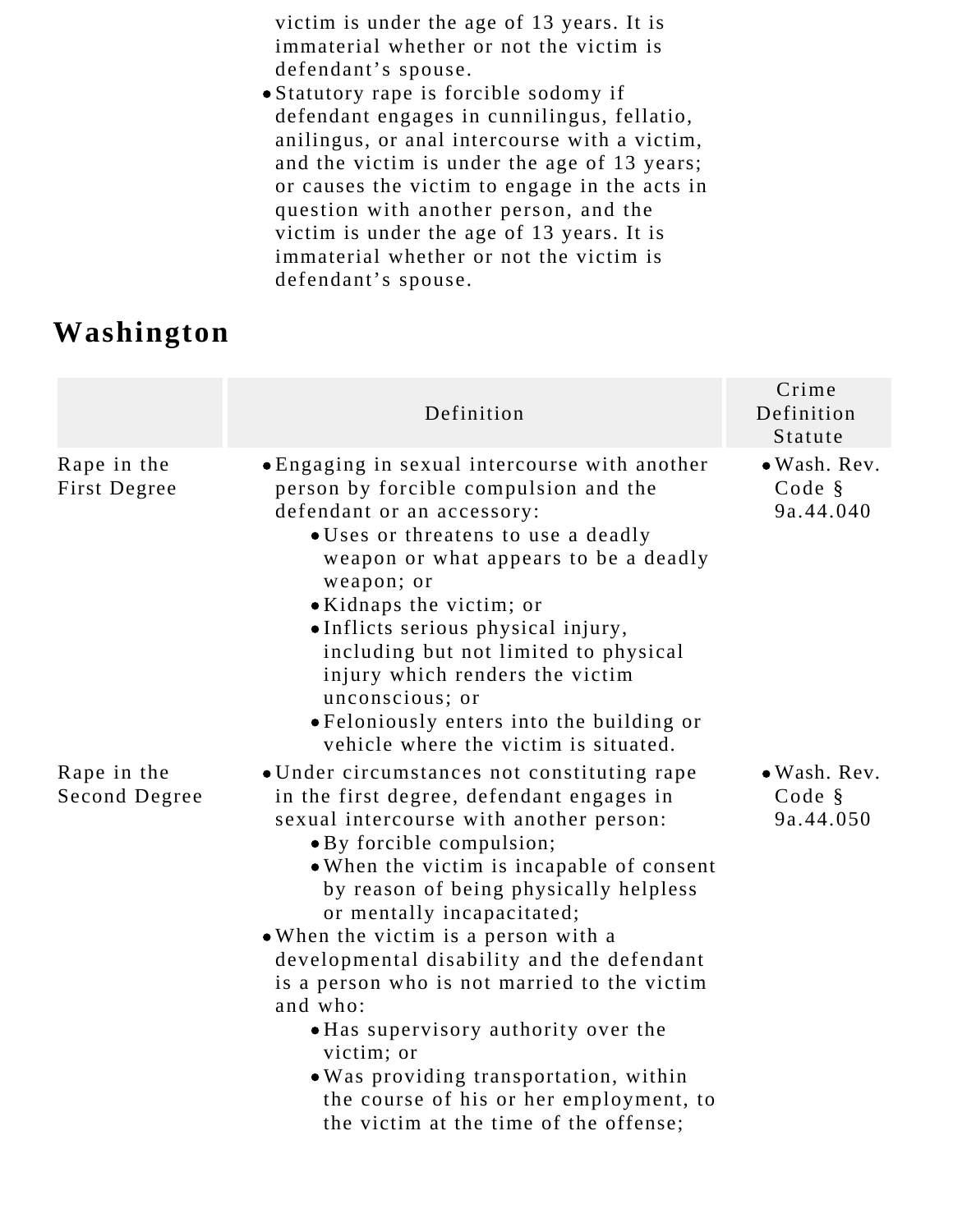|                                            | • When the defendant is a health care<br>provider, the victim is a client or patient,<br>and the sexual intercourse occurs during a<br>treatment session, consultation, interview,<br>or examination.<br>• Exception if the defendant can prove by<br>a preponderance of the evidence that<br>the client or patient consented to the                                                                                                                                                                                                                                                                                                                                                    |                                                 |
|--------------------------------------------|-----------------------------------------------------------------------------------------------------------------------------------------------------------------------------------------------------------------------------------------------------------------------------------------------------------------------------------------------------------------------------------------------------------------------------------------------------------------------------------------------------------------------------------------------------------------------------------------------------------------------------------------------------------------------------------------|-------------------------------------------------|
|                                            | sexual intercourse with the knowledge<br>that the sexual intercourse was not for<br>the purpose of treatment;<br>• When the victim is a resident of a facility for<br>persons with a mental disorder or chemical<br>dependency and the defendant is a person<br>who is not married to the victim and has<br>supervisory authority over the victim; or<br>• When the victim is a frail elder or vulnerable<br>adult and the defendant is a person who is<br>not married to the victim and who:<br>• Has a significant relationship with the<br>victim; or<br>• Was providing transportation, within<br>the course of his or her employment, to<br>the victim at the time of the offense. |                                                 |
| Rape in the<br>Third Degree                | Under circumstances not constituting rape in the<br>first or second degrees, defendant engages in<br>sexual intercourse with another person:                                                                                                                                                                                                                                                                                                                                                                                                                                                                                                                                            | $\bullet$ Wash. Rev.<br>Code. §<br>9A.44.060    |
|                                            | • Where the victim did not consent to sexual<br>intercourse with defendant and such lack of<br>consent was clearly expressed by the<br>victim's words or conduct, or<br>• Where there is a threat of substantial<br>unlawful harm to property rights of the<br>victim.                                                                                                                                                                                                                                                                                                                                                                                                                  |                                                 |
| Rape of a Child<br>in the First<br>Degree  | . Engaging in sexual intercourse with another<br>who is less than 12 years old, not married to<br>the defendant, and the defendant is at least<br>24 months older than the victim.                                                                                                                                                                                                                                                                                                                                                                                                                                                                                                      | • Wash. Rev.<br>Code. §<br>9A.44.073            |
| Rape of a Child<br>in the Second<br>Degree | • Engaging in sexual intercourse with another<br>who is at least 12 years old but less than 14<br>years old, not married to the defendant, and<br>the defendant is at least 36 months older<br>than the victim.                                                                                                                                                                                                                                                                                                                                                                                                                                                                         | $\bullet$ Wash. Rev.<br>Code. $\S$<br>9A.44.076 |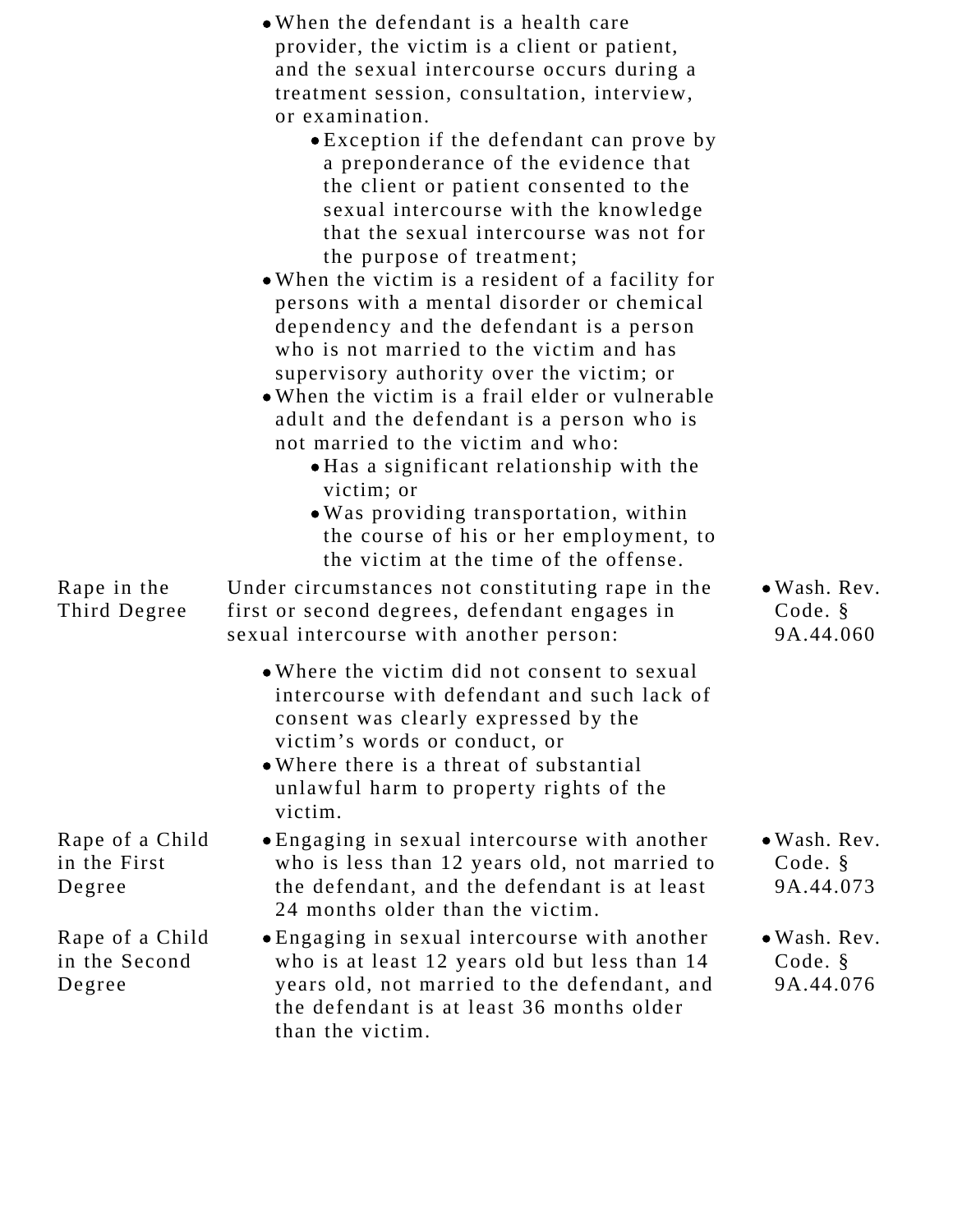| Rape of a Child<br>in the Third<br>Degree                   | • Engaging in sexual intercourse with another<br>who is at least 14 years old but less than 16<br>years old, not married to the defendant, and<br>the defendant is at least 48 months older<br>than the victim.                                                                                                                                                                                                                                                                                                                                                                                                                                                                                                                                                                                                                                                                                                                                                                                                    | • Wash. Rev.<br>Code. §<br>9A.44.079                       |
|-------------------------------------------------------------|--------------------------------------------------------------------------------------------------------------------------------------------------------------------------------------------------------------------------------------------------------------------------------------------------------------------------------------------------------------------------------------------------------------------------------------------------------------------------------------------------------------------------------------------------------------------------------------------------------------------------------------------------------------------------------------------------------------------------------------------------------------------------------------------------------------------------------------------------------------------------------------------------------------------------------------------------------------------------------------------------------------------|------------------------------------------------------------|
| Child<br>Molestation in<br>the First Degree                 | . When defendant has, or knowingly causes,<br>another person under the age of 18 to have<br>sexual contact with another who is less than<br>12 years old, not married to the defendant,<br>and the defendant is at last 36 months older<br>than the victim.                                                                                                                                                                                                                                                                                                                                                                                                                                                                                                                                                                                                                                                                                                                                                        | • Wash. Rev.<br>Code. $§$<br>9A.20.021,<br>§<br>9A.44.083. |
| Child<br>Molestation in<br>the Second<br>Degree             | • When defendant has, or knowingly causes,<br>another person under the age of 18 to have<br>sexual contact with another who is at least<br>12 years old but less than 14 years old, not<br>married to the defendant, and the defendant<br>is at last 36 months older than the victim.                                                                                                                                                                                                                                                                                                                                                                                                                                                                                                                                                                                                                                                                                                                              | • Wash. Rev.<br>Code. §<br>9A.20.021,<br>§<br>9A.44.086.   |
| Child<br>Molestation in<br>the Third Degree                 | . When defendant has, or knowingly causes,<br>another person under the age of 18 to have<br>sexual contact with another who is at least<br>14 years old but less than 16 years old, not<br>married to the defendant, and the defendant<br>is at last 48 months older than the victim.                                                                                                                                                                                                                                                                                                                                                                                                                                                                                                                                                                                                                                                                                                                              | • Wash. Rev.<br>Code. §<br>9A.20.021,<br>§<br>9A.44.089.   |
| Sexual<br>Misconduct<br>with a Minor in<br>the First Degree | • Engaging, or knowingly causing another<br>person under the age of 18 years to engage,<br>in sexual intercourse with another person<br>who is at least 16 years but less than 18<br>years and not married to the defendant; and<br>defendant is:<br>• At least 60 months older than the<br>victim;<br>. In a significant relationship to the<br>victim; and<br>• Abuses a supervisory position within<br>that relationship in order to engage, in<br>or cause another person under the age<br>of 18 to engage in, sexual intercourse<br>with the victim;<br>·Defendant is a school employee who has, or<br>knowingly causes another person under the<br>age of eighteen to have, sexual intercourse<br>with an enrolled student of the school who<br>is at least 16 years old and not more than<br>21 years old and not married to the<br>employee, if the employee is at least 60<br>months older than the student; or<br>•Defendant is a foster parent who has, or<br>knowingly causes another person under the | $\bullet$ Wash. Rev.<br>Code. $\S$<br>9A.44.093            |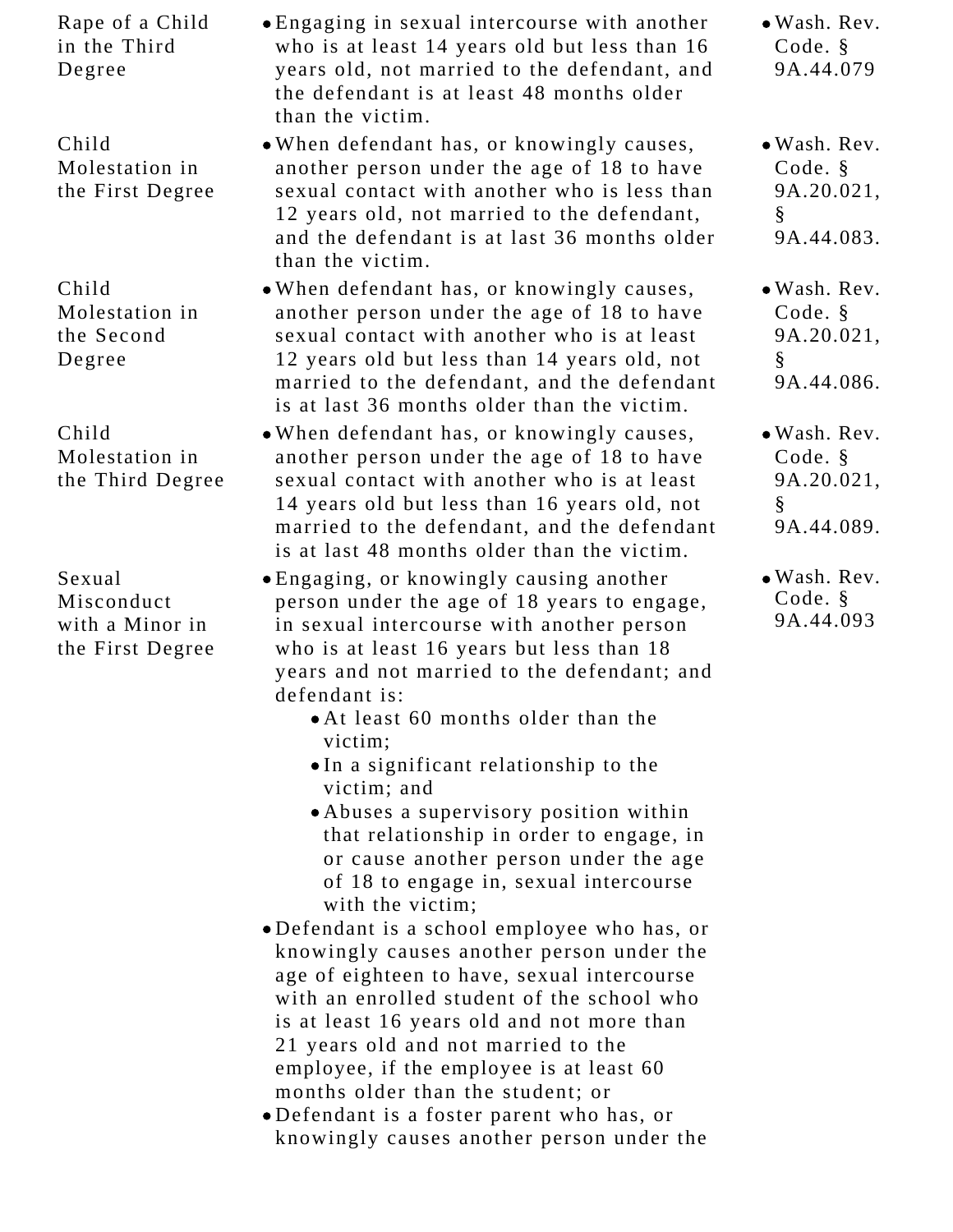Sexual Misconduct with a Minor in the Second Degree

Indecent **Liberties** 

age of 18 to have, sexual intercourse with his or her foster child who is at least 16.

- Engaging, or knowingly causing another person under the age of 18 years to engage, in sexual contact with another person who is at least 16 years but less than 18 years and not married to the defendant; and defendant is:
	- At least 60 months older than the victim;
	- In a significant relationship to the victim; and
	- Abuses a supervisory position within that relationship in order to engage, in or cause another person under the age of 18 to engage in, sexual contact with the victim;
- Defendant is a school employee who has, or knowingly causes another person under the age of eighteen to have, sexual contact with an enrolled student of the school who is at least 16 years old and not more than 21 years old and not married to the employee, if the employee is at least 60 months older than the student; or
- Defendant is a foster parent who has, or knowingly causes another person under the age of 18 to have, sexual contact with his or her foster child who is at least 16.
- A person is guilty of indecent liberties when he or she knowingly causes another person to have sexual contact with him or her or another:
	- By forcible compulsion;
	- When the other person is incapable of consent by reason of being mentally defective, mentally incapacitated, or physically helpless;
	- When the victim is a person with a developmental disability and the perpetrator is a person who is not married to the victim and who:
		- $\bullet$  (i) Has supervisory authority over the victim; or
		- (ii) Was providing transportation, within the course of his or her employment, to the victim at the time of the offense;

Wash. Rev. Code. § 9A.44.106, § 9A.20.021.

Wash. Rev. Code. § 9A.44.096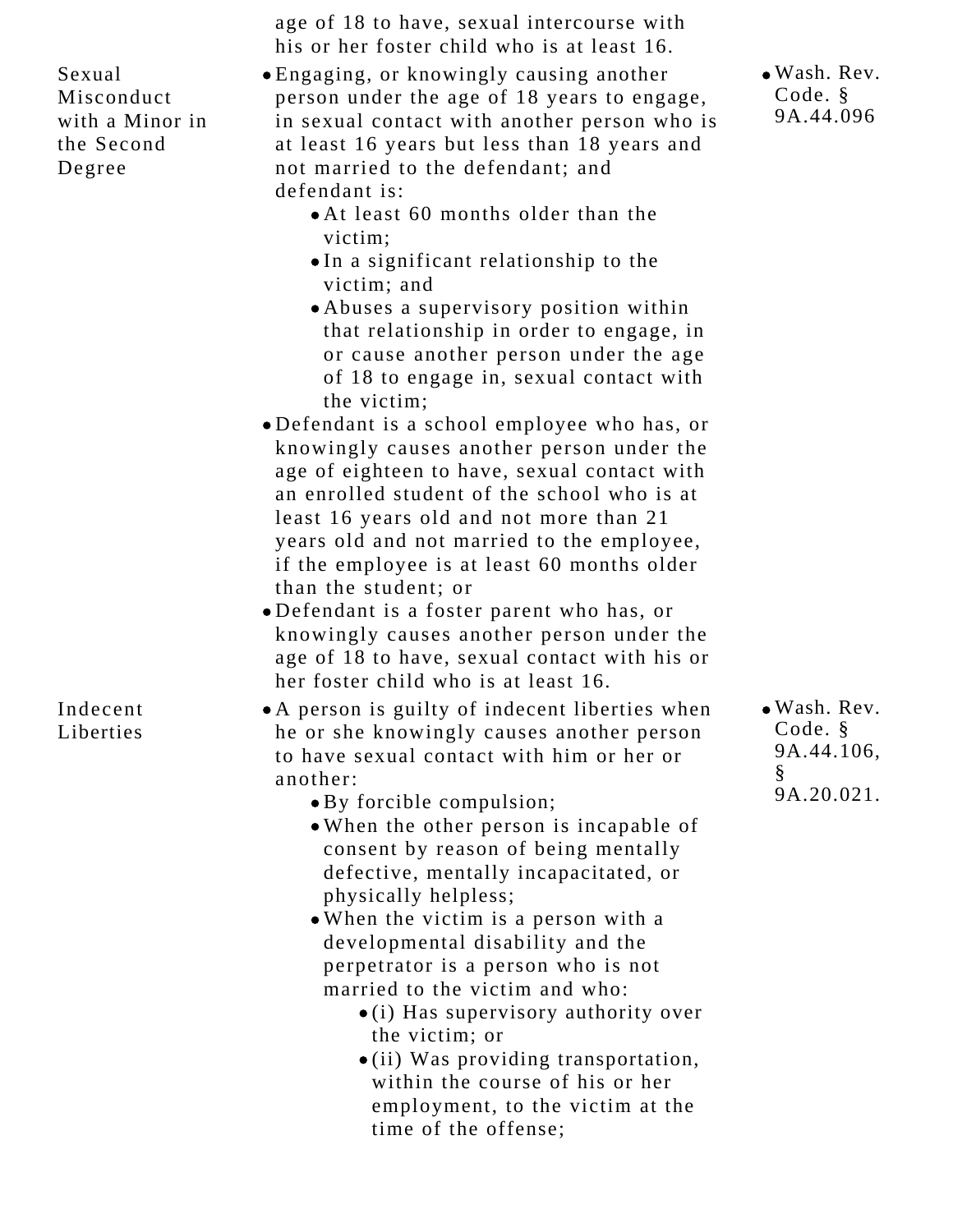|        | • When the perpetrator is a health care<br>provider, the victim is a client or<br>patient, and the sexual contact occurs<br>during a treatment session,<br>consultation, interview, or examination.<br>It is an affirmative defense that the<br>defendant must prove by a<br>preponderance of the evidence that the<br>client or patient consented to the<br>sexual contact with the knowledge that<br>the sexual contact was not for the<br>purpose of treatment;<br>• When the victim is a resident of a<br>facility for persons with a mental<br>disorder or chemical dependency and<br>the perpetrator is a person who is not<br>married to the victim and has<br>supervisory authority over the victim; or<br>• When the victim is a frail elder or<br>vulnerable adult and the perpetrator is<br>a person who is not married to the<br>victim and who: |               |
|--------|--------------------------------------------------------------------------------------------------------------------------------------------------------------------------------------------------------------------------------------------------------------------------------------------------------------------------------------------------------------------------------------------------------------------------------------------------------------------------------------------------------------------------------------------------------------------------------------------------------------------------------------------------------------------------------------------------------------------------------------------------------------------------------------------------------------------------------------------------------------|---------------|
|        | • Has a significant relationship with<br>the victim; or<br>. Was providing transportation,<br>within the course of his or her<br>employment, to the victim at the<br>time of the offense.                                                                                                                                                                                                                                                                                                                                                                                                                                                                                                                                                                                                                                                                    |               |
| Sodomy | . Washington does not penalize sodomy.<br>• Any state laws that outright prohibit<br>sodomy are unconstitutional<br>under Lawrence v. Texas, 539 U.S. 588<br>(2003).                                                                                                                                                                                                                                                                                                                                                                                                                                                                                                                                                                                                                                                                                         | $\bullet$ N/A |

# **West Virginia**

|                                          | Definition                                                                                                                                                                                                                                                                                                                              | Crime<br>Definition<br>Statute              |
|------------------------------------------|-----------------------------------------------------------------------------------------------------------------------------------------------------------------------------------------------------------------------------------------------------------------------------------------------------------------------------------------|---------------------------------------------|
| Sexual Assault<br>in the First<br>Degree | A person is guilty of sexual assault in the first<br>degree when:<br>• The person engages in sexual intercourse or<br>sexual intrusion with another person and in<br>so doing inflicts serious bodily injury upon<br>anyone or employs a deadly weapon in the<br>commission of the act, or<br>• The person, being 14 years old or more, | $\bullet$ W. Va.<br>Code §<br>$61 - 8B - 3$ |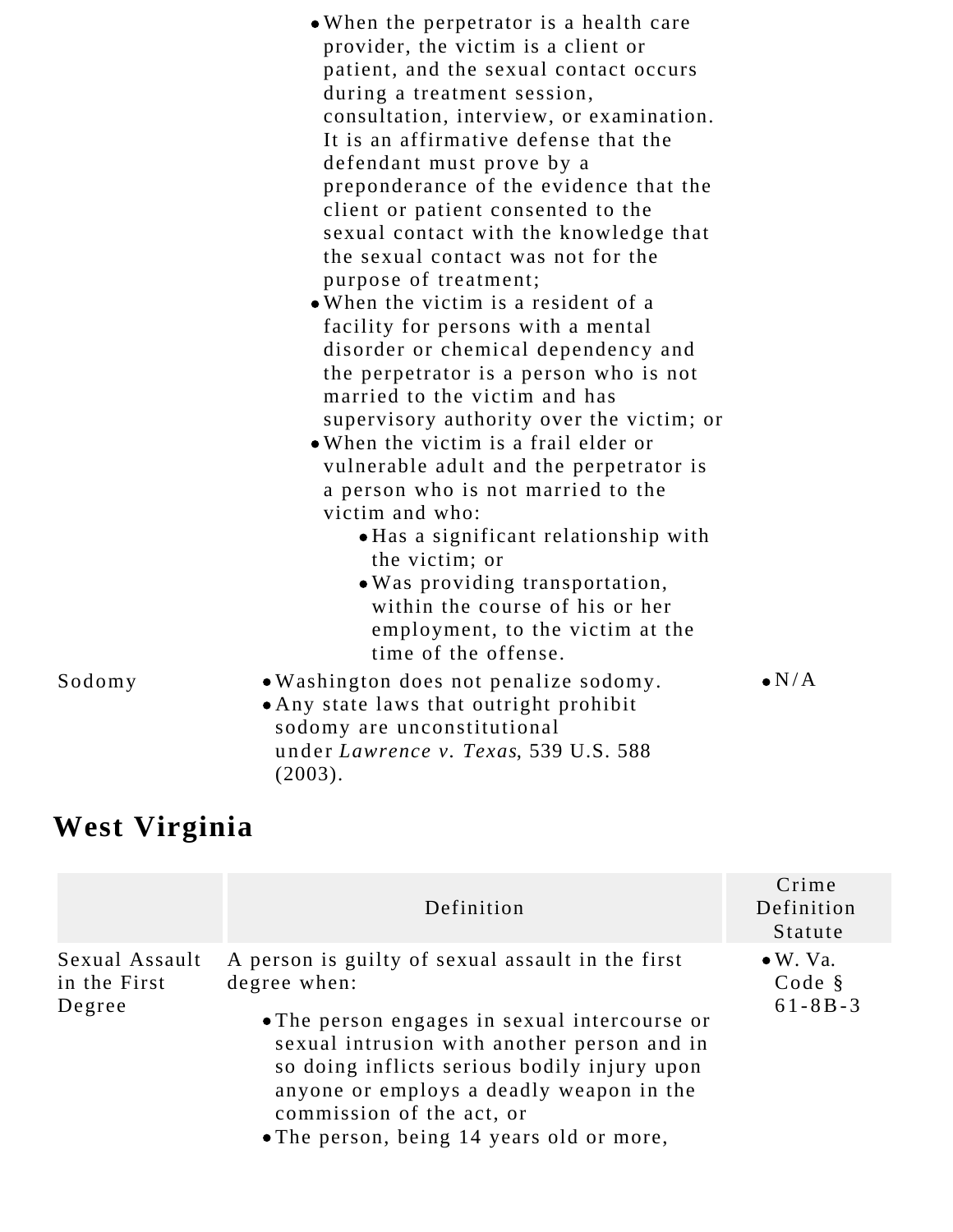|                                 | engages in sexual intercourse or sexual<br>intrusion with another person who is<br>younger than 12 years old and is not<br>married to that person.                                                                                                                                                                                                                                                                                                                                                                                                                                          |                                             |
|---------------------------------|---------------------------------------------------------------------------------------------------------------------------------------------------------------------------------------------------------------------------------------------------------------------------------------------------------------------------------------------------------------------------------------------------------------------------------------------------------------------------------------------------------------------------------------------------------------------------------------------|---------------------------------------------|
| Sexual Assault<br>in the Second | A person is guilty of sexual assault in the second<br>degree when:                                                                                                                                                                                                                                                                                                                                                                                                                                                                                                                          | $\bullet$ W. Va.<br>Code §<br>$61 - 8B - 4$ |
| Degree                          | • Such person engages in sexual intercourse<br>or sexual intrusion with another person<br>without the person's consent, and<br>• The lack of consent results from forcible<br>compulsion, or<br>• Such person engages in sexual intercourse<br>or sexual intrusion with another person who<br>is physically helpless.                                                                                                                                                                                                                                                                       |                                             |
| Sexual Assault<br>in the Third  | A person is guilty of sexual assault in the third<br>degree when:                                                                                                                                                                                                                                                                                                                                                                                                                                                                                                                           | $\bullet$ W. Va.<br>Code §                  |
| Degree                          | • The person engages in sexual intercourse or<br>sexual intrusion with another person who is<br>mentally defective or mentally<br>incapacitated, or<br>. The person, being 16 years old or more,<br>engages in sexual intercourse or sexual<br>intrusion with another person who is less<br>than 16 years old and who is at least 4 years<br>younger than the defendant and is not<br>married to the defendant.                                                                                                                                                                             | $61 - 8B - 5$                               |
| <b>Statutory Rape</b>           | • "Statutory rape" is commonly used to refer<br>to sexual penetration that is illegal because<br>it involves a youth. West Virginia has no<br>specific statutory rape statute, but this<br>concern is captured under W. Va. Code §<br>$61 - 8B - 5$ :<br>• A person is guilty of sexual assault in the<br>third degree when:<br>. The person, being 16 years old or more,<br>engages in sexual intercourse or sexual<br>intrusion with another person who is<br>less than 16 years old and who is at<br>least 4 years younger than the<br>defendant and is not married to the<br>defendant. | $\bullet$ W. Va.<br>Code §<br>$61 - 8B - 5$ |
| Sodomy                          | . West Virginia does not have an anti-sodomy<br>law on the books.<br>• Any state laws that outright prohibit<br>sodomy are unconstitutional<br>under Lawrence v. Texas, 539 U.S. 588                                                                                                                                                                                                                                                                                                                                                                                                        | $\bullet N/A$                               |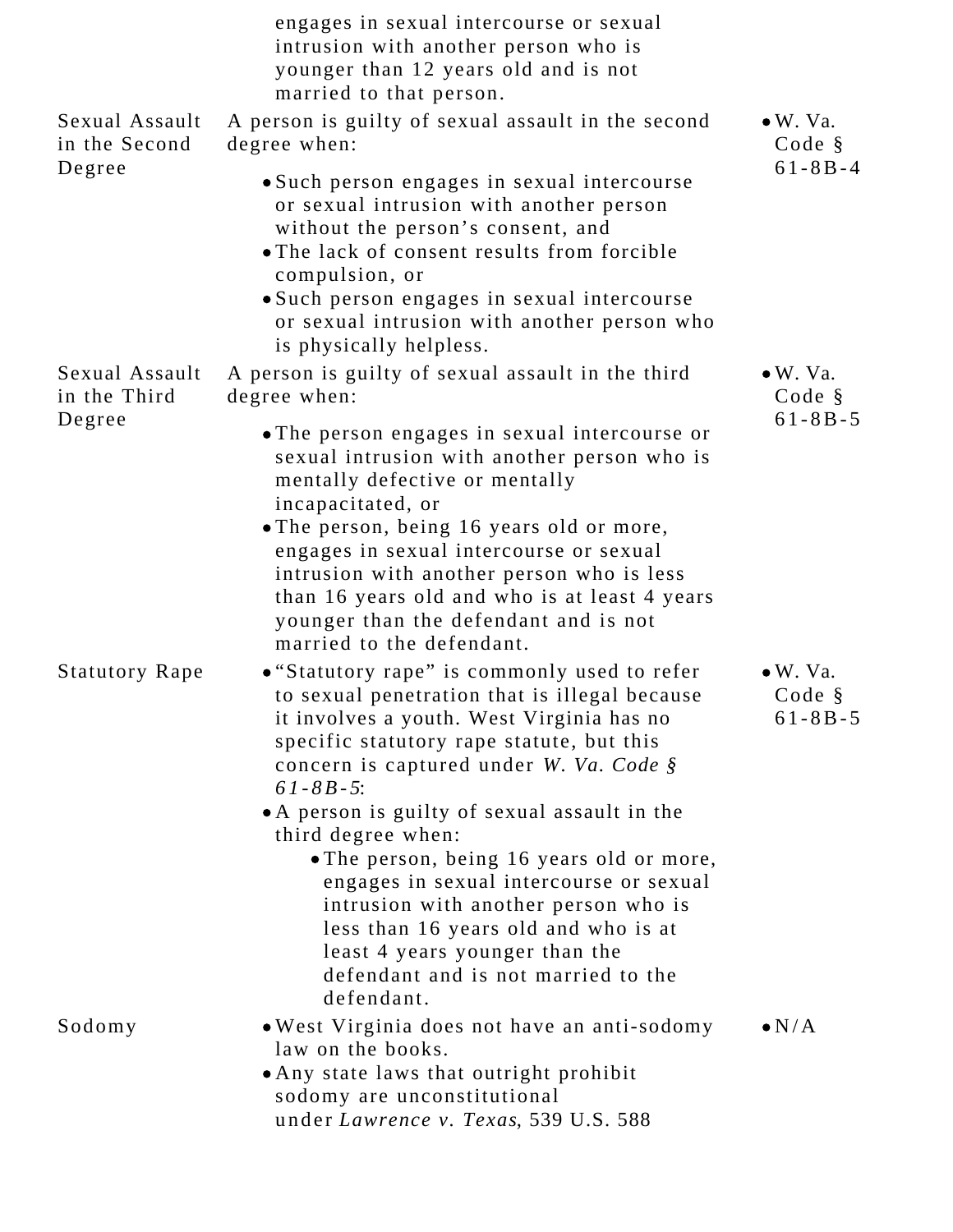|                                         | (2003).                                                                                                                                                                                                                                                                                                                                |                                               |
|-----------------------------------------|----------------------------------------------------------------------------------------------------------------------------------------------------------------------------------------------------------------------------------------------------------------------------------------------------------------------------------------|-----------------------------------------------|
| Sexual Abuse in<br>the Third<br>Degree  | • A person is guilty of sexual abuse in the<br>second degree when he subjects another<br>person to sexual contact without the latter's<br>consent, when such lack of consent is due to<br>the victim's incapacity to consent by reason<br>of being less than sixteen years old.                                                        | $\bullet$ W. Va.<br>Code §<br>$61 - 8B - 9$ . |
|                                         | Sexual Abuse in A person is guilty of sexual abuse in the first<br>the First Degree degree when the person:                                                                                                                                                                                                                            | $\bullet$ W. Va.<br>Code §<br>$61 - 8B - 7$   |
|                                         | • subjects another person to sexual contact<br>without their consent, and the lack of<br>consent results from forcible compulsion,<br>• subjects another person to sexual contact<br>who is physically helpless, or<br>• being 14 years old or more, subjects another<br>person to sexual contact who is younger<br>than 12 years old. |                                               |
| Sexual Abuse in<br>the Second<br>Degree | • A person is guilty of sexual abuse in the<br>second degree when such person subjects<br>another person to sexual contact who is<br>mentally defective or mentally incapacitated.                                                                                                                                                     | $\bullet$ W. Va.<br>Code §<br>$61 - 8B - 8$ . |

# **Wisconsin**

|                                          | Definition                                                                                                                                                                                                                                                                                                                                                                                                                                                                                                                                                                                                                                                                   | Crime Definition<br>Statute          |
|------------------------------------------|------------------------------------------------------------------------------------------------------------------------------------------------------------------------------------------------------------------------------------------------------------------------------------------------------------------------------------------------------------------------------------------------------------------------------------------------------------------------------------------------------------------------------------------------------------------------------------------------------------------------------------------------------------------------------|--------------------------------------|
| Sexual Assault<br>in the First<br>Degree | Whoever:<br>• Has sexual contact or sexual intercourse with<br>another person without consent of that<br>person and causes pregnancy or great bodily<br>harm to that person, or<br>• Has sexual contact or sexual intercourse with<br>another person without consent of that<br>person by use or threat of use of a dangerous<br>weapon or any article used or fashioned in a<br>manner to lead the victim reasonably to<br>believe it to be a dangerous weapon, or<br>• Is aided or abetted by one or more other<br>persons and has sexual contact or sexual<br>intercourse with another person without<br>consent of that person by use or threat of<br>force or violence. | $\bullet$ Wis. Stat. §<br>940.225(1) |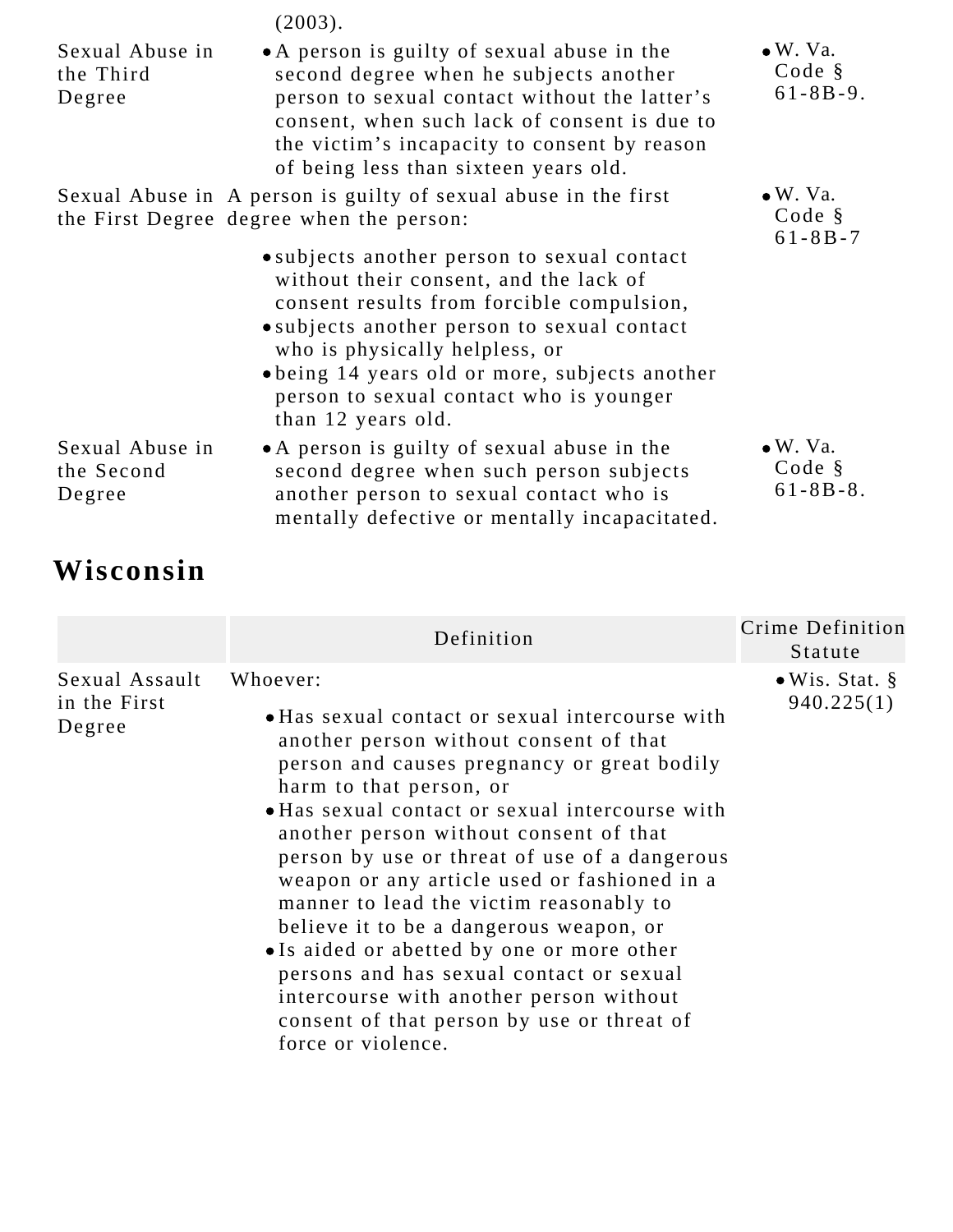#### Whoever:

### Sexual Assault in the Second Degree

- (a) Has sexual contact or sexual intercourse with another person without consent of that person by use or threat of force or violence.
- (b) Has sexual contact or sexual intercourse with another person without consent of that person and causes injury, illness, disease or impairment of a sexual or reproductive organ, or mental anguish requiring psychiatric care for the victim.
- (c) Has sexual contact or sexual intercourse with a person who suffers from a mental illness or deficiency which renders that person temporarily or permanently incapable of appraising the persons conduct, and the defendant knows of such condition.
- (cm) Has sexual contact or sexual intercourse with a person who is under the influence of an intoxicant to a degree which renders that person incapable of giving consent if the defendant has actual knowledge that the person is incapable of giving consent and the defendant has the purpose to have sexual contact or sexual intercourse with the person while the person is incapable of giving consent.
- (d) Has sexual contact or sexual intercourse with a person who the defendant knows is unconscious.
- (f) Is aided or abetted by one or more other persons and has sexual contact or sexual intercourse with another person without the consent of that person.
- $\bullet$ (g) Is an employee of an adult family home, community-based residential facility, inpatient health care facility, or state treatment facility and has sexual contact or sexual intercourse with a person who is a patient or resident of the facility or program.
- (h) Has sexual contact or sexual intercourse with an individual who is confined in a correctional institution if the actor is a correctional staff member. This paragraph does not apply if the individual with whom

Wis. Stat. § 940.225(2)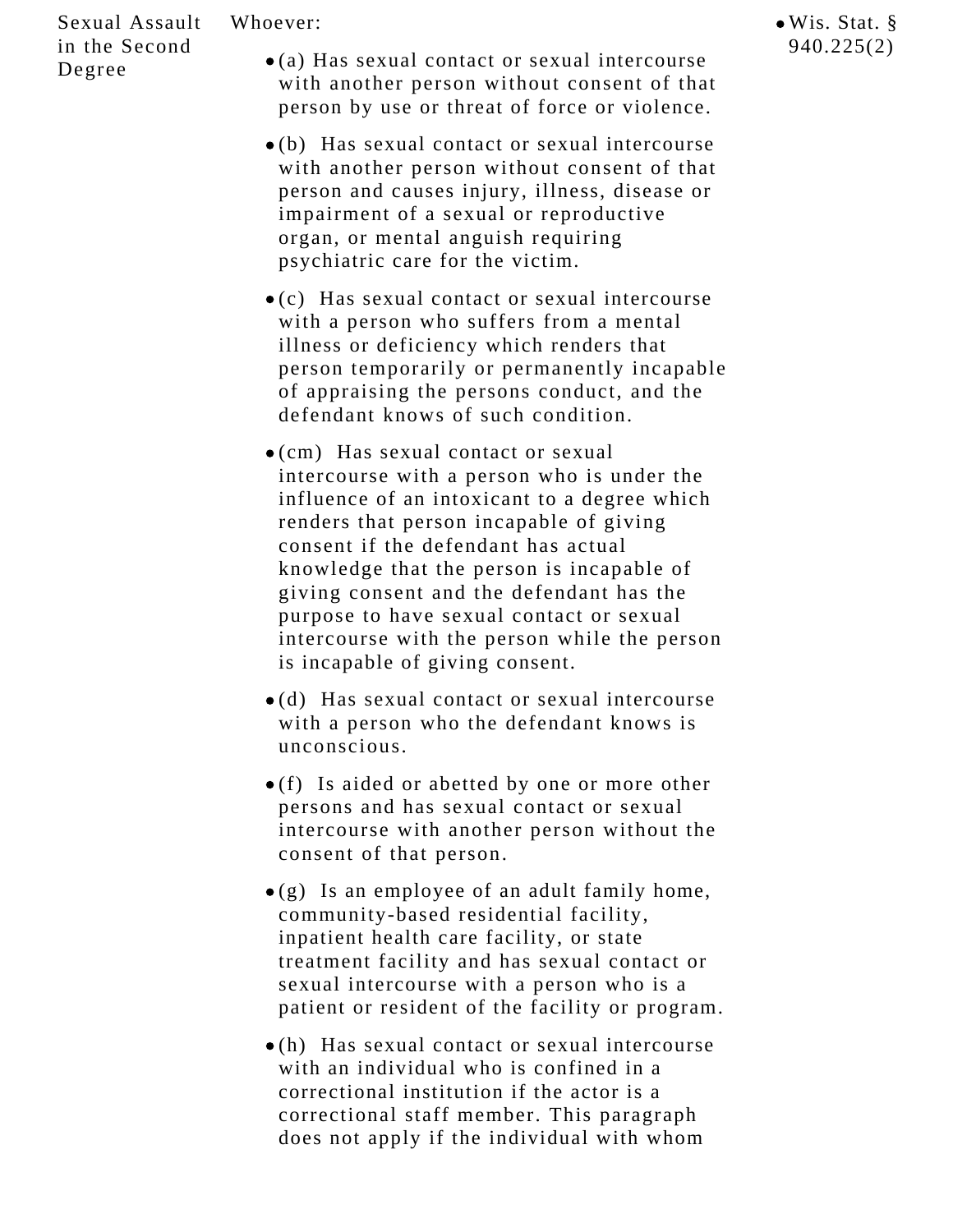| the actor has sexual contact or sexual        |
|-----------------------------------------------|
| intercourse is subject to prosecution for the |
| sexual contact or sexual intercourse under    |
| this section.                                 |

- (i) Has sexual contact or sexual intercourse with an individual who is on probation, parole, or extended supervision if the actor is a probation, parole, or extended supervision agent who supervises the individual, either directly or through a subordinate, in his or her capacity as a probation, parole, or extended supervision agent or who has influenced or has attempted to influence another probation, parole, or extended supervision agents supervision of the individual. This paragraph does not apply if the individual with whom the actor has sexual contact or sexual intercourse is subject to prosecution for the sexual contact or sexual intercourse under this section.
- $\bullet$ (j) Is a licensee, employee, or non-client resident of a child welfare agency, a hospital, a home health agency, a temporary employment agency that provides caregivers to another entity, or the board on aging and long-term care, and has sexual contact or sexual intercourse with a client of the entity.
- Sexual intercourse with a person without the consent of that person.
- Sexual contact in the manner described below with a person without the consent of that person:
	- Intentional penile ejaculation of ejaculate or intentional emission of urine or feces by the defendant or, upon the defendant's instruction, by another person upon any part of the body clothed or unclothed of the complainant if that ejaculation or emission is either for the purpose of sexually degrading or sexually humiliating the complainant or for the purpose of sexually arousing or gratifying the defendant.
	- For the purpose of sexually degrading or humiliating the complainant or sexually arousing or gratifying the defendant, intentionally causing the complainant to ejaculate or emit urine or feces on any

Wis. Stat. § 940.225(3)

Sexual Assault in the Third Degree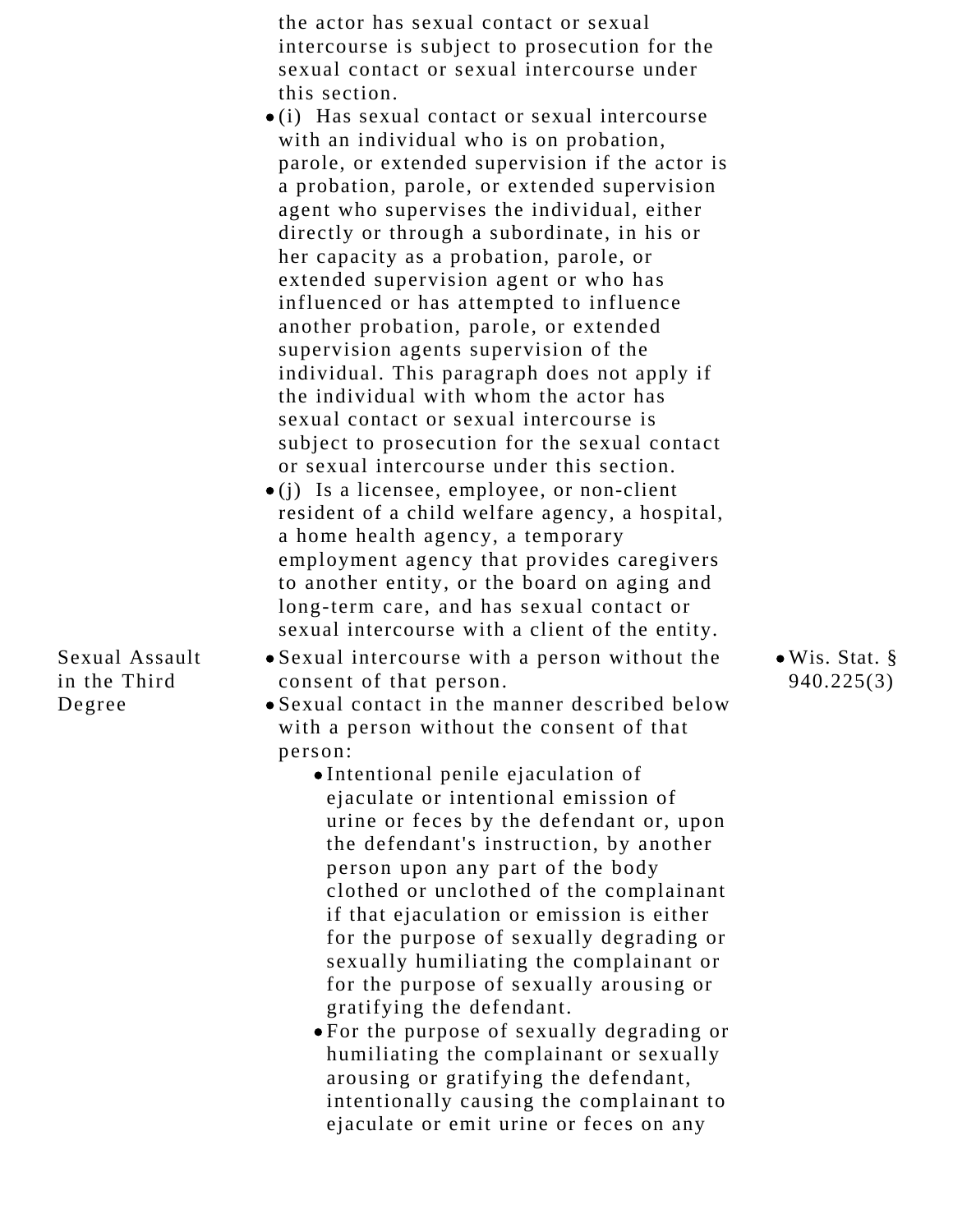Sexual Assault in the Fourth Degree Sexual Assault

of a Child

- part of the defendant's body, whether clothed or unclothed.
- Except as provided in Sexual Assault in the Third Degree, having sexual contact with a person without the consent of that person.

## **First degree:**

- Whoever has sexual contact or sexual intercourse with a person who has not attained the age of 13 years and causes great bodily harm to the person is guilty of a Class A felony and subject to a 25 year mandatory minimum;
- Whoever has sexual intercourse with a person who has not attained the age of 12 years is guilty of a Class B felony and subject to a 25 year mandatory minimum;
- Whoever has sexual intercourse with a person who has not attained the age of 16 years by use of threat of force or violence is guilty of a Class B felony and subject to a 25 year mandatory minimum;
- Whoever has sexual contact with a person who has not attained the age of 16 years by use or threat of force or violence is guilty of a Class B felony if the actor is at least 18 years of age when the sexual contact occurs and is subject to a 5 year mandatory minimum; or
- Whoever has sexual contact with a person who has not attained the age of 13 years is guilty of a Class B felony.
- **Second degree:**
	- Whoever has sexual contact or sexual intercourse with a person who has not attained the age of 16 years is guilty of a Class C felony.
		- Whoever has sexual contact with a child who has attained the age of 15 years but has not attained the age of 16 years, or whoever has sexual intercourse with a child who has attained the age of 15 years, is guilty of a Class A misdemeanor if the actor has not attained the age of 19 years when the violation occurs. This section does not apply
- Wis. Stat. § 940.225(3m)
- Wis. Stat. § 948.02; and Wis. Stat. Ann. § 948.093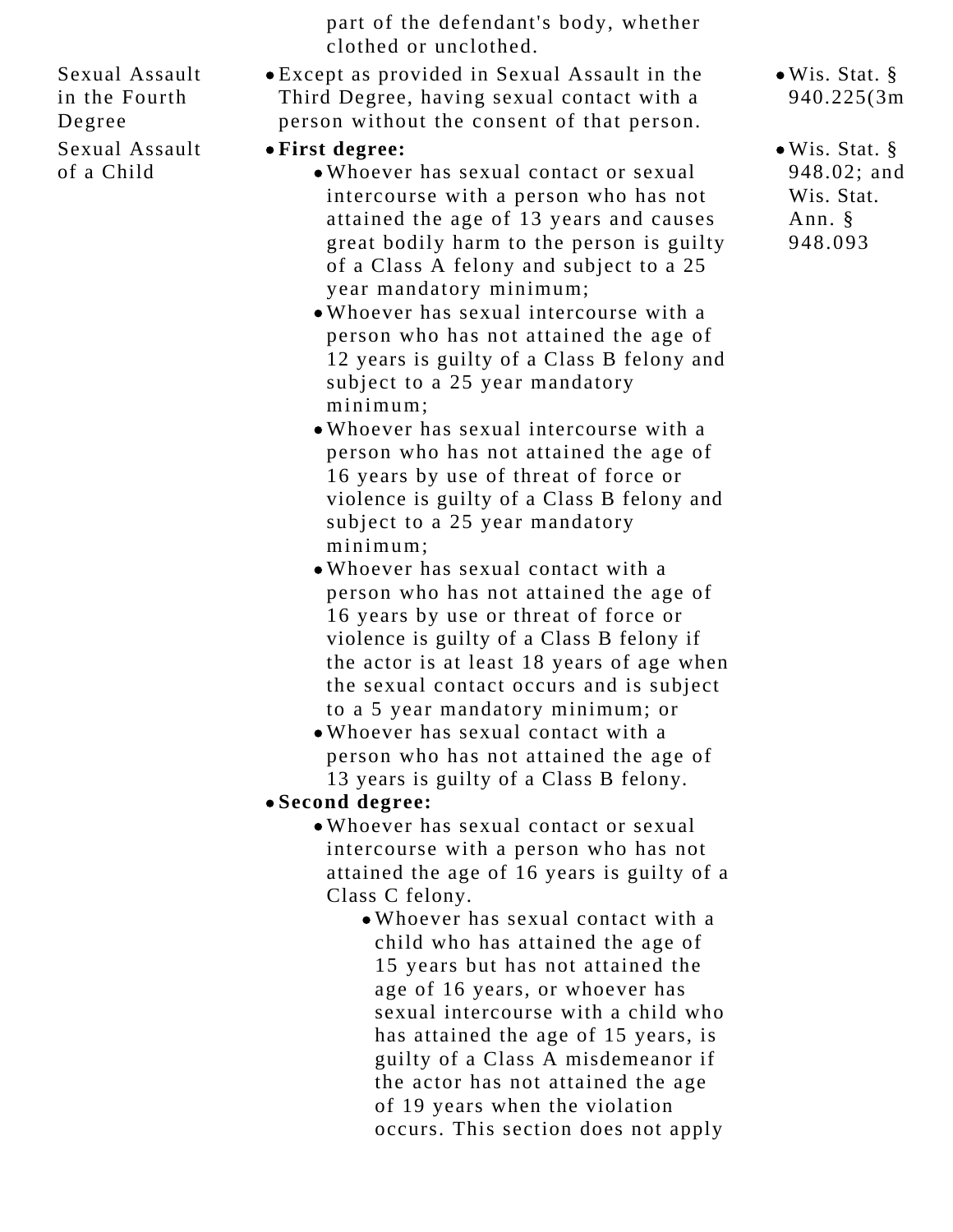|                                                              | if the actor is the child's spouse.<br>• Failure to act:                                                                                                                                                                                                                                                                                                                                                                                                                                                                                                                                                                                                                                                 |                                   |
|--------------------------------------------------------------|----------------------------------------------------------------------------------------------------------------------------------------------------------------------------------------------------------------------------------------------------------------------------------------------------------------------------------------------------------------------------------------------------------------------------------------------------------------------------------------------------------------------------------------------------------------------------------------------------------------------------------------------------------------------------------------------------------|-----------------------------------|
|                                                              | • A person responsible for the welfare of<br>a child under 16 is guilty of a Class F<br>felony if that person has knowledge that<br>another person intends to have, is<br>having or has had sexual intercourse or<br>sexual contact with the child, is<br>physically and emotionally capable of<br>taking action which will prevent the<br>intercourse of contact from taking place<br>or being repeated, fails to take that<br>action and the failure to act exposes the<br>child to an unreasonable risk that<br>intercourse or contact may occur<br>between the child and the other person<br>or facilitates the intercourse or contact<br>that does occur between the child and<br>the other person. |                                   |
| Sexual<br>Exploitation of a<br>Therapist                     | • Any person who is or who holds himself or<br>herself out to be a therapist and who<br>intentionally has sexual contact with a<br>patient or client during any ongoing<br>therapist-patient or therapist-client<br>relationship, regardless of whether it occurs<br>during any treatment, consultation, interview<br>or examination, is guilty of a Class F felony.<br>• Consent is not relevant under this<br>subsection.                                                                                                                                                                                                                                                                              | $\bullet$ Wis. Stat. §<br>940.22  |
| Sexual Assault<br>of a Child<br>Placed in<br>Substitute Care | . Whoever does any of the following is guilty of<br>a Class C felony:<br>• Has sexual contact or sexual intercourse<br>with a child for whom the actor is a<br>foster parent; or<br>• Has sexual contact or sexual intercourse<br>with a child who is placed in any of the<br>following facilities if the actor works or<br>volunteers at the facility or is directly or<br>indirectly responsible for managing it:<br>• A shelter care facility;<br>• A group home; or<br>• A residential care center for<br>children and youth operated by a<br>child welfare agency.                                                                                                                                  | $\bullet$ Wis. Stat. §<br>948.085 |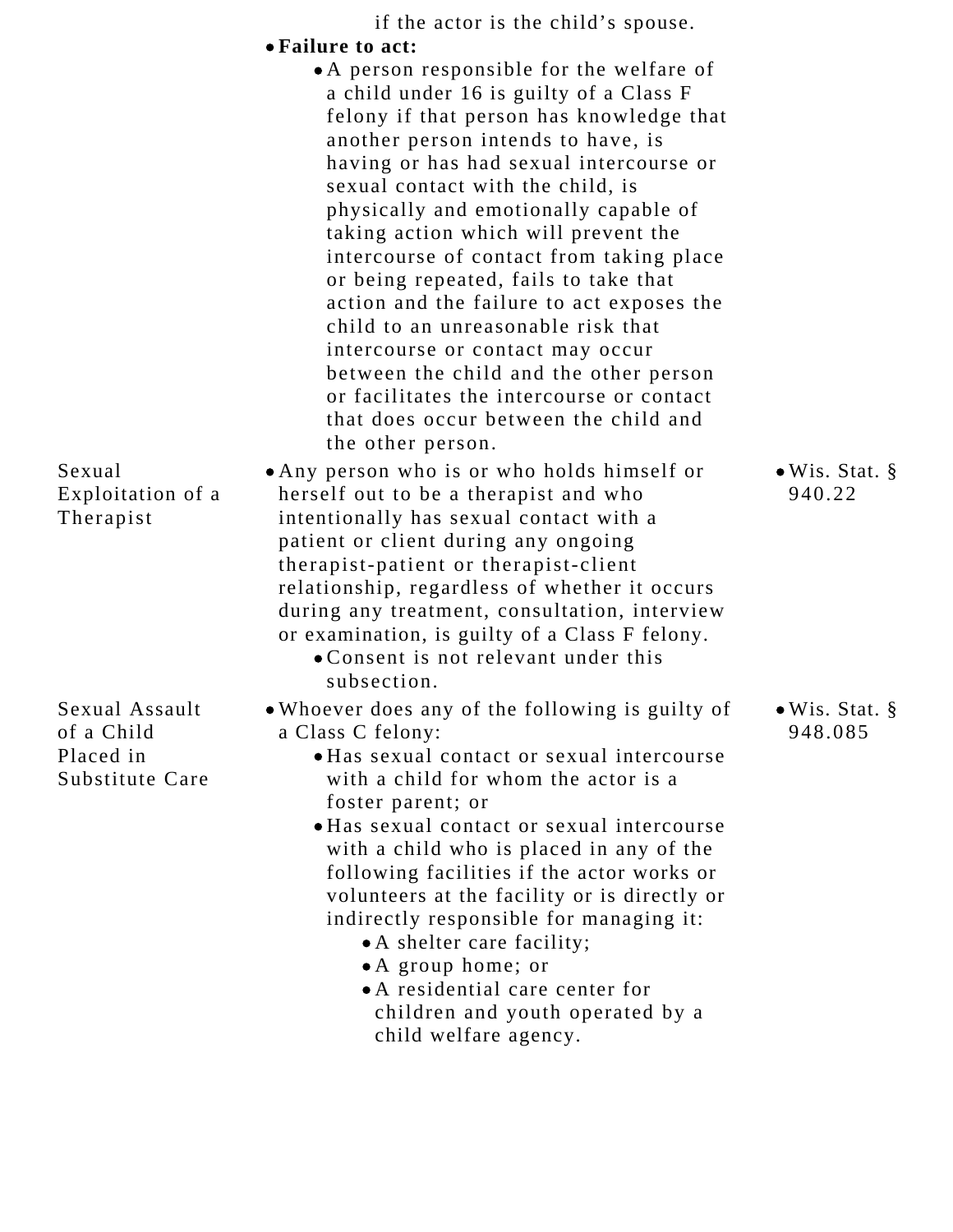Sexual Assault of a Child by a School Staff Person or Person Who Works or Volunteers with Children

- Whoever has sexual contact or sexual intercourse with a child who has attained the age of 16 years and who is not the defendants spouse is guilty of a Class H felony if all of the following apply:
	- The child is enrolled as a student in a school or a school district, and
	- The defendant is a member of the school staff of the school or school district in which the child is enrolled.
- A person who has attained the age of 21 and engages in an occupation or participates in a volunteer position that requires him to work or interact directly with children (including, teaching, child care, coaching, counselor, youth organization, parks or playground recreation, or school bus driving) may not have sexual contact or sexual intercourse with a child who has attained the age of 16, who is not the person's spouse and with whom the person works or interacts through that occupation or volunteer position.
- Statutory Rape "Statutory rape" is commonly used to refer to sexual penetration that is illegal because it involves a youth.
	- Wisconsin has no specific statutory rape statute, but this concept is captured under "Sexual Intercourse with a Child Age 16 or Older":
		- Whoever has sexual intercourse with a child who is not the defendant's spouse and who has attained the age of 16 years is guilty of a Class A misdemeanor if the defendant has attained the age of 19 years when the violation occurs.

### **Child:**

- A person who has not attained the age of 18 years, except that for purposes of prosecuting a person who is alleged to have violated a state or federal criminal law, "child" does not include a person who has attained the age of 17.
- Also, see "Sexual Assault of a Child":
	- Whoever has sexual intercourse with a person who has not attained the age of 12 years is guilty of a Class B felony.
- Also, see "Underage sexual activity":

Wis. Stat. § 948.095

Wis. Stat. § 948.09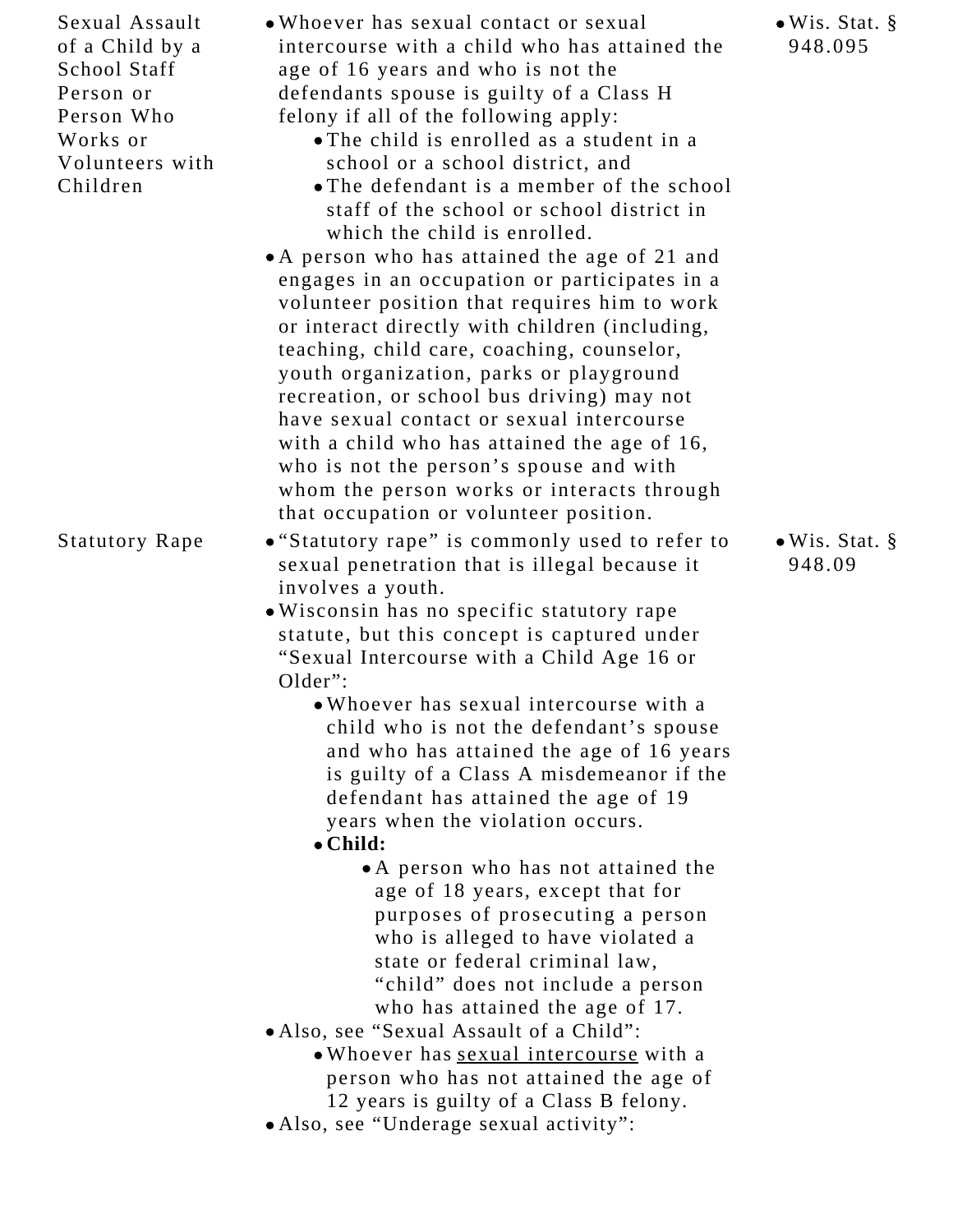|                                      | • Whoever has sexual contact with a child<br>who has attained the age of 15 years but<br>has not attained the age of 16 years, or<br>whoever has sexual intercourse with a<br>child who has attained the age of 15<br>years, is guilty of a Class A<br>misdemeanor if the actor has not<br>attained the age of 19 years when the<br>violation occurs. This section does not<br>apply if the actor is the child's spouse.                                                                                                                                                                                                                                                                                                                                                                                                                                                                                                                                                                                                                                                                                                   |                                  |
|--------------------------------------|----------------------------------------------------------------------------------------------------------------------------------------------------------------------------------------------------------------------------------------------------------------------------------------------------------------------------------------------------------------------------------------------------------------------------------------------------------------------------------------------------------------------------------------------------------------------------------------------------------------------------------------------------------------------------------------------------------------------------------------------------------------------------------------------------------------------------------------------------------------------------------------------------------------------------------------------------------------------------------------------------------------------------------------------------------------------------------------------------------------------------|----------------------------------|
| Sodomy                               | . Wisconsin does not have an anti-sodomy law<br>on the books.<br>• Any state laws that outright prohibit sodomy<br>are unconstitutional under Lawrence v. Texas,<br>539 U.S. 588 (2003).                                                                                                                                                                                                                                                                                                                                                                                                                                                                                                                                                                                                                                                                                                                                                                                                                                                                                                                                   | $\bullet N/A$                    |
| Sexual<br>Exploitation of a<br>Child | • Whoever does any of the following with<br>knowledge of the character and content of<br>the sexually explicit conduct involving the<br>child:<br>• Employs, uses, persuades, induces,<br>entices, or coerces any child to engage in<br>sexually explicit conduct for the purpose<br>of recording or displaying in any way<br>the conduct; or<br>• Records or displays in any way a child<br>engaged in sexually explicit conduct.<br>. Whoever produces, performs in, profits from,<br>promotes, imports into the state, reproduces,<br>advertises, sells, distributes, or possesses<br>with intent to sell or distribute, any recording<br>of a child engaging in sexually explicit<br>conduct if the person knows the character<br>and content of the sexually explicit conduct<br>involving the child and if the person knows<br>or reasonably should know that the child<br>engaging in the sexually explicit conduct has<br>not attained the age of 18 years.<br>• A person responsible for a child's welfare<br>who knowingly permits, allows or encourages<br>the child to engage in sexually explicit<br>conduct. | $\bullet$ Wis. Stat. §<br>948.05 |
| Wyoming                              |                                                                                                                                                                                                                                                                                                                                                                                                                                                                                                                                                                                                                                                                                                                                                                                                                                                                                                                                                                                                                                                                                                                            |                                  |

Definition

Crime Definition Statute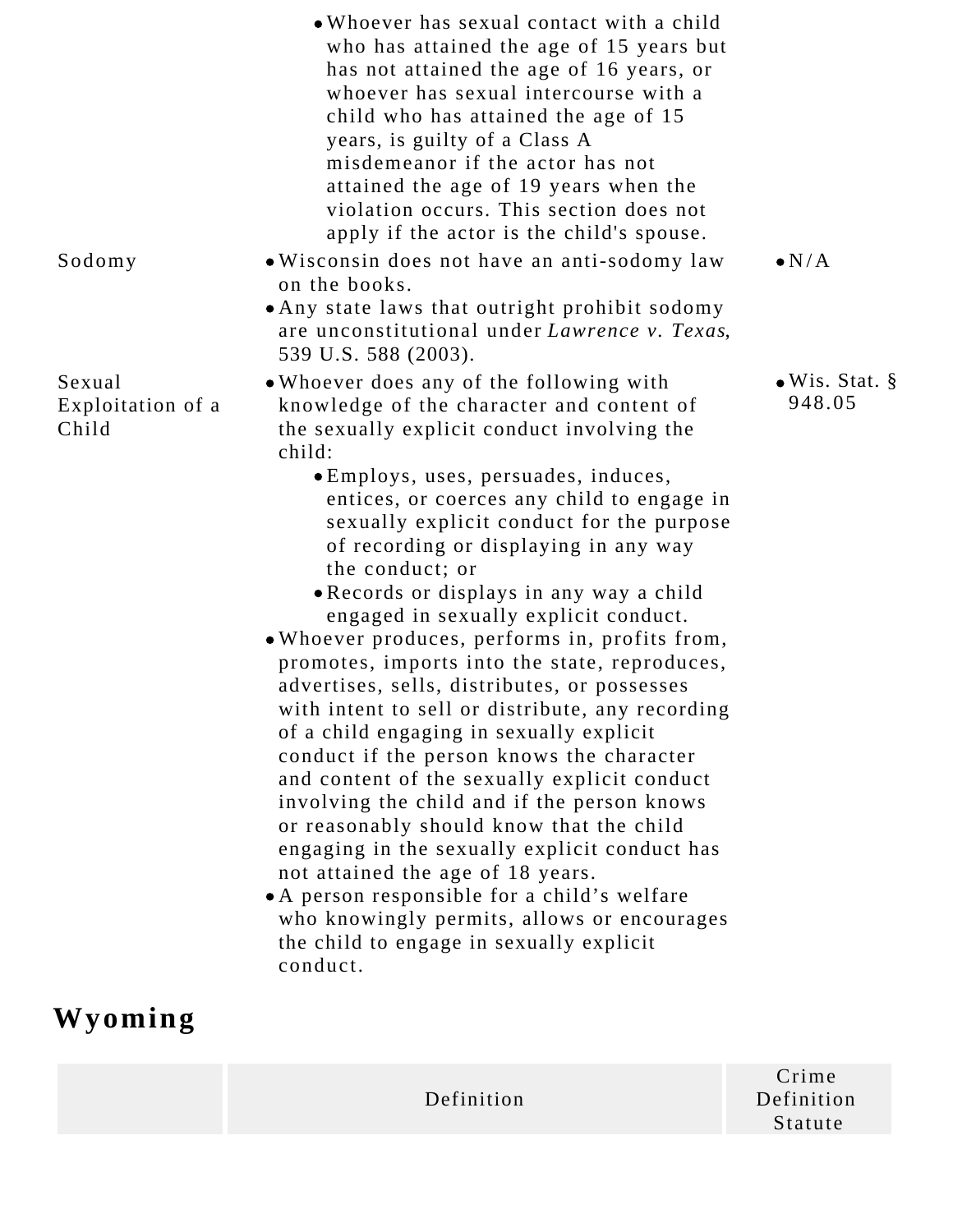| Sexual Assault<br>in the First<br>Degree  | •Inflicting sexual intrusion on a victim and:<br>• The actor causes submission of the<br>victim through the actual application,<br>reasonably calculated to cause<br>submission of the victim, physical force<br>or forcible confinement;<br>• The actor causes submission of the<br>victim by threat of death, serious<br>bodily injury, extreme physical pain or<br>kidnapping to be inflicted on anyone<br>and the victim reasonably believes the<br>actor has the present ability to execute<br>these threats;<br>. The victim is physically helpless, and<br>the actor knows or reasonably should<br>know that the victim is physically<br>helpless and has not consented; or<br>• The actor knows or reasonably should<br>know that the victim, through a mental<br>illness, mental deficiency, or<br>developmental disability, is incapable<br>of appraising the nature of the victim's<br>conduct.                                                           | • Wyo. Stat.<br>Ann. §<br>$6 - 2 - 302$            |
|-------------------------------------------|----------------------------------------------------------------------------------------------------------------------------------------------------------------------------------------------------------------------------------------------------------------------------------------------------------------------------------------------------------------------------------------------------------------------------------------------------------------------------------------------------------------------------------------------------------------------------------------------------------------------------------------------------------------------------------------------------------------------------------------------------------------------------------------------------------------------------------------------------------------------------------------------------------------------------------------------------------------------|----------------------------------------------------|
| Sexual Assault<br>in the Second<br>Degree | •Inflicting sexual intrusion on a victim not<br>constituting sexual assault in the first<br>degree and:<br>• The actor causes submission of the<br>victim by threatening to retaliate in the<br>future against the victim or the victim's<br>spouse, parents, brothers, sisters or<br>children and the victim reasonably<br>believes the actor will execute this<br>threat. "To retaliate" includes threats<br>of kidnapping, death, serious bodily<br>injury or extreme physical pain;<br>• The actor causes submission of the<br>victim by any means that would<br>prevent resistance by a victim of<br>ordinary resolution;<br>• The actor administers, or knows that<br>someone else administered to the<br>victim, without the prior knowledge or<br>consent of the victim, any substance<br>which substantially impairs the victim's<br>power to appraise or control his<br>conduct;<br>• The actor knows or reasonably should<br>know that the victim submits | $\bullet$ Wyo. Stat.<br>Ann. $\S$<br>$6 - 2 - 303$ |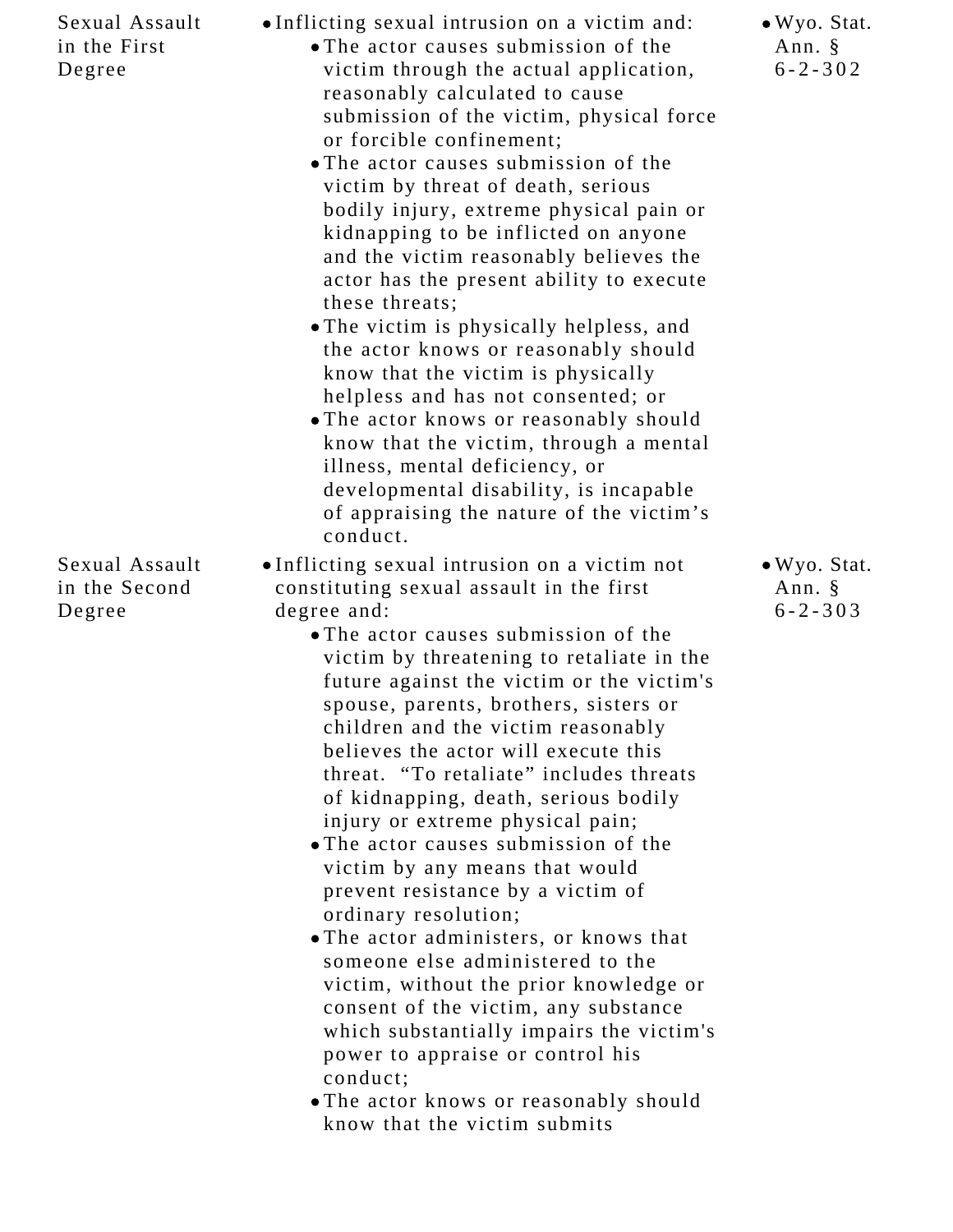erroneously believing that the actor is the victim's spouse;

- The actor is in a position of authority over the victim and uses this position of authority to cause the victim to submit;
- The actor is an employee, independent contractor or volunteer of a state, county, city or town, or privately operated adult or juvenile correctional system, including but not limited to jails, penal institutions, detention centers, juvenile residential or rehabilitative facilities, adult community correctional facilities, or secure treatment facilities, and the victim is known or should be known by the actor to be a resident of such facility or under supervision of the correctional system. Consent of the victim is not a defense; or
- The actor is an employee or volunteer of an elementary or secondary public or private school who, by virtue of the actor's employment or volunteer relationship with the school, has interaction with the victim who is a student or participant in the activities of the school and is more than four (4) years older than the victim.
- Subjecting another person to sexual contact or sexual intrusion in the person's capacity as a health care provider in the course of providing care, treatment, services or procedures to maintain, diagnose or otherwise treat a patient's physical or mental condition.
- Submitting another person to sexual contact, causing serious bodily injury to the victim, and:
	- The actor causes submission of the victim through physical force or forcible confinement;
	- The actor causes submission of the victim by threat of death, serious bodily injury, extreme physical pain or kidnapping to be inflicted on anyone and the victim reasonably believes the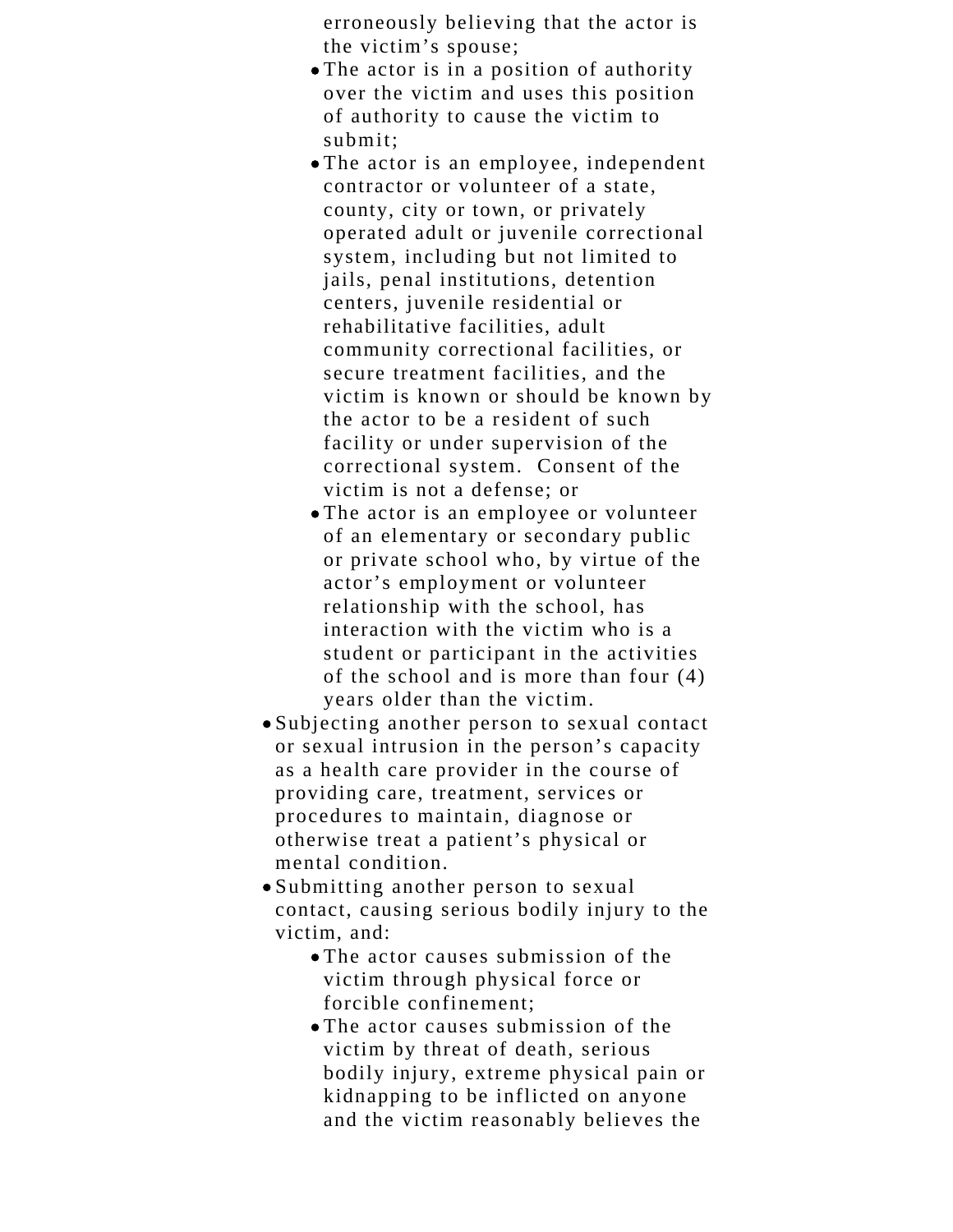actor has the present ability to execute these threats;

- The victim is physically helpless, and the actor knows or reasonably should know that the victim is physically helpless and has not consented;
- The actor knows or reasonably should know that the victim, through a mental illness, mental deficiency, or developmental disability, is incapable of appraising the nature of the victim's conduct;
- The actor causes submission of the victim by threatening to retaliate in the future against the victim or the victim's spouse, parents, brothers, sisters or children and the victim reasonably believes the actor will execute this threat. "To retaliate" includes threats of kidnapping, death, serious bodily injury or extreme physical pain;
- The actor causes submission of the victim by any means that would prevent resistance by a victim of ordinary resolution;
- The actor administers, or knows that someone else administered to the victim, without the prior knowledge or consent of the victim, any substance which substantially impairs the victim's power to appraise or control his conduct;
- The actor knows or reasonably should know that the victim submits erroneously believing that the actor is the victim's spouse; or
- The actor is in a position of authority over the victim and uses this position of authority to cause the victim to submit;
- The actor is an employee, independent contractor or volunteer of a state, county, city or town, or privately operated adult or juvenile correctional system, including but not limited to jails, penal institutions, detention centers, juvenile residential or rehabilitative facilities, adult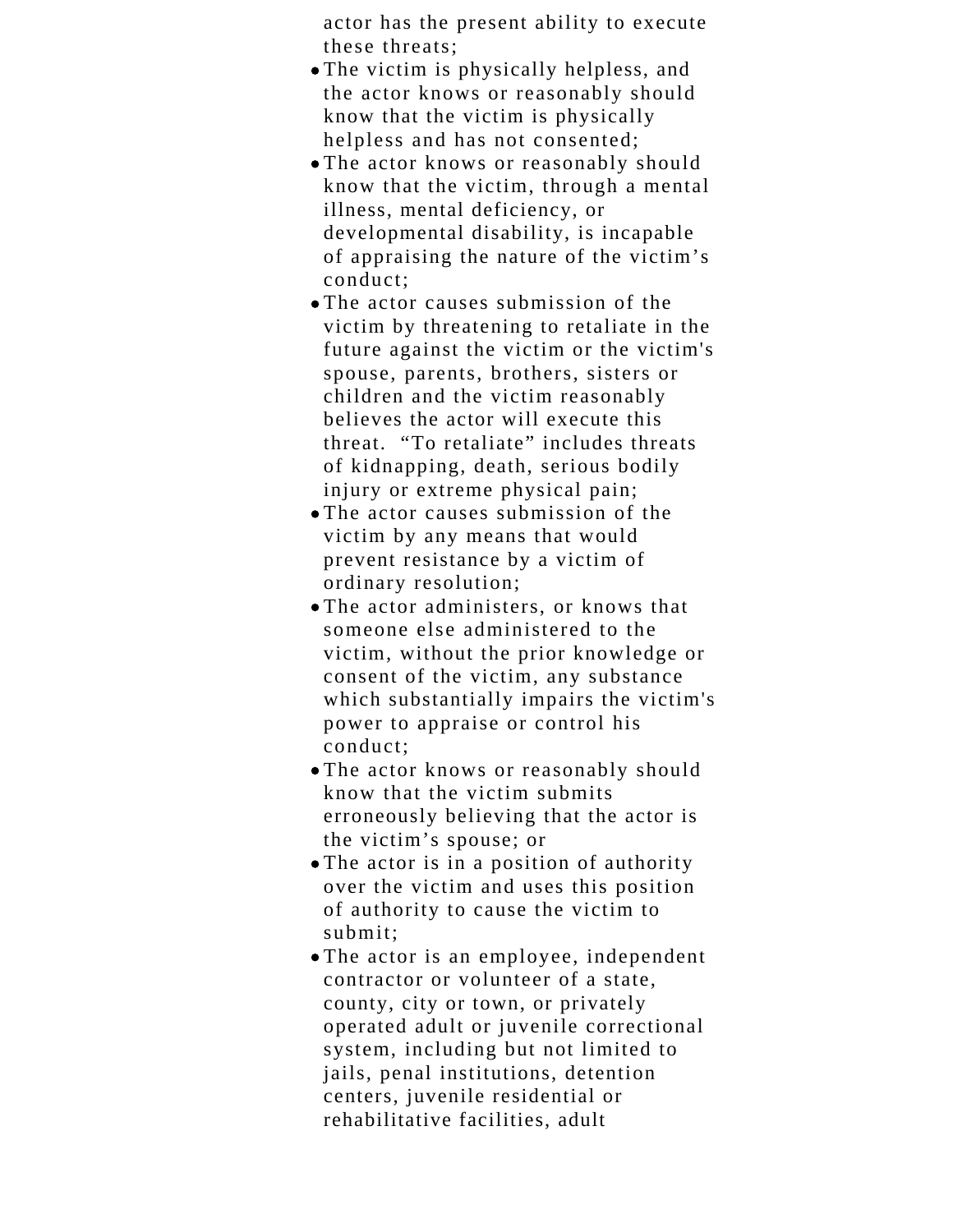community correctional facilities, or secure treatment facilities, and the victim is known or should be known by the actor to be a resident of such facility or under supervision of the correctional system. Consent of the victim is not a defense; or

The actor is an employee or volunteer of an elementary or secondary public or private school who, by virtue of the actor's employment or volunteer relationship with the school, has interaction with the victim who is a student or participant in the activities of the school and is more than four (4) years older than the victim

> Wyo. Stat. Ann. § 6-2-304

- Subjecting a victim to sexual contact, without inflicting sexual intrusion on the victim and without causing serious bodily injury to the victim and not constituting sexual assault in the first degree or sexual assault in the second degree if:
	- The actor causes submission of the victim through the actual application, reasonably calculated to cause submission of the victim, of physical force or forcible confinement;
	- The actor causes submission of the victim by threat of death, serious bodily injury, extreme physical pain or kidnapping to be inflicted on anyone and the victim reasonably believes the actor has the present ability to execute these threats;
	- The victim is physically helpless, and the actor knows or reasonably should know that the victim is physically helpless and has not consented;
	- The actor knows or reasonably should know that the victim, through a mental illness, mental deficiency, or developmental disability, is incapable of appraising the nature of the victim's conduct;
	- The actor causes submission of the victim by threatening to retaliate in the future against the victim or the victim's spouse, parents, brothers, sisters or

Sexual Assault in the Third Degree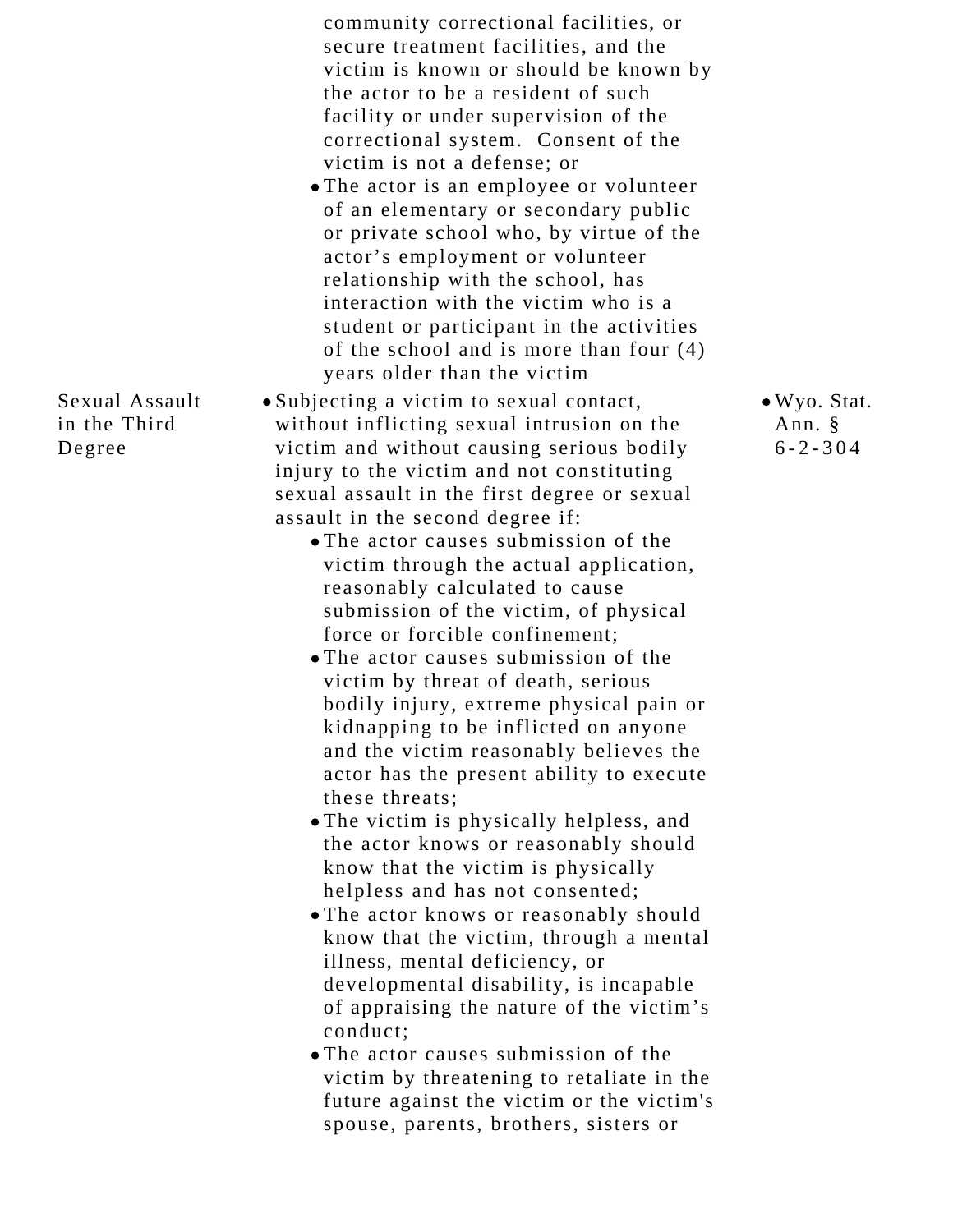children and the victim reasonably believes the actor will execute this threat. "To retaliate" includes threats of kidnapping, death, serious bodily injury or extreme physical pain;

- The actor causes submission of the victim by any means that would prevent resistance by a victim of ordinary resolution;
- The actor administers, or knows that someone else administered to the victim, without the prior knowledge or consent of the victim, any substance which substantially impairs the victim's power to appraise or control his conduct; or
- The actor knows or reasonably should know that the victim submits erroneously believing that the actor is the victim's spouse;
- The actor is in a position of authority over the victim and uses this position of authority to cause the victim to submit;
- The actor is an employee, independent contractor or volunteer of a state, county, city or town, or privately operated adult or juvenile correctional system, including but not limited to jails, penal institutions, detention centers, juvenile residential or rehabilitative facilities, adult community correctional facilities, or secure treatment facilities, and the victim is known or should be known by the actor to be a resident of such facility or under supervision of the correctional system. Consent of the victim is not a defense; or
- The actor is an employee or volunteer of an elementary or secondary public or private school who, by virtue of the actor's employment or volunteer relationship with the school, has interaction with the victim who is a student or participant in the activities of the school and is more than four (4) years older than the victim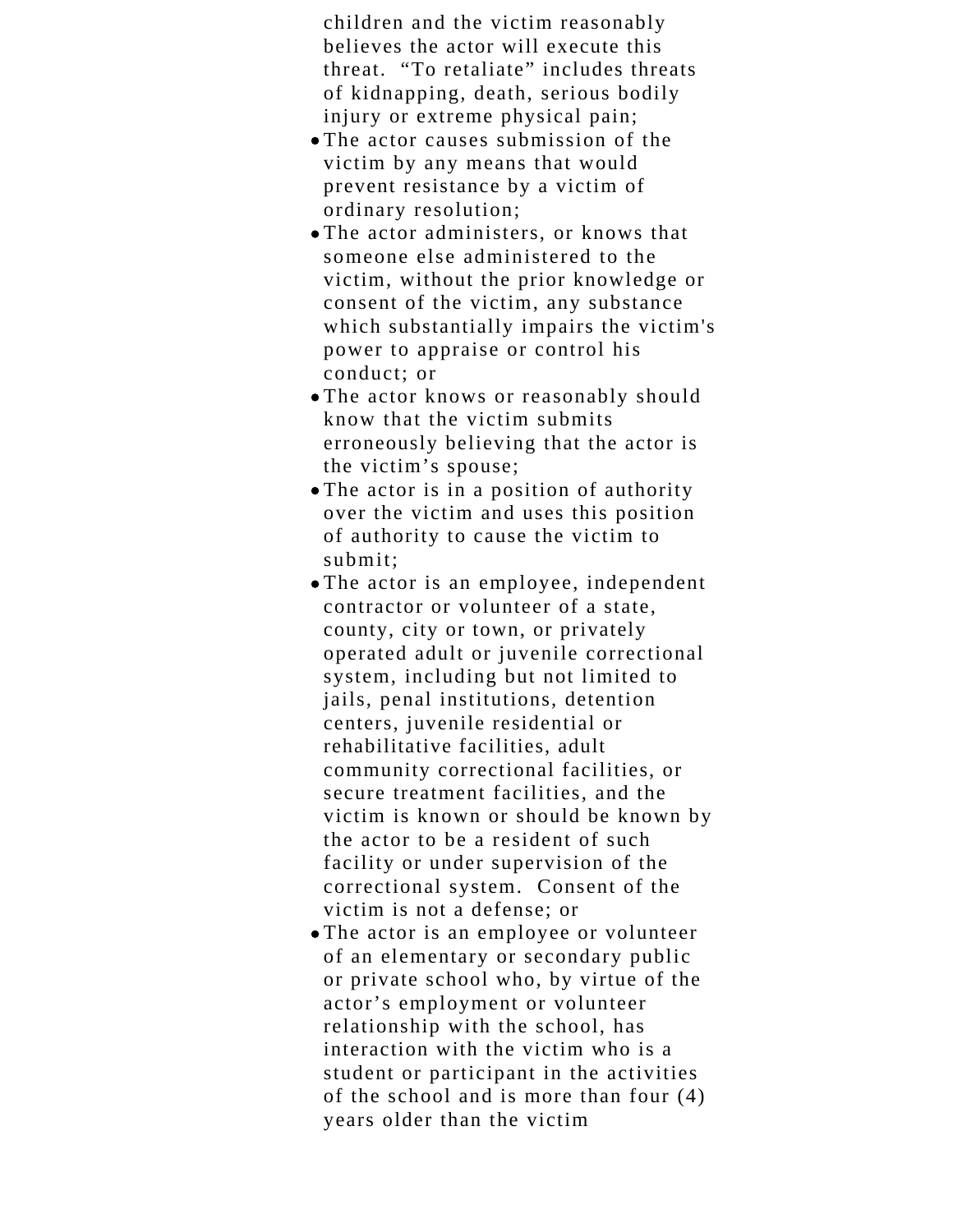## Statutory Rape **Sexual abuse of a minor in the first degree**

- Sexual intrusion when the actor is 16 or older and the victim is under 13 years old;
- Sexual intrusion when the actor is over 18, the victim is under 18, and the actor is the victim's legal guardian, ancestor, descendent, or sibling of half- or full-blood, including adoption and step-parental relationships; or
- Sexual intrusion when the actor is over 18, the victim is under 16, and the actor occupies a position of authority in relation to the victim.

**Sexual abuse of a minor in the second degree –** not constituting sexual abuse of a minor in the first degree and:

- Sexual intrusion when the actor is 17 or older, the victim is 13-15, and the victim is at least 4 years younger than the actor;
- Sexual contact when the actor is 16 or older and the victim is less than 13 years old;
- Sexual contact when the actor is 18 or older, the victim is less than 18 years old, and the actor is the victim's legal guardian ancestor, descendent, or sibling of half- or full-blood, including adoption and step-parental relationships; or
- Sexual contact when the actor is 18 or older, the victim is less than 16 years old, and the actor occupies a position of authority in relation to the victim.

**Sexual abuse of a minor in the third degree –** not constituting sexual abuse of a minor in the first or second degree and:

- Sexual contact when the actor is 17 or older, the victim is 13-15, and the victim is at least 4 years younger than the actor;
- Sexual intrusion when the actor is 20 or older, the victim is 16-17, the victim is at least 4 years younger than the actor, and the actor occupies a position of authority in relation to the victim;
- Sexual intrusion when the actor is less than 16 years old, the victim is less than 13 years old, and the victim is at least 3 years

Wyo. Stat. Ann. §§ 6-2-314, 6-2-315, 6-2-316, 6-2-317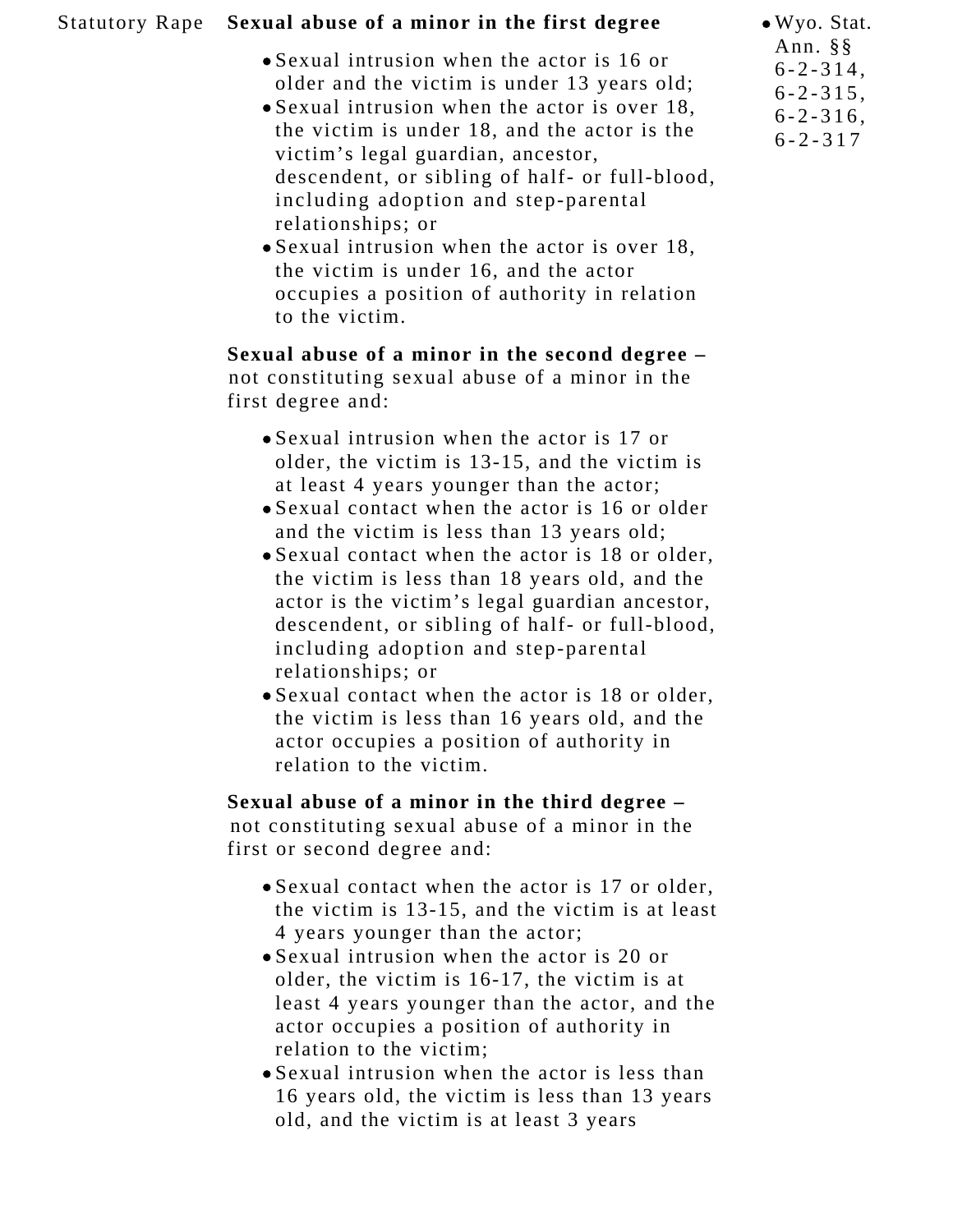|        | younger than the actor; or<br>• Knowingly taking immodest, immoral, or<br>indecent liberties with a victim when the<br>actor is 17 or older, the victim is less than<br>17 years old, and the victim is at least 4<br>years younger than the actor.                                                                                                                             |               |
|--------|---------------------------------------------------------------------------------------------------------------------------------------------------------------------------------------------------------------------------------------------------------------------------------------------------------------------------------------------------------------------------------|---------------|
|        | Sexual abuse of a minor in the fourth degree -<br>not constituting sexual abuse of a minor in the<br>first, second or third degree and:                                                                                                                                                                                                                                         |               |
|        | $\bullet$ Sexual contact when the actor is under 16,<br>the victim is under 13, and the victim is at<br>least 3 years younger than the actor; or<br>• Sexual contact when the actor is 20 years old<br>or older, the victim is 16-17, the victim is at<br>least 4 years younger than the actor, and the<br>actor occupies a position of authority in<br>relation to the victim. |               |
| Sodomy | • Wyoming does not prohibit sodomy. Anal<br>sex is included in the definition of "sexual<br>intrusion".<br>• Any state laws that outright prohibit<br>sodomy are unconstitutional<br>under Lawrence v. Texas, 539 U.S. 588<br>(2003).                                                                                                                                           | $\bullet$ N/A |

**Guam**

|                                            | Definition                                                                                                                                                                                                                                                                                                                                                                                                                                                                                                                                                                                                                   | Crime<br>Definition<br>Statute                                                                                                                                                            |
|--------------------------------------------|------------------------------------------------------------------------------------------------------------------------------------------------------------------------------------------------------------------------------------------------------------------------------------------------------------------------------------------------------------------------------------------------------------------------------------------------------------------------------------------------------------------------------------------------------------------------------------------------------------------------------|-------------------------------------------------------------------------------------------------------------------------------------------------------------------------------------------|
| First Degree<br>Criminal Sexual<br>Conduct | • Engaging in sexual penetration with the<br>victim and if any of the following<br>circumstances exists:<br>• the victim is under 14 years of age;<br>• the victim is at least 14 but less than<br>16 years of age and the actor is a<br>member of the same household as the<br>victim, the actor is related to the victim<br>by blood or affinity to the fourth<br>degree to the victim, or the actor is in a<br>position of authority over the victim<br>and used this authority to coerce the<br>victim to submit;<br>• sexual penetration occurs under<br>circumstances involving the<br>commission of any other felony; | $\bullet$ 9 GCA Ch.<br>25, §25.15<br>$\bullet$ Evidentiary<br>provisions<br>appear in 9<br>GCA Ch.<br>25, §25.40<br>&.45<br>$\bullet$ Definitions<br>appear in 9<br>GCA Ch.<br>25, §25.10 |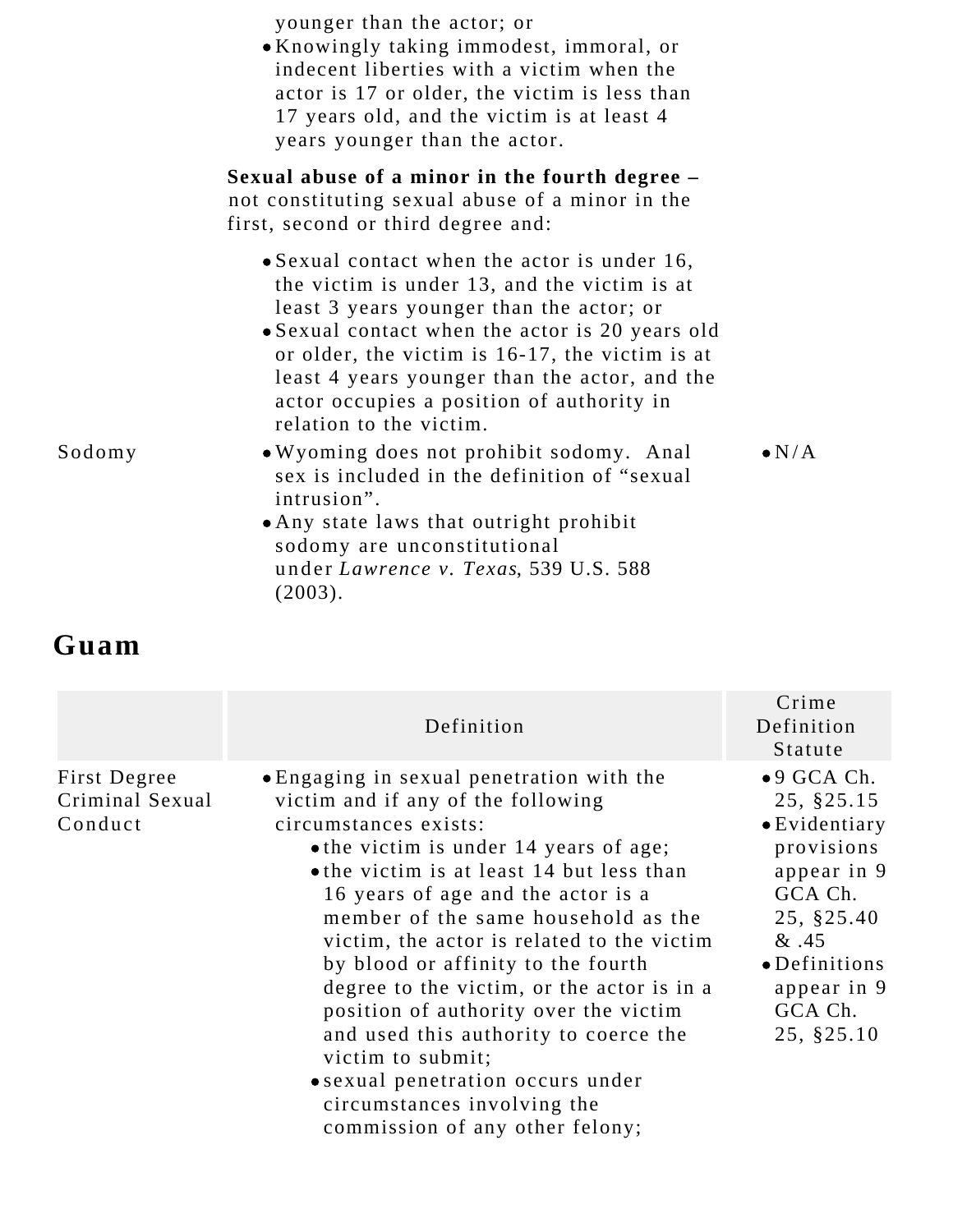|                 | • the actor is aided or abetted by one or<br>more other persons and either (i) the<br>actor knows or has reason to know that |
|-----------------|------------------------------------------------------------------------------------------------------------------------------|
|                 | the victim is mentally defective,                                                                                            |
|                 | mentally incapacitated or physically                                                                                         |
|                 | helpless, or (ii) the actor uses force or<br>coercion to accomplish the sexual                                               |
|                 | penetration;                                                                                                                 |
|                 | • the actor is armed with a weapon or                                                                                        |
|                 | any article used or fashioned in a                                                                                           |
|                 | manner to lead the victim to reasonably                                                                                      |
|                 | believe it to be a weapon;                                                                                                   |
|                 | • the actor causes personal injury to the                                                                                    |
|                 | victim and force or coercion is used to<br>accomplish sexual penetration; or                                                 |
|                 | • the actor causes personal injury to the                                                                                    |
|                 | victim, and the actor knows or has                                                                                           |
|                 | reason to know that the victim is                                                                                            |
|                 | mentally defective, mentally                                                                                                 |
|                 | incapacitated or physically helpless.                                                                                        |
| Second Degree   | • Sexual contact with another person where                                                                                   |
| Criminal Sexual | any of the                                                                                                                   |
| Conduct         | · following circumstances exists:                                                                                            |
|                 | • that other person is under 14 years of                                                                                     |
|                 | age;<br>• that other person is at least 14 but less                                                                          |
|                 | than 16 years of age and the actor is a                                                                                      |
|                 | member of the same household as the                                                                                          |
|                 | victim, or is related by blood or affinity                                                                                   |
|                 | to the fourth degree to the victim, or is                                                                                    |
|                 | in a position of authority over the                                                                                          |

victim and the actor used the authority

to coerce the victim to submit; sexual contact occurs under circumstances involving the

commission of any other felony;

the victim is mentally defective,

the actor is aided or abetted by one or more other persons and either (i) the actor knows or has reason to know that

mentally incapacitated or physically helpless, or (ii) the actor uses force or

coercion to accomplish the sexual

the actor is armed with a weapon or any article used or fashioned in a

believe it to be a weapon;

manner to lead a person to reasonably

contact.

- 9 GCA Ch. 25, §25.20 Evidentiary provisions appear in 9 GCA Ch.
	- 25, §25.40  $&45$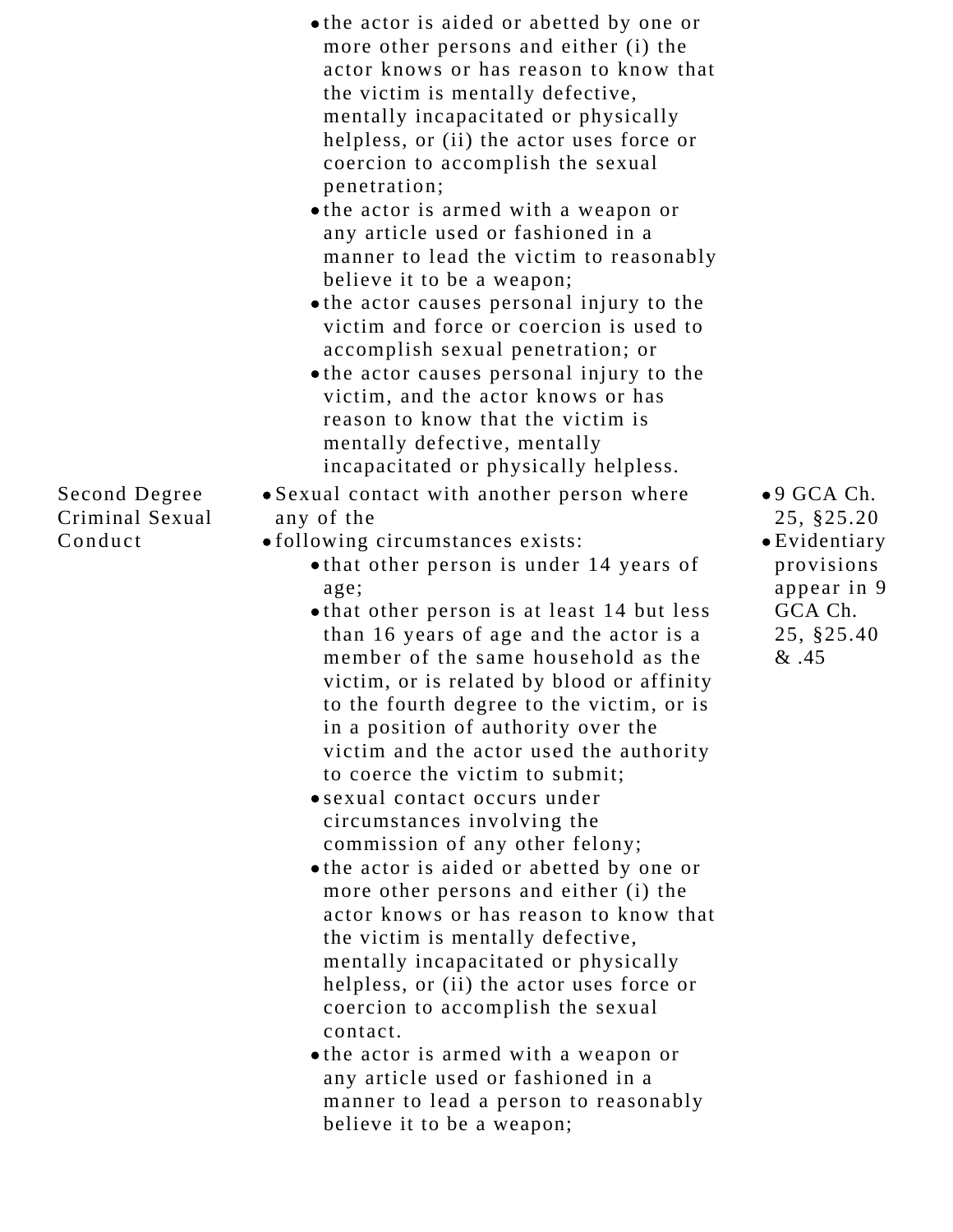|                                             | • the actor causes personal injury to the<br>victim and force or coercion is used to<br>accomplish the sexual contact; or<br>• the actor causes personal injury to the<br>victim and the actor knows or has<br>reason to know that the victim is<br>mentally defective, mentally<br>incapacitated or physically helpless.      |                                   |
|---------------------------------------------|--------------------------------------------------------------------------------------------------------------------------------------------------------------------------------------------------------------------------------------------------------------------------------------------------------------------------------|-----------------------------------|
| Third Degree                                | • Engaging in sexual penetration with another                                                                                                                                                                                                                                                                                  | $\bullet$ 9 GCA Ch.               |
| Criminal Sexual                             | person where any of the following                                                                                                                                                                                                                                                                                              | 25, §25.25                        |
| Conduct                                     | circumstances exists:<br>• that other person is at least 14 years of<br>age and is under 16 years of age;<br>• force or coercion is used to accomplish<br>the sexual penetration; or<br>• the actor knows or has reason to know<br>that the victim is mentally defective,<br>mentally incapacitated or physically<br>helpless. |                                   |
| Fourth Degree<br>Criminal Sexual<br>Conduct | • Engaging in sexual contact with another<br>person where either of the following<br>circumstances exists:                                                                                                                                                                                                                     | $\bullet$ 9 GCA Ch.<br>25, §25.35 |
|                                             | • force or coercion is used to accomplish<br>the sexual contact;                                                                                                                                                                                                                                                               |                                   |
|                                             | • the actor knows or has reason to know<br>that the victim is mentally defective,<br>mentally incapacitated or physically<br>helpless.                                                                                                                                                                                         |                                   |

## **Virgin Islands**

|                                           | Definition                                                                                                                                                                                                                                                                                                                                                                                                                                                                                                                               | Crime<br>Definition<br>Statute |
|-------------------------------------------|------------------------------------------------------------------------------------------------------------------------------------------------------------------------------------------------------------------------------------------------------------------------------------------------------------------------------------------------------------------------------------------------------------------------------------------------------------------------------------------------------------------------------------------|--------------------------------|
| Aggravated<br>Rape in the<br>First Degree | • Perpetrating an act of sexual intercourse or<br>sodomy with a person not the perpetrator's<br>spouse:<br>$\bullet$ Who is under 13; or<br>• Who is under 16 residing in the same<br>household as the perpetrator, and<br>force, intimidation, or the perpetrator's<br>position of authority over the victim is<br>used to accomplish the sexual act.<br>• Causing personal injury to a victim as a<br>result of an act of rape in the first degree.<br>• Using a deadly weapon during the<br>commission of an act of rape in the first | $\bullet$ 14 V.I.C.<br>\$1700  |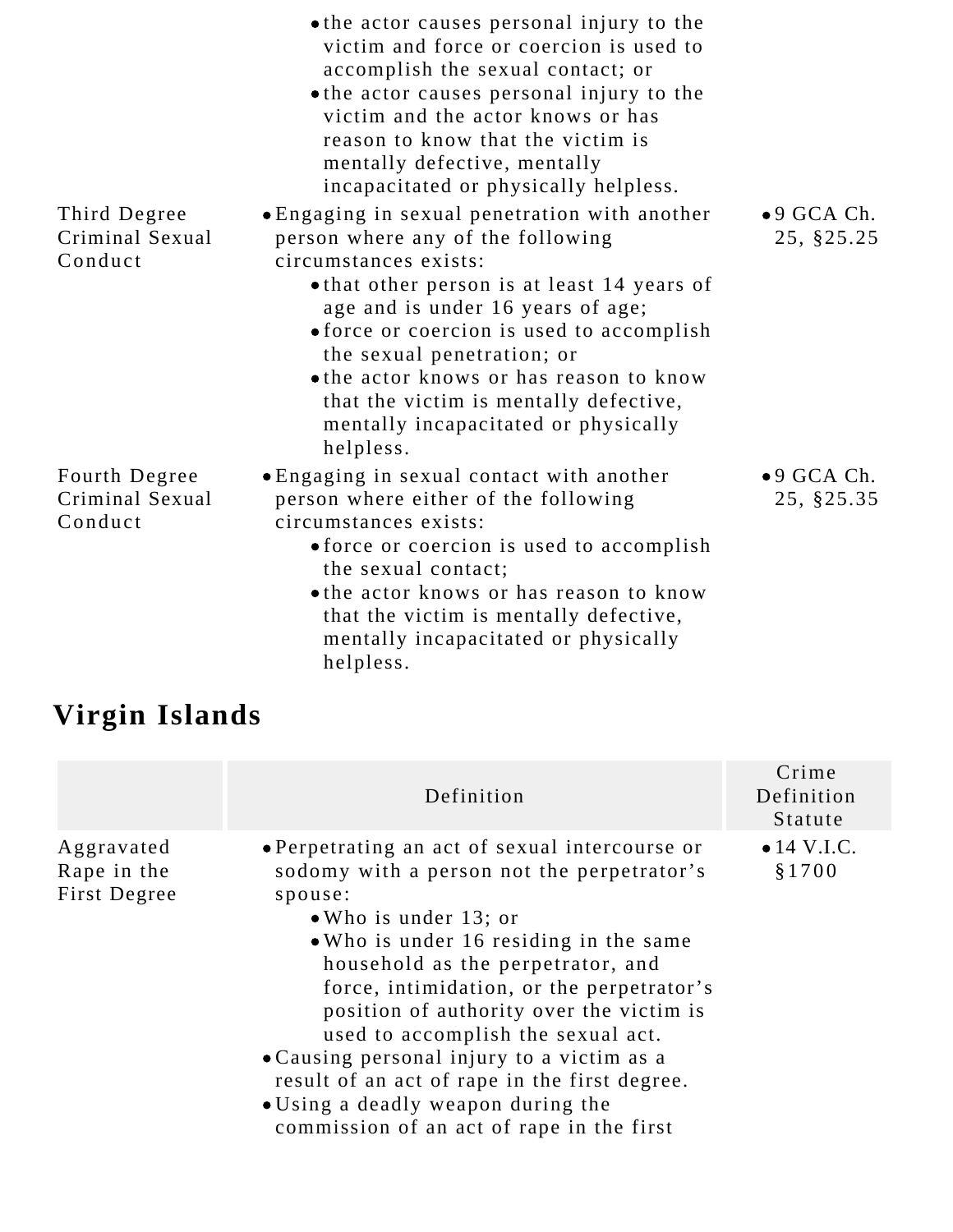degree.

Aggravated Rape in the Second Degree

Rape in the First Degree

Rape in the Second Degree

- Perpetrating an act of sexual intercourse or sodomy with a person who is under 18, but 13 years or older and not the perpetrator's spouse, or by force, intimidation, or the perpetrator's position of authority over the victim is used to accomplish the sexual act.
	- Perpetrating an act of sexual intercourse or sodomy with a person not the perpetrator's spouse:
		- when through idiocy, imbecility or any unsoundness of mind, either temporary or permanent, the person is incapable of giving consent, or, by reason of mental or physical weakness or immaturity or any bodily ailment, the person does not offer resistance;
		- when the person's resistance is forcibly overcome;
		- when the person's resistance is prevented by fear of immediate and great bodily harm which the person has reasonable cause to believe will be inflicted upon the person;
		- when the person's resistance is prevented by stupor or weakness of mind produced by an intoxicating, narcotic or anesthetic agent, or when the person is known by the defendant to be in such state of stupor or weakness of mind from any cause; or
		- when the person is, at the time, unconscious of the nature of the act and this is known to the defendant.
	- Any person over 18 who perpetrates under circumstances not amounting to rape in the first degree, an act of sexual intercourse or sodomy with a person not the perpetrator's spouse who is at least 16 but less than 18 and the perpetrator is 5 years older than the victim, is guilty of second degree rape.
- Rape in the Third Degree Any person under 18 but over 16 who perpetrates an act of sexual intercourse or sodomy with a person not the perpetrator's spouse who is under 16 but over 13, under circumstances not amounting to rape in the first degree, is guilty of rape in the third degree.

 $\bullet$  14 V.I.C. §1700a

 $\bullet$  14 V.I.C. §1701

 $\bullet$  14 V.I.C. §1702

 $\bullet$  14 V.I.C. §1703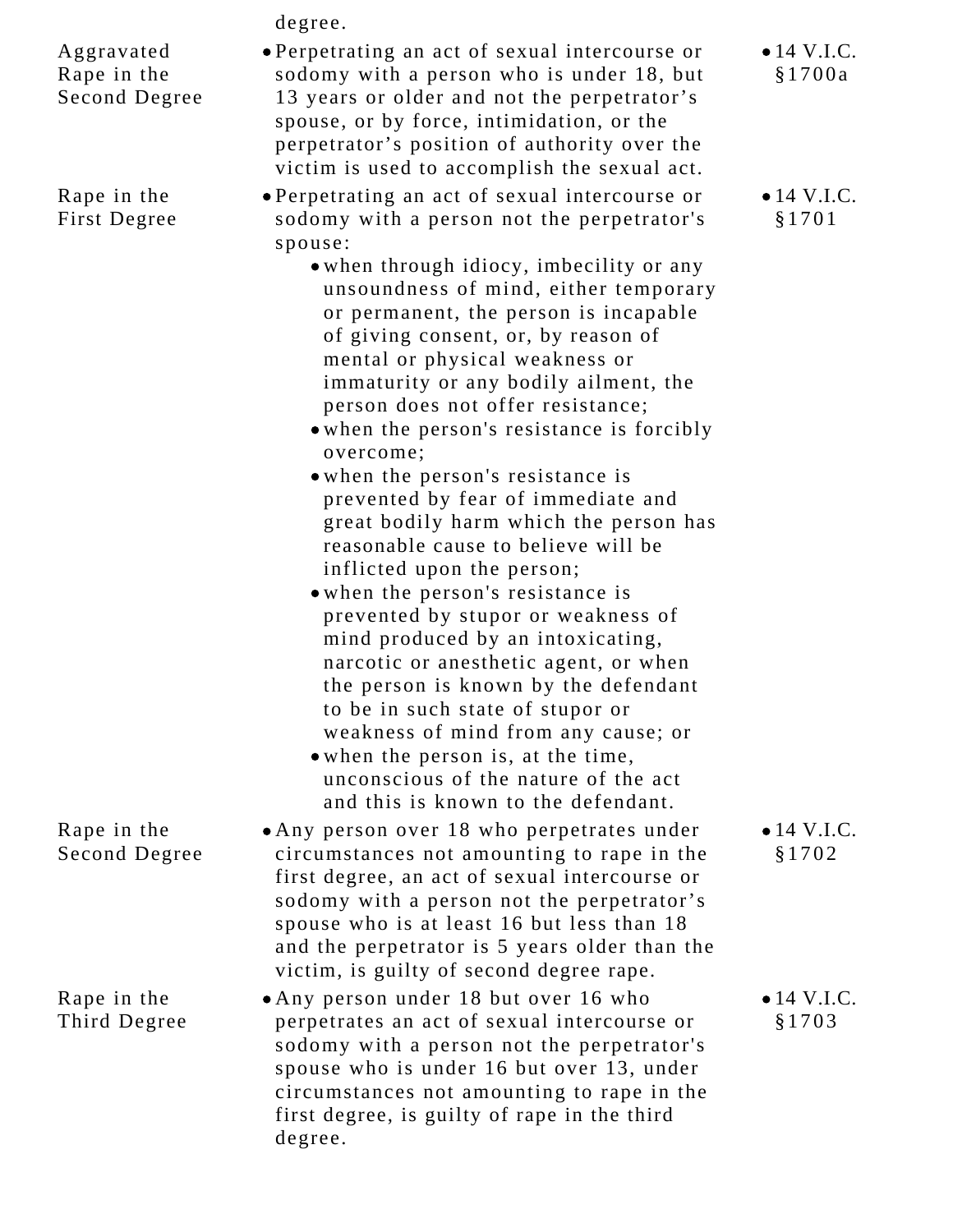| Unlawful Sexual<br>Conduct in the<br>First Degree | • Engaging in sexual contact with a person not<br>the perpetrator's spouse:<br>• when force or coercion is used to<br>accomplish the sexual contact;<br>• when the other person is under 13;<br>• when the other person is under 16<br>residing in the same household as the<br>perpetrator, and force, intimidation or<br>the perpetrator's position of authority<br>over the victim is used to accomplish<br>the sexual contact;<br>• when the other person is threatened or<br>placed in fear of imminent and serious<br>bodily injury;<br>• when the other person's ability to<br>consent to or resist the contact has<br>been substantially impaired by an<br>intoxicating, narcotic or anesthetic<br>agent; or<br>• when the other person is unconscious<br>or physically helpless, or that person's<br>mental defect or incapacity is known to | $\bullet$ 14 V.I.C.<br>§1708 |
|---------------------------------------------------|-------------------------------------------------------------------------------------------------------------------------------------------------------------------------------------------------------------------------------------------------------------------------------------------------------------------------------------------------------------------------------------------------------------------------------------------------------------------------------------------------------------------------------------------------------------------------------------------------------------------------------------------------------------------------------------------------------------------------------------------------------------------------------------------------------------------------------------------------------|------------------------------|
| Unlawful Sexual<br>Conduct in the                 | the perpetrator.<br>• A person over 18 who engages in sexual<br>conduct with a person not the perpetrator's                                                                                                                                                                                                                                                                                                                                                                                                                                                                                                                                                                                                                                                                                                                                           | $\bullet$ 14 V.I.C.<br>§1709 |
| Second Degree                                     | spouse who is over 13 but under 16 is guilty<br>of unlawful sexual conduct in the second<br>degree.                                                                                                                                                                                                                                                                                                                                                                                                                                                                                                                                                                                                                                                                                                                                                   |                              |

## **Puerto Rico**

|                | Definition                                                                                                                                                                                                                                                                                                                                                                                                                                                                                                                   | Crime<br>Definition<br>Statute                                                                                  |
|----------------|------------------------------------------------------------------------------------------------------------------------------------------------------------------------------------------------------------------------------------------------------------------------------------------------------------------------------------------------------------------------------------------------------------------------------------------------------------------------------------------------------------------------------|-----------------------------------------------------------------------------------------------------------------|
| Sexual Assault | • Any person who performs sexual<br>penetration, whether vaginal, anal,<br>oral-genital, digital or instrumental under<br>any of the following circumstances shall<br>incur a severe second degree felony:<br>• If the victim has not yet reached the age<br>of 16 at the time of the event;<br>• If due to mental disability or illness,<br>whether temporary or permanent, the<br>victim is unable to understand the<br>nature of the act at the time of its<br>commission;<br>• If the victim has been compelled into the | $\bullet$ 33 L.P.R.A.<br>$\S$ $\S$<br>$4770 - 4771$ ;<br>see also id.<br>$\S$ $\S$<br>4694-4695<br>(penalties). |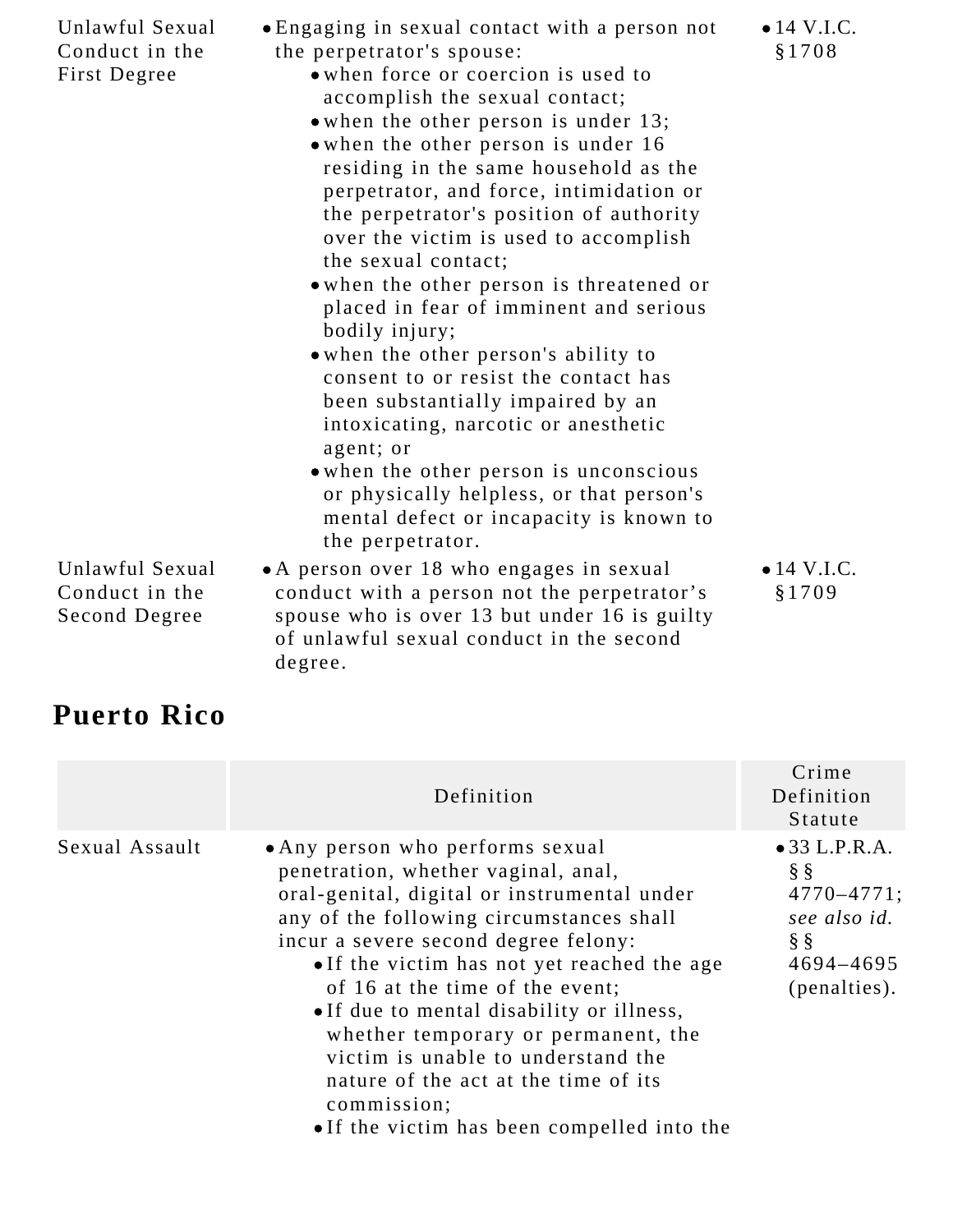act by means of physical force, violence, intimidation or the threat of serious and immediate bodily harm;

- If the victim's capability to consent has been annulled or diminished substantially without his/her knowledge or without his/her consent by means of hypnosis, narcotics, depressants or stimulants, or similar means or substances;
- When at the time of the commission of the act the victim is not conscious of its nature and this circumstance is known to the person accused;
- If the victim submits to the act by means of deception, trickery, simulation or cover up with respect to the identity of the person accused;
- If the victim is forced or induced by means of abuse or physical or psychological violence into participating or becoming involved in unwanted sexual relations with third parties;
- If the accused person is a relative of the victim, by ascendancy or descendancy, or consanguinity, adoption or affinity, or collateral by consanguinity or adoption up to the third degree; or
- When the accused person takes advantage of the trust deposited in him/her by the victim because there is a relationship of superiority because the victim is under his/her custody, guardianship, or primary, secondary or special education, medical or psychotherapeutic treatment, or any type of counseling, or because there is a relationship with the victim as the leader of his/her religious belief.
- The crime of sexual assault essentially consists of battery against the bodily or psycho-emotional integrity and dignity of the person.
- When considering the circumstances of the crime, the point of view of a person of equal age and gender as the victim shall be taken into consideration.
- Ejaculation is not necessary and any sexual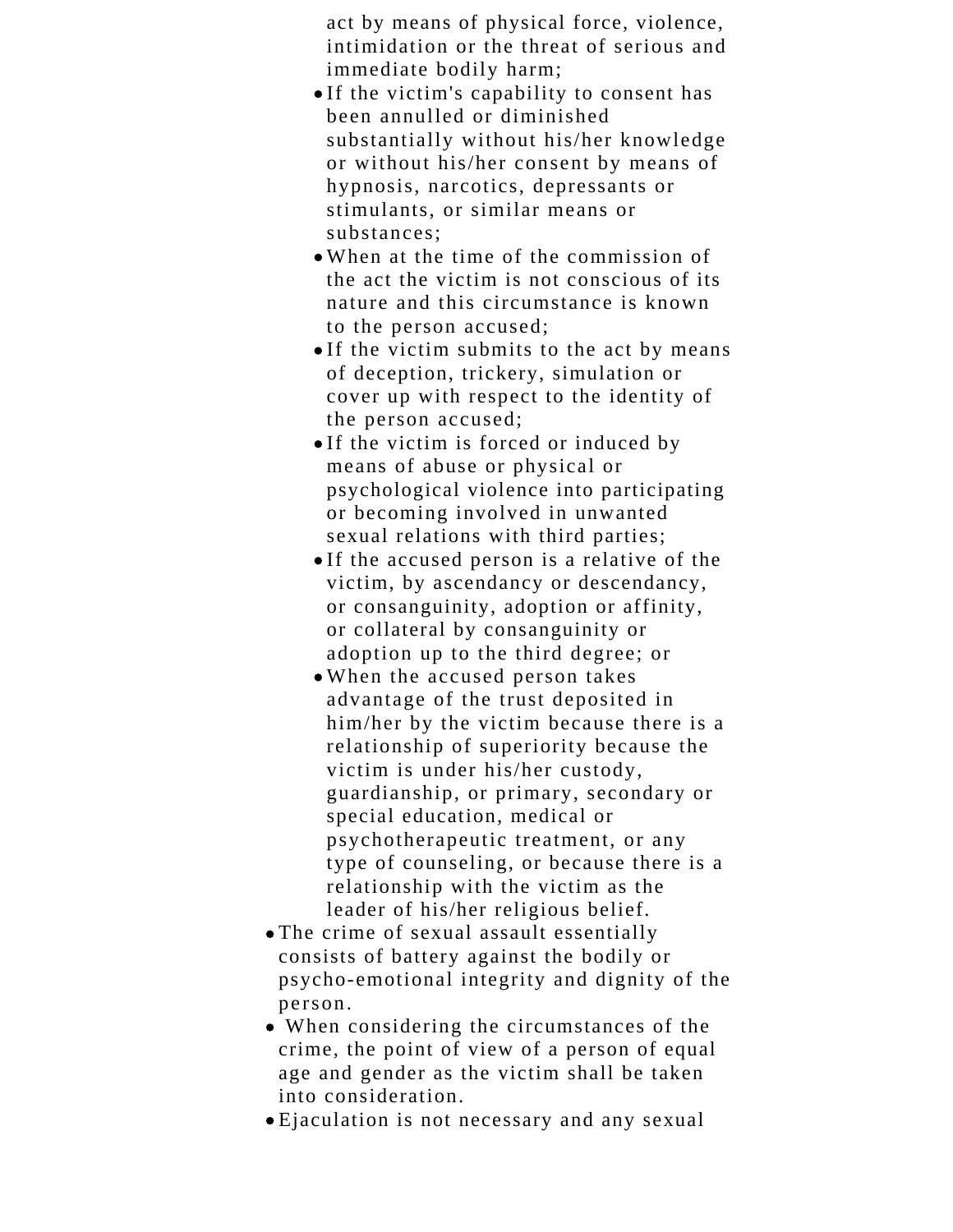penetration, whether vaginal, anal, oral-genital, digital or instrumental, regardless of how slight, shall be sufficient for the consummation of the crime.

Lewd Acts  $\bullet$  Any person who without the intention to consummate the crime of sexual assault submits another person to an act that tends to awaken, excite or satisfy the sexual passion or desire of the accused, under any of the following circumstances, shall incur a third degree felony:

- When the victim has not attained the age of 16 years at the time of the commission of the crime;
- When the victim was compelled to the act by means of physical force, violence, the threat of serious and immediate bodily harm or intimidation, or by means of hypnotics, narcotics, depressants or stimulants, or otherwise similar means or substances;
- When the victim, due to mental disease or a temporary or permanent disability was unable to understand the nature of the act;
- When the victim was compelled to the act through the use of deceptive means that substantially annulled or impaired his/her capacity to consent;
- If the accused has kinship with the victim, by reason of being an ascendant or descendant relative, by consanguinity, adoption or affinity, or collateral by consanguinity or adoption up to the third degree; or
- When the accused takes advantage of the trust placed upon him/her by the victim because there is a relationship of superiority due to having the victim under his/her custody, guardianship, or primary, middle school or special education, or medical or psychotherapeutic treatment, or any type of counseling, or because there is a religious belief leadership relationship with the victim.

33 L.P.R.A. § 4772; *see also id.* § § 4694–4695 (penalties).